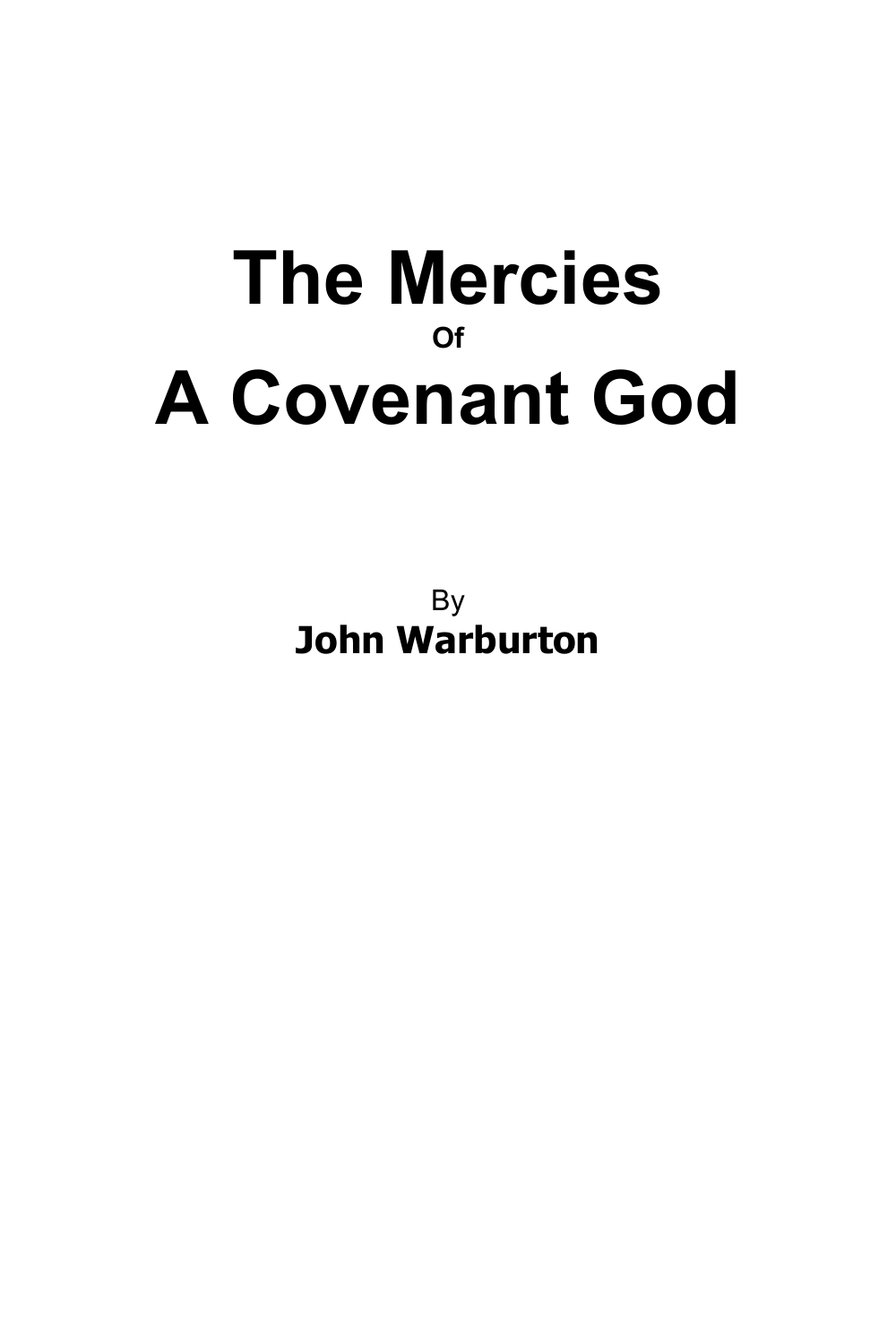## **Contents**

#1 Preface to Former Editions #2 First Part #3 Second Part #4 Preface to Mr. Warburton's Last Days #5 Gospel Standard review of 1st edition of the "Account of Mr. Warburton's Last Days" #6 Mr. Warburton's Last Days #7 The Origin and Witness of the churches with which John Warburton was in communion #8 Comments on Antinomianism and Hyper-Calvinism #9 NOTES AND BIOGRAPHICAL SKETCHES of Ministers and Hymn Writers mentioned by John Warburton #10 William Cowper #11 William Gadsby #12 Joseph Hart #13 Hymn by Joseph Hart #14 William Huntington "S.S." (Sinner Saved) #15 John Kent #16 Hymn by John Kent #17 John Kershaw #18 Hymn by Samuel Medley #19 Samuel Medley #20 Hymn by Samuel Medley #21 William Tiptaft #22 Arthur Triggs #23 Isaac Watts #24 2 Hymns by Isaac Watts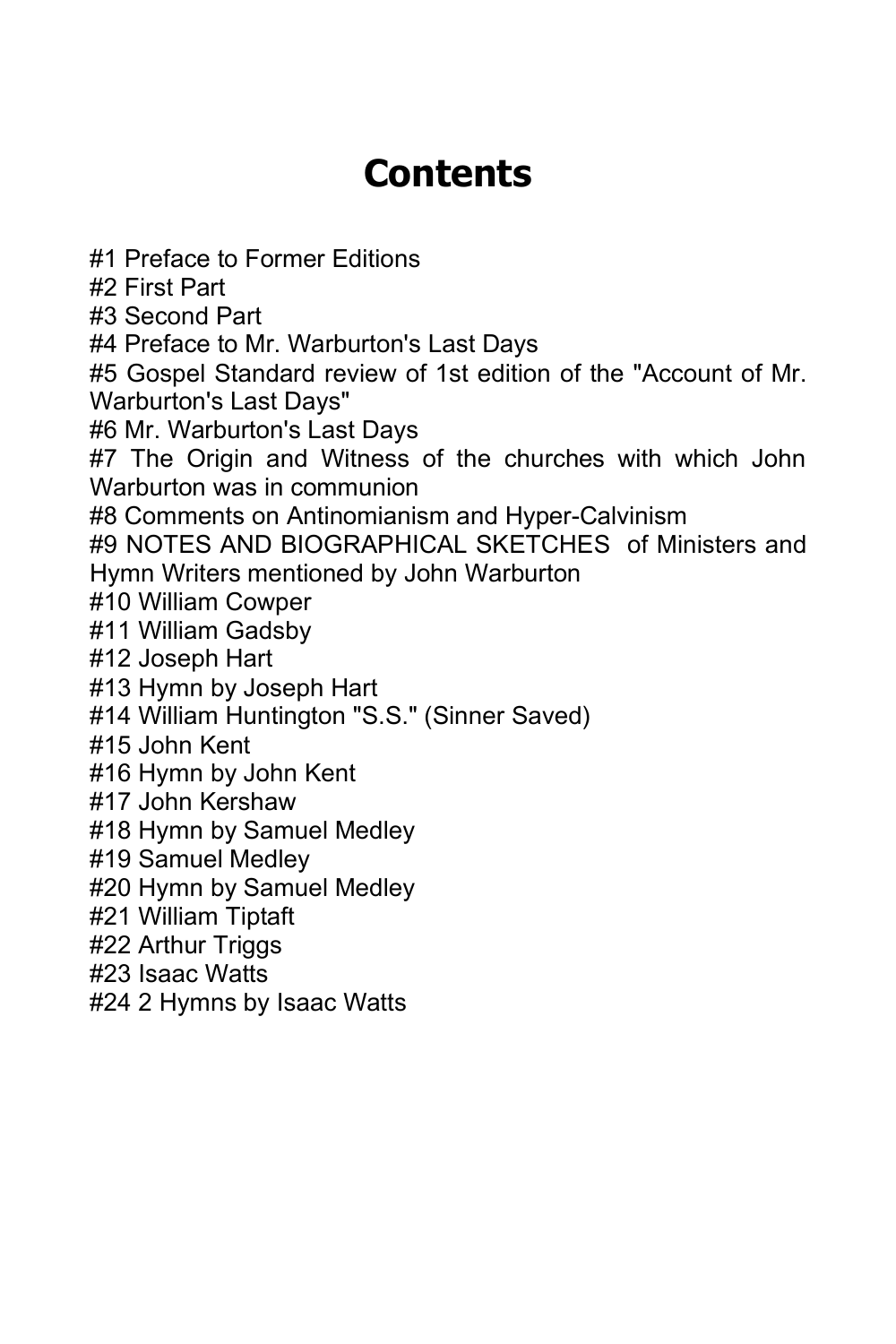#### **Preface to Former Editions**

#### by J. C. Philpot

I HAVE been asked to write a Preface to a new edition of the Mercies of a Covenant God. In complying with this request, it is not because I think either that the book itself requires a Preface, or that I am qualified to write one; but my respect and affection for the late Mr. Warburton, and my desire for the edification of the church of God, both combine to induce me to lend a helping hand, however feeble, to advance the spread of a book which will embalm his name and memory to future generations. The generation that heard the truth from his lips with that unction, sweetness and savour which so specially attended it will soon pass away. A few scattered sermons may remain, which were taken down as they fell from his lips, but these will indeed furnish a most inadequate idea of the peculiar power which attended their delivery.

Mr. Warburton's minis-try was so peculiarly his own that the sermons reported in the *Penny Pu1pit*, etc., no more resemble his preach-ing than a dead corpse resembles a living man. The shorthand writer could take down the exact words, and the printer could stamp them in enduring characters, but they could not breathe into them the breath of life as the Lord did when He spake by and through him to the hearts of the people. Nor, indeed, can any written words portray his venerable appearance, in the latter years of his life, as he stood in the pulpit; his expressive countenance; his voice so full and clear, yet pos-sessing a peculiar pathos and feeling which went straight to the heart as I never heard any other; his simple, childlike prayers, so full of honest confessions, and yet breathing such a spirit of filial confidence; his solemnity of manner, and the command which almost every accent of his tongue exercised over the congregation, especi-ally when his own soul was under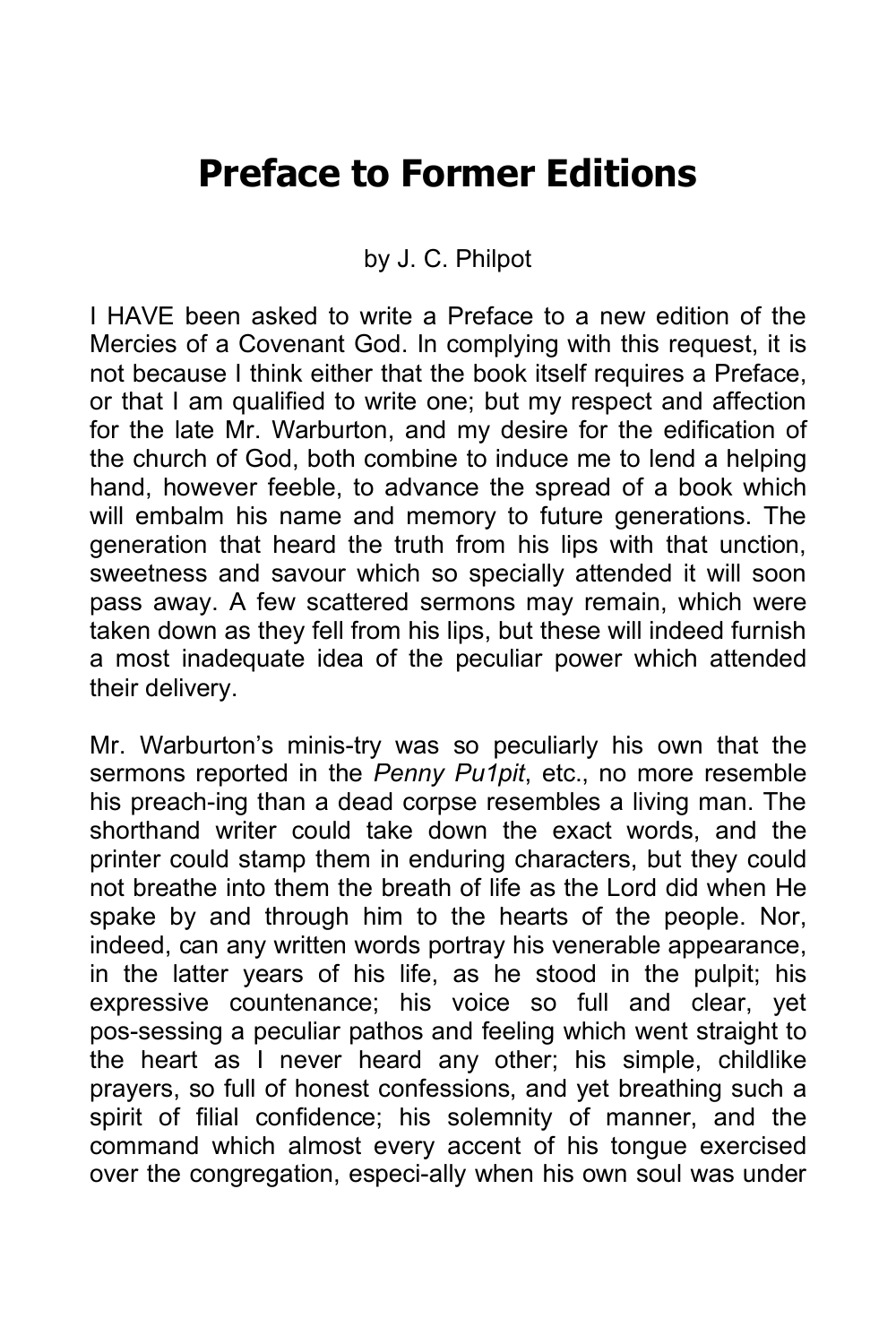the sweet bedewings and melting influences of the Holy Ghost the Comforter. These are things never to be forgotten by those who saw and heard him, but of which the very remembrance will in time pass away.

No word of God can ever fall to the ground, or return to Him void of the designed blessing. But the preached word, however it may be blessed at the time to the living family, has not, and necessarily cannot have, the per-manency of the written Word. In a few years our dear friend and esteemed servant of Christ, the late Mr. Warburton, will only be known by the "Mercies of a Covenant God."

But this will prove his enduring and undying memorial, and live when every ear that heard him and blessed him, and every eye that saw him and gave witness to him, will have mouldered into dust. The Lord will always have a poor and afflicted people upon earth whom He loves and who love Him. Severe trials in providence, heavy family afflictions, and heartrending griefs are the appointed lot of some; deep exercises of soul, much inward distress of mind under the law and the pangs and fears of a guilty conscience, and an almost unceasing conflict with sin, death and Satan are laid in the path of others. Now for such as these the "Mercies of a Cove-nant God," when owned and blessed, is the very book to suit their case. It is a living experience of the trials and afflictions of forty years, written in the most simple, feeling and savoury way - not with wisdom of words, but in the very language of the heart itself. And not only is it a simple record of troubles and sorrows, trials and temptations, but it contains most marked and striking deliverances in the very hour of darkness and distress, when hope seemed well-nigh gone, and faith at its last gasp. Again and again it records the ap-pearing of the Lord in answer to prayer both in provi-dence and grace; and what a faithful, merciful, promise-making and promise-keeping God He was at all times and under all circumstances. How simply and yet how sweetly does he record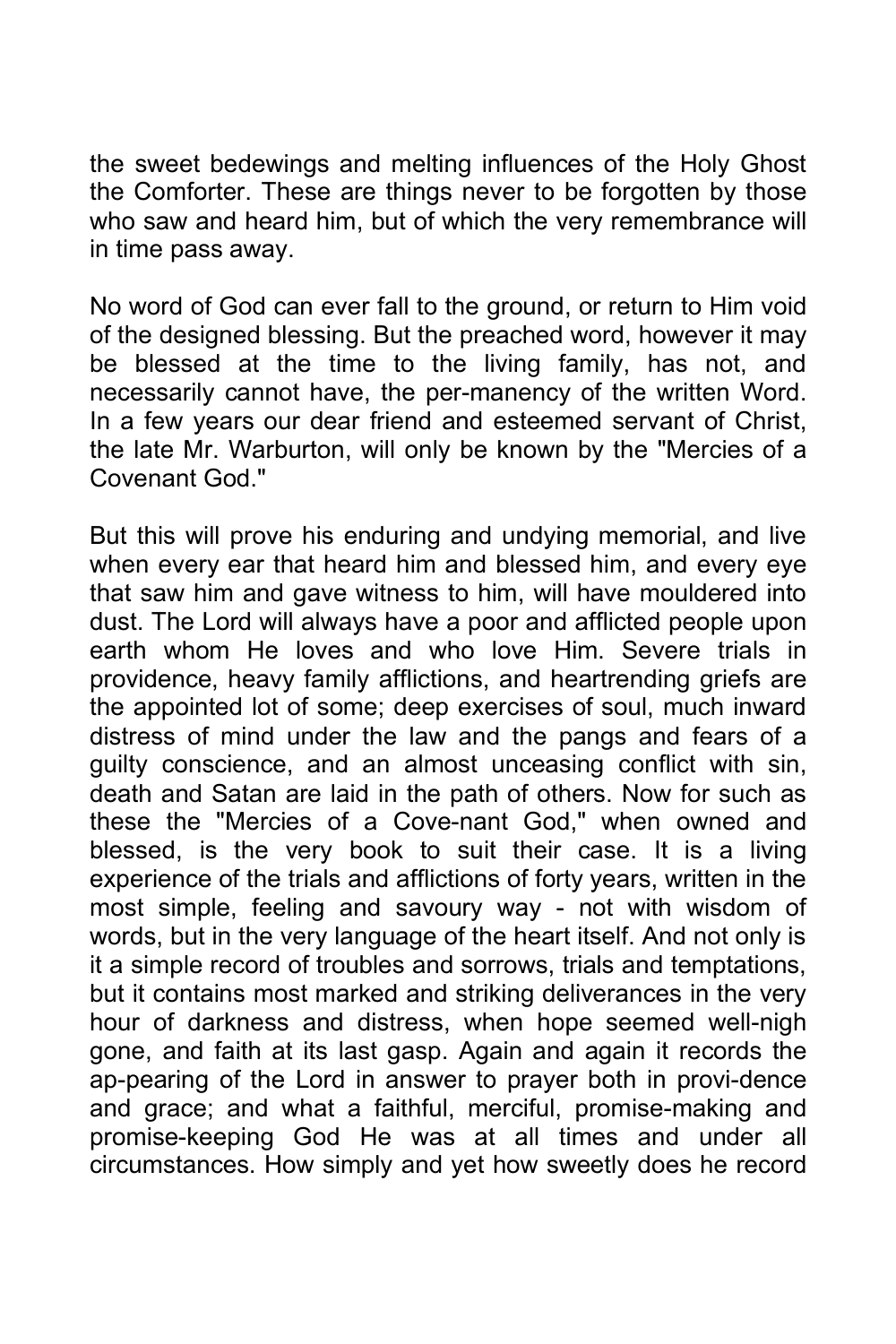the leadings, teachings, guidings, comfortings, chastisings, reprovings, supportings and blessings received from the hands of his gracious Father and Friend.

As we read the ups and downs, ins and outs, sinkings and risings, sighs and songs, groans and shouts, fleeings and pursuings, slippings and standings, fightings and conquerings of the dear man of God, we follow him from the first moment that the Lord the Spirit quickened his soul all through his tried and exercised life until, in a good old age, he at last left this vale of tears with the love of God in his heart, the smile of peace on his face, and the revelation of opening glory to his departing spirit.

Well was it named the "Mercies of a Covenant God." No one whom we have known more felt, first and last, his need of mercy. His first cry, when the arrow of God was shot into his conscience, was, "God be merciful to me a sinner," and "Begging mercy every hour" was more or less his experience to the very end of his course. He was, indeed, blessed with a sweet assurance of the everlasting love of God to his soul, and a firm confidence of his salvation. But few men knew or felt more of the dreadful evils of his heart, and what he was as a vile, polluted sinner before the eyes of an infinitely pure and holy God; and it was this abiding sense of his deep and desperate sinfulness that made him such a daily, hourly debtor to mercy. Mercies attended his path; nor were they viewed by him merely as mercies given every day. He looked higher, and saw their eternal spring, that they came from a cove-nant God, and were "the sure mercies of David," founded on "an everlasting covenant, ordered in all things and sure." The covenant of grace was a sweet and darling theme with him, because he found all his salvation in it, and all his desire. In this well-ordered covenant he knew that the number and measure of all his trials were appointed, the length of his days fixed, all needful grace promised, and an eternal weight of glory secured. His book is, therefore, a record of the "mercies of a covenant God" -of God the Father who chose him,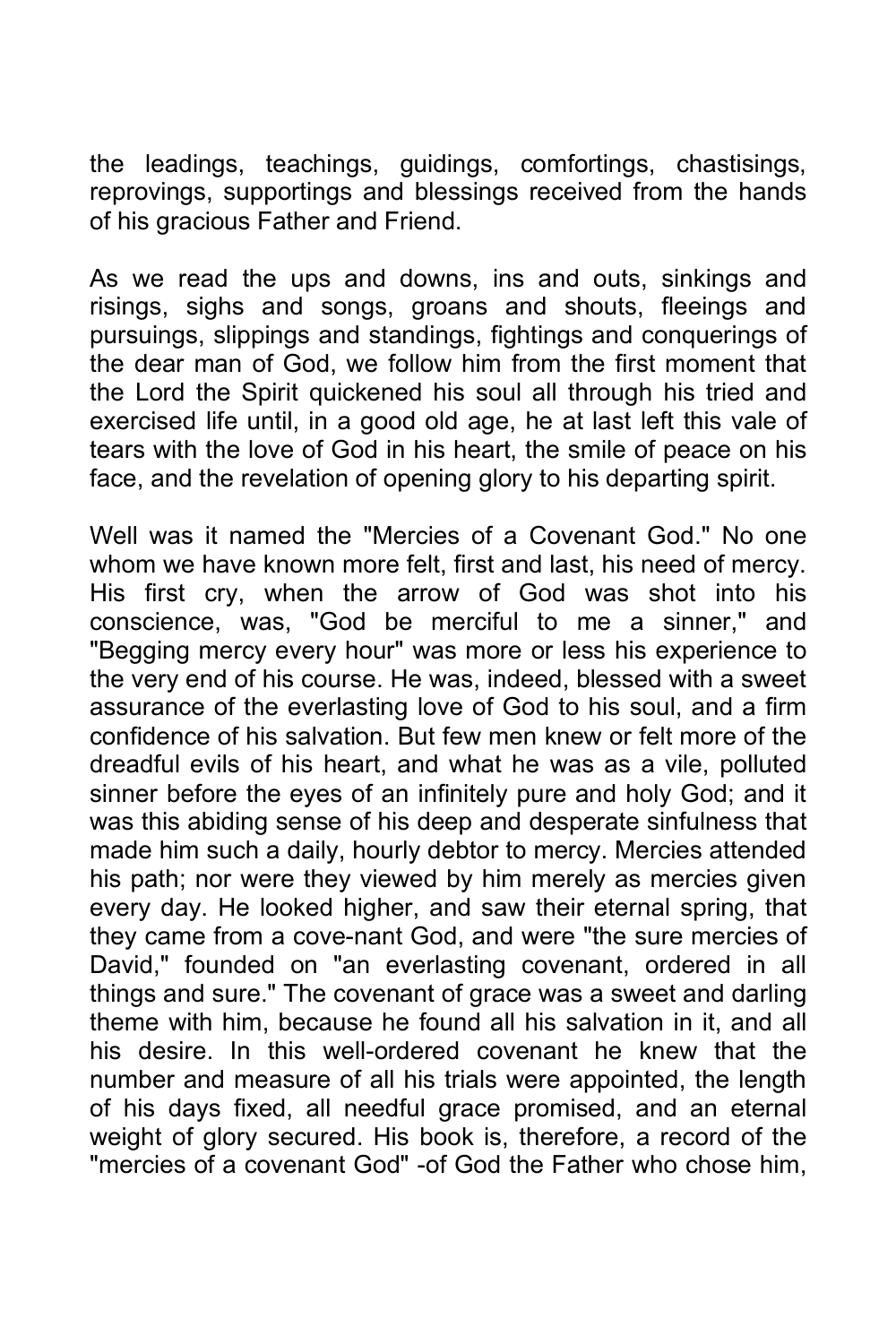of God the Son who redeemed him, and of God the Holy Ghost who taught, led, blessed and comforted him.

And now may this new edition of the "Mercies of a Covenant God" be owned and blessed as when the heart which indited and the hand which penned them were still in our midst. By it, he being dead, yet speaketh; and may we who loved him for his work's sake, as having spoken unto us the word of God, follow his faith, "considering the end of his conversation, Jesus Christ, the same yesterday, and to-day, and for ever."

Stamford, May, 1859. J. C. PHILPOT.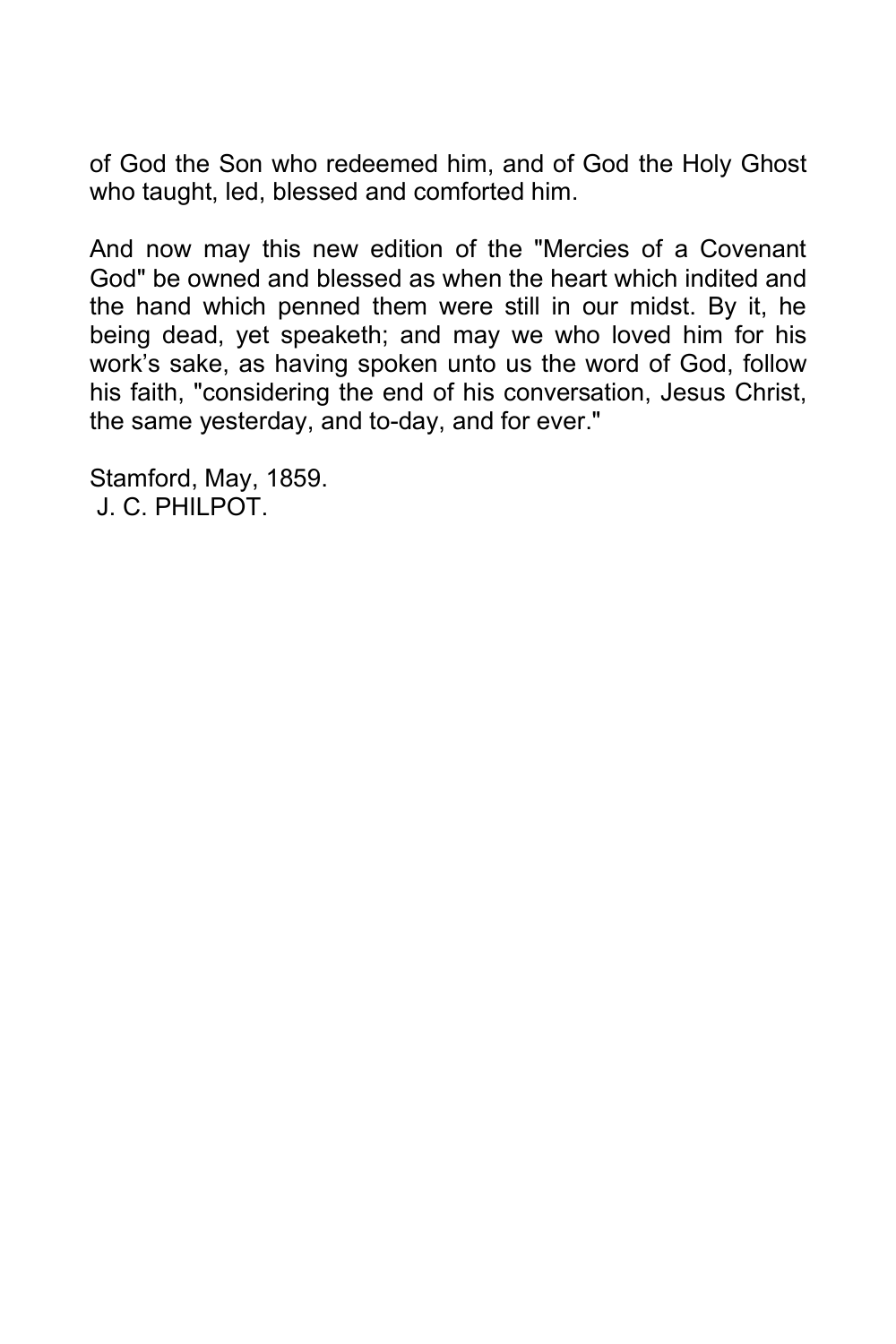### **First Part**

I WAS born at Stand, about five miles from Manchester, in October, 1776. My parents being poor, I had but little opportunity of acquiring human learning, though, by the tender mercy of God, I obtained a little reading and writing, a blessing for which I have often felt thankful. My dear mother was, I believe, a vessel prepared unto glory before the mountains were brought forth. This God made manifest when I was about eight years of age, in a manner that has often filled me with surprise. I had frequently been astonished to see my dear mother sighing, groaning and weeping when reading her Bible, but, upon one occasion, I distinctly recollect that a neighbouring woman called in and, observing my mother in tears, asked what was the matter with her that she was in so much trouble.

My mother, as soon as she was able to speak, cried out that her poor soul was lost for ever and ever; at which the woman was astonished, and so was! The woman endeavoured to comfort her by telling her that she had been a good wife, mother and neighbour, and, consequently, could have nothing to fear; for if such good people as she were lost, woe to thousands besides! Moreover,"she continued,"you ought not to indulge in such thoughts as these, for who can tell in what they will end?"

My poor mother, however, could not drink in such doctrine as this, but exclaimed,"Oh! I am the greatest sinner that ever was upon the earth, and lost I must be for ever! There is no salvation for me. O that I had never been born!"The woman bade her remember that there is mercy with God for every one that repenteth."Yes,"said my mother,"there is to His own people, but I am not one of them. I am a castaway, lost for ever and ever!"How astonishing did all this appear to my mind! How did I desire to know who God was, and who were His people!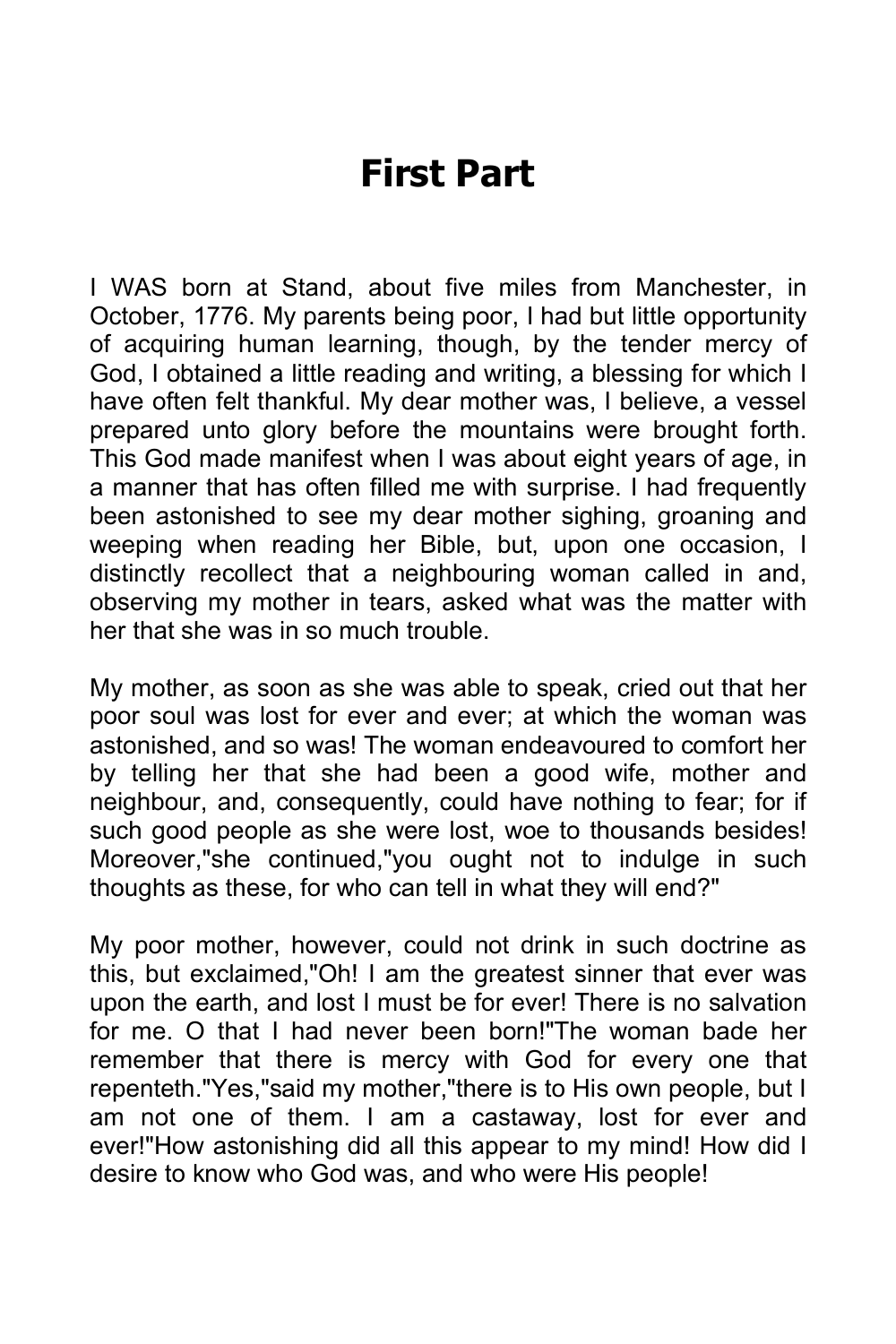I remember that I cried and, retiring to a private place, said my prayers twice very devoutly, and was as firmly resolved as any Arminian in the world to be good; and I shall become one of His people; and what a happy people must they be who are God's, and how holy, too; for if my poor mother, who is so good, is not one of them, how very good they must be." I then vowed and promised how good I would be. I found upon examination that I had done many wrong things, such as frequently telling untruths, using bad words, and occasionally stealing a toy from the children with whom I was in the habit of playing. Then I prayed the Lord to forgive me, and vowed never to commit the like again. From this period I went on with many natural convictions, until I arrived at the age of fifteen or sixteen years, when, getting acquainted with many loose companions, I was given up to all manner of wickedness, and so continued until my arrival at that time and place which God had purposed,—not to offer, but to call by grace:

"To change the heart, renew the will, And turn the feet to Zion's hill." John Kent See MERCIES Topic 15

I was at that time married, and hearing that a new church, containing a fine organ, was to be opened at Bolton (distant about six miles), I made up my mind to go, and to enjoy myself by spending a few shillings that I had at the various public houses on my way home. These houses had been my delight for years; but, blessed be the dear Lord, He had designed other things. When the day came I went, and was greatly pleased with the appearance of the church. But when the minister entered the reading-desk, I was struck with astonishment at observing that he was the very man whom I had heard preach one sermon in our parish church many years before; a sermon which had alarmed me to that degree that I had made many vows to live a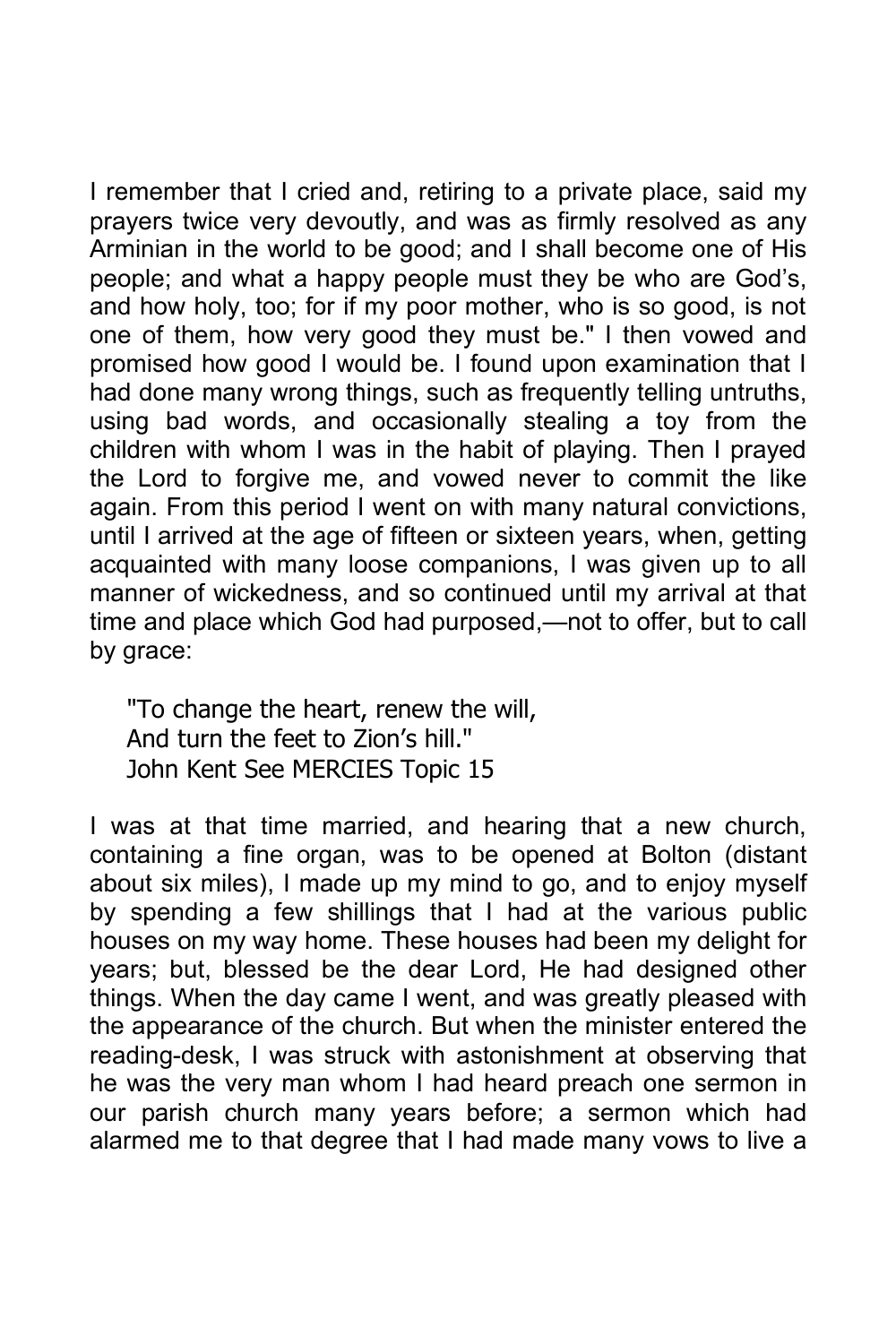new life, and for several weeks afterwards durst scarcely look or speak for fear of sinning.

I had soon, however, broken my vows, and become worse than ever in open wickedness, until God now laid hold of me. When the minister began to read the prayers I thought I had never heard them read in like manner before. But when he got into the pulpit and read his text, it came from his mouth into my heart like a two-edged sword. His text was, "Be not deceived; God is not mocked; for whatsoever a man soweth, that shall he also reap." I verily believed that he pointed directly at me; for his eyes appeared to look right through me, and I thought I should have dropped into hell.

All my sins and iniquities from a child stared me in the face, and I trembled like a leaf. He began to show what man was by nature, and how far natural men might go in vowing and breaking their vows, in sinning and repenting, until, if grace prevented not, hell proved their awful abode. He showed that for men to vow was merely to mock God and deceive their own souls. My very hair stood on end with the violence of my feelings, and I verily believed that he meant me and none else in the church. Nay, he so particularly described my ungodly life, my vowing and vowbreaking, and so entered into every transaction of it, as if he had been an eyewitness to everything I had done or said, that I looked up to him, wondering whether he were a man or an angel. I thought that he fastened his eyes directly upon me, and pointed personally at me with his finger; and when he had thus cut me up, root and branch, he repeated his text again like thunder in my ears: "Be not deceived; God is not mocked; for whatsoever a man soweth, that shall he also reap." O the power with which it entered my soul, like a dagger that cut me through and through. I now saw and felt (what I had never seen or felt before) that I had been mocking God and deceiving my soul all my life long. O how my poor soul heaved up with grief and sorrow, "God be merciful to me, a sinner." "Oh! thought I, He can never show mercy to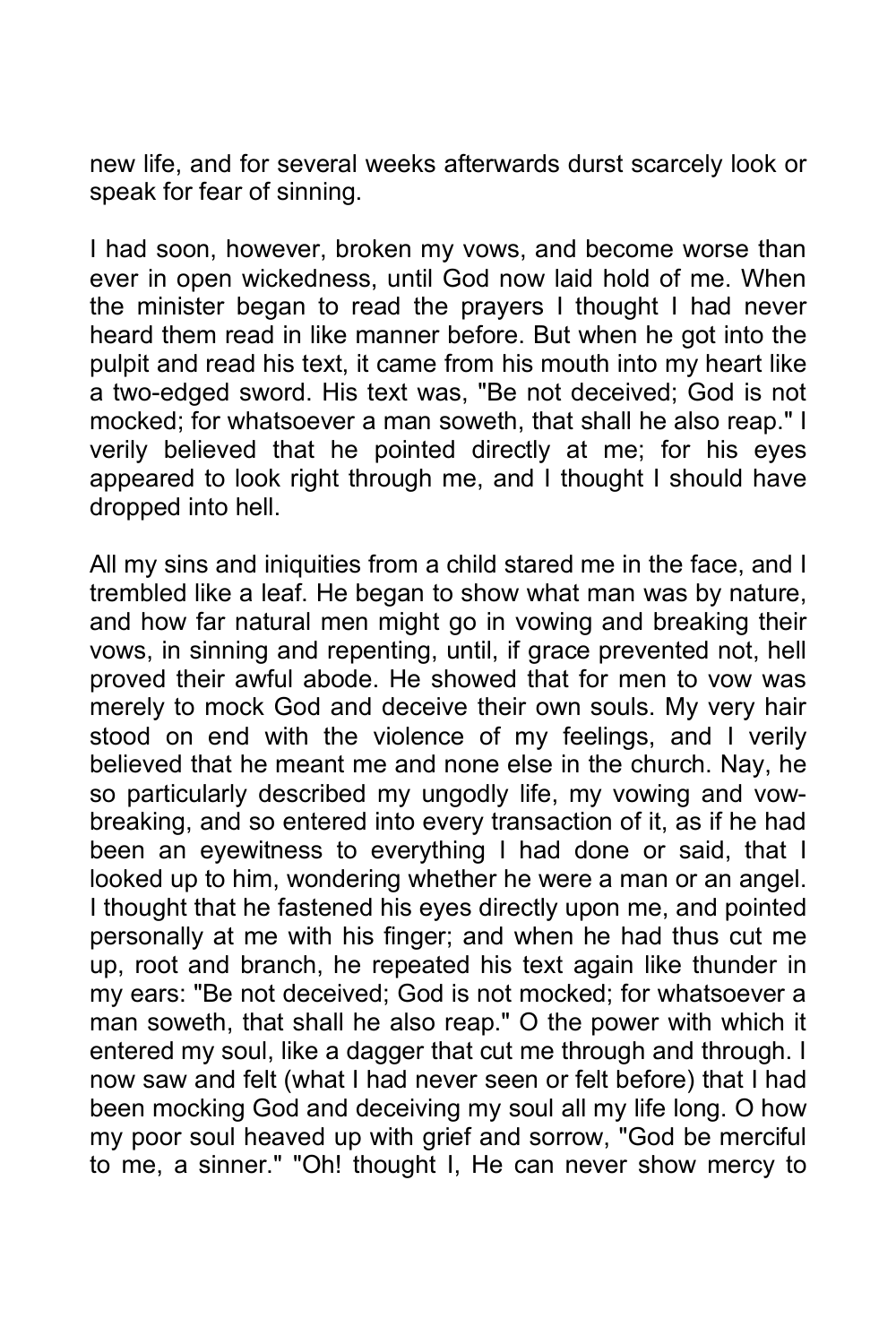such a wretch as I, for I have mocked God all these years; and what a man soweth, that shall he also reap." And again the dear man repeated, "God is not mocked." As soon as he had concluded, I crept out of the church as if I had stolen something. Ashamed to look anybody in the face, I hastened through the town, and with difficulty refrained from roaring aloud, like a bear, as I passed through it. I thought that everybody gazed and pointed at me.

On my way home, the moment I got into the fields, where no human eye could see and no human ear could hear me, I fell upon my knees, and with all my power of body and soul cried, "God be merciful to me, a sinner." How often I repeated the publican's prayer I know not; but when I arose from my knees I went on wringing my hands, sobbing and exclaiming, O fool that I have been. How often would God have saved me, but I would not! Now it is all over forever and ever! O the dreadfulness of appearing before that God that will not be mocked is past describing! When I passed a public house I durst not even turn my eyes to look at it, much less enter it to enjoy the pleasure I had anticipated upon leaving home. All the dreadful things I had been guilty of in these wretched houses arose before my poor soul like an army in battle.

"0," cried I, "cursed places, cursed places; ye have ruined my soul for ever! O that I had but kept my vows! O what shall I do? whither can I flee? How can I stand to hear the awful sentence, Depart from Me, ye cursed, into everlasting fire, prepared for the devil and his angels?"

Upon reaching home, my wife was surprised to see me returned so early. She wondered at my being so quiet, and asked what was the matter. I told her I was very unwell, and did all I could to hide the grief of my soul. But concealment for any length of time was impossible. So great was my misery, and such fast hold had it of me, that at every opportunity I could get by myself I was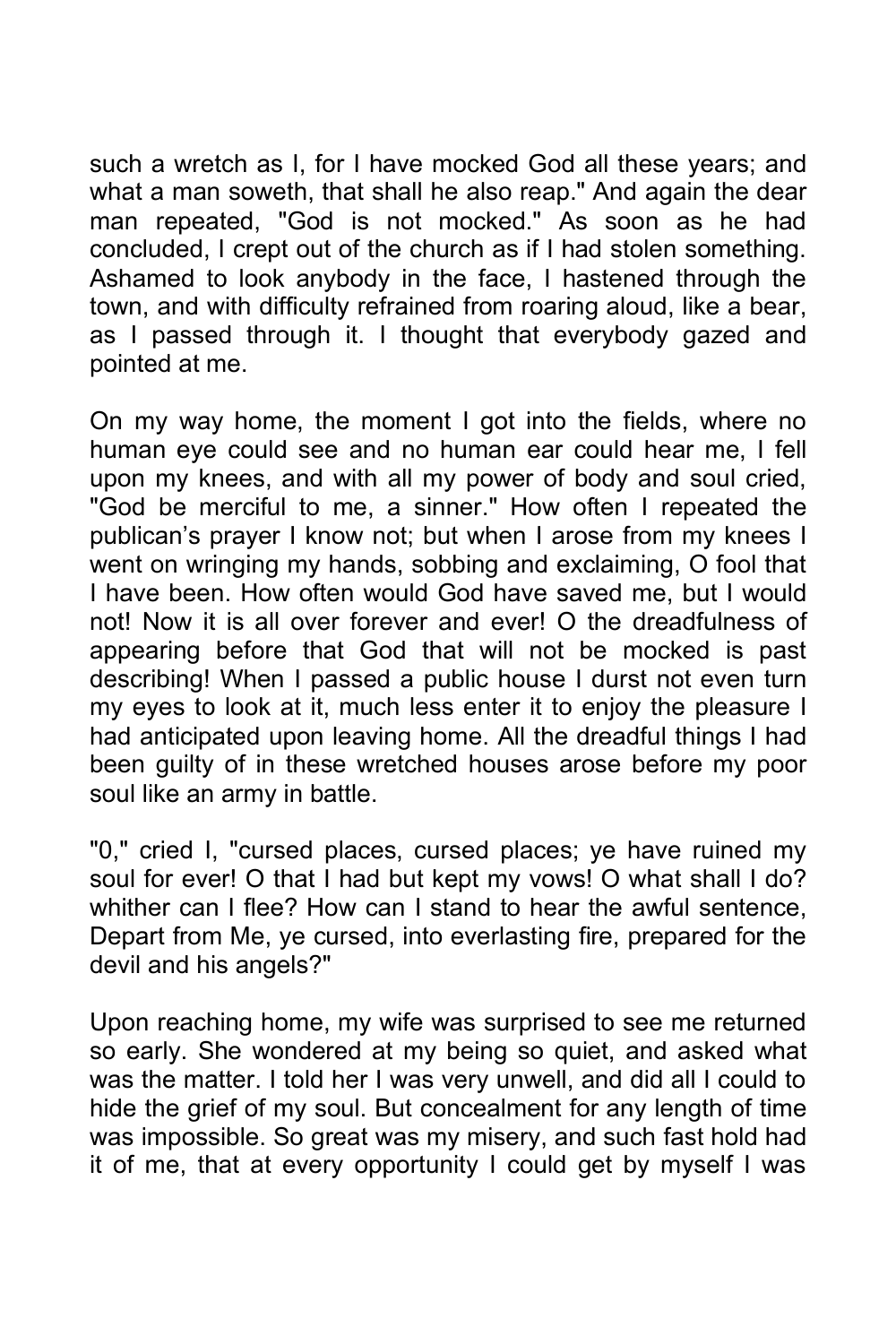upon my knees, crying, "God be merciful to me, a sinner!" sometimes repeating the cry until my very breath failed me.

She soon, therefore, perceived that something had happened, and charged me with having turned Methodist. I told her that I knew not what I had turned; but this I did know, that I was one of the vilest sinners upon earth, and that if I did not mend my ways, repent, and find mercy, I was as sure of going to hell as that I had been born; and that I would turn anything if I could but thereby save my poor soul; for as yet I could think of no other way of my soul being saved but by mending my life, doing my duty and pleasing God.

On the next Lord's day morning I set off for Bolton, to hear the same minister, whom I afterwards under-stood to be a Mr. Jones. O with what earnestness did I pray and beg all the way that he might tell me what to do that I might he saved! But instead of this, he cut me up to all intents and purposes, and declared that all those who were working for life were under the law, and therefore under its curse. Thus during the whole day I could hear of no encouragement save to God's own people, and I returned as miserable as ever. O what a journey I had home! sometimes wringing my hands and crying with hitter lamentations, O that I had never been born! O my poor soul, thou art lost for ever! O my place will be with devils and damned souls for ever and ever!

How I reached home the Lord only knows, but when I did my wife asked me how I was. "Oh," cried I worse than ever! it is all over with me! there is no hope but for God's people! She told me I should go no more to hear that man, for he would be sure to drive me mad, and I should be taken to the mad-house, which I indeed, began to fear would really be the case. I therefore thought I would try to put away the thoughts I had of death and eter-nity, and tried to compose my mind as well as I could,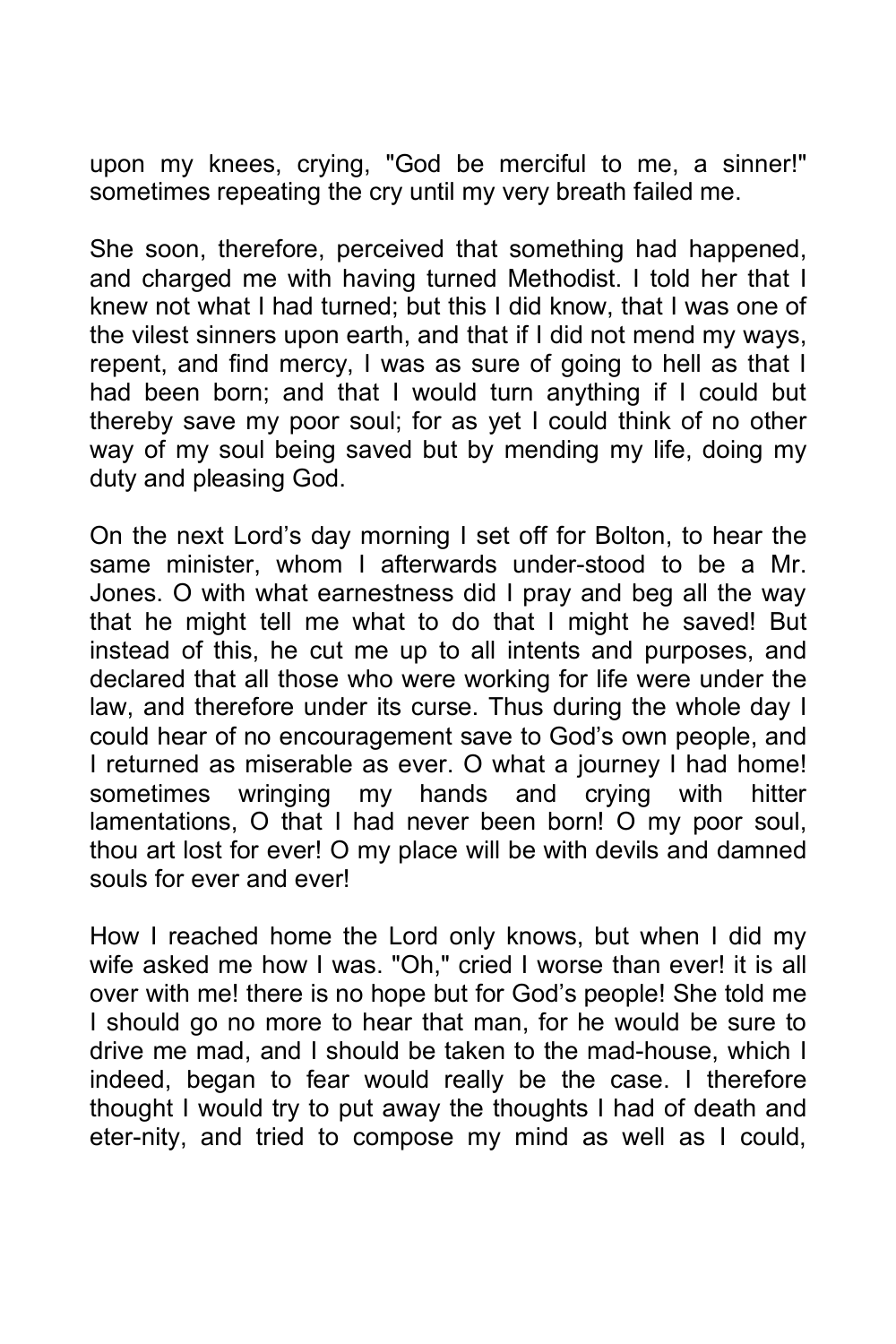consoling myself with the resolution to do the best in my power, and perhaps things would be better than my fears.

I went, therefore, to bed rather more comfortable; but I had not been so long before that text thundered in my heart and in my ears, "The wicked shall be turned into hell, and all the nations that forget God." "0," cried my soul, "that is I, that is I I am the wicked wretch who has forgotten God, mocked God, abused God, despised God. O my poor, ruined, lost soul, thou wilt he turned into hell with all the nations that forget God!" O the dreadful feelings I experi-enced! I actually thought that the devil was then coming to fetch me, body and soul together. O how my inmost soul did cry to God that He would spare me but for that night. How often did I promise that I would do all that ever I could to please Him, and entreated with tears that He would not let the devil fetch me that night. And I thought the Lord heard me, for I felt more composed, and shortly dropped asleep.

Upon awaking in the morning, what thankfulness I felt to God that He had spared me and that I was not in hell. And who can tell, thought I, but God may yet have mercy on so vile a wretch, who has gone to such lengths in sin against Him and yet been spared to the present moment? I did indeed pray with all my soul and strength that He would forgive all my past sins, and I promised that I would, for the future, live a holy life and do everything in my power to please Him, and honour Him all my days. Indeed, for several days after this I went on pretty comfortable. O the fear I had of sinning for I thought that, if I could but keep from sin, God would, perhaps, pardon me what was past in His own time. And so determined was I to dishonour God no more, that I went into a secret place, where no eye but God's could see me, and vowed with all my might to leave all the world and turn to the Lord and be His, and called upon Him to be witness of my sincerity.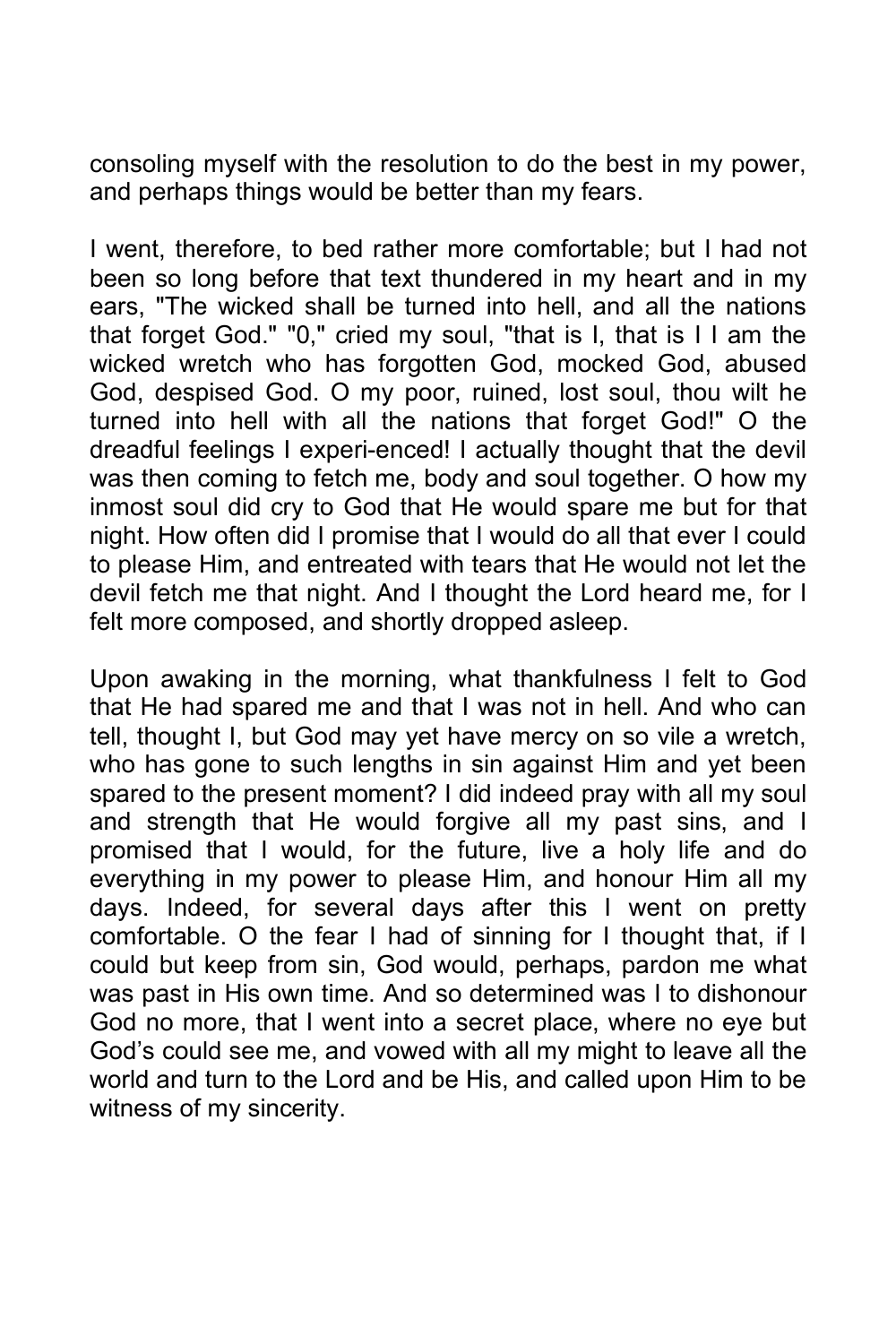But alas, alas! what is all our fleshly sincerity? The first blast from the devil blows it like chaff before the wind. I had been in the habit for many years of card-playing. What shall I do, thought I, when Satur-day night comes? I am engaged to play a few games at the card-table, but I will not go, and they will not come for me. On Saturday night, however, my partner at the card-table called for me and saying it was near the appointed time, asked me if I was ready? What shall I do thought I? If I refuse they will call me a Methodist, and spread that report all over the parish. I will go just this once, and then tell them I intend to go no more. With this determination I went off. But oh, the misery that came upon me, as if I had been going to the gallows! But the fear of being called religious and a Methodist so overcame me that I entered the house and sat down with the rest at the table.

When we each had our cards dealt out, and I had just taken mine, O how my guilt stared me in the face! How did conscience thunder in my ears that I had broken the vows which I had called upon God to wit-ness! and the old text, too, came like a thunderclap that shook both body and soul: "Be not deceived; God is not mocked; for whatsoever a man soweth, that shall he also reap." I was so confused and confounded that I knew not what I was doing, and could no more tell which card to throw down than if I had never seen one in my life. In short, I entirely lost the game, which so enraged my partner that he called me the greatest fool he had ever seen, and the others heartily laughed at me. Poor things! they little knew what I had to grapple with within. I made the best I could of the matter; and, to prevent their knowing the real cause, I said that I was very poorly and must go home. Thus speaking, I took my hat without ceremony, and it being dark, went into the fields, where no human eye could see me. It was a very dark night, and Oh, the awful feelings of my heart! I thought of my vows and my breaking of them; of the dreadful majesty of that God whom I had mocked a thousand times; and of the horrible certainty of fast-approaching death.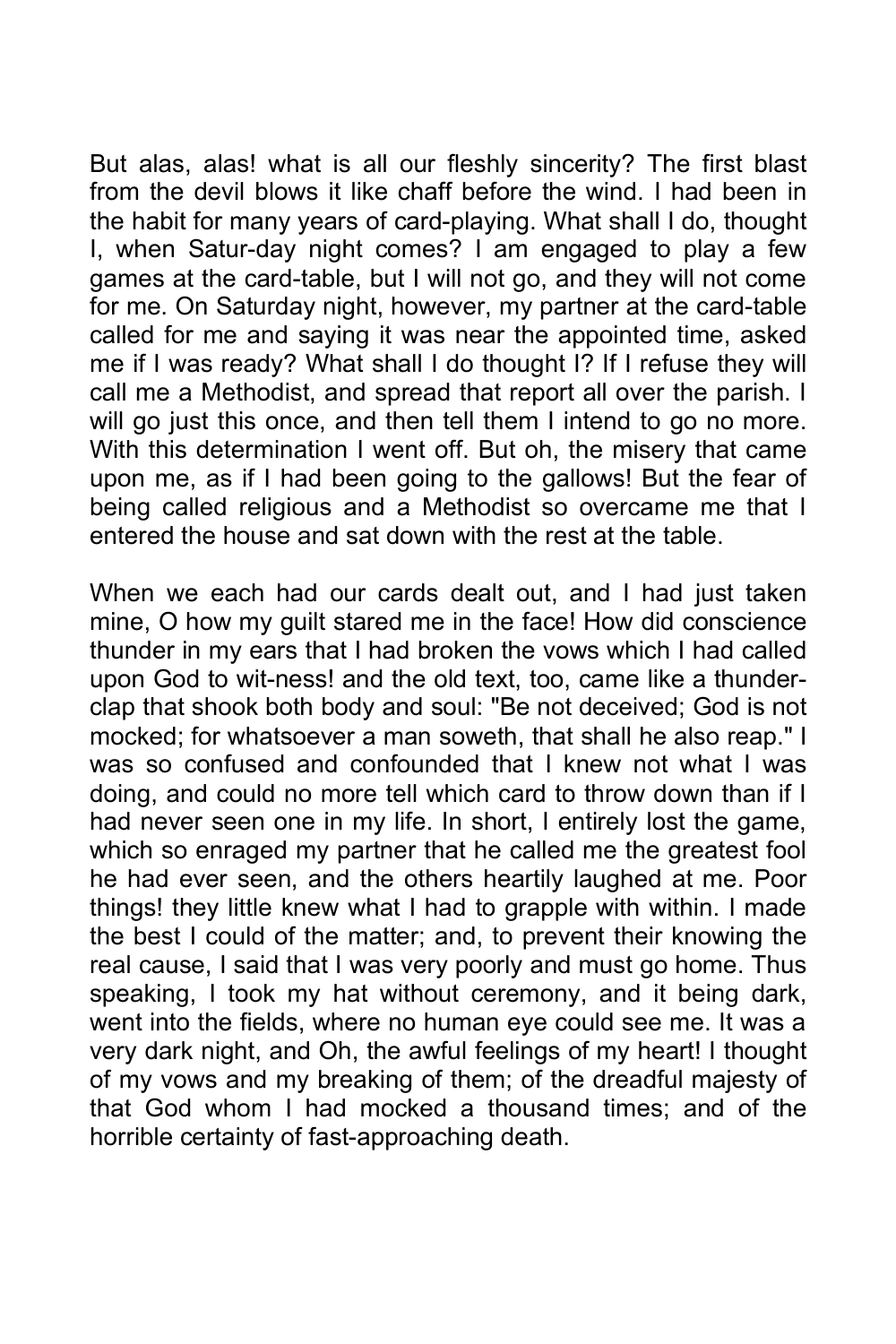And then those dreadful words came to my mind. "Because I have called, and ye refused; I have stretched out My hand, and no man regarded; but ye have set at nought all My counsel, and would none of My reproof; I also will laugh at your calamity; I will mock when your fear cometh." *{#Pr 1:24-26}* They made my very hair to stand on my head, and my poor soul so to tremble that I feared I was dropping into hell every moment. My very joints were loosened, and what to do, or whither to go, I could not tell. I fell upon my knees and attempted to pray, but that text stopped my mouth in an instant: "The sacrifice of the wicked is an abomi-nation to the Lord." *{#Pr 15:8}* "Then," cried I, "it is all over for ever; for I am the vilest wretch either in hell or out of hell; and if God will not hear the prayers of a poor, wicked sinner, it is all over for ever and ever."'

And now all my sins from a child came upon me like an army, with such weight that they actually pressed both body and soul to the very earth, and there I lay for a time with no more strength to stir than a new-born infant, and I believed in my very soul that I was soon to be where hope never comes. But, O the amazing goodness of an abused God! He gave me a little drop of encouragement: "Seek, and ye shall find; knock, and it shall be opened unto you." *{#Mt 7:7}* "What can that mean?" exclaimed I; "it can never mean that I am to seek and to find."

I arose and looked around to see if anybody was near who might have spoken these words; but I could neither see nor hear anybody; yet the words were again repeated in my soul with more power, "Seek, and ye shall find; knock, and it shall be opened." This so encouraged my poor soul that I cried again to God to have mercy upon me, and told Him that if He would but forgive my sins, I would tell all the world what He had done for me. I then went home, resolved that I would seek night and day for mercy and forgiveness of my sins until I found it.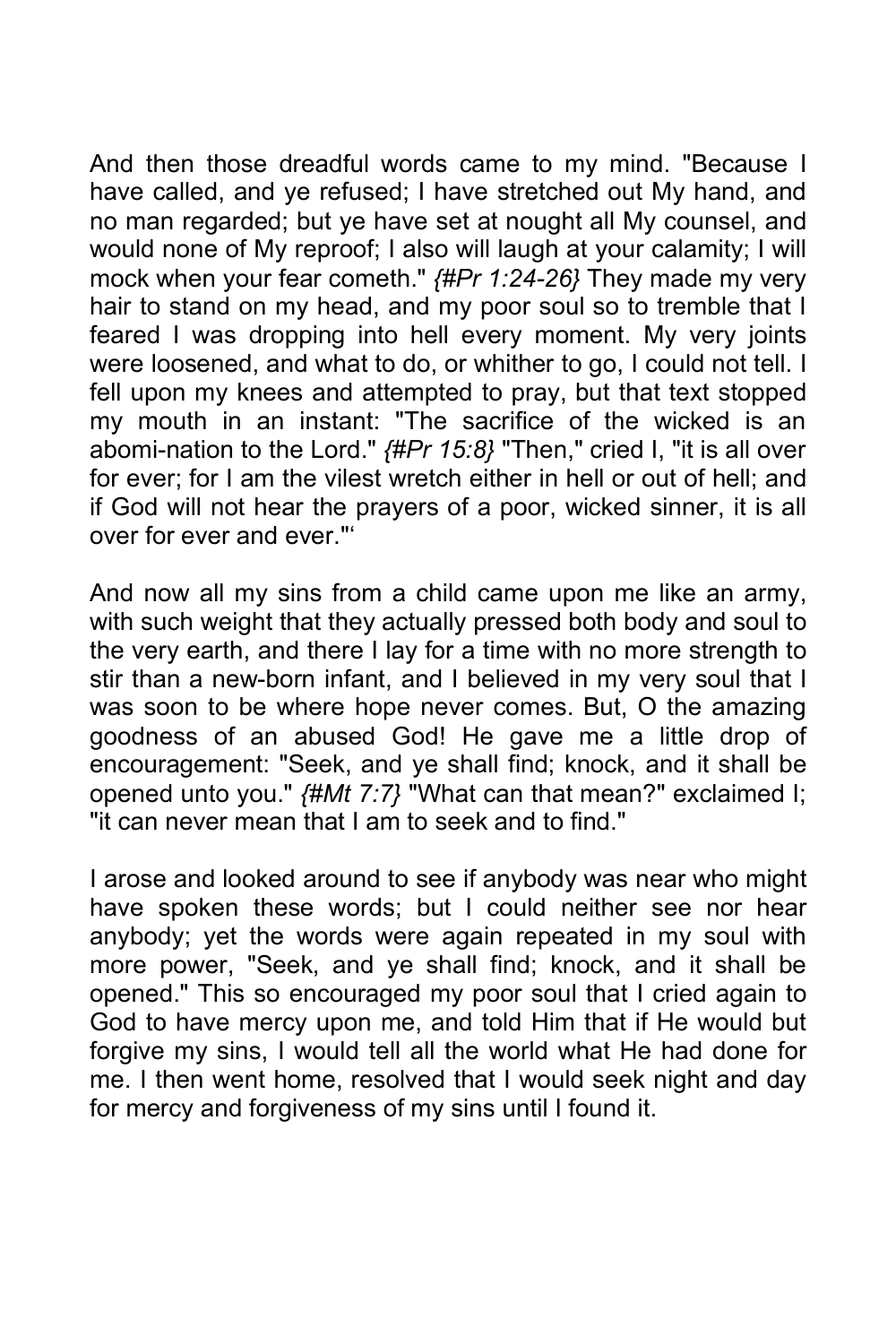I went to bed much encouraged, and rose very early in the morning, blessing the Lord with all my heart that He had spared me another night. After breakfast I set off for Bolton to hear Mr. Jones, beseeching the Lord with cries and tears that I might hear something to comfort my soul. Surely, I thought, this is the time that I shall find Him. As I had sought Him so earn-estly, I quite expected to have had my sins forgiven, and to return home with joy. But oh! how was I disappointed! I thought that Mr. Jones preached to none but the elect, and such as had been born again! Then I again sank into despair and exclaimed with bitterness of soul, "0 that I were one of the elect! O that I were one of those who have been born again! What shall I do? Whither shall I flee? I have prayed and I have begged, I have sought and I have knocked; but I am not born again, I am not one of the elect. O poor soul, poor soul! thou art lost for ever! it is all over. O eternity, eternity! How can I dwell with everlasting burnings!"

O the miserable journey I had home; nothing but wretchedness and misery; and what added to it was, that my eyes were now open to see a little of the evil of my own heart. I saw that evil thoughts were sins against God, as well as evil actions, and God sent home that text to my soul with so much power that I thought I was dropping into hell at once: "Cursed is every one that continueth not in all things written in the book of the law to do them." *{#Ga 3:10}*

Such light shone upon these words that I saw, and felt too, that I was damned completely, without the possibility of escape; and these words, to finish and seal up my certain damna-tion to my own views, came to my mind with no less power than the former: "For whosoever shall keep the whole law, and yet offend in one point, he is guilty of all." *{#Jas 2:10}* I then saw, as clearly as the sun at mid-day, the holiness and justice of God in my damnation, and that it was utterly impossible for either God or man to save me. Now I felt that it was all over, and that there could be no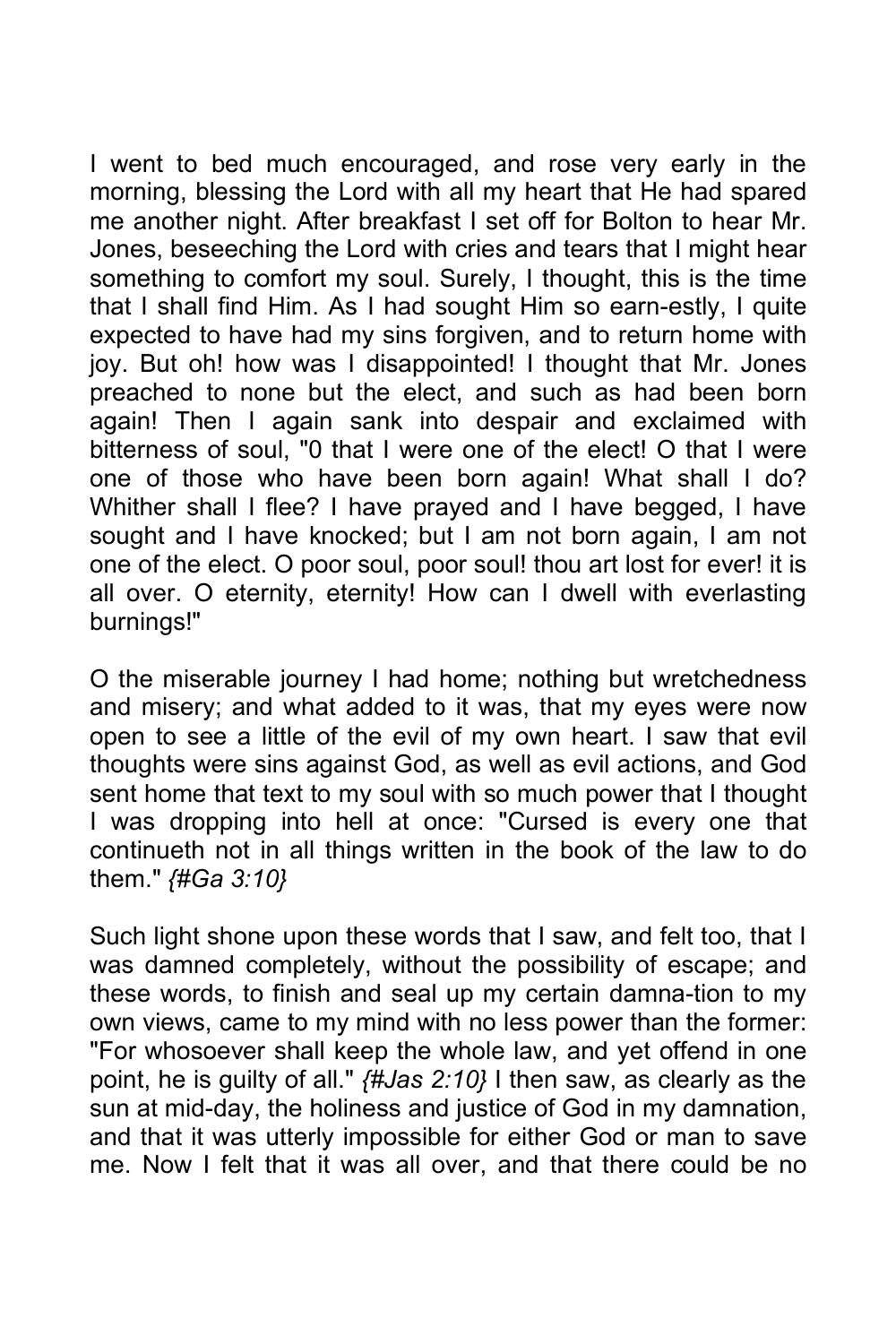hope for ever and ever. Now I saw that though I might repent and weep tears of blood, all that would not do "all things written in the book of the law."

I was now led to see that this holy law required holy thoughts as well as holy actions, and it came immedi-ately into my soul. "Thou shalt love the Lord thy God with all thy soul and with all, thy heart, and thy neigh-bour as thyself." Then again, like terrible thunder, sounded, "Cursed is every one that continueth not in all things which are written in the book of the law to do them." Oh! the "to do them" dashed me to pieces like a potter's vessel, and struck me dead upon the spot from a glimpse of hope that God could save me con-sistently with justice. I now saw, as clearly as at noon-day, His holiness and His justice in my damnation; and I told Him that when I came into hell, I would tell all the devils there that no injustice had been done me, that I could take all the blame upon myself and clear God of all wrong in executing His wrath upon one so vile, who had gone to such lengths in iniquity, who, having made so many vows, had broken them all, and plunged deeper and deeper into sin, and been so great a mocker of God.

Now, however. I clearly saw that my doom was sealed, for these words came Upon the back of the other, "Till heaven and earth pass, one jot or one tittle shall in no wise pass from the law, till all be fulfilled." Thus I saw that God is immutably fixed in His holiness and justice, and that He can in no wise acquit the guilty. In this miserable state I continued for some months. Sometimes I fell into a fit of desperation and thought, "Oh, if I could but have a little comfort here, even if I had hell hereafter!" for of having hell hereafter I felt confident, for "Cursed is every one," etc.; and that I was one who had "not continued in all things written in the book of the law," I knew. Well, thougt I, let me have a little enjoyment here to drown the misery of my present feel-ings; as to hereafter, I can be but lost.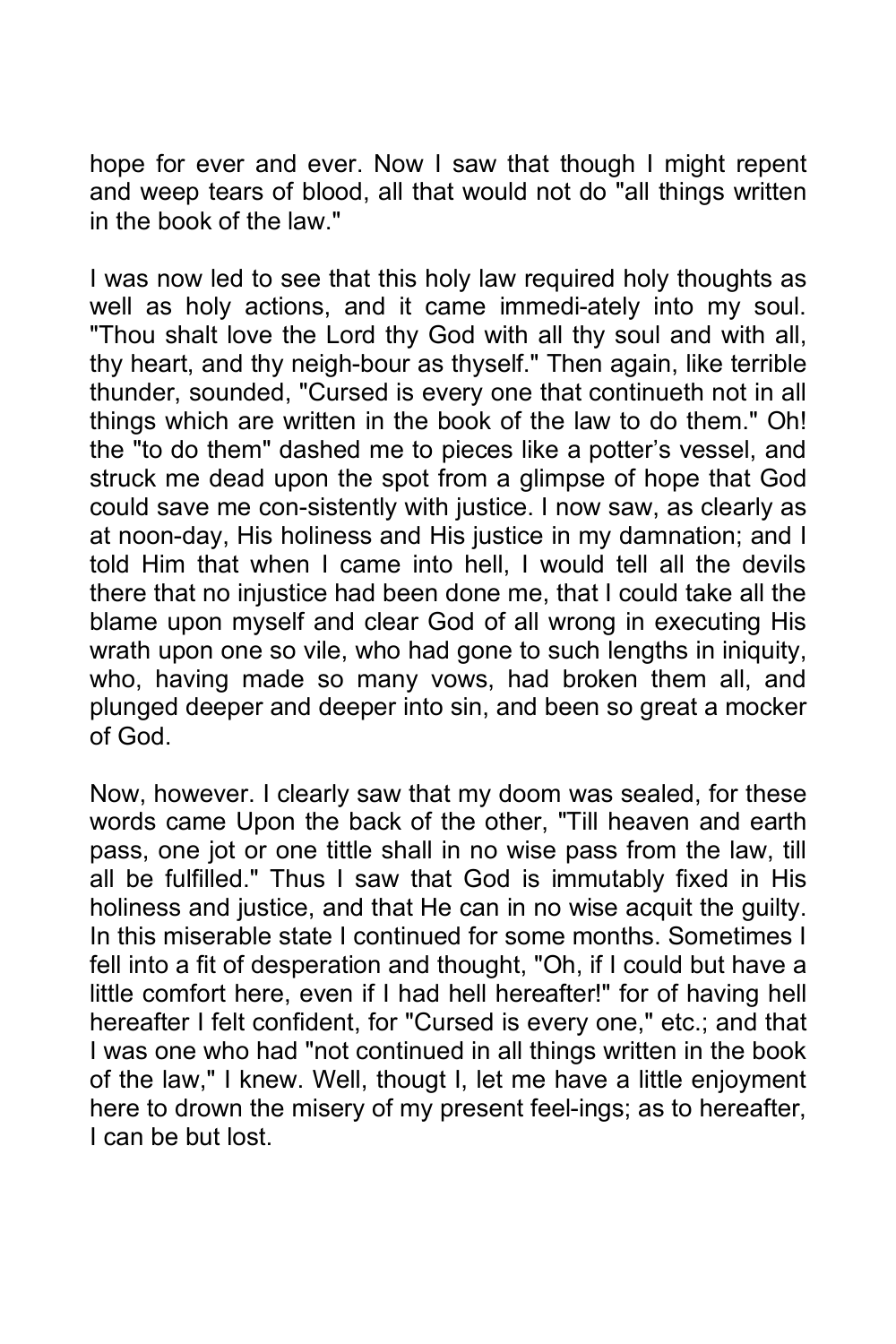The best method of fulfilling this resolution appeared to be by going a hay-making, it being now the hay harvest. I accordingly went to a neighbouring farmer, and inquired if he had need of a hand. He said, "Yes," and bade me go into the fields. Upon joining the men, who all knew me and had heard that I had turned Methodist, some jeered me, others called out. "Warburton is turned Methodist," and all joined in laughing at me. I tried to put it off with a laugh, too, but it was with a heavy heart. Yes, thought I, these are going to hell as well as I, and see how comfortable they are! And again, I resolved to be as comfortable as they; for if I do go to hell, said I they will go too, and I shall not be alone.

In the afternoon of the same day there was what we call a wake, held at a place about four miles distant, and my fellow-workmen asked me to accompany them. To this I consented, and seven of us accordingly set out. But oh! what feelings I had at times upon the road! When we arrived there, the first thing was, of course, the public-house, and I felt determined to get drunk and drown my misery, and to enjoy myself as well as others. I had not, however, been many minutes in the house before that text of Scripture sounded like thundler in my poor soul: "Because He hath appointed a day, in which He will judge the world in righteousness by that Man, Jesus Christ, whom He hath ordained." And that other text followed upon it like flames of lightning: "It is appointed for men once to die, but after this the judgment."

My poor knees smote to-gether, my very hair began to move upon my head, and I got up and went out with all the horrors of damna-tion in my soul. I hastened as soon as possible from the place, sometimes fearing the devil would seize me before I could reach home: at others, falling upon my knees and crying. "God be merciful to me, a sinner!" But my mouth was stopped by "the prayers of the wicked are an abomination unto the Lord." I was con-fident that a wretch so wicked as myself never before lived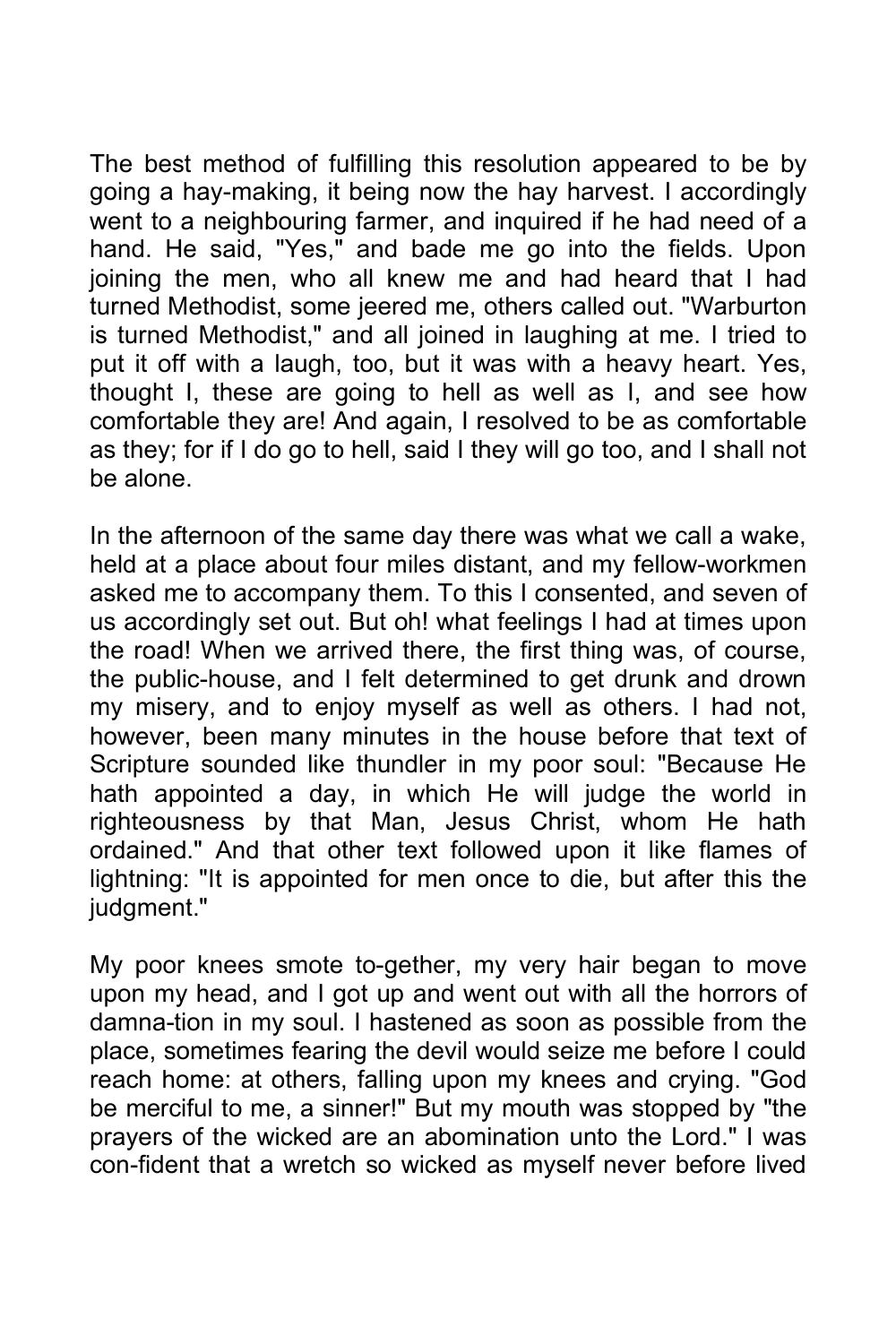upon the earth; and O the torments, the wrath, the bondage, the misery which I passed through! What dreadful and rebellious thoughts arose in my mind against God for having made all the torments of His wrath in hell, where not a drop of water is allowed to cool the scorching tongues of the damned, who are continually crying to all eternity. "The wrath to come, the wrath to come!" How I envied the very beasts of the field. "These poor creatures," said I, "have no souls to be judged;" and O the anger and wrath that boiled up in my heart against God, because He had not made me a dog, or anything without a soul to be judged at His righteous bar.

I had frequently before this time had many powerful temptations to put an end to my miserable life, but now I was fully determined to do it; for a thought struck my mind that the longer I lived in the world the more sin I should commit; and the more sin I committed, the greater would he my damnation. So that I con-cluded that the sooner I did the deed, the less sin I should have to answer for. Several times I went into my bedroom with my razor, being fully determined to cut my throat; but instead of so doing, was always obliged to fall upon my knees and implore the Lord that, if it were possible, He would show mercy to one so vile as I And then again, a fresh sight of the jus-tice of God in a righteous law brought me to believe it was as impossible for God to have mercy upon me as for Him to cease to exist.

I think I shall never forget the night before God delivered my poor soul. Fully resolved to destroy myself, I went on Saturday about midnight to a pool of water, making, as I proceeded thither, a solemn vow that nothing should prevent my fulfilling my purpose. When I got to the pool, O the dreadful view I had of the majesty, justice, and holiness of God in a righteous law! I saw, as clearly as the sun at noon-day, that the law was holy, just and good; that God had done me no injustice, and that the whole cause of my damnation was in myself. I had such a sight of God's grand perfections of holiness, that I knelt down before Him and told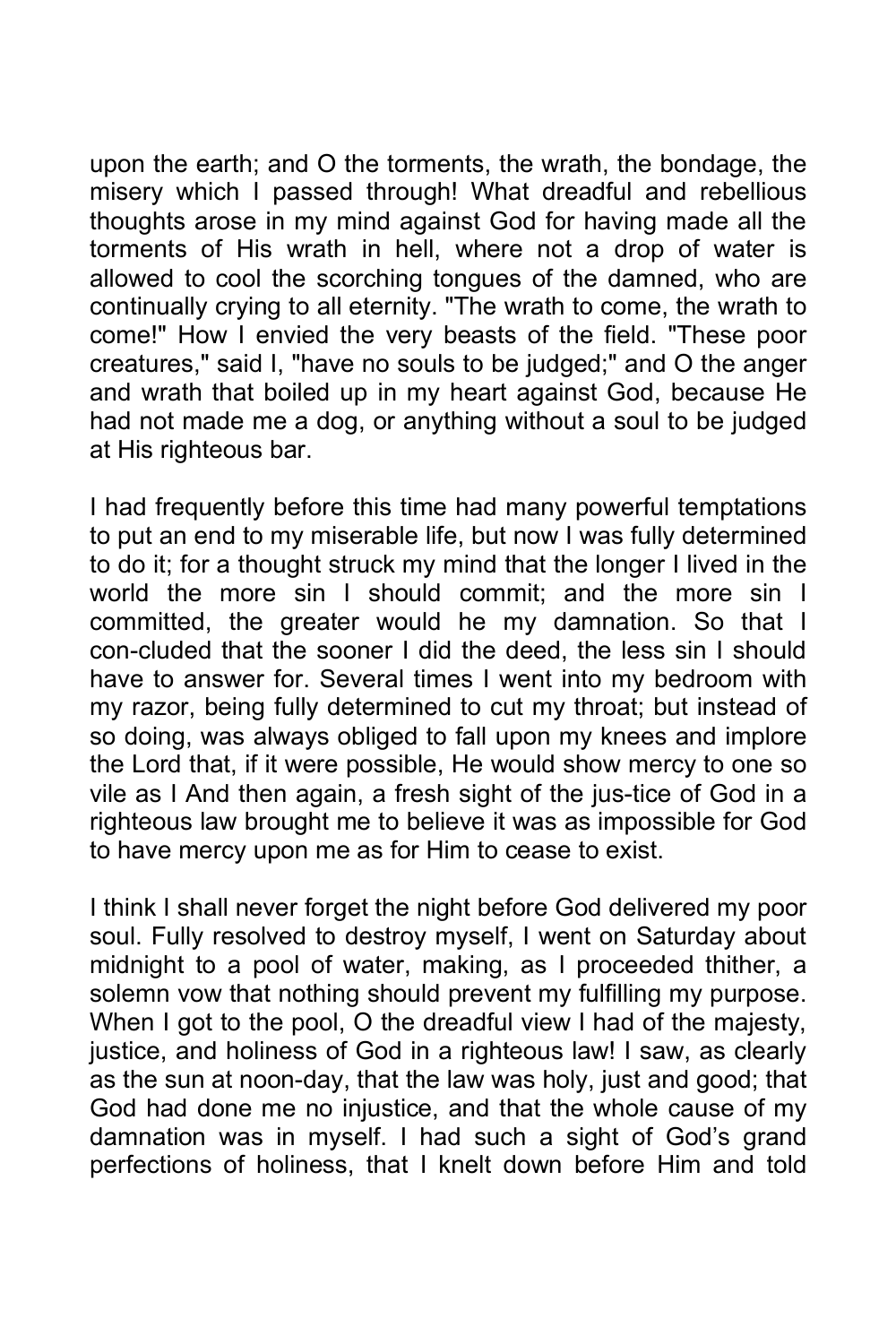Him I could justify Him before men and devils. I said a solemn Amen to my own damnation; and, indeed, I did not want a salvation that was dishonouring to so holy and so just a God. After having been a short time exercised with these thoughts, I rose up to take a leap into the pool, when these words sounded in my ears, as loud, to my thinking, as if a man had called them out to me. "Who can tell?"

I made a dead stand and said, "What can that be?" "Who can tell?" The words sounded again and again in my very soul, and something seemed to spring up in my heart and thus interpret them: "Who can tell but God may yet have mercy upon my poor soul? Manasseh, the thief upon the cross, Saul of Tarsus, Mary Magdalene, and many others have experi-enced His pardoning mercy; and who can tell but that that poor wretch, John Warburton, may find mercy yet?" This put a stop to drowning myself. I felt my heart a little softer, and if ever my soul went out to prayer, I believe it was then.

I began to feel a little hope shine into me. Who can tell, thought I, but that God will at length hear my cry? I made up my mind that, as the next day was Sunday, I would go in the morning to Manchester and try once more to obtain a little consolation. I had been many times to Man-chester and other places, far and near, in search of a little comfort for my soul, but all of no use. This was the last day I meant to try. After breakfast I set out for Manchester, and O the exercises of my mind upon the road! I stood still and thought I would turn back, for I thought that it was impossible for God to show mercy upon me and be just. I determined to turn back again. Then the words, "Who can tell?" came again into my mind, and hope seemed to rise up within me, with a "Maybe the Lord will be merciful to me, a poor lost sinner." That text was, for a few moments, very sweet to me: "This is a faithful saying, and worthy of all acceptation, that Christ Jesus came into the world to save sinners, of whom I am chief." *{#1Ti 1:15}* O how my very soul cried unto God that He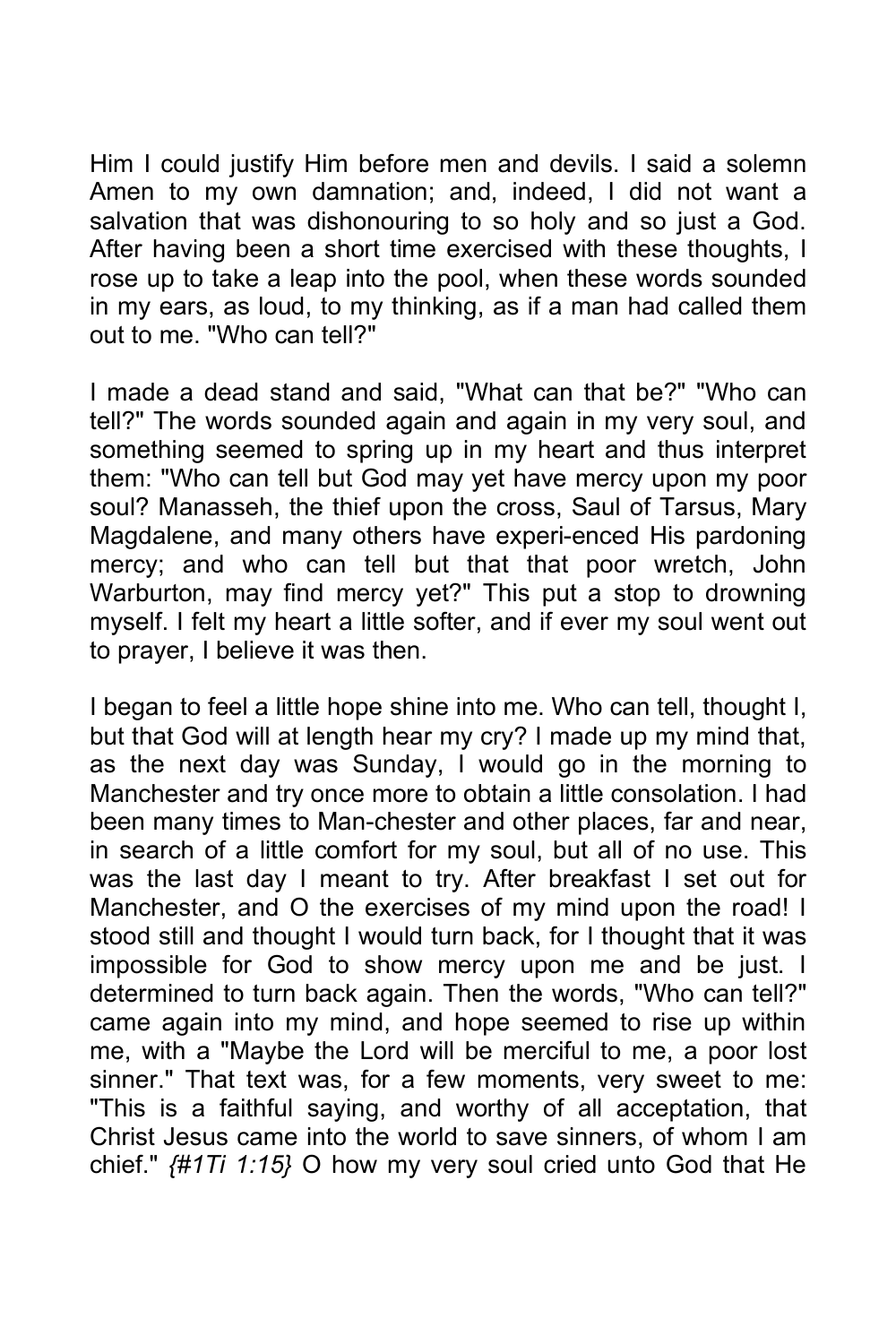would save me, the very chief, the very vilest of the vile! and then with what exceeding sweetness and preciousness did the words come into my mind, "For the vision is yet for an appointed time; but at the end it shall speak, and not lie; though it tarry, wait for it; because it will surely come, it will not tarry." *{#Hab 2:3}* O how strength-ened and encouraged was my poor soul! and I went on, hoping and praying that the Lord would meet me in mercy.

In the morning I went to Mosley Street Chapel, and soon after I was seated a solemn old man ascended the pulpit; and O how my soul trembled for fear lest he should beam a message from God to me of wrath and condemnation, What distress and horror I felt when, in reading the chapter, he came to these words, "Cursed is every one that continueth not in all things that are written in the book of the law to do them."

I can never express the thousandth part of all the misery and sense of guilt that I endured. I saw that my soul was doomed to certain destruction for ever and ever. What the old man preached about I could not tell; but this I knew, that damned I was, and sometimes thought that I should have dropped into hell whilst in the chapel. The ser-vice being concluded, I wandered up and down from street to street, until I verily believed that my senses were entirely gone. I looked behind me and saw two men following me, who, I was afraid, were coming to take me to the mad-house. The first place where I could sit down and vent my grief was St. George's Church; and seeing no person near, I sat down on the steps and wept until I had no more power to weep. After some time I got up, and thought I would go home and put an end to my miserable life. "Yes," said I, "I will come to an end and know the worst at once."

On my way home, as I thought, I got into Cannon Street, and observing a chapel there, into which people were crowding, I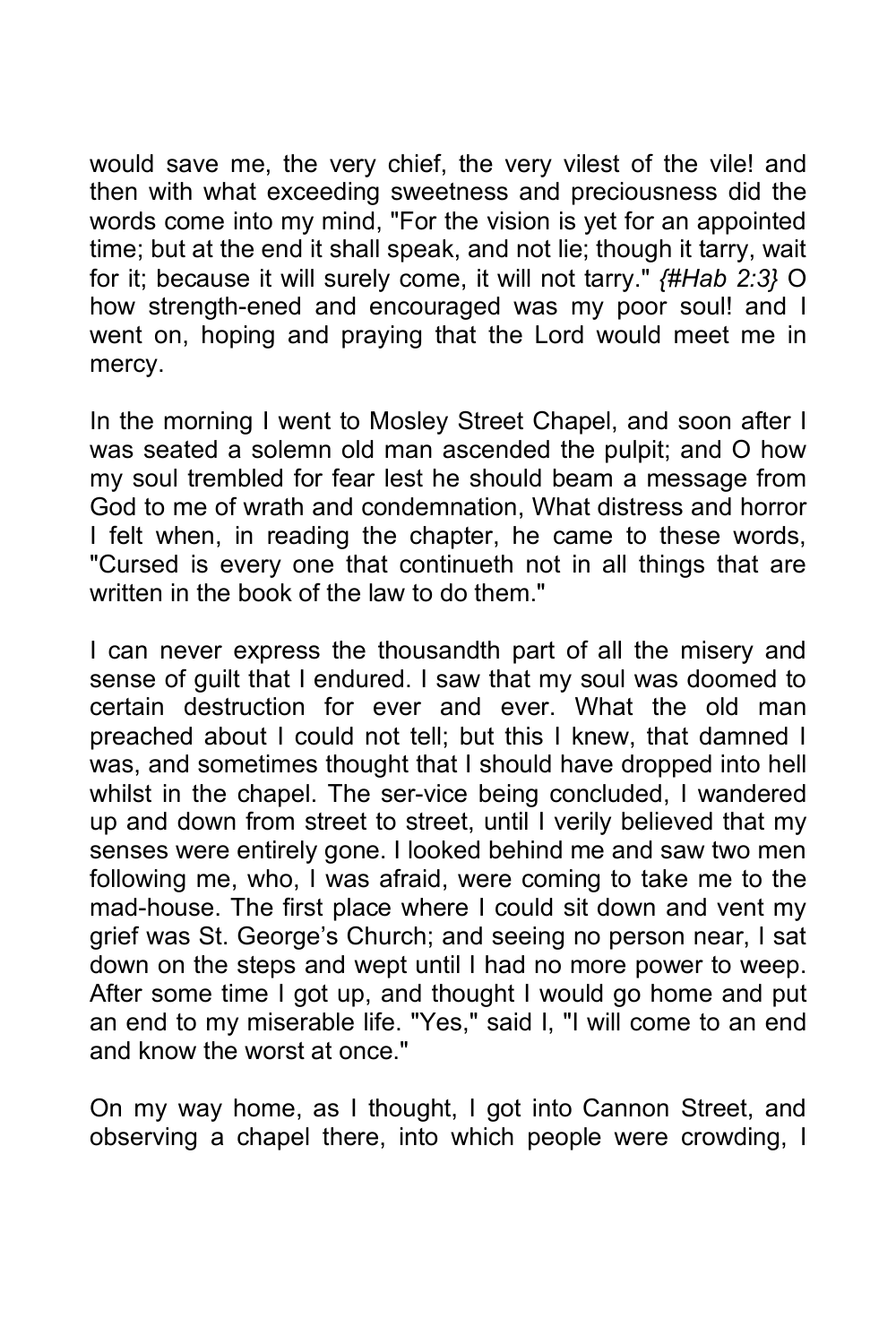remembered that it was the chapel of Mr. Roby, to which I had once or twice been in company with my mother.

I stopped and said, "Shall I go in?" "No," thought I, I will not. The minister will take that text, "Cursed is every one that continueth not in all things written in the book of the law' to do them." I proceeded a short distance down the street and stopped again. "Who can tell?" came once more into my mind. "Well," said I, "I can but be damned;" and so I came to the resolution of going into the chapel, and "if I perish," said I, "I perish." If ever I entered a place of worship with the feeling cry that God would, if it were possible, show mercy to one in so desperate a case, I believe I did then. When seated in the chapel all the horrors of hell seemed to come upon me.

I trembled from head to foot, and wished that I had never come in. At the conclusion of the first hymn. Mr. Roby went to prayer, and towards the end of it he dropped a few words which I believed were for nobody but me. He begged God that, if there was any one present who had come to make a last trial of His mercy, He would show Himself to such a one as his God. It was with hard work that I could keep from calling out, "Yes, here is poor lost John Warburton. Here I am, come to make the last trial." O how my soul went out to God in prayer that He would appear for me. The prayer being finished, another hymn was sung previous to the sermon.

All my little hope seemed dashed to pieces when I saw the minister take his Bible from the cushion to find his text. "0," thought I, "he is certainly seeking for that awful text which has so torn my heart asunder all these months. What shall I do if he takes that text,"Cursed is every one,"etc.? O what will become of me? I must drop into hell if he take that." O the feelings I experienced! I could not imagine why he delayed so long to put the Bible upon the cushion. At last he did so, and I saw that it was opened about the middle. Blessed be God, my soul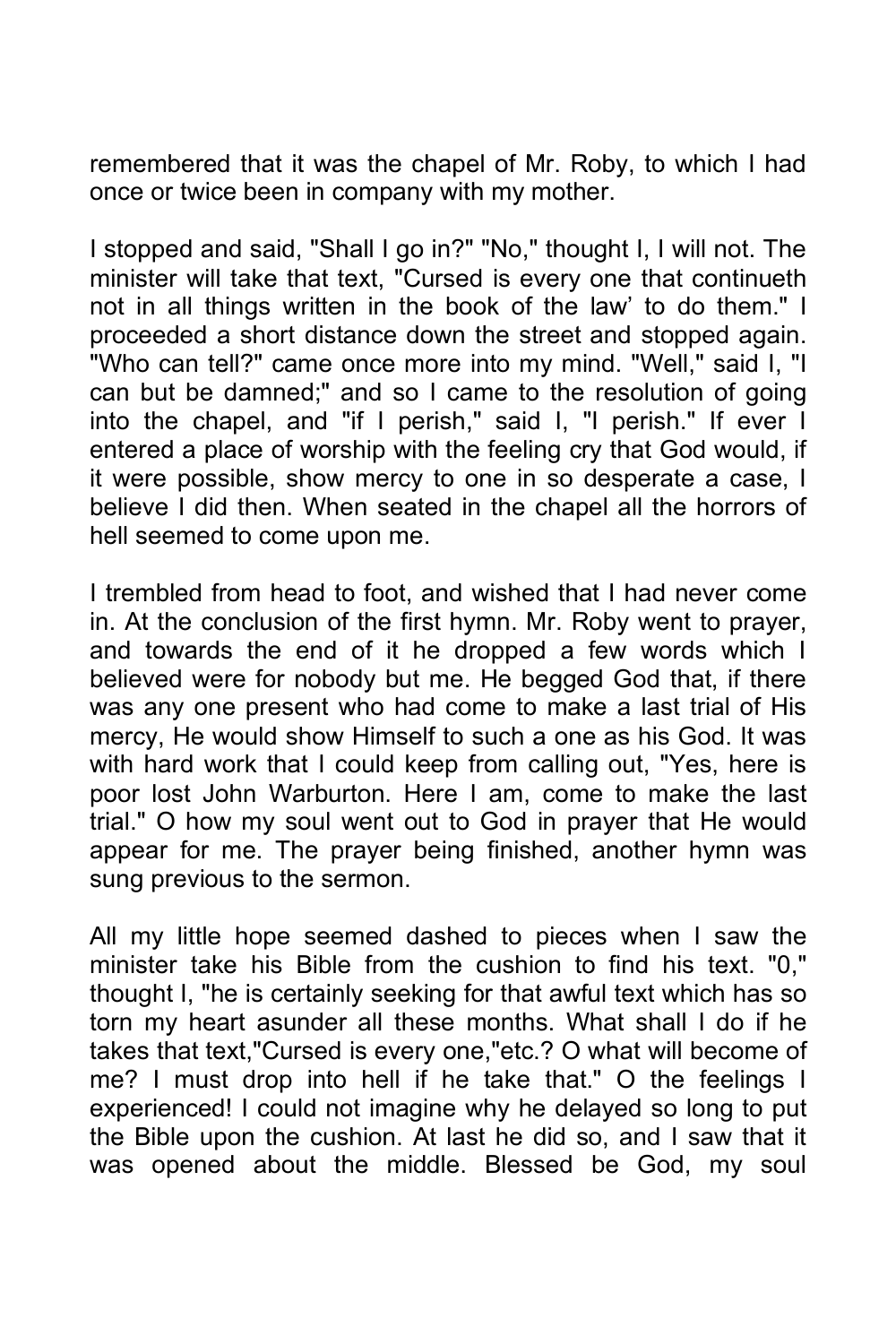whispered, the text is not "Cursed is every one that continueth not in all things written in the book of the law to do them." O the expectation that sprang up within me! "Do, Lord, pardon my sins; do, Lord, have mercy upon my poor lost soul," burst from my heart; and when Mr. Roby read his text, O the wonder and the glory that shone into my soul! The precious text was, "Thou hast ascended on high, Thou hast led captivity captive; Thou hast received gifts for men; yea, for the rebellious also, that the Lord God might dwell among them." *{#Ps 68:18}* O the love, peace and joy that broke into my heart as the words came out of his mouth!

They were truly sweeter to my soul than ten thousands of gold and silver. I wondered again. with astonishment, and said in my soul, "What can this mean? Where are my sins? What can be the mean-ing of all this? Where is my burden and the wrath and terror I have had so many months?" And again the text flowed into my soul, "Thou hast led captivity captive; Thou hast received gifts for men; yea, for the rebellious, that the Lord God might dwell amongst them," O I knew not where to hide my poor face! My soul kept whispering, "Surely it cannot mean me; is it a dream? is it a dream?" I looked for my sins, for my burden, for the wrath and misery I had so long carried in my poor distracted soul, and could find neither guilt nor sins, wrath nor bondage; for the Saviour of my soul had taken them all away. Such a sight of His sufferings and death shined into my soul as broke my heart to pieces. O how I looked on Him and mourned! "What have I done?" cried I; "I have crucified the Lord. O my cursed sins, that drove the nails into His hands and feet and thrust the spear into His heart.

O wretch, wretch that I am! And canst Thou, wilt Thou save and pardon me, notwithstanding all my cursed sins?" How wonderfully was my soul led to see that the dear Saviour had fulfilled and obeyed that holy law which I had broken in ten thousand instances, that all my cursed sins had been laid upon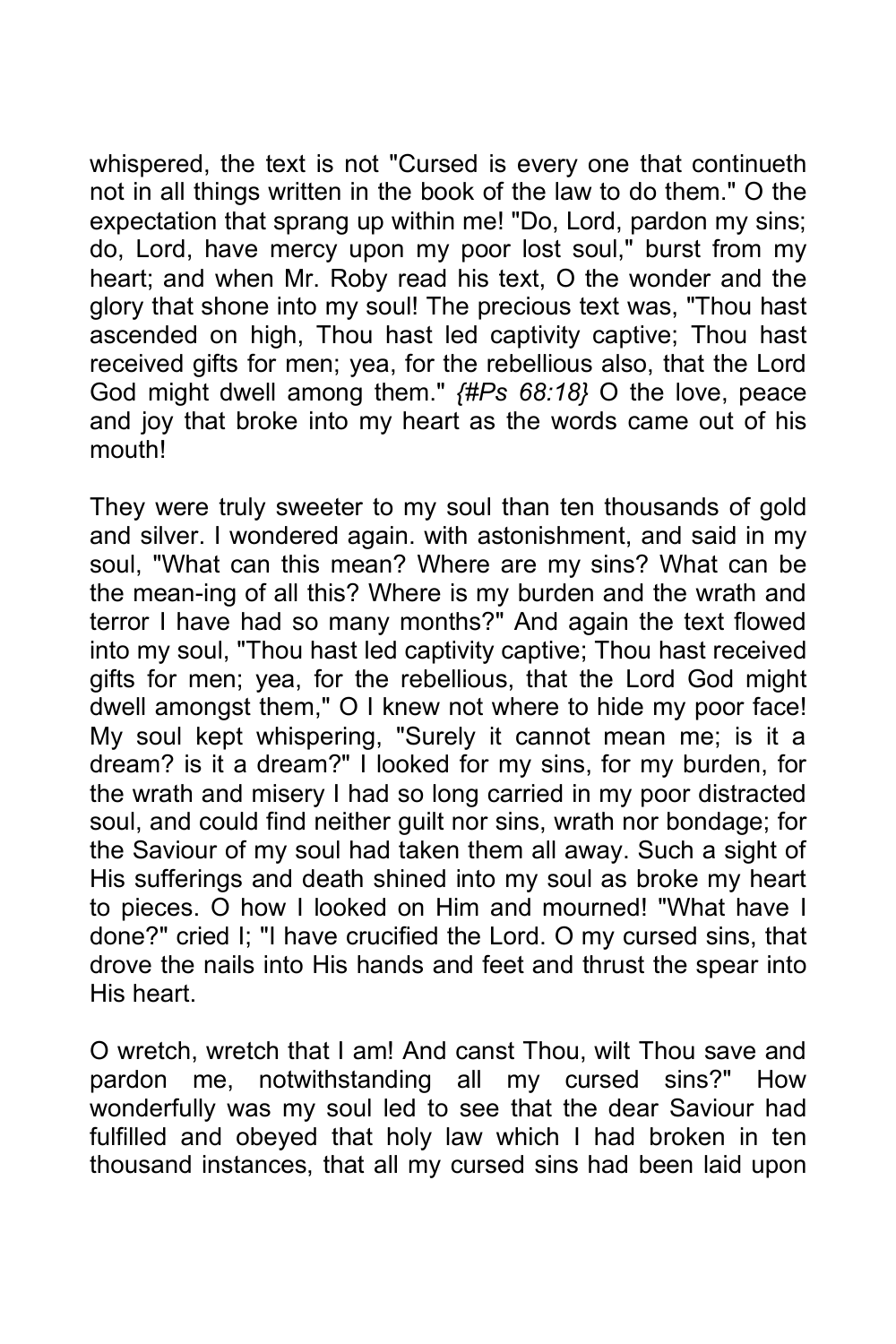Him, and that He had suffered in my room and stead. I had so blessed a sight, by faith, of His feet and hands nailed to the cross, of the crown of thorns upon His head, and of the spear entering Hid heart; and His redeeming blood flowed with such peace, and love, and joy, and liberty into my soul, that I hardly knew what or where I was. The poor things who sat in the same seat kept jogging me with their elbows to sit still; but it was impossible for me to sit still or to lie still. O the love I felt to my dear Saviour for such unmerited kindness to one so vile, to the vilest wretch that ever was on the earth! I can never express a thousandth part of the hatred I felt against my cursed sins, which pierced the Lord of life and glory.

When the service was over, I went down the street blessing, thanking, wondering, praising and adoring the God of my salvation; for text upon text flowed in upon my soul, one after another, with so much power, that sometimes I was obliged to hold my hand upon my mouth to prevent myself from shouting aloud in the street. On my way home I got into the fields as soon as I could, and when out of the sight and hearing of every human being, I souted, I leaped, I danced, I thanked and praised by dear Jesus with all my might, until my bodily strength was so gone that I fell upon the ground, and there lay, firmly believing that I was upon the point of going to heaven, to be with my dear Lord and Saviour. O what cause of holy wonder I saw in God's being a just God, and yet a Saviour.

That holy law that had been my terror for months, which had cursed me for every thought, word and deed, I now saw completely honoured and righteously fulfilled in Christ. And how precious were these words, "For Christ is the end of the law for righteousness to every one that be-lieveth." *{#Ro 10:4}* Whilst another text came upon the back of it with so much power, sweetness, majesty and glory, that it overwhelmed me with adoration, praise and thanksgiving: "Christ hath redeemed us from the curse of the law, being made a curse for us; for it is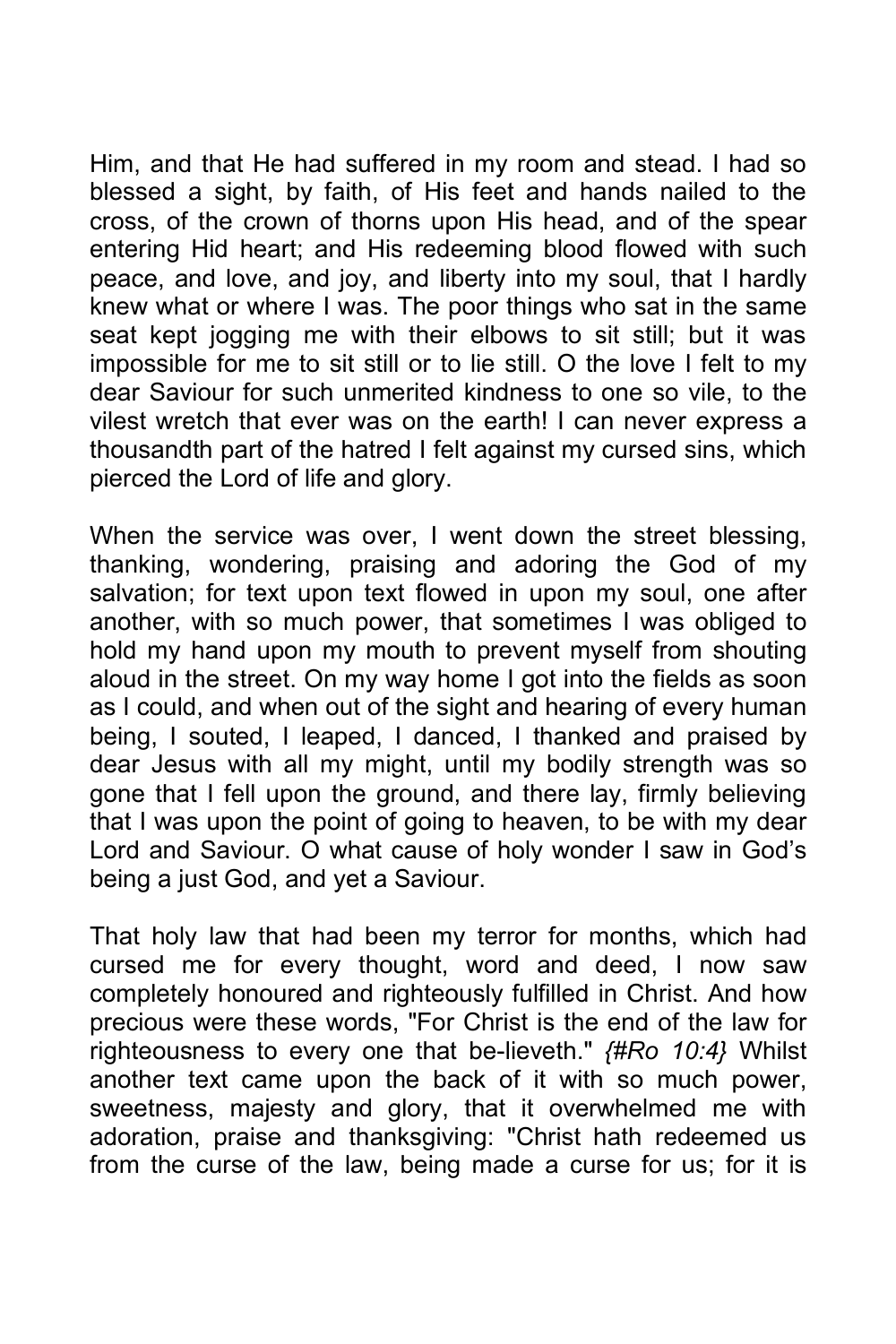written, cursed is every one that hangeth on a tree." *{#Ga 3:16}* I saw, and believed, and felt that Christ had stood in my law-place and stead; and that all the wrath and damnation which I had deserved at the hands of a just God had been laid upon Jesus.

I saw that He had stood as my Surety and Bondsman, had atoned for all my sins, and magnified the law, and made it honourable in so holy a way, that there could be no condemnation either from heaven, earth, or hell. My poor soul was so carried away with the transports of joy, that if anybody had seen me, they would have supposed that I had just escaped from Bedlam; for I shouted, danced and clapped my hands with sweet de-light. It was, indeed, a heaven upon earth. Those precious words of David were the very feelings of my heart at that time: "Bless the Lord, O my soul; and all that is within me, bless His holy Name. Bless the Lord, O my soul, and forget not all His benefits; who forgiveth all thine iniquities; who healeth all thy diseases; who redeemeth thy life from destruction; who crowneth thee with lovingkindness and tender mercies." *{#Ps 103:1-4}*

I was blessing and praising God all my way home. My poor wife had been very uneasy on my account, for it was a very late hour when I reached home. But no wonder, for every tree of the field, every bird of the air, every beast and insect, even to the crawling worm, furnished me with matter of songs, wonder and praise. They were all new to me. In all of them I could see the hand of my Father and my God. I could not help telling my wife the comfort which I had received. God, I told her, had pardoned all my sins, I was sure of going to heaven, for Christ had suffered and died for me upon the cross. Poor thing! at that time she could not endure anything like religion, yet I could not conceal from her the blessing I had received.

I told her of the dreadful state she was in, and how awful a thing it would be for her to die in it. I then told her how the Lord had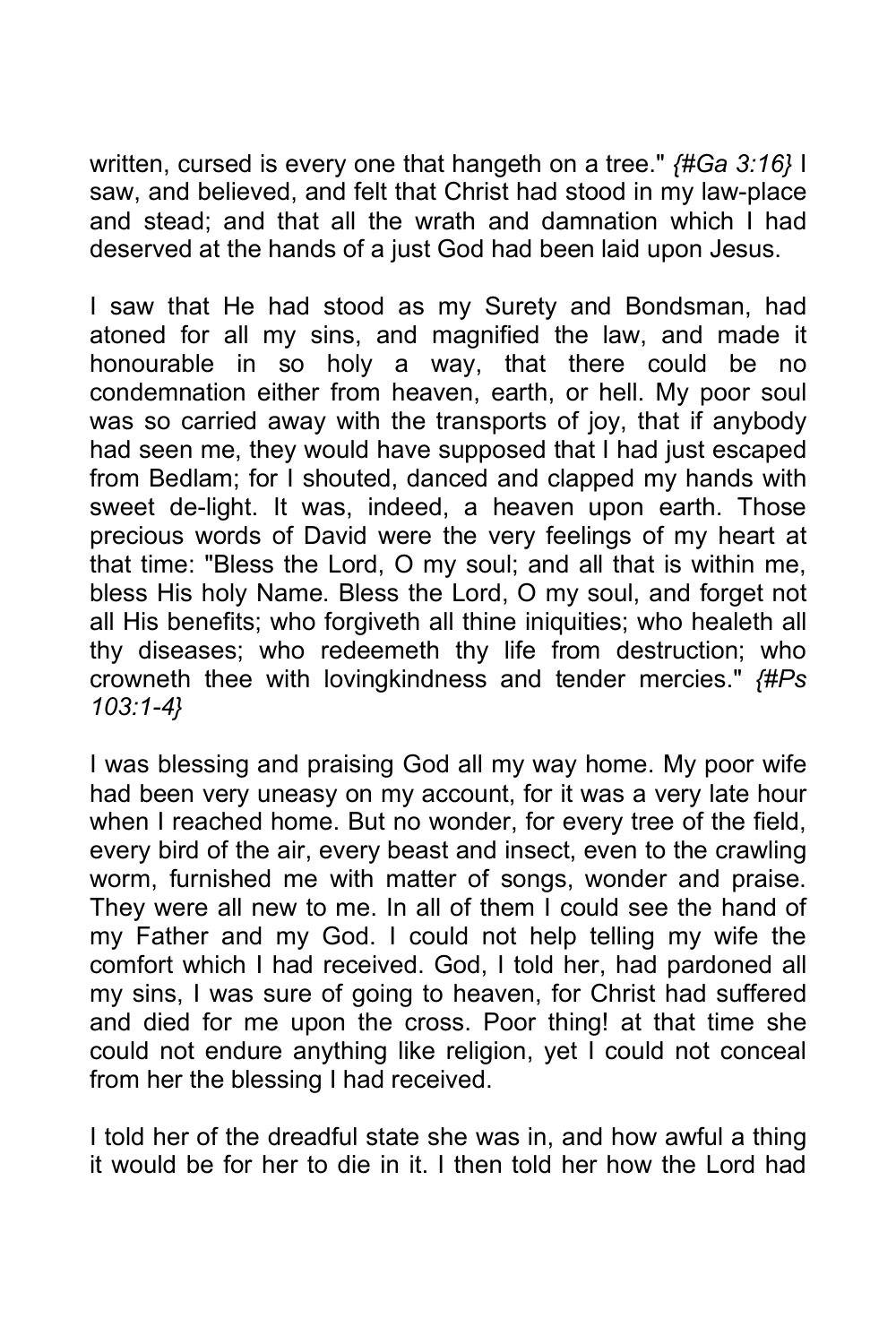appeared for me, and what He had suffered for my poor soul, and how He had pardoned all my sins. The poor thing thought I was out of my mind; but I told her I was saying nothing but the truth, that all my sins had been actually pardoned and taken away by my Saviour Jesus Christ, and that I desired henceforth to live and die praising and adoring Him for His wonderful goodness to one so vile.

In this happy state of liberty, peace and praise I lived for months. In every chapter of the Bible that I read I could see something new, and exceedingly sweet and precious to my soul: "His words were found and I did eat them, and they were unto me the joy and re-joicing of my heart." Nothing could I see in the heavens above, or upon the earth beneath, but His love, power, mercy, grace and lovingkindness. I was preach-ing Jesus Christ and His preciousness to every one with whom I could get to talk; and ignorantly thought that all who went to chapel would be ready to rejoice with me.

But, alas! I was wonderfully deceived; for when, at the first prayer-meeting which I went to, I told them what great things the Lord had done for my soul, how He had delivered me from the curse of the law, and been made a curse for me, having died in my room and stead; how He had finished my transgressions, and made a complete end of all my sins; when I told them these things, and how God had made them known to my soul, convincing me that there was now no con-demnation for me, and that I was as sure of going to heaven as that Christ was there; poor things! they could not tell what to make of me. Some laughed, some pitied, some called it nothing but wild-fire, whilst others warned me not to be too secure. I kept them as long as I could persuade any of them to stay and listen, relating to them every particular, how I was, and where I was, and how it came to my soul, and how happy I was. I could have stayed all night, for it was my meat and drink to tell what great things the Lord had done for my soul.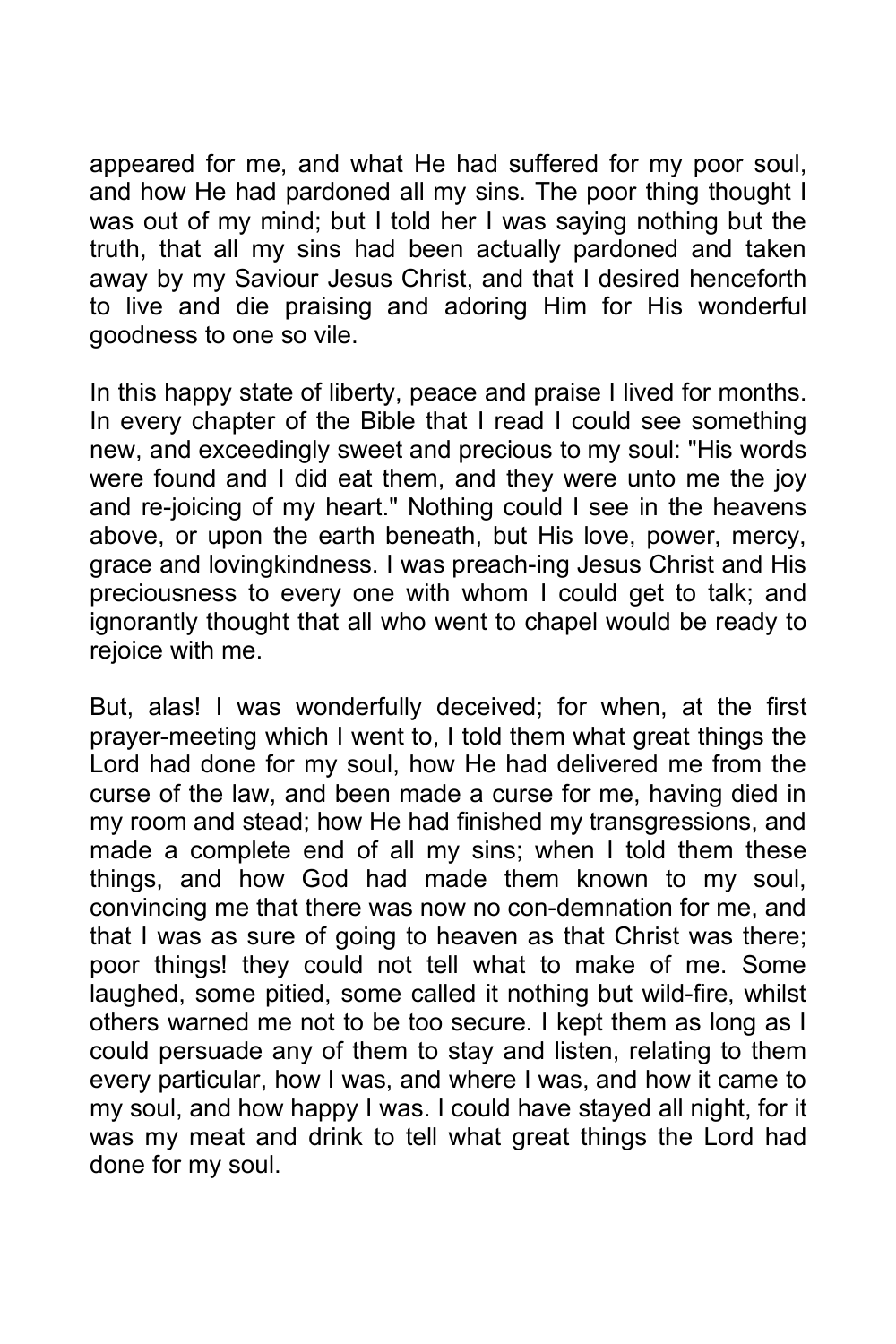Having left the chapel and got into the fields, I began to think over what they had said, and to question myself whether they might not be in the right, and all they said very true. There are some of them, thought I, old Christians, and have been many years in the ways of God. "They must certainly," said I, "know better than such a young fool as I Yet surely it cannot be all deception. Can I be deceived in losing my burden and feeling the pardon of all my sins? Lord, I am not deceived, am I?"

I fell upon my knees under the hedge and cried out to the Lord. "Am I deceived, Lord? Am I too secure? Is it wild-fire, Lord?" And the dear Lord broke in upon my soul with such Divine glory, arid such a succession of promises, that the Bible appeared to me to be nothing but promises from beginning to end, and all mine, all appearing to be made especially to me, and to none else. I had such a view, too, of the faithfulness and glory of God in His fulfilment of them from first to last to my poor soul, that I was completely overwhelmed with transports of heavenly joy, and. for a time, scarcely knew' whether I was in the body or out of WKH boG\'.

Upon arising from the ground, it struck me that it was the very place in which the devil had often tempted me to put an end to my life; and O how I did dance and sing. and banter the lying devil, and dare him to come out of his den! I challenged him to his face, and told him if he did not come out he durst not. I called him everything but a gentleman. I was so happy and comfortable that I felt as if I could walk through troops of devils shouting, "In the Name of the Lord I will destroy them." O how I wondered at the goodness of the Lord to one so unworthy of the least of His mercies! "If this." cried I, "be wild-fire, let me have more of it. If this is being too secure, let me live and die in it. My God and my Saviour, Thou art my Portion, my Rock, my Hiding-place, my Friend, my dear Redeemer. O my dear, dear, dear Jesus, Thou art the chief of ten thousand, the Altogether Lovely." How I got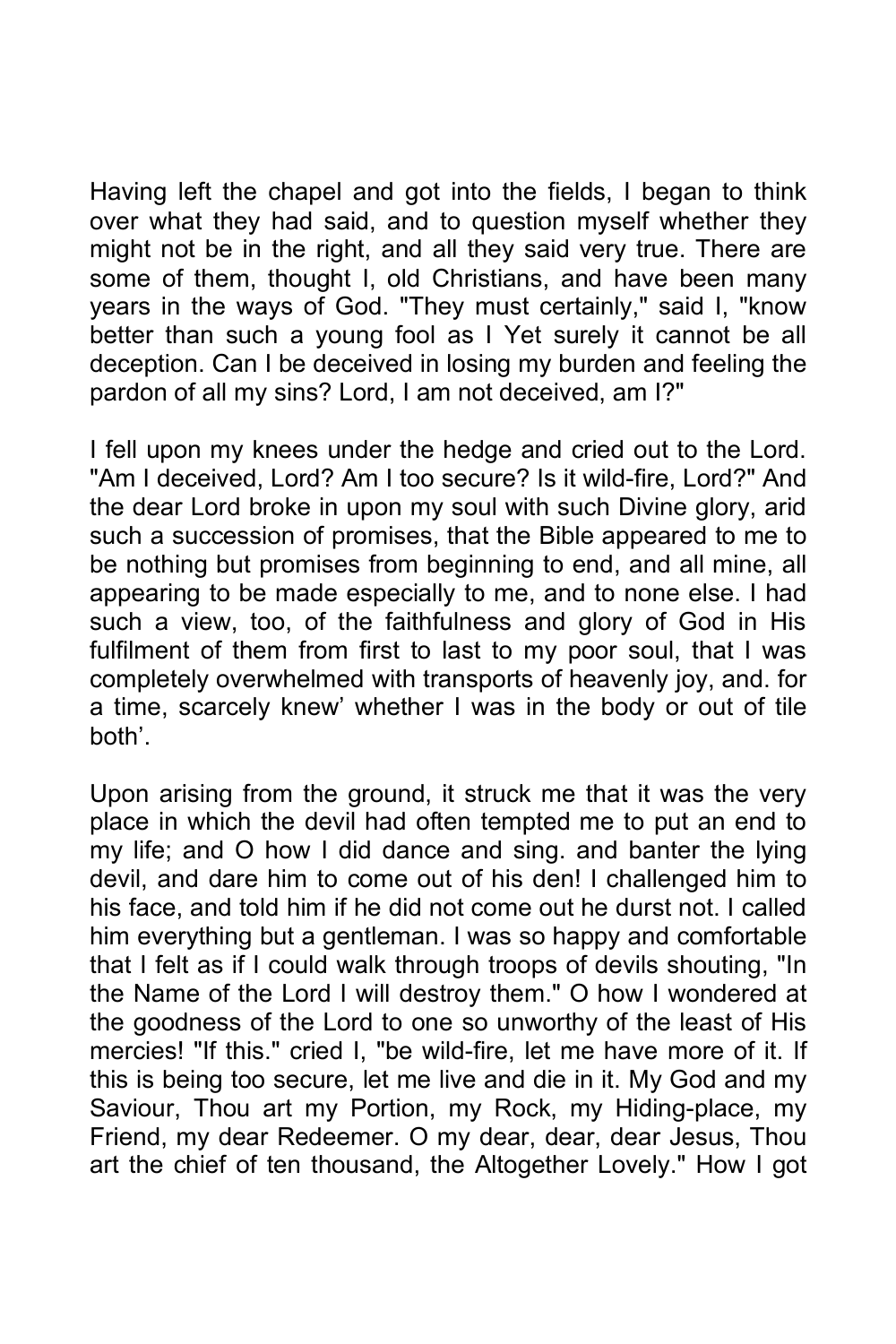home I know not, for what with shouting, praising, thanking and blessing the Lord, it was morning before I arrived there.

The next time I met the same people, I began, after the prayermeeting, to tell them of my journey home the last meeting-night, and how I had knelt down in the field and asked the Lord whether I was too secure, whether I was deceived, and whether it was all wild-fire. I told them how the Lord had answered my prayers, and had come into my soul with such glory, that He had showed me that all the promises of the Bible were mine, and that I was as sure and as confident of being a child of God, and of having had all my sins forgiven me, and that I should go to heaven, as I was that there was a God. For I insisted on it that He Himself had told me so; and with tears of joy in my eyes, I assured them that even at the moment I was speaking, I felt the pardoning blood of my dear Jesus in my soul, and was confident that I had been delivered from the curse of the law, that the law had nothing to do with me now, for Christ had obeyed all its demands for me.

I told them that I felt in my very soul that the law which had cursed me in my coming in and in my going out, in my lying down and my rising up, which had been so great a terror to my poor soul that I dreaded God as my worst enemy, was now removed from over me; for I could now love God, love His law, delight in it, and delight to see it honoured in my dear Jesus. I said that I had asked the law if it had aught against me, and it had answered, with such a smile, "Deliver him from going down into the pit; for I have found a ransom" *{#Job 33:24}* and these were things, I said, to which I was a living witness.

One of them, who professed to be my friend, told me that he was afraid I was turning Antinomian. (See MERCIES Topic 8) "Anti-nomian," said I, "what sort of people are they? I never heard the name before." "They are those," replied he, "who deny the moral law to be the believer's rule of life, which is a most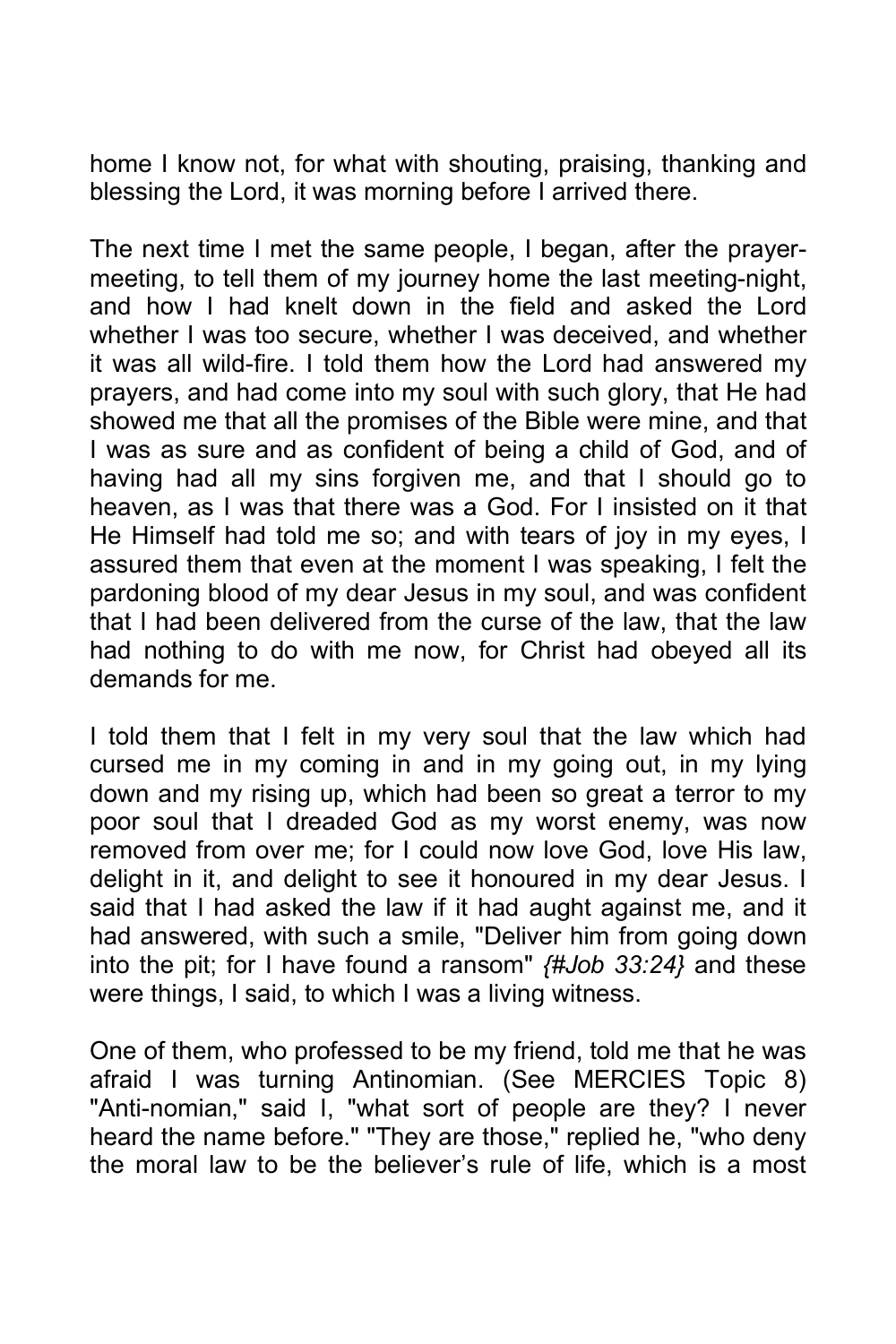awful doctrine, and leads to all manner of sin." "Moral law! said I,"what is that?'It is that just and holy law of God,"replied he,"in which He commands us to love and obey Him.'What,"asked I,"do you mean that law which Paul meant when he said, 'Cursed is every one that continueth not in all things that are written in the book of he law to do them?"

Do you take that law to be your rule of life?" asked I "Surely I do," said he, "and all those who do not are Antinomians." "Then," said I, "I am one of those Antinomians." Blessed be God! He has delivered me from that law. Christ has obeyed it for me, and has been made a curse for me, and has gone to the end of it for my poor soul.

I asked him how he felt that law, what it did for him whilst he was under it, and how he had been delivered from it. Upon this subject he could say nothing; but he main-tained that believers were required to be obedient to the law, as well as to believe in Christ; but I insisted on it that there was obedience, and blessed obedience too, in Christ, obedience which did my soul good, which pleased God, honoured the law, pardoned all my sins, con-founded the devil, and made my soul dance for joy. I told him I would not commit a single sin for a thousand worlds if I could help it; for it was my meat and drink to do the will of my God and Saviour who had done so great things for me. "When I was under the law," said I, "I had no obedience, but I was full of anger, rebellion and wretchedness, and sometimes felt such wrath that I could have pulled the Almighty from His throne for not having made me a beast that had no soul to appear before so holy a God, who cannot acquit the guilty.

But now, having been delivered from the law, and having the love of the Lord Jesus Christ shed abroad in my heart, I can believe in Him, obey Him, praise him, thank Him, and adore Him night and day." And I insisted on it that I never knew what it was to hate sin, to love God, and to delight in His ways until His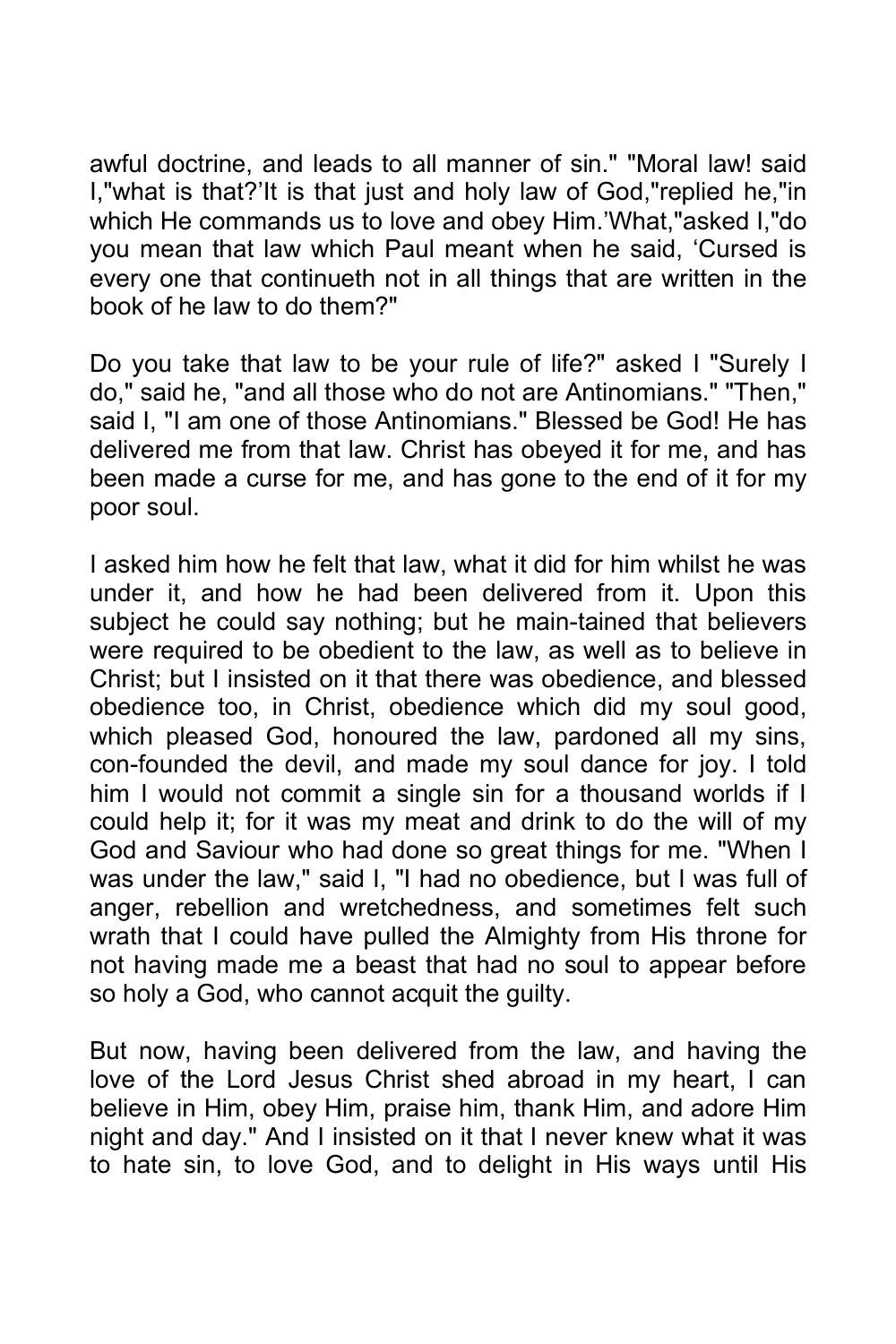pardoning love and blood were enjoyed in my heart, and that I was confident this was not the law, but Christ Jesus, my God and my Saviour, in my heart, obeying the law in my room and stead.

But of these things he knew nothing; nor, indeed, could I meet with any who knew much about the path in which I had been led, and the glorious liberty which I enjoyed. And, indeed, how can any man enter into it until it first enter into him? "Where the Spirit of the Lord is, there is liberty." I wondered that they who had been Christians so long did not see as I saw, and feel as I felt; yet whatever I could say to them of the way in which God had led me, the bondage from which He delivered me, and the love and delight I experienced in His ways, had no effect upon them, except that of making them rage and rave against me, and warn the people to have nothing to do with me.

I wondered how it was that they kept at such a distance from me, but I could not keep at a distance from them. At all their prayer meetings and preachings I was sure to be present, being quite impatient for the time to arrive to meet the children of God and tell them again what great things God had done for my soul. But some of them could not bear to see me there, and one of them told me one night that he wished I would never come amongst them more, as I made nothing but confusion, and was a disturber of their peace; he therefore hoped I would come no more.

I answered him that I did not come amongst them intending to trouble them, or to throw them into confusion, but that my desire was to praise Jesus, and to tell what great things He had done for my soul by suf-fering in my stead, and obeying the law for me; and how precious to me was His blood, and the joy, and praise, and thanksgiving I felt for His mercy to lay under the curse of the law, expecting nothing but damnation. "And was it not wonderful," said I, "that the dear and precious Jesus, bless His dear Name, should come to my poor soul, and pardon all my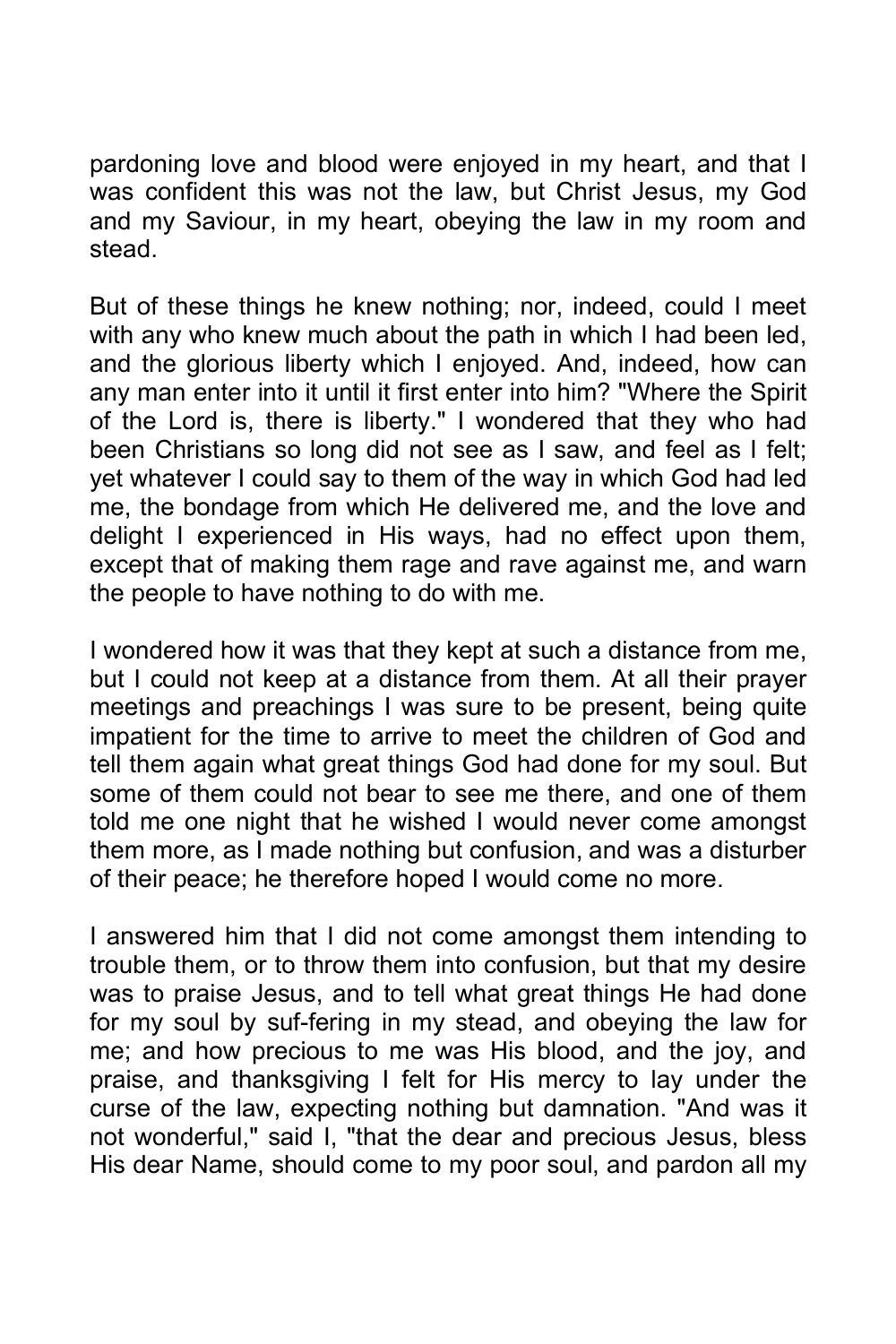sins and obey the law for me?" They told me that they feared I was deceived. "How can that be?" said I "I have His pardon in my heart and very soul." I assured them that I had tried to bring back my sins and to feel the guilt and burden of them again, but in vain; for, said I such sweet words as these flowed in upon my soul, "Thy sins are all forgiven thee;" *{#Lu 7:48}* "Though thy sins be as scarlet, they shall be white as snow; though they be red like crimson, they shall be as wool;" *{#Isa 1:18}* "I have cast all thy sins behind My back;" *{#Isa 38:17}* "Thy faith hath saved thee; go in peace." *{#Lu 7:50}*

I assured them that I could not now think of half the precious texts of Scrip-ture that my dear and lovely Jesus was speaking to my Soul nearly all the day long. "And how," said I, "can I keep my tongue still? Were I to hold my peace, the very stones would cry out." However, the more I talked of the precious Jesus and the glorious things He had done for my soul, the more they hated and shunned me; nay, I verily believe that some of them hated me a thousand times worse than the devil. They told some of the ministers, whom I was in the habit of hearing with them, that I had turned Antinomian, and denied the moral law as my rule of life, which made all the professors with whom I was at that time acquainted look upon me for holding such a sentiment as a very dangerous man.

I recollect there was one minister, a Mr. Ely who preached at Bury, who was in the habit occasionally of coming to one of their houses at Radcliffe Bridge. One time, when he had been preaching there, he came to me to convince me of my error. He went on for a long time talking about things I knew nothing at all about. But I told him that I had been under the law for months, and had felt its curses and terror in my soul in such a manner that I expected nothing but damnation night and day, until I heard Mr. Roby read these words, "He hath led captivity captive," &c. I told him the pardon, joy and peace that entered into my soul and the numerous texts of Scripture that had come with power, and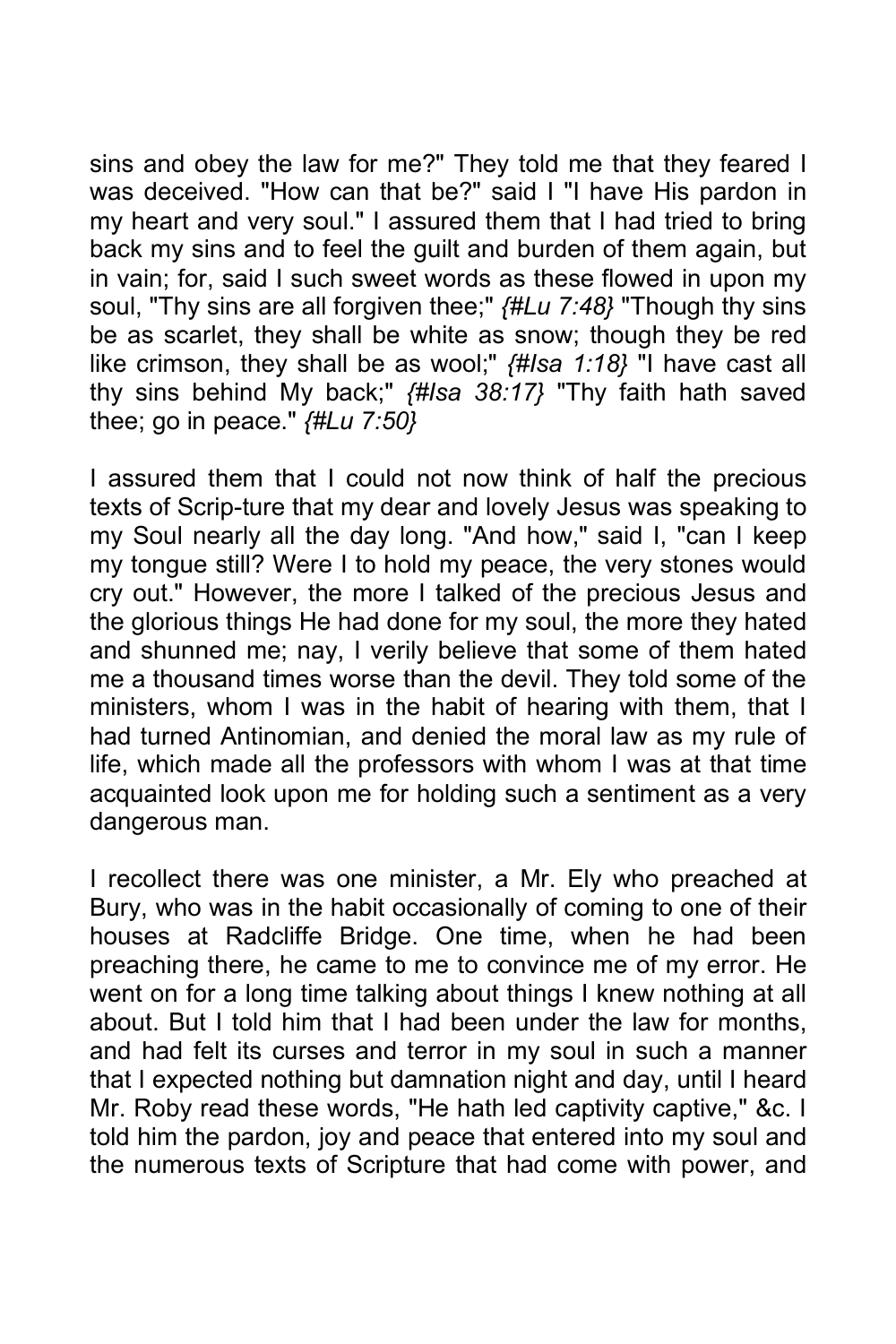that since that time I was not under the law. I asked how he felt when he was under the law, and how he had been delivered from it. I told him that, as he was a minister of Jesus Christ, he must have known these things. He turned very cross, and said I was got to be a teacher, one too wise to be instructed by my teachers. I answered that the dear Jesus was my Teacher, that He had told me that all my sins were forgiven, that He had died for me upon the cross, that He had shown me His hands and feet, and that I knew that He was my Lord and my God. "I have Him in my heart," said I, "this moment, and He is precious to my soul." Upon this, Mr. Ely said that he pitied me, and that he was sorry for me, and would pray for me, for he feared that I was awfully deluded.

After he was gone, I began to think for a few moments, "Am I wrong? All these good people who have been so long in the way, and even the pious ministers too, all believe that I am deceived. They are all determined to have nothing to do with me. Surely I must be wrong!" "O Lord," cried I, "am I indeed wrong? Am I indeed deceived? Was it from Thee? Am I a child of Thine? Art Thou my Lord and my God? Hast Thou suffered, and died, and obeyed the law for me, and in my room and stead?" And O how sweetly did the Lord appear again to my soul! Such a sight had I of His Person, His promises, sufferings and glory, that there was no room for doubts and fears. Indeed, for nearly twelve months it was little else with my soul but joy and peace, expecting, hoping and desiring that the time would soon come when I should die and be for ever with my dear Saviour, to see Him as He is, and to be like Him.

Three times, in particular, during the twelve months the love of God was so powerfully shed abroad in my heart, that for a time I really did not know whether I was in the body or out of the body. One of these times, I well recollect, I was returning from Manchester on a Lord's day after service. I felt very happy and comfortable in soul, but languid and faint in body and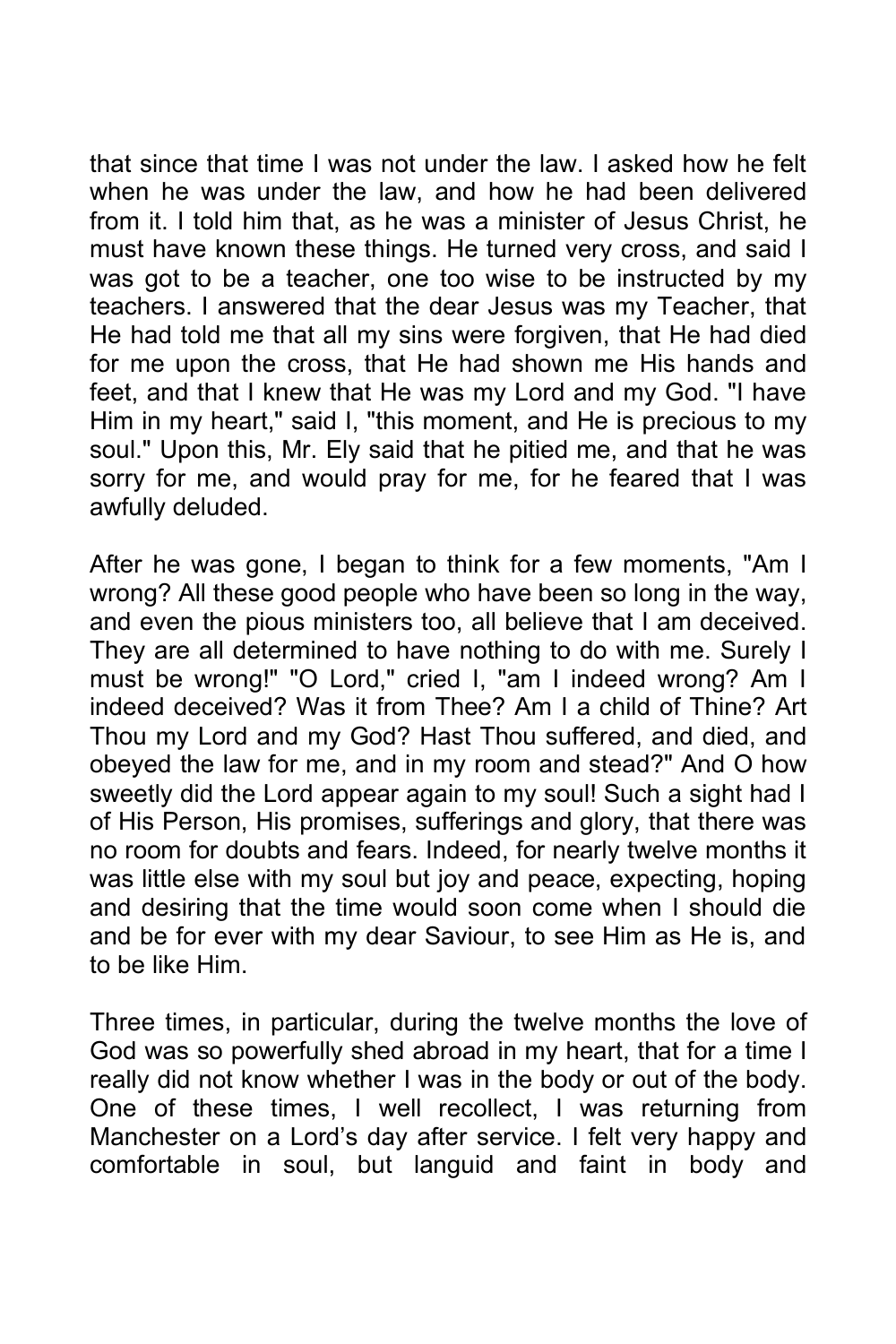exceedingly hungry; and powerfully it came into my mind. "Yes, and you know you have nothing to eat when you get home, and not a farthing will you have to buy with until tomorrow when you take home your work."

This brought me for a moment to a standstill. What shall I do? thought I; but in came the Lord with some precious portions of His dear Word and dropped them into my soul like honey from the honeycomb; yea. sweeter were they than the honeycomb, and more beautiful a thousand times than apples of gold in pictures of silver! "Man shall not live by bread alone, but by every word that proceedeth out of the mouth of God." *{#Mt 4:4}* "Bread shall be given him and his waters shall be sure." *{#Isa 33:16}* "The cattle upon a thousand hills are Mine, and all the gold and silver." *{#Ps 50:10}* It seemed as if the whole Bible were opened from beginning to end, that God was my God and not one single blessing that I stood in need of whether for body or soul, but that I had in promises, and should have in possession, too, as I needed them. He who had promised was God, and His promises were sure.

I was led also to see that all these blessed pro-mises originated in His love; and such an opening had I to my soul of His everlasting love, grace and kind-ness, that I had not power to stand on my feet, but was obliged to lie down upon the ground. How long I lay there I know not but this I know, that the mercy, love, grace and glory of God shone so gloriously into my soul, that I earnestly begged the Lord to take me to Himself or otherwise stay His hand, for I felt the glory too much for the body to stand under. When the glory was a little withdrawn, I got up and went on my way home, singing, praising adoring and blessing His pre-cious Name for such matchless, discriminating love to one so vile as I O, thought I, what a place heaven must be! 0, if these are but drops, what must be the fountain? "0 time," cried I, "fly away, stop not, but waft me quickly to that Jordan of death, where my soul shall be dislodged from this poor clay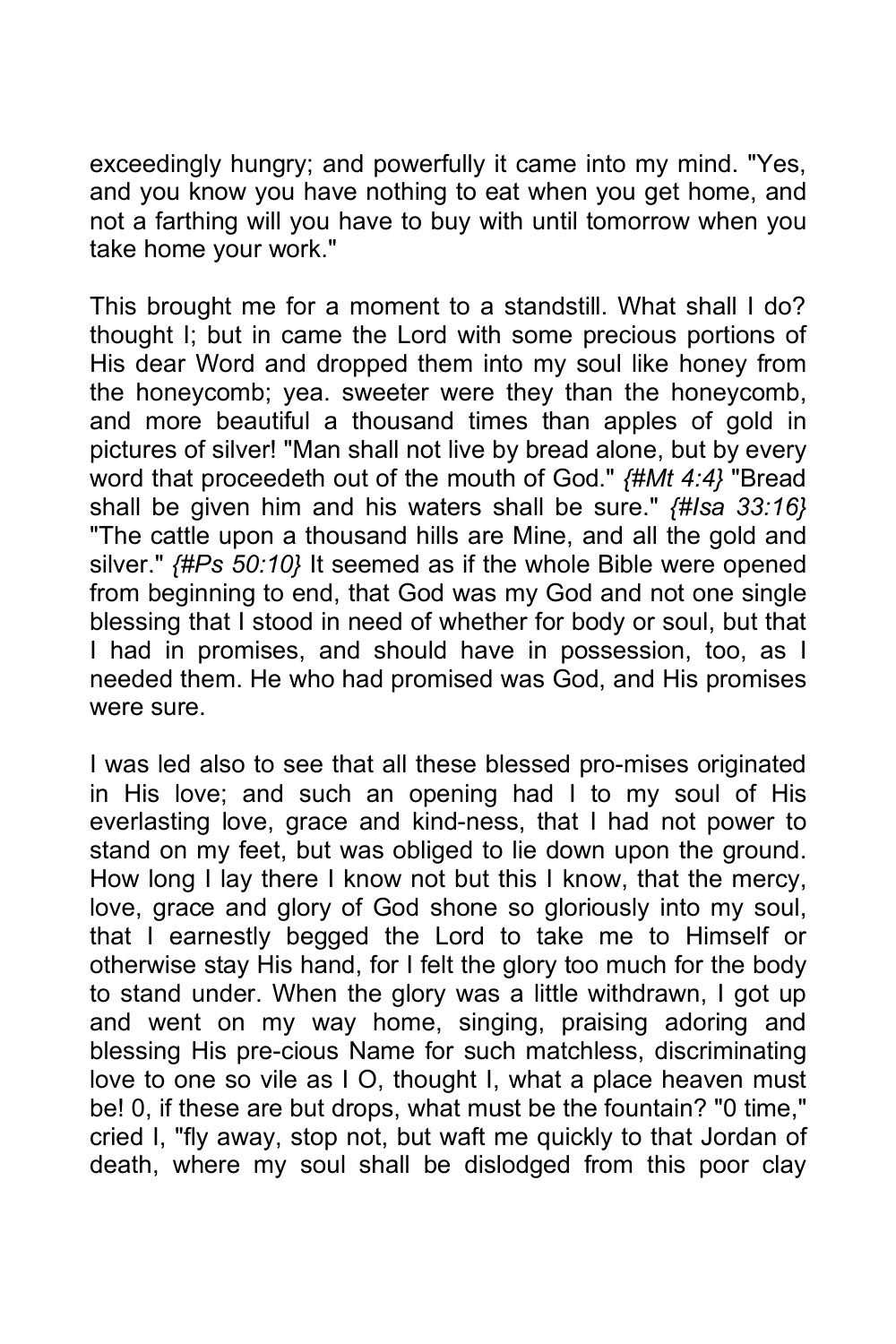tabernacle, which is too weak to bear even the drops of my Saviour's glory. O death, death! when wilt thou come? welcome be thy presence! O happy messenger, haste thy speed, and let loose my longing soul, that it may fly to my God and Saviour, there to drink immortal joys!" 0, thought I, what glory will be mine, when undressed of this body of flesh and blood! I shall dwell for ever with the Lord and never, never sin through all eternity. O the heavenly journey I had home.

Upon arriving there, I found that my wife had bor-rowed several little necessaries, so that we had a cup of tea, and plenty left for breakfast the next day, which enabled me to rise early in the morning to get my piece out, finish my work and carry it home, all of which I had to do before we could have any dinner. "0 bless the Lord," cried my soul, "here is my bread and water, according to His promise." Soon after this the Lord began to withdraw His comforts, little by little, and I began to find that I had not such meltings of heart, nor yet such free access to Him as formerlv. The Word of God was not so precious to me, and darkness began to gather upon my mind.

I read the sweet portions of God's Word that had hitherto been so precious to my soul, but I could no longer feel them so sweet. What all this could mean I could not tell; and such evil thoughts began to work in my heart, that I was quite astonished. "0," cried I, "what can be the matter? Surely my sins were all forgiven. Surely they were taken away by the death and sufferings of Christ. What means this?" I ran to the Bible; again I read the old promises that had formerly been so sweet with all the earnestness and prayer that I could muster up; but, alas! not one drop of comfort could I get out of them all. What can be the cause? thought I Surely I must have neglected my duty, or I never should be in this state. Then I determined to follow up prayer until I should again enjoy the same comforts as before; but, alas this I could not do, for such terrible abominations arose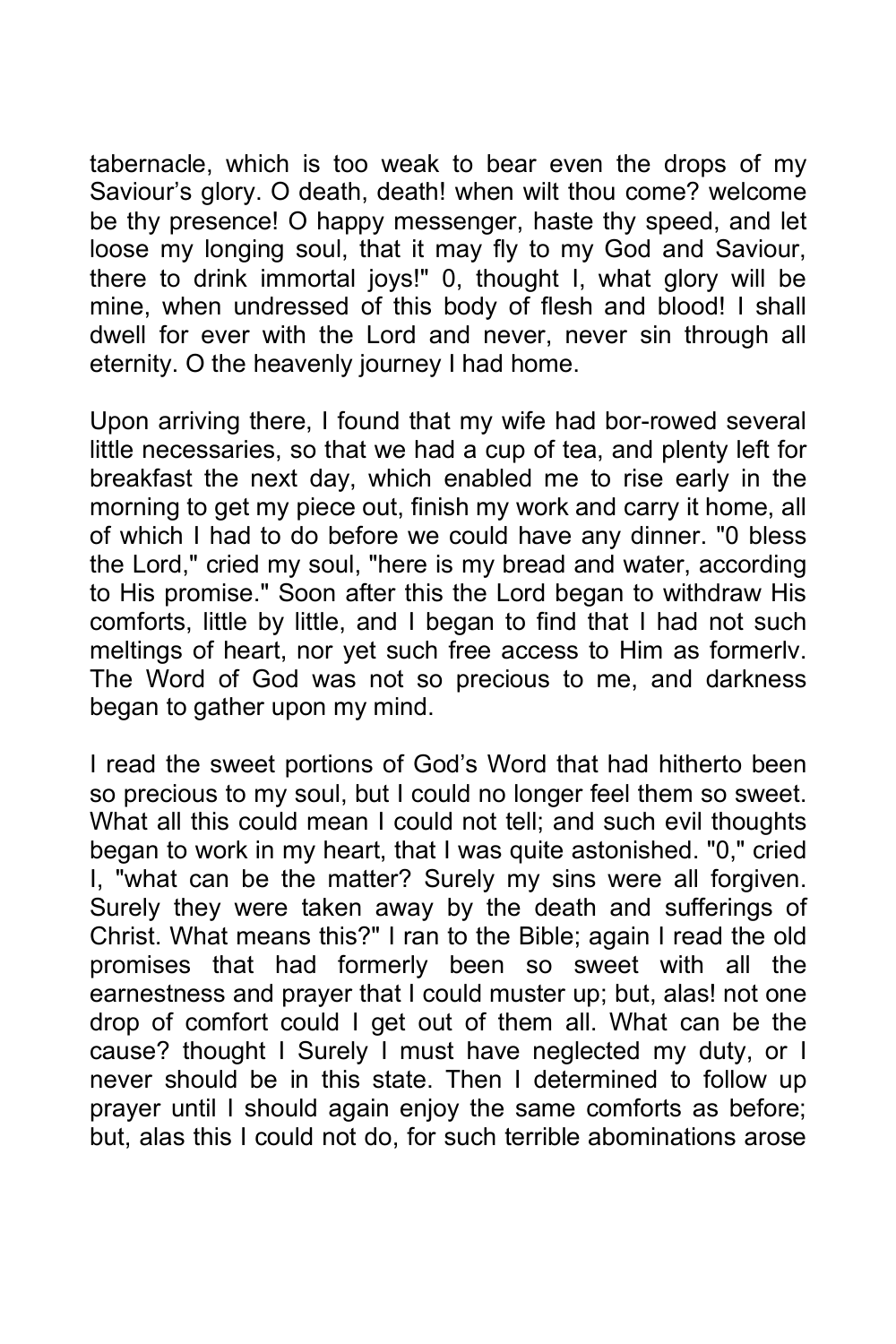in my heart as made me tremble. The more I determined to keep them down, the more they rose up.

Fears also began to arise, whether I had not been de-ceived; whether I had not been too secure, and whether it had not been all wild-fire, Here I was, day after day, and things appeared worse and worse. "0," thought I, "those dear Christians told me that I was deceived, and that it would be shown what I was, and they warned the people to have nothing to do with me; and that dear minister, Mr. Ely, told me that I was in an awful error; and all they said and believed of me is now coming to pass. O that I had never said a word about it to one soul! O if I had never opened my mouth about it, nobody would then have known anything about me, and all would have been quiet! But all the parish knows what I have said about my religion."

I really believe there never was such a fool with his comforts, for I scarcely ever entered a house without asking them whether they had been born again, and telling them that if they had not, they were sure to be lost. I could not help telling any person that would talk to me that I was born again, what God had done for me, and that I was sure of going to heaven. Besides which, I used to talk about my afflictions and trials in providence; in short, one thing upon another, until I was almost at my wits end, and was hated by all around, alike professors and profane, worse than the devil. But my greatest grief was the loss of God's smiles.

I had nothing but sighs and groans for days and nights together until I actually began to fear I must have been deceived, and that I must give it all up together. O how my poor soul did cry unto God, "Do, Lord, if I am indeed Thine, appear once more unto my poor soul, and say unto it, 'I am thy salvation'" At last the Lord blessedly spoke again, and with such power and sweetness, in these words, "Yea, I have loved thee with an everlasting love, therefore with lovingkindmiess have I drawn thee." *{#Jer 31:3}*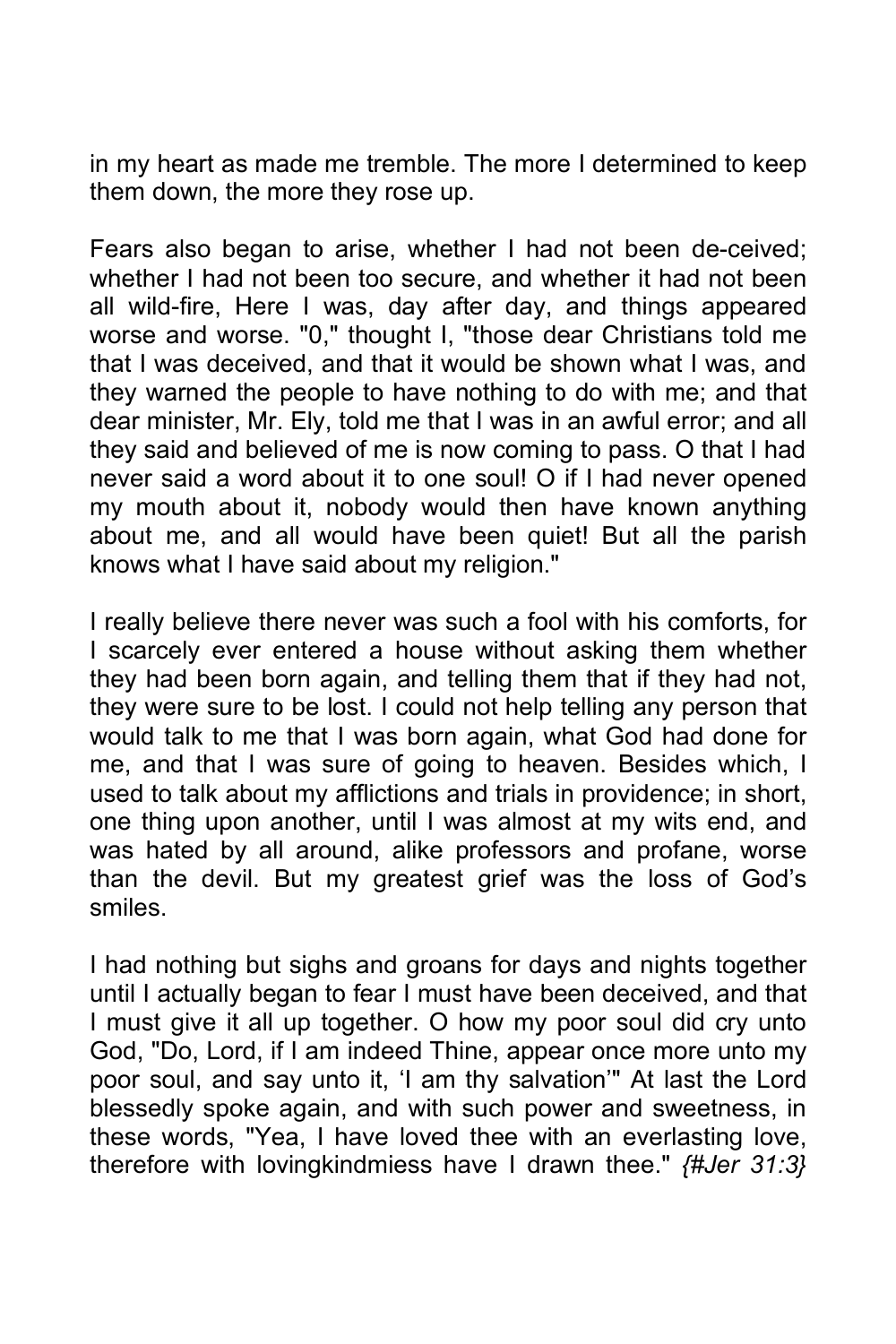Then all was right in a moment; joy and gladness entered my poor sorrowful heart, and I could then sing with cheerfulness. "For He hath not despised nor abhorred the afflictions of the afflicted; neither hath He hid His face from him; but, when he cried unto Him, He heard." *{#Ps 22:24}* O how was my soul led to see a little of His unchangeable love and faithful-ness. I saw that whatever change I might experience, His love and faithfulness were the same. Surely, thought I, I shall never distrust Him who has thus ap-peared to me again. But, alas! this state of mind did not last long. I soon had fresh exercises in providence and in grace.

At this time I had two small children, and my wife was near her confinement with the third. Trade was very bad and provisions dear, flour being fivepence or sixpence a pound, and other things in proportion. It was what we called "barley times," for there was scarcely anything for the poor except barley; so that our table was very scantily provided. Indeed, at the very time my wife was taken in labour we were without a single sixpence, and had not in the house two shillings worth of provisions. Off I was obliged to go for a doctor; but what to do for a little money, or where to go and borrow it, I could not tell. On my way to the doctor's I did nothing but cry. "0 Lord, what shall I do? Where shall I go? Thou, O Lord. knowest how we are situated. Do, dear Lord, direct me what to do and whither to go."

As soon as I had sent off the doctor, it suddenly struck my mind that I should go to the master for whom I worked and ask him to lend me half-a-guinea. He lived in Manchester, and for that place I accordingly set out, praying all the way to the Lord that He would open the man's heart to lend it me, telling Him that the hearts of all men were at His disposal. When I arrived at my master's house, and asked him to do me the favour, he fetched me the half-guinea without either a frown or a cross look, for I watched him closely and saw that he did it pleasantly. Then I knew that the Lord had been before me, for he was not in the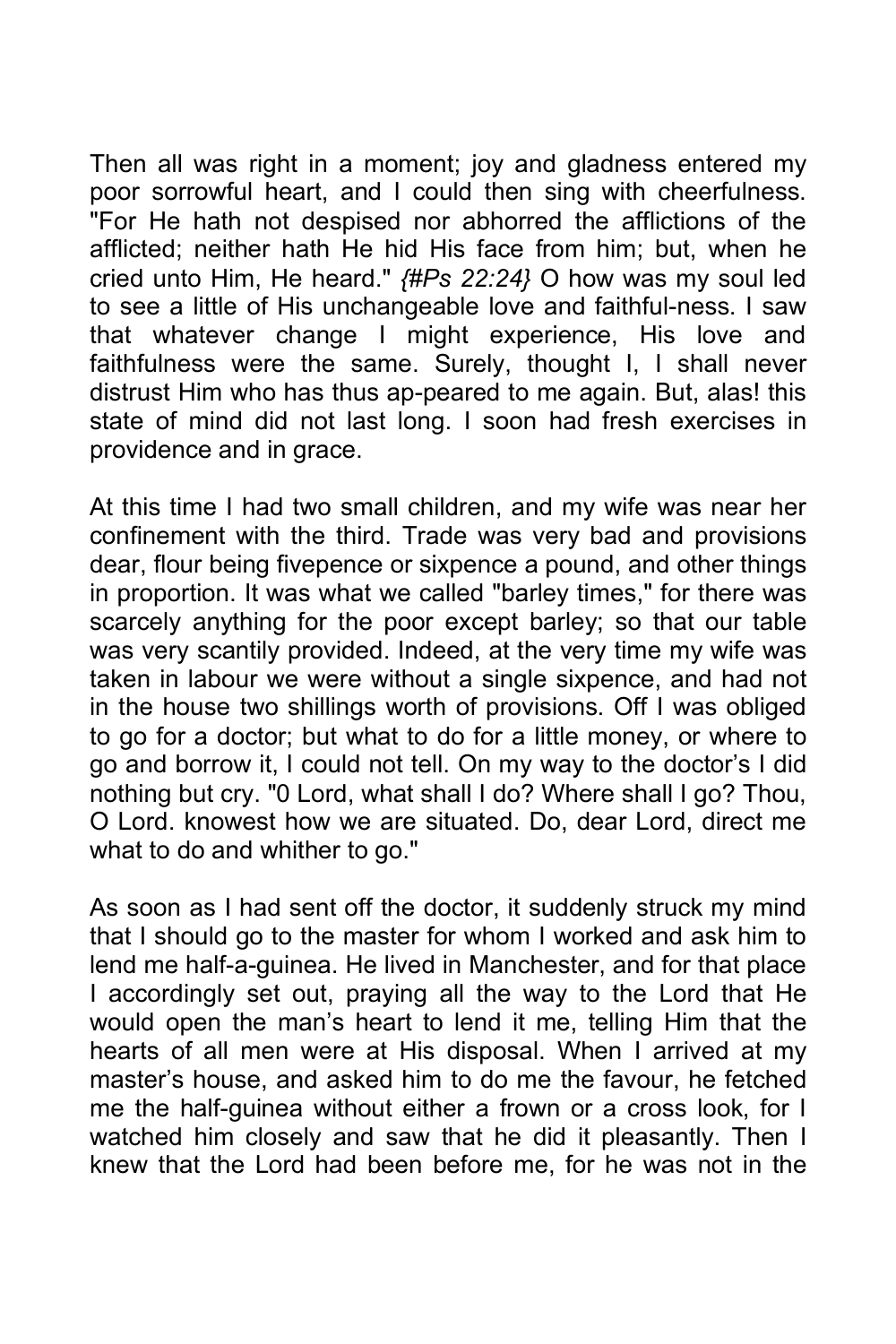habit of lending money to his weavers. I saw that it was all the Lord's doing, and O what thankful-ness I felt to Him for opening the man's heart! As I was walking down the street from the warehouse on my way home, blessing and praising the Lord for His unmerited kindness to one so utterly unworthy of the least notice of either God or man, I suddenly met, as I was crossing the road, a man whom I knew by sight, from having often seen him at the chapel that I attended, which was in Mosley Street.

I did not know the man's name, but in passing he blessed me in the Name of the Lord and held out his hand to shake hands with me. "God bless you," said he and ran off, leaving me in the middle of the street, utterly astonished to fnd that he had left halfa-guinea in my hand. There I stood for some time, admiring, praising and blessing God, and should have stayed longer had not a coachman, who was driving a coach up the street, called me a fool and told me to get out of the road. Upon looking round I perceived, for the first time, that there were a number of people collected together to gaze at me, in doubt, I dare say, whether I had not made my escape from the mad--house. On my return home, I got out of town as quickly as possible, and O the blessed journey I had!

The very trees appeared to clap their hands! "0," cried I, "can I ever cease blessing, praising, thanking, extolling, trusting, and loving my dear Saviour! 0," cried I, "Thou hast done great things for me, whereof I am glad." When I reached home I found that my wife had been safely delivered and was doing well. I had now plenty of money for present circumstances, and plenty of faith to trust God for more when we needed it; for I really did believe it impossible for me to distrust God again, seeing the very great things He had done for me, and the wonderful way in which He had done them. I soon, however, had plenty of work for my stock of faith. My landlord insisted on my quitting the house and going into the ground-ceI1ar where I then kept my loom and used to weave, as he wanted the apartments in which we lived for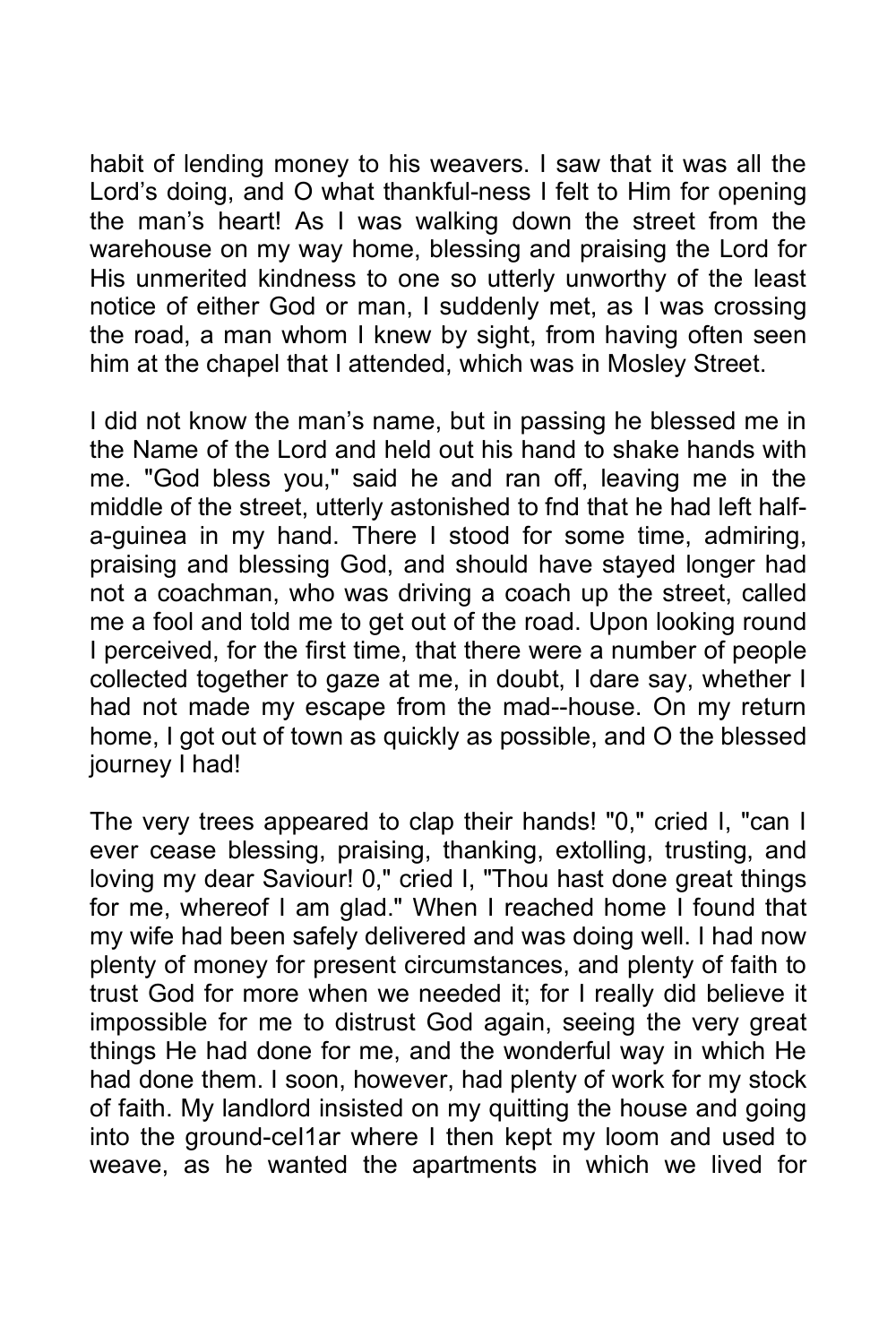himself. As I owed some money for rent, I complied; but my wife, having been so lately confined, was so much affected by the dampness of the place-and, indeed, it was a sad place to sleep in-that she, for a time, nearly lost the use of her hands, for she was taken with the cramp in her hands and fingers, so that she could but seldom either dress or undress herself or child.

Work was now very bad, and provisions immensely dear. We had three small children, and had lost one about six months before. One circumstance that occurred about this time I think I shall never forget. One week we had a very scanty allowance of food, not sufficient to last us through. In the hope of getting my piece out, if it were possible, by Saturday, I worked very hard; but this hard work, and the want of nourishment, our food being principally barley, so exhausted me, that I was obliged, through weakness, to leave off on Friday at the very time when we had not one morsel of food remaining. Here was a gloomy scene, not a morsel of food for husband, wife, or child; the wife, too, with an infant at her breast. If ever I prayed in my life, I did that night, that the Lord would take away our appetite and send us to bed satis-fied.

And, I believe, the Lord heard my cry, for the poor children wanted to go to bed, and said not one word about anything to eat, for which I felt thankful. But my trouble was about the morning, for I could not leave the morrow to take thought for the things of itself. I rose very early the following morning, and worked till I was obliged to leave the loom, and could scarcely walk or stand, I was so faint and weak. My poor wife, who was as weak and as sickly as I, burst into tears, and cried, "0 what shall we do? I cannot live; I am sure we shall die of want!" and I was sunk so low both in body and mind, that I verily believed it would be the case. But what was the finishing stroke to my feelings was that my eldest child, who was about five years of age, looked up to me with tears running down its little cheeks,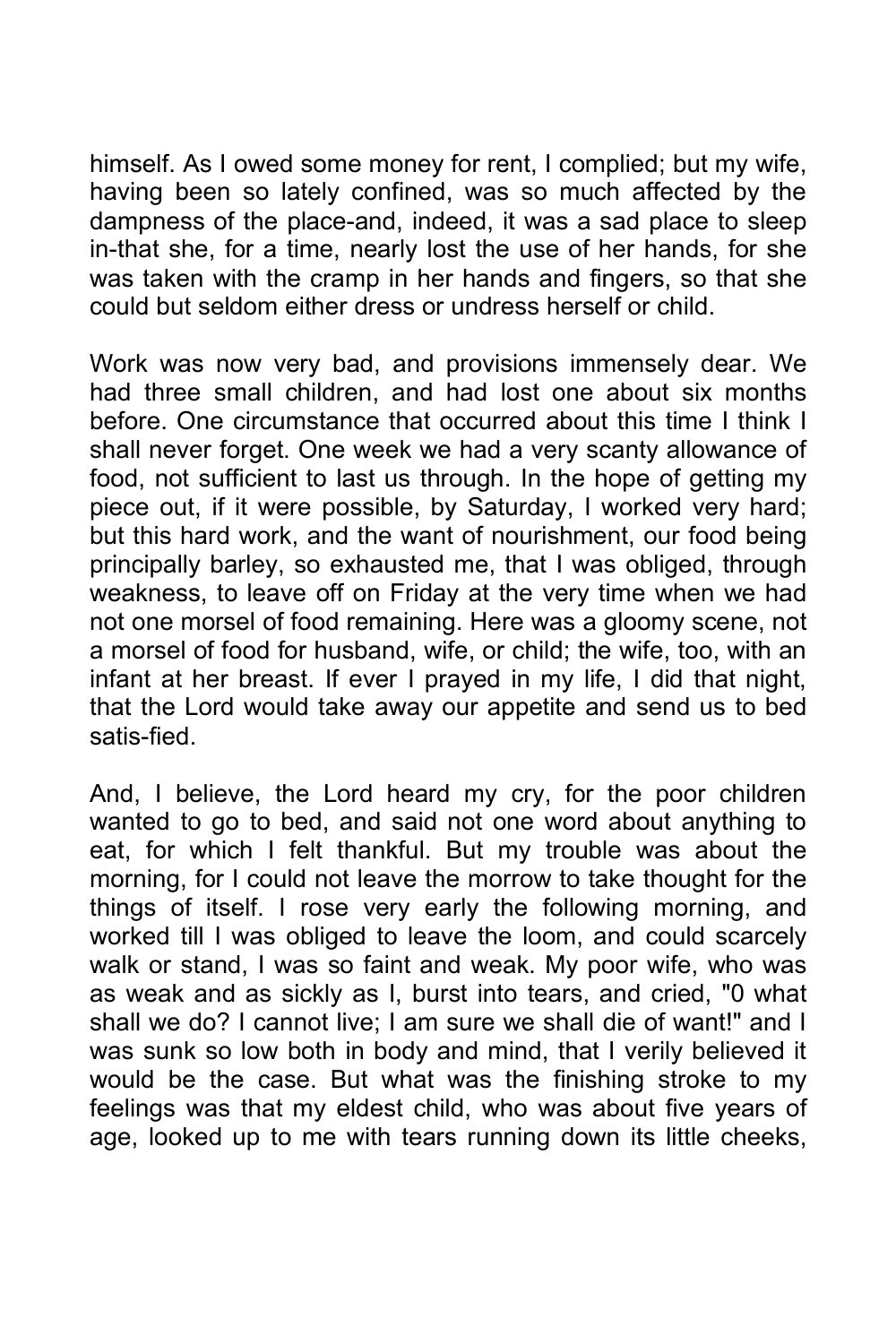and cried, "Father, give me some bread; O my father, do give me some bread."

I thought my soul would have burst of grief. "0," cried I, "are my children to die of want before my face, and I cannot helpp them?" I ran into a little place under the cellar stairs, fell on my knees before God, and entreated the Lord with all my soul to take away my life. "0 Lord, do take away my life; let me die; how can I behold the death of wife and children?" Whilst I was upon my knees entreating God to take away my life, these words came with great power and force into my mind, "And they did all eat and were filled; and they took up of the fragments that remained twelve baskets full." *{#Mt 14:20}* And it was repeated again, "And they took up of the fragments that remained twelve baskets full." I did all I could to put it away. "What," said I, "can it have to do with me in our situation? It has nothing to do with me."

I kept crying for some time, but the whole connection came so powerfully to my mind how the Lord had fed five thousand in the wilderness with five loaves and two fishes, and they were all filled. Well, thought I, He is as able to feed us now with fish and bread as He was then. That precious text flowed into my soul with such light, life, liberty, power and glory, "Jesus Christ, the same yesterday, and to-day, and for ever" *{#Heb 13:8}* and my soul was so refreshed, and my faith so strengthened by it, that I was as sure that we should have a supply as that there was a God. I arose off my knees as strong as a giant in mind and body, and told my wife that the Lord would most certainly send us something to eat, and very soon.

She wanted to know how and when. "It does not matter," said I, "about the how nor the when; I know it will be the case, and my soul can bless God for it before it comes." Just upon the back of this, a man knocked at the door, and I went and opened it to him. It was a gentleman's servant. "John," said he, "my master has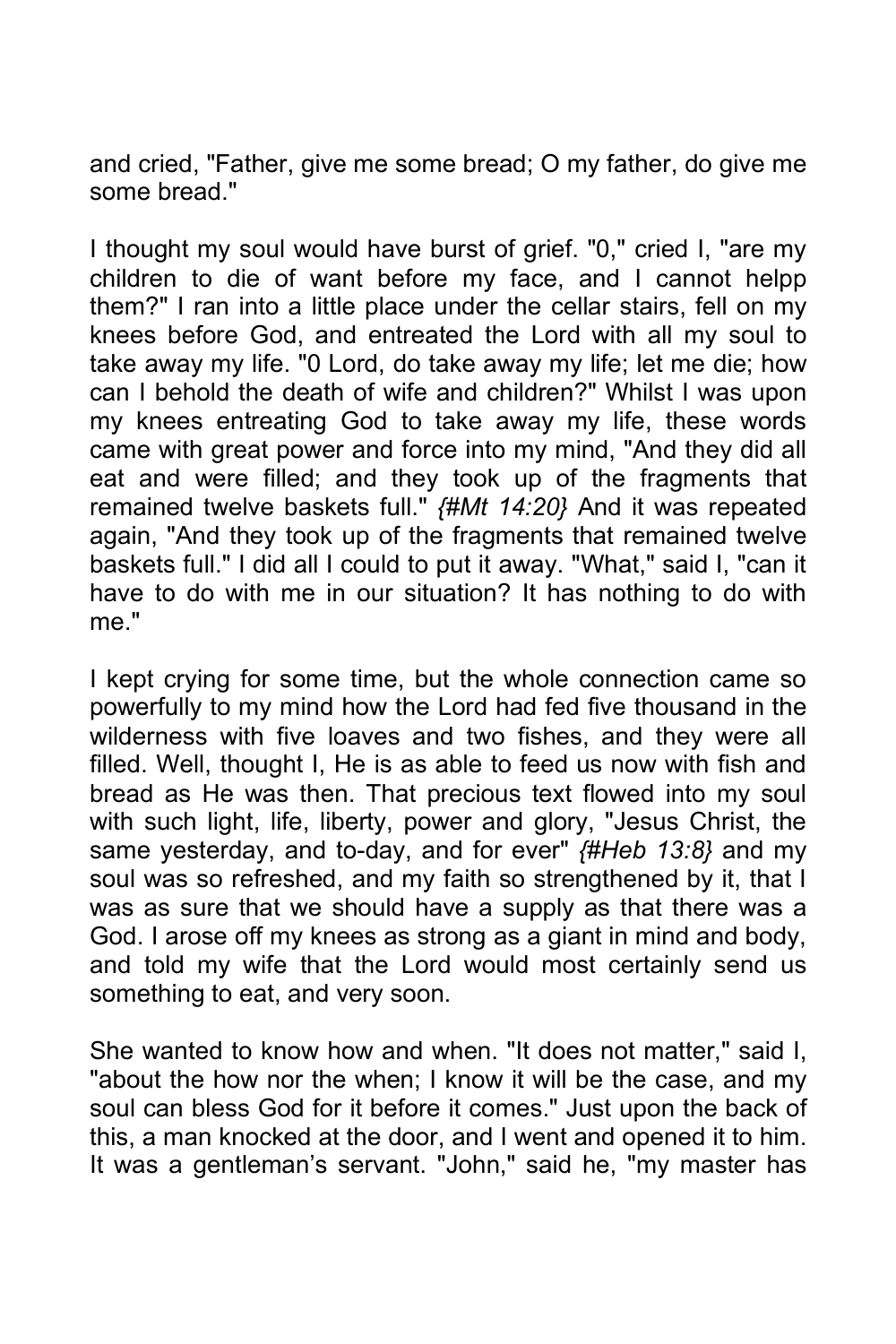bought some herrings to give to his factory people. I had no orders to leave you any, but I thought as I came along that I would leave you twelve, if you like to accept them." I was so overpowered that I could scarcely speak to the man. The goodness, mercy and kindness of my dear Lord shone so brightly that I was quite lost in wonder. Whilst I was still wondering and admiring the goodness of God to a worthless worm, a neighbour sent two cakes of bread. I thought my very soul should have burst through my poor body, and taken its flight into glory unto my dear Jesus.

I with-drew into the little palace under the cellar which, a few hours before, I had begged God to take away my life. And O what a heavenly palace it was! After returning my God thanks. some of the fish were soon ready. and we sat down to the table all crying together. "Come, my dears,"said I,"we are now dining on the same food as Jesus and the five thousand dined on in the wilderness;" and I do be-lieve in my very soul that Jesus sat with us at the table. O the sweetness of that fish and bread! And how won-derful the goodness and mercy of the Lord appeared unto me in sending fish and bread as the food of the soul in promise, and then the first morsel of food to the body must be fish and bread also. The fish were so sweet and good that we soon made a breach into the twelve.

O how my poor soul was overcome with the lovingkindness of my dear Lord! The remainder of the day was taken up with nothing but praises, thanks-givings, adorations and honours to my God for His wonderful deliverance. When night came on, the devil tried to bring me into misery again by telling me that the fish and bread were nearly all gone, and what should I do for the morrow? But faith was too strong for him at that time, for I was enabled to tell him with joy and comfort that Jesus Christ was the same yesterday, today, and tomorrow, yea, and for ever. Yea, that Jesus, if He pleased, could send us plenty for the mor-row, and that I believed He would do. The next morn-ing, being Lord's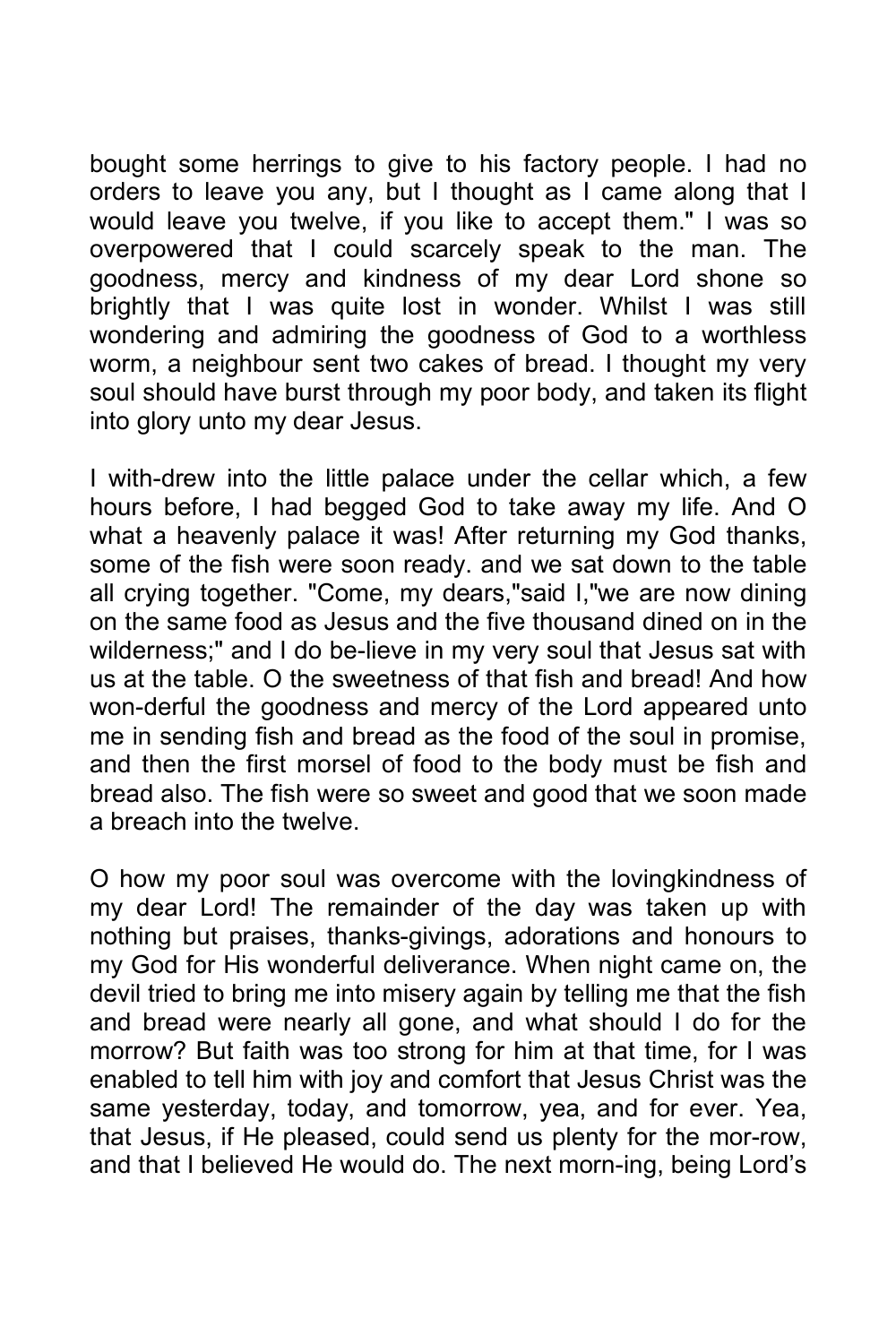day, I was up very early, and with my soul sweetly melted with the goodness of God and with the blessed assurance that He would be with me and provide, I took a walk early in the fields. O the sweet view I had of my covenant God in all His works of creation, providence and grace. I saw that it was as utterly impossible for me to be denied any good thing that was really necessary for me, as it was for God to deny Himself. O how I gazed upon the heavens in their glory and upon the earth in its furniture! "What!" said my soul, "this God that hath spread out these heavens and formed this wonderful earth, and all the living creatures that live upon it! What! this God my Father?

Can it be possible, Lord, that poor John Warburton can be Thy child, and must I call Thee my Father?" O how my soul went out in love to Him. I told Him with simplicity just as I felt, that if it would offend Him to call Him Father, I would try not to do it. But how to keep from it under these feelings I could not tell. But, bless His precious Name, He was not offended with me, for He showed me that He was my God from everlasting, and that He had chosen me. before this earth was spoken into existence. O what a sweet sight I had of Christ taking my nature into union with Himself, and becoming flesh of my flesh, and bone of my bone. "Why, then," said I, "I can call Thee Brother, too." Yea, and such glorious views had I of His character, and offices, and relationship, that I was lost in such holy wonder as quite to forget the time.

Upon returning home, I found two or three persons there who frequently came to our house on a Sunday. This morning they had brought us a few necessaries, some one thing and some another, so that we were comfortably supplied throughout that day. Surely, thought I, God is opening the windows of heaven, and raining down mercies upon me, so richly is He supply-ing all our need. O how my poor soul was carried away with matter of praise and thankfulness to my God for His astonishing kindness to me, the most unworthy of all His saints, the very chiefest of all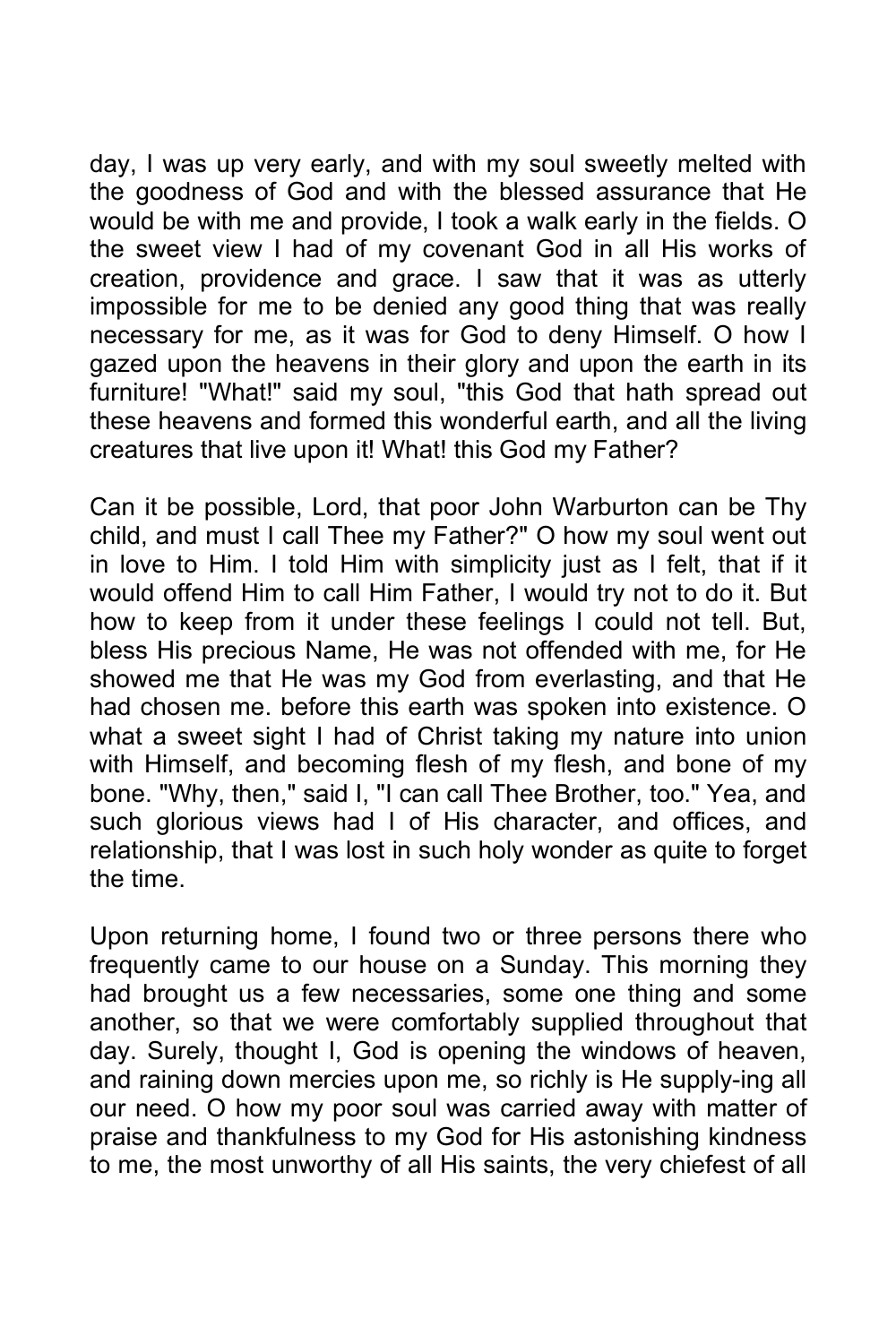sinners! O how I wondered that the ministers whom I was then in the habit of hearing never talked of the glorious things of God's wonderful deliverances, both in providence and grace, to His people! But I was soon brought to see the reason, because they were themselves utter strangers to these deliverances. And how could they enter into those things which their eyes had not seen, nor their hands handled, nor their ears heard, nor their souls feasted on?

Had these things been experimentally known in their own souls, they must have spoken of the things they had handled and felt. As soon as I discovered that they knew nothing of these things in their own souls, I declared that I did not believe God had sent them to preach, and that I was sure they were blind guides, wolves in sheep's clothing. This so exasperated them and their people against me, that they could neither bear the sight of me, nor endure to hear my name. "Oh, shocking!" said some of them, "have you heard what John Warburton says of our dear minister? He says that God has never sent him to preach, and that nearly all the ministers who come to our place are blind and dead." "Oh!" cried one of the pious ones, "I wish he was dead, for there is no peace where he is." "Yes," said another, "I wish he was out of the country."

But still I stuck to my text, that if God had sent them, they must come with God's message, and trace the footsteps of the flock, and pick up the stumbling-blocks from the path, and cast up the highway, and lift up the standard for the people. One or two of the people began to see as I saw, and to think that surely their ministers were out of the secret. This enraged them still more. "What!" said they, "he has poisoned the mind of such a one. There will never be any peace where he is." Then they would set upon me quite enraged; but this never moved me. God gave me such boldness and liberty to clear my conscience before them all, time after time, with a "Thus saith the Lord," that they could not stand against it, either parson or people. Sometimes, indeed,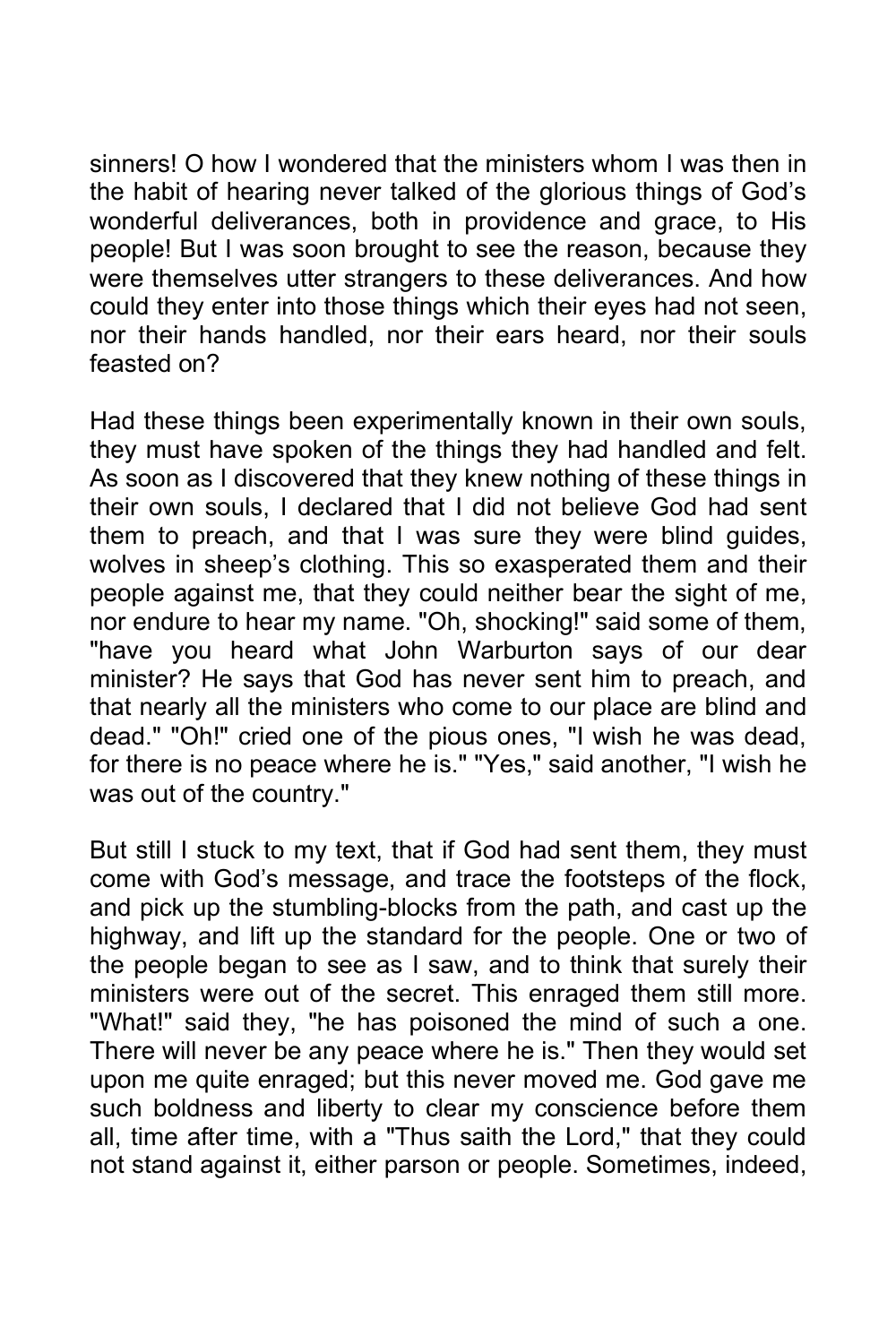I did think that I would take no notice, whatever the ministers should say, but would try to be quiet like the rest; and if there were things I did not like, why, I would leave them, and pass my time away more peaceably.

By this means I thought I should have more friends, which, as I was very poor and much tried in circumstances, would be much better for me. But when I went again and heard the minister with his "ought to do," his "should do," "might do," and his "duty to do," O how my very soul rose up against such doctrine! No sooner was I out of the chapel than I was obliged to go right smack at it and pull it all to pieces. Thus I set all in a blaze, and it was thought an unpardonable thing that I should speak against the minister. I, who was so poor and lived in a cellar! who had not half a bellyful of victuals, and scarcely clothes to cover my nakedness! To think that I of all people should take upon me to find fault with the minister was unbearable!

But the greatest mortification to them was that they could not confound me with the Word of God. O how they did watch my goings out and my comings in; with many an anxious wish did they hope to be enabled to say. "Ah! so would we have it." But God preserved me with a tender conscience, so that I was enabled, in a small measure, to live the gospel, as well as to stand forth and vindicate it. And how their pious minister did at times rave and rage against me in the pulpit, holding me up as the poor bigoted Antinomian, an enemy to holiness and good works. Shortly after, however, it was proved that this pious minister had made too free with a female, and he was discharged from the place whilst the poor Antinomian stood the storm, and was brought through all, and was preserved from bringing a reproach upon the truth.

But I must return to the happy enjoyment I had in seeing the goodness of God, inn putting into the hearts of these people to bring us so bountiful a supply at such a time of need. One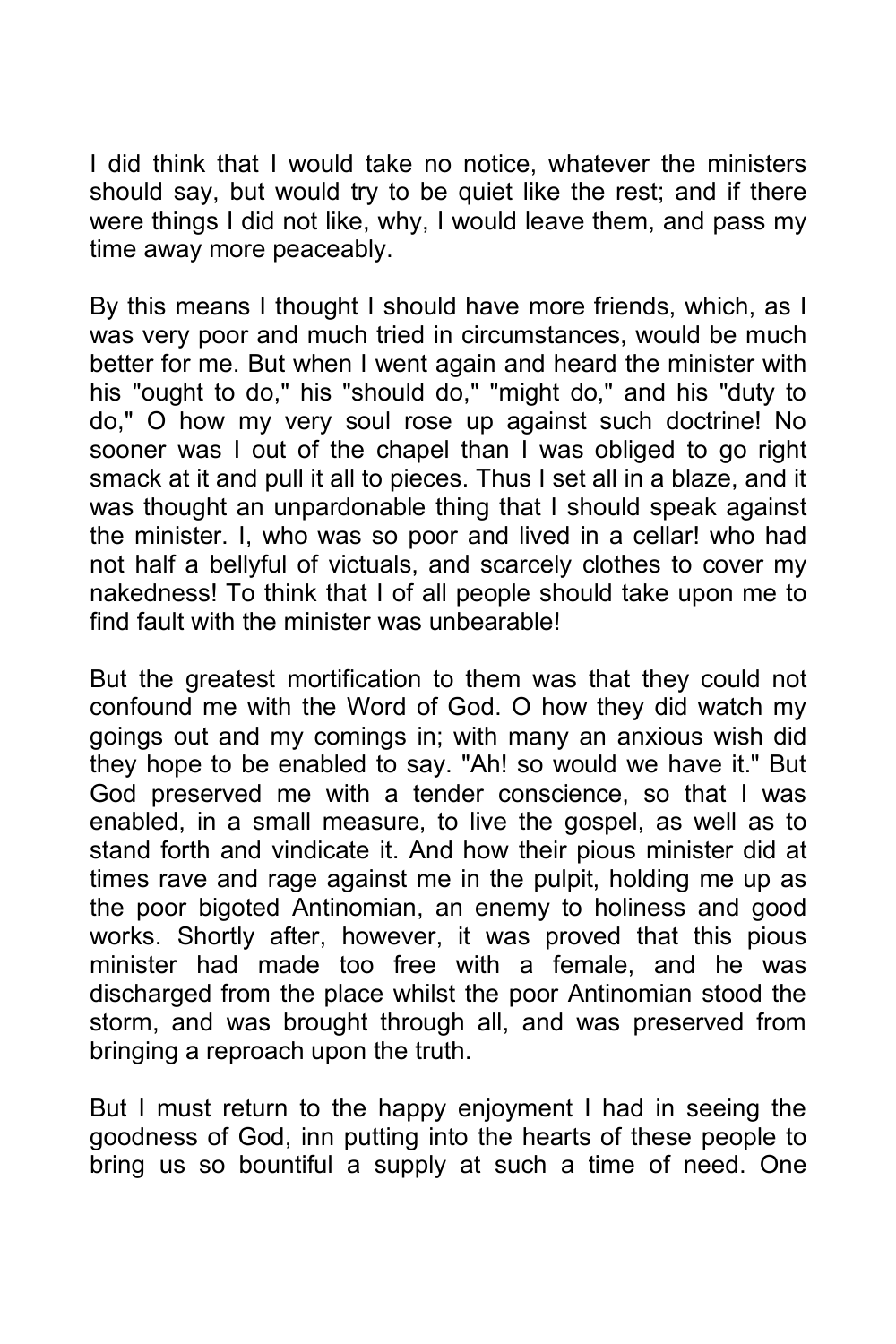brought some butter and sugar, another a loaf of bread, and another some potatoes and a little pork. O how my tongue was loosed to speak forth His praise! for we were pro-vided for as richly as kings and princes. Nay, I envied no man's situation on earth; for I had every-thing that my soul and body wanted-plenty of provisions in the house, and the love of my God sited abroad in my heart, which, indeed, maketh rich and addeth no sorrow.

The next day I finished my work, and procured a fresh supply. Surely, thought I, never can I again distrust so gracious, so merciful, so longsuffering and faithful a covenant God and Saviour, who has kindly brought me on to the present day. But I have always found, and believe I ever shall, in this vale of tears, that whenever I have had a sweet day of prosperity, the day of adversity has been set over against it. The next trial that I had was a keen one indeed. My landlord began to want me out of his cellar, for I suppose, he began to think that I should never pay my rent. And, indeed, there was little appearance of it at that time, for my wife, who was a fruitful creature (much too fruitful, many thought, for the times and our situation), was again in the family way.

My landlord sent for me, and told me that he wished me to leave his premises, and get another house, as he wanted the cellar himself for a shop for his loom. I answered him that I would endeavour to get another place as quickly as possible; and, indeed, I tried all I could for a long time. It really seemed for some time as if nobody should let me one. At last my landlord lost all patience, and told me the shop he wanted, and the shop he would have, whether I had a place to go into or not. As I owed him about four pounds for rent, he put the bailiffs in to take an inventory of my few goods. Indeed, they were so few that, if they had been sold, they would not have fetched much money. Then the devil, unbelief, and carnal reason set to work pretty sharply.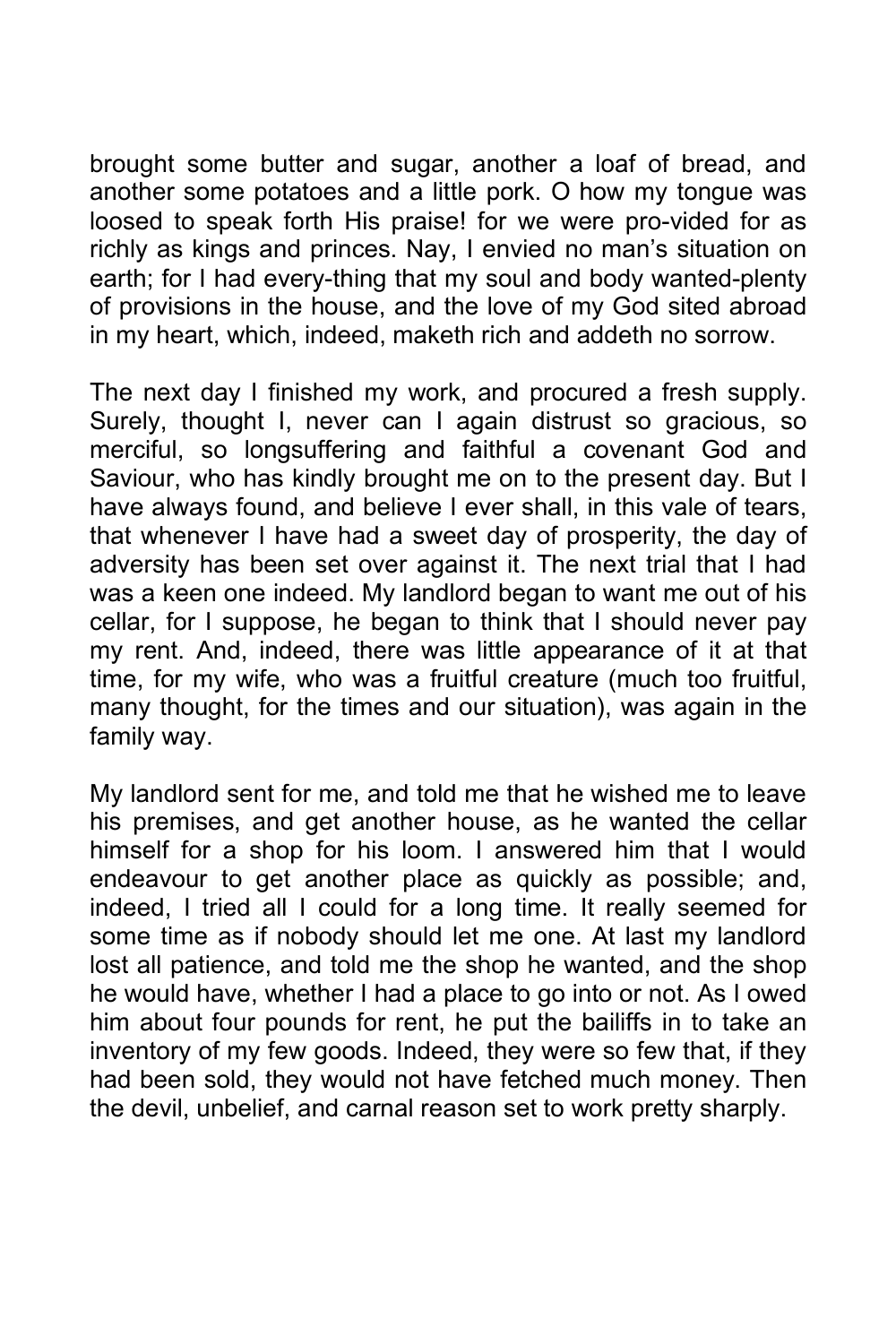Now, indeed, thought I, it is all over with me! There are four pounds due for rent, and not four pence in the world have I towards paying it. In a few days my bed, my loom, even dishes and spoons must be sold. Not a friend did I know who could help me with ten shillings. "What shall I do?" I exclaimed; "whither shall I go?

O how it will rejoice my enemies who have been waiting for my halting. Now they will say. 'So would we have it.'" But the greatest trial of all was that God hid His face from me. I tried every possible way to get the money, but all in vain. At last I went to the overseer of the parish, but he informed me that I did not belong to his parish, but to the next one. So he gave me a shilling, and told me that he should remove me and all my family to my own parish the following day. I did not like this at all, but I was obliged to comply. O what a night I passed through! How my soul was torn to pieces! Oh! Thought I, how will professors and profane rejoice when I am in the workhouse. Then again a little hope would spring up, that perhaps the parish would pay my rent rather than that I should go into the poor house. The follow-ing day the overseer came, and I and my wife and three children went with him, and a weeping journey we had of, I think, three miles, Upon arriving there, we found that the overseer of the parish was not at home, and we therefore had to wait till he cause in.

His wife was very cross with us, but my poor soul was so broken down, that she might have wiped her shoes upon me, and I should not have turned again. At last I told her that I was very sorry we were under the necessity of troubling her, and that it was my heart's desire that, if it were the Lord's will, she might never be in the same situation in which we then were. At this she became quite pleasant, and fetched some provisions, and was very agreeable, which quite re-vived me, for I saw that the Lord could soften the heart in a moment, and cause even enemies to pity His people in captivity. In the evening the overseer came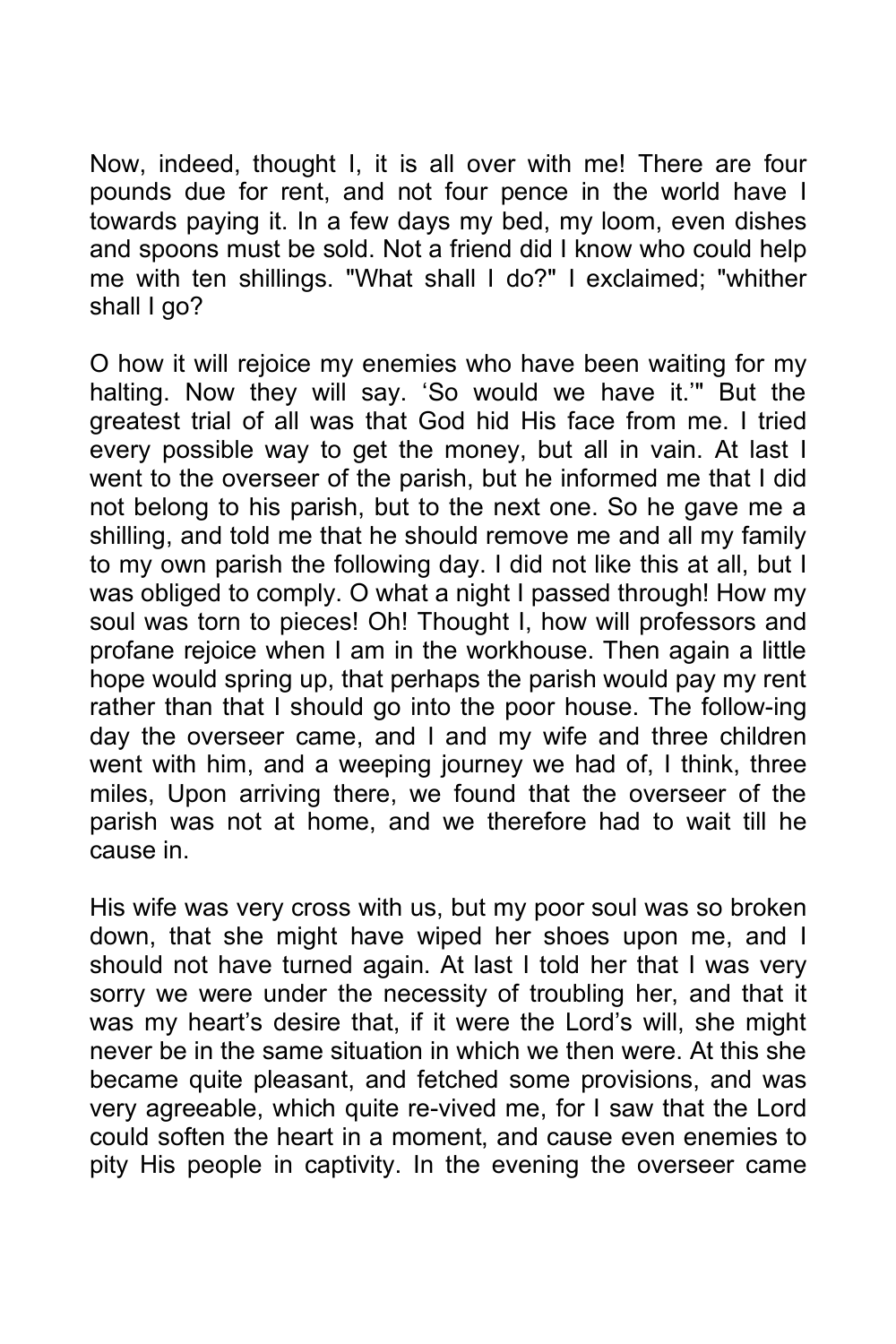home, and when I told him my pitiful case, he heard me with great patience, and expressed a great deal of sorrow for me. He said however that he could not pay my rent, and that the best thing I could do would be to return, and if my goods were sold, I must come to him again, and he would take us to the work-house.

He gave me two shillings and sixpence, and off we came home. I wondered that the man had given me half-a-crown, for we had no victuals in the house. What a night did I pass through again! I sometimes thought that I should sink into black despair. How it will grieve the church to which I belong, thought I, to hear that I have been forced to go to the workhouse! The church of which I was a member was one of independent principles, in Mosley Street, Manchester. Sometimes a little hope would spring up that God would yet open a way for me; and O how preciously did these words come to my mind, "I will bring the blind by a way that they knew not; I will lead them in paths that they have not known; I will make darkness light before them, and crooked things straight." *{#Isa 42:16}* And "Bread shall be given thee; and thy waters shall he sure." *{#Isa 33:16}*

A day or two after this I finished the work which I had upon my loom, and carried it home to my master, who lived in Manchester. As I was coming out of the warehouse, a thought struck me that I would call upon one of the deacons of the church. whose name was Ramsay, a tailor, living in Shudehill. I made up my mind, however, not to say anything to him of the circumstances in which I was, for I thought it should grieve the people to know that they had a member of their church in such a plight. I tried to pass the door, but could not; so I knocked, trembling all the time. I was received very kindly by the old gentleman, who wondered that I had not called before, and asked me how I and my family were, and how we got on. I was speechless for a time, but at length burst into a flood of tears, for I really thought my heart would have burst with grief, and told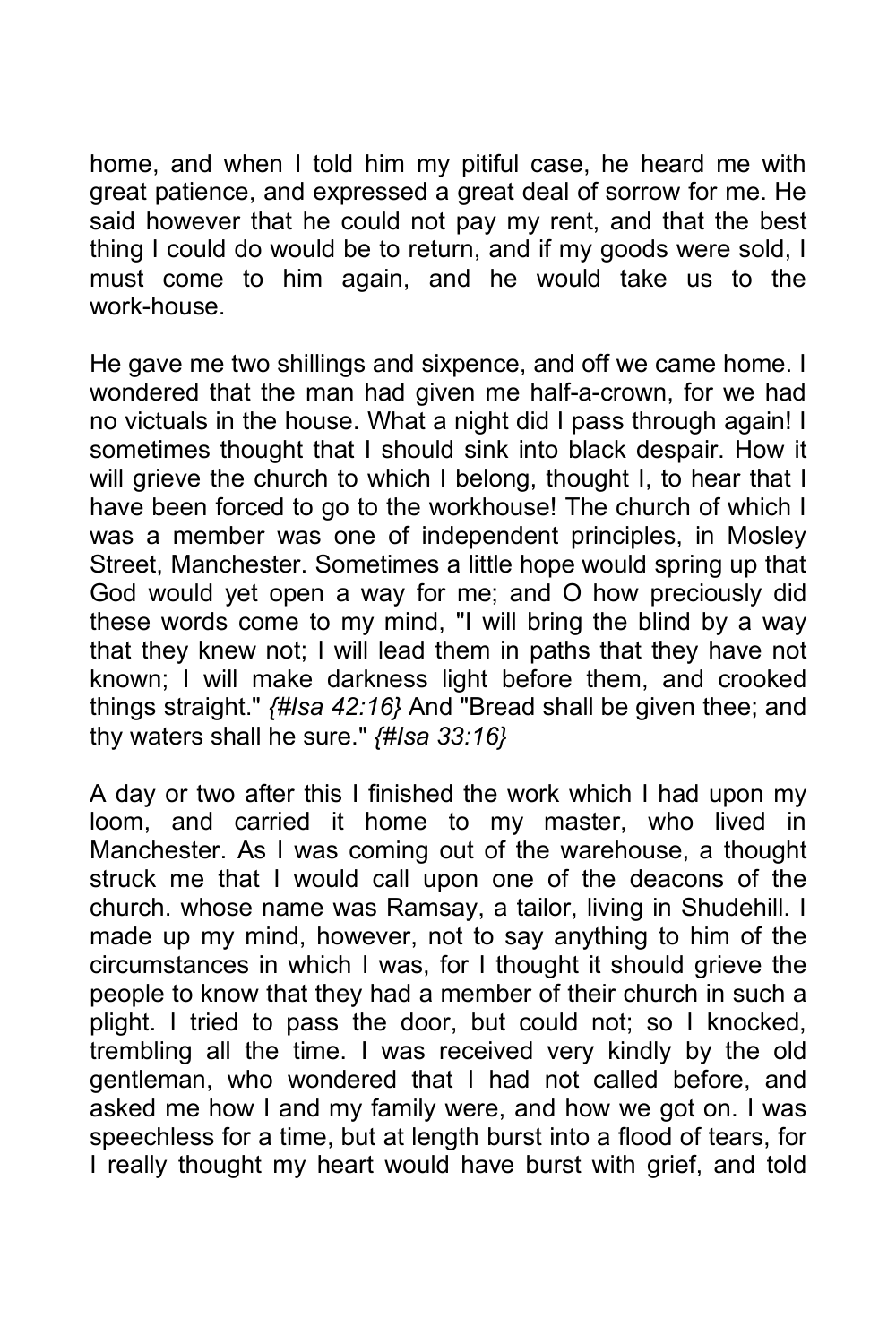him that my goods were about to be sold for rent, and that we were all going to the workhouse. I told him, too, that my greatest grief and sorrow was that the enemies of the truth would say, "So would we have it." The old man smiled, and said, "Never fear, John, your goods will not be sold." "Oh! sir," said I, "next Monday is the day for the sale, and there is no possibility, according to my views, of its being prevented." I again burst into a flood of tears, and wished I had never joined their church, for I was afraid they would be reproached on my account. The old man's feelings were overcome as well as my own, and he could hold no longer.

At length he asked me if I had seen Mr. Clegg, another deacon and I told him I had not. "Then," said he, "Mr. Clegg has got the money all ready for you, and has been expecting you to call upon him." "What," said I, "Can such a thing be possible? Oh! what shall I do to bless and praise the Lord?" My feelings were such that I could hardly tell what I was, or where I was. I went to Mr. Clegg, but I was so overcome with the wonder-working hand of God, that it was some time before I could get there. Mr. Clegg himself opened the door to me. and, with a sweet smile as pleasant as May, asked me how I was, and how I was getting on.

I was safe enough from telling, for I was so overcome that all I wanted was to be somewhere alone, where I could vent my feelings. He told me that, having heard of my situation, he had begged part of the money, and had added the rest himself. Many other things the old gentleman said, and what a pleasure he felt in being the instrument of delivering me out of my calamity. My soul was so full, that I could do nothing but weep for joy; I wanted to be on some common, where no human eye could see nor ear hear me, and where I could shout forth the praises of God both with body and soul. The old gentleman gave me the money, and we both wept together for joy. O the feelings I had when I came out of the house with the money in my pocket, and the love, mercy and glory of God in my heart. My poor soul was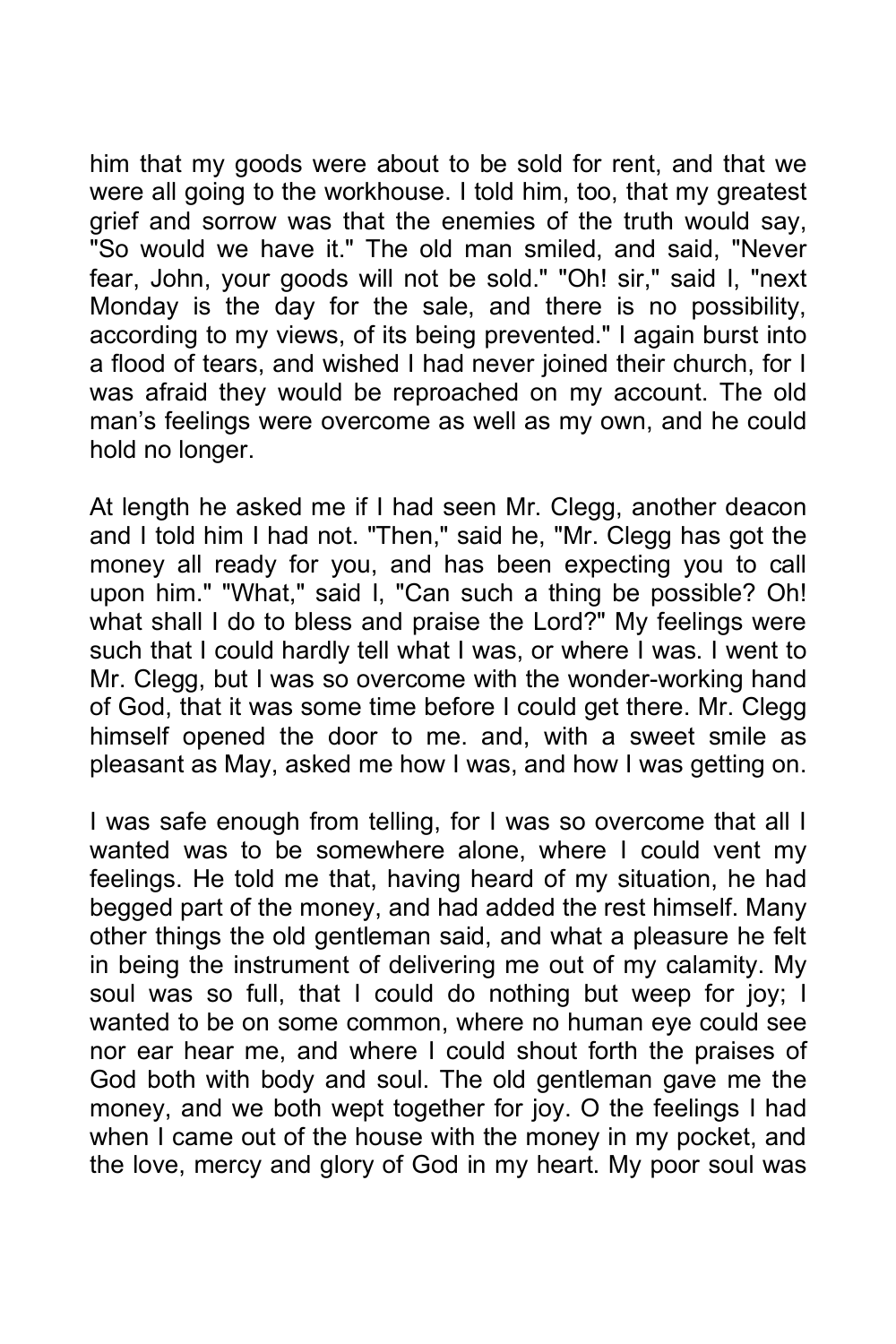truly like a vessel that wanted vent. The first secret place I could find after I got into the street I crept into; and O what praise, thanksgiving and adoration flowed out of my heart and from my lips unto God for His wonderful unthought of deliverance. Oh! how the song of Moses melted my soul, and how preciously did it flow out of my mouth, "I will sing unto the Lord, for He hath triumphed gloriously: the horse and his rider hath He thrown into the sea.

The Lord is my strength, and song, and He is become my salvation; He is my God, and I will exalt Him. Thy right hand, O Lord, is become glorious in power: Thy right hand, o Lord, hath dashed in pieces the enemy." *{#Ex 15:1,2,6}* I got out of the town in some way or other, but how I knew not, for I had such a weight of glory to carry, that at times I had to put my hand upon my mouth until I got into the fields, as here I could see no human being; and then I gave vent to body and soul, sometimes dancing and shouting His praises, sometimes on my knees blessing and thanking Him. I called Him all the endearing names my soul could think of, or my tongue utter; and such glorious views I had of the glory of God, both in providence and grace, that I was so lost at times that I did not know where I was, or where I was going.

At last it struck my mind that I ought to go home, and let my poor wife know the wonderful deliverance that God had wrought for us; and then I went on as hard as I could walk, singing, praising, blessing and glorifying God with all my soul and with all my strength. At last I reachetl home, and into my little palace I went, for it appeared more like a palace than a poor cellar. I found my wife weeping, and almost exhausted for want of something to eat. I could not for a moment conceal the wonders that God had wrought for us. "Cheer up, woman," said I, "why weepest thou? God has sent us the rent, every farthing of it, and something to spare. I have it in my pocket." As I spoke thus, I pulled out the money, and put it upon the table. Poor thing! when she saw the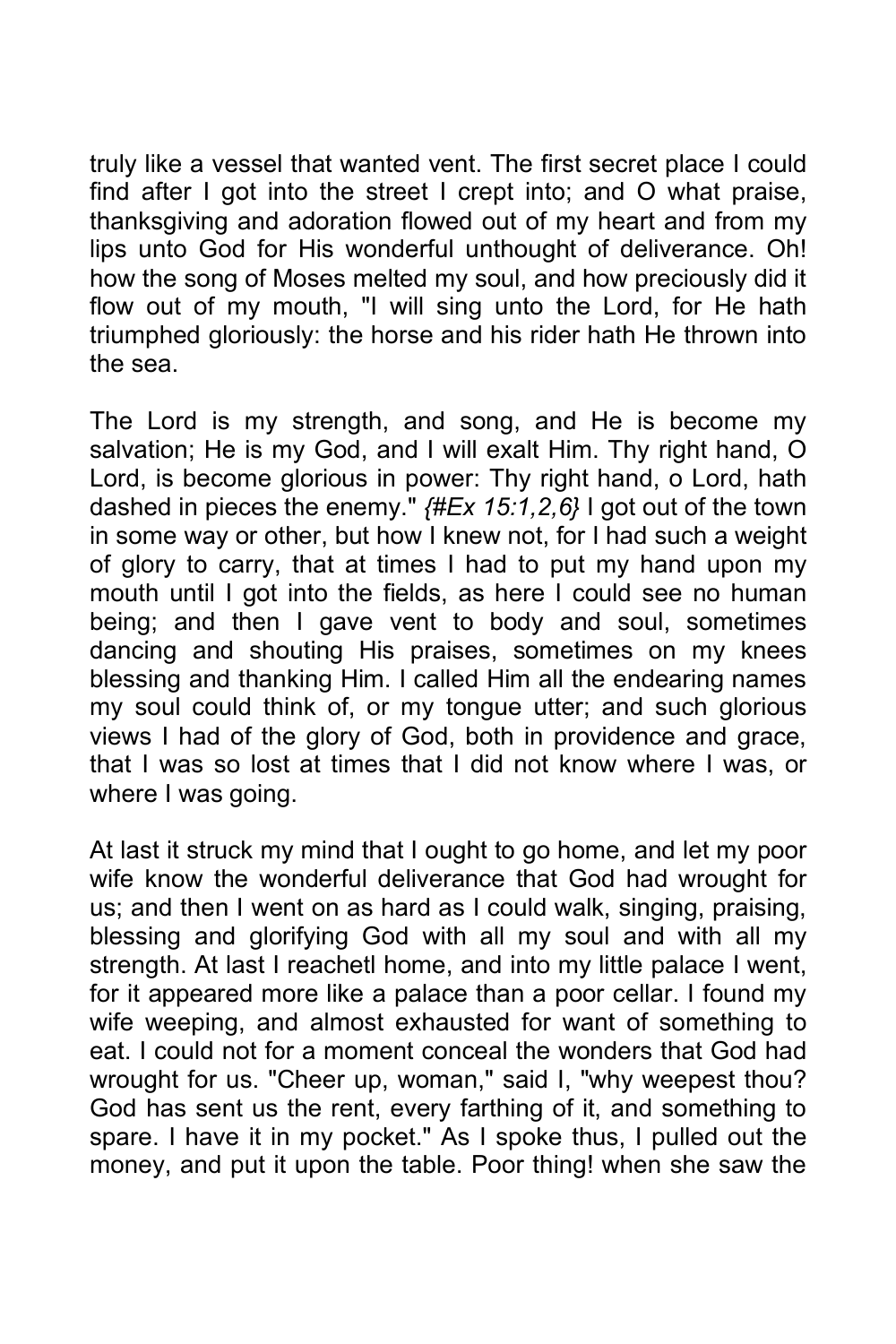money she almost fainted away. She did not, at that time, know the Lord for herself. I counted the money, and found that, what with that which I had drawn for my work, and a little that Mr. Ramsay had given me before I went to Mr. Clegg, we could pay the rent and have nearly twenty shillings left for provisions. We both wept together like two children. I told her that this God was my God, and I believed in my heart that I should live to see Him as her God too.

After having had something to eat, I went to my land-lord and told him that I had brought him his rent money; but he said he had nothing further to do in the matter, and that I must go to the bailiffs who had marked my goods, and whatever they charged I must pay. So I went to them and settled the affair very comfortably. For several weeks after this event I was so indulged with the presence and love of God, and with such transporting views of His power, faithfulness and goodness, that my soul was carried above all the empty things of this perishing world, though I seldom knew what it was to have a sufficiency to eat. But who or what can give trouble when God gives peace? and truly my soul has proved the truths of these precious words many times, "Better is a dinner of herbs where love is, than a stalled ox and hatred there-with." *{#Pr 15:17}* And many times have I found that man doth not "live by bread alone, but by every word that proceedeth out of the mouth of God." "His mouth is most sweet, yea, He is altogether lovely."

With considerable toil and trouble, I at last succeeded in getting the promise of a house in what they call the Narrow Lane, near Besses-o'-th'-Barn. For fear the man should run from his word, I packed all my traps on the very same day that I took the house, for I wanted to get away as bad as my landlord to get rid of me. At this very time I had not one single penny in the world, nor six pennyworth of bread in the house. I had about two days' work upon the loom, but I durst not stay until it was finished, lest my new landlord should hear of my poverty and stop me from going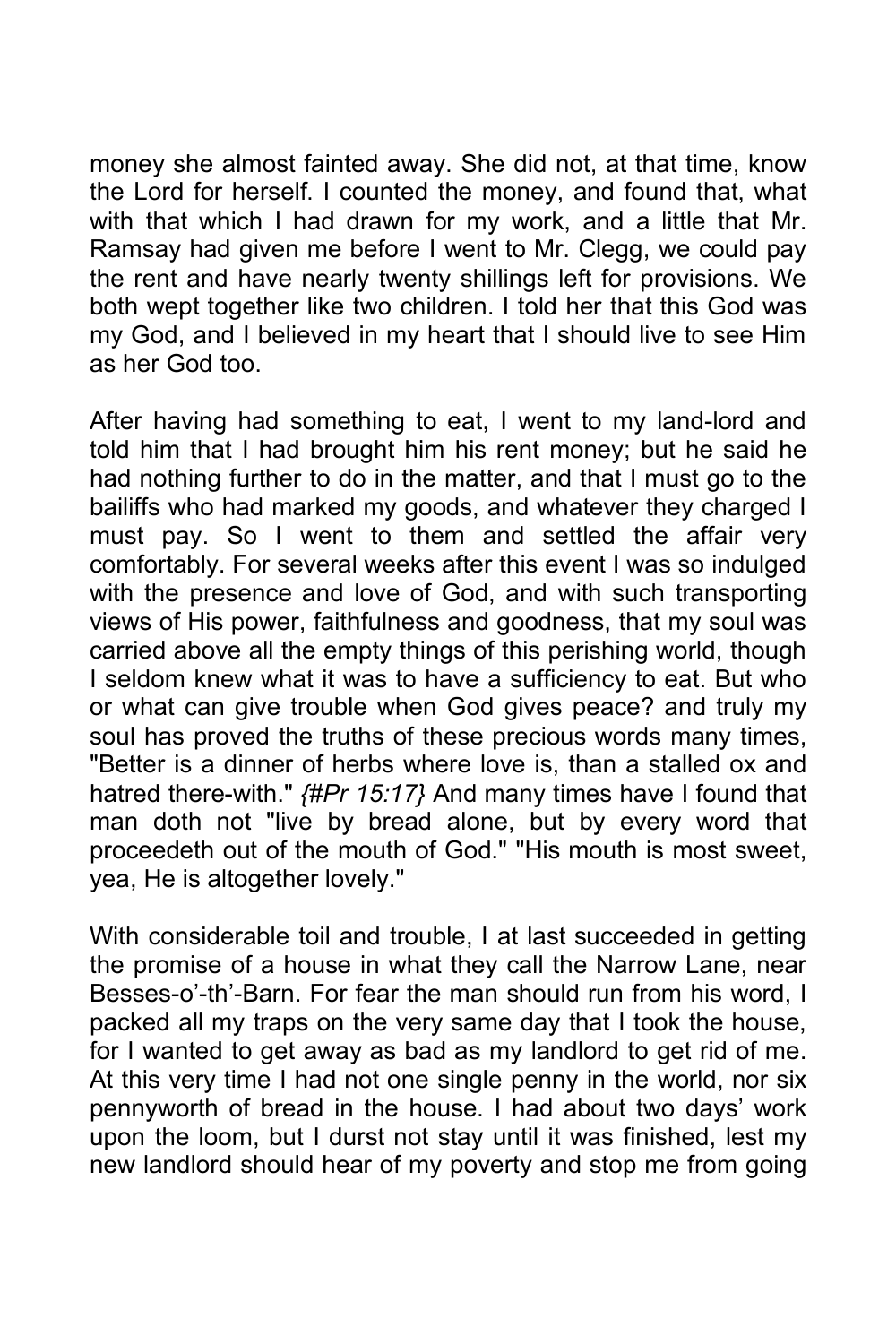into his premises. So I rolled up the piece on the beam, and with the help of my brother and a horse and cart, we set off with the things. When we had arrived there and unloaded the things, we began to want something to eat and drink. I accordingly went to the public-house, and asked the landlord if he would let me have a little beer until I took home my work. I told him how things were with me; and his answer was, "Yes, I might have whatever I wished."

I then called upon a shopkeeper and, having told him who I was and explained my situation, requested credit for a few provisions, saying that I hoped soon to be able to pay him. His reply was, "Yes, you may have anything you please that I have." O how my soul looked on to see the angel of the Lord doing so won-derfully for me! O how He can make a way for His dear, tried ones in time of need! "Oh," exclaimed my soul, "He is indeed a very present help in trouble." Promise upon promise flowed in upon my soul, so that they appeared, in every chapter of the Bible, to hang like clusters of grapes which my soul could eat and digest.

O how precious did I find the language of the prophet, "Thy words were found, and I did eat them; and Thy word was unto me the joy and rejoicing of my heart." I had now everything that my heart desired; plenty of provisions, a comfortable housecompared with the cellar-and the love, smiles and mercy of God enjoyed within. O the blessed joy and peace I had for some time in my new habitation! Everything for a long time seemed to go on better. One night, a short time after, I had a very remarkable dream. I thought that I was going to see my mother, and on the road I had to pass a farmhouse, and in turning the corner of a field near this farmhouse, I thought that I suddenly came upon a large black bull, which seemed, by his appearance, determined to attack me.

I turned another way to avoid him, but I met him again. I then got into a way between two walls, where he again made his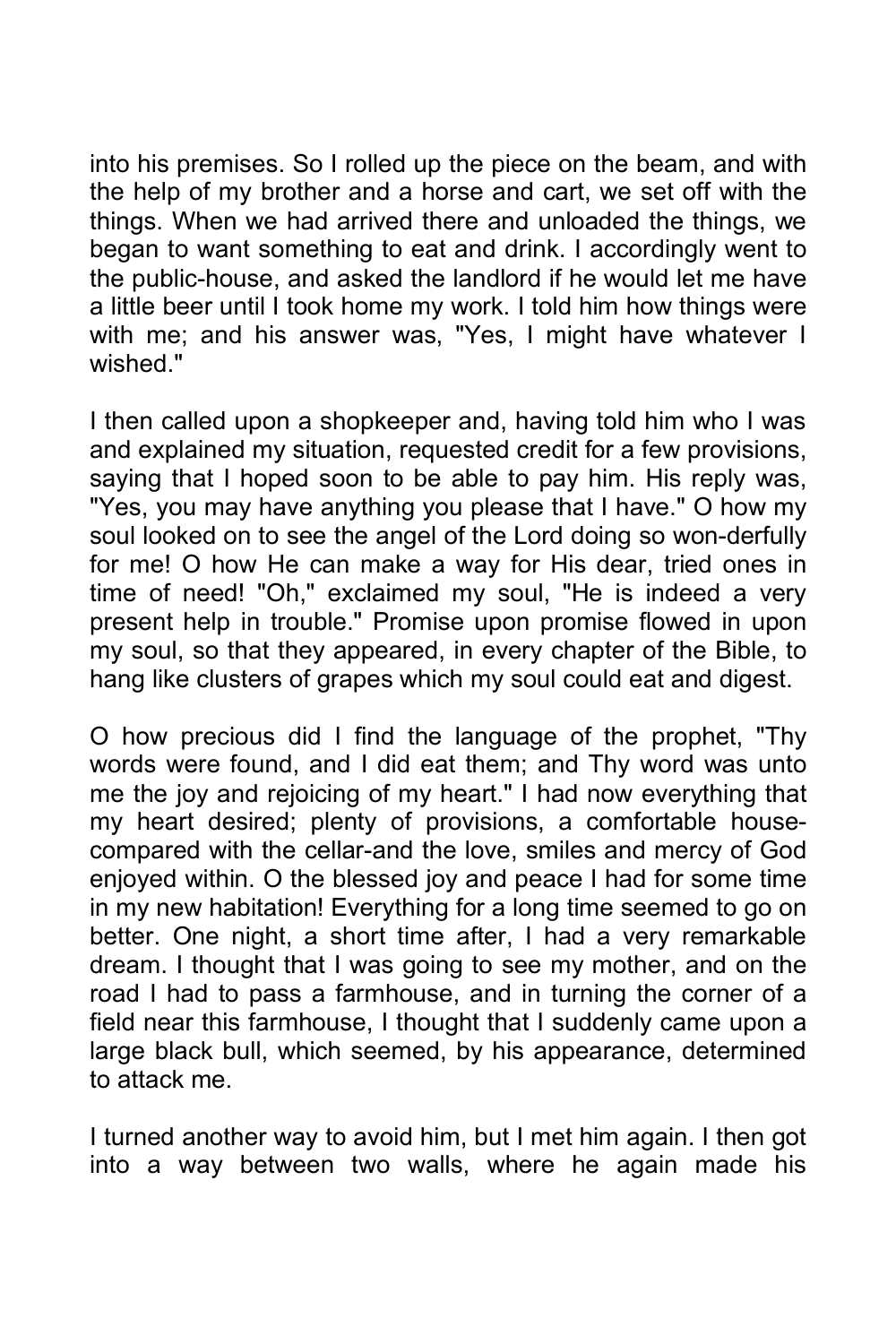appearance and, rushing violently upon me, knocked me down. There I lay for a few moments, and he stood a few yards distant from me. Again he made his approach, for the purpose, as I thought, of making an end of me. I thought it was now all over, and that I must die upon the spot. But oh, what a spirit of prayer I felt in my dream to the Lord that He would be with me this once, and give me strength that I might come off more than con-queror.

In a moment I felt as strong and as bold as a lion. When he came in with all his might, intending to toss me up in the air, I seized him by the horns, one with my right hand amid the other with my left, and, splitting him quite asunder from head to tail, dashed the two parts of him to the ground, one on each side of him. I then placed my right foot on one side of him and my left foot on the other, shouting in triumph, "Rejoice not against me, O my enemy; when I fall I shall arise; when I sit in darkness, the Lord shall be a light unto me." *{#Mic 7:8}* I awoke out of my dream with the precious words in my mouth, and for some time could hardly persuade myself that it was a dream. O the weight with which this lay upon my heart for weeks! I firmly believed it to be a token of some keen trial I had to endure; and hope, at times, sprung up that God would bring me through it, because I had gained the victory in my dream.

And exactly so it happened. Shortly after this dream my wife was taken very ill, and instead of getting better, grew worse and worse, till at length I was obliged to call in a doctor, who, when he arrived and saw her, told us she was in a very bad fever. He likewise gave a strict charge that nobody should come into the house, except one person to attend upon her. Oh! when he told me, my soul sank fathoms. "What shall I do," cried I, "with the poor children?" We then had four of them; provisions were very dear; we were already in debt at the shop; and without a single friend who could do much for me. Attend to the work I had upon the loom I could not, for my wife became so bad that she was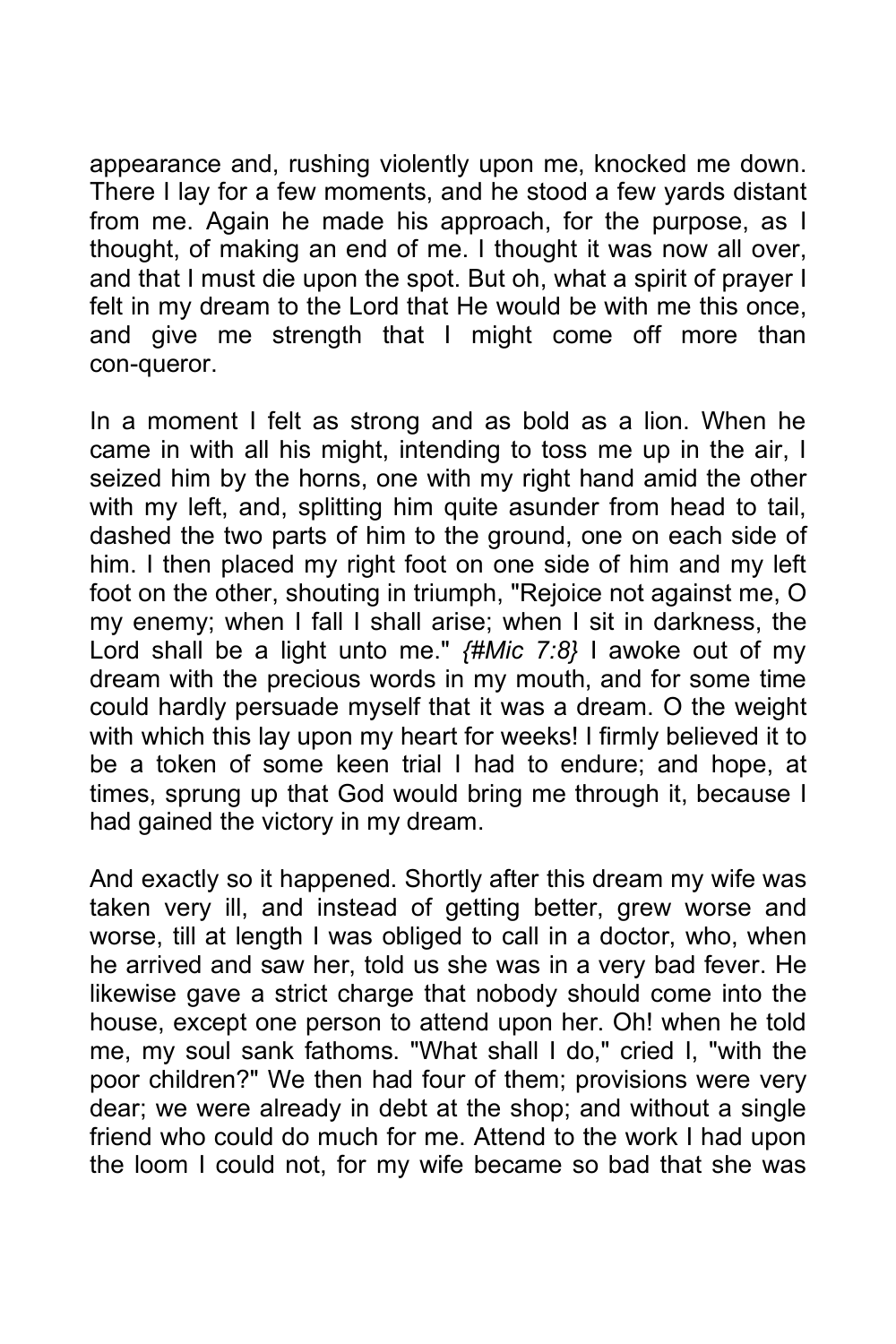light-headed for several weeks; and we had not much else but what one neighbour or the other sent us, for the shopkeeper would not let us have any-thing more until we had paid off the old score.

One night I feared it would be almost too much for me, for the poor little children cried for some bread before they went to bed, and as not one morsel had I in the house to give them, they were obliged to go without. O how the enemy did set on my soul that God had left me. "You have not one penny in the house," said he; "your poor wife is not likely to live, and your children are starving for want; the shop is shut so that you cannot have one farthing's-worth there." For a few moments how I sank! O the groans, the sighs, the wrestlings I had that God would undertake for me! I told Him that nothing was too hard for Him. "Oh!" cried I, "my dear Lord, appear for me.

Let me once again see Thine arm made bare in working for me as the God of providence." And O how preciously did those sweet words come, which set all right and straight in a moment, "The ravens brought him bread and flesh in the morning." *{#1Ki 17:6}* O the transports of joy I felt at the sound of these words! "What!" said I, "the dear prophet of God in the same place as I, and did God send him flesh and bread by ravens" and I firmly believed that God would as surely appear for me in the morning, as He appeared for the prophet. O what blessed submission and contentment did this produce in my soul! I felt heartily satisfied with my situation, and could bless God for my present afflictions. How sweet was that text, "The blessing of the Lord, it maketh rich, and He addeth no sorrow with it." *{#Pr 10:22}* O what a solid resting I felt on the love and faithfulness of a covenant God!

Early the next morning there was a knock at the door. I opened it and saw a person, who called me out and asked me how my wife was, and whether we had anything to subsist upon. I told hini the truth, and how we were off. He said he had had no rest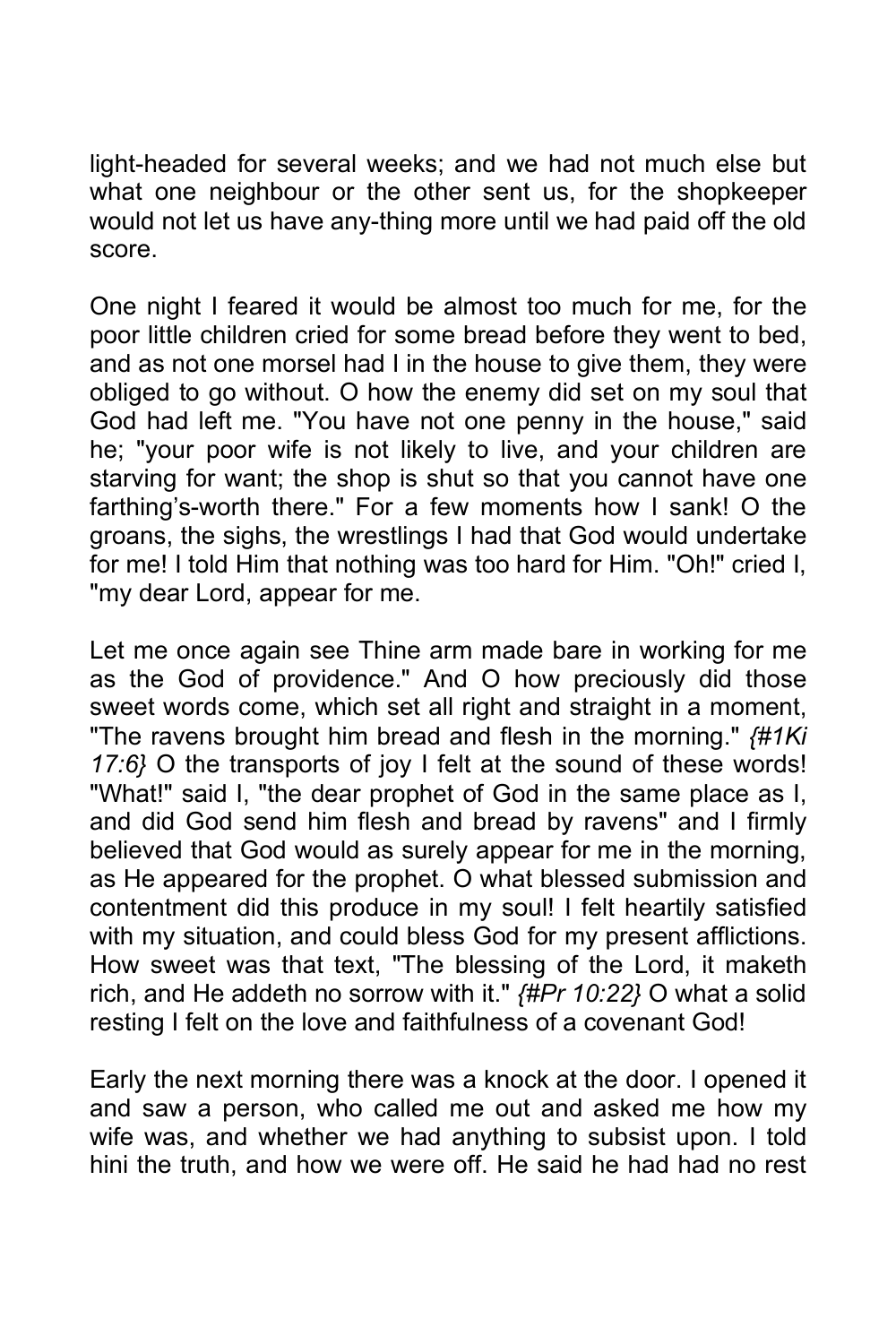all night for thinking of me, and that he had brought me half-aguinea, though he did not like my religion. I told him that the Lord knew my situation, and that I had no doubt that He had sent him. I thanked him as the instrument, and then he left me. When he was gone, O the preciousness, the glory, the heavenly grandeur, and the solemn majesty in which my covenant God appeared to my soul! "Oh!" cried I, "who is a God like unto my God, that has sent a raven to feed me?" Indeed, I could see nothing but the goodness, mercy and kindness of my God and Saviour, on the right hand and on the left. O the pre-ciousness of a wonderworking God in such scenes as these! It is, indeed, making darkness light and crooked things straight: "Ye are My witnesses, sajth the Lord, that I am God, and beside Me is none else." *{#Isa 43:11-12}* The tongue fails to express His glory and honour, and human language is completely beggared in setting forth a thousandth part of His worth and glory!

"Words are but air, and tongues but clay, But Thy compassion's all divine."

But now I come to explain what I had been shown by my dream. A person with whom we had dealt for a long time for provisions, sent for me one day and asked me to pay him the money I owed him, which was about seven pounds, for he said he must have it. I told him the situation in which I then was, and had been for a long time, and begged him to have a little patience with me, and I hoped I should be able to pay him. He was very rough with me, and said he would have the money by some means or other. I now had fresh work for faith and prayer.

On the following Saturday morning, as I was return-ing from the doctor's house. I met my creditor going to market. He stopped, and asked me if I was coming to pay him on Monday. If I did not, he said he was determined to put me to trouble. I burst into a flood of tears and begged Him to have a little pity upon me. I told him how long the fever had been in the house, and that I had not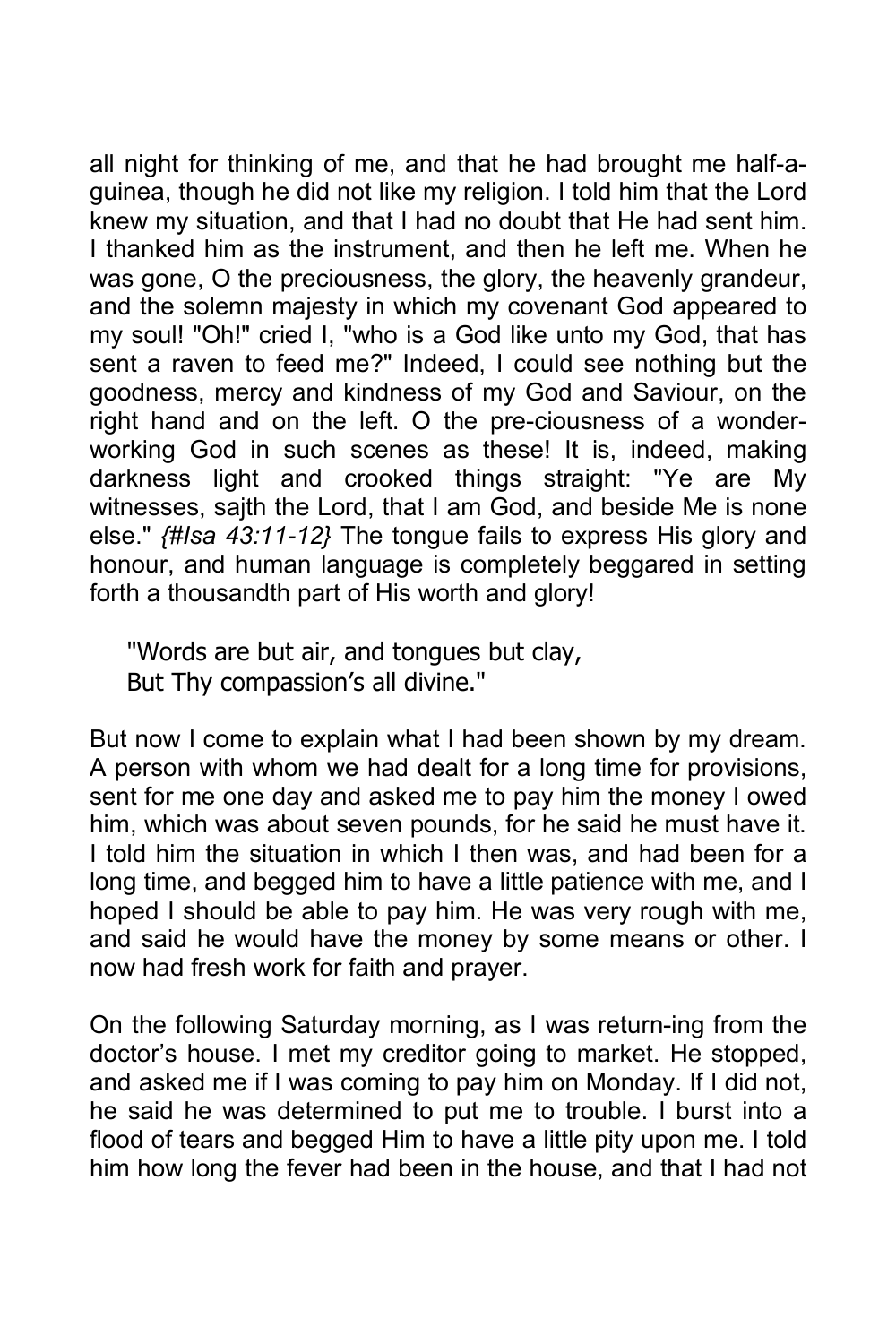one penny in the world. I hoped, I said, that my wife was now getting a little better, and that, in a short time, I should be able to bring him some money, which I would do then with pleasure. But he turned round and cursed me, declaring that if I did not pay him on Monday, and he lived till Tuesday, he would put me to trouble. With this, off he went, and my poor soul sank fathoms in a moment.

O how these words did sink me down! "The evil that I feared has come upon me." O what a day of misery I passed! Sometimes I feared that I should sink into hopeless despair. I could no more believe that God would deliver me than that I could make a world. My body was weak with loss of rest and want of food; my children were almost starving; my wife being a little better, was longing for something to nourish her; the devil was roaring in my ears, "God has forsaken him; pursue him and take him;" access to the Throne of grace was blocked up; the Bible was a sealed book; and the uncircumcised were rejoicing, "Ah, so would we have it."

My knees shook under me, rottenness entered my very bones, my lips quivered, and I felt as if every moment I should drop into the arms of death. O how I cried out, "My soul chooseth strangling, and death rather than life." *{#Job 7:15}* Just at the time of my greatest sinking, a neighbour, who had been in Manchester, called upon me and said that he had been doing some business that day with a Mr. Clegg, a deacon of the church of which I was a member, and that he had inquired of him whether he knew a man in his neighbourhood named John Warburton, and upon his answering that he did, had asked very particularly whether I was well, saying he had not seen me in Manchester for several veeks.

My neighbour told him that my wife was very ill of a fever, and had been so for a long time; and "indeed," added he, "the poor man must be badly off." The dear old gentleman was quite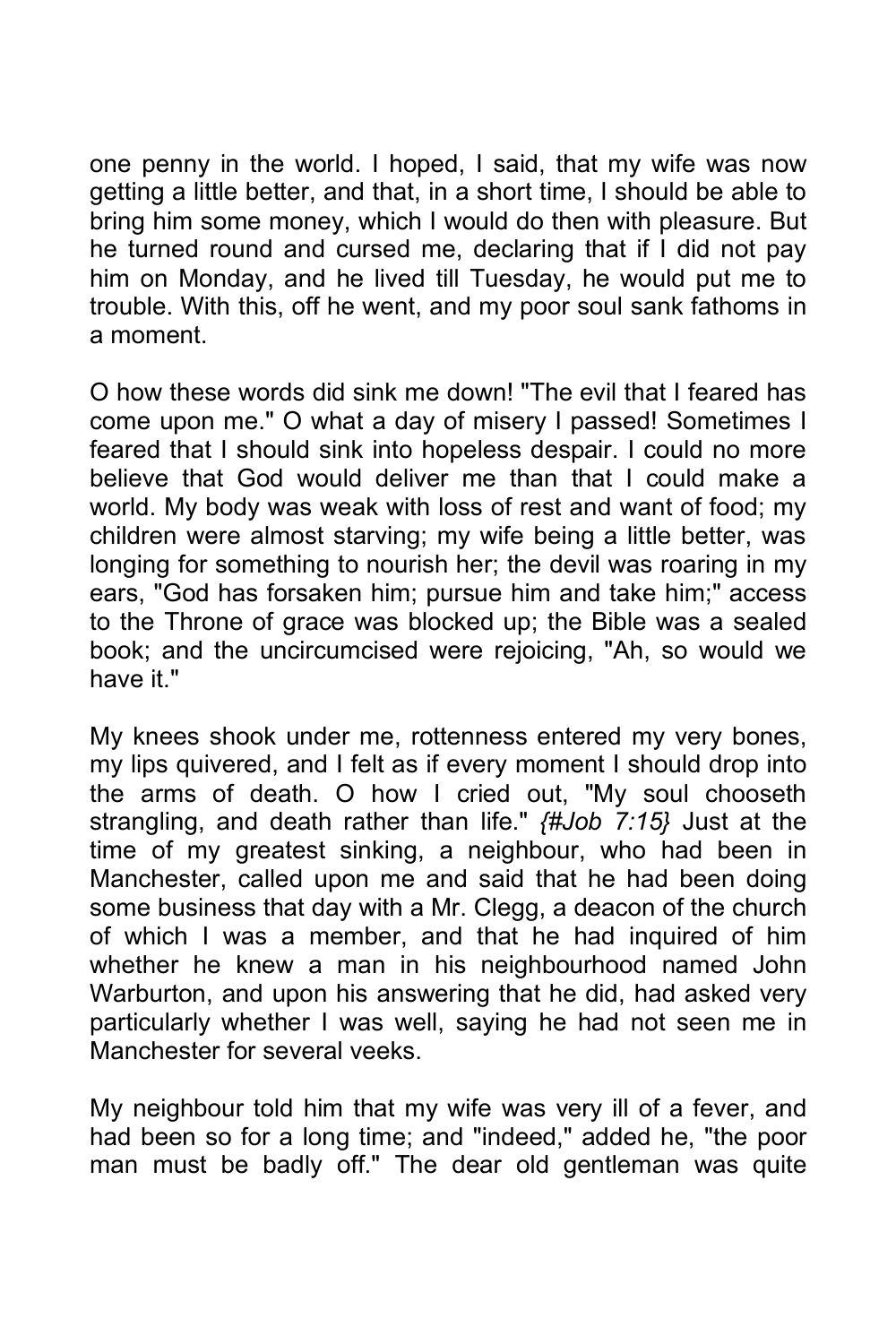surprised to hear it, and gave the man a particular charge to call on me as he went home, and tell me to come to Manchester the following day, as he wanted to see me. Upon hearing what the man said I felt hope spring up, and that precious text flowed in upon my soul with sweetness, "Why art thou cast down, O my soul? and why art thou disquieted within me? hope thou in God, for I shall yet praise Him, who is the health of my countenance and my God." *{#Ps 42:11}* O what a sweet opening to my God I had during the greater part of Saturday night! My soul could now cast all her care upon Him; and promise after promise flowed sweetly and preciously into my heart. and I verily believed that the Lord would appear for me.

On the Lord's day morning I went to Manchester, and saw Mr. Clegg, who was very sorry to hear that I had the fever in the house, and that I had been so sorely tried. He wondered that I had not been over to let him know, as he had told me before to be sure and inform him, if I was in any distress. He bade me tell him my situation exactly as I stood. I told him how long my poor wife had been ill of the fever, and the conflicts of bitterness and the seasons of joy I had passed through, till the dear old man wept like a child. I explained to him the situation in which I was placed by a creditor, who threatened to put me to trouble on the following Tuesday. and I was so over-come by my feelings that I could no longer hold, but burst out. "0 sir, sir, my greatest trouble is that I am afraid the cause of God will be blasphemed on my account."

The old gentleman's feelings were as much overcome as my own. He seized me by the hand, and said, "My dear brother, the Lord has given me plenty, and you shall have the money." He went directly and brought me back the full money for the debt, with a little besides for present support. No sooner was the money laid down, than the very text which I awoke with from my dream came into my mind with such power that I had hard work to keep from shouting it out in the house: "Rejoice not against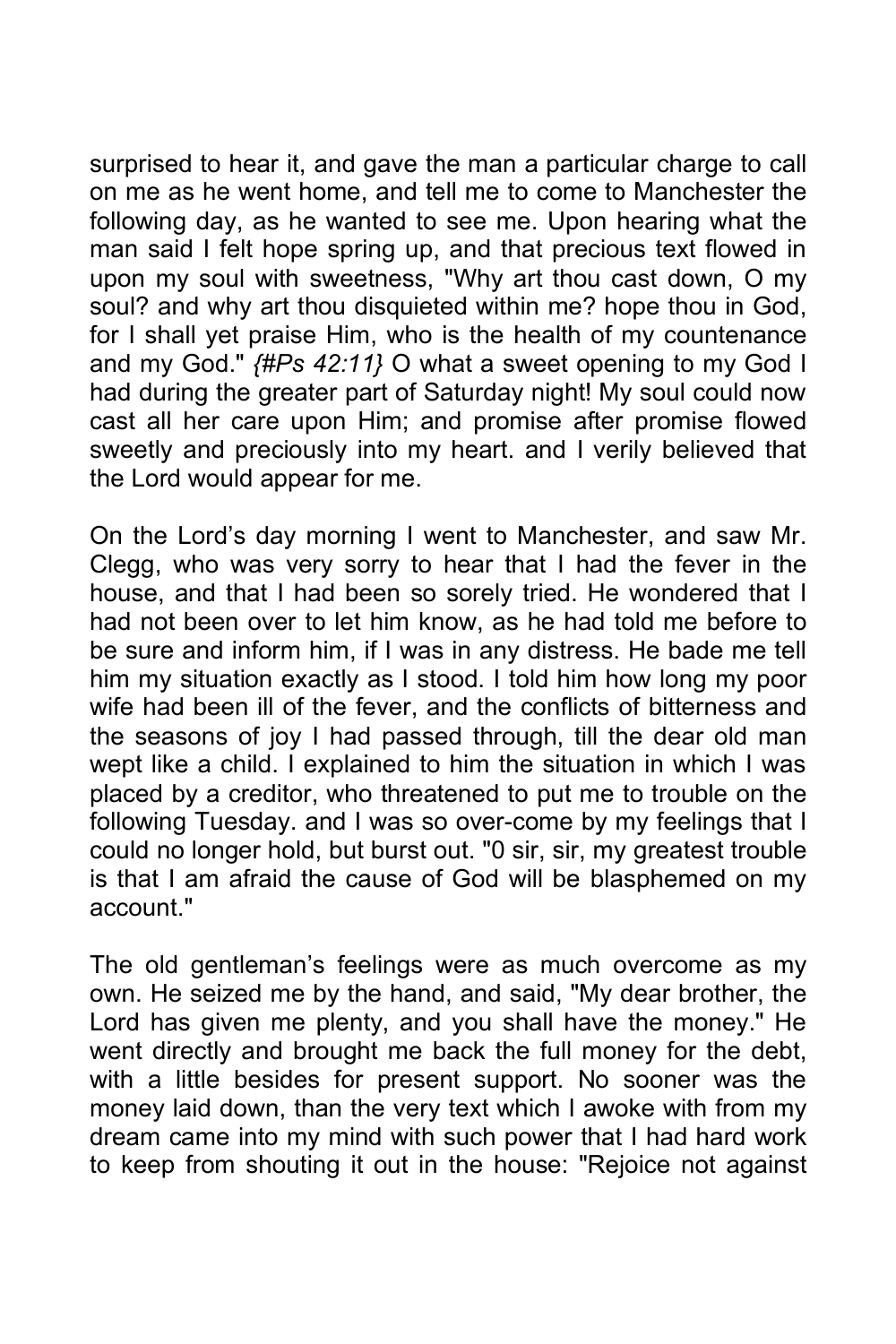me, O mine enemy; when I fall, I shall arise; when I sit in darkness, the Lord shall be a light unto me." I left the old gentleman wishing me a thousand blessings; and my soul wished all the mercies and blessings that God had to give upon both his body and his soul, for time and for eternity.

I hastened home as quickly as possible, for I had left my wife very low. and I longed to tell her what great things the Lord had done for us. though. at that time, she knew Him not as her portion and her all. I now clearly saw my dream opened up; I saw who was the bull; but how he was to be split in two I could not yet find out, nor did I trouble myself about it. I knew that the Lord had wrought out a wonderful deliverance for me, and that was enough. O the sweet journey I had home! The number of times I looked at the money, and blessed, and thanked, and adored, and extolled my covenant God, for all His wonderful goodness to one so vile and so unworthy of the least of all His mercies. I cannot express the joy and gladness, the humility, love and praise of my heart.

It beggars all language to tell. Upon reaching home, I told my wife of the goodness and lovingkindness of God in providing the whole of the money for my debt. I showed her the money, and, poor thing! she wept like a child upon seeing it. O what a heavenly night I had in viewing the everlasting love, mercy, grace and kindness of my God and Saviour, iii loving, choosing, redeeming, calling, justifying. preserving, feeding and providing for so poor, so helpless, so fearful, so unbelieving, and so base a wretch as I! My soul could give Him all the glory. I needed no one to tell me it was my duty and privilege to "crown Him Lord of all." It was my very meat and drink to exclaim, "Not unto us, but unto Thy Name give glory, for Thy mercy, and for Thy truth's sake."

On the Monday morning I went to the man to whom I owed the money, and told him that I had come to discharge my debt; for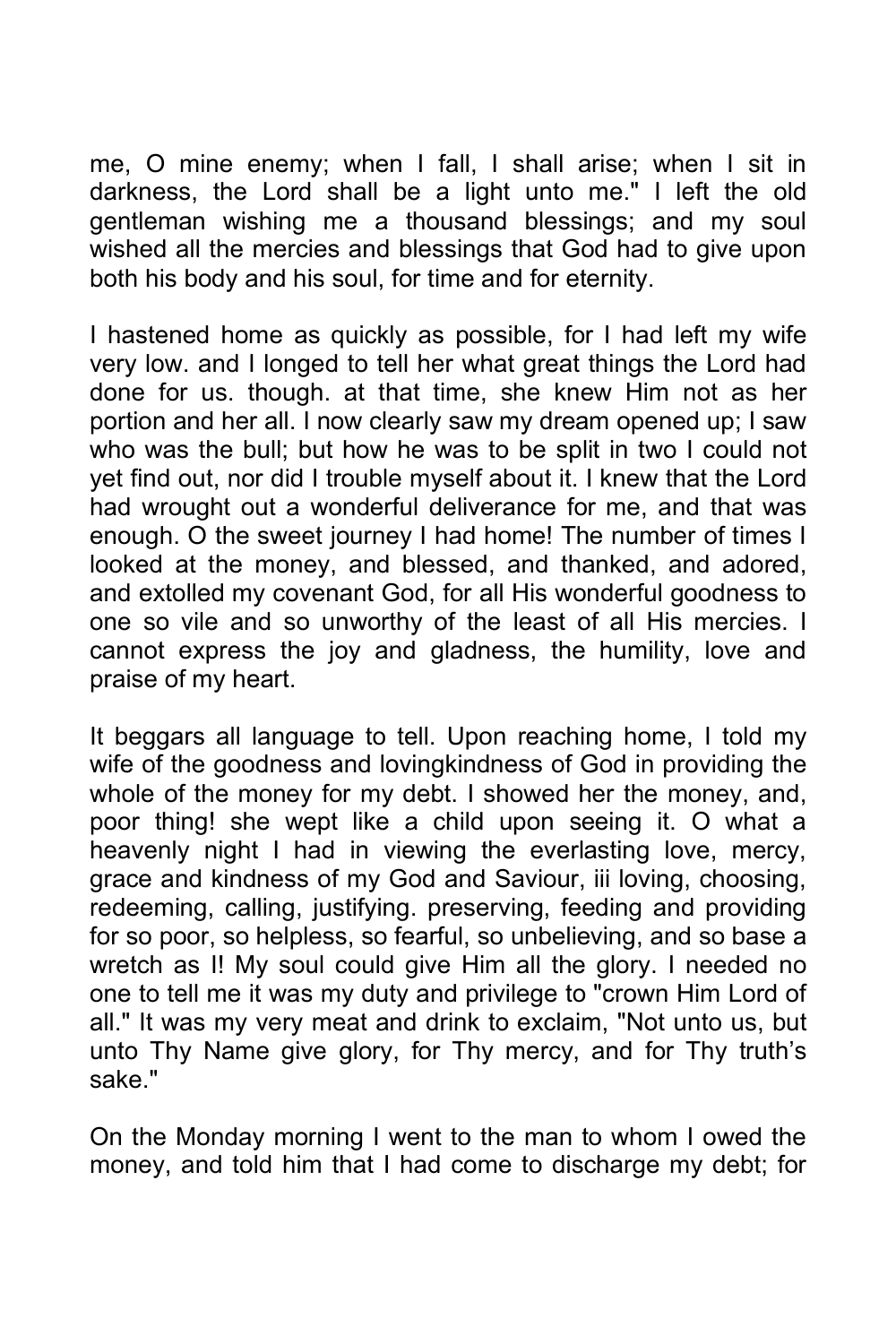the Lord had provided me with the money, and that I had more pleasure in paying than he had in receiving it. He took the money, and I came away. On the very Friday following, if I recollect aright. his wife was attacked with the fever and died in a few days, leaving him with a large family of young children; and, although at this time he was doing very well in business, yet in less than twelve months his goods were sold, his poor children taken to the workhouse, and he himself reduced to want bread. Thus I saw my dream fully interpreted.

O may my soul never forget the boundless mercies that God has caused to pass before me, a poor worm! Surely I am the greatest debtor to mercy upon earth! The kindness of an indulgent God and Father has so wonderfully appeared for me in every time of need, just, as it were, "by the skin of my teeth." *{#Job 19:20}* When all human hope has been taken away, then has He appeared; when there has been no earthly arm to help and no mortal eye to pity, then has He made bare His arm and wrought a deliverance both in providence and in grace. He has ever proved Him-self my prayer-hearing and prayer-answering God, and has never yet failed me, notwithstandng all my unbelief, and wretchedness, and unworthiness.

I went on for some time after this pretty comfortably, constantly hoping and praying that I might never distrust nor dishonour my God again. Indeed, I believed in my very soul that I never more could distrust that God who had appeared for me so often and so wonderfully. But I soon found that I had a sorer trial yet to pass through than any which I had had in my life. God was pleased to lay me up with a bodily affliction, so that for fourteen weeks I was ill of the dropsy, with no human hope of recovery, and nothing but the expectation of death I The darkness of soul in which I passed about twelve or thirteen weeks tongue cannot describe. Day after day and night after night were spent in nothing but gloom, misery, and wretchedness. I began to fear that all my past experi-ence was nothing but deception. Death was staring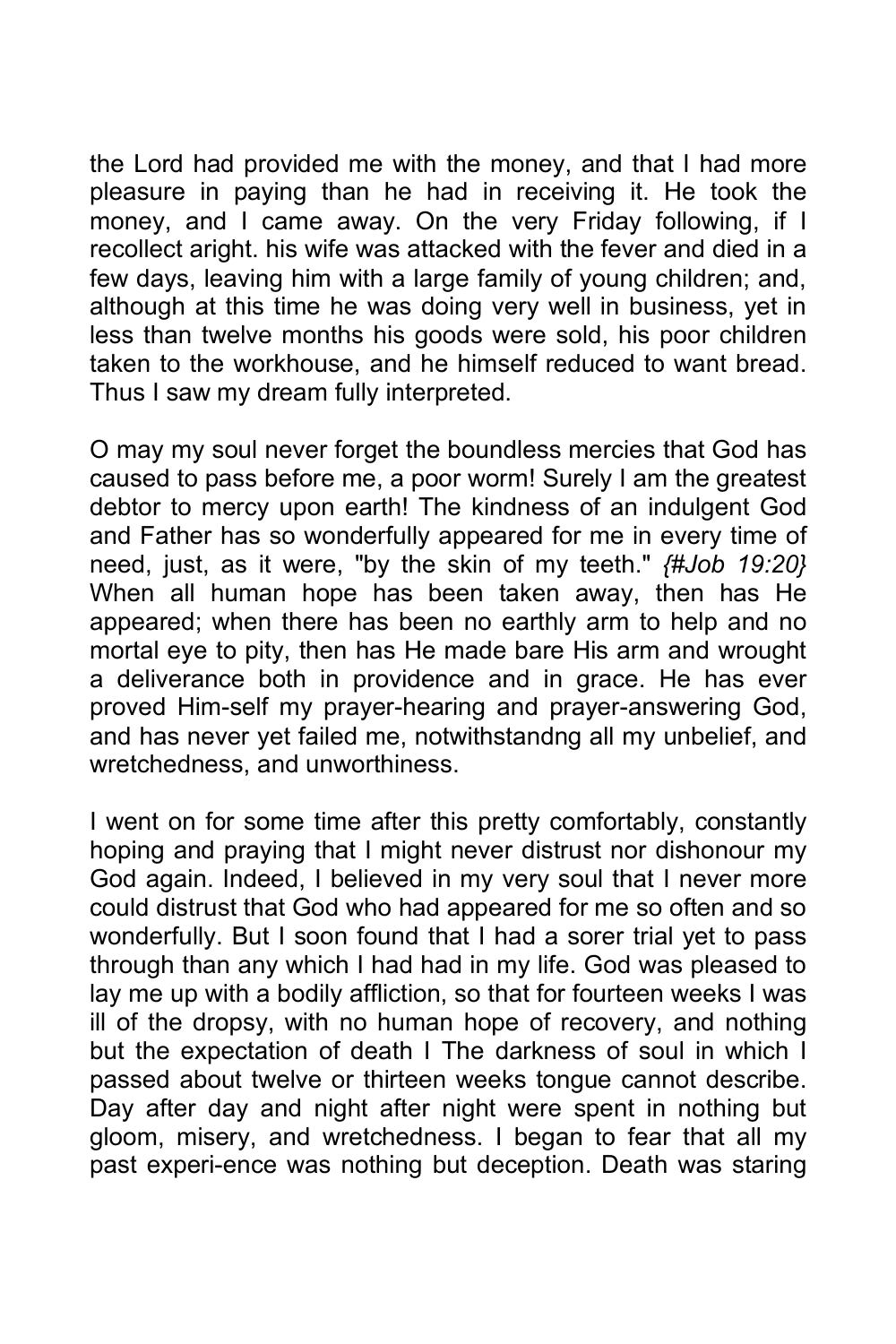me in the face, eternity was opening upon me, and not one promise could I lay hold of as mine. When I cried, the heavens appeared as brass, and I verily believed that all the comforts and joys I had felt were no more than those of the stony-ground hearers; so that I looked upon myself to be given up of God to make shipwreck of faith and of a good conscience, that it might be made manifest that I was nothing but an apostate. The filth and wretchedness of my heart boiled up in such awful rebellion against God, that I trembled from head to foot. I verily believed that the devil himself had taken possession of my soul.

I was brought to such an awful condition that I durst no more read the Bible or hear it read than put my hands into the fire. I told all my friends that I was a deceived man, and had deceived them likewise, and that I was as sure~ to be damned as that I had been born. O the dreadful blasphemies that darted through my mind against the Holy Trinity-Father, Son and Holy Ghost; especially against the Holy Ghost. I dare not even now allude to them. I verily believed, as firmly as in my own existence, that I had sinned against the Holy Ghost, and could never be forgiven, either in this worl4 or in the world to come. About three days before my deliverance, I was obliged to hold my hand over my mouth, lest the awful curses which were boiling up in my heart against the Holy Spirit should come out. O how I shook and trembled! I sometimes wondered that God did not command the earth to open her jaws and swallow me up.

I shall never forget the time of my deliverance. I was alone in the house, and being a little better in body, could just manage with the assistance of a stick to walk about, which I did, groaning and sighing. Bunyan's "Pilgrim's Progress" lay upon the table, and in open-ing it, I was led to cast my eyes upon the description of Christian's passing through the Valley of the Shadow of Death; with the awful scenes which he saw there, and the awful curses which were whispered in his ears, until he became so confused that he could not dis-tinguish his own voice, but began to think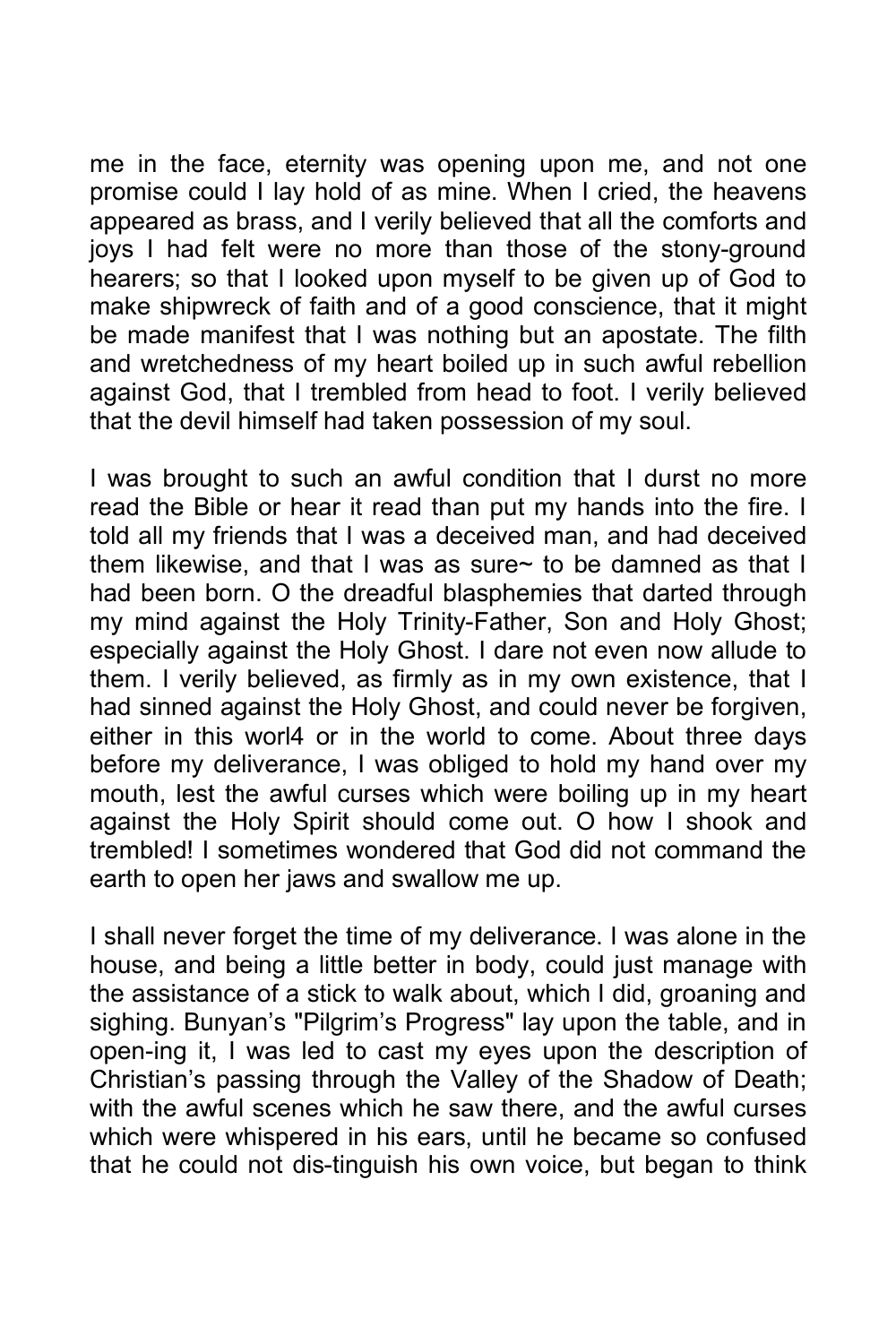that it was he himself who cursed the Lord. My soul began to melt, and hope to spring up that it was the very situation I was in. I saw that it was not I who was blaspheming God, but the devil who was tempting me to do so. I then went down upon my knees and poured out my soul to the Lord, entreating that He would appear for my soul once more; and I felt a freedom of access to Him, and a going forth of soul that I had not enjoyed for fifteen weeks.

And can I ever forget the tender mercies of a covenant God? of Him who ap-peared to me even while I was on my knees? He did appear with these blessed words sounding like a trum-pet in my soul, "Shall not God avenge His own elect, which cry day and night unto Him, though He bear long with them? I tell you that He will avenge them speedily." *{#Lu 18:7-8}* Such Divine power came with these words, and such light, life and liberty, that the devil and his artillery flew away like lightning, and my poor soul was like a bird let loose from the snare of the fowler, The snare was broken and I escaped. O the transports of joy that I experienced! O the love that I felt to my God and Saviour, who had conquered death and him who had the power of death, that is, the devil! O the precious days and nights I had of sweet communion with the dear Saviour, who had so wonderfully delivered my soul out of the lowest pit! I could sing from my very heart, and shout out with all my strength, "Thou hast brought me up out of a horrible pit, out of the miry clay, and set my feet upon a rock, and established my goings. And Thou hast put a new song into my mouth, even praise unto our God." *{#Ps 40:2-3}*

The beauty, majesty, glory and grandeur of my covenant God and Saviour appeared in such transporting views to my poor soul that it was lost in wonder at His astonishing love, mercy and kindness to one so wretched, so miserable, and so sunk in black despair. I had given all up for lost; but, bless His precious Name, He had not given me up. O the light, life and liberty I enjoyed for some weeks after! All was right and straight. Whilst God was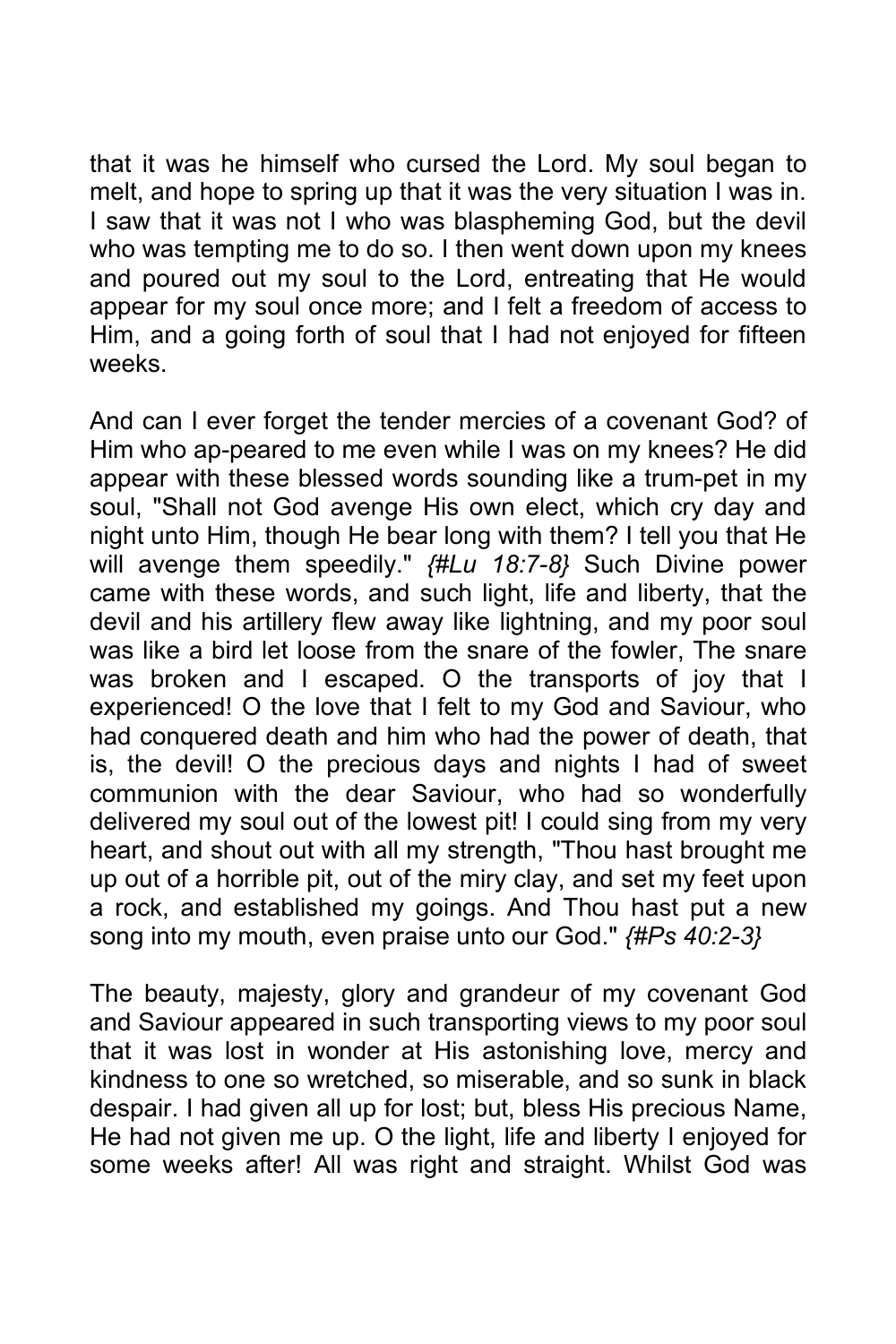enjoyed in my soul, I truly found that when he giveth peace, none can give trouble. At this very time, owing to my bodily affliction, we had nothing to live upon, save what God put it into the hearts of one and another to bring us, with a little additional help from the parish. Yet every day brought its daily bread with it; how, I could not tell. O the many times I have found that better is a dinner of herbs where love is, than a stalled ox and hatred therewith. *{#Pr 15:17}*

The Lord raised me up to bodily health, and also brought me to see and feel that it was all needful, and all in loving-kindness and tender mercy. I could enter from my very soul into David's feelings and say, "It is good for me that I have been afflicted;" for, "before I was afflicted I went astray; but now I have kept Thy word." *{#Ps 119:67,71}* O the blessing of a covenant God in thus emptying and filling, bringing down and raising up, wounding and healing, stripping and clothing, frown-ing and smiling! I have indeed proved the truths of that precious text, "Now no chastening for the present appeareth to be joyous but grievous; nevertheless, afterward, it yieldeth the peaceable fruit of righteousness unto them that are exercised thereby." *{#Heb 12:2}* My soul has indeed proved that "by these things men live, and in all these things is the life of my spirit." *{#Isa 38:16}* But what can poor empty professors of religion know of these precious things? It is the "third part that God brings through the fire, and purifies as silver is purified, and tries as gold is tried. They shall call on His Name, and He will hear them; He will say, It is My people; and they shall say, The Lord is my God." *{#Zec 13:9}* Thus saith the Lord, "This people have I formed for Myself; they shall show forth My praise." *{#Isa 43:21}*

The next thing, I shall notice is my call to the minis-try, which was a wonder to many in my own country, but most of all to myself. I believe that the first moving of God in my soul for the work of the ministry was when I was baptized by that dear man of Gods William Gadsby, of Manchester. I had for several years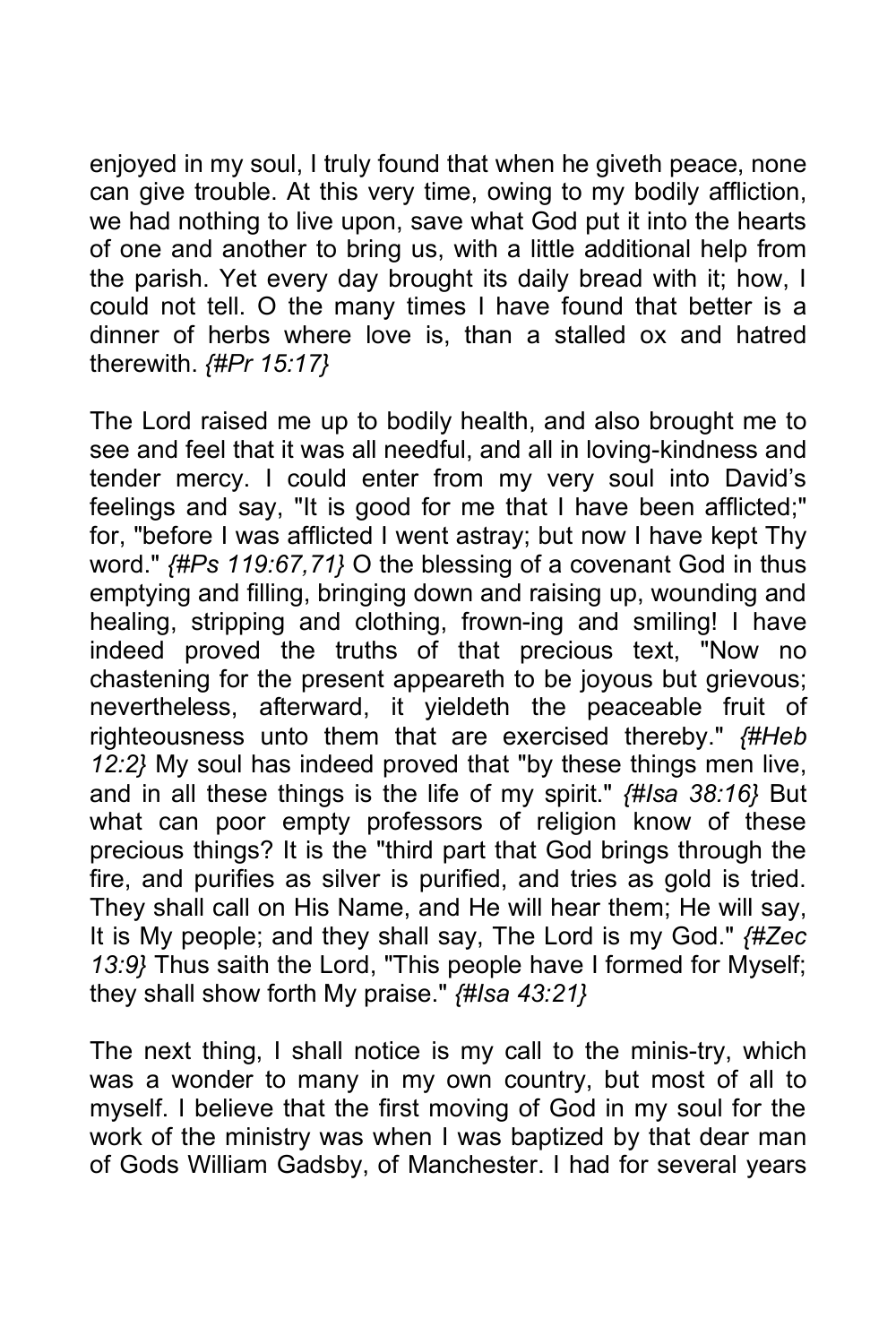been convinced of baptism, but had tried all in my power to satisfy my mind without attending to it; for I felt such a reluctance to leave the Independent church, the members of which had proved themselves such kind friends to me.

I thought it would seem like base ingratitude to leave them after all their kindness; and as I did not, at that time, know any Baptist church with which to unite myself, I thought it my duty to abide where I was. Some time after this, Mr. Gadsby (See MERCIES Topic 11) came to Manchester to supply the Baptist chapel of which he is now the pastor, and I went to hear him. I think I shall never forget the first time I heard him. When I got into the chapel

I thought to myself, what a poor, gloomy, miserable place this is! And as the people came in, I felt such a hatred rise up in my heart against them as I never felt against any people before. Nay, so much so, that I was just ready to take Up my hat and walk out, when Mr. Gadsby got into the pulpit I was struck with surprise to see so poor and mean-looking a fellow (as I thought him) attempt to preach I despised him in my very soul, and thought he looked like an ignorant fool that had not common sense. He arose and gave out a hymn, but it was in so drawling a way that I verily believed he could not read. O how the devil rose up in my heart! I ever~ wished that some one or other would raise a disturbance in the chapel, for I thought I could kick him out of it with all the pleasure in the world. My prejudice was so strong that, when he went to prayer, I do believe that I actually hated the sound of his voice.

He ap-peared to me to stutter and stammer as though he could hardly get a word out of his mouth. My soul boiled with rage, and I called myself a thousand fools for coming to hear such a fool. When he had finished his prayer, which was very short, I thought to myself, Poor creature! thou canst never preach, I'm sure; and I felt a secret pleasure in the hope that when he had read his text he would be obliged to tell the people that he could not preach.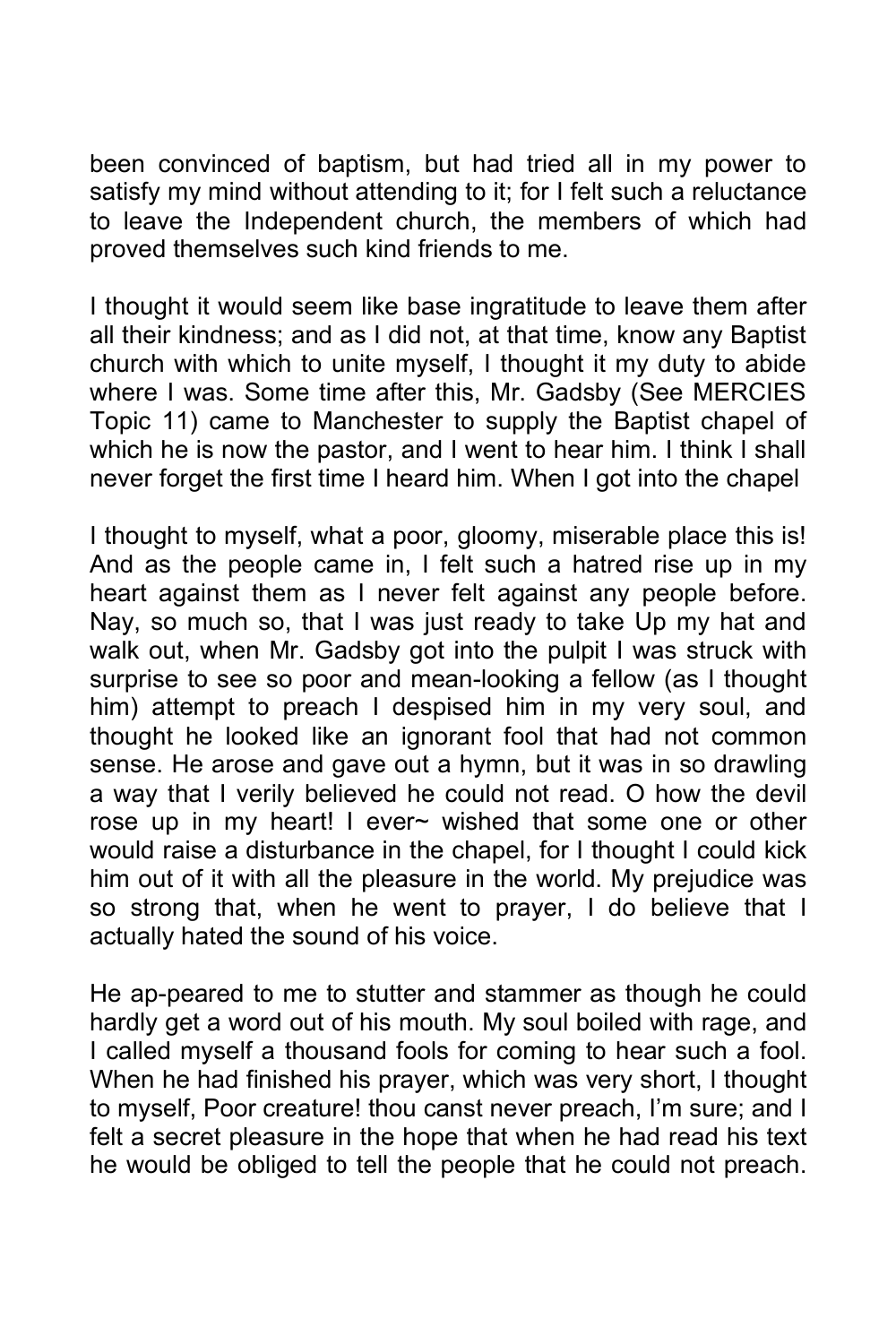The words of his text were, "A good man out of the good treasure of the heart bringeth forth good things; and an evil man out of the evil treasure bringeth forth evil things;" and he was so long in reading them, that I dropped my head down and thought I would try to go to sleep. He then made a little pause, and I looked up to see what he was about, and he was looking all around the chapel, and rolling his eyes in such a way that I really thought bins crazy. The first words he spoke were, "Perhaps you will be ready to say that, according to our sentiments, we can-not find a good man upon earth. But by the help of God see will, or see will ransack the Bible from Genesis to Revelation." O how my prejudice was knocked down at a blow!

My soul melted like wax before the sun, and I exclaimed, "God bless thee! The Lord help thee to find the good man!" He first showed that by nature no man was good, and O the depths he entered into in showing man's lost and ruined condition I But when he came to describe the good man as he stood in Christ, and the good things which were then brought forth out of his heart, my soul was so overcome that I cried out in my feelings, "Whither thou goest, I will go; and where thou lodgest, I will lodge; thy people shall be my people, and thy God my God; where thou diest, I will die." *{#Ru 1:16}* My very soul was knit to him, as closely as Jonathan's to David, and my ears were nailed to the doorpost. I had never heard my ins and outs, my ups and downs, my days and nights, my sorrows and joys, so opened up before. Had he been in my very soul, he could not have opened it up more plainly. From that day I attended the Baptist Chapel, and O the heavenly times I had when Mr. Gadsby was supplying, for he was not at that time their settled pastor.

The next time, if I recollect right, that he came to supply I was baptized, being the only candidate. O the sight I had of the Lord Jesus Christ when I went down into the water I By precious faith I saw Him sunk in deep waters where there was no standing, and all the waves and billows of Divine wrath overwhelming Him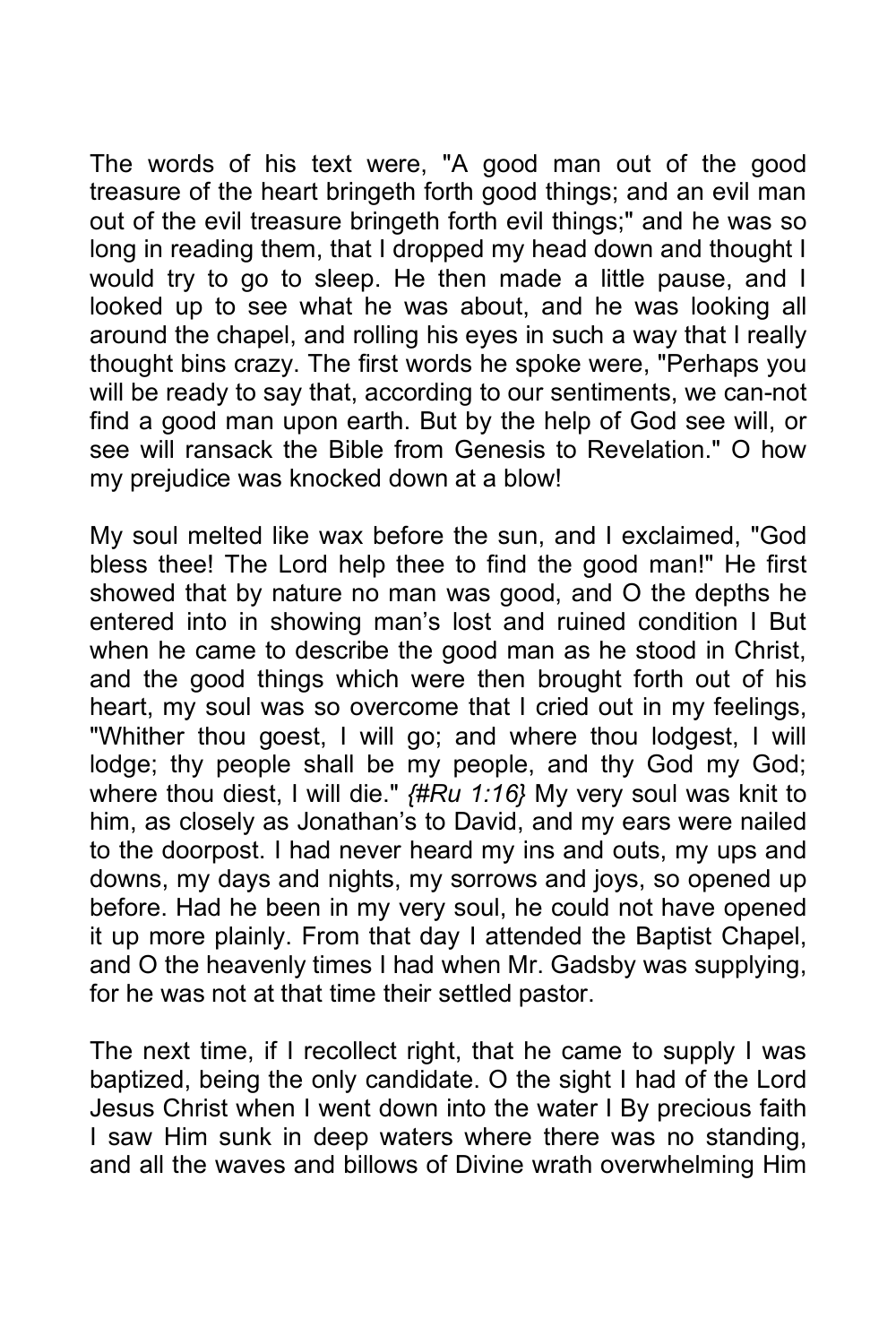for my poor soul. I can never describe the solemnity, humility, holy wonder, adoration, self-abasement and godly contrition that I felt whilst I stood in the water. Dear Mr. Gadsby, whilst standing in the water, before he baptized me, offered up a short petition to God; and before he concluded, placing his hand upon my shoulder, he begged the Lord to bless me, defend me, stand by me, uphold me, and protect me; and what was amazingly astonishing to me, he finished by begging God to raise me up as an instrument in His hands for His own glory, and the cause of truth.

I believed and felt in my very soul, whilst in the water, that God heard and answered every word that flowed out of his mouth; and my soul was so swallowed up in glory, that for a time I did not know whether I was in the body or out of the body. O the difficulty' I had, when I came up out of the water, to refrain from telling the whole congregation what I had seen and felt of the preciousness of my dear Lord and Saviour! After this I was not like the same man. I had no rest nor peace but in reading, searching and praying over the Word of God at every opportunity which my employ-ment would admit of, morning noon and night.

O what a spirit of prayer I felt that God would open my understanding to understand the Scriptures; and how many times did those blessed words of David come into my soul with power, "Open Thou mine eyes, that j may behold wondrous things out of Thy law." *{#Ps 119:18}* I felt such wrestlings at times with God, that He would show me the meaning of His blessed Word, that both body and soul have been quite weak and feeble; and sometimes such light and life would shine and flow into my heart from, a text of Scripture, that it set my very soul all on a flame of love to God and His people; and I have cried out, "O Lord, here I am; send me with a message of grace and peace to Thy dear children, who are kept in bondage under legal preachers." For at this time Mr. Gadsby was not settled at Manchester, though he was so a little while after. But, alas! when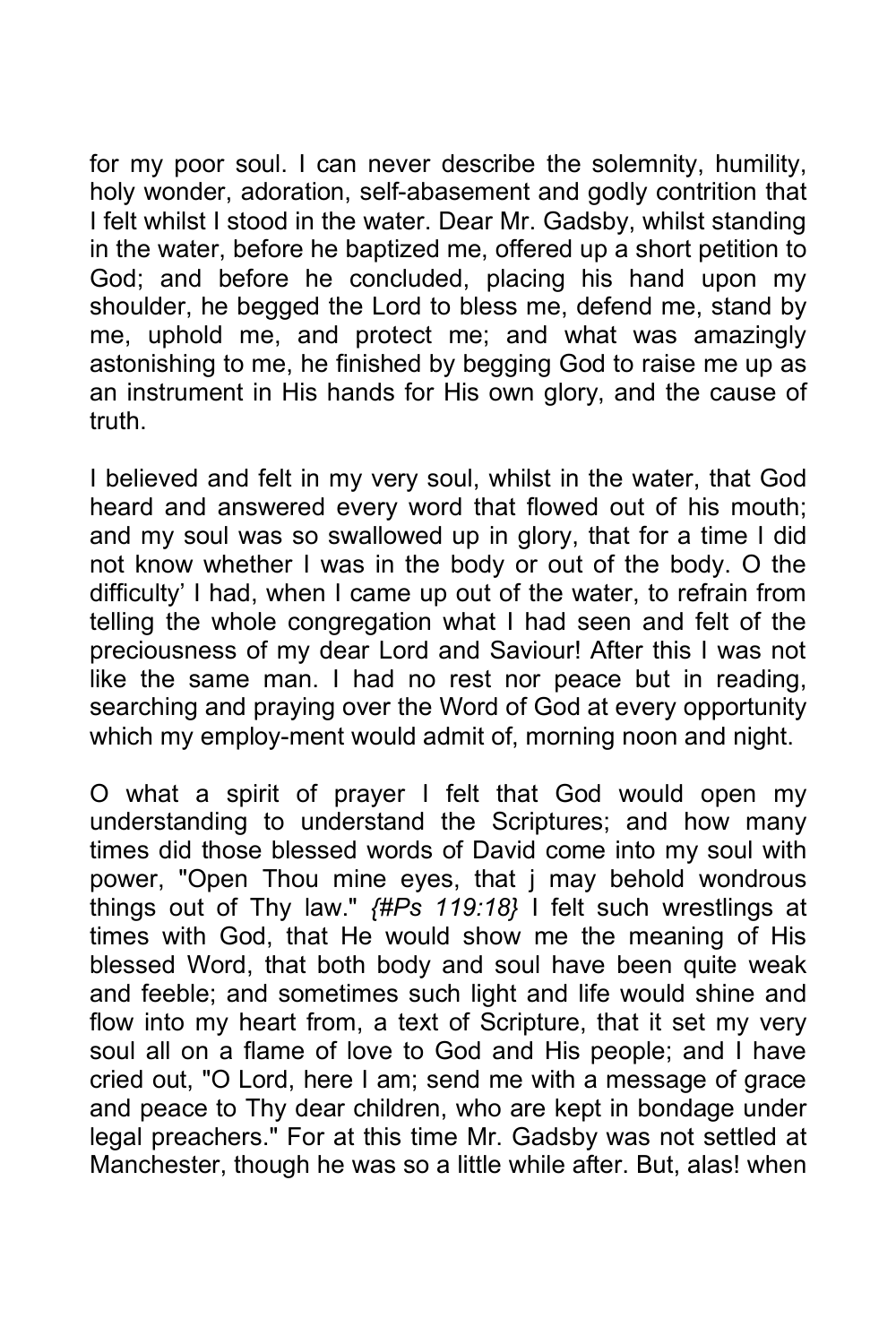I looked at my situation in providence, with hardly a shoe to my foot, with a large family of little children, over head and ears in debt, many times with not half a bellyful of victuals, without any human learning except just enough to read some parts of the Bible, and hardly able to write my own name properly. "Good Lord," cried I, "what can I be at? Surely I must be mad to think of preaching, such a fool as I" Then I determined to trouble my head no more about it, and did all I could to put it out of my thoughts. But it was just like trying to empty a spring, for it flowed into my mind as fast as ever I tried to put it out.

One day, when I was wrestling with the Lord to show me what it could all mean, and how it was I could not put it out of my heart, and keep it out, and telling Him how unfit I was for the office of minister, as being such an ignorant fool that I could not speak properly, those blessed words which God spake to Moses came with such power, that I was quite struck with amazement: "Who hath made man's mouth? or who maketh the dumb, or deaf, or the seeing, or the blind? have not I, the Lord? Now, therefore, go, and I will be with thy mouth, and teach thee what thou shalt say." *{#Ex 4:11-12}* O how my soul was melted and crumbled down at His blessed feet; and like a poor simple child, I cried, "What! I, Lord? What! Wilt Thou open my mouth? What! Wilt Thou teach me what to say? Can it, Lord, be possible? Is it, dear Lord, from Thyself? Be not angry with Thy child O Lord! It is such a solemn and great work to go and speak in Thy great Name I am afraid Lord lest I should run before I am sent. Do not suffer me to be deceived or to deceive others. I am afraid it cannot be real. Is it really from Thee, Lord? Do tell me; do make it known to my soul."

Whilst my poor soul was pleading with Him like a child, these precious words came with such power and sweetness, that brought me firmly to believe for a time that it was of God: "Fear thou not, for I am with thee; be not dismayed, for I am thy God; yea, I will strengthen thee; yea, I will help thee; yea, I will uphold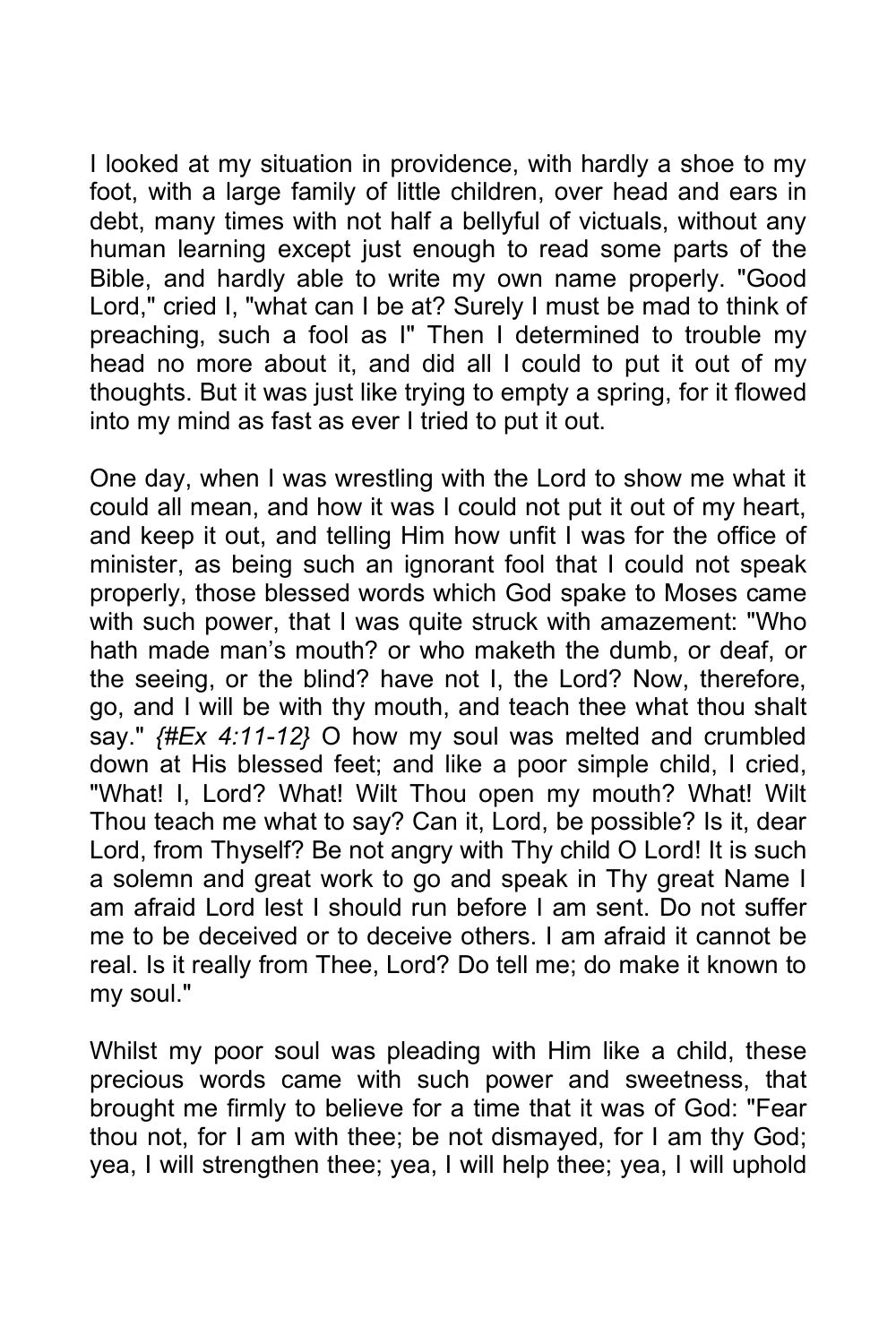thee with the right hand of My righteousness." *{#Isa 41:10}* O the blessed sweet-ness and Divine confidence which these words brought into my heart! O the Divine light and life that shone into my soul! Thy God to supply; thy God to teach; thy God to deliver; thy God to uphold. Nay, my very soul was satisfied that there was everything in my God which I could stand in need of, both for the ministry and for the family, for the body and for the soul, for time and for eternity. Here I was wonderfully favoured for some time with sweet communion and fellowship with my God and Saviour.

The Word of God was truly "a lamp unto my feet, and a light unto my path." *{#Ps 119:105}* I was enabled to commit it into His blessed hands, for Him to work His own way, and if it were His good will and pleasure, that He would open the way in His own time. But if it were nothing but flesh and blood, pride and the devil, I prayed from my heart that He would overthrow and stop it. I felt so much the greatness and importance of the work, and the awfulness of running before I was sent, that it was my earnest cry, night and day, that I might not be deceived, or attempt it without His blessed approbation and smiles. Then again, I was sorely harassed for fear it should be nothing but flesh and blood; for when I began to think what a poor ignorant, illiterate fool I was, how could I think of being the mouth of God?

And what could I do in opening the Scriptures of truth to feed the children of God with wisdom and understanding, that had no understanding myself, but was a complete ignorant fool? Surely, thinks I, it must be a delusion of the devil, and I must be altogether deceived. This brought me down upon my knees to God again, and I could appeal to Him, who knew my very soul and before whom my heart was open and naked, and I could cry with unfeigned lips, "Search my heart, O Lord, and show me if J have any evil end in view." I begged from my very heart that if it were not of Him, He would deliver me from the thought of it, and pardon me for ever having thought about it. As I was going to the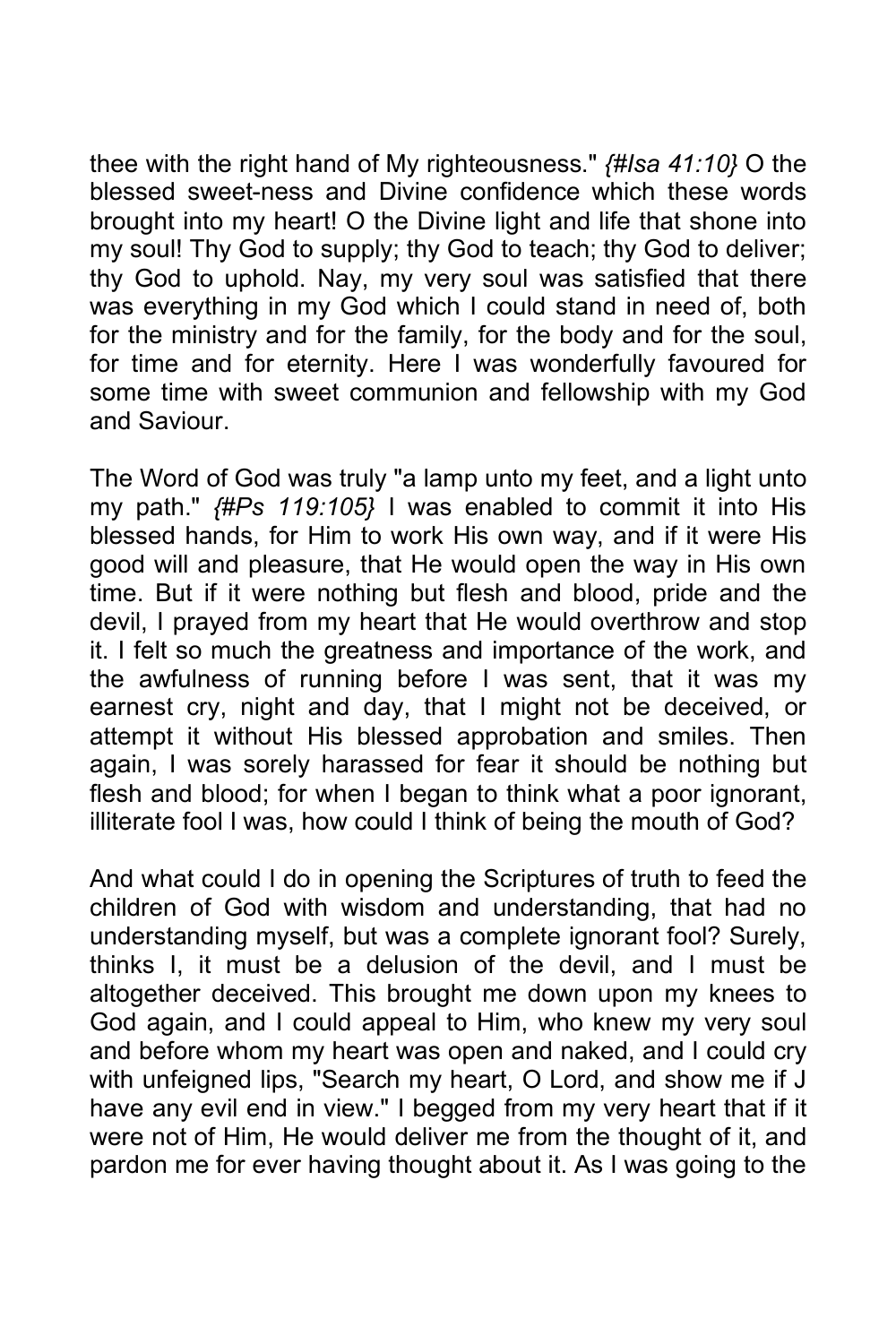prayer meeting under these workings of mind, my soul was so led out to God that, if it were His blessed will, if He had indeed chosen such a foolish thing, such a weak thing, such a base thing to preach the gospel, He would be with me that night in a peculiar way, and bless me with liberty in prayer, and such power attending it that the souls of the people might be blessed; and I told Him it should be a token whether it was of God or of myself. To my wonder and astonishment, my soul was so led out in prayer, and I had such a sight of the mercy, goodness, kindness and love of God to such unbelieving wretches, that I hardly knew how to con-clude. Words flowed so freely, so sweetly, and so feelingly, that I was quite at home in the Lord.

After the meeting was over I stopped for some time, and my mouth was opened in conversation about the goodness, mercy and lovingkindness of my covenant God in delivering, helping, and upholding such a worthless wretch to the present moment. O what sweet-ness and liberty I felt in telling what God had done for my soul! One or two of the people were quite re-vived, and spoke of the goodness of God, who had been with us that evening. I went home full of joy, comfort and peace, believing that the Lord was with me, and had proved Himself to be my prayer-hearing and prayer-answering God; for prayer did not satisfy me, if there were no answers.

I have ever proved that "a man hath joy by the answer of his mouth, and a word spoken in due season, how good is it!" *{#Pr 15:23}* Promise upon promise flowed into my soul, one upon the back of the other, that He would never leave me nor forsake me; that He would go before me and bring up the rearward; that no weapon formed against me should prosper. My soul was so full that I told the Lord I wanted no more; I could now believe Him, trust Him, and die for His honour and glory, if it were His blessed mind and will. For several days I was very happy and comfortable in leaving all in His blessed hands. But after I had left off communing with my God and Father I returned to my old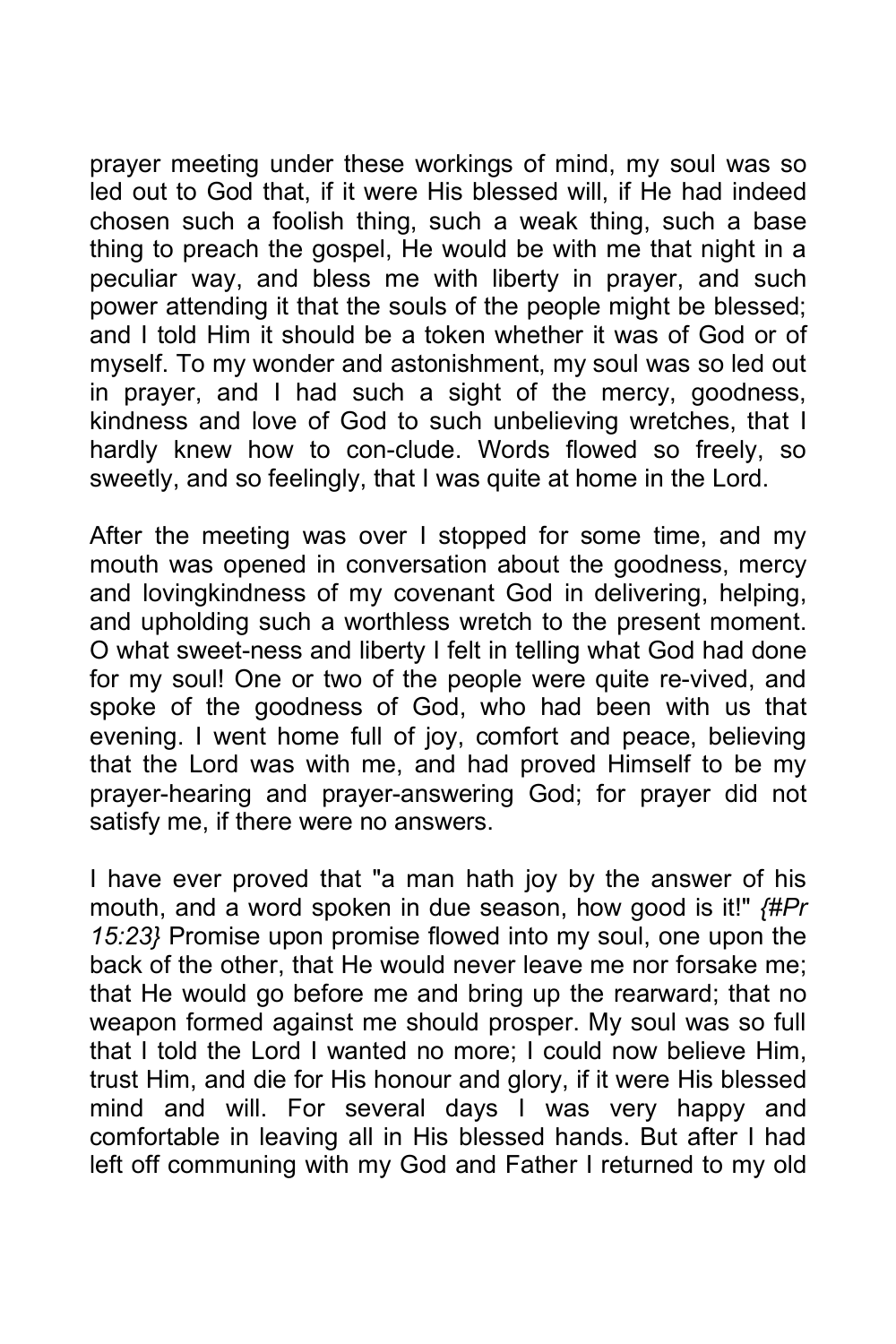place, and the devil began his old work. "How can you think of entering into the work of the ministry? Look at the importance of the work; look at your ignorance; look at your poverty; look at your debts, which you have not a farthing to pay with; and you have hardly a rag to your back or a shoe to your foot, except what is given to you by someone or other."

O how my knees began to tremble, and my hair to move on my very head, and my blood to run cold, and I trembled from heath to foot. Oh! cried I, in the greatest con-fusion amid distress, what have I been doing? Am I wrong after all? O how did my soul beg of God that He would pardon me if I had attempted of my own accord to think about the ministry? Here I was for a long time. Sometimes a little hope would break into my heart to prop me up for a few moments, and then again I sank fathoms, and cried out, "Think about preaching! O that I could but get rid of the thought about it!" Then again the Lord would send some precious part of His Word home to my soul with such power that I was willing to be anything or nothing that God might be glorified. Then I began to think it was my duty to tell some of the Lord's people how I was exercised in my mind, and hear what they thought of it.

Perhaps I should feel more satisfied after hearing their mind upon it. But this I never could do, for I believed in my soul, if it were of God He would impress it upon their minds as well as upon mine, and that they would ask me about it. O what a spirit of prayer I then felt, day after day, that God would make it known to me that it was from Him, by sending someone to ask use if I were not exercised about preaching; for I was sure that if God had designed me for the work, He would open the way without my opening it myself, Here I was kept for a long time, praying and watching the good hand of God. But one Saturday morning, such a cloud of darkness overshadowed me-darkness that might be felt-every promise sealed up, no access to God, with nothing but wants in the family, and not one penny to supply them with, and the devil telling me what a fool I must he to think of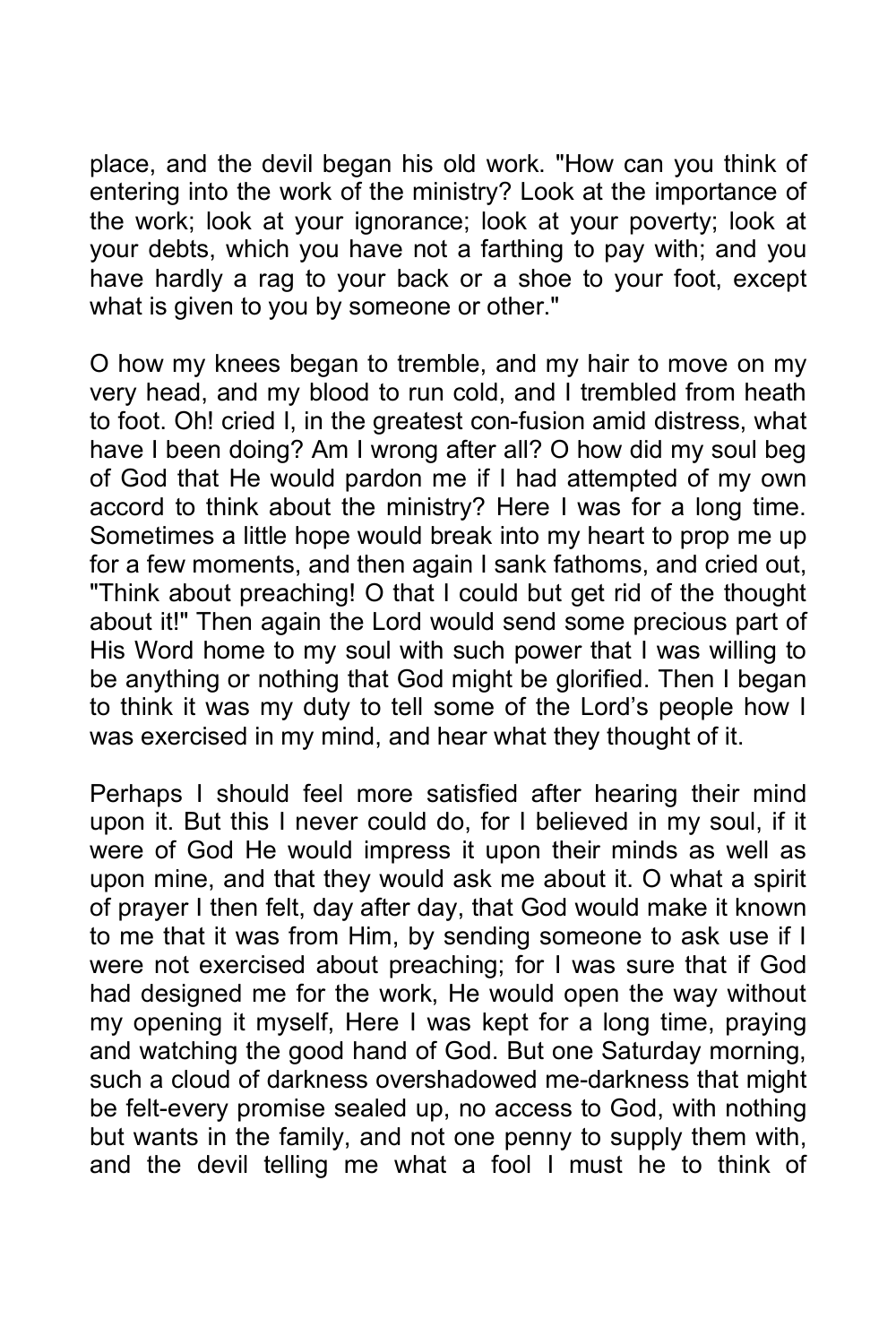preaching, and pray-ing that God would send somebody to ask me to preach. O my very knees smote together, and how ashamed I was of my very prayers I Surely, thought I, it can be nothing but pride and presumption! Had it been from God, He would have sent someone before now.

Just in these workings of my mind, believing it could not be of God, one of the deacons of the church, whose name, if I recollect rightly, was Francis, called at our house, and wished me to walk out with him. When we got by ourselves, he said that he had a question to ask me, to which he hoped I would give him a faithful answer. "Have you not, John," said he, "had some exercises of mind about preaching?" I was so struck with astonishment at the question, that I was some time speechless. He soon saw how it was, and then told me that it had been impressed upon his mind and that of others, ever since I gave in my experience at the church meeting, that God had designed me for the work of the ministry, and that they had been watching the hand of God towards me ever since. "The more we make it a matter of prayer to God," said he, "the more liberty and freedom we find, and we verily believe that He has designed you for the work of the ministry."

By little and little he drew it all out of me, and I told him all the workings of mind I had had from the time I was baptized. He told me that a few of the friends had agreed to have a private meeting at his house once a week, and that each, in his turn, should speak from a text of Scripture, as the Lord should enable him. He would take no denial, but I must pro-mise that I would go in my turn. So I agreed to go, and the time fixed was, I think, that evening fortnight. O the exercises of mind I had in that time God only knows! But I was brought to this conclusion-to give it up into the hands of God, that as I had not opened the way myself, but that it had come in a way of providence, I believe that He designed either to put a final stop to it, or else to make it evident it was from Him. And I am confident that it was my soul's desire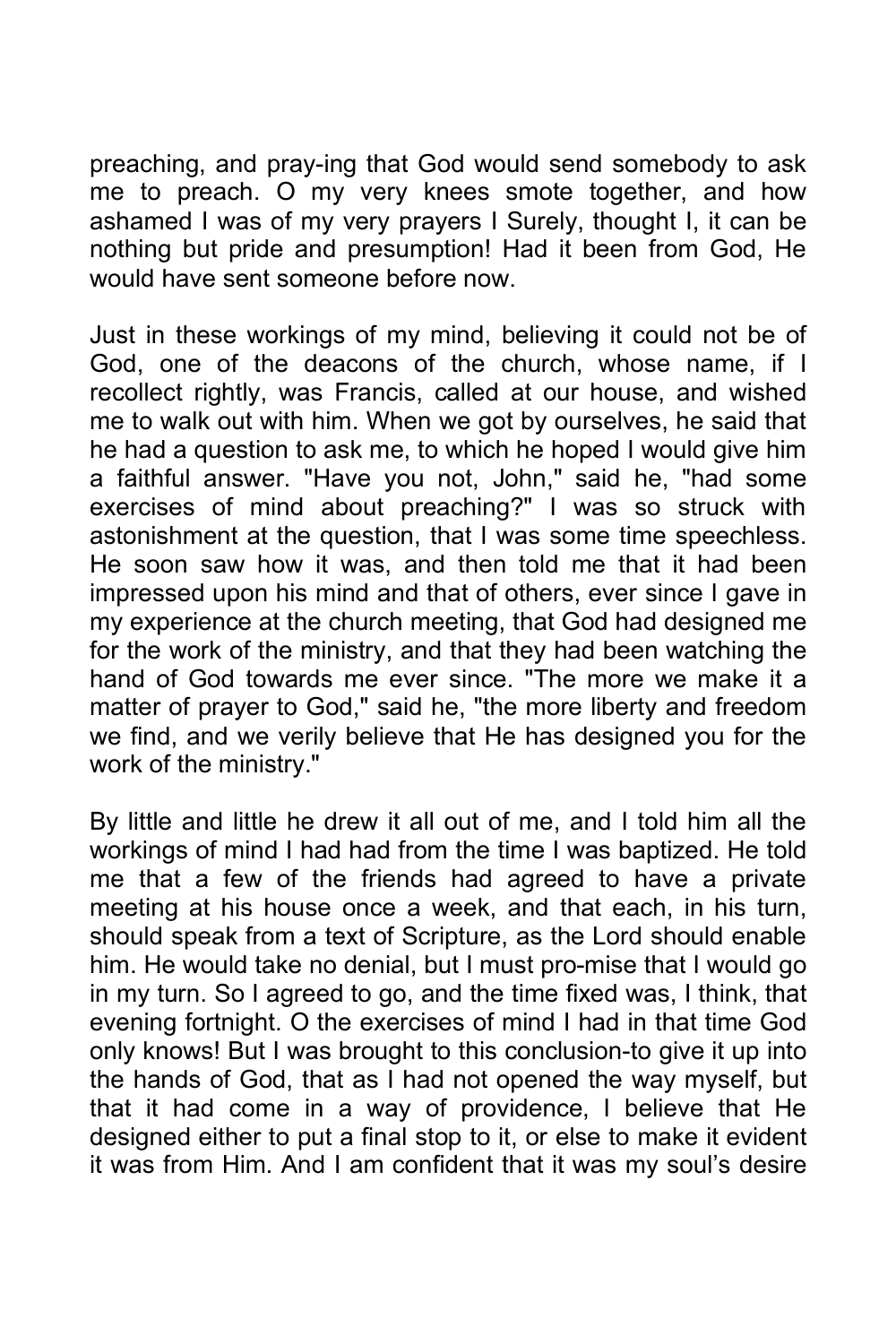that, if it were not of God, He would shut my mouth; and that, if it were 'of Him, He would open it, and give me a sword to say, which He would own and bless to the souls of the people who might be there. At the time appointed I went, begging of God that He would decide the matter. If He opened my mouth, and the people were satisfied, and encouraged me in the work, I should believe it was from Him; but that if He shut my mouth, and the people were cool upon me, I should be satisfied to give it all up and leave it. O the trembhings I had before I read the text! I felt as if it were impossible for me to speak. But after I had read the text, the fear of man was taken away and the Lord broke into my soul; my mouth was opened, and I did indeed feel it to be a time of refreshing from His presence to my own soul. Matter and words flowed so fast that I quite wondered to feel my soul so melted and so humbled before the Lord.

After it was over the people encouraged me very much, and would take no denial but that I must come again (if I remember aright) in a fortnight. O what a happy fortnight I had! I now believed that all was right and straight, and could not see it possible for the devil to harass me again about my call to the ministry, nor how I could doubt it any more, seeing that the Lord had answered my prayers in so many previous times of need, and had delivered me so blessedly, and so evi-dently by His own doing O how my soul was swallowed up in the honour and glory of God! O what heavenly delight I had in searching the Word of God, and what sweet satisfaction and blessed confidence in seeing that it was of God, and that the Lord Himself had opened the way.

My soul was as confident that the Lord would be with me as that I was born; and I longed for the fortnight to pass away, that I might go again and speak in the Name of the Lord. It was my soul's request to spend and be spent in the cause of God and truth, for it was dearer to me than life itself. When I went the second time the room was quite full, and the Lord was with me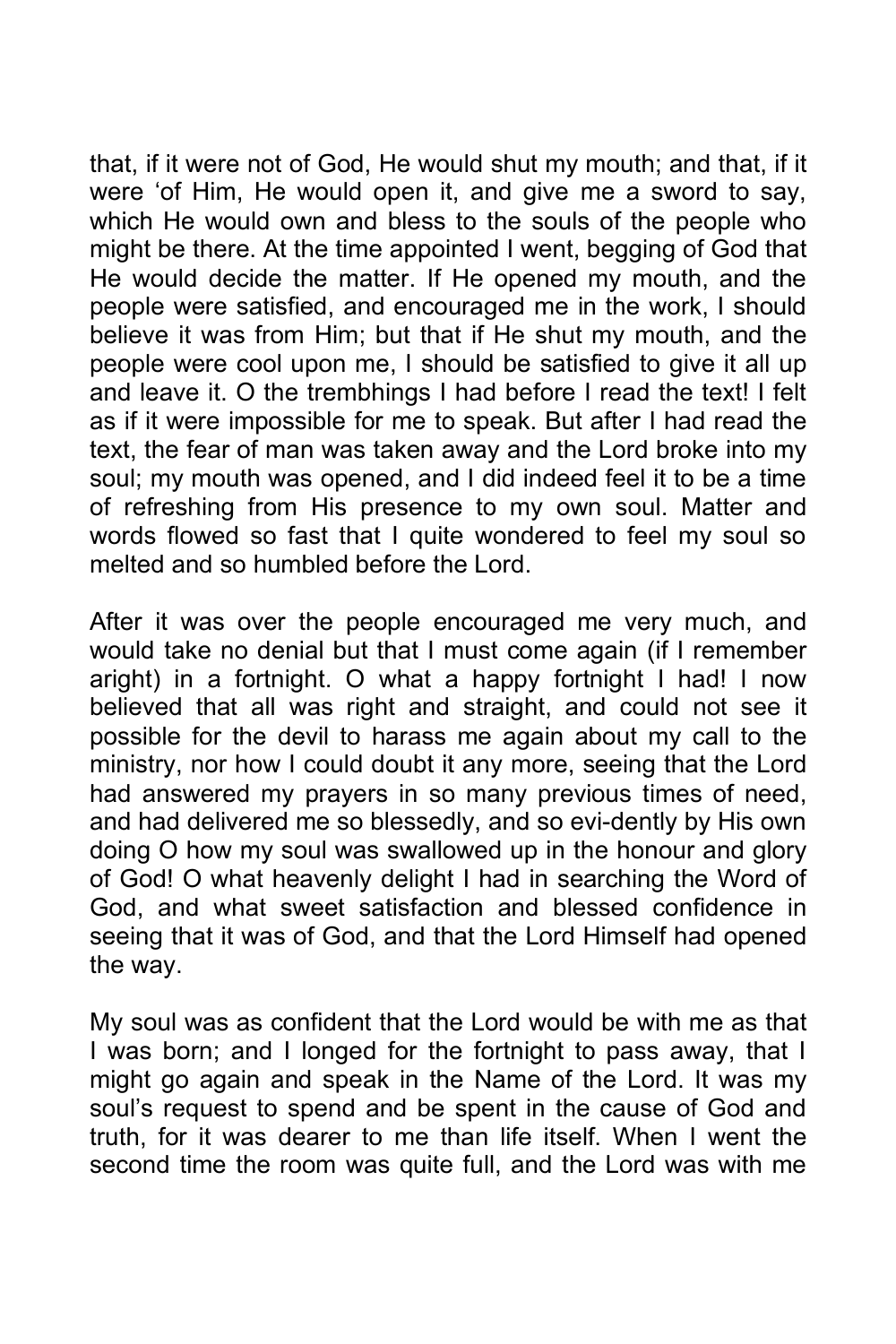very sweetly and preciously, and the people seemed all alive. As soon as I had finished my message pride began to boil up in my heart: "They think you will be a very great preacher. See how the people are pleased, and how cheerfully they sing." And I thought so myself too. After concluding, I overheard some of the people whispering how well I had preached, and they had no doubt I should be a very great preacher; and one of them whispered to another that he was sure I should be a second Gatsby.

O how sweet was this to my old man I How it gratified him to the very heart I Poor fool! I was carried away with pride to such a degree that I blush to write a thousandth part of it. All the way home I was so carried away with my greatness and what I was likely to be, that at times I hardly knew whether I was upon my feet or my head. Sometimes I wondered in what place I should be settled. Surely, thought I, it must be in some great town or other; it will be in London. If I am to be so great a man, and to have so great a work to do, it must be in London; for all the great, thought I, go there, and that, thinks I, will be my place in the end.

I must add one thing more about this accursed pride, how far it carried a poor blind fool. I had thought to have kept it out of sight, for I do confess it is too base to name; but it must come out, base as it is. Before I went again the third time, I actually went to Manchester to see Mr. Mouncey, the acting deacon, with a pretence to tell him that I could not come and preach any more, on purpose to draw it out of him whether he thought I was likely to be a great man.

When I arrived at his warehouse, there was another deacon, a Mr. Holt, with him. They were both very glad to see me, and asked how I was getting on. I told them that I was come to inform them that I could not attempt to speak any more, for that I was such a blind fool that it would be madness in me to attempt it; and that I therefore hoped they would not expect me to come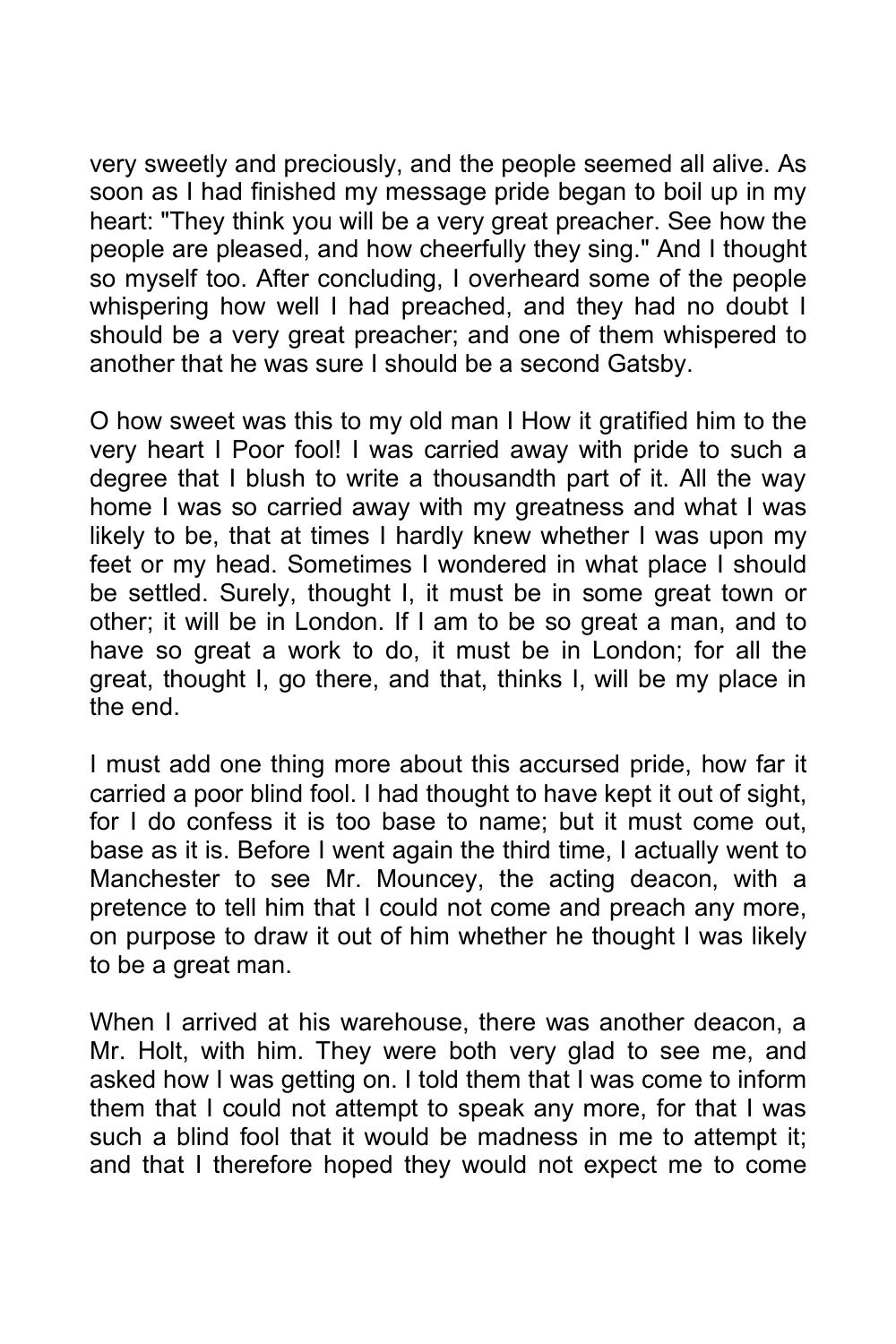again. And I tried to put on as miserable a dejected countenance as I could while relating my lying cant, and tried with all my might to squeeze out some tears. The two deacons, believing I was an honest lad, and that the devil was tempting me to give up the work, encouraged me to go on, and spoke very freely how well they were satis-fied, and how confident they were that God had a work for me to do, and there was no more fear of my going on than of Paul's going on; for they believed that Paul's God was my God, and that He would bring me through. 0, thinks I, what! am I likely to be a second Paul, then? But I told them that I was certain they would never speak to me in that way if they knew my unfitness; and sure I am that, if they had known my abominable hypocrisy, they would have kicked me out of the warehouse, and served me right, too. But God knew how to manage me better than they.

One of them said he did not wish to lift me up with pride, but to encourage me. He would say that he had no doubt God had: a great work for me to do. O that word, "a great work to do!" I was blown up by it like a bladder. He said, further, that he durst not but insist on my coming at the time appointed. Many things more they said to me, which suited my old man very well. So, having got such a bundle of food for the old wretch, off I went home and began to think what text I should preach from; for, thinks I, as they have such views of my becoming a great man, they will expect that I shall come with some grand mysterious text. I was safe enough, however, from meddling with any part of God's Word but what I had myself experienced. I tried with all my might to get into some dark text, but in vain. Well, then, thinks I, I will try an old text, one that my soul has been in hundreds of times. I am sure to get on with it, and shall have plenty to say. This was the text: "We must through much tribulation enter into the kingdom of God." *{#Ac 19:22}* 0, thinks I, that is the text!

O how pleased I was in thinking how I could divide it! Such wonderful light and such grand things were brought to my mind,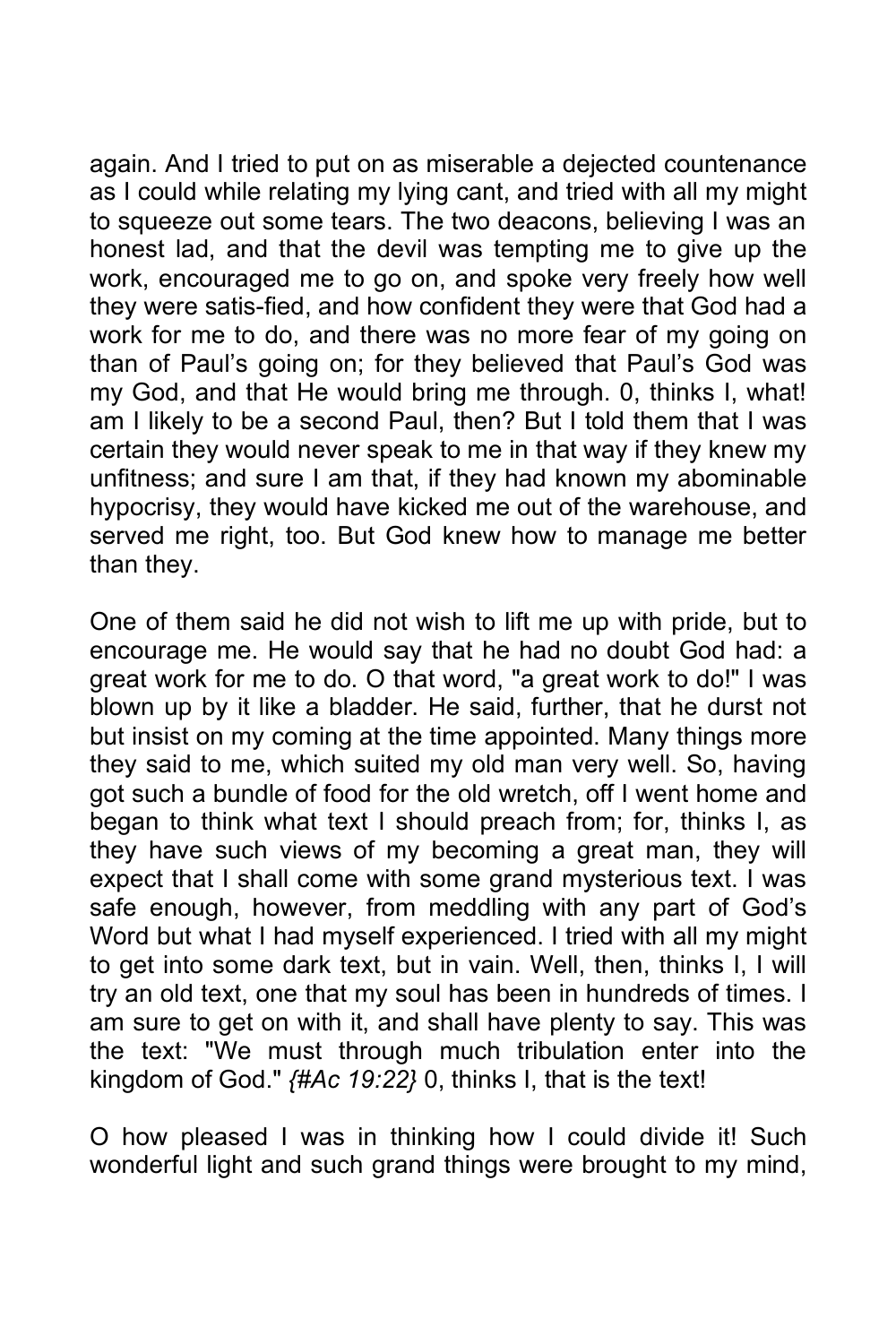day after day, that I was quite astonished. "0," thinks I, "whatever will they think when I come to preach of these things? They will be quite astonished." And, indeed, it proved so, for they were astonished, but not at my greatness, but at my littleness. The time came and off I went, hoping there would be many people present. The most I could ask God for was that He would incline many to come and hear what I could do, and this but my third time of preaching. When I got there I found the house quite full of people. I gave out a hymn with wonderful zeal and boldness, and then went to prayer, in which I had great liberty. 0, thinks I, this will do!

But when I had read my text, such darkness and confusion overwhelmed my soul that I could hardly read the words a second time. I trembled till my knees smote together. For about five or ten minutes I tried to say something, but what I said the Lord knows; I cannot tell a word of it. All my pride and presumption, my hypocrisy and lies, stared me in the face, and stopped my mouth completely. I was forced to confess before all the people that God had stopped my mouth and that I could not speak another word. I dropped on the seat, and verily thought that God would have struck me dead and sent me to hell, as I so richly deserved. There was a pro-found silence for some time. The people were all astonished, and wondered what it could all mean. Dear Mr. Mouncey, as soon as his feelings would suffer him to speak, said, "The Lord opens, and none can shut; He shuts, and none can open. I have often read it, but never have been an eyewitness of it in such a public manner until now."

He begged of me to try again. "Perhaps," said he, "the Lord may open your mouth to speak, for it is all in His hands." But I assured him that I durst not attempt it, for the Lord had stopped my mouth, and I was determined never to try any more. The dear man concluded with prayer, and I believe it was a time of prayer with him and the people; for I believe there was not a dry cheek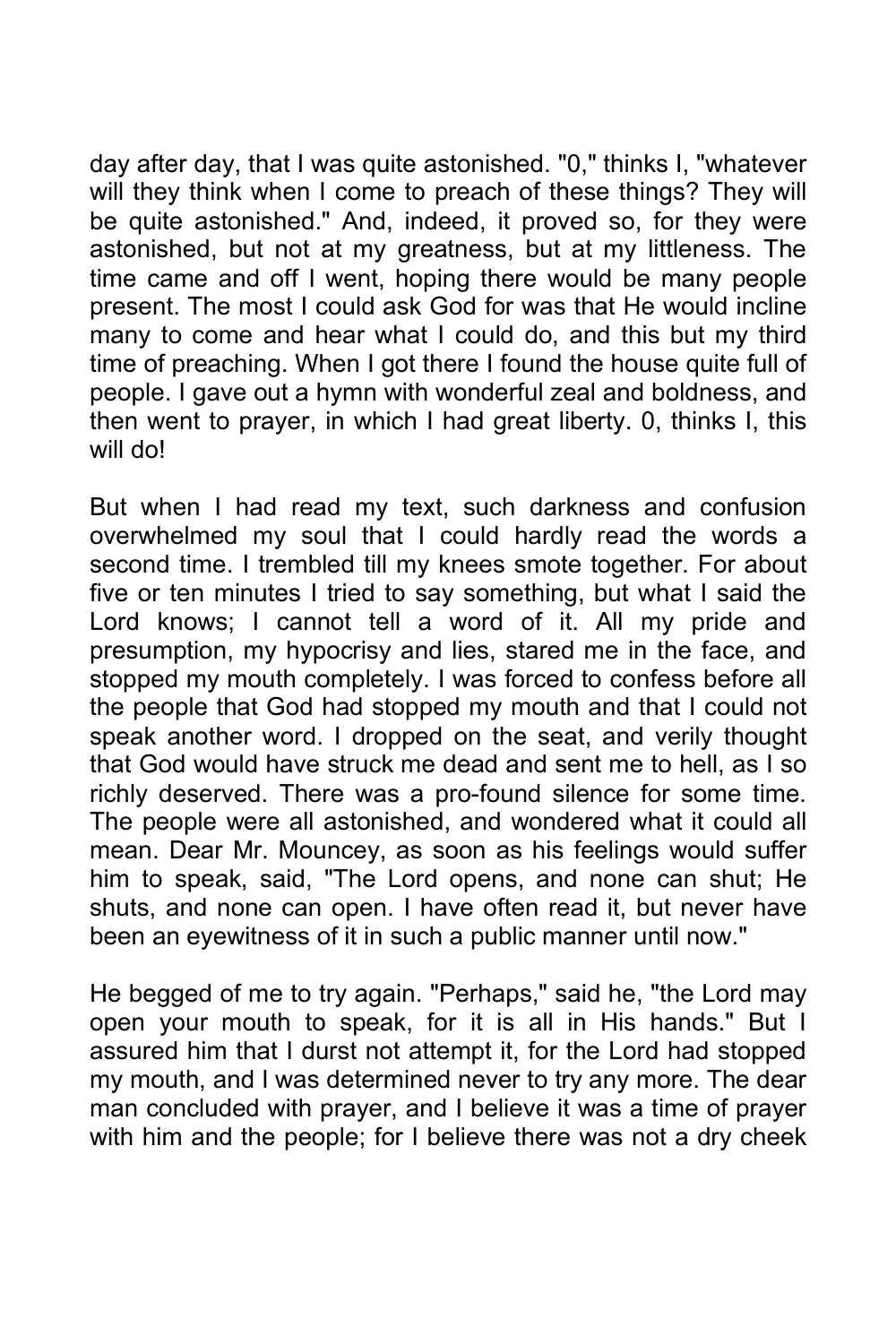in the place. But as for me, I was distracted nearly beyond my senses.

After he had concluded and dismissed the people, I got my hat, being determined to put an end to my existence that very night. I had something else to do now than to wonder where so great a man as I was to be settled. O the miserable journey I had home that night! What with the sight of my most abominable conduct in going to the deacon's house with such lies and devilish hypocrisy, and the dreadful accusations of the devil, I felt confident that I could be nothing but a hardened wretch, whom God had given up to a repro-bate mind, and who would soon be proved to be a complete apostate. I was determined to go that very night and try to get on board a man-of-war, and leave wife and children and all. Just before I got home I turned out of the road to go to Liverpool, wringing my hands, sobbing, crying and groaning, till my very soul was in an agony. When I had gone on the Liverpool road about two stone throws these words sounded as loud as if someone had spoken them aloud behind the hedge:-

Blind unbelief is sure to err, And scan His work in vain; God is His own interpreter, And He will make it plain. William Cowper (See MERCIES Topic 10)

I stood astonished, and got over the hedge to see if any person was there. Finding no creature there, a hope sprang up. "Who can tell," thought I, "but the Lord will make this plain?" So I concluded to turn back and go home. But before I reached it all my pride, hypocrisy, and lies came afresh to my mind, and such guilt and horror seized my poor soul, that how I staggered into the house I cannot tell. My poor wife, who had been waiting up for me till her patience Was worn out, was quite in a rage with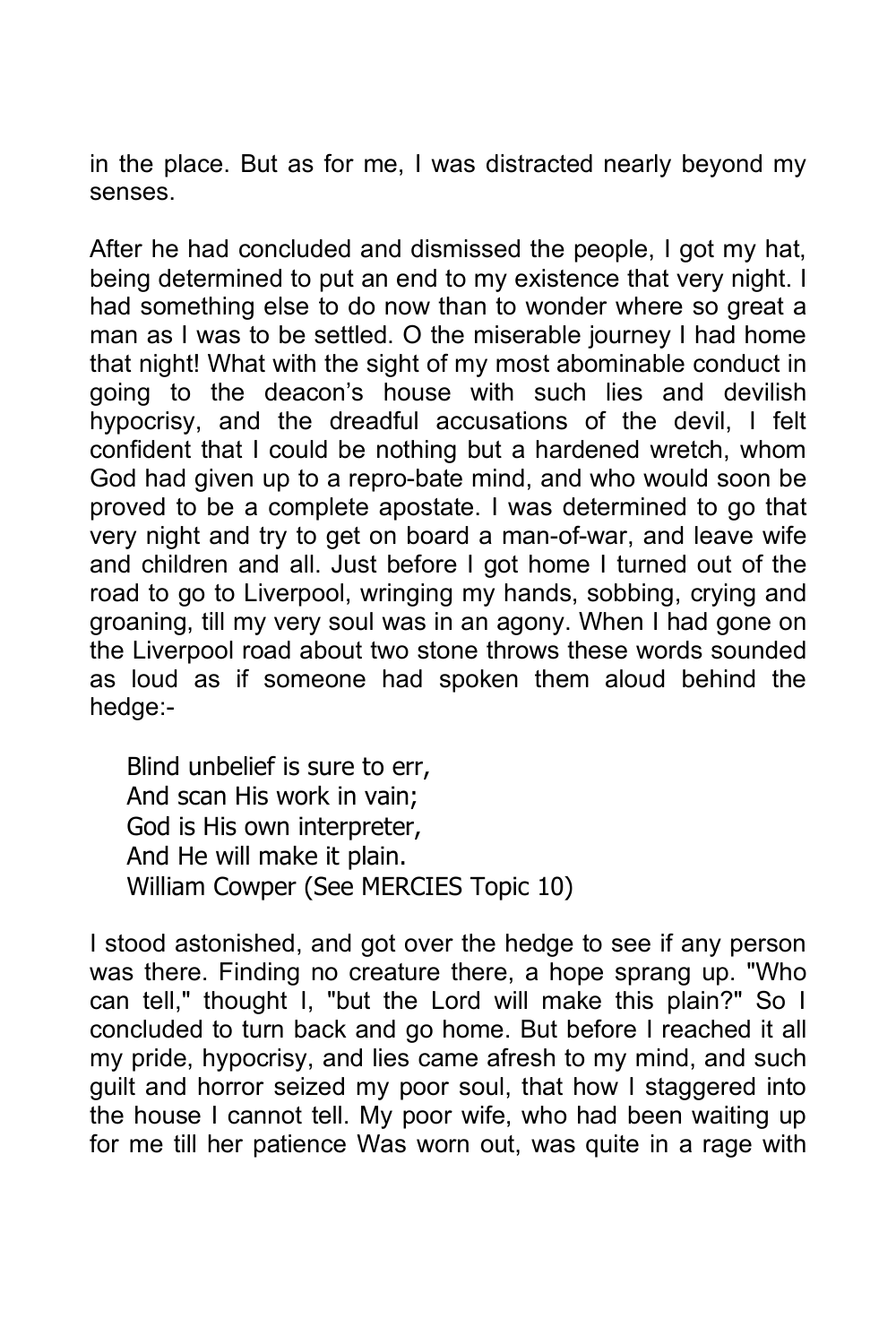me for stopping so long, and asked me what I thought of myself. But this was a question I durst not answer.

She asked me if I called that religion to leave a wife and family and come home at midnight. "And you pretend, too, to be a preacher!" said she. "What can you think of yourself? But you will bring me and the children to the workhouse." For she could see nothing else but that we should all be starved to death, and her fear was that my end would be in a mad-house. I verily feared and believed that every word she spoke should come to pass. I was completely dumb, and could not answer a word. So she asked me if I had lost my tongue. O the dreadful feelings that overwhelmed me, that I had brought nothing but misery upon my family; that I had distressed the church of God, by running before I was sent; that the uncircumcised would hear of it and say, "Ah! so would we have it!" that I had robbed God of His glory, and that I should be treated as a thief.

O how the conduct of Uzzah, in putting forth his hands to support the ark of God, made me quake and tremble I "Surely," cried I, "I am the man, and God will strike me dead for my pre-sumption in attempting to speak in His Name." O how Achan's case shook me, till my very knees were ready to smite together! He stole the wedge of gold, and brought a curse upon Israel; and to him Joshua said, "Why hast thou troubled us? the Lord shall trouble thee this day. And all Israel stoned him with stones." *{#Jos 7:25}* O how my poor body and soul stag-gered to and fro I "0," cried I, "the wrath of God is coming down upon me."

No tongue can tell what I underwent night and day for four weeks. Here I was, day after day, sometimes expecting that the judgment of God would fall upon me and my family. Then Balaam and Judas came to my mind. I saw that Judas had a part in the ministry, and went out to preach; yet he had a devil, and was made manifest to be a deceiver; and his end was, that he murdered himself, and went to his own place. Balaam, too, I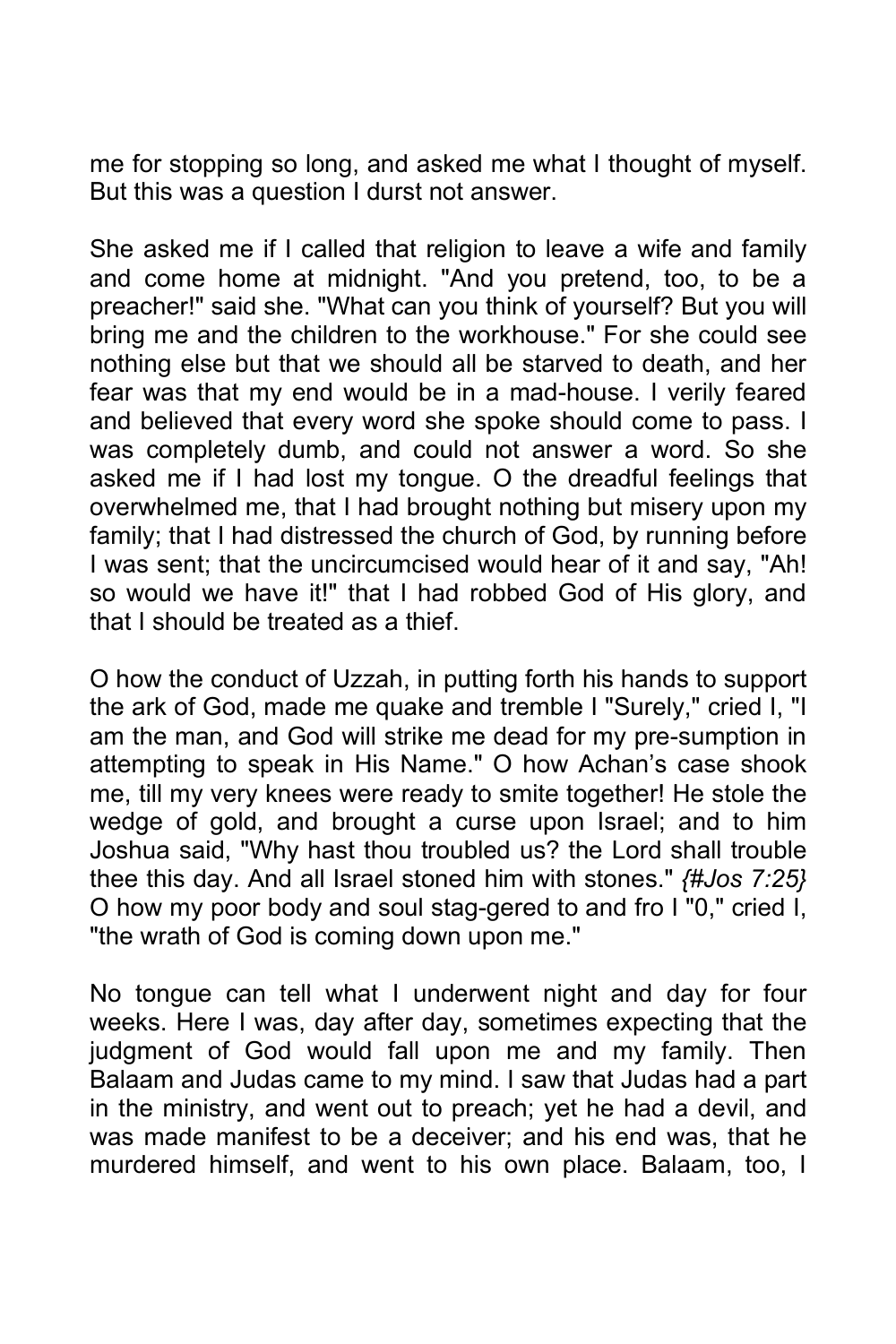saw, had his eyes open, and spoke many precious things, and desired to die the death of the righteous, and that his last end might be like his; yet he loved the wages of unrighteousness. "0," cried I, "this is my very character! What shall I do? Whither shall I flee?"

Yet, notwithstanding all these things cut me up in such a manner, the thoughts would rise up about preaching, and this made it ten times worse. And one night (0 dreadful night!) I was so distracted with feeling the thoughts of preaching rising up again in my heart, and the guilt of my wretched conduct in acting so hypocritically, and my cursed pride, and all that it had brought upon me, that the devil set upon me, and tempted me to take an oath that I would never more attempt to preach again, and told me that if I would swear never more to attempt to preach again I should never more be troubled with any thoughts about it. O how I trembled, staggered and reeled to and fro, like a drunken man, and was at my wits end. And truly I felt as if my senses were entirely gone; and at last, through the dreadful feelings of my mind, and the fears that if ever I should attempt to preach again the Lord would consume me in a moment, and thinking if I swore an oath it would set it all at rest. I lifted up my hand and said that I never would preach again.

As soon as I had done this, O the horror that fell upon my poor soul and the dreadful roaring of the devil in my heart! "Now it is all over! Now it is all over! You have committed the unpardonable sin, the sin against the Holy Ghost, that can never be forgiven either in this world or in the world to come." O how I sobbed and cried for anguish of soul, and cursed the day wherein I was born! Such awful curses and blas-phemies against God boiled up in my heart that made my very hair to move on my head, and my flesh to grow cold, and my lips to quiver. Surely, thought I it is now all over; I am given up to awful apostasy. And I verily feared that I should die blaspheming God, or else go raving mad. And upon the back of thus these words thundered into my soul as if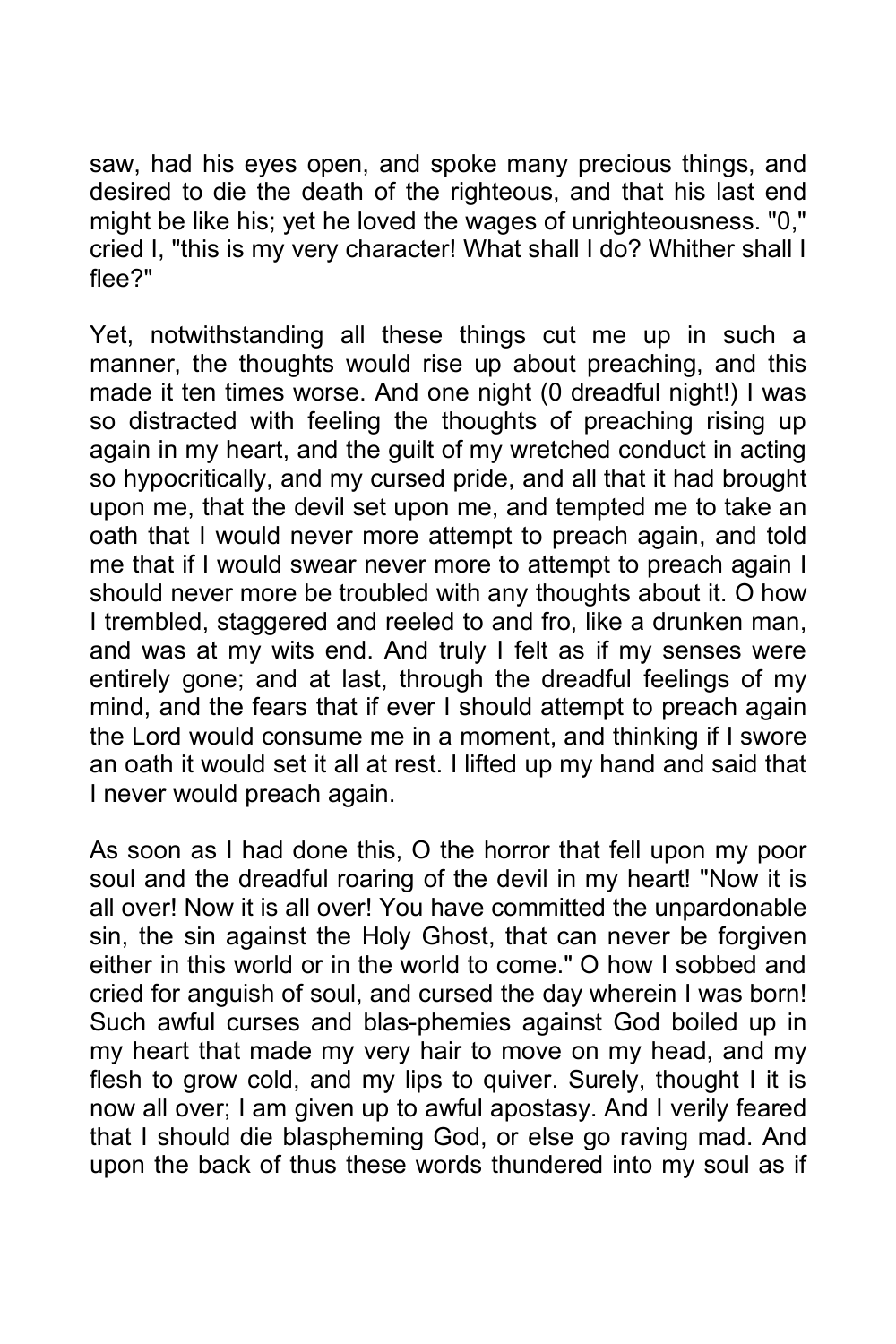they would have sunk me to hell in a moment: "For if we sin willfully after we have received the knowledge of the truth, there remaineth no more sacrifice for sin, but a certain fearful looking for of judgment and fiery indignation, which shall devour the adversaries. He that despised Moses' law died without mercy under two or three witnesses. of how much sorer punishment, suppose ye, shall he be thought worthy who hath trodden under foot the Son of God, and hath counted the blood of the Covenant wherewith he was sanctified an unholy thing, and bath done despite unto the Spirit of grace! For we know Him that hath said, Vengeance belongeth unto me; I will recompense, saith the Lord. And again, The Lord shall judge His people. It is a fearful thing to fall into the hands of the living God." *{#Heb 10:26,31}*

I saw no more hope of escaping damnation than the devils do. Another text came on the back of that, which finished it all up, and sealed my destruction, in my own view, as if I were there already: "For it is impossible for those who were once enlightened, and have tasted the heavenly gift, and were made partakers of the Holy Ghost, and have tasted the good word of God, and the powers of the world to come, if they shall fall away, to renew them again unto repentance; seeing they crucify to themselves the Son of God afresh, and put Him to an open shame...That which beareth thorns and briers is rejected, and is nigh unto cursing, whose end is to be burned."

Thus my poor soul was tossed from day to day, and from night to night. Sometimes I feared lest the earth should open her mouth and swallow me up. At others I feared that the very houses I went into would fall down and crush me to atoms, and sink me to hell in a moment. I was sometimes sorely tried to put an end to my wretched life, and try the worst of it; and sure I am that nothing but the power of God can keep a poor soul from selfmurder under such distressing things as these. But, blessed be the Lord, He knoweth how to deliver the godly out of temptation; for instead of suffering me to plunge myself into self-murder, He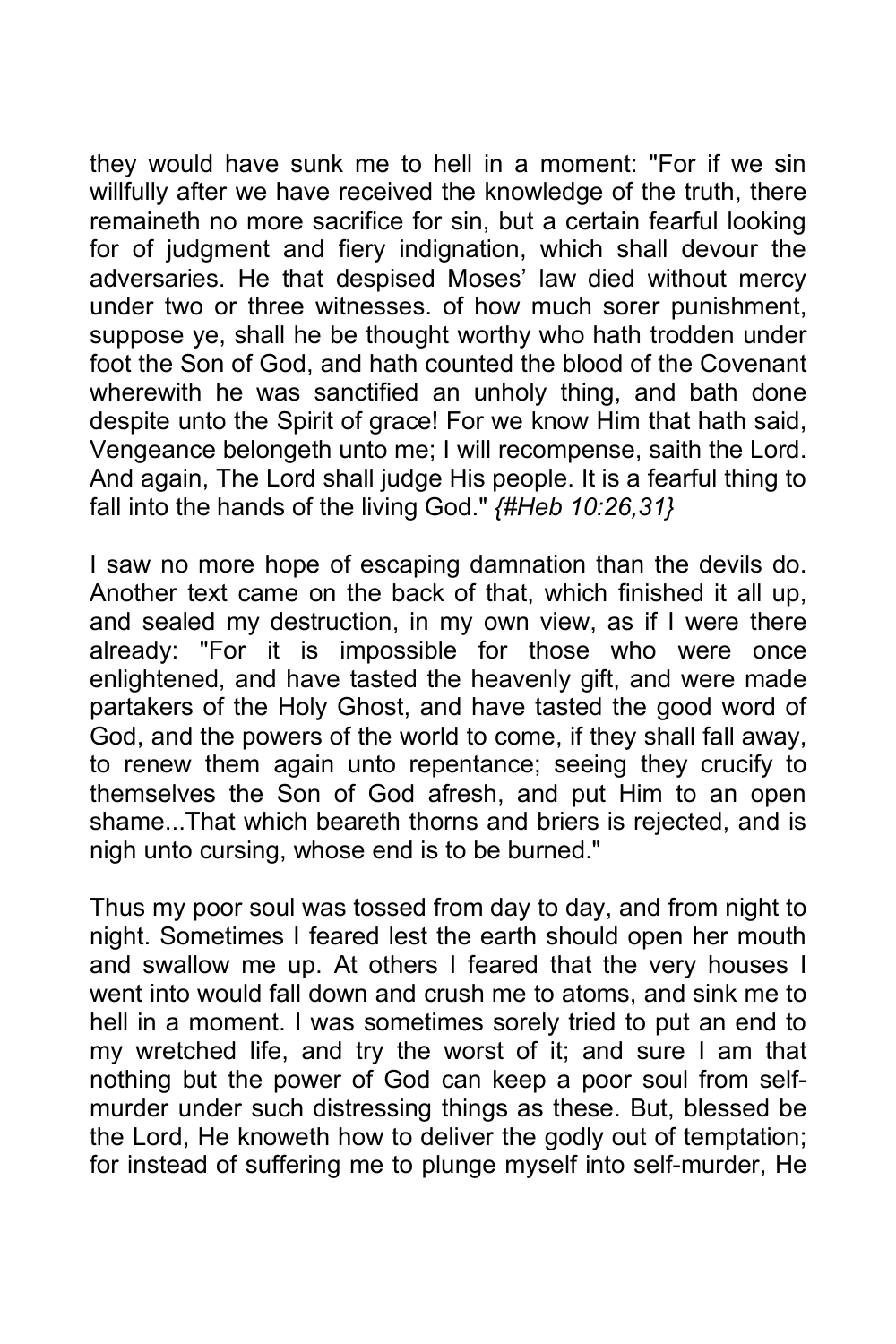gave me a heart to cry mightily unto Him, with groans, cries and tears that He would in tender mercy once more remember the vilest of the vile. O how my poor soul wrestled with my God for another manifestation that He was mine! And how gloriously did He appear, and how blessedly did He deliver my poor soul from hell with these blessed words, which came with such light, life, power and unction, as broke every fetter, and every devil fled at the majesty and power of His voice: "Casting all your care upon Him, for He careth for you." O blessed voice! powerful voice! Here again I proved that "where the word of a king is there is power."

For no sooner were the words heard and felt than all my misery, guilt and torment fled away like a cloud, and the Lord opened to my wondering eyes the glories of His covenant love and mercy that had been fixed upon me from everlasting; and that all my cares, miseries, foolishness, pride and cursed abominations had been laid upon my dear Elder Brother, Jesus; and that He had borne all my griefs, and carried all my sorrows, that the chastisement of my peace was upon Him, and that by His stripes I was healed. O what joy and peace did I feel! and what love I had to my dear Redeemer, who had rescued my poor soul from the lion's mouth!

I was just like a bird let loose from the fowler's snare. "The snare was broken and I escaped." O how I hated myself for my abominable conduct! But God knows how to bring down the pride of the heart, as well as to exalt the lowly. O the blessing that trial has proved to me hundreds of times since I It has been a really useful lesson, which has never been forgotten. My soul was now walking at large in free access to God, and in sweet communion and fellowship with Him. His people, His cause, and His honour lay near my heart, and my very soul lay passive in His hands, and I was willing to be anything or nothing that He might be glorified. O how I dreaded the thought of being left to myself, worse than a burnt child dreads the fire. I durst not stir a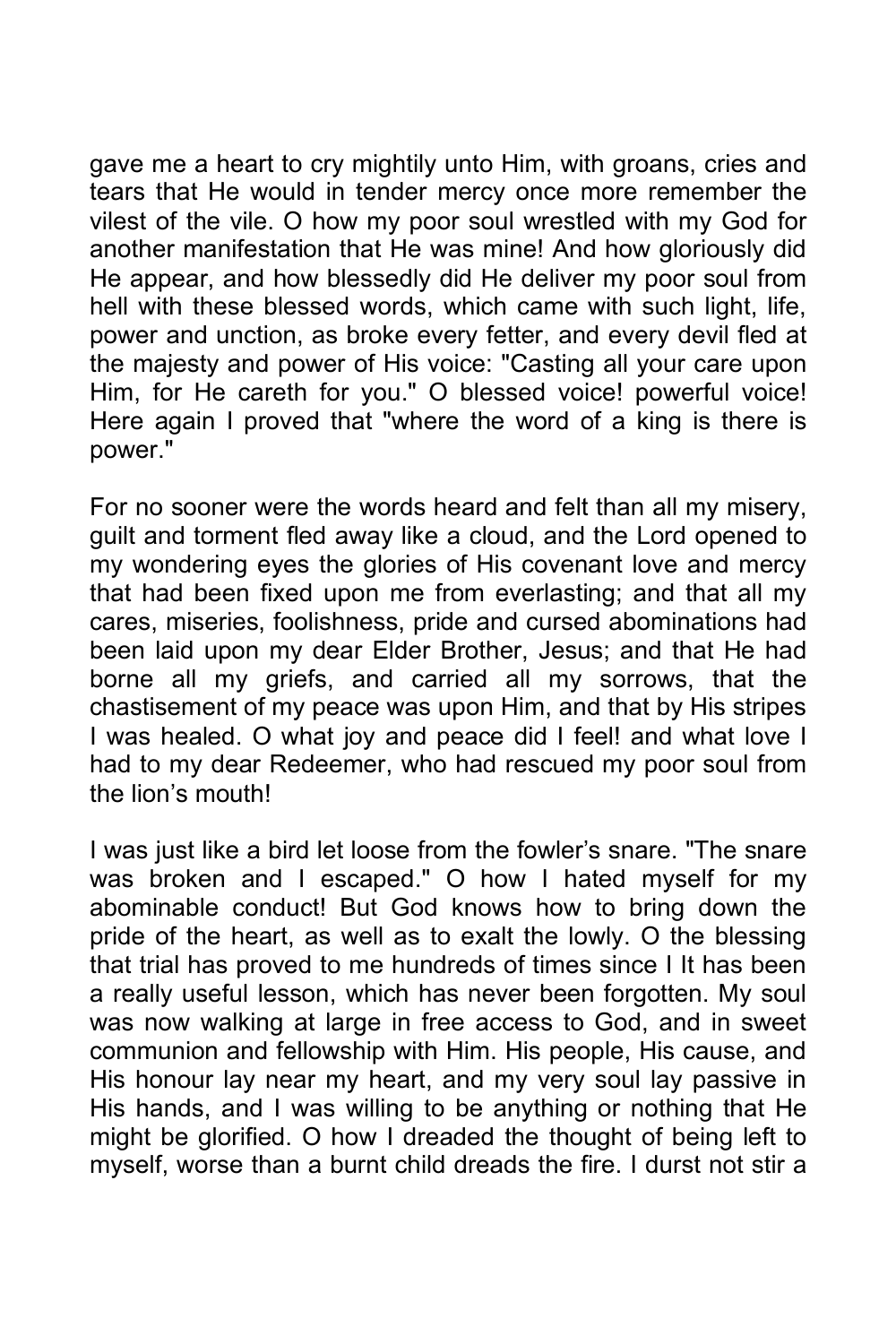step without a "Thus saith the Lord." I began to fear that I had never had a real testimony from God that He had called me to the work of the ministry; and. I durst not think of attempt-ing it again, except He would be so kind as to give me a manifestation that He had called me to the work. And, bless His dear Name, text upon text came home to my soul with such light, life, liberty, and power, that I believed in my very heart that if I were to hold my peace the very stones would cry out. Here I was led to God in prayer, that if I was sent of Him, He would open a way for me, that what I had received in secret I might declare upon the house-tops; for my soul cried all the day long, "Come and hear, all ye that fear God, and I will declare what He hath done for my soul." *{#Ps 66:16}* O how wonderfully the dear Lord answered my poor cries!

A few days after this some friends at Bury, in Lanca-shire, with whom I had been in sweet union for a few years, agreed to take a room for prayer, and came to invite me to meet with them. I did so; and on the first Lord's day that we assembled together we carried on the meeting with singing and prayer. But on the second Lord's day they invited me to give them a few words of exhortation, and would take no denial, which I therefore did. But I got up with such fear and trembling lest the Lord should stop my mouth, that my knees were so weak that I thought I must have dropped down.

The Lord, however, opened my mouth, and favoured me with liberty in speaking; and such life and sweetness flowed into my soul that I was astonished, and the few who were there expressed themselves to be refreshed. If I remember rightly, we were about seven or eight in number, and all exclaimed that the Lord had done great things for us, whereof we were glad. Here my soul was kept for a time in real humility, meekness and quiet, as a child at His feet, begging of Him from my very heart that He would never more suffer the devil and my own evil nature to bloat me up with cursed pride, so as to attempt ever again to rob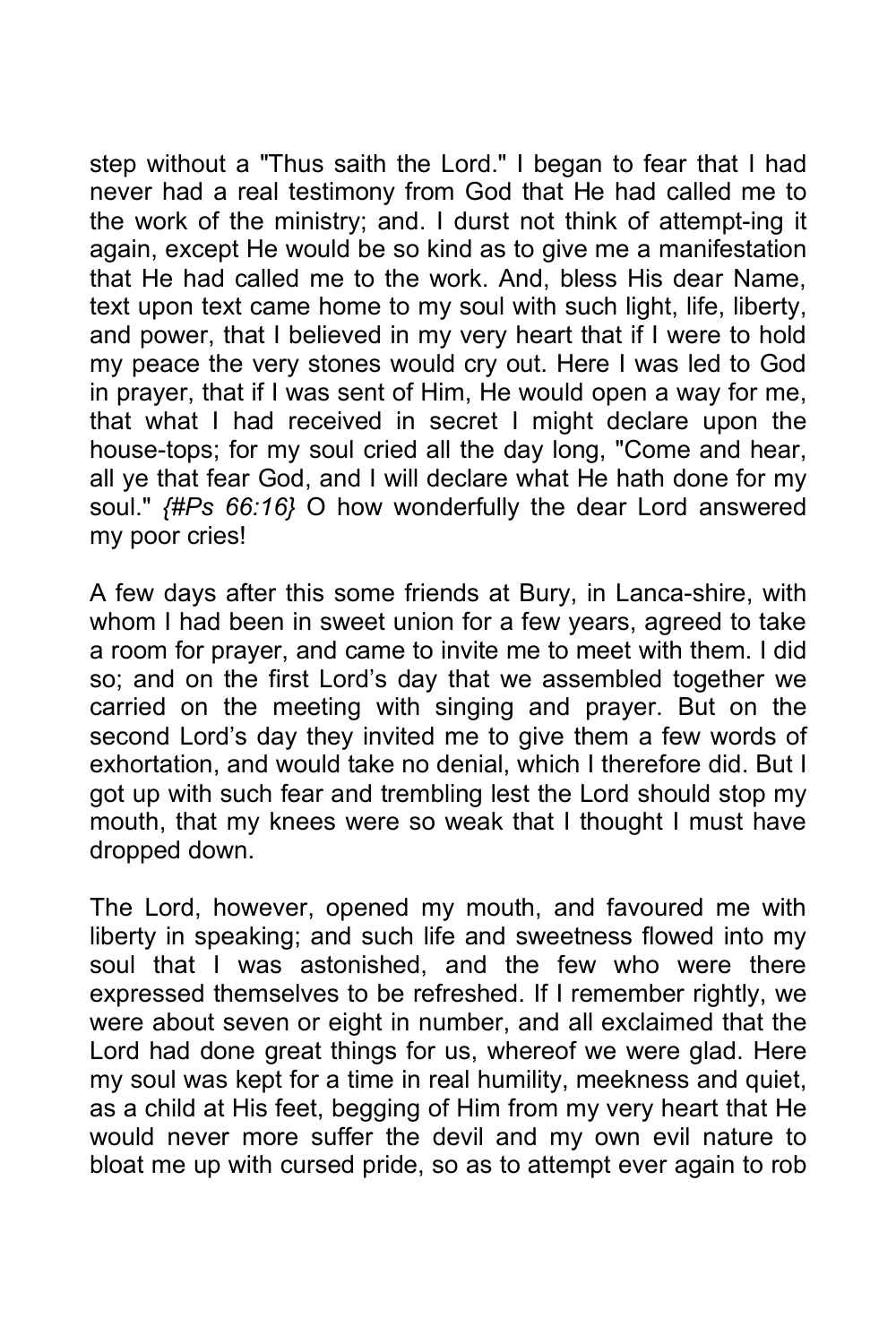Him of His glory. But the devil started a fresh thing to my mind, which was a sore trial indeed, that I had never had a real evidence 'that I had the power of the Spirit upon me to anoint me to preach the Gospel.

Here, then, I began to search, and to try to find if ever I had received any Scripture testimony that I had the Spirit; for I was confident that unless the Spirit had set me apart for the work it would all come to nothing, and that it would be proved after all that I had run before I was sent, and I knew that if that were the case all would end in the flesh. O how my poor soul went out to God in cries and tears! 0, dear Spirit, art Thou with me? O Holy Comforter, hast Thou anointed me to preach the Gospel? Dear Interpreter, do show me! Here I was for between three and four weeks, searching, groan-ing, crying and longing that God would satisfy me that He had set me apart for the ministry. The few per-sons to whom I had spoken in the room had all testified that God had sent me to the work; but that did not satisfy me. I wanted it from God's own mouth, and therefore my cry was unto Him; but there was no answer, neither night nor day for several weeks.

This brought me to fear that God had never sent me. And how to go and preach until I was satisfied I could not tell; for I trembled lest I should run before I was sent; and the fear that God would stop my mouth again made me to shake like a leaf. I told the few people again and again that I must give it up, for I was afraid that I had never been sent, and that the Lord would stop my mouth. But they insisted upon it that come I must, and declared that if I did not come I should be fighting against God. This put me to a stand again, and what to do I could not tell. Sometimes I thought that the people's voice was perhaps the will of God, and that I ought to obey it. Then again I thought, "Poor dear things, they are quite deceived in me, for they do riot know but that I have the Spirit;" and I felt deter-mined I would not go until I was satisfied I had the Spirit.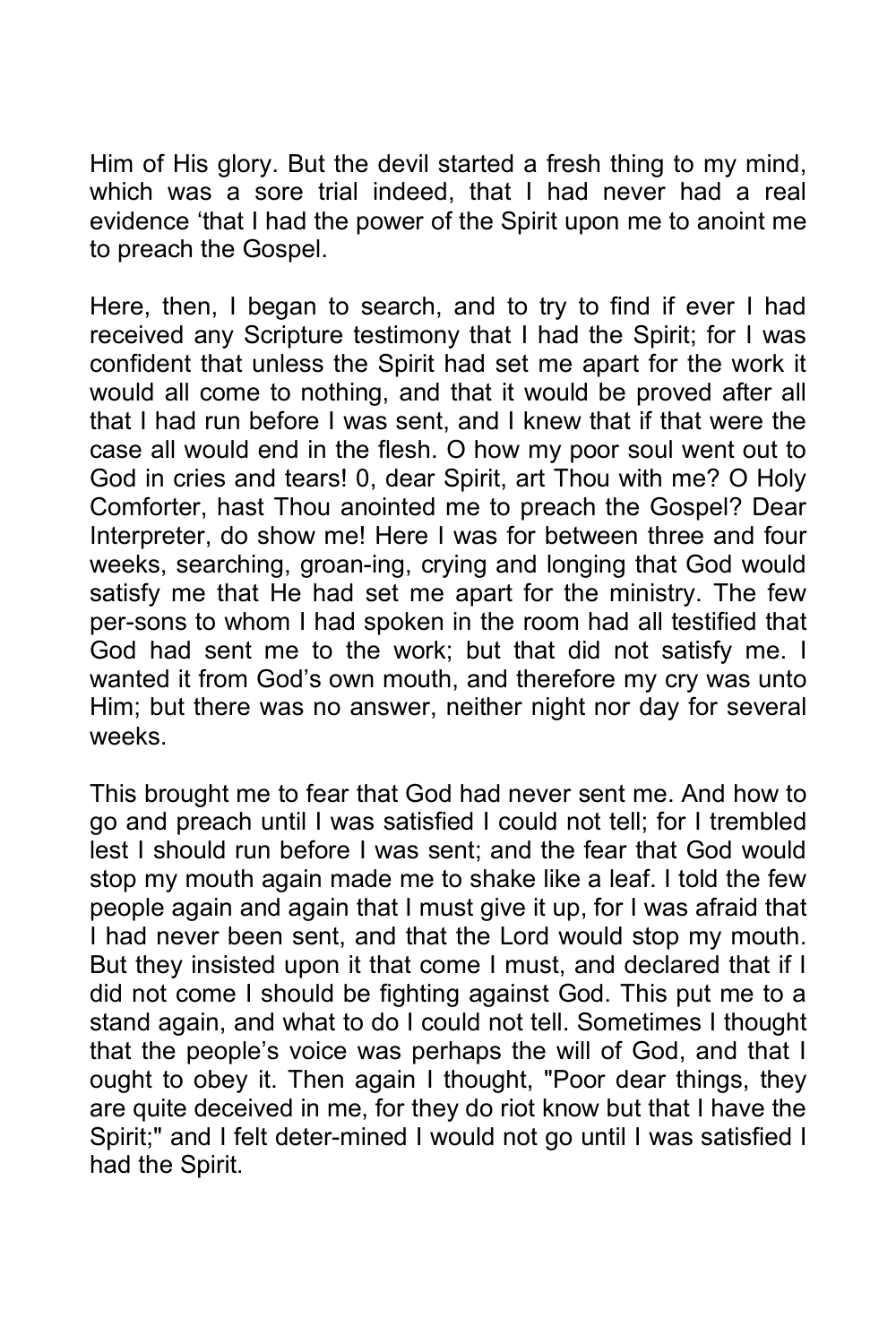When the Lord's day morning came, O what workings of mind I had! O the dreadful darkness that over-whelmed me that I could neither see nor feel that I was either called to the ministry or even to be a Christian.

I began to fear whether the work of grace was really begun in my heart or not. O the confusion and misery I had from three o'clock in the morning until the time came for me to go. Such was my confusion, that I went out without my hat, and my wife came running after me and called out to know where I was going. I told her to Bury. "You had better," said she, "put on your hat." How far I should have gone without it I know not, for I was in such confusion that I feared my senses were going. No text; the Bible a sealed book; no answer to prayer; and the devil roaring, "Pursue him, take him, for God has left him. Today you will be made manifest what you are, both to the people of God and to the world." And what added to my misery, he brought up all my former hypocritical sways and cursed pride, and told me that the time was now come when God would make me a spectacle to men and devils. "0," cried I, wringing my hands in the fields on my way, "would to God that I had never been born! O that I had never attempted to preach! What shall I do? whither shall I go?"

Sometimes I stood still and thought of turning back. Then on again I went, begging and crying to the Lord that He would find me a text. But all was dark as darkness itself. Then, cried I, "how is it possible that God has sent me, or will be with me, when He has entirely left me and forsaken me?" Then I stood still. "Surely," thinks I, "I must turn back, and determine to give it up; for if I go, and have nothing to say, the people will call me a thousand fools for coming without a message from God, and wonder that I should be guilty of such horrid presumption." So I turned back, wring-ing my hands, sobbing and crying, "O that I had never been born!" I had not gone back more than three hundred yards, when this text met me like a sword, and sounded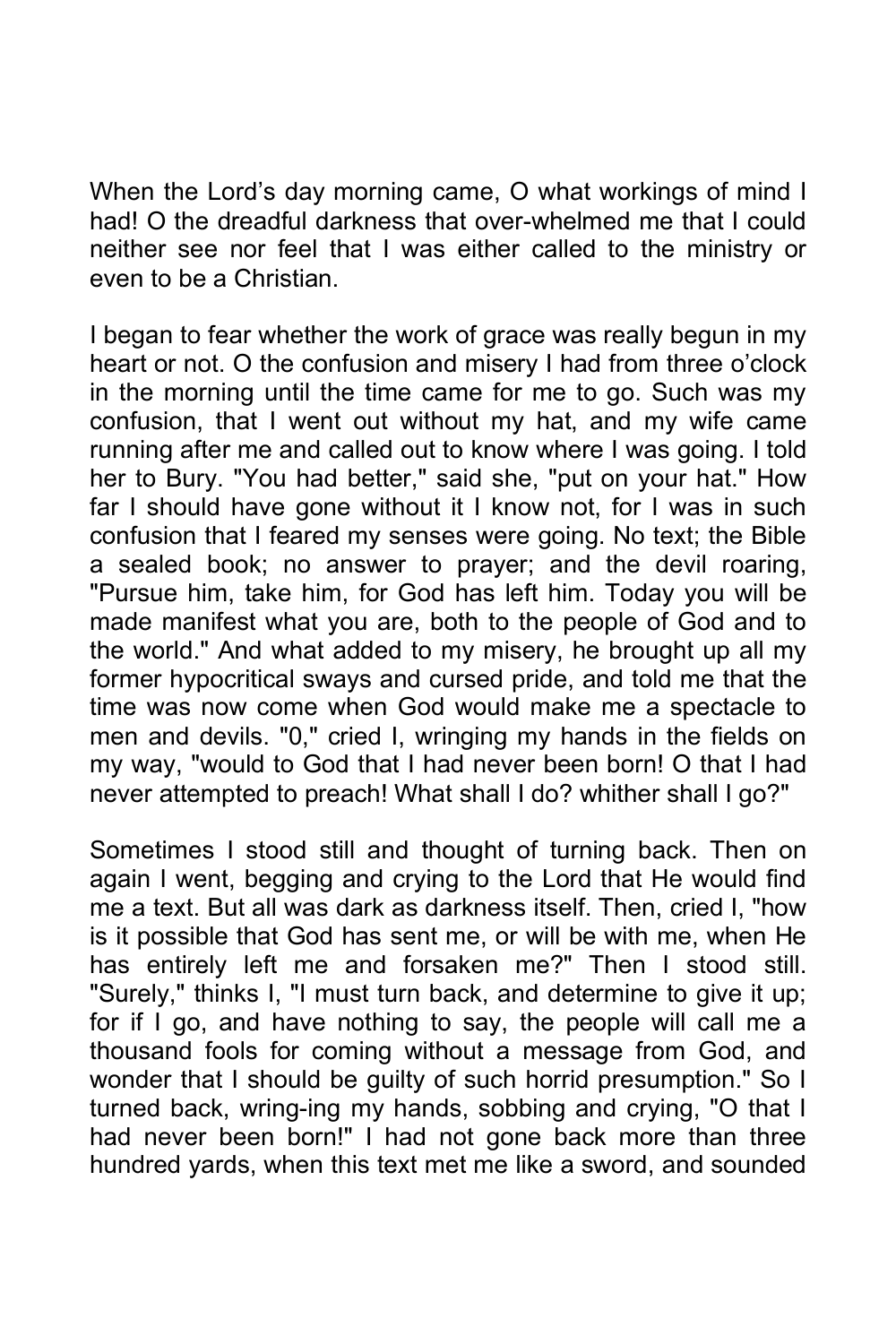in my soul like a trumpet, "No man having put his hand to the plough and looking back, is fit for the kingdom of God." O it fetched me down to the earth, both body and soul, in a moment! "O Lord," cried I, trembling, "it is hard that I must go neither backward nor forward.

O that it would please Thee to show me what I must do. Thou knowest that my heart's desire is to do Thy will. Lord, what is it that Thou wouldst have me to do? O Lord, do show me; do lead me." But nothing could I get but, "No man looking back is fit for the kingdom of God." Then I felt a resignation to fall into the hands of God, and went forward, telling the Lord to do with me as seemed good in His sight; and, if He had not sent me, to keep me shut up that the people might be satisfied that the Lord had not sent me. When I arrived there, the time being up, I began the service, but had no text. And O what a trembling time I had in prayer! But near the close of it I felt a submission to fall into the hands of God; and whilst they were singing before the sermon, O how my very soul went out to God to find me a text and open my mouth, and then I should know of a truth that He had sent me, and believed if He would answer me, I should never doubt again.

Just before they concluded singing, these words came with such light, life, power and sweetness, as overpowered my soul with joy and comfort. I got up and read them as my text; "When the poor and needy seek water, and there is none, and their tongue faileth for thirst, I the Lord will hear them, I the God of Israel will not forsake them." *{#Isa 41:17}* The dear Lord opened my heart and my mouth too. I felt a springing up of matter in my heart, and my tongue unloosed to speak it with such sweetness and liberty, that I was quite astonished to feel it flow so freely into my soul and out of my mouth. The few souls who were there and who knew the truth, about nine or ten in number, sat under it with great delight, and its fruit was sweet to their taste. Their very souls were alive, and their mouths spoke forth His praise, particularly one old traveler, poor old John Crompton, who had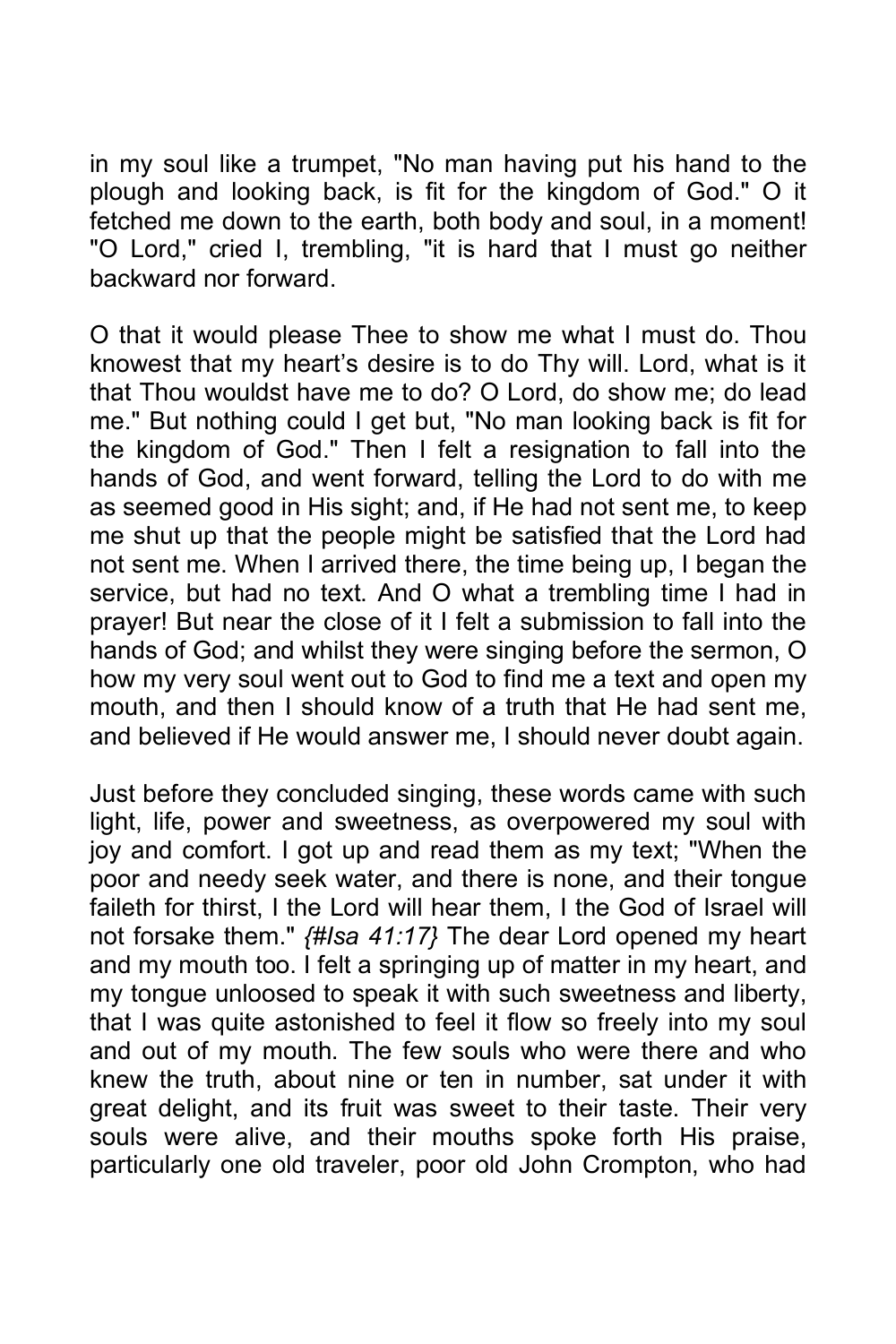known the truth for about forty years, and had come that morn-ing about nine miles. Poor dear old soul!

When I had concluded, he took hold of my hand, with the tears falling down his poor old cheeks, and his countenance shining with the holy anointing, and said, "May the Lord God of Abraham, Isaac and Jacob bless thee! God has thrust thee out into His vineyard, and has sent thee to preach His everlasting gospel. Be strong in the Lord and in the power of His might. Thou art young, and hast many fiery trials to pass through; but God has not sent thee a warfare at thine own charges. Fear not, for He will be with thee, and I am confident He will bring thee through them all." O what strength and encouragement did this communicate to my heart!

My soul was wonderfully strengthened in the Lord my God, and I believed in my heart that He was with me. I went home at night much refreshed, and could praise and bless His dear Name for His mercy and goodness in going before me in the way. But the next day in comes the devil again with his old plea-that I had not the Spirit. "And what," says he, "is all the testimony of men if you have not the Spirit?" I began to feel a little sinking of mind, and to fear that I should be deceived, and rest satisfied without having the Spirit. So I had an errand again to God; and truly it was a wrestling time indeed, as night and day I was crying out in my heart, "O dear Spirit! hast Thou anointed me to preach the Gospel? Hast Thou come upon me for this very work? Is it Thy dear pleasure that I should preach? and wilt Thou be with me, and wilt Thou accompany Thy Word with power?"

Here my soul was kept wrestling for a day and a night. The second day I was so overcome with earnest-ness in prayer, that I was obliged to leave my work, and go into my bedroom, and take my Bible, and. kneel-ing down before my God, with it shut, wrestled with Him till body and soul were in an agony, that He would be pleased to grant that I might open the Bible, and that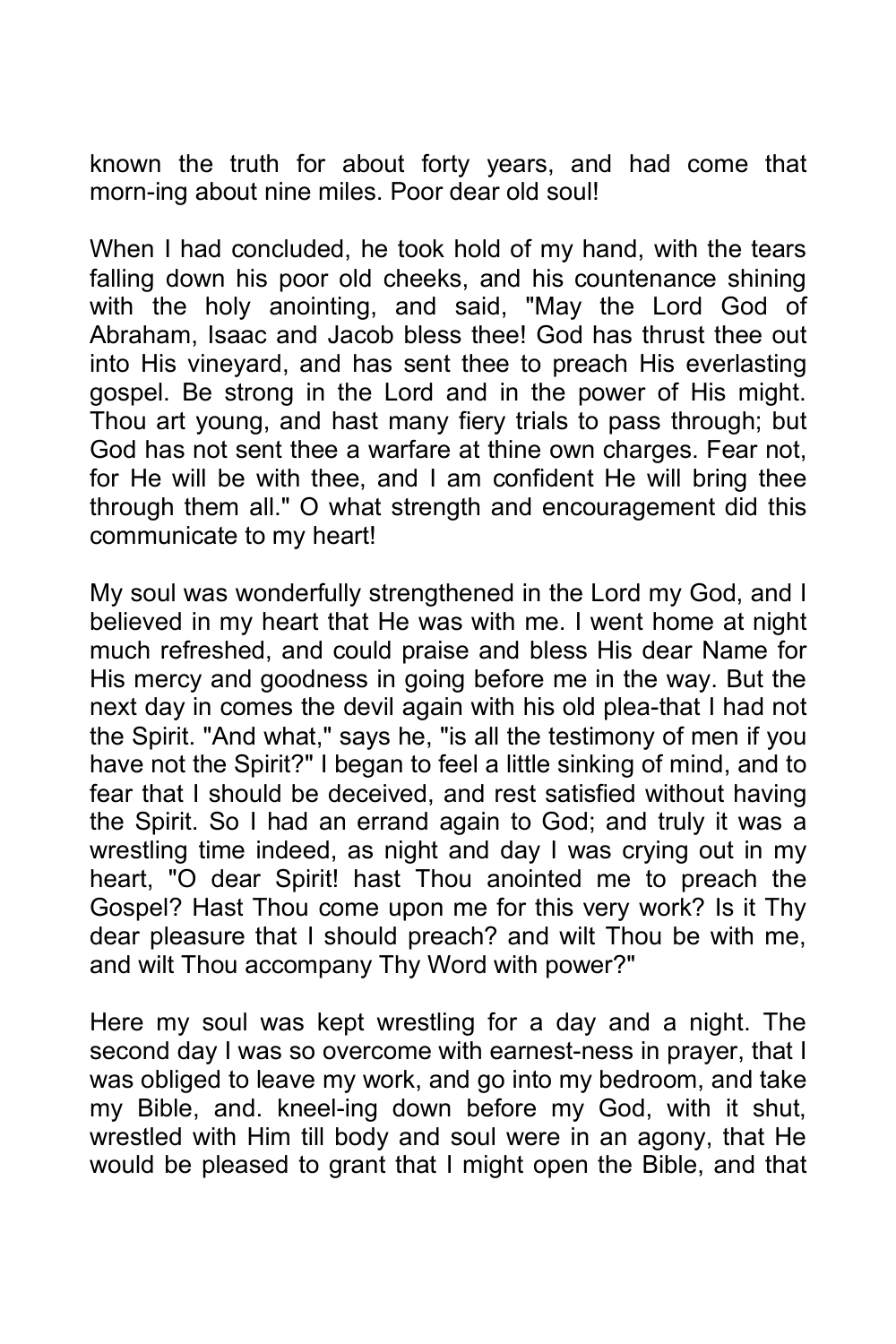the first swords I met with might decide the matter, whether or not. So at last I opened the Bible, and the first words I saw were, "If ye then, being evil, know how to give good gifts unto your children; how much more shall your heavenly Father give the Holy Spirit to them that ask Him." *{#Lu 11:13}*

O the power, the glory, the majesty, the sweetness and goodness of God the Holy Ghost that shined in me and over-whelmed me, was such that I can never find words to express; for it beggars all language to describe. I had just power to crawl on the bed, and there I lay for a time, and had neither power to move or speak for the blaze of glory that shined in me and upon me. O how my poor soul was liberated! The old lying devil fled away. and left the dear Comforter and my soul together. The whole Bible appeared as if it were opened up to my soul. What beauties I saw in the covenant of grace! What wonders I beheld in the glorious doctrine of the Holy Trinity, Father, Son and Holy Ghost, three distinct Persons in one God! How clearly did I see God the Father in His stripping, emptying, and con-demning me as a sinner by His righteous law! How I was astonished at the great condescension of God the Son in taking my nature into union with His Divine Person, humbling Himself, and becoming obedient unto death, even the death of the cross, that such a wretch as I might be saved with an everlasting salvation. O the wonderful glory I saw in God the Holy Ghost as my dear Comforter, whose prerogative it is to take of the things of Christ, and reveal them to the soul! I was a living witness that none could call Christ Lord but by the Holy Ghost.

Here my soul was kept for some time with sweetness, humility, softness and meekness; and the precious Bible was so dear to my soul that I found it to be indeed a "light to my path and a lamp to my feet." O the glory and beauty which my soul beheld in the church being chosen by the Father, redeemed by the Son, and sancti-fied by the Holy Ghost! How my heart burned with zeal to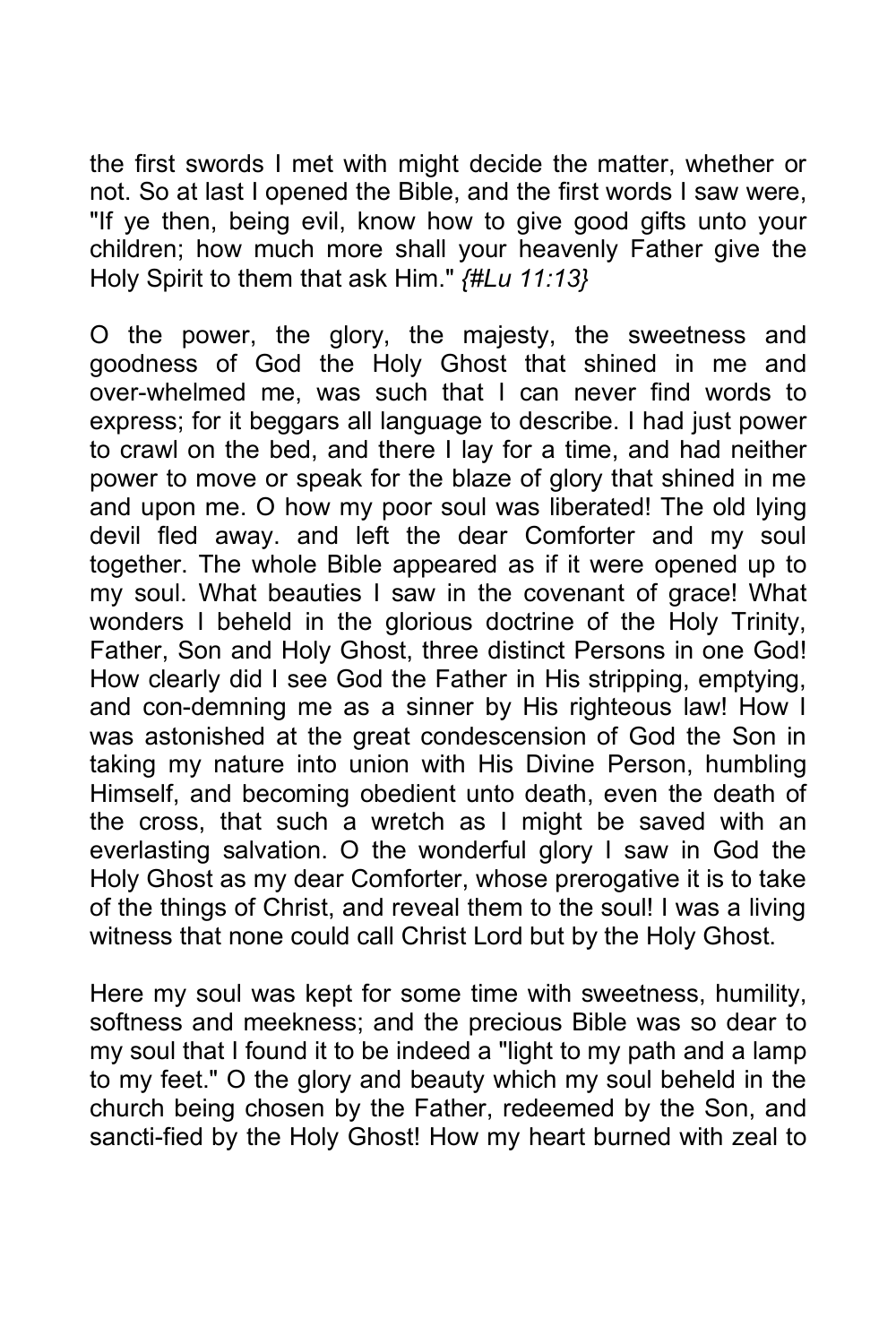God and His cause I Truly I was willing to be anything or nothing that God might be glorified.

For a time things went on comfortably, and I fully believed that all was right and straight respecting my call to the ministry, and that the devil was so completely silenced that it was out of his power to bring anything more to upset me. But, alas I alas I this was not the case; for after I had had a few weeks rest he comes with a fresh thing, and tells me that opening the Bible as I did, and fixing my eyes upon the first text was all chance work, and that I might as well have chanced to fix my eyes upon some other words as those; so that could be nothing to depend upon that it was from God. "For," said he, "you never had a text that came with power to your mind, just suited to your case, that you had never read, heard, seen, or opened upon. Now, if God has indeed called you to the work, why did He not send some text into your soul that you never heard of, nor knew to be in the Bible?

Surely the Lord is able to do so; and, if you were one that He has thrust out into His vineyard, you would have had it before now." Well, thinks I, perhaps it might have been chance, and I may have been deceived; it might have happened to another who had opened the Bible in the same way; surely the Lord is able to send me a text that I never saw or read in the Bible. My soul had now a fresh errand to the Throne of grace, that God would send me a text with power, that I never knew was in the Bible, just pointed to my case. So on I went, crying from day to day, "Lord, make it manifest in my soul that Thou hast sent me to preach the gospel, by sending into my heart with power some precious text that I never knew was in the Bible, and then I shall be satisfied that Thou hast sent me, and art my God." God, however, appeared to take no notice of me, and here I went on from day to day constantly crying for it, and God deny-ing me it; till at last I began to fear that I must be deceived, and that God had never sent me to the work. Then all my old fears came upon me again,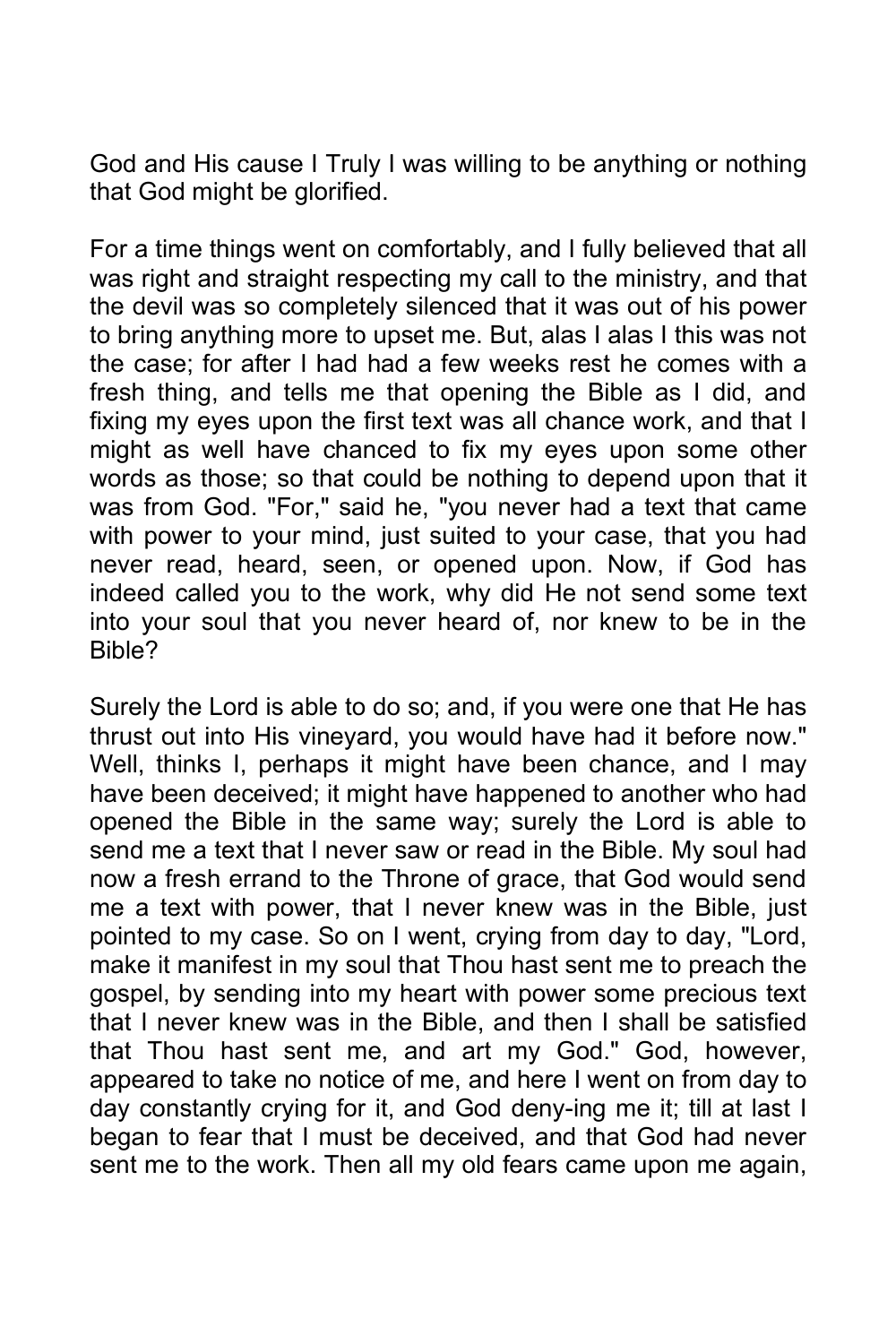like an army, that I had run before I had been sent, and that God would make it manifest after all what I was.

One night, after the family had gone to bed, such a wrestling spirit of prayer came upon me, that I could not rest, and I told the Lord that I could neither go to bed nor hold my peace until He had satisfied me whether He had sent me to preach or not. And truly it was the case, for such a spirit of prayer came upon me, and text upon text so flowed into my soul to encour-age me to "ask, and it shall be given," that I went down upon my knees, and there I had such a wrestling with cries and tears, that some of my clothes were quite wet with the tears that flowed from my poor eyes. At last I looked up unto the Lord, just like a child, and said in the simplicity of my heart, "Lord, am I Thy child? Art Thou my Father?

Wilt Thou not be angry with me for asking Thee to grant me my peti-tion? If it displease Thee, I will not ask it any more? for my will is Thy will." The answer was, with a smile, "Ask, and it shall be given thee." "Well," cried I, like a child, "blessed be Thy precious Name, that Thou art not angry with such a poor worm, that am but dust and ashes. If it please Thy blessed Majesty to conde-scend to hearken to my poor petition, and to grant me my request, my petition and request is, that Thou wilt send me a precious text of Scripture, which I have never heard, nor read, nor know to be in the Bible, with such power and holy anointing into my poor cast-down soul, as to raise me up to the blessed confidence that Thou hast sent me to preach, and bring with it a blessed testimony that Thou art with me."

While I was thus in simplicity opening my very heart and soul to the Lord, these words sounded both in my ears and in my heart, in such a manner as if the whole earth heard them as well as myself: "Arise and thresh, O daughter of Zion; for I will make thine horn iron, and thy hoofs brass; and thou shalt beat in pieces many people; and I will consecrate their gain unto the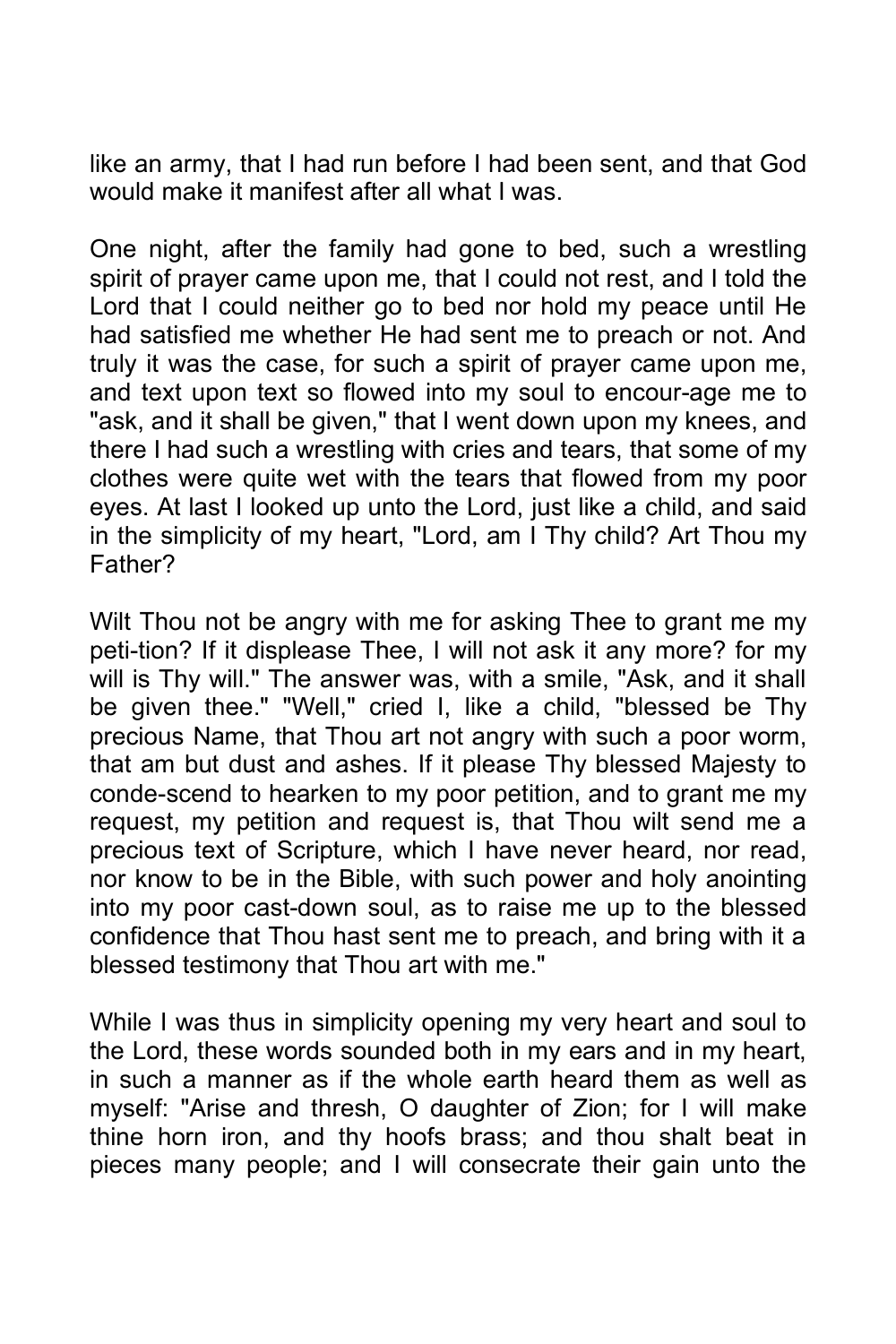Lord, and their substance unto the Lord of the whole earth." 0, what I felt under it I can never describe! I was confident that the words were in the Bible, from the power I felt from them and the glory that followed them; for such light and glory came with them, and such humility, meekness and confidence were produced by them, and such a complete sweeping away of the devil, with all his "buts," "ifs," and "hows," that I was confident that none but God could do it.

The words, I was confident, I had never heard or seen before, and every word came with such power as if it had been printed in my heart by the finger of God. I appealed to the devil, and asked him if I had ever heard or known these words before; but, poor wretch, he was silent enough. And my poor soul was so full of love and wonder at the amazing goodness, condescension and grace of my covenant God, that for days together I hardly knew what I was about; but at every opportunity, I could get, I was searching the Scriptures to see if I could find out the words. At this time I had only a very small Concordance, so that I could not find them by it.

At last I came to the prophecy of Micah, and was wonderfully delighted in reading the fourth chapter, till I came to the last words, and there I lighted upon the very words that had come to my mind, word for word. I felt as if my soul would have split my body asunder with the feeling I had of love, praise, adoration and thanksgiving to the dear Name of my dear Lord. O how precious did the words sound again in my soul, "Arise and thresh, O daughter of Zion!" O the delight and joy I found for some time in the blessed word of the Lord I It was my meat and drink to read it and pray over ~t. I felt confident that the Lord was with me, and that all was right; though at the same time I could not tell from day to day how we were to get through the difficulties see had to grapple with. But I was confident that the Lord would be with me, and bring me through to the honour of His Name.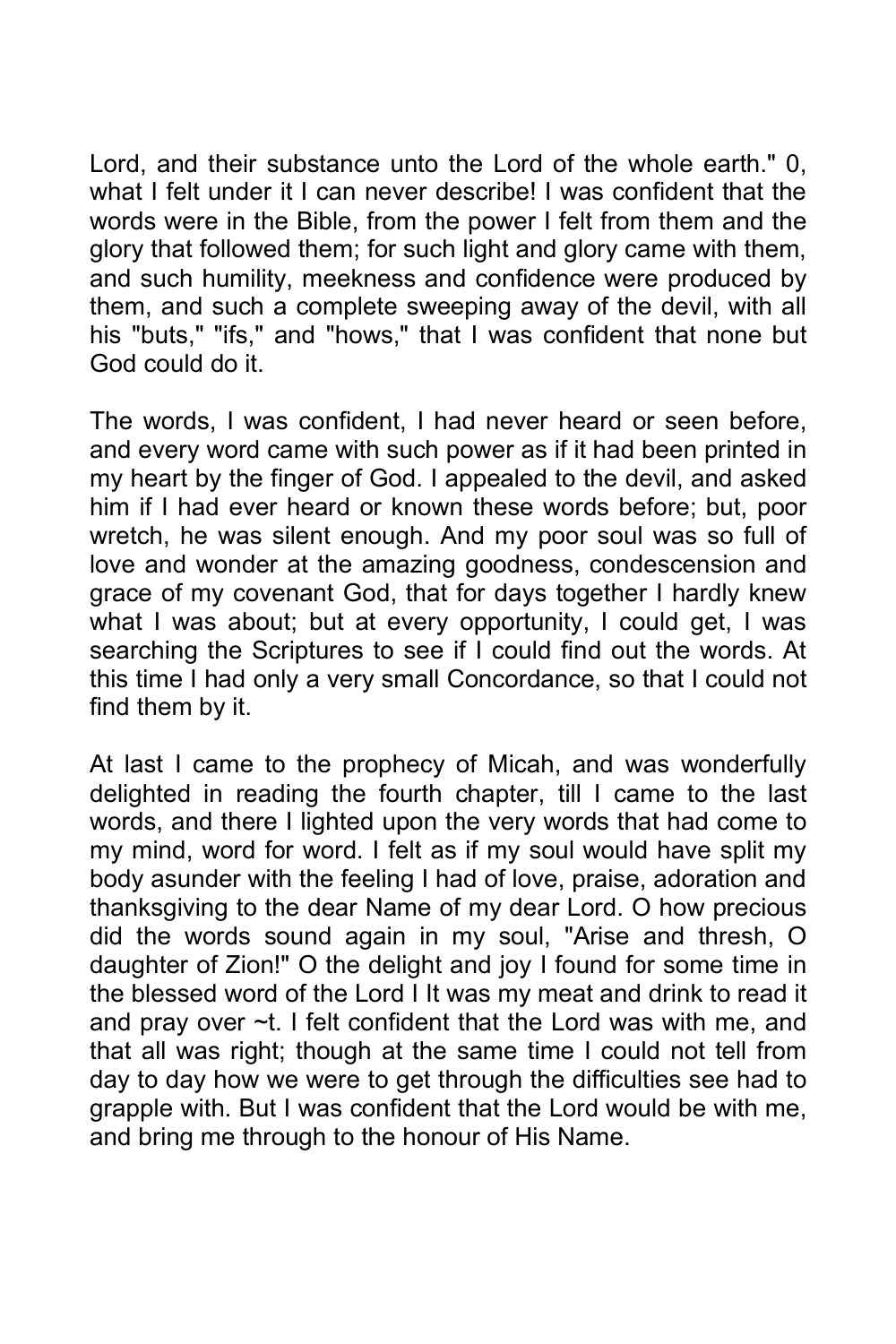But the devil started another thing which tried me sore-that I had never had any real proof that any one soul had been brought out of bondage into happy liberty through me; and how could I ever prove that God had sent me into the vineyard! "For," said he, "whomso-ever God sends with a message of salvation He blesses that message to the deliverance of poor captives, and the opening of the prison doors to them that are bound, and the declaring of the acceptable year of the Lord."

Well, thought I, this is truth; for, if God has truly sent me, He will bless me, as His mouth, in the deliverance of poor souls from the bondage and curse of the law. But the devil could not sink me down so lose as he had done before, for these precious words came again, "Arise and thresh, O daughter of Zion!" and they so encouraged me that I was enabled to look to and hope in the Lord for the fulfilling of them in God's own time; and I firmly believed that the Lord would make it manifest in His own wason. And here I was kept, praying, watching and hoping for a long time.

By and by I was invited to supply at a little chapel in Liverpool-in Matthew Street, if I recollect right. Upon one particular time when I was there, I was led out in a very sweet manner in meditation upon these words, "For I am persuaded, that neither death, nor life, nor angels, nor principalities, nor powers, nor things present, nor things to come, nor height, nor depth, nor any other creature, shall be able to separate us from the love of God, which is in Christ Jesus our Lord." *{#Ro 8:38-39}* 0, thinks I, what a time I shall have! I hope there will be the chapel full. But when the time came, and I read my text, I was so shut up and such darkness and confusion overwhelmed me, that I could not tell what to do. All the sweet things that had so pleased me were fled away. I had hard stammering to keep on speaking that God had always loved His own, and that neither sin nor the devil could ever separate them from His love. I kept repeating it for about twentyfive minutes, and then gave it up all at once, and said, "The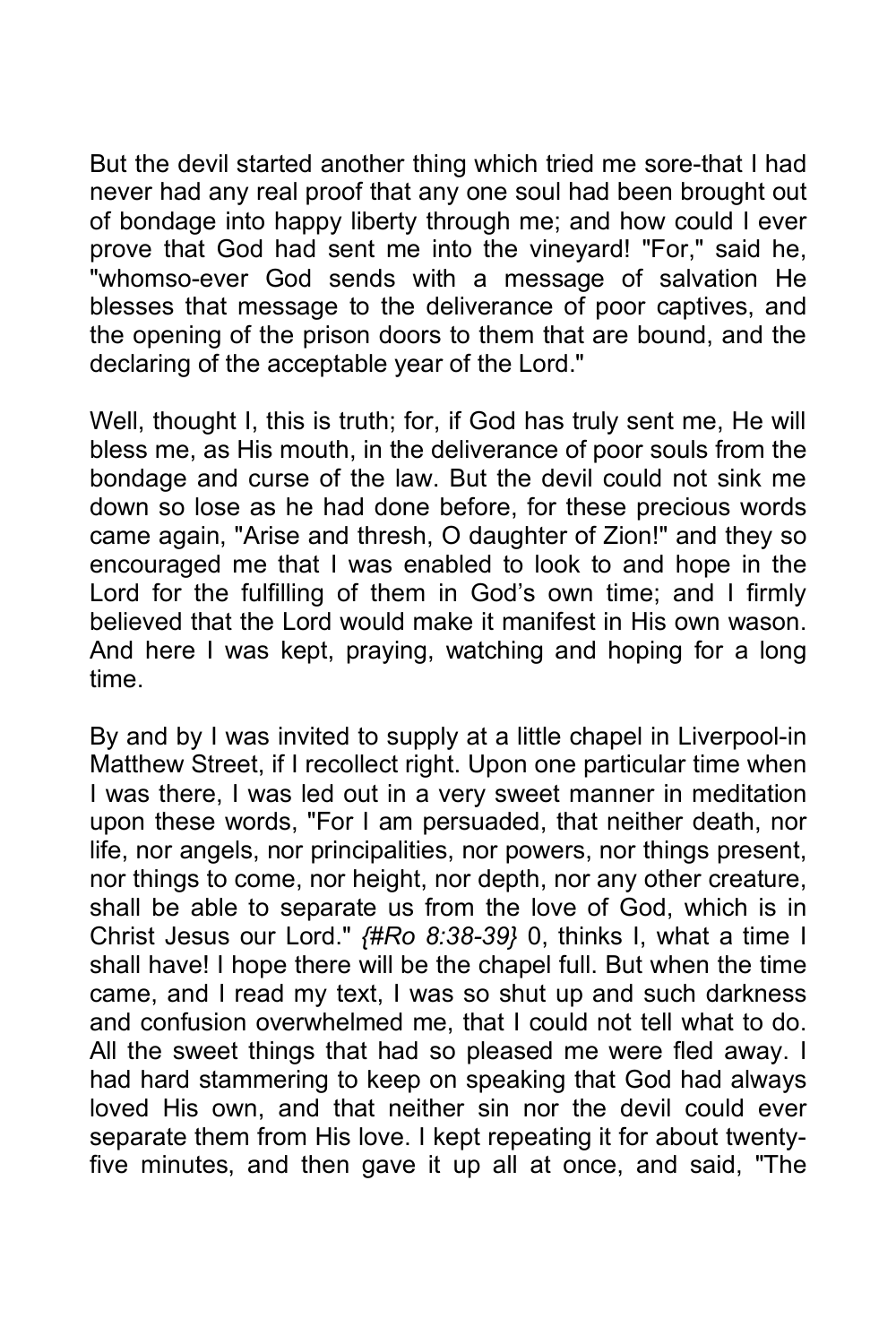grace of the Lord Jesus Christ be with you all. Amen." As soon as ever I could get down out of the pulpit I took my hat, and through the chapel I went as hard as ever I was able, and was determined to take the first coach in the morning and go home, for I verily believed that if ever I were to show my face again there the people would cry open shame upon me.

As soon as I got out of the chapel I went with all the haste I could to my lodging, afraid to look at anybody, or that anybody should look at me; calling myself a thousand fools for ever coming to the place, and wishing that I had never opened my mouth, for I thought it was now plain and evident that the Lord had left me. Thus I went on, out of one street into another; but I observed that a woman kept close after me for some time, which I could not make out. I tried to evade her, but could not. At last she stepped up to me and said, "Pray, sir, are not you the minister that has been preaching in Matthew Street Chapel to-night?"

I verily thought the woman had followed me when she spoke of my preaching, to reprove me for my presumption in attempting to preach. I told her, but so crossly that I could hardly bear myself, that I was the man who had been in the pulpit, and attempted it, but that there had been no preaching. On this the poor woman fell into a flood of tears, and hoped that I would pardon her for taking the liberty to speak to me, for she was not worthy; but she could not help follow-ing me to tell me that she had reason to bless God that she had been there, for it had been preaching to her, and such preaching, too, as she had never heard before. At this my soul was melted within me, and I asked her what it was she had heard that was so sweet to her.

She spoke with such sweetness, humility and confidence, that she had received the pardon of all her sins. "For," continued she, "I have been for months nearly in black despair, and was going this very night to the water to drown myself, being determined to try the worst of it, for I believed I could never be in a worse hell.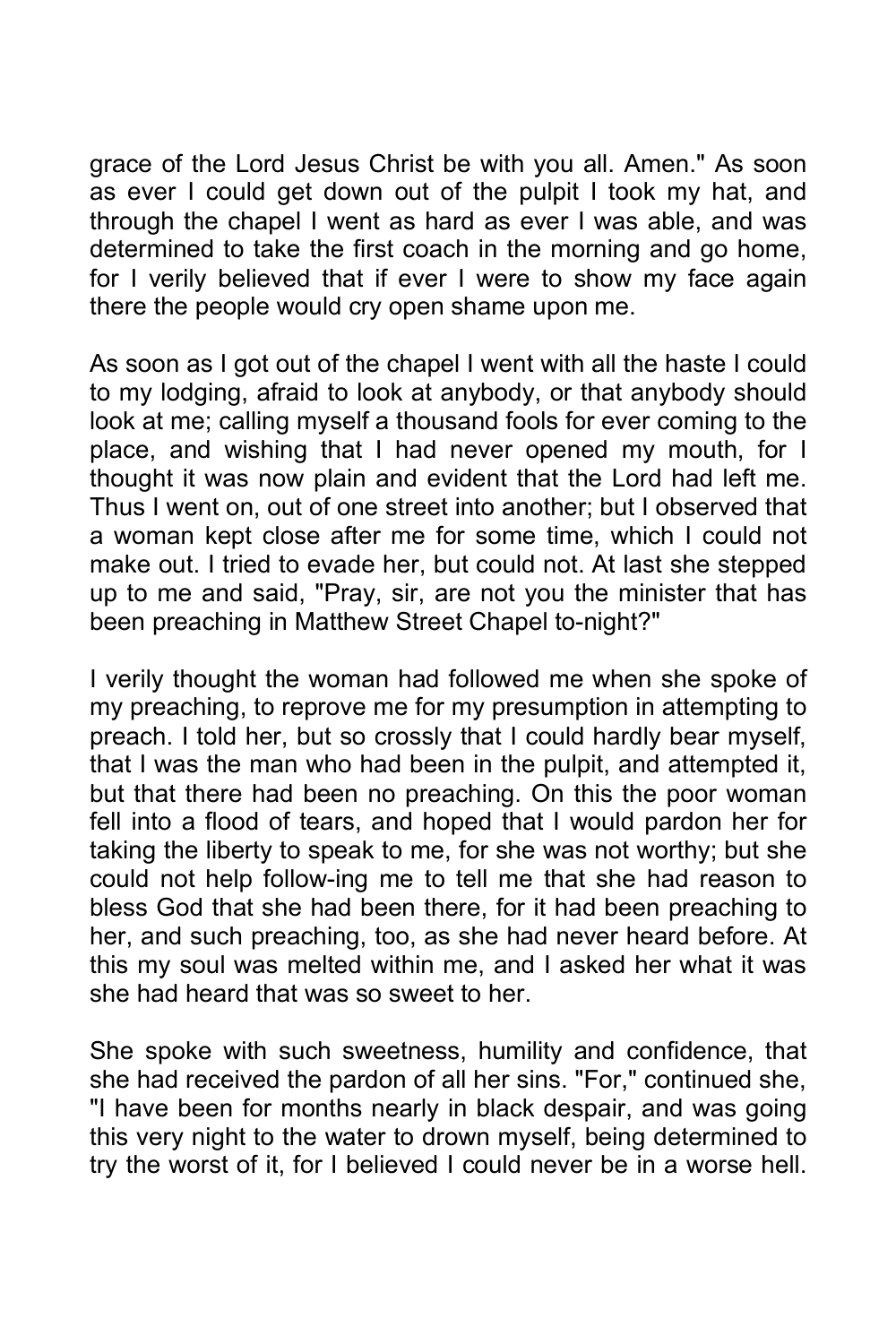As I was going by the chapel they were singing, and it struck my mind to turn in. When the service was concluded I thought it would be dark, and then I could go to the water unperceived. So I went in, and, blessed be the Lord, the text and all that you said came into my heart, and God told me He had loved me with an everlasting love, and that my sins, though many, were all forgiven; and many more precious things which quite overcame me with wonder and adoration to the God of all my mercies."

My heart was too full to talk much with the poor woman, for I felt my very soul so melted down at the dear feet of a precious Jesus for giving testimony to the word of His grace through such a worthless pipe, that I was not for going home now, but was willing to be anything or nothing that God might be glorified. And O how sweetly the old text came, "Arise and thresh, O daughter of Zion!" What a sweet night I had in meditating upon the Word of God. Promise upon promise flowed in so fast that it appeared to me the whole Bible was full of them. O how sweet and precious were these words of Paul: "It has pleased God by the foolishness of preaching to save them that believe." *{#1Co 1:21}* "Well," cried I, "and why should it displease me?" Then O what blessed confi-dence I had that God had sent me to the work; and now I had a full testimony, and I really believed it was out of the power of the devil ever to shake my confi-dence again. My soul was for a time kept in sweet confidence that God was with me, and would ever go before me, though in such trials in temporal things that I did not know how to get bread from day to day.

But when God gives peace, who or what can give trouble? The Lord went on to give testimony to the word of His grace from my poor mouth, and made it manifest that He was with me by signs following. This was establishing and comforting to my soul, for I verily believe that if God had not owned my poor labours in delivering souls from bondage into liberty, I must have given it all up. But the Lord saith, "A true witness delivereth souls." *{#Pr 14:25}*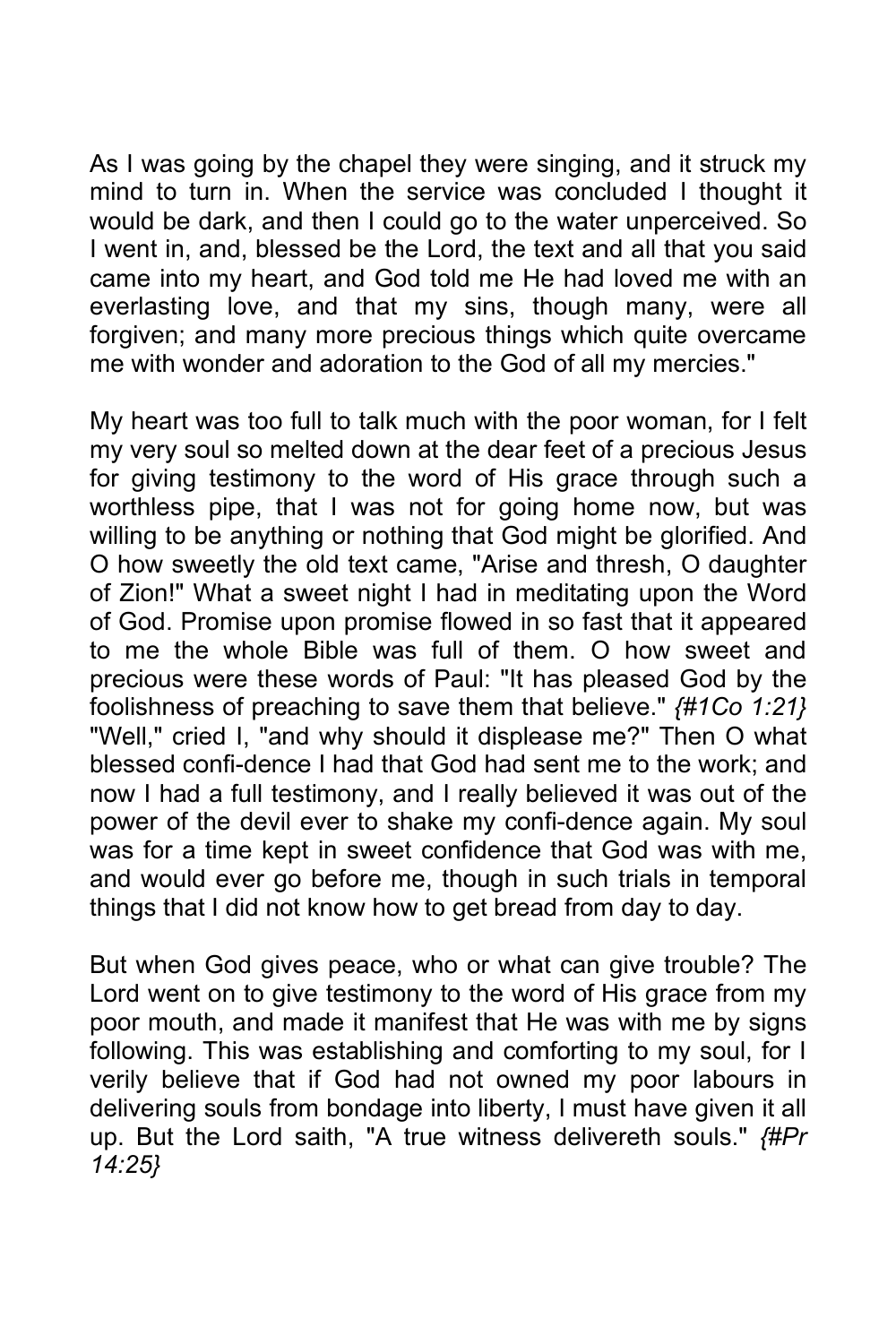I shall now proceed to relate a few providential trials and deliverances which have happened to me since I was called to the work of the ministry, which have driven me to such despair at times that I have often said, "My soul chooseth strangling and death rather than life." *{#Job 7:15}* But when deliverance has come, it has been a fresh song of praise to God, and I have seen it all right, and would not have been without them for all that the world calls good or great. The Lord knows how to secure the glory to Himself.

Bury was the first place where I began to preach in the regular way; and, after a few months, the people increased, if I recollect rightly, to about thirty. We then agreed to take a larger room in a street called, I think, King Street. There we met for some time, still continuing to increase a little. And then they engaged to give me four shillings per week for twelve months. We had at that time six children under twelve years of age, and being nothing but a weaver, I was some-times driven into such straits and trials that I verily believed my end would be the poor-house; indeed, I could not see how it could be possible for us to escape it. When I had not the sweet presence of God shining in my soul, I was sunk into fears that I should never be able to hold on my sway without bringing a reproach upon the cause of God. For several weeks I seemed to be going into a decline, for what with preaching, hard work and faring so hard that sometimes for days together I had not half enough to satisfy sinking nature, I was brought so low that I could scarce crawl about; but I was forced to attend to the work as well as I could.

One morning, I well recollect, I had been up very early, trying to get my work finished as soon as I could, for there was not one morsel to have until I had carried it home. Between eleven and twelve o'clock I had to send a girl to fetch me some yarn from the master's to finish with. My wife, having a child at the breast, burst out into tears, and said, "0 dear, I am so faint and weak that I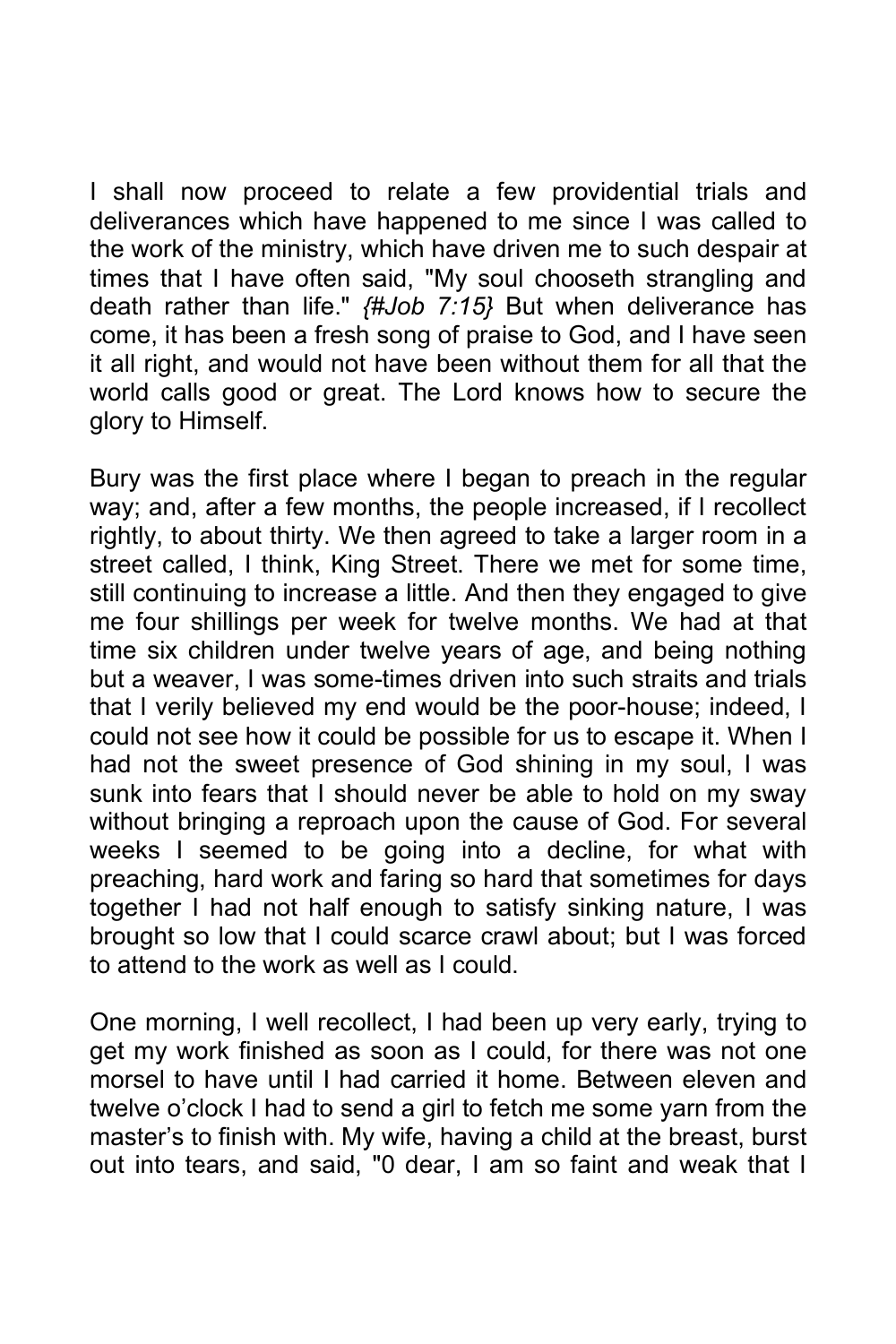cannot live, for you cannot get the piece in before dinner, and it will be nearly night before we can have anything!" I tried to cheer her up all that I could, and told her we could not tell but that the Lord might send us a good dinner by some means or other; but she said she knew there would be no such thing. The girl comes by and by with the yarn to finish my work, and brings a bag in her hand, saying, "I found this bag in the middle of the road; I thought it be-longed to a man who was driving a cart, and I called out to him, and told him that he had lost a bag; but he said he had not.

I said it was not mine, for I had found it in the road; and I would have given it him, but he said I must take it home, for he should not have it." So I opened the bag, and the first thing I brought out was a large piece of bread and of meat, next a large piece of cheese, and a very good pudding. O how I stood wondering and adoring, blessing and praising the kind hand of my covenant God for supplying my needs in such a way! O how sweet were those words, "The cattle upon a thousand hills are Mine; the earth is Mine; and all the gold and silver are Mine!" And, upon the back of it, how sweet did that promise flow into my soul, "Thy bread shall be given thee; thy water shall be sure." *{#Isa 33:16}* Here I saw that the Lord had all in His hands, both in heaven and on earth-angels, men and devils; and my soul kept hanging upon Him from week to week.

A little time after this I was invited to preach one Lord's day at a little place in Cheshire, of which I for-get the name, but which was about twelve or thirteen miles from home. I left home on the Saturday in a most miserable state of mind, for not one penny of money or one six-pennyworth of provisions did I leave in the house. There was nothing but gloominess, poverty and darkness, both within and without. My wife declared that she believed I should go on preaching until they were all starved to death. But go I must; and off I set with an aching heart indeed; and a most trying, miserable journey I had, for the devil set on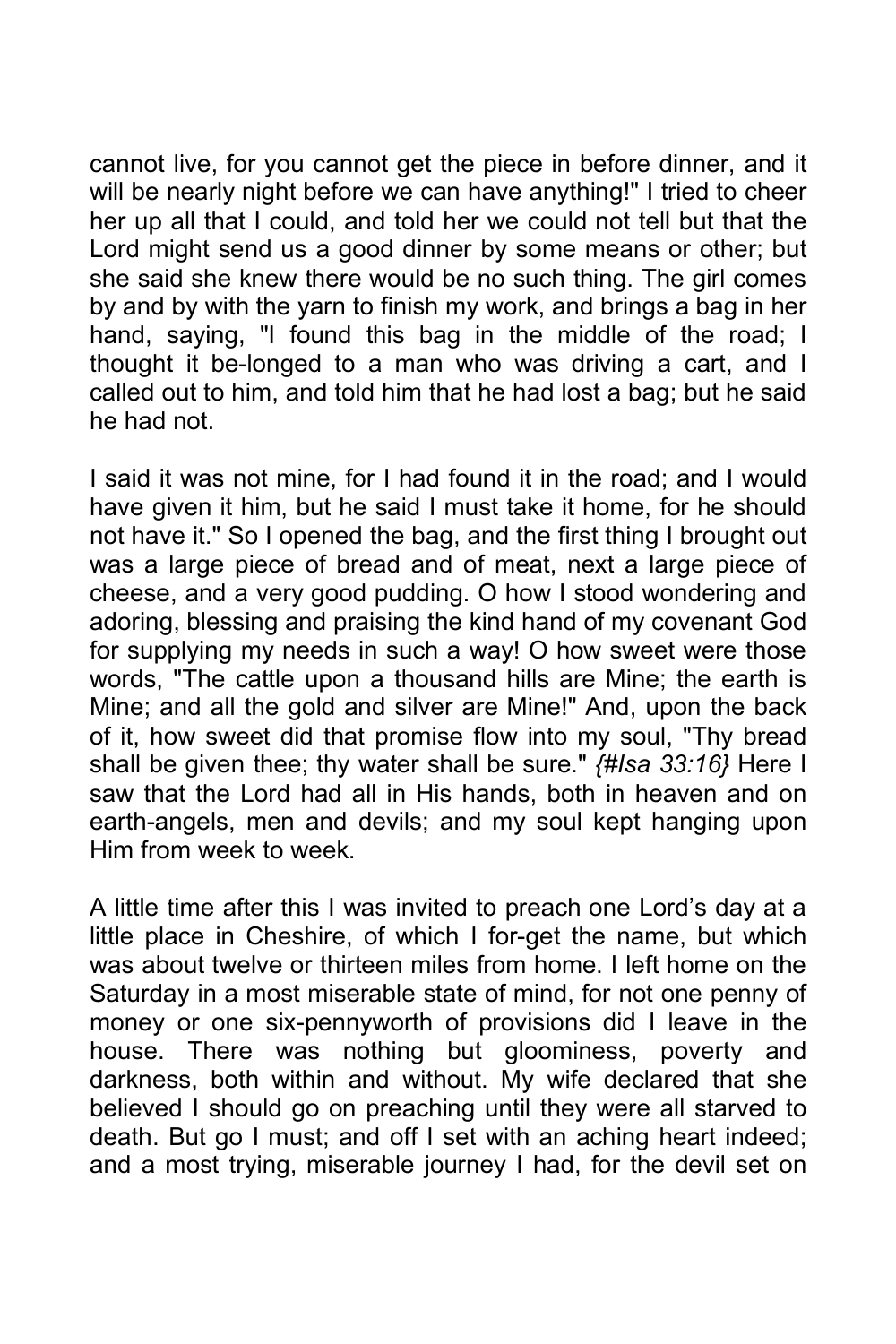me hard without mercy, and brought all my debts and miseries and set them before me, and the impossibility of my ever being able to get through them with honesty. And such unbelief and darkness, confusion and misery, laid fast hold of me, and such weakness of body for want of something to eat, that I feared I should never reach the end of my journey. But the dear Lord broke into my soul with such sweetness, that I could have died for Him.

He assured me that He would be with me, and would surely go before me and bring up the rear-ward. "Fear not," said He, "for I am with thee; be not dismayed, for I am thy God." O this was enough! for I knew that it would be all right if He were with me. O how easy and pleasant it was to feel His kind hand sustaining me, for I felt in my very soul that He cared for me. With what ease and pleasure could I leave my family in His hands, and I felt a sweet con-fidence that He would incline the hearts of His people to communicate to my necessities, which I proved to be the case in a wonderful manner.

I arrived safe at my journey's end, and a sweet night I had upon my bed in wondering, praising and blessing my God for His lovingkindness in bringing me, a poor worm, thus far. I could indeed say from my heart feel-ingly, "Having therefore obtained help of God, I con-tinue unto this day." *{#Ac 26:22}* I awoke in the morning (being Lord's day) in a very sweet frame, and at the time went to the place of meeting, which was a house that a few people met in for public worship. There were but few there, and they but very poor people in general, but the Lord was there with His blessing, which "maketh rich, and addeth no sorrow with it."

A comfortable day it was, and I do think the best wine was saved to the last, for the poor souls seemed to be all alive, and having so freely received of spiritual things, they thought it a light thing to communicate carnal things. Some gave me sixpence, some a shil-ling, some one thing and some another, until I was quite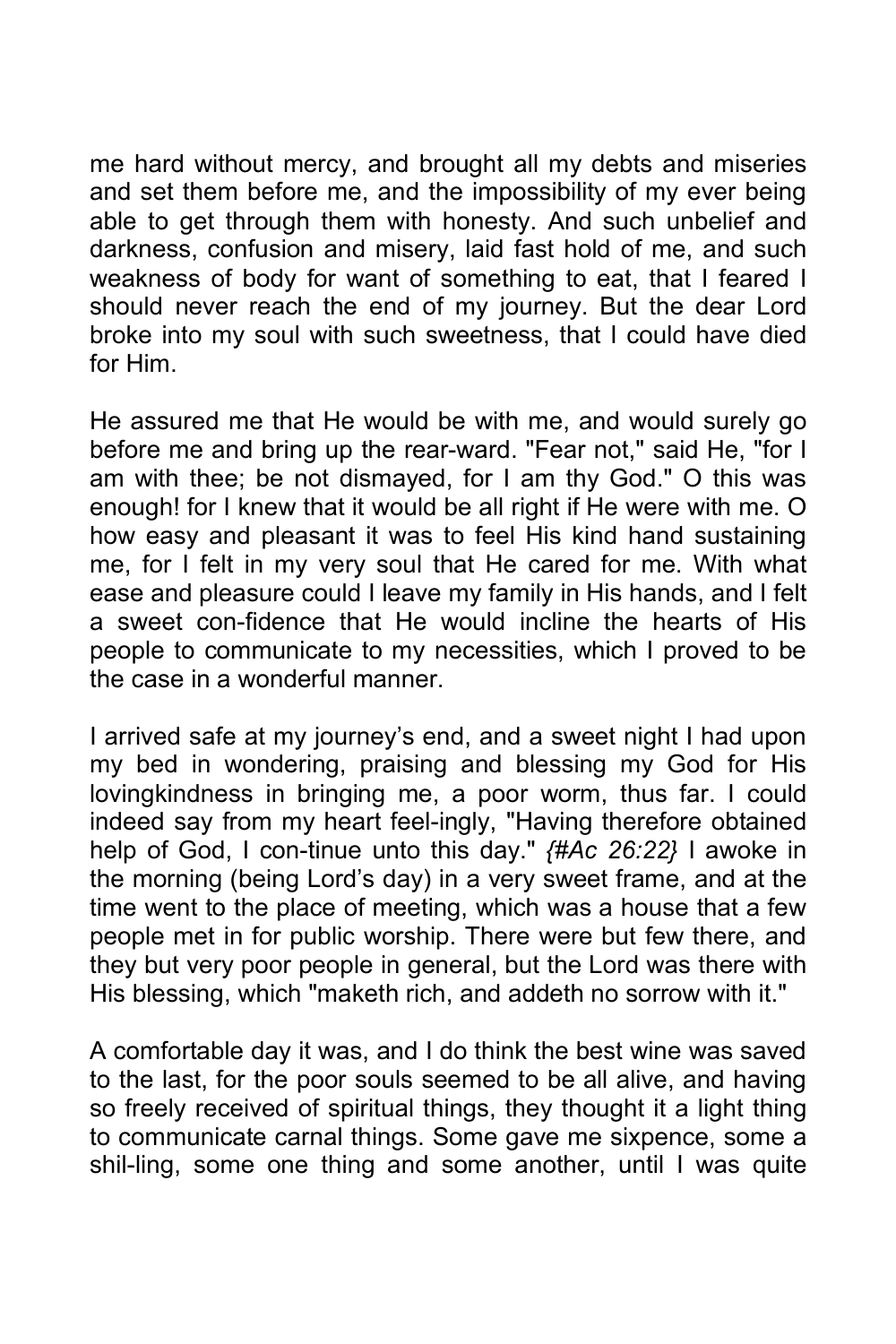astonished. In the morning (Monday) a young woman at the house where I slept, gave me half-a-guinea, and said that she had made up her mind to do so, and that I must have it. And I was to call at two or three places on my way home, and there the poor things had collected their shillings and sixpences together, and a handkerchief full of cakes to carry home to the children. I declared that I would go home, for I had robbed them enough.

When I got on my way, I stopped to count up the money which the Lord had provided, and, as nearly as I can recollect, I had thirty-four shillings in all, and a bundle of cakes. So on I went home full of joy, thanksgiving and praise to the God of all my supplies, who had given such testimony to the word of His grace, and had so wonderfully supplied my wants and necessities for the body. All was right both at home and abroad. "Surely," exclaimed my soul, "I can never forget His tender mercies and loving-kindness to one so vile and unworthy of the least of all His mercies."

But I soon found again that the day of adversity was set over against the day of prosperity, and that there is sure to be night after the day. For I soon had fresh exercises. One Saturday I was all confusion, for I could not get a text, and I had to supply on the Lord's day for Mr. Gadsby. 0, thinks I, what shall I do, and where can I go? And such abominations were working in my heart all day that I began to fear whether I was a partaker of grace or not.

To finish up my misery, late on Saturday night I received a note from a man to whom I had owed for some time two pounds ten shil-lings, that if I did tiot come and pay it on the Monday following, he would not wait any longer, and that it would be in vain for me to come and beg for any longer time. O how my poor soul and body shook and trembled! Now, thinks I, God is bringing me to a complete end; now will the mouths of the uncircum-cised be opened: "Ah so would we have it." And how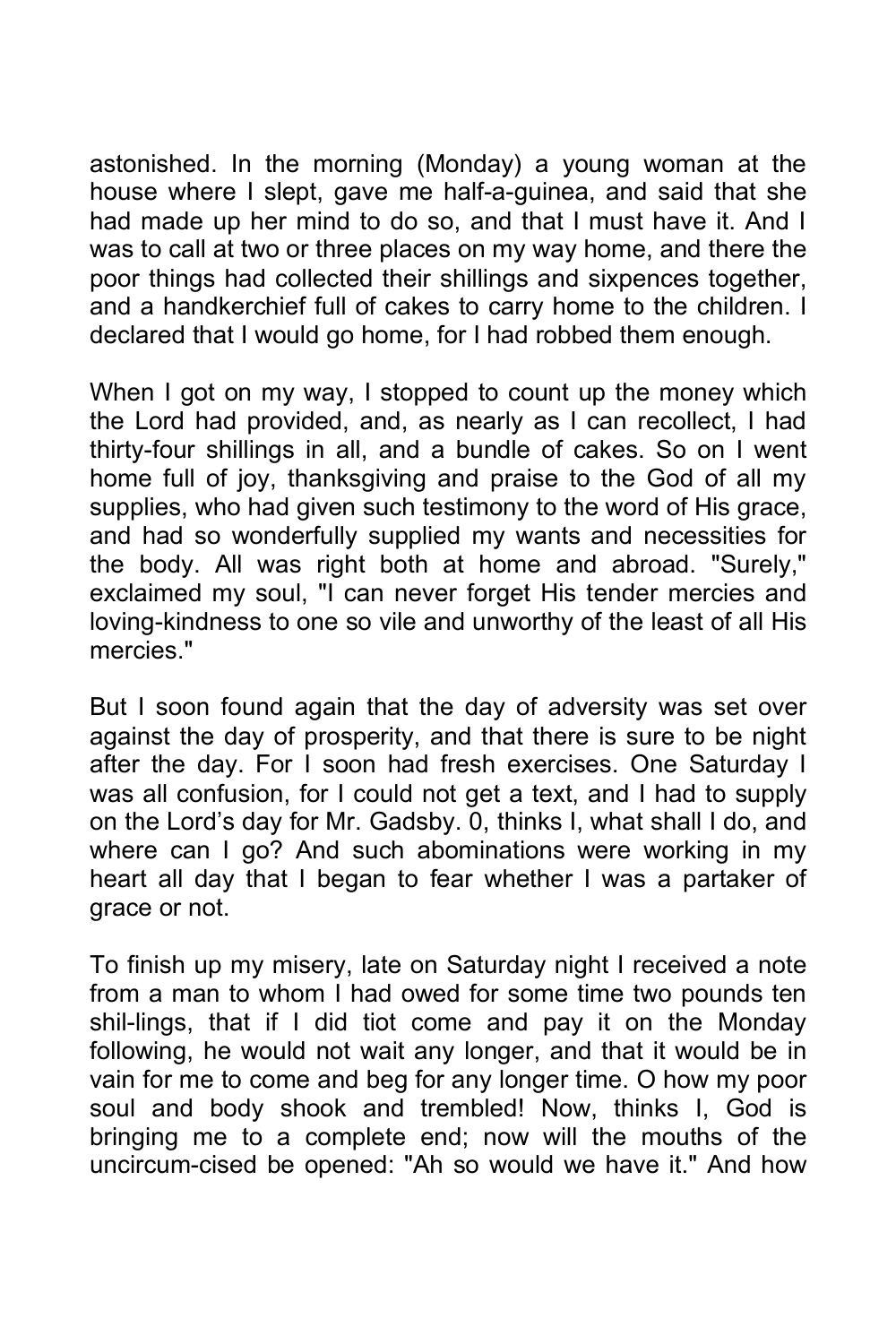these words came into my soul like a thunderbolt, "The thing that I greatly feared is come upon me."

O what a tremendous night I had to pass through, sometimes almost in despair! But before morning the Lord gave me a hope that He would appear, and how sweet were these words: "Call upon Me in the day of trouble; I will deliver thee, and thou shalt glorify Me." *{#Ps 50:15}* Indeed, I had nowhere else to look but unto Him who had the hearts of all in His hands. I left home on the Lord's day morning for Manchester, which was about five miles; and I believe if ever I did pray in all my life, I prayed those five miles that God would appear for me that day, both as a God of provi-dence and of grace. When I began to preach the two pounds ten shillings were all taken away, and I do believe that the Lord was with me.

But when I had done preaching the devil came again with all his accusations that I should bring a reproach upon the cause of God. "And did not I know," said he, "what I had to pay tomorrow, and that I had nothing towards it?" I could not answer him a word, but shook like a leaf, and wished I had never come. O how I sighed and groaned in my very soul! As I was going out of the chapel, an old lady put out her hand to shake hands and left halfa-guinea in my hand. O what a surprise was this to me! 0, thinks I, who can tell but God may put it into the hearts of whom He will to give me the rest. O how my poor soul poured itself out to Him that He would go before me and provide what He knew I was in need of, that I might have another testimony that He was with me, that He was my God, and that I, a poor worm, was His servant. I had such an opening up to Him, and such a prevailing with Him in prayer, that I believed He heard and would answer my cry.

The time arrived for me to preach in the afternoon, and I felt it good to speak of what I had handled and felt of the good Word of life. But when I had done my old fears came again, How could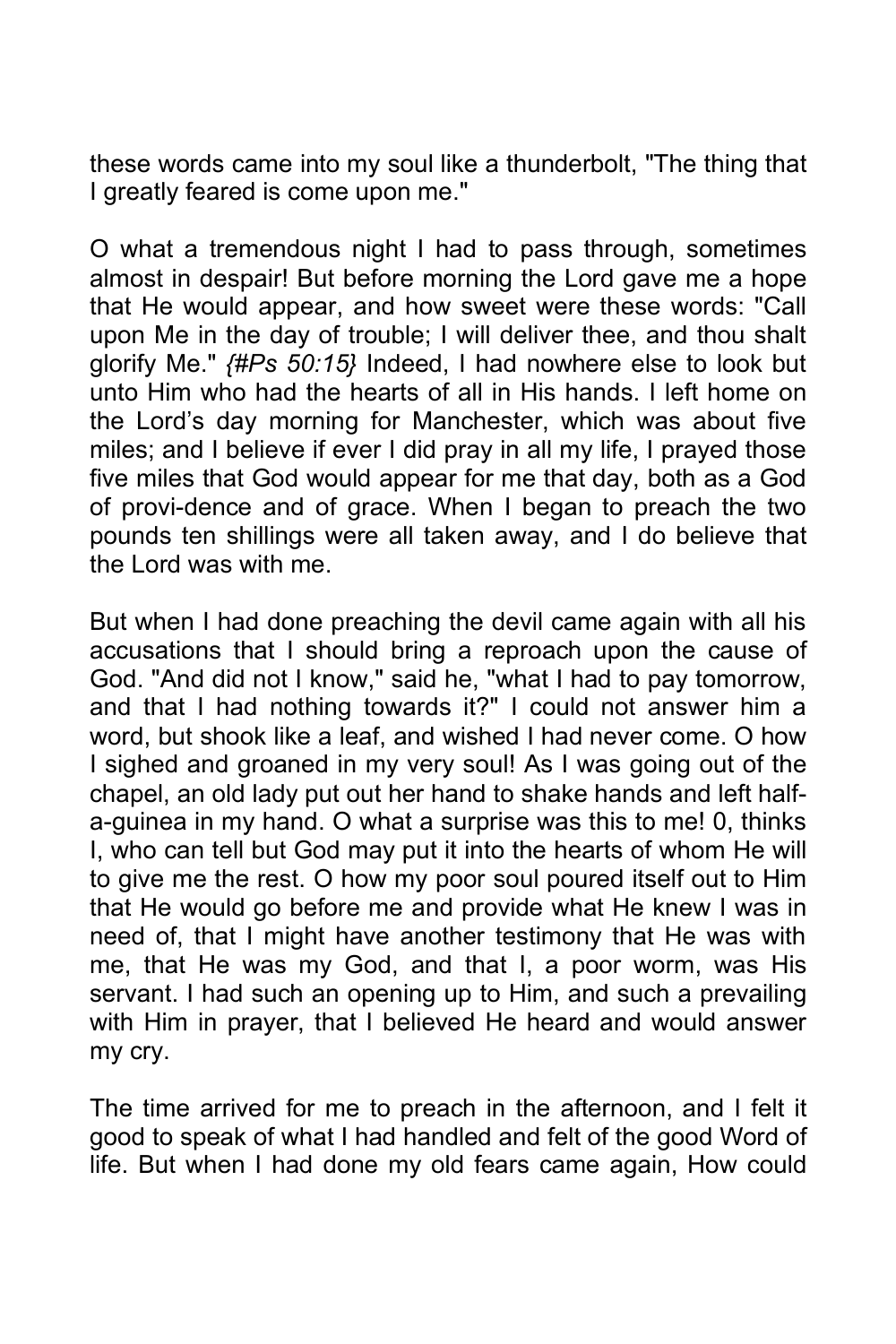the two pounds ten shillings be made up? Into the vestry I went trembling, and found the old lady who had given me the halfguinea in the morning. She shook hands with me and said, "Sir, when I got, home my heart smote me, as David's heart smote him."

At this I trembled greatly. Surely, thinks I, she is come for the half-guinea back again. What shall I do? But instead of this the old lady said, "My heart smote me because I did not give you more; but now I have brought my pocket-book with me, and I will give you two pounds more." At which I burst out into a flood of tears, for I could not help it. At this the poor old lady was much surprised, and asked me what was the matter. I told her that I had a note sent me on Saturday night from a person to whom I owed two pounds ten shil-lings, and if I did not come and pay him on Monday, he would put me to trouble. "And now, to see that the Lord has put it into your heart to give me the money and sixpence over, it breaks my soul in love to God as the giver, and to you as the instrument."

At this the old lady burst into tears too, and we both wept together for joy. "0," said she, "it is better to give than to receive." But I could not think it was, for I was so full of the goodness, mercy, kindness, faithful-ness and glory of God to such a poor worthless worm, that I was quite full and abounded. There was no room for any one thing more. I think I shall never forget the poor old lady's feelings when she emptied all her money out of her pocket-book (which appeared to be about ten or twelve pound notes) upon the table, and with such earnestness, and tears running down her cheeks declared, "It is all yours; you shall have it all." "0 no," cried I, "God forbid that I should do this thing. He has put it into your heart to give me the debt, and sixpence over, and I dare not take one penny more, and will not. It is not mine. What God moved you to give me is mine, but the rest is yours."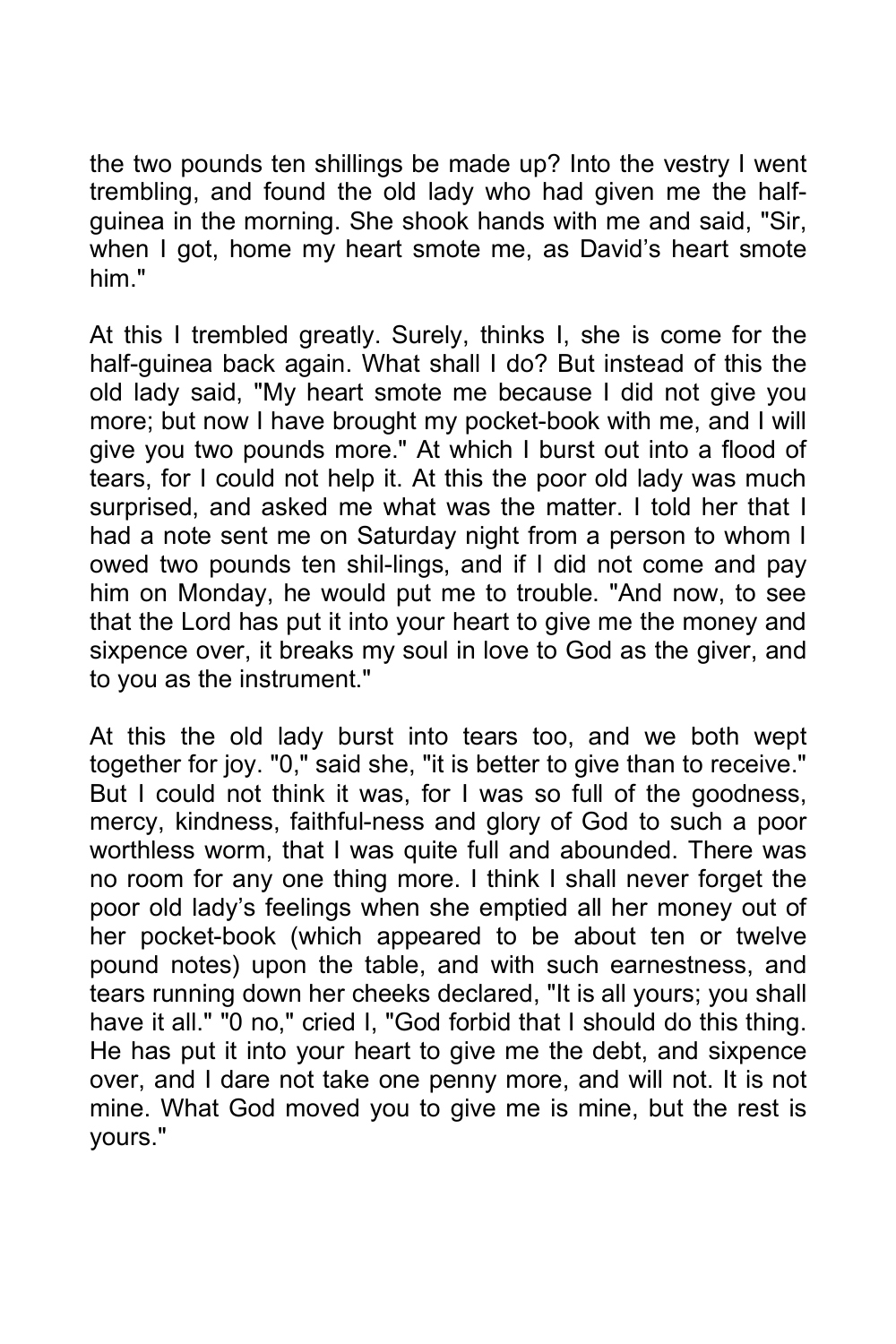She blessed me and I blessed her, so that there was nothing but blessing between us. She blessed God that He had ever put it into her heart to relieve a servant of His in distress, and I blessed God in my soul that I had received.

So the giver and the receiver blessed the Lord together, and He had all the glory. O how sweet was that text when I came out of the vestry: "The Lord hath done great things for us, whereof we are glad." O what a night of comfort and joy did I pass through in viewing the glories of my covenant God, both in providence and grace, to one so very unworthy. And how I hated myself for my wretched distrust of Him who had so often appeared in such wonderful ways for me, and had ever been my present help in all my times of trouble! O how I wanted the morning to come, that I might go and pay the man what I owed him, which was a greater pleasure for me to do than for him to receive it. The friends gave me a pound for supplying on the Lord's day, so that I went home with money to pay my debt and money for my family to live upon.

O the goodness and mercy of a covenant God in delivering His poor, tried children in such times of great distress, when there is no human eye to pity nor arm to help! O how my poor soul entered into those blessed words, "I will bring the blind by a way that they know not; I will lead them in paths that they have not known; I will make darkness light before them, and crooked things straight. These things will I do unto them, and not forsake them." How delightfully could I sing, "Goodness and mercy have followed me all my life long." "His mercies are new every morning; great is His faithfulness." "0 Lord, Thou art my God; I will exalt Thee." I went on pretty comfortably for a few weeks, enjoying the presence of God; and all is well when this is the case.

For it was a rare thing indeed for me to be out of temporal difficulties; for having a large family, and being nothing but a poor weaver, and getting but four shillings per week for my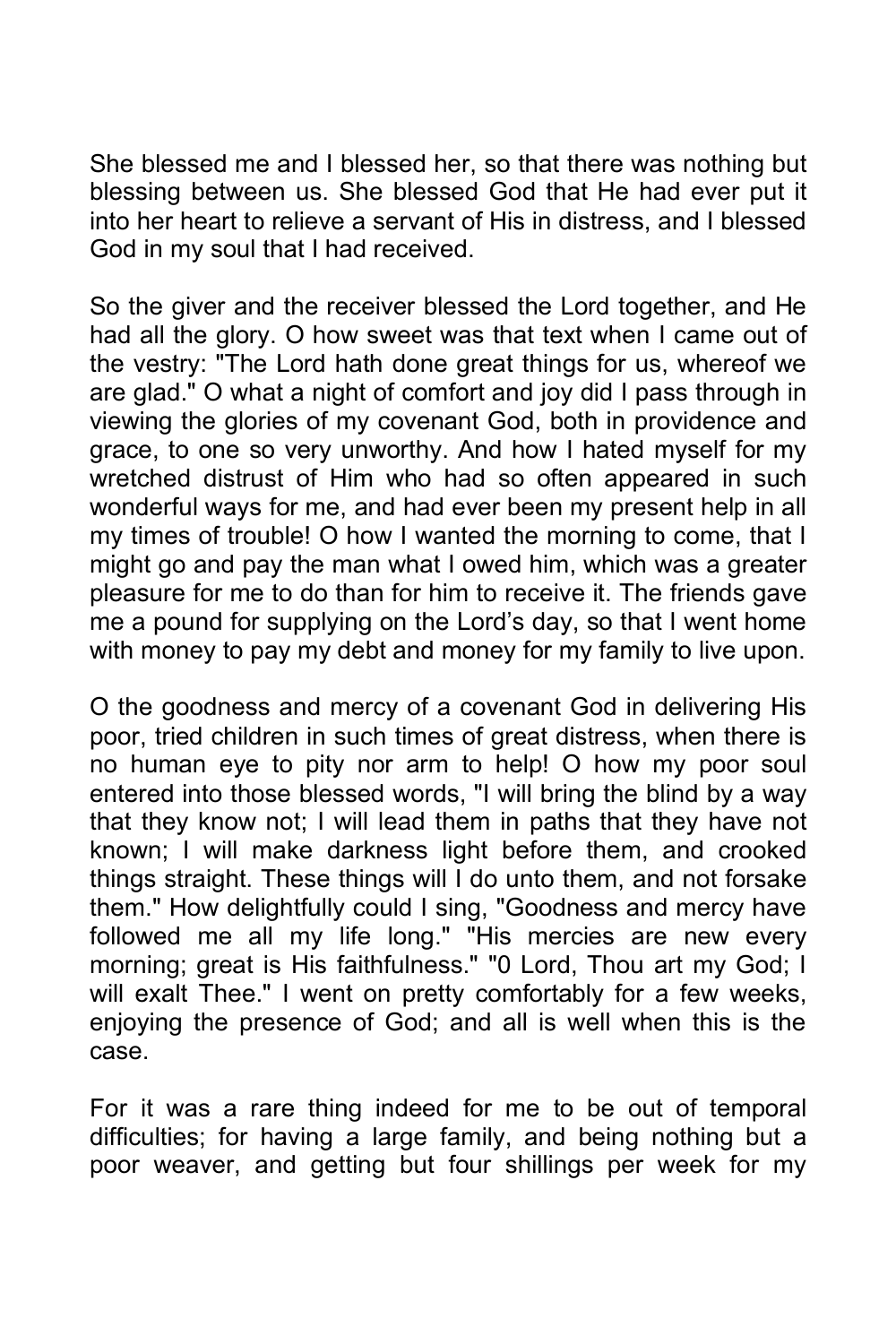regular preaching at Bury, it was seldom anything else but debts, miseries, and trials of all sorts, except at those times when the presence of my God and Saviour shone into my heart and made bare His arm in delivering and providing in His wonderful providence. At those times and seasons I envied no man upon earth, and would not have one thing altered. I could see, at such times, that it was a right way to a city of habitation, and could sing with pleasure,

"My Jesus hath done all things well."

But I have ever found one text of Scripture to be truth: "I will bring the third part through the fire, and will refine them as silver is refined, and will try them as gold is tried. They shall call upon My Name, and I will hear them: I will say, It is My people; and they shall say, The Lord is my God." One instance just strikes my mind.

One evening I had been out preaching about seven miles from home, and when I was returning, it being late before I reached home, O what a keen feeling of hunger came upon me before I got there. And what was my greatest distress, I knew there was nothing to eat when I got home. O the dreadful feelings and hard thoughts which rose up in my mind against God! I dare neither speak nor write them. O the dreadful rebellion I felt against His dealing so hardly with me, that when I was hungry I could not have even bread and water! "Ah," cried the old adversary, "where are your fine promises now that you have so often boasted of- 'Thy bread shall be given thee, and thy water shall be sure?'"

Just as I entered the house these words struck my mind: "The foxes have holes, and the birds of the air have nests, but the Son of Man hath not where to lay His head." O what a sight had I of the sufferings of my dear Lord and Saviour Jesus Christ, and what He endured in this vale of tears, from the cradle to the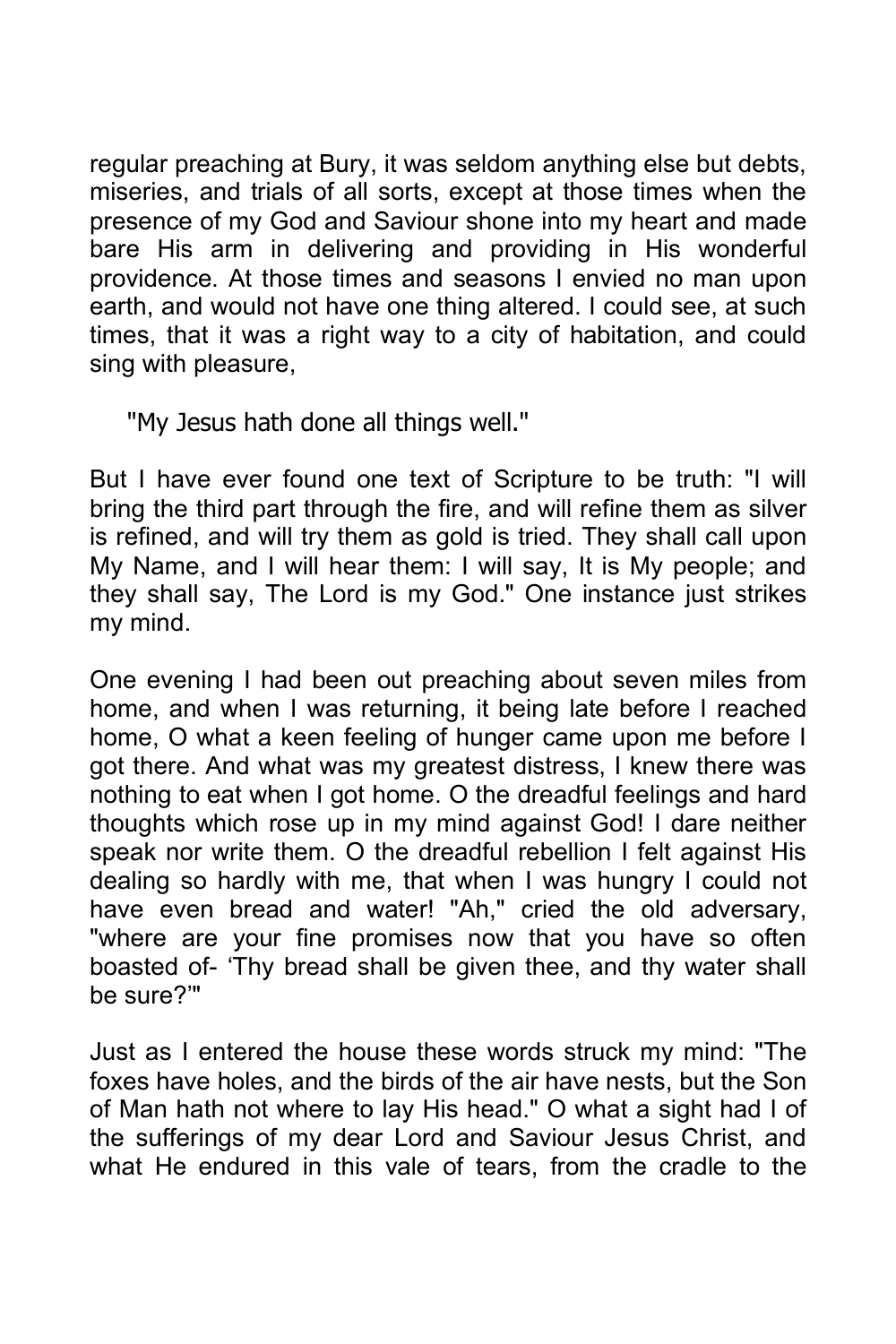cross, for such a wretch as I! And how it sounded in my heart, "And did my Lord suffer, and shall I repine?" How I blushed and was ashamed at my wretched feelings and rebellions! I did not know where to hide my guilty face. "0," cried I, "what are my sufferings of hunger compared with Thy bloody sweat in the garden for such a monster as I?"

How I looked upon Him, and what a godly mourning I had over my sins and over Him! And how I begged that He would forgive me; and the hatefulness I had against myself for my sins no tongue can tell! "0," cried I, "how could I be so base as to have such hard thoughts of Thee who has blessed me with so many mercies?" How sweet were these words, "Though He was rich, yet for our sakes He became poor, that we through His poverty might be made rich." What wonders did I see in all the goodness that God had caused to pass before me in my way up to that very moment! My little empty house was a palace now in my eyes, full of all sorts of riches. I suppose that it was rather late in the evening when I reached home, for my wife and children were all in bed and fast asleep, for which I was thankful, as I wanted to enjoy the sweet company of my dear Lord, for it was heaven upon earth to my soul to be with Jesus.

By and by I found my poor body very weak, and I took the candle and went to search if I could find an old crust of bread. After some little searching I found an old crust which had been laid aside a long time, until it was quite hard and not fit for food. I then got a cup of water, and if ever my soul went out to God in prayer it was then, that He would bless it to the satisfying of my hungry appetite. And how sweet it came into my mind that Jesus turned water into wine at the marriage feast. And I believed in my heart that He was the same yesterday, today, and for ever. I looked up to Him just like a child, and begged of Him that He would bless this morsel of bread and water, that I might prove that He was the Lord my God. O how precious were those words to my soul. "Man shall not live by bread alone, but by every word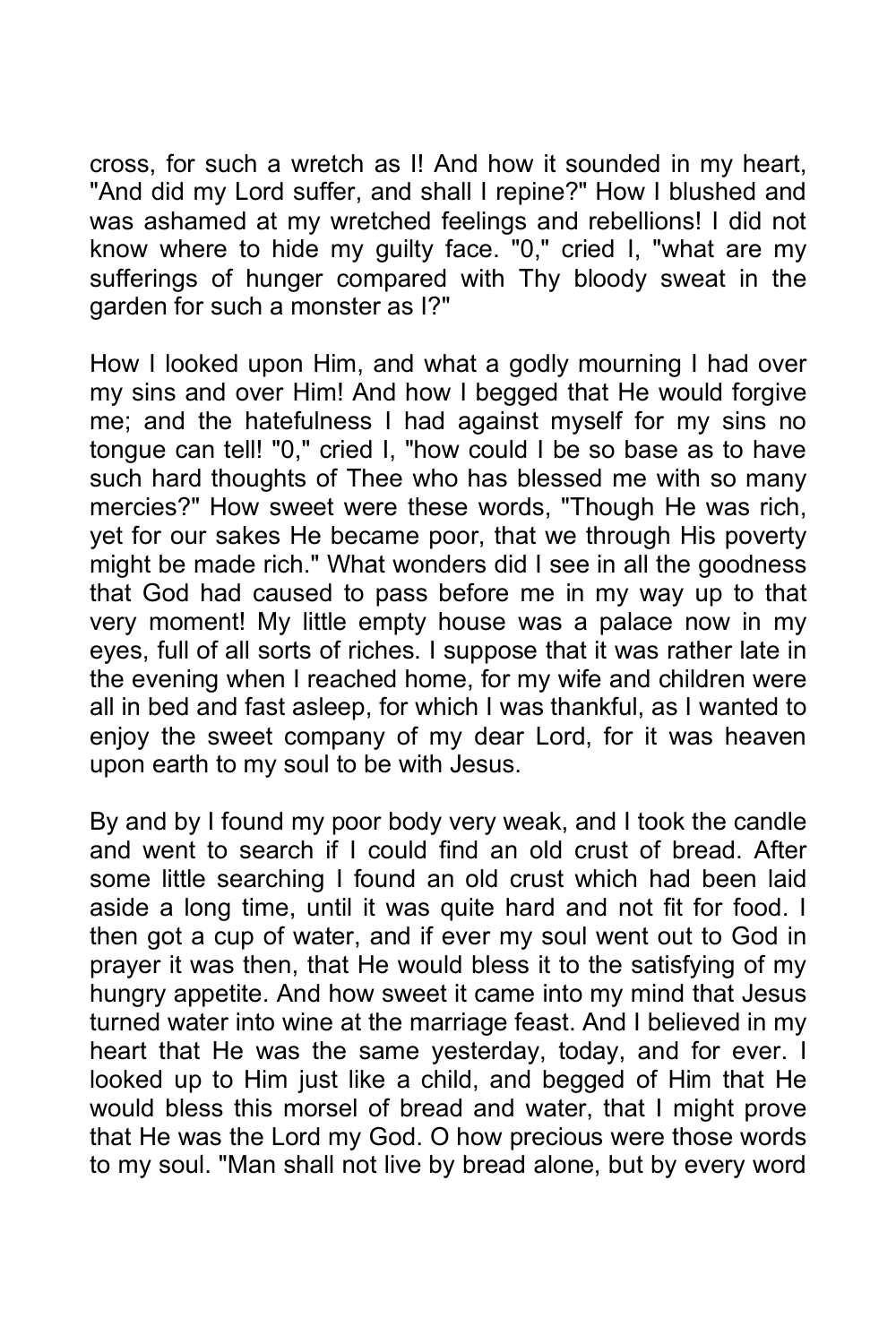that proceedeth out of the mouth of God." How I was overcome, and blessed, and praised, and thanked His dear Majesty that He had blessed the rich food that I was about to eat. O how my soul did thank Him for it. I took the dry crust, but it was so softened and enriched with the love and mercy of God that the manna never tasted more sweet to the Israelites than the old crust did to my taste. I blessed and thanked God, and took the water, and it was richer to my taste than the richest wine I have ever drunk since. I never felt my body more refreshed, nor my appetite more satis-fied: I had everything needful and abounded. My soul again entered into that text, "The blessing of the Lord, it maketh rich, and He addeth no sorrow with it." "Better is a dinner of herbs where love is, than a stalled ox and hatred therewith."

O the preciousness of having the presence of a covenant God enjoyed in our hearts by precious faith! Truly when God gives peace who can give trouble? But the good Shepherd saith, "The sheep shall go in and out, and find pasture;" and this I have ever found to be the case, for I had fresh trials coming on which I did not expect.

As we had been increasing in the second room that we met in at Bury, we were encouraged after a time to take a third room, still larger, if I remember rightly, in a place called Butcher Lane. Here we for a time in-creased still more. But a few of the church found much fault with me for leaving them so often on a Lord's day; and one of the deacons told me that I had never been anything but a burden to them, and that he won-dered how I could have a good conscience in taking four shillings a week from such a few poor people. O how this cut up my poor soul I for at the same time I was over head and ears in debt, and sometimes when I left home I had not half enough for breakfast from week to week. When unbelief and carnal reason were ~uppermost I was almost at my wits' end to know what to do. I felt this a hard blow from a deacon, who professed by his office to be my right-hand man. The blow was so heavy that I could not stand it, and I told him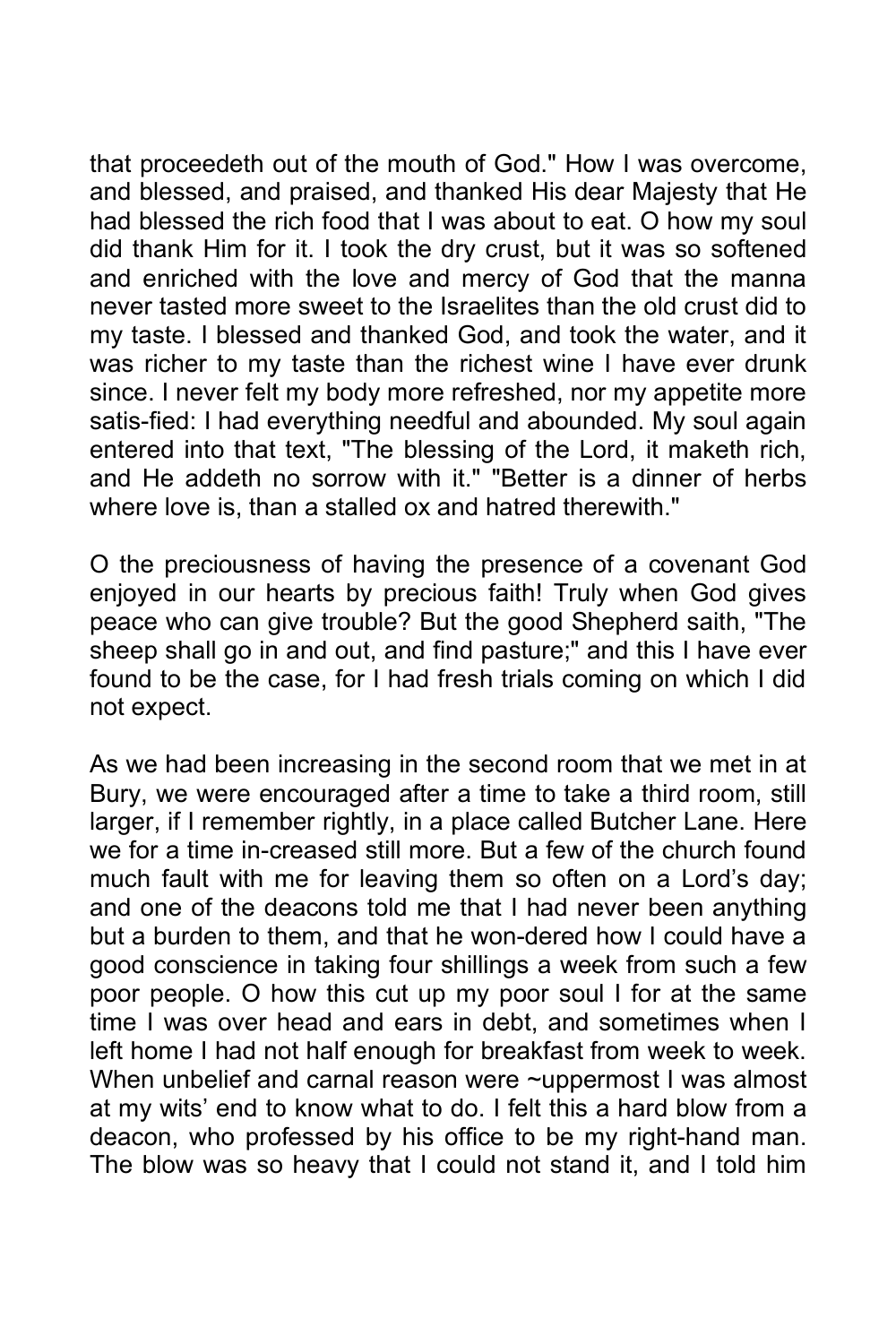that, as that was the case, I would not be a burden to them any longer. We had several meetings, but we could not be reconciled. So I gave it up, and the place was kept on for some time with supplies, but was soon given up.

I believe that I shall ever remember with a grateful heart dear Mr. Gadsby *{4}* and the dear church of which I composed an unworthy part, for their unbounded kindness towards me whenever they knew that I was set fast and could not move on. Their language was, with a smile, "John has got fast again: come, we must give him another lift." And cheerfully they communicated again and again. I never found them slack or tired; but have wondered at them hundreds of times how it was they were not tired of such a troublesome being as I was to them for years. They did indeed act like brethren in my distresses.

About this time I was invited to go and preach at Pool Moor, in Yorkshire, and I believe the Lord went with me, and blessed the word to many of them. My very soul fell in love with the people and the chapel, though it stood almost in the midst of a large common. Indeed, I was so taken up with the people and the place that I thought I must die if the Lord would not grant me the situation. I thought that it was just the very spot that God had designed for me, and believed it was the case, because my heart was so knit to it.

At that time the people were without a pastor, and many of them were very fond of me. "0," said I, "it will come to pass in the Lord's own time;" for I was sure that there was nothing impossible with Him, seeing that He had so many times answered my prayers, and had never failed me in all my straits, but had ever been my prayer-hearing and prayer-answering God. So I set to work with all my might to pray for the place. For, thinks I, the Lord says, "Whatsoever ye shall ask in My Name it shall be given;" and, "Open thy mouth wide, and I will fill it." I could bring in plenty of Scriptures if I could but persuade the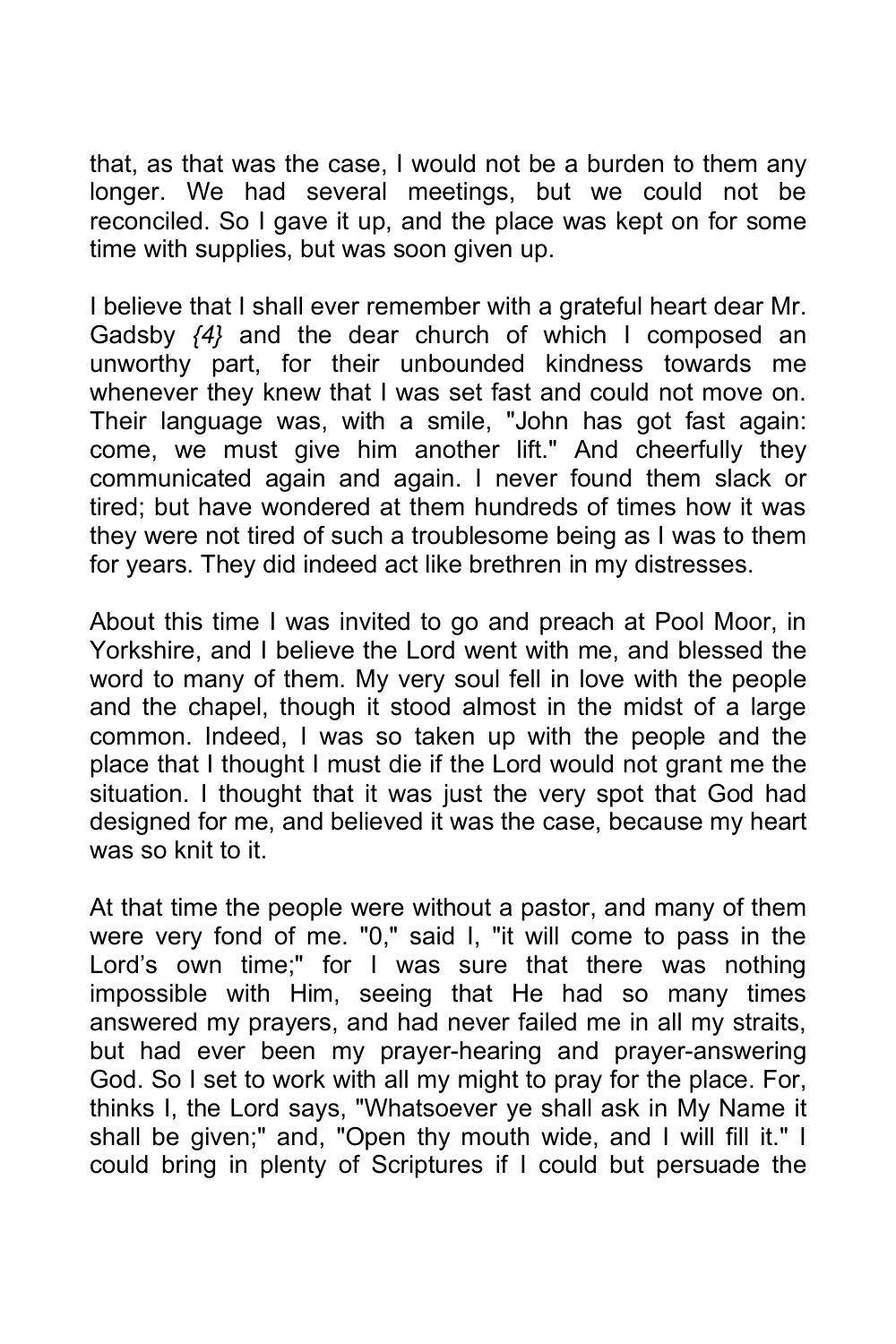Lord to perform it in the way that I wanted. And I thought there was no other way but to keep on crying for it night and day; for, thinks I, "The kingdom of heaven suffereth violence, and the violent take it by force."

I went several times to supply at this chapel, and every time I went I was more and more in love with the situation. 0, thinks I, it is just the very spot for my large family. So again I cried and prayed from week to week; and, to my views at that time, I had such assurances from the Word of God and my own feelings, that I believed at times I was as sure to have it as that there was a God. They had, if I recollect right, Mr. Webster, from Liverpool, to supply a few times, and most of the people were very much attached to him; and, as the time drew on, as I under-stood that the church intended to give him a call, and some of them expected that it would be done before I came again, they did not, therefore, expect that I should be needed any more after my next journey.

But I did not feel much sunk down at this, for I thought that they did not know how many cries and tears I had put up to God. The next Lord's day for my supply was, I think, three weeks from this time, and some of the people hoped it would be my last. And, 0, what a three weeks cry I had! It was almost night and day. I shall never forget, at times, when the Saturday came for me to go, what a journey I had of about twenty-two miles. I verily believed, according to my feelings, if it were settled for Mr. Webster to be their pastor that it would kill me. I arrived in the evening at the house of one of the members, about a mile short of my lodging, and as soon as I got in: "Well, by this time," said I, "I suppose you are settled with a minister, so that I shall not need to toil over any more?" "Why," answers the man, "it was settled for Mr. Webster to come; some of us indeed did not wish it, but numbers overpowered us, and we must submit."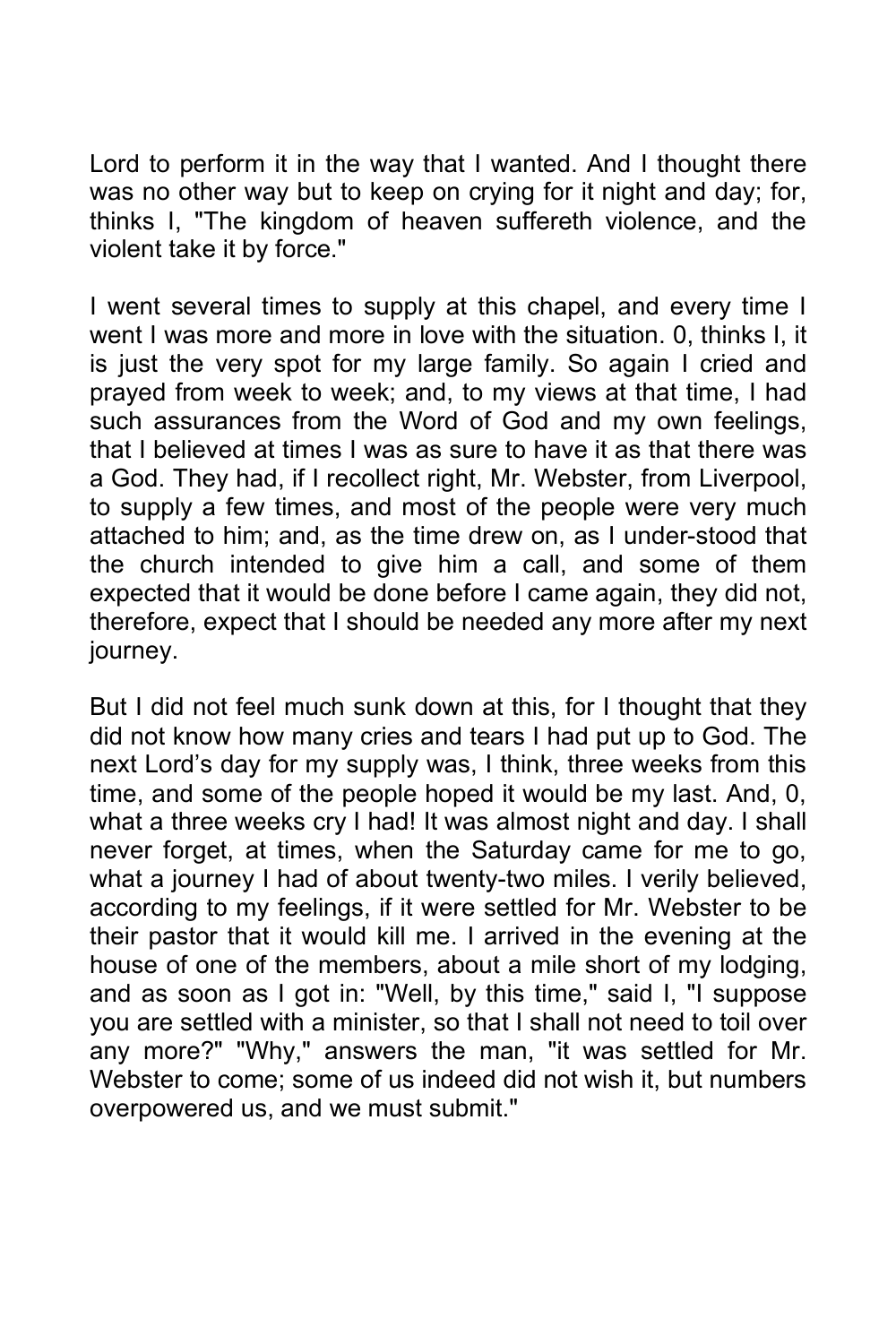0, I thought I must have dropped down in the house! I got my hat, and told the man that I must go. He tried hard to keep me in the house to sit and talk with him; but O no! for if I had not gone out I must have roared out in the house. So out I went, and got into a little valley between two hills, where I believed no soul could hear me, and there I roared out like a raging bear bereaved of her whelps: nay, I had hard work to keep from tearing the very hair from my head. I roared and wept while I had power to weep.

Then the devil set on with all his hellish spleen, and worked up such infidelity in my heart that I never can express a thousandth part of it. "Now," says he, "what do you think of the Bible? Do you think it is true? Have you not prayed for this place hundreds of times, and have not floods of tears flowed from your eyes for it? And does not this Bible say, 'He that soweth in tears shall reap in joy?' but you have sowed in tears and reap in sorrow. And does not the Bible tell you that whatsoever you asked it should be given you? but you have asked, and you believed that you should have the place, and have been denied. There is no God, and the Bible is nothing but priestcraft, and all your preaching and religion is nothing but an empty farce." I roared out again, "0 that I could but die! O that I could but sink out of existence!"

And such hatred and such awful blasphemies rose up in my heart against God that I felt that, if it were possible, I could have pulled Him from His throne and stamped Him under my feet. O how I struggled till the sweat ran down my wretched face to keep my mouth from uttering what boiled up in my heart! At last I got to my lodging, but could not sit down, for I was in such a state that I could hardly speak, and my face was foul with weeping. I desired the mistress to give me a candle, and said I would go to bed, for I was very bad. She tried to persuade me all she could that I would let her make something for me that would do me good, but I told her that I wanted nothing but rest; so I took the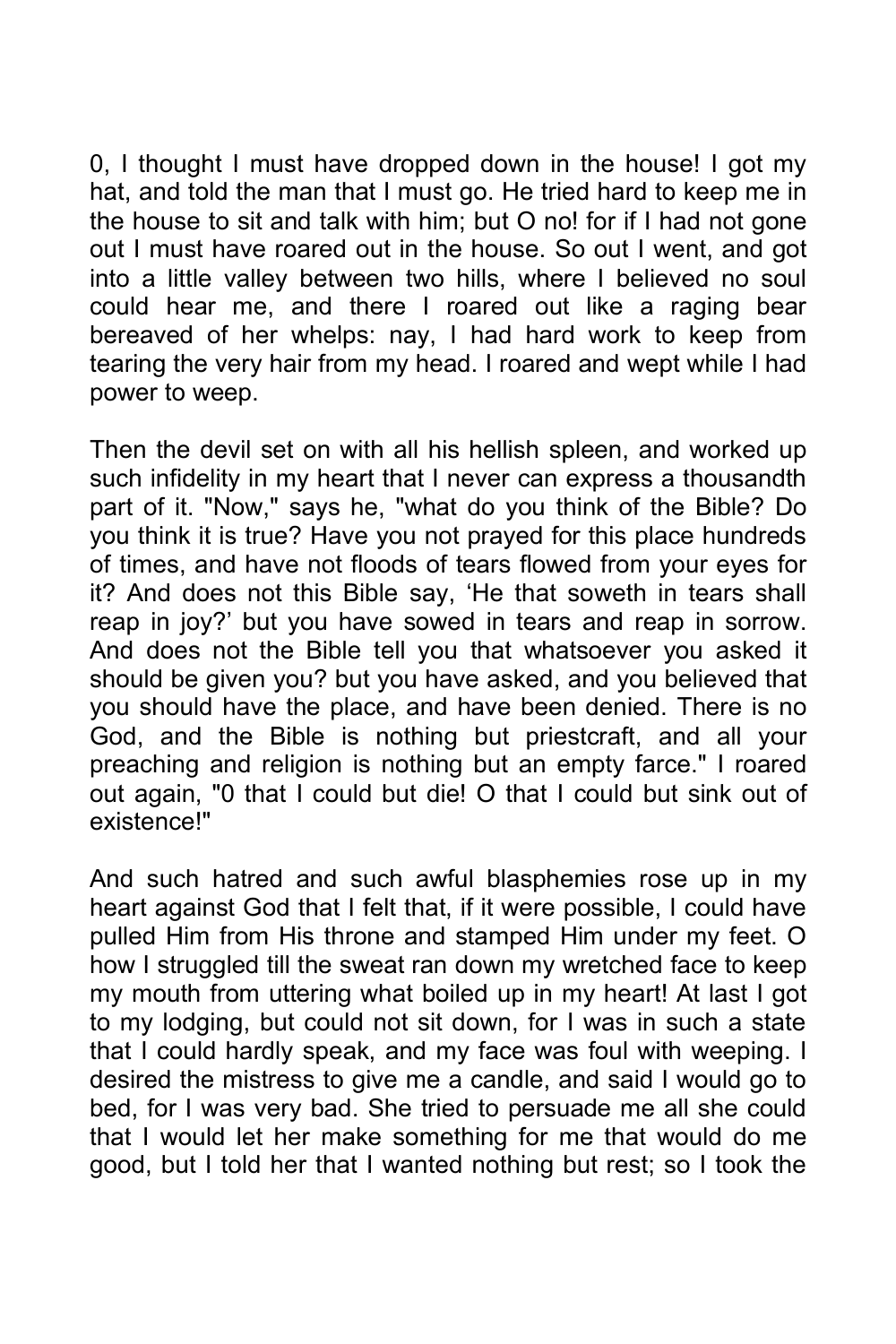candle and into my bed-room I went. And the tossings to and fro! sometimes in bed and sometimes walking the room till about four or five o'clock in the morning, till I verily thought that my natural senses were going, and felt quite confident that a mad-house would be my place.

But as to pray, to hope, or ever think it possible for me to preach again, I could as soon blot out the sun with my hand as do any of them. But I shall never forget the sound of those words that dropped like rain, and did indeed distil like the dew: "What I do thou knowest not now; but thou shalt know hereafter." *{#Joh 13:7}* O the soft-ness these words produced in my heart in a moment! The beasts of the forest all gathered themselves into their dens, my soul sprang up like a bird that had broken out of the snare, and I cried out, "It is the voice of my Beloved." O how my poor soul was melted down at His blessed feet! I covered my shameful face, and could neither look nor speak for wonder and astonishment at what it could all mean.

How sweetly did He draw me forth by His blessed words of peace, "Let me see Thy countenance, let me hear Thy voice; for sweet is Thy voice, and Thy countenance is comely." *{#So 2:14}* My soul was so drawn out and encouraged that I went down on my knees, and felt just like a child. "Lord, how is it, and why is it that my prayers are not answered? 0, dear Lord, do show me how it is, and why it is! Thou knowest that I cannot tell how it is, nor why it is! Do, my dear Lord, show Thy poor ignorant, sinful and helpless child: do, my dear Jesus, show me." And O with what light, life, and power did He speak these words into my heart that settled the thing in a moment, and showed me the why and the how: "Ye ask, and receive not, because ye ask amiss, that ye may consume it upon your lusts." *{#Jas 4:3}*

O how clearly did I see it was all my own fleshly planning and contriving, and that it was to gratify my own fleshly pleasure. O how sweetly could I give it all up into the hands of my covenant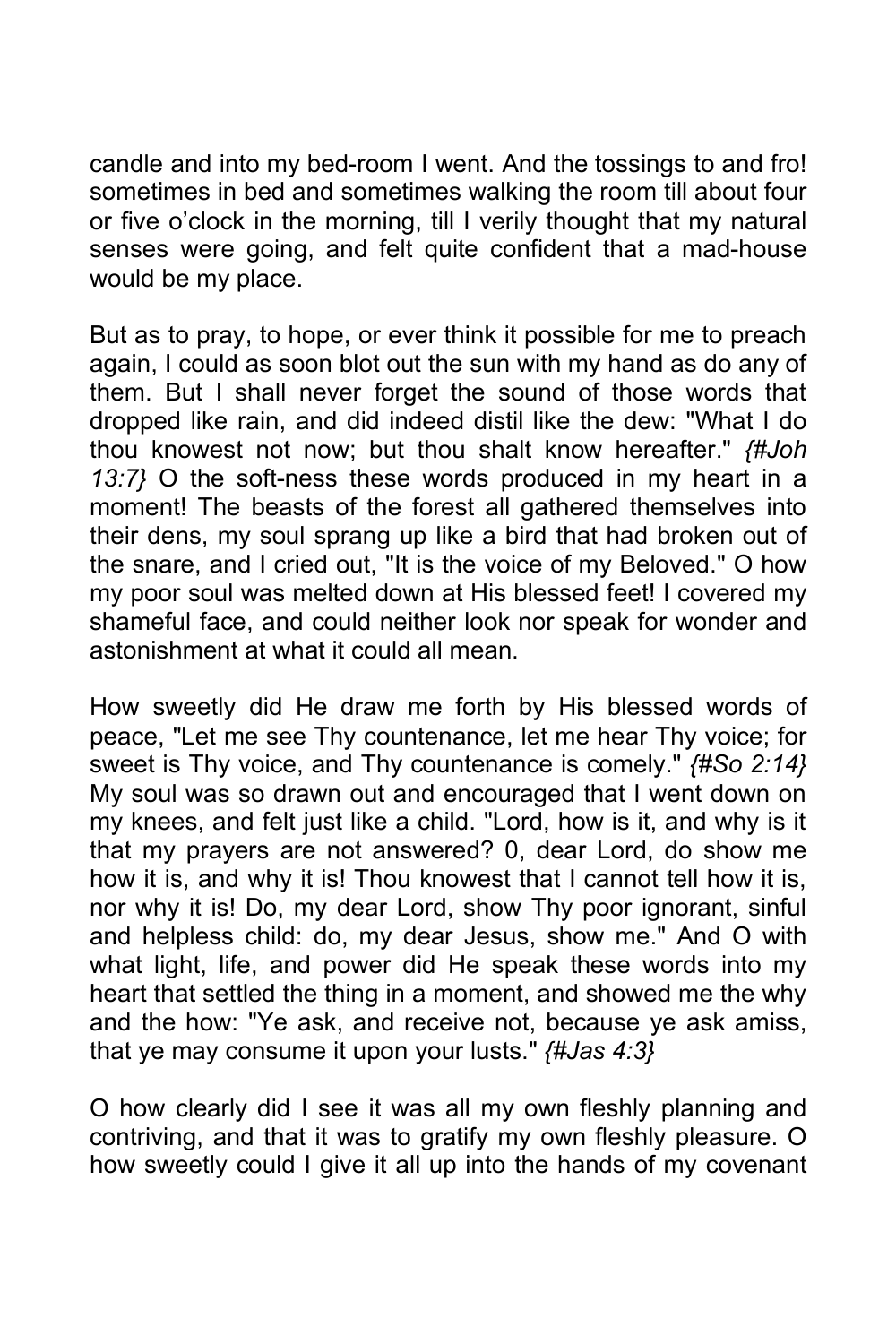God! Never did I go and preach a sermon in my life with more peace and love than my last in Pool Moor Chapel. How I could pray that if it were the Lord's will He would bless them in their choice of a minister. So that what I expected would have been to me nothing but death and destruction was turned into the greatest bless-ing that I ever had in all my life. O the use I have found it to me hundreds of times since! O the num-bers of times I have blessed God for it! But my soul was knit to a few of them, and they were knit to me in love that was never dissolved, and never will be, neither in time or to all eternity. After a time a few of them separated and took a room, where I went occasionally to supply them for many years, and God owned my poor labours amongst them.

About this time I was invited to go and preach to a few people that had been separated from Mr. Littlewood's church at Rochdale for going to hear Mr. Gadsby, who then came once a month to preach at Rochdale on a week evening. They had taken a room to meet in, and after a few times I engaged to go regu-larly every Lord's day, for which, if I remember aright, they engaged to give me six shillings a time. I had nine miles to go, and I think I went regularly for about twelve months, when, as the place was increased, they gave me a call, which I accepted. This was either in the year 1809 or 1810. And here I met with many comforts and many sorrows, and some downright real friends, as well as some downright real enemies, the

latter of whom appeared when I first went amongst them as though they would have pulled out their eyes and given them to me; but I found in the end their language was, "Crucify him I crucify him!" Truly it is "through much tribulation that we must enter into the kingdom of heaven." But notwithstanding all, "The righteous shall hold on his way, and he that hath clean hands shall wax stronger and stronger." The *{#Job 17:2}* Lord hath said that "surely the wrath of man shall praise Him, and the remainder of wrath He will restrain;" *{#Ps 76:10}* and so have I many times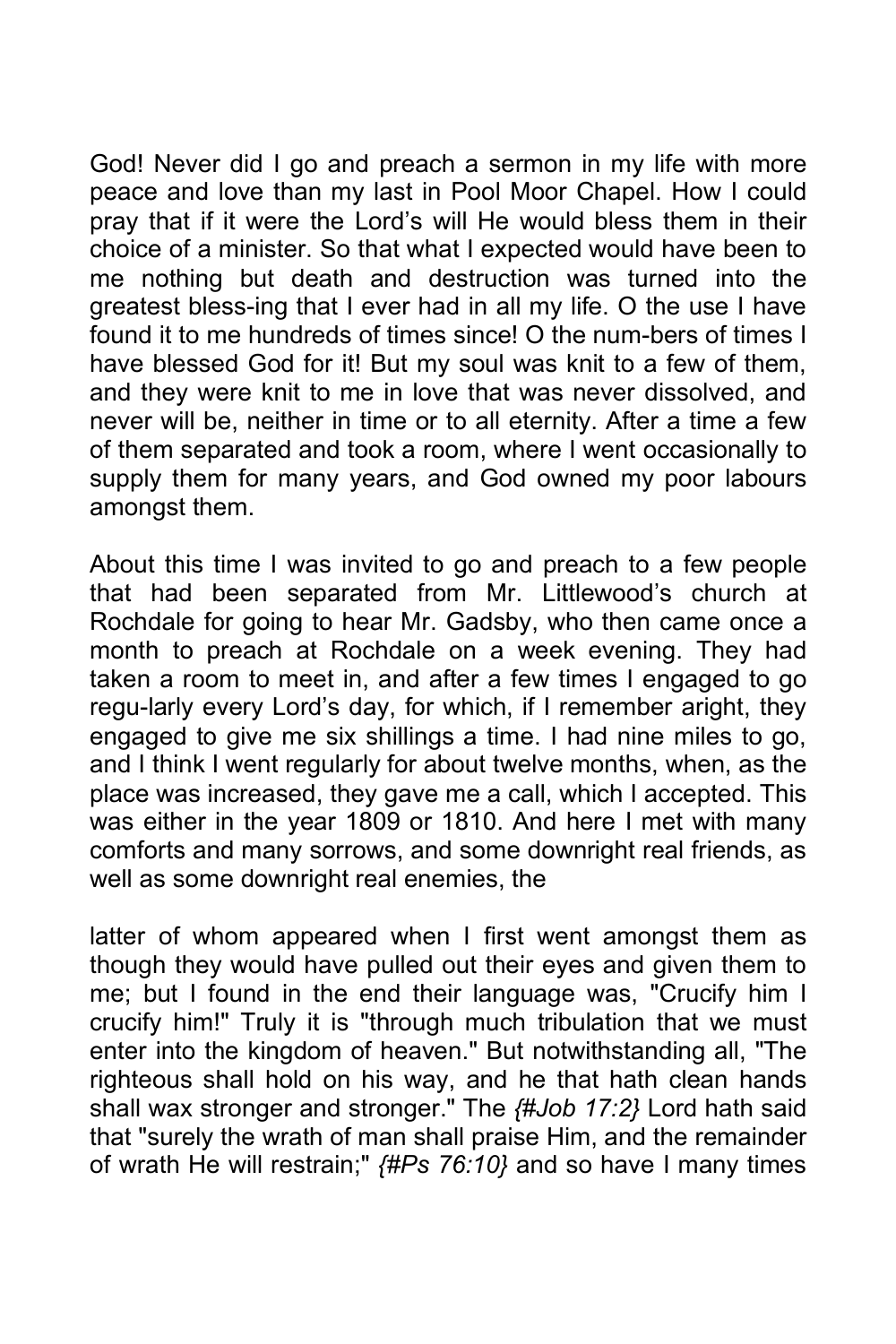found it, to the honour of His Name. O the miserable journeys I had sometimes for about two years from the place where I then lived to Rochdale. I have many times left home with neither money nor provisions in the house, over head and ears in debt, full of carnal reason and unbelief, and not able to see how ever I could escape bringing a reproach upon the cause of God and truth.

O how my poor soul has roared out like a bear, and mourned sore like a dove, when I have been pass-ing through the lonely fields on my way on a Saturday night or sometimes on a Lord's day morning, many times without a text, all my debts staring me in the face, no appearance of getting through a single week, and all our clothes nearly worn out. O the many times I have roared out in the fields, "What a fool I must be to go on attempting to preach when everything is so completely against me!" How many times did I tell the people that I must give it all up, for I was confi-dent I should never be able to get through with honour to the cause of God and truth. But they only laughed at me, and told me that if I knew nothing of these trials I should not do for them, and they were at a point that I was in the best school God could put me in for the pulpit. How often my soul exclaimed, "Miserable comforters are ye all." *{#Job 16:2}*

I was confident that, if were the best school, it was a very hard one to flesh and blood. Nevertheless. I always found in the end that they told the truth; and I am as confident of it as I am of my own existence, that there has been a "needs be" for every trial which my dear God and Saviour has sent me, and that there has not been one too many. They have been all in their place in the hands of God, to empty me and strip me of all my human props, and bring me to God as "my All and in all." And I have ever found it, that when I have been set fast, and could not turn to the right or to the left, it was generally the case with me, fool-like, to fly to God as the last spot. When every other refuge failed, I was obliged to roll my burden upon Him. How many times have I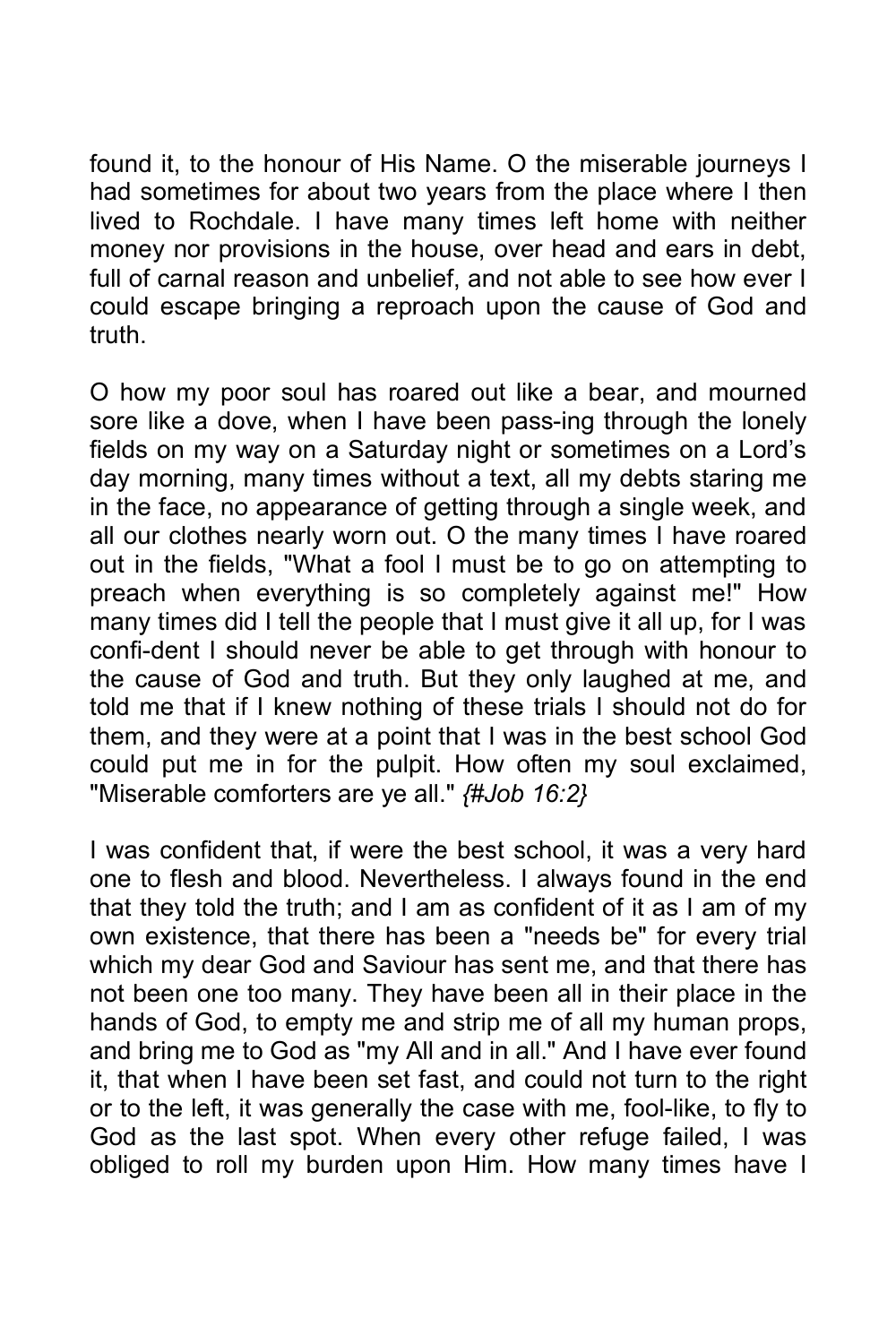wept, and thought that He never could have patience with me long, and that I should tire Him out; but, bless His precious Name, I have ever found Him both able and willing to sustain me. Let me be sunk into whatever difficulties I might, however trying they might be, I have always found that there were no impossibilities with Him, nor anything too hard for Him to manage. How often have I come home to an empty house, and brought with me just the very things we needed; so that we kept just getting through one trial after another, as it were, by the skin of our teeth.

One time we were completely set fast to make up the rent. We had somehow or other got it up save one guinea, and that we could not get from any source we could tell of. But a thought struck my mind that I would try the next Lord's day to borrow it of one of my friends at Rochdale, who I expected would lend it me, as the following Monday was the day to pay my rent. O the journey I had to Rochdale of prayer to God that He would open the way! I told Him that I had nowhere else to go but unto Him, who had ever been my present help in all times of trouble. "0 do, dear Lord, open the heart of someone to lend it me, and I will bless Thee as long as I live."

I felt sweet access to Him, and readily believed that He heard my prayers, and that I should bring the money home. But how my poor soul was disappointed! For after I had done preaching on the Lord's day, I mentioned the affair to one who, I thought, could do it, but he had it not at that time in his power. O how I sank down in my feelings, and set off home miserable enough, and verily believed it was now all over, and in such darkness and unbelief and carnal reasoning, until I was almost distracted. But when I came to a village called Heywood, through which I had to pass on my way home, it just struck my mind that I had to call to leave a message from Mr. Gadsby, at an old lady's who lived there, that he was coming over on such an evening. I rapped at the door, and told the servant my message, and the old lady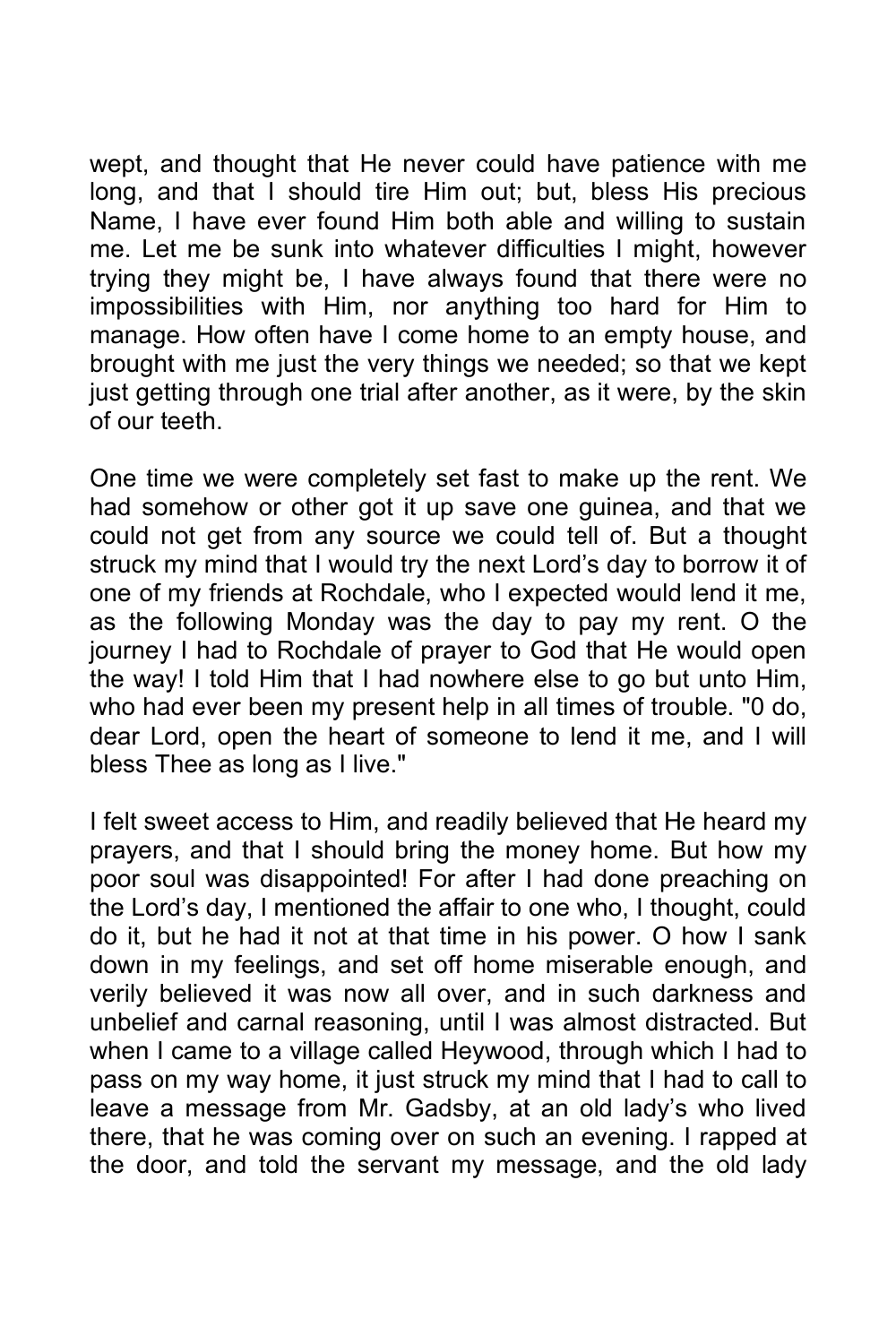being in the parlour heard me, and insisted that I should come in and have some refreshment. I wished to be excused, as I had a long way to go home and it was getting late. Besides, I was so miserable that I thought ladies would be no company for me. But she would have no denial, and said I must come in. So in I went and sat down. And how it was I cannot tell, but so it was, that the moment I sat down I forgot my rent and all my misery, as if it had taken wings and flown away; and there being a young lady there who was keeping her company, I began to talk of the things of God with such freedom that I was astonished at my feelings.

The young lady burst into tears, and said, "These are the very things I have been exercised with in my mind. Are these the feelings of Chris-tians?" At which my very soul was melted down in a moment, and my mouth was so opened that I began to speak of the way in which the Lord had led me, with such sweetness and pleasure, that I quite forgot my rent and every other calamity with it, and, to my feelings, could have sat all night. But I found by the clock that it was time for me to be going, for I had about seven miles to go, in a dark night and by a miserable road. The old lady desired me to spend a few minutes in prayer, and truly I felt it a time of prayer, and of praise too, in thanking God for the interview we had had together, so that I did not know how to conclude. It was indeed a melting time to us all. When I arose from my knees, and was taking leave of them, the old lady left a guinea in my hand, at which I burst aloud into a flood of tears in the room, and could not help it.

They were both alarmed, and asked me what was the matter. As soon as ever my feelings would suffer me to speak, I told them that tomorrow was my rent day, and that I was a guinea short of making up my rent, and had tried all I could to get it, but could not; and to see the goodness and tender mercy of my covenant God in putting it into your heart to give it! O how the poor old lady wept for joy along with me, in seeing the goodness of God. I left them with ten thousand blessings from my heart, and on my road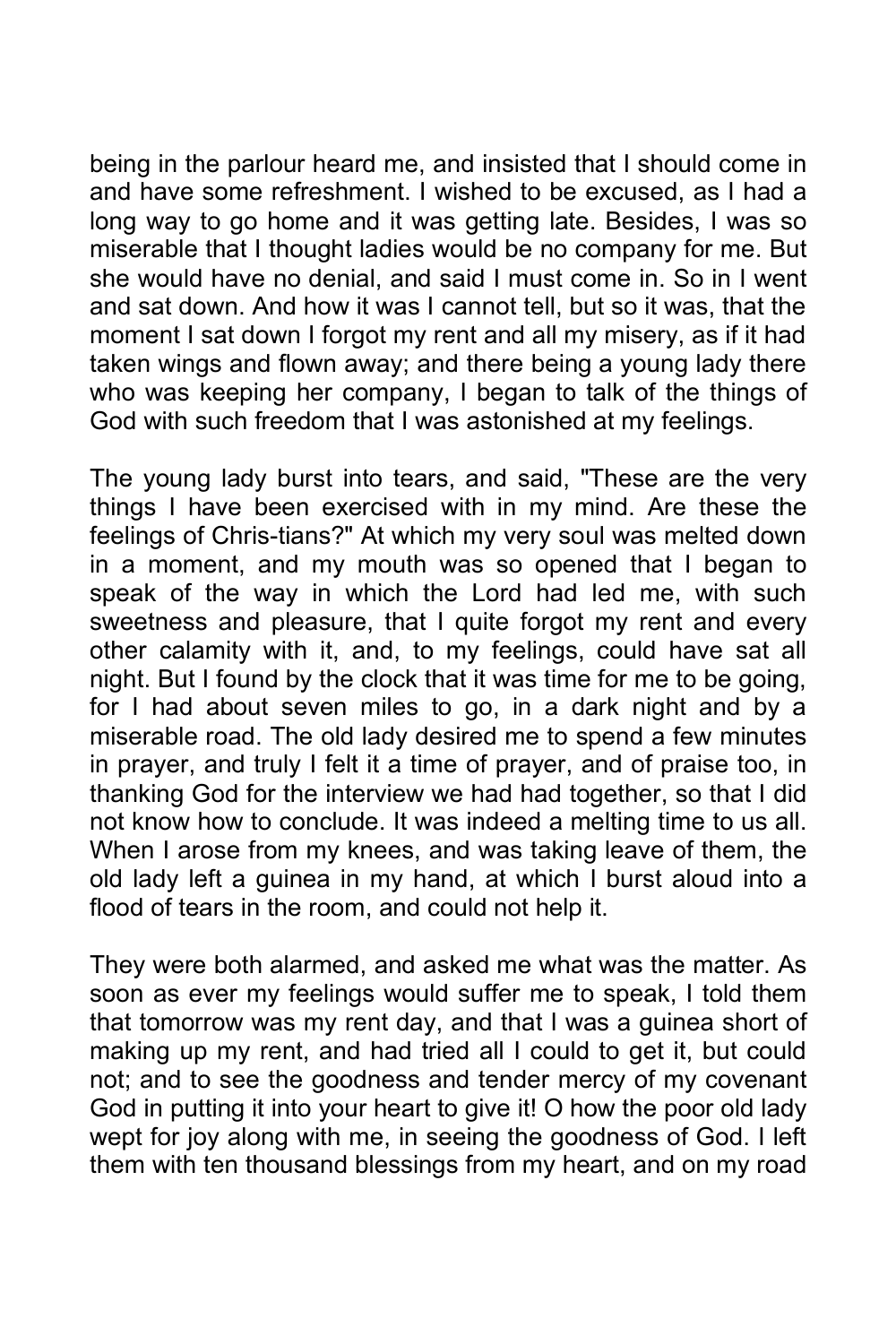home I went with transports of joy, viewing the matchless wonders of my covenant God. O how my soul could sing with sweet melody in my heart:

Ye fearful saints, fresh courage take; The clouds ye so much dread Are big with mercy, and shall break In blessings on your head. O how my soul could shout out: God is His own interpreter, And He has made it plain. William Cowper.

How clearly did I see that it was all of God, who had opened up the way that I could go and pay my rent, and that the enemies could not say, "Ah! so would we have it." O how sweet was David's song: "The Lord is my Shepherd; I shall not want. He maketh me to lie down in green pastures; He leadeth me beside the still waters; He restoreth my soul; He leadeth me in the paths of righteousness for His Name's sake. Yea, though I walk through the valley of the shadow of death, I will fear no evil: for Thou art with mc; Thy rod and Thy staff they comfort me. Thou preparest a table before me in the presence of mine enemies: Thou anointest my head with oil; my cup runneth over. Surely goodness and mercy shall follow me all the days of my life; and I will dwell in the house of the Lord for ever."

I now for a short time enjoyed the pre-sence of the Lord; and O what pleasure and heavenly delight it is to see the good hand of God "leading the blind by a way they know not, and making crooked things straight!" Surely such displays of God's kind-ness, both as the God of providence and of grace, will confirm and establish a soul in the love, power, faith-fulness, goodness, mercy, kindness and unchangeableness of a covenant God and Saviour, more than all the commentators in the world. For such tried and de-livered souls as these are God's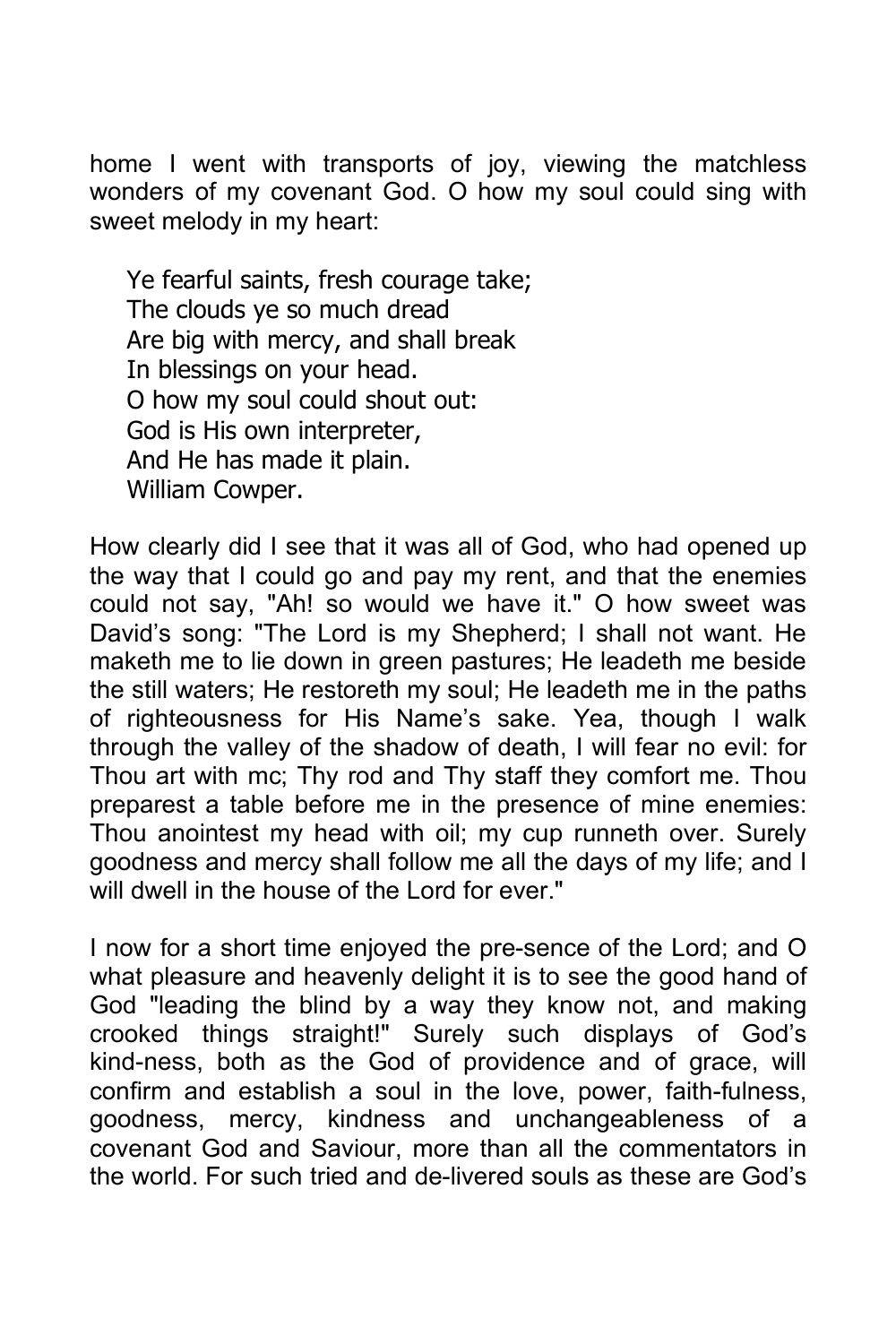witnesses: "Ye are My witnesses, saith the Lord, that I am God, and there is none else." My poor soul, in the enjoyment of Him, could now trust Him for all, thank Him for all, and glorify Him for all. I could sing and say from my very heart, "Not unto us, O Lord, not unto us, but unto Thy Name give glory, for Thy mercy and for Thy truth's sake."

Some little time after this we began to build a new chapel at Rochdale, where I then laboured, and had done so for some time; and the Lord having blessed my labours, we were crowded in the room in which we then met, and therefore began a new chapel. It was truly wonderful and amazing to see how the Lord opened a way for us, for we were a very poor people. But O how many times did we prove that portion of God's Word, "The cattle upon a thousand hills are Mine, and all the gold and silver is Mine." For He opened the hearts of the people far and near, to communicate towards the raising up of Hope Chapel, which we called it, for we said it was begun in hope, carried on in hope, and a hope, too, which will never make ashamed. So we called it Hope Chapel. Through many toils and difficulties, at length we got the chapel up, but with a considerable debt upon it, which was very heavy on our shoulders.

After preaching some time in the chapel, the friends wished me to come with my family to Rochdale; but I was stuck so fast with many little debts that I could not tell how I could possibly remove from the place I was in. It appeared to me to be utterly impossible; but I found, again, that what was impossible with me, was possible with God. And, blessed be His dear Name, He again made it manifest that He was able to deliver me from that Sodom, for I could call it nothing else for years. He opened the hearts of one and another who just helped us out, so that not one enemy of God and truth could say, "Ah! so would we have it." O how the devil had for years, at times, harassed my poor soul, that when I was moved from that place it would be to the poor-house! So that when my traps were put up in the cart, and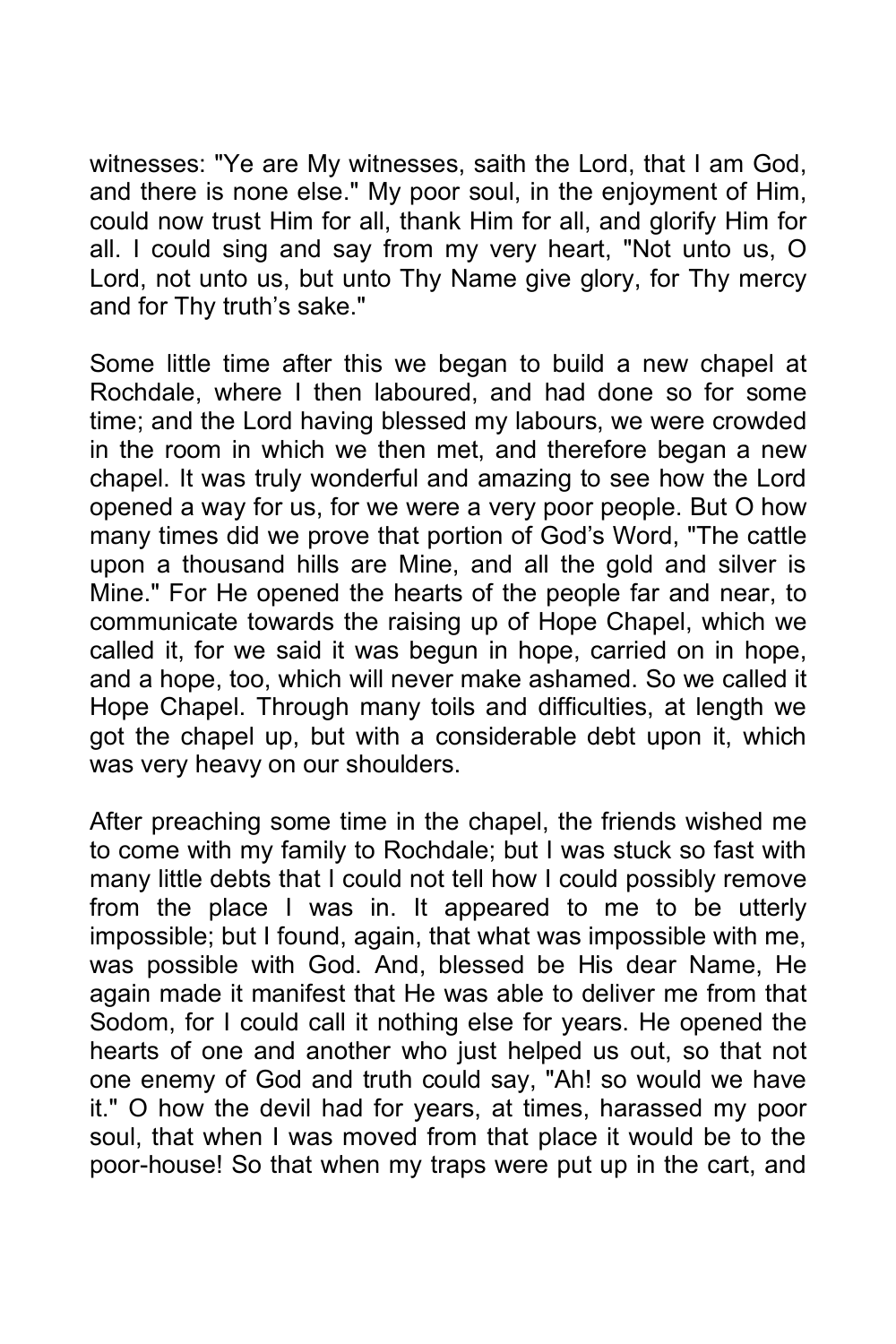not a dog was able to move his tongue, I felt as if my poor soul would have burst through the body with joy. O how sweetly did Hannah's song flow into my heart and out of my mouth unto God!

"My heart rejoiceth in the Lord; mine horn is exalted in the Lord; my mouth is enlarged over mine enemies; because I rejoice in Thy salvation. There is none holy as the Lord; for there is none beside Him; neither is there any rock like our God. Talk no more so exceed-ing proudly; let not arrogancy come out of your mouth; for the Lord is a God of knowledge, and by Him are actions weighed. The bows of the mighty are broken, and they that stumbled are girded with strength." O how my poor soul adored Him, loved Him, and praised Him for opening such a way that not one enemy could bring a just charge against me to the dishonour of His Name and cause, which were dearer to my soul than life itself. But, is anything too hard for the Lord? So off we went with six children, we having seven in all, but the eldest did not then live at home. We arrived safe at Rochdale, with my heart full of the blessing of the Lord. And O what a sweet time I had in my new habitation, in raising up an altar to the God of Abraham, Isaac and Jacob, who had fed me all my life long!

The Angel of His Presence, who had redeemed me from all evil, so ravished my heart with wonder and amazement, that I scarcely knew whether I was in the body or out of it. His boundless goodness, both in providence and grace, so shined into my poor soul, that it was truly delightful and pleasant to see His goodness pass before me in the way. Here I expected I should have a smoother path and things more comfortable. Ever since the Lord had opened my poor mouth in His dear Name, there was one request I had made, that He would open a place for me where I might have my family with me on the Lord's day. Truly I had many sweet promises that this would be the case in His own time and way; but little did I think God would favour me with a habitation adjoining the chapel. But so it was! And I verily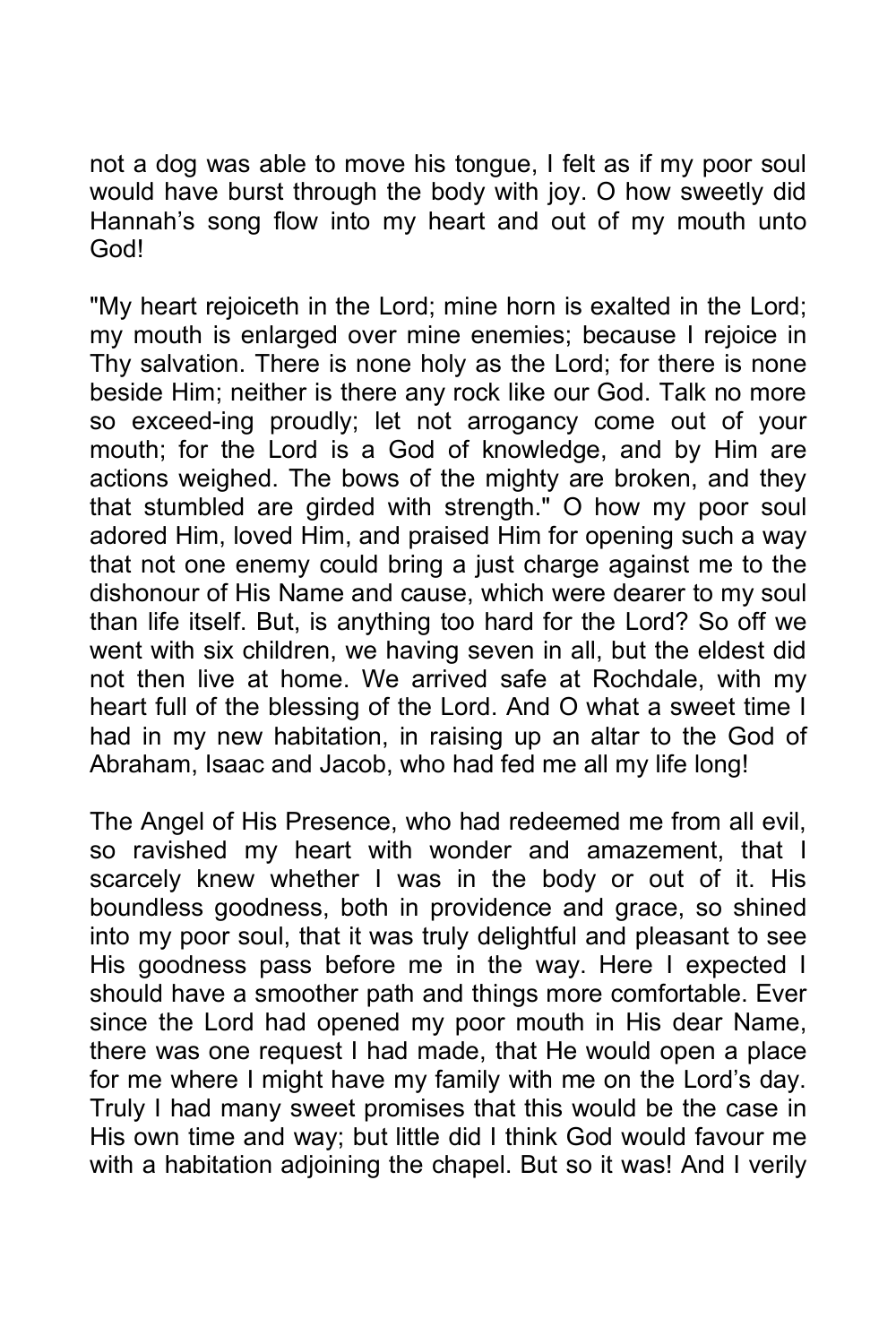believe, on the Lord's day when my wife and children entered the chapel, I should have fainted away in the pulpit had not the dear Lord sup-ported me. O with what power did I feel those words of David, "Thou hast caused men to ride over our heads; we went through fire and through water: but Thou broughtest us out into a wealthy place. I will go into Thy house with burnt offerings; I will pay Thee my vows, which my lips have uttered, and my mouth hath spoken, when I was in trouble. I will offer unto Thee burnt sacrifices of fatlings, with the incense of rams; I will offer bullocks with goats. Selah. Come and hear, all ye that fear God, and I will declare what He hath done for my soul. I cried unto Him with my mouth, and He was extolled with my tongue. If I regard iniquity in my heart, the Lord will not hear me; but verily God hath heard me; He hath attended to the voice of my prayer. Blessed be God, which hath not turned away my prayer, nor His mercy from me." *{#Ps 66:12-20}*

For several weeks I went on very comfortably, and was favoured very much with the sweet presence of the Lord in giving me a sight of the way He had led me, and I could say from my heart, "He hath done all things well." *{#Mr 7:37}* "Not one thing hath failed of all the good things He hath promised." *{#Jos 23:14}* But I soon found plenty of work for prayer, faith and patience. My salary was now twenty-five shillings per week. I had six children at home, and my wife was again in the family way, and provisions being dear, I soon got up to the neck in trouble. For the first thing we had to do as soon as we got into the town was to go on credit at the shop for everything we needed. When my wife drew near the time of her delivery, I began to fear how it would be possible to get her the comforts she required at the time of her confinement.

I soon found that I had to plunge out of one trouble into another, that is, borrow from one to pay another, so that I soon found I could not tell how to move on. When my wife was taken in labour there was but little in the house, and I was obliged of necessity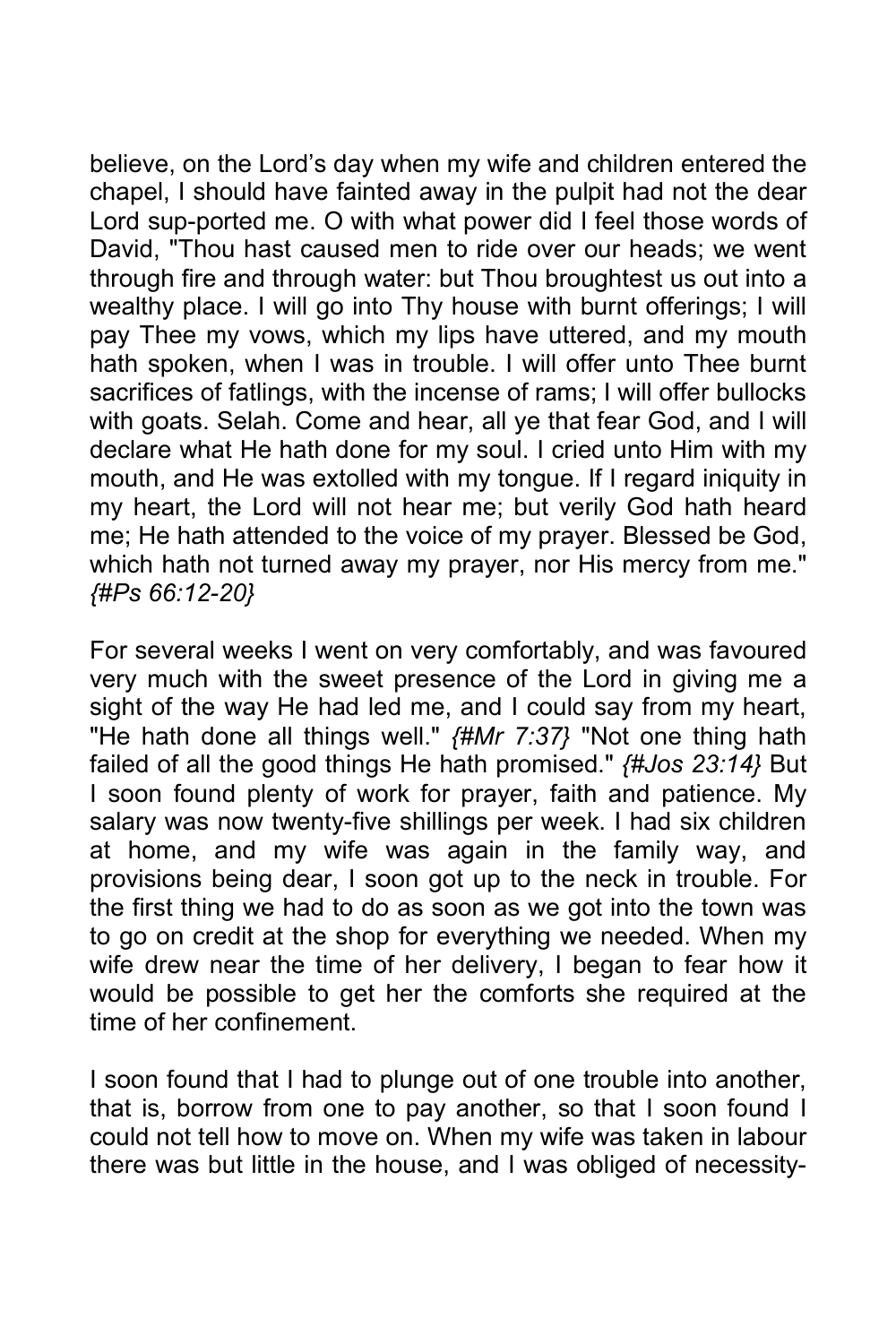to go to Manchester and leave her very poorly. O what a miserable journey I had to Manchester! All the former mercies of God were lost to my sight, and now the devil told me that it would be a thousand times worse in Rochdale than at the other place, which I had wanted so often to leave. "For here," said he, "the whole town is all upon the watch, hoping that something or other will come to stop the mouth of such a presumptuous Antinomian, and now," says he, "the time is come. Your wife will die; God will stop your mouth; and you and your children must go to the poor-house after all."

When I had concluded my business in Manchester, I met a friend just as I was going off home, who asked me how we all were, and how my wife was, and how we were getting along. I told him how things were, and said that I was afraid that the Lord, after all the mercies He had favoured me with, had left me. After a little conversation, he told me that the Lord had not left me, nor ever would leave me; and when we parted he gave me what was needful for our present wants, and off I came home. How powerfully and sweetly did those words come into my soul: "And the angel of the Lord did wondrously, and Manoah and his wife looked on." It was a looking on indeed. I verily believed it was all well with my wife, and that the child was a boy, so I cried out in the way as I went, "His name is Manoah!" What a very different journey had I home! All the way to Manchester the devil roared, but all the way back the Lord smiled. When I arrived at home all was well; my dear wife was safely put to bed, and the child was a boy. How sweetly did I take the dear child up in my arms, and bless it in the Name of the Lord, and said, "His name is Manoah, and may the angel of the Lord do wondrously for him, and his poor soul look on," which God grant may be the case in His own time.

O the lovingkindness of the Lord, how good it is! Surely it is a good thing to give thanks unto the Lord! How sweet it was to pass on my way and see the cloud go before me! But it has ever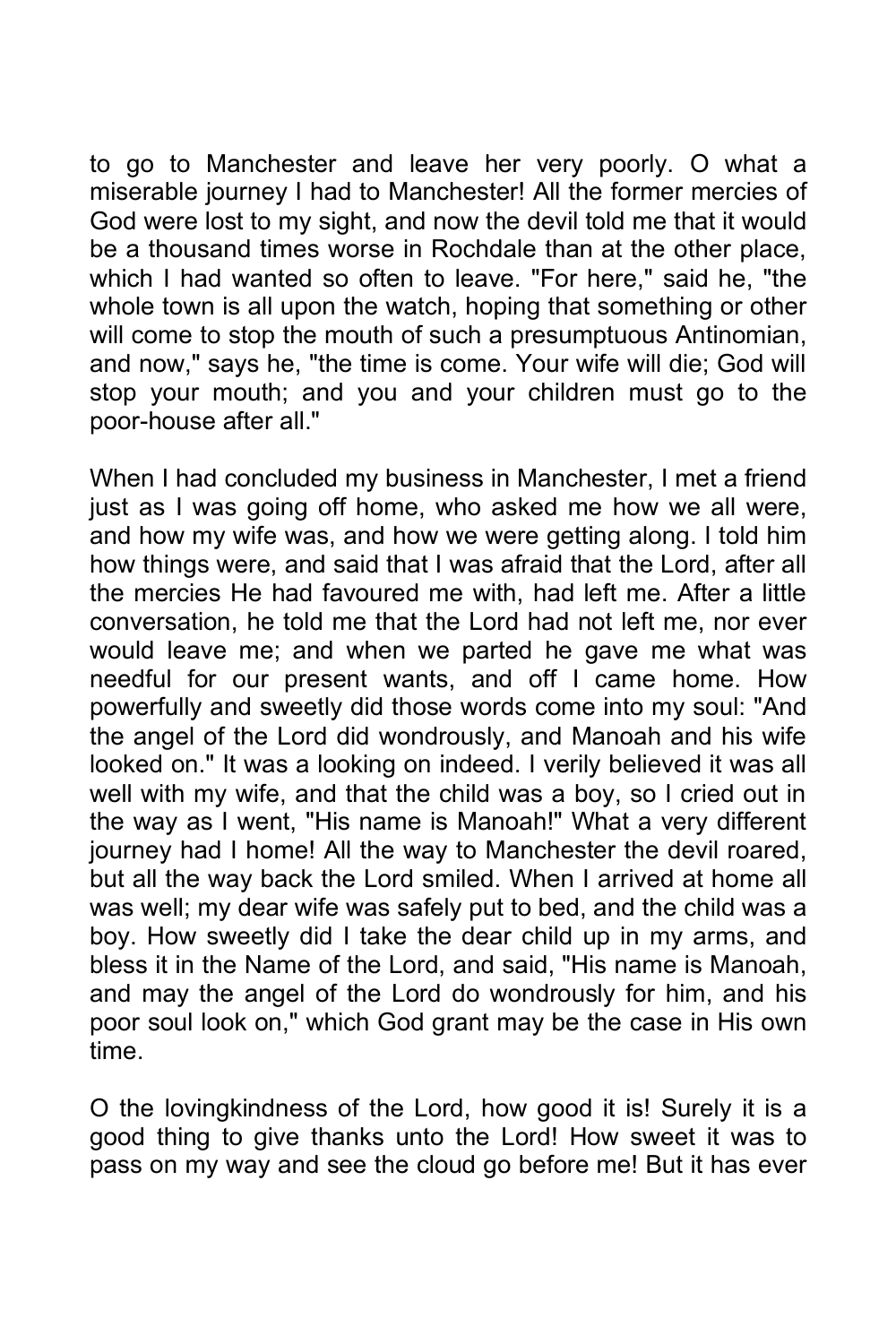been my lot to have changes, ins and outs, ups and downs. For after a while we got behind at the shop where we dealt for pro-visions. We owed, if I recollect rightly, about seven pounds, and had but two in the house, which we were keeping towards paying the debt; but there was no appearance of getting the rest. But all the rest came in God's own time and way, and it was truly wonderful and astonishing to my soul.

There was one of our deacons, my right-hand man, who professed such love when I first went into the town that apparently he would have plucked out his eyes and given them to me. After a little time, however, he began to manifest his hatred and enmity against me by trying all he could to harass, perplex and distress me. He goes to the person we traded with, and asked him if I owed him any money. The answer was that I did. So he told him with his soft tongue, that out of kindness he let him know that if he did not get it soon, he never would have it at all. This put my creditor into great fear, so that he sent me a very soft note that he should be glad if I would settle the account, as he was driven for money.

O how that made me shake from head to foot! "Now," said the enemy, "what will you do? Here is five pounds to make up before you can pay the seven. You have drawn over your quarter's money, and you cannot look there. But if you do not pay it immediately, it will be over the whole town, and it will be a matter of joy to the uncircumcised and sorrow and grief to your friends." O how all this sank me down! for though the Lord had done so much for me, I found that I had no faith at my command to trust Him one moment. This was on Saturday; no text, and Lord's day coming, and I could not get one to strike me all the day. Then I tried to strike one myself, and I struck out many, but they all slipped through my fingers, and off they flew. What a day and night did I pass through. But through the tender mercy of a covenant God I had a good day in the courts of our Lord. The dear Lord led me into the very things that some of His dear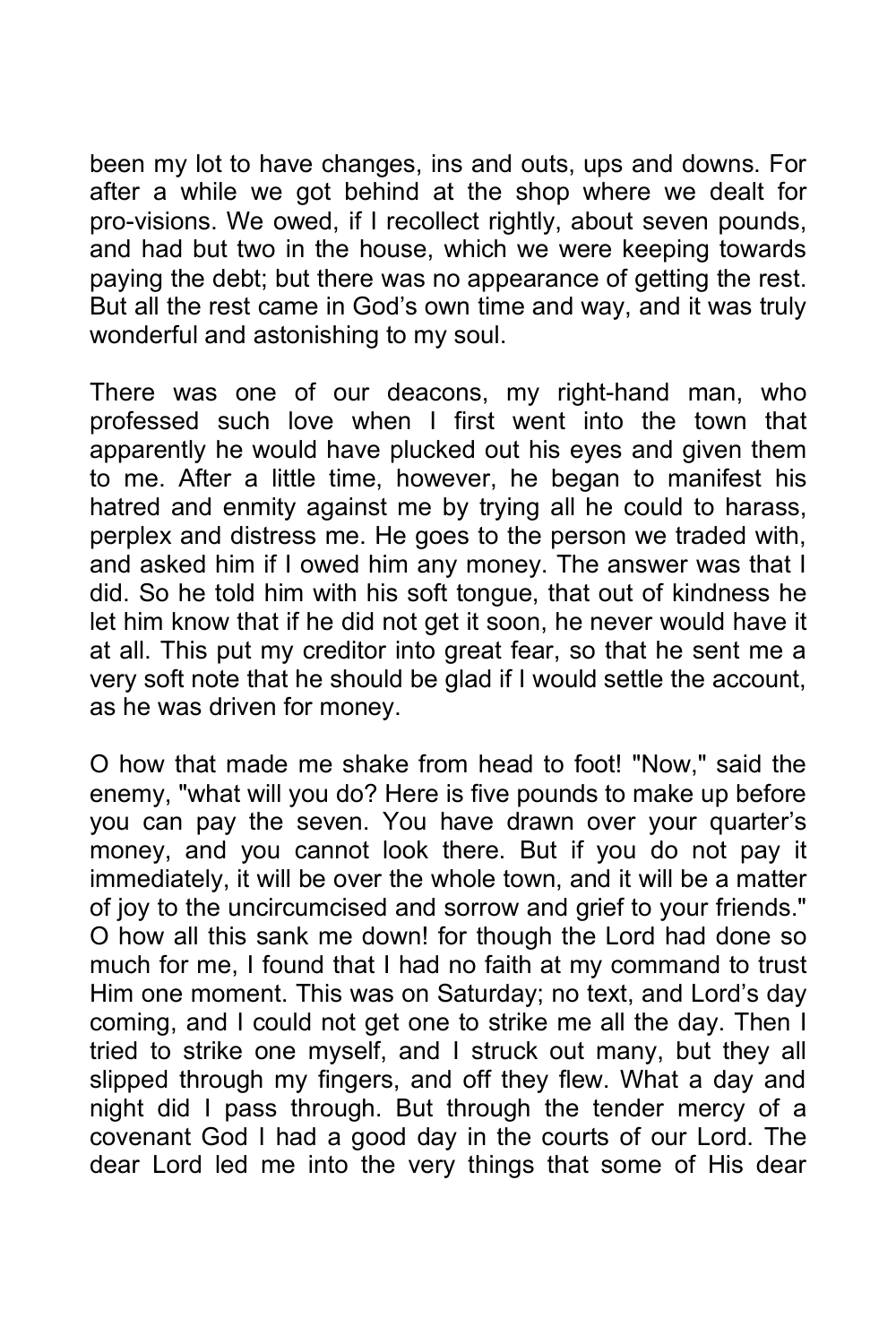children were exercised with, and they went home at night rejoicing it the Lord, and putting no confidence in the flesh. The dear Lord favoured me with a sweet calm, and I felt a hope springing up that He would provide. And I felt a casting of my cares upon Him. "Bless the Lord," my soul whispered, "He has delivered, He does de-liver," and I felt a sweet hope that He would deliver. Before we went to bed, my wife asked me how we were to get through the week. "I have only two shillings," said she, "and we are to have no more at the shop till the old score is paid off, and the two pounds we must not touch; and you know there is but little in the house. How do you think we are to get through the week?"

"Well," said I, "come, never mind it tonight. I am tired; let us go to bed and see what tomorrow will bring forth." I had a very comfortable night's rest, and, being tired, lay pretty long in the morning. Indeed, I was rather reluctant to go down, for fear of the sub-ject of the two shillings coming up again. Whilst I was pondering about the two shillings, the postman came to the door with a letter, and called out, "One shilling and elevenpence, mistress." "What," cries out my wife, "what do you mean?" "One shilling and elevcn-pence, mistress." I could not help laughing in my room to hear my wife and the postman. Well, thinks I, we don't need much consultation about laying out the two shillings. We have now a whole penny left. Neither I nor my wife understood the one and elevenpence then. When the postman had shut the door, she comes stamp-ing up the stairs as if she would have stamped them down.

Into the room she comes with the letter and the penny, and down she threw them both. "Now," says she, "as you have such a stock of faith, you have a whole penny to go to market with," and down she went, not in the best of tempers. I opened the letter, and there was a two pound note and a one pound note, making three pounds. I ran down stairs with as-tonishment, and showed my wife the three pounds. Poor thing! she was quite overcome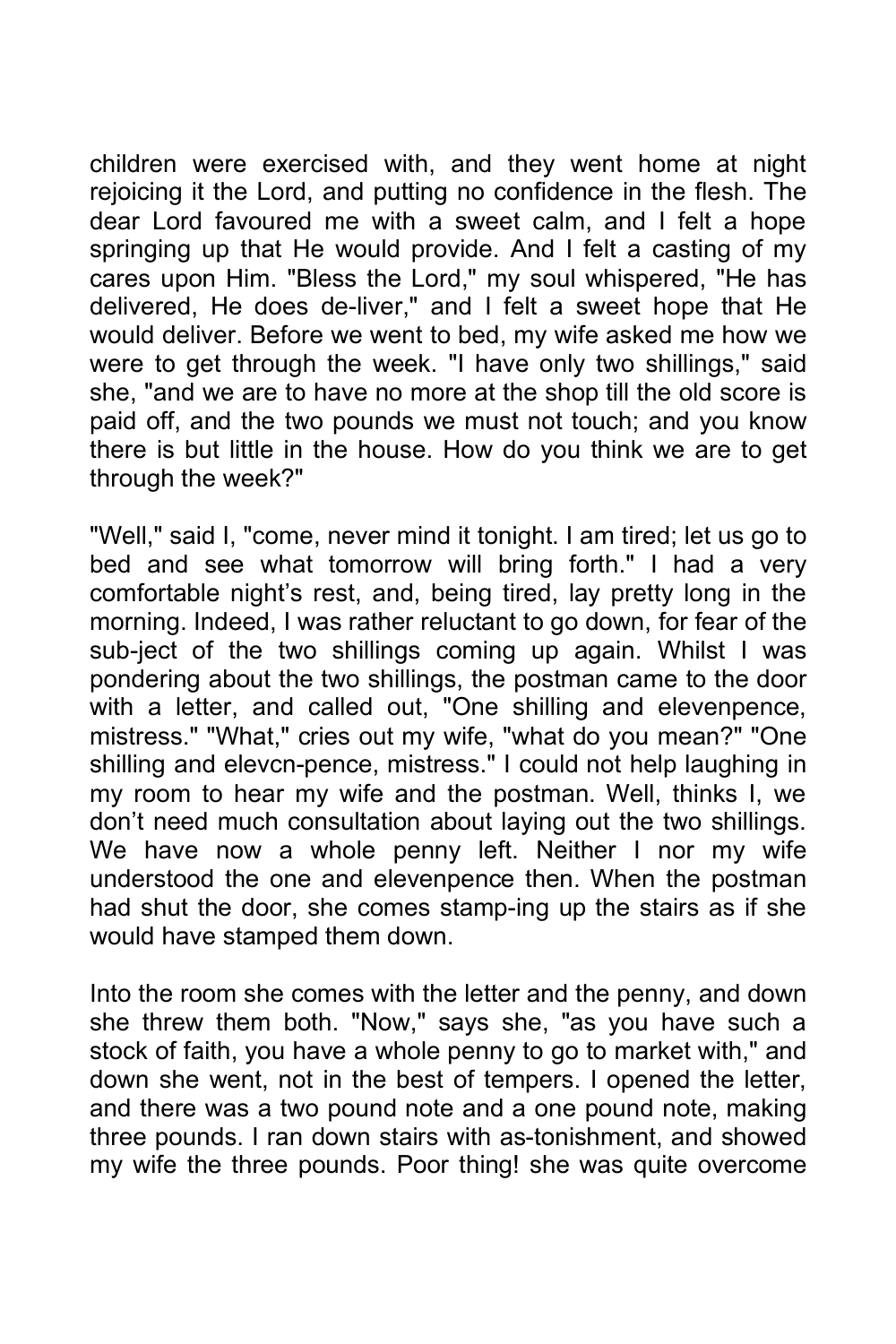with wonder, and she declared that she should never again be frightened at one and elevenpence, and hoped one and elevenpence would soon come again. Just as we were talking it over, my old friend, Thomas Nivin, a Scotchman, whom I had ever found a faithful friend from first to last, came in to know how we were. I showed him the letter and told him of our situation, and that I owed seven pounds at the shop, and that my creditor had sent for the money, and that we had only two pounds towards it until this letter came, and now we have five pounds.

The old man rejoiced, and said that he was glad in his heart to see the lovingkindness of a covenant God in such a wonderful and unexpected way. The dear old man said, "I have two pounds laid up at home that I have no present use for." So off he went and brought the two pounds. My old dame dressed herself up in her best gown, and off she goes with the seven pounds and discharges the debt with honour. Now, thinks I, I will go alone into the chapel, and there will I extol the mercy of my wonderworking God, who has wrought this wonderful deliverance for me, one so unworthy. But I am ashamed to write or speak what came into my mind as soon as ever I entered into the chapel. Instead of blessing and praising God for His wonderful deliverance, it darted into my mind that whoever sent it might have sent a five pound note instead of three, and then I should have had two pounds for other things, which would just have come in well.

O how I hated myself for these thoughts, and how did my soul struggle, cry and pray to tread these cursed feelings under my feet! I walked to and fro, begging and crying for a. thankful heart; but could no more thank God feelingly for the deliverance than I could make a world. And I began to find my heart as hard as the nether millstone, so that I found that thankfulness was a gift that cometh down from above. And I am confident that thank-fulness is as much the gift of God as ever deliverance is. But, blessed be His dear Name, He can give it when He will; for a few days after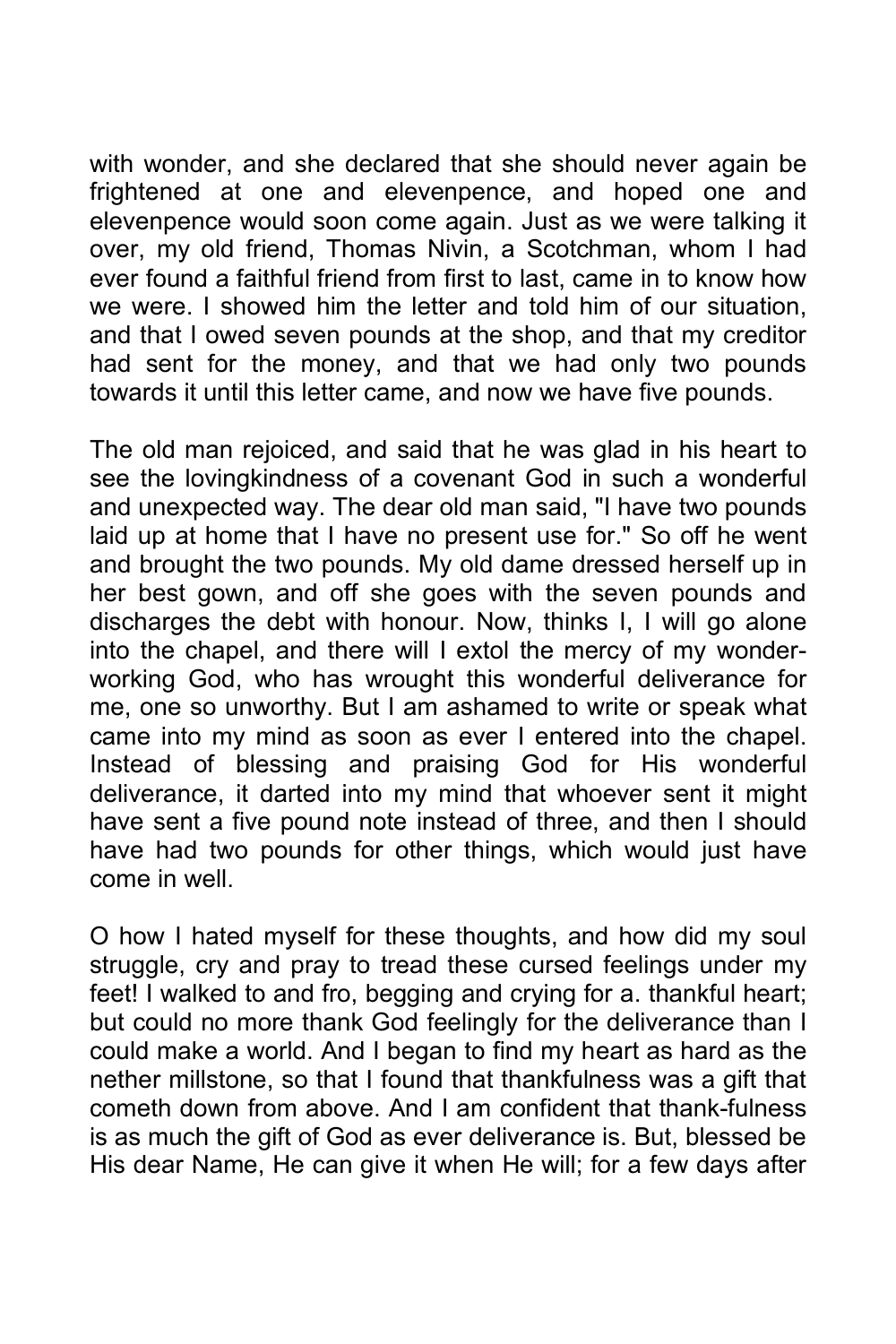this, as I was walk-ing down the street, the dear Lord broke into my soul with such light and love, that He showed me His hand in sending me the deliverance, and with such sweetness, wonder and thanks, that my heart was quite overcome with gratitude. "It is a good thing to give thanks unto the Lord," and those that are taught of God well know that "every good thing is from above, and cometh down from the Father of lights, with whom is no vari-ableness, neither shadow of turning."

Soon after this I had trouble upon trouble at Rochdale, and began to see that I never could stay there long; and I was firmly persuaded that God never in-tended it, for every way kept closing up, till at last my old friend, the Scotchman, said he could not promise to communicate so much to the cause, and, indeed, I wondered he did what he had done for years. Then the deacons told me that it was plain the Lord meant me for some other place, and, if Providence opened a way, they considered I should do right in embracing it. O how my soul did sink down within me. I had eight children; I was over head and ears in debt, and nothing but clouds and darkness within and without.

A few days after this I received a letter from Maidstone, in Kent, saying that if I was at liberty, they wished me to come for four or six weeks upon trial. I looked upon this as a wonderful opening in providence, and sent them a letter, fixing the time at which I hoped to be there. I think it was the day after I had sent off my answer that I received another letter, from a few people who met in a room at Trowbridge, in Wiltshire, inviting me for a month upon trial, if I was at liberty. O how I wondered to know what all this could mean! I sent them an answer, saying that I would comply with their request as soon as I had fulfilled my engage-ment at Maidstone. At the time appointed I went to Maidstone, and stayed as long as I had agreed to do. The people gave me a call to be their pastor, and everything was as pleasant to flesh and blood as I could desire; and fully was I determined to accept the call, only I must go to Trowbridge to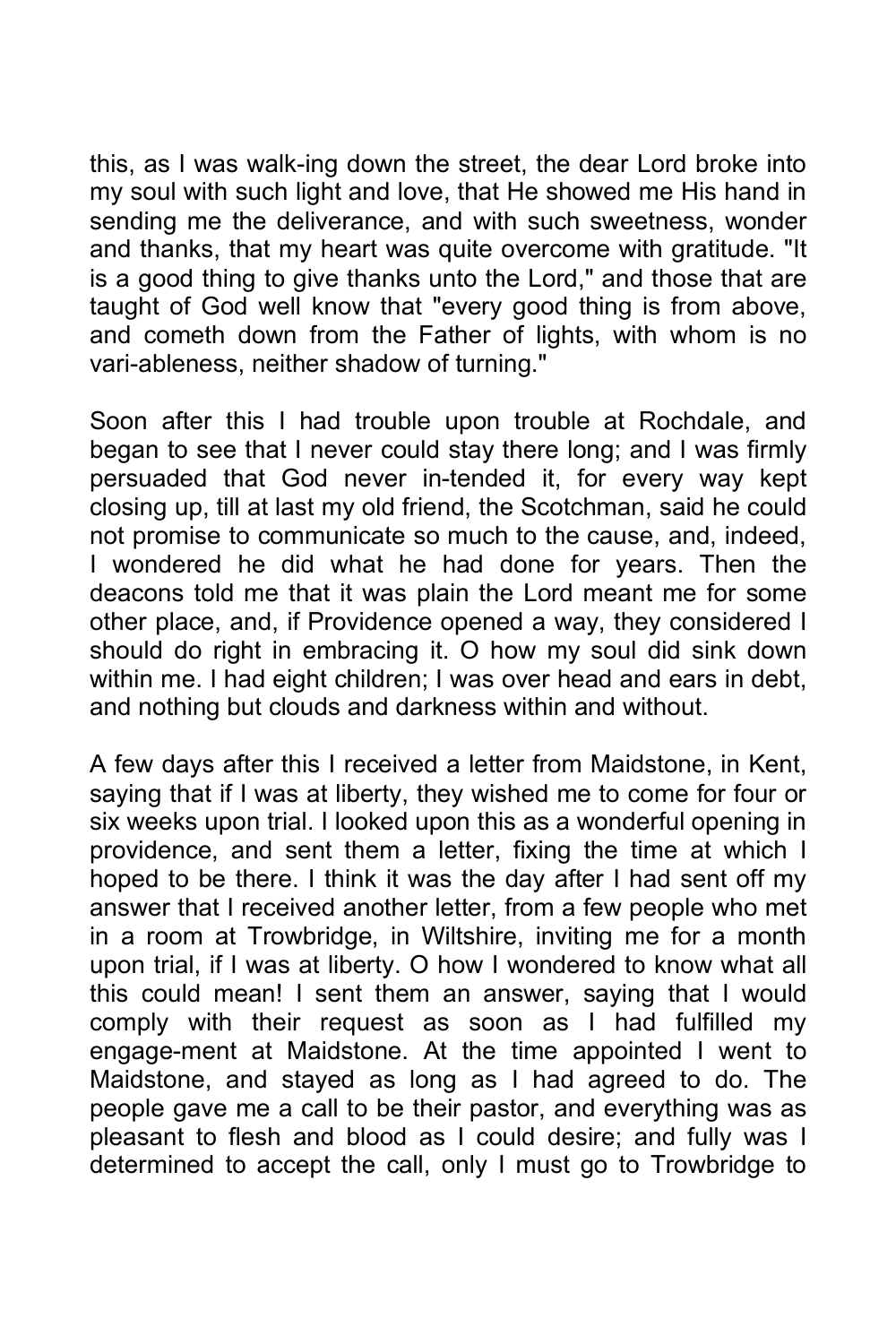fulfil my engagement there. But I was as confident in my own mind that I should come and settle at Maidstone as I was in exist-ence; so to Trowbridge I came to spend my month. The room was crowded with people, and God blessed the word abundantly. But I felt determined I would go to Maidstone. The people at Trowbridge gave me a call, and, my time being nearly out, it was necessary to give them an answer.

O the begging and crying I had that God would give me a command to go to Maidstone! for to pray to stay at Trowbridge I could not; for I could see nothing but difficulties, trials and miseries at Trowbridge for I plainly saw the toils of a new chapel, and these I dreaded, as knowing what sorrows and miseries Hope Chapel had caused me. O what a night I had the night before I was to settle the business whether I was to go to Maidstone or stop at Trowbridge. I wrestled and prayed, and cried to God until about three in the morning, to let me go to Maidstone; and O how I sunk down when He spoke these words into my heart: "Abide in this city, for I have much people here." "0," cried I, "do, Lord, let me go to Maidstone; do, Lord. Do not be offended with my poor petition; do let me go to Maidstone." But the text sounded again and again, "Abide in this city, for I have much people here;" but still I wanted Him to let me go to Maidstone.

At last the dear Lord settled the matter at once by speaking these words to my soul: "If his children forsake My law and walk not in My judgments; if they break My statutes and keep not My commandments; then will I visit their transgressions with a rod, and their iniquity with stripes;" and I could see it as speaking all this to my soul: "You may go to Maidstone; but here is the rod, and you shall have nothing else if you go." I fell down and cried out, "Not my will, but Thine be done." "But," cried I, "How can I get on here? how can I live here, when I come with ten in family and my wife in the family way? How can I possibly live here and the people a poor people?" O how God condescended to settle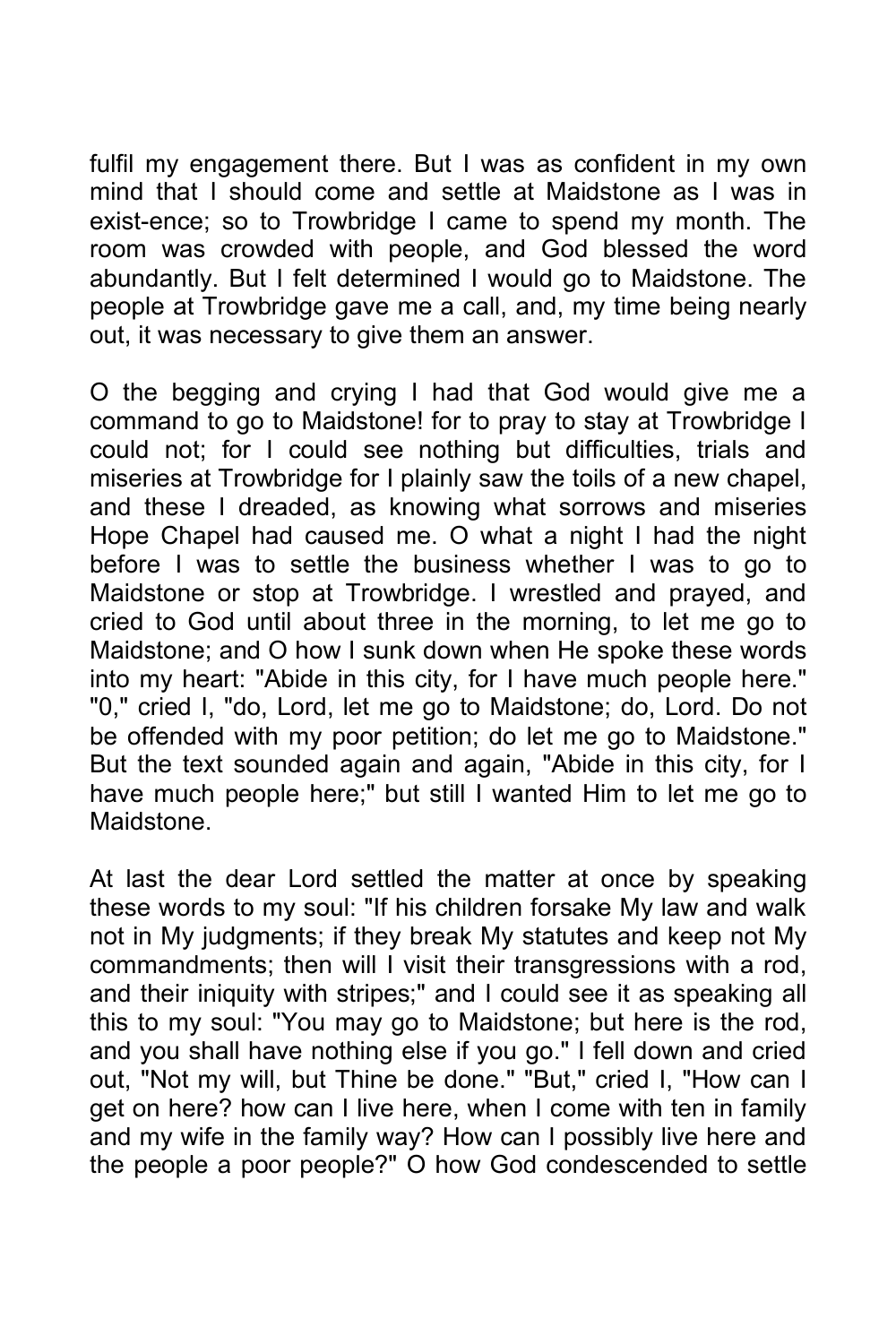the matter in my soul. "The cattle upon a thousand hills are Mine. The earth is Mine, and all the gold and silver is Mine. Thy bread shall be given thee, and thy waters shall be sure. Fear thou not for I am with thee: be not dismayed, for I am thy God; I will strengthen thee; yea, I will help thee; yea, I will uphold thee with the right hand of My righteousness." I cried out, "It's enough, it's enough: Amen to it."

Maidstone from that moment was as completely taken away from my mind, and the feeling of any desire to go there to settle, as if I had never heard of such a place. And here I am at Trowbridge, a poor worm, and have proved the Word of the Lord to be truth nearly twenty-two years.

*{4}* See note at end.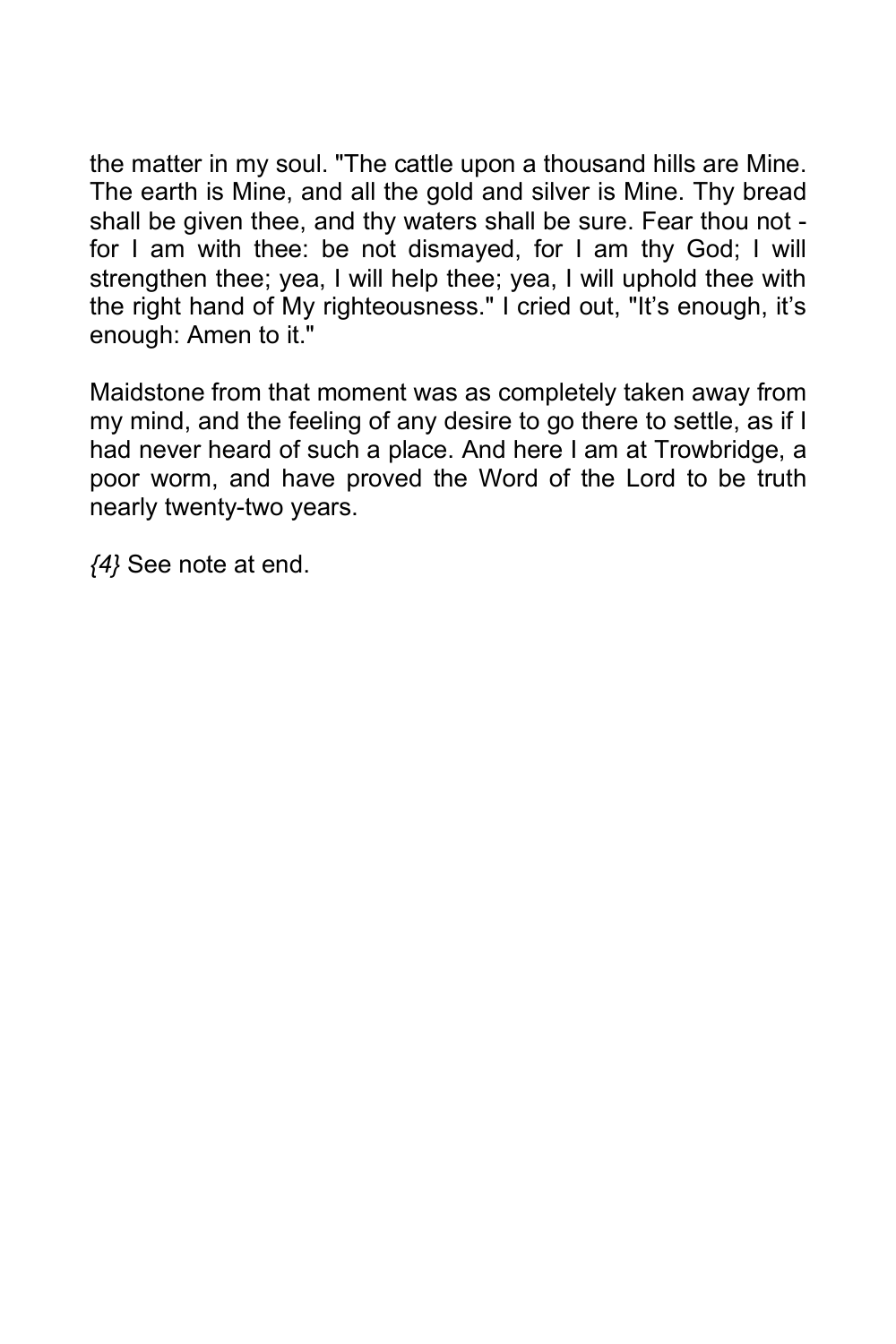## **Second Part**

WHEN I left Trowbridge and arrived at Rochdale to bring my family away, it was a cutting feeling when I came to see my old friends, with whom I had had such sweet communion and to whom I had felt such a union of soul for so many years. And now to think of sepa-rating from them! O how it cut up my feelings, so that I felt as if it would be impossible for me to stand under the feelings I had! When I came to preach my farewell sermon, I thought I never could have stood under the keen feelings I had at seeing the dear people with whom I had had so many comfortable times, as well as times of great distress. Nor ever can I forget, at times, the many cries and tears we have had together for the prosperity of the cause of God at Hope Chapel. Many times did I expect, as well as hope, that I might live and die there; but the Lord will have His own way.

And, bless His dear Name, it is the right way, and He will ever bring His children to see it, acknowledge it, love it, and admire it; yea, they shall sing to His honour and glory, "My Jesus has done all things well." But if I had not passed through it, I never could have thought it so cutting a thing to the heart to leave a people with whom there is a real union of soul. Some-times I felt as if it would have broken my heart; and especially when we came to part, I felt as if I could not stand it. I could enter a little into Paul's feelings when he cried out, "What mean ye to weep, and to break my heart?" The words, if I recollect aright, that I spoke from at parting were these: *{#Ac 20:32}* "And now, brethren, I commend you to God, and to the word of His grace, which is able to build you up, and to give you an inheritance among all them which are sanctified." And if ever I felt my soul in the Spirit, I believe I did at that time in committing the little flock into the hands of the great Shepherd. A weeping time it was indeed, and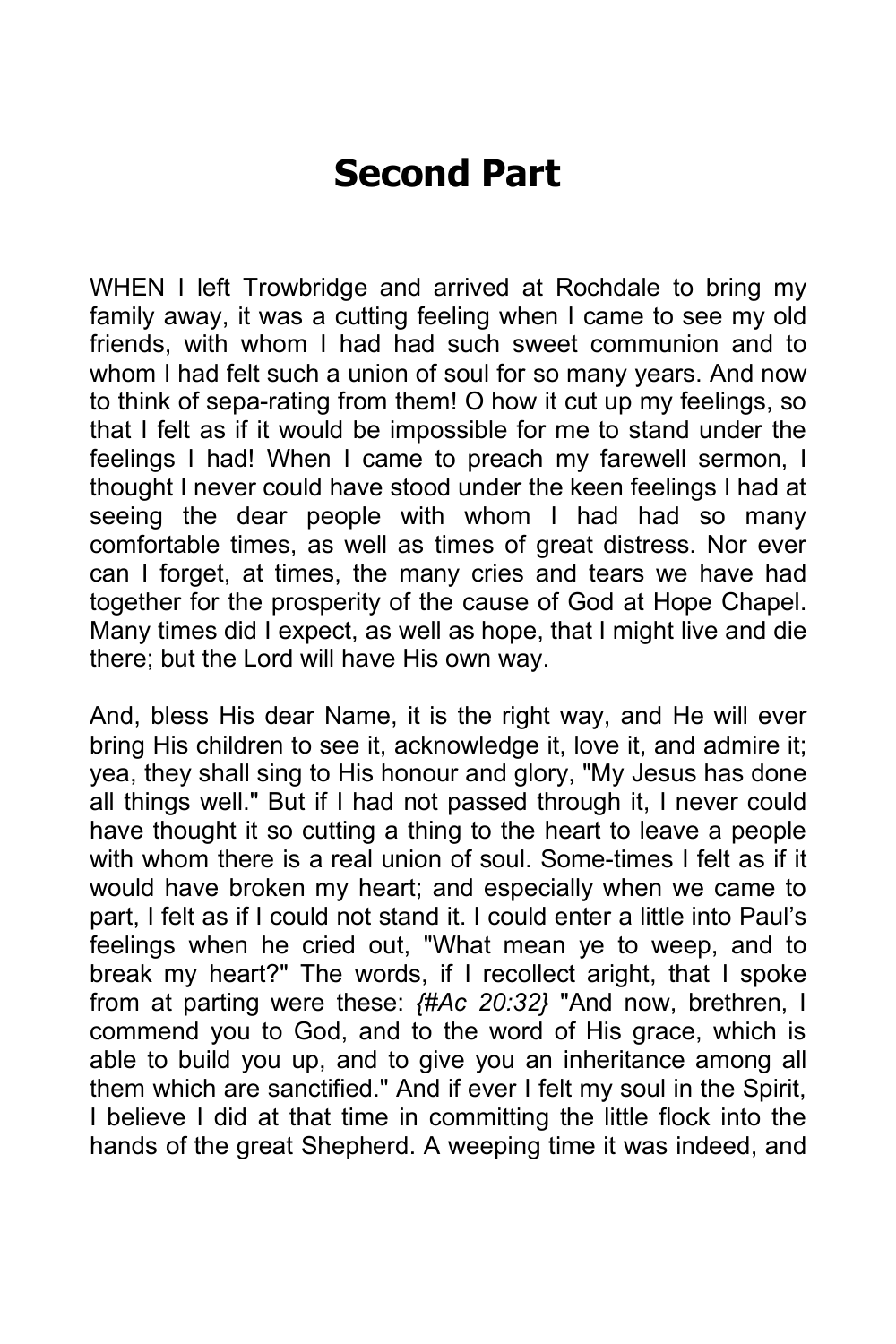I can say from my heart, never do I desire to pass again through the same conflicts in leaving a people that my soul is knit to.

I could not have believed that ever I had such love to the dear souls at Rochdale till the trial came at parting; and what comfort and joy it has been to my soul since, that God has proved and made it manifest that our cries and tears for the prosperity of the little flock at Hope Chapel has not fallen to the ground unaccomplished, but that in a wonderful manner the Lord heard and answered our poor petitions, and I believe the Lord has prospered them abundantly since I left. I wanted Him, however, to do it through me as the instrument; but "the counsel of the Lord shall stand, and He will do all His pleasure." This my soul has proved hundreds of times; and, bless His dear Name, He has always brought me to see and feel, too, that it has been a right way to a city of habitation.

On the Monday, which was the day after I took my leave of the little flock, I and the family left Rochdale and arrived the same evening at Manchester, where we stayed two nights. On the Tuesday evening I went to hear my dear friend and brother, Mr. Gadsby, and never can I forget the text and the sermon. O the blessing of that text and sermon to my soul, particularly for fourteen or fifteen years! I neither can tell or write a thousandth part of it. The words were from #Pr 5:15-17 "Drink waters out of thine own cistern, and running waters out of thine own well. Let thy fountains be dispersed abroad, and rivers of waters in the streets. Let them be only thine own, and not strangers with thee." And I verily be-lieved there was not one in the chapel for whom it was designed but for me. O with what solemn pleasure and wonder did I sit and hear the glorious things that he brought forth, as the mouth of God, to my soul, which I received as coming from God as a solemn charge for me to take to Trowbridge, which I found, some hun-dreds of times after, to be for my soul's encouragement in very deep waters of despair respecting my ministry. O the times when I have since then been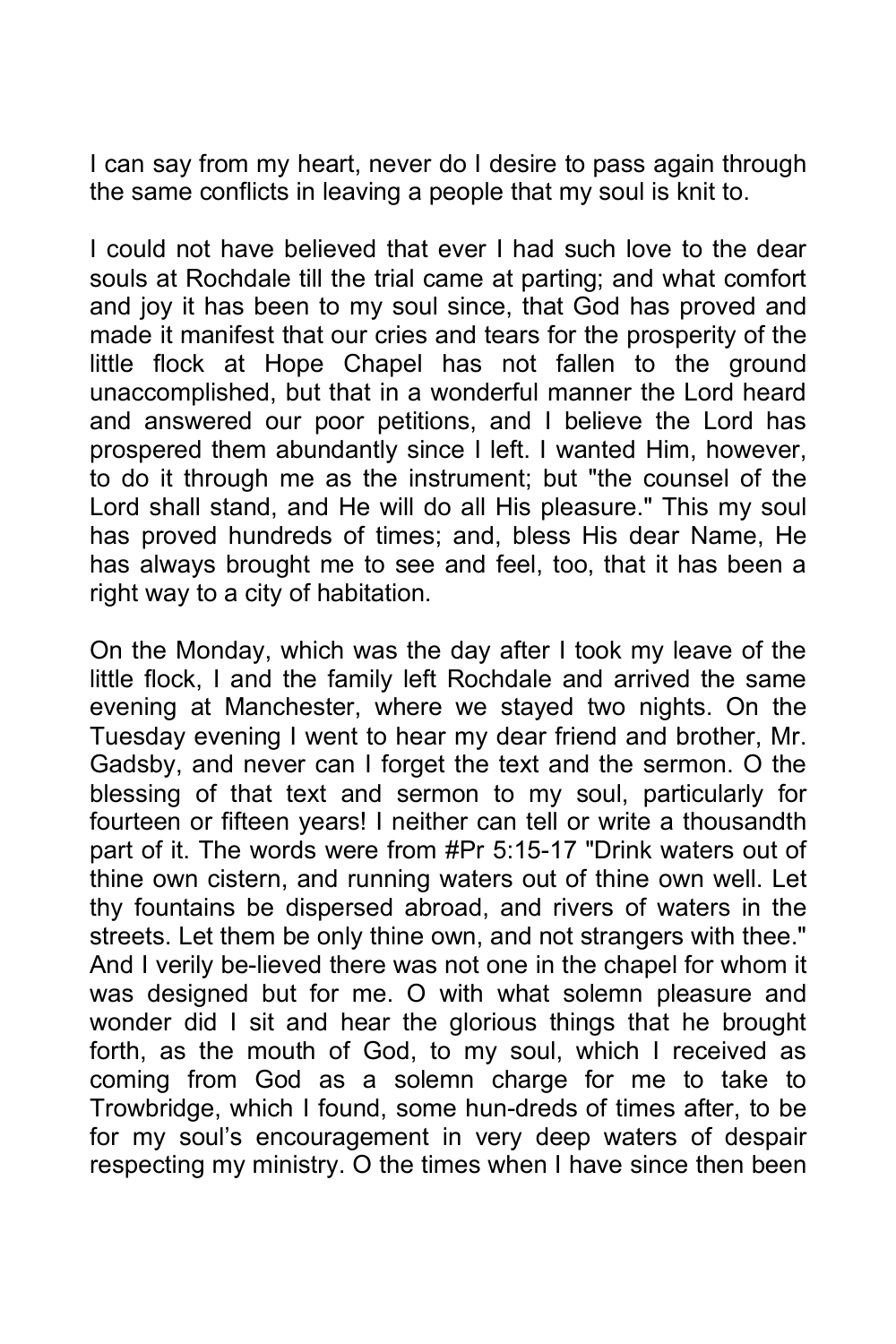at a complete stand, and as sure I never could preach as ever I was born, that that text and sermon have come to my mind: "Drink waters out of thine own cistern, and running waters out of thine own well: let them be only thine own, and not strangers with thee." I have indeed reason to believe that God designed that sermon for me; and I must confess I never heard a sermon in all the days of my life that was for such a length of time made so great a blessing, for it never failed me when I was brought to despair that I should ever be able to preach again.

On Wednesday morning, my wife, myself and our eight children, left Manchester by the coach, stopped at Birmingham a night, arrived at Bristol on Thursday evening, and on the Friday evening got safe to Trow-bridge. My poor soul was indeed melted with grati-tude to the God of all my mercies for His kind pro-tecting care over such a poor worm and his little tribe, in bringing us safe nearly two hundred miles. But when I arrived at Trowbridge I was quite overcome to see how the hearts of the people had been opened, and their kindness manifested in fitting me up a house with everything needful, from beds to dishes and spoons. Surely, thought, I, the Lord is here, for the people in general were a very poor people; but what cannot be done when God undertakes? There are no impossi-bilities with Him; and with what power did these words sound again in my soul "Abide in this city, for I have much people here;" and, "The cattle upon a thousand hills are Mine, and all the gold and silver at My dis-posal."

It had been a great mountain, and how it could be surmounted I knew not; nor how I could leave Rochdale, come with such a large family nearly two hundred miles, and have a house furnished with such necessary things as we could not do without. But my God soon made it appear that He could make a moun-tain become a plain And so it was; for it was all done with cheerfulness and pleasure, and the house stored with provisions to begin with.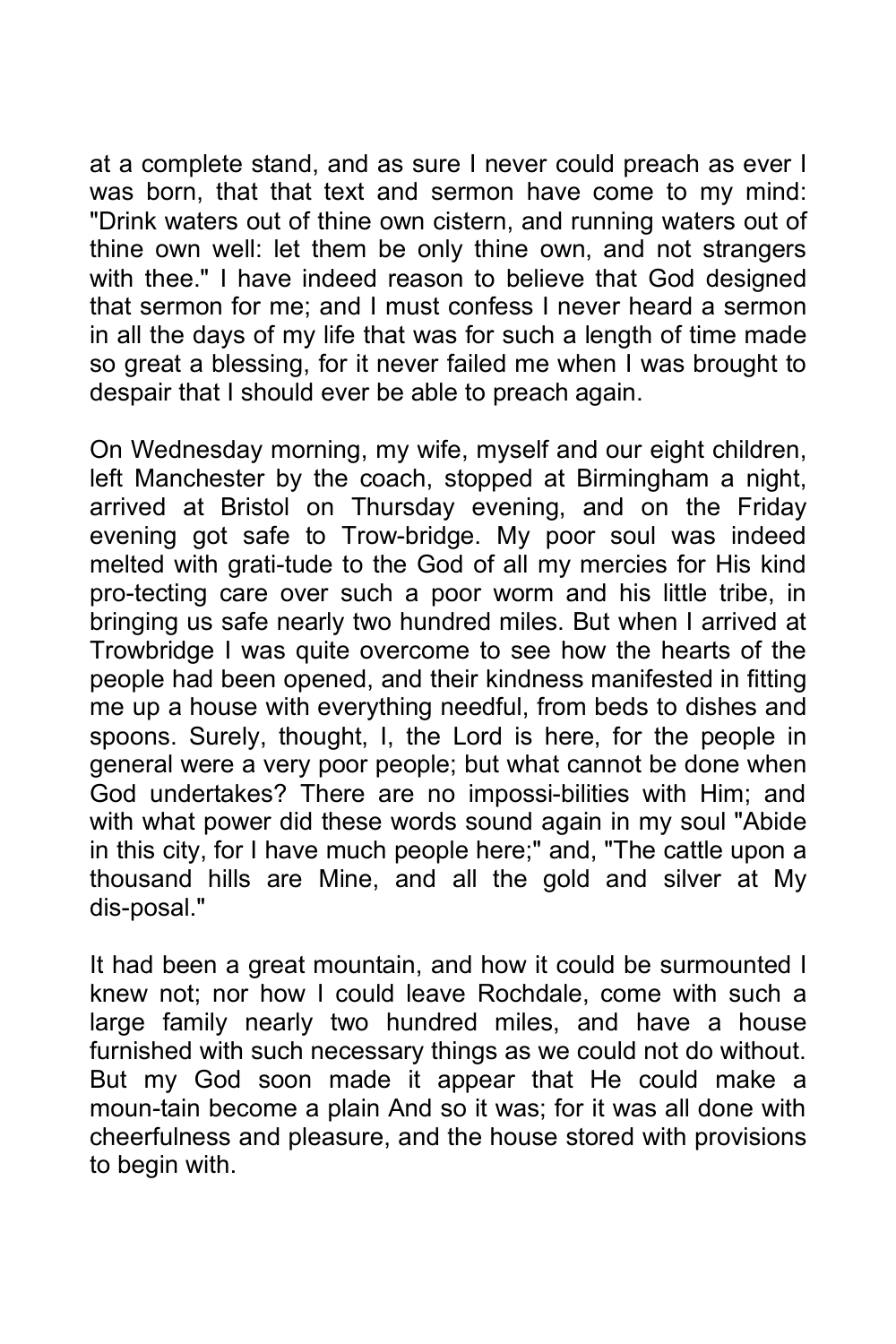O what heavenly times I enjoyed for several months! At that time we met in a large room that would hold about three or four hundred people; and I believe God met with us in that room in a most wonderful manner, and bore testimony to the Word of His grace, for it was made evident by signs following. The congregation increased to that degree in a few weeks that it was with great difficulty the people could get in; and it went on increasing so much that we soon found we must begin a chapel, for the souls of the people were truly alive, and the Word of the Lord ran and was glorified. Numbers were brought to prove the Word of God to be a two-edged sword that cut deep into the heart, and brought them to cry out, "Men and brethren, what must we do to be saved?"

O how my poor soul was melted and crumbled into the dust to see the kind hand of God thus going before me in the way, and giving such testimony to the Word of His grace. We soon had a goodly number that came to tell what God had done for their souls, and cast in their lot amongst us, who were not ashamed to take up the cross and follow their dear Lord through evil report and good report. But there was no lack of reporters, for there was plenty of crying, both amongst professors and profane, "Report it," say they, "and we will report it." All the vile names that ever could be heaped up, poor Warburton had them all laid upon his back. Some said I was a bigot, others that I was an enemy to all holiness, a vile Antinomian, a presumptuous, ungodly wretch, entirely destitute of one grain of charity. And yet from week to week, and from month to month, I was vindicating and speaking well of charity, for I was confident that never a poor wretch in this world had so much need to speak well of charity as I, for I was testifying from Lord's day to Lord's day that it was nothing but pure charity in God the Father that ever He should make choice from everlasting of His sheep, and give His beloved Son, that "whosoever believeth in Him might not perish, but have everlasting life;" and I was confident that we poor sheep had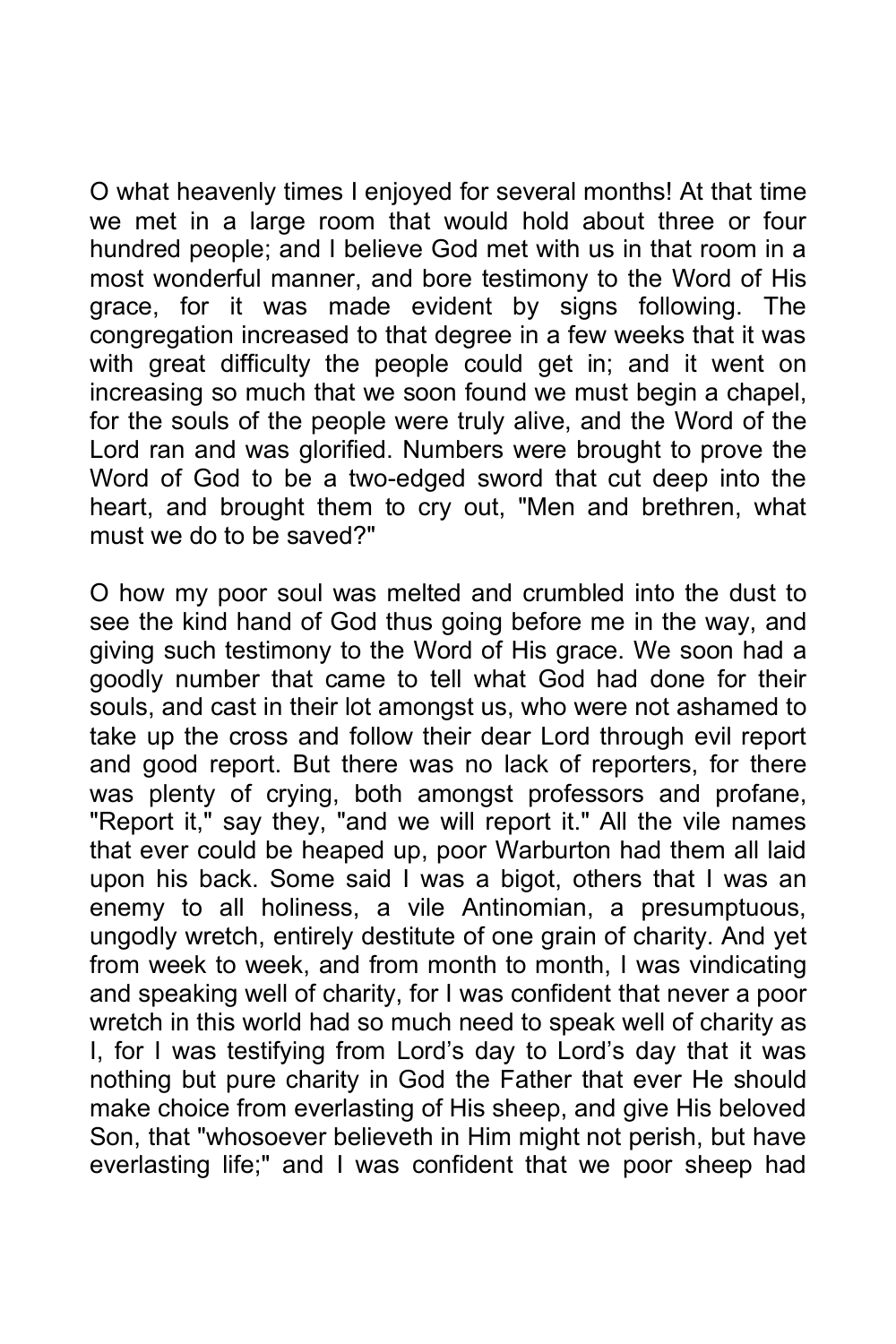gone astray from the womb, speaking lies; and that nothing but pure charity could lay upon Him the iniquities of us all. And I was constantly maintaining that charity in God the Son had freely pro-vided a spotless robe to cover the naked, a rich foun-tain to wash and cleanse the filthy, a glorious salvation for the lost, fast at both ends from everlasting to ever-lasting, bread for the hungry, wine for the faint, strength for the weak, eyes for the blind, and pardon for the guilty.

Nay, I was constantly maintaining that there was not one thing that ever the poor and needy soul stood in need of, however vile he was and unworthy, but charity had provided it all in Christ. Everything, I declared, was ready: "Ho, every one that thirsteth, come ye to the waters, and he that hath no money; come ye, buy, and eat; yea, come, buy wine and milk without money and without price." *{#Isa 55:1}* I was also constantly maintaining that charity in God the Holy Ghost is the fountain of blessedness to poor beggars and paupers that are obliged to hang upon Him. For what could it be but charity that ever He stopped us in our mad career of sin, and opened our poor blind eyes, unasked for, unsought for?

We are living witnesses that He was found of them that sought Him not. And what could it be but the kind act of charity that would not suffer us to go about to establish a righteousness of our own? Of this I am confident, that there never was a poor creature who worked, tugged and toiled harder to get some righteousness of his own, that I might claim the mercy of God, than I did. But God has fixed and settled it that we shall not receive His mercies and blessings for works of righteousness that we have done, or can do. No; charity relieves the miserable, clothes the naked, feeds the hungry, heals the wounded, and completely saves the lost; and this I have ever found, as soon as I had nought to pay, charity frankly forgave me all.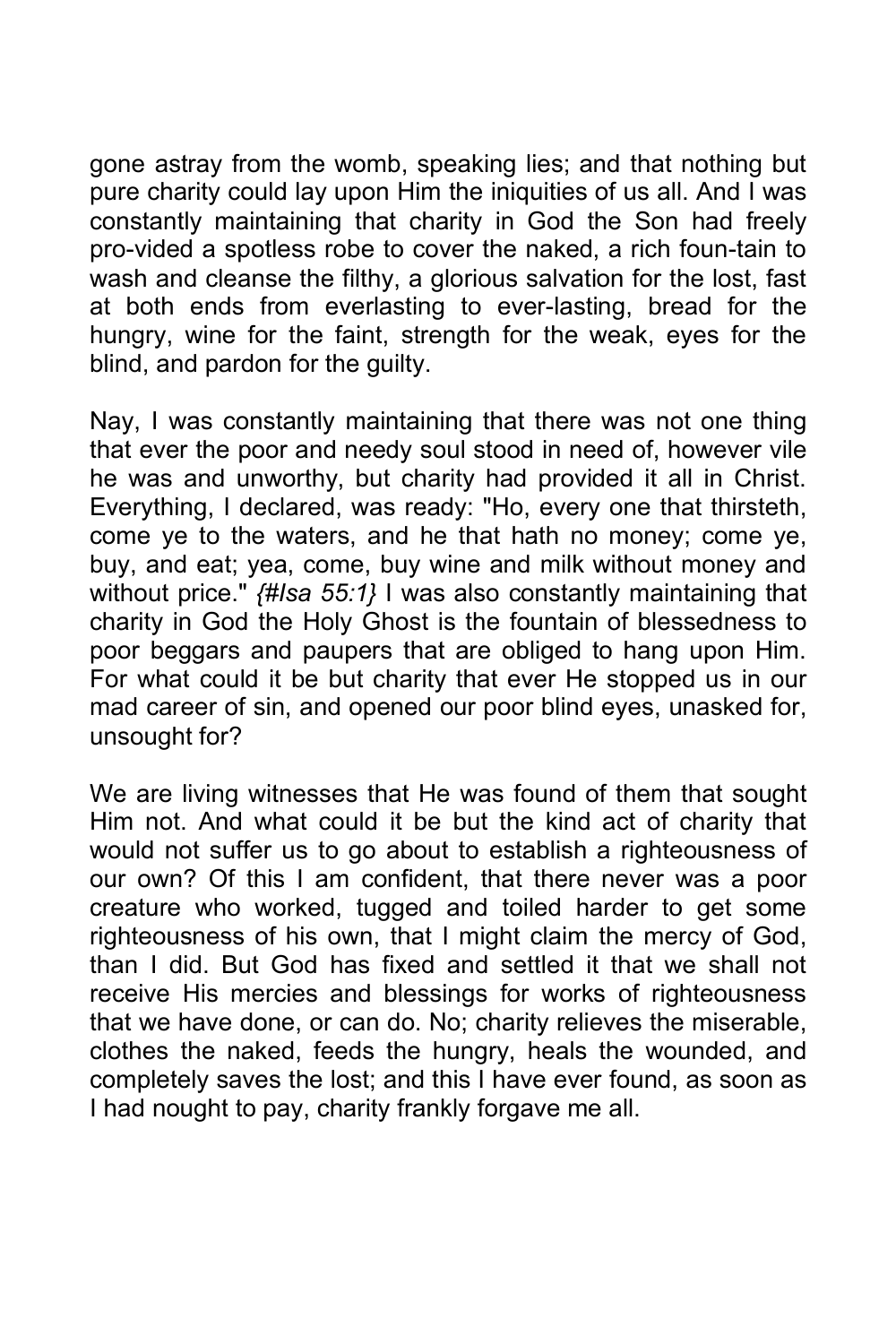I was, therefore, constantly affirming that all the dear children of God, who are called according to His purpose, were paupers upon charity for all things, both for body and soul, for time and eternity. I was confident of it, and so is every one that is taught of God, "that every good gift, and every perfect gift is from above, and cometh down from the Father of lights, the Fountain of charity, with whom there is no variableness, neither shadow of turning;" and I was constantly maintaining that those professors of religion that were destitute of charity were dead in sin, and enemies to God and truth. "Though I speak with the tongues of men and of angels, and have not charity, I am become as sounding brass, or a tinkling cymbal; and though I have the gift of prophecy, and understand all mysteries, and all knowledge, and though I have all faith so that I could remove mountains and have not charity~ I am nothing; and though I bestow all my goods to feed the poor, and though I give my body to be burned, and have not charity, it profiteth me nothing."

I could not help, therefore, maintaining from Sunday to Sunday, that when charity was shed abroad in the heart by the Holy Ghost, it led us to love God, to love His people, to love His ways, to honour Him in body, soul and spirit, to hate sin with a perfect hatred, and to long and desire to be as holy as God is holy. O when this charity is graciously felt in my soul, how I admire and adore the electing love and choice of God the Father! how my poor soul melts and breaks forth into raptures of holy wonder: "Behold, what manner of love the Father hath bestowed upon us, that we should be called the Sons of God; therefore, the world knoweth us not, because it knew Him not. Beloved, now are we the Sons of God, and it doth not yet appear what we shall be, but we know when He shall appear, we shall be like Him, for we shall see Him as He is; and every one that hath this hope in Him purifieth himself even as He is pure." O the blessed wonder, love and admiration that I have felt to God the Son for working out a righteousness for me, such a black monster as I, to make me fair as the curtains of Solomon, and to stand before a holy God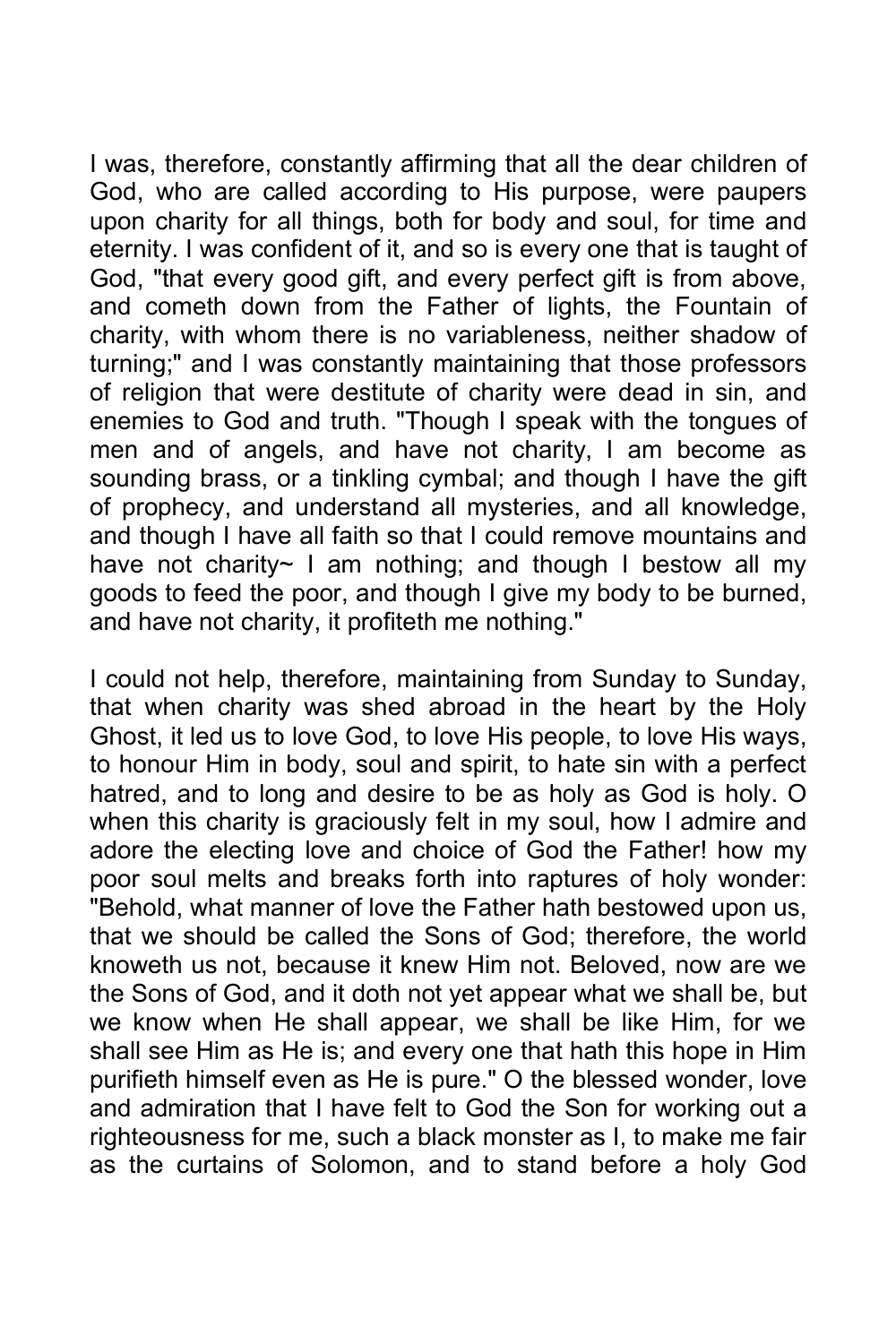without fault, "perfect through My comeliness which I have put upon thee, saith the Lord God." "I in them and thou in Me, that they may be made perfect in one." "For as by one man's disobedience many were made sinners, so by the obedi-ence of One (0 blessed One! how my soul has at times adored Him!) shall many be made righteous." "But of Him are ye in Christ Jesus, who of God is made unto us wisdom, and righteousness, and sanctification, and redemption, that according as it is written, he that glorieth, let him glory in the Lord."

And how my poor soul has been melted with unspeakable wonder and adoration when, by faith, I have seen Him in Geth-semane's garden, in an agony, sweating great drops of blood, falling down to the ground. O what grief, what sorrow, what anguish of soul and body did He endure, when bearing and suffering the wrath due to Divine Justice for the cursed sins of His people! what must He have felt when He cried out, "My soul is exceeding sorrowful, even unto death;" and when on the cross, My God, my God, why hast Thou forsaken Me? O to have a faith's view of these sufferings for us, and feel the sweet virtue of them in our souls, it is this that will bring us to hate sin and everything that is contrary to the honour and glory of our glorious Redeemer.

I know, and have felt it in my very soul what God has declared by the prophet Zechariah: *{#Zec 12:10}* "And they shall look upon Me whom they have pierced, and they shall mourn for Him, as one mourneth for his only son, and shall be in bitterness for Him, as one that is in bit-terness for his firstborn." O what godly repentance flows from the heart from such a feeling sight as this, repentance that needs not to be repented of! And could my soul and tongue help extolling and exalting such love and charity that was stronger than death, that many waters could not quench, nor the floods drown? Nay, the more I felt of it the more liberty did it bring into my soul, and the more boldly and fearlessly did I lift up my voice, that "by one offering He hath per-fected for ever them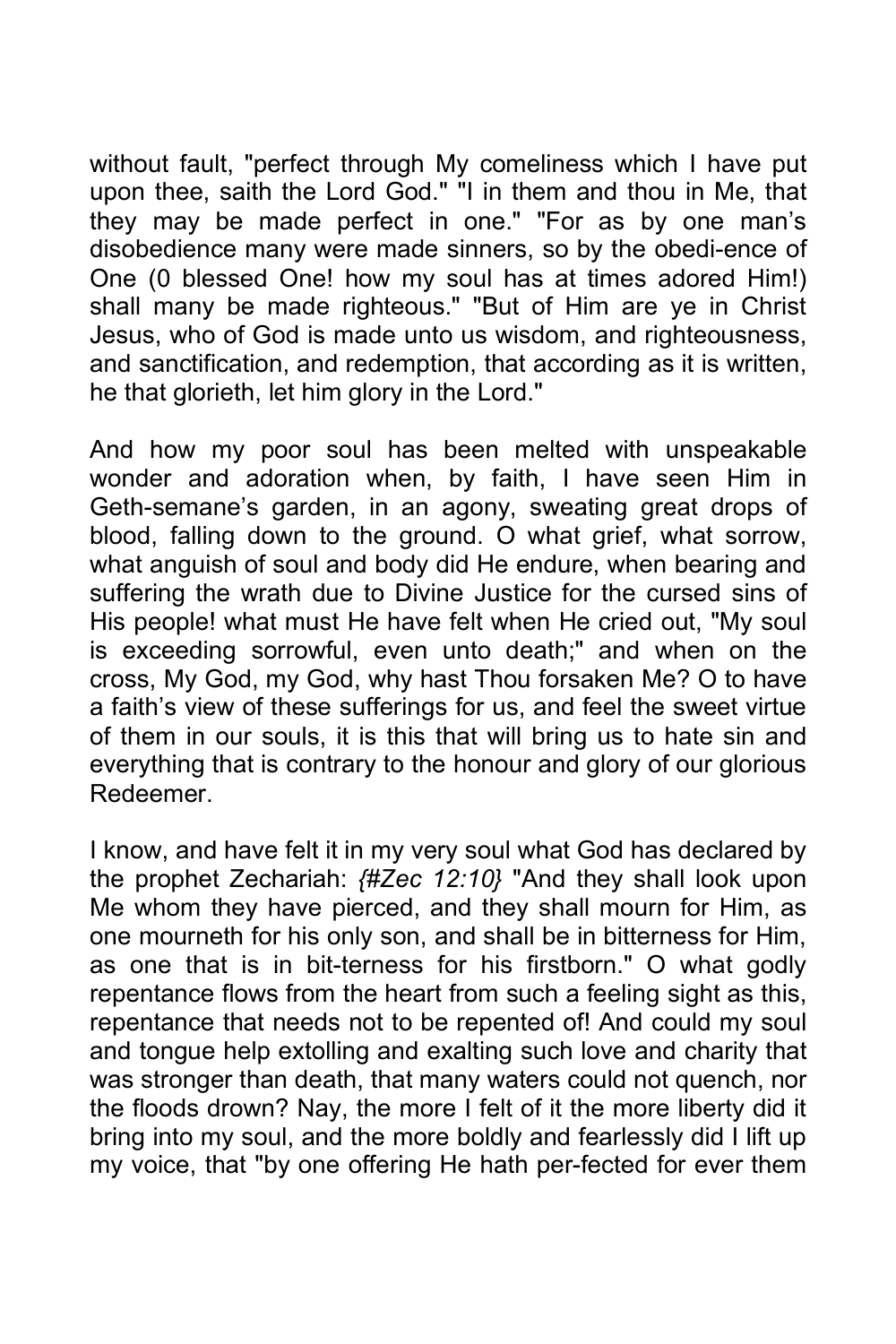that are sanctified." "We have redemption through His blood, even the forgiveness of sins, according to the riches of His grace." "Who shall lay anything to the charge of God's elect? It is God that justifieth. Who is he that condemneth? It is Christ that died, yea, rather, that is risen again, who is even at the right hand of God, who also maketh intercession for us," so that I could not help exclaiming with Paul, "God forbid that I should glory, save in the cross of our Lord and Saviour Jesus Christ." And I cannot, and, God helping me, I will not, while the Lord gives me strength to open my poor mouth, but speak well of charity in God the Holy Ghost, for it was He that laid hold of me in my mad career of sin, put a cry into my heart to cry unto God, and stopped me from going about to establish a righteousness of my own.

His invisible hand kept me from being my own mur-derer; He revealed in my heart pardoning blood and imputed righteousness; and some scores of times, when the enemy has come into my poor soul with such a tremendous flood of awful blasphemies against the Holy Trinity, especially against the Holy Ghost, that I have been sunk so low that at times I could see no more hope that God would ever appear in love and mercy for me than He would appear for devils, He has, bless His dear Name, lifted up again a glorious standard, and brought me up again out of the horrible pit, and set my feet again upon the Rock of ages. I have been hundreds of times where, according to my feelings, I have had no more faith, hope, love, patience, prayer, zeal, or even a desire for a desire in exercise in my heart than there is in the beasts of the earth; and I am confi-dent of this, that I could as soon empty the fathomless ocean with a bucket as I can raise up one spiritual desire Godwards. But, bless His dear Name, He has come again in His own time, and blown a soft gale of His life-giving, unctuous operations, so that my soul has been like a well-watered garden in a moment, and I have exclaimed, with wonder, pleasure and delight, "Let my Beloved come into His garden, and eat His pleasant fruits." Love, joy, peace, humility,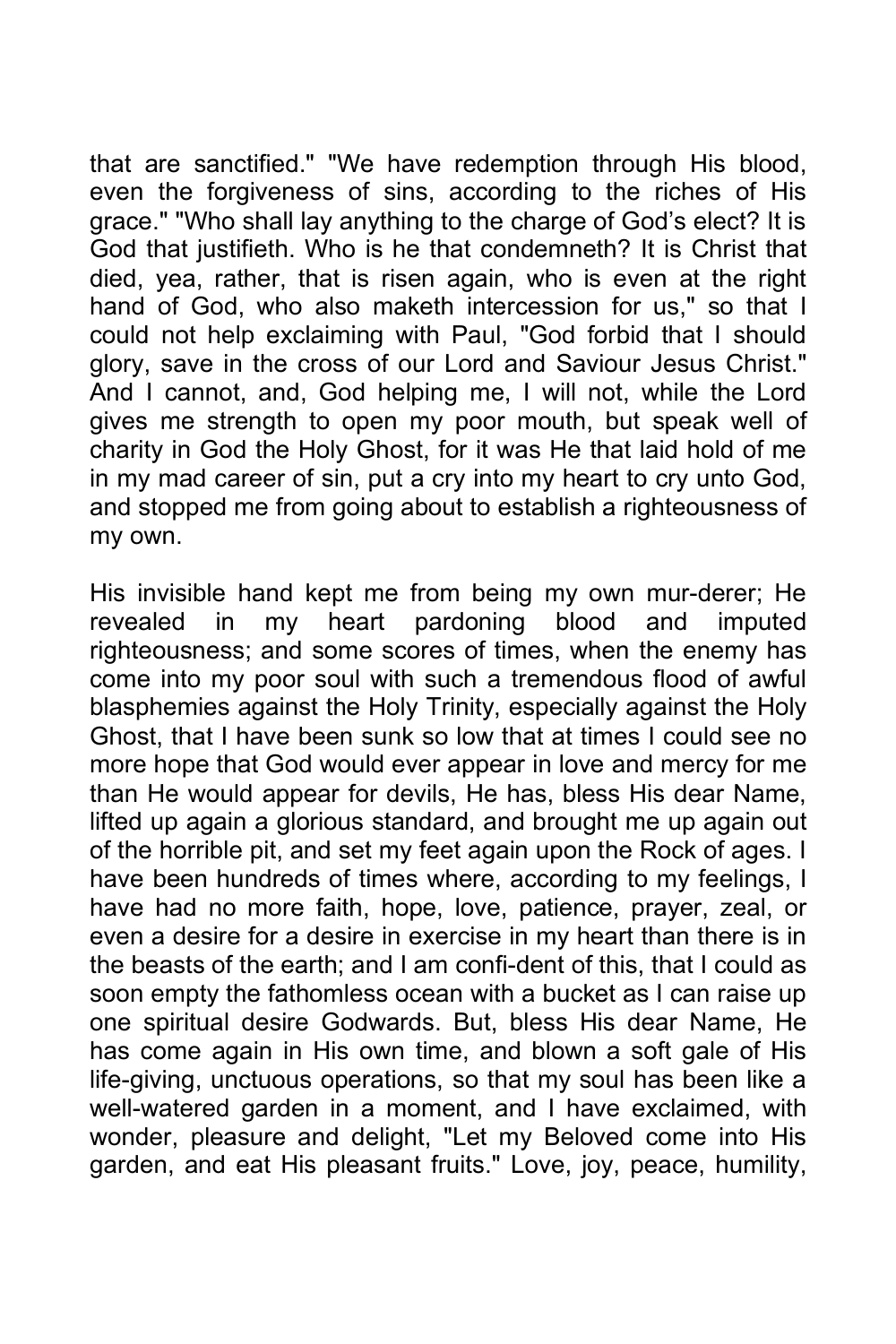praise and holy zeal for the honour and glory of my God have gone forth from my heart and tongue to the dear Comforter for His unmerited kindness in reviving my poor soul again with His sweet visitations; for I am a living witness that it is His blessed visits that revive my spirits.

I have been many, very many times so con-fused, so dark, and so completely blind, that I could not see nor find, to my comfort and consolation, whether ever I had any real grace or work of God begun in my soul. And here I have been shut up in the prison house, robbed, and spoiled, and ensnared in such holes that I could look for nothing but becoming a prey to the devil, as an awful presumptuous apostate, whom God was about to make manifest as nothing but a vile hypocrite; one who had a lamp of profession, but no oil in his vessel; having the form of godliness, but knowing nothing of the real power; one who could talk about the letter, but was a stranger to the spirit; who had begun with religion, but real religion had never begun with him.

Here I have been numbers of times, and could no more look back, and see, and believe that God had begun and carried on His good work of grace in my heart than I could believe I could raise the dead; and here I have been shut up with nothing but lamenta-tions, miseries, sighs, groans, and tears, till the dear Lord has come again with, "Arise, shine, for thy light is come, and the glory of the Lord is risen upon thee;" and then I could shout and sing, "The Lord is my light and my salvation; I will not fear what man can do unto me." I could then look back and see all the way the Lord had led me, and was confident it was the right way to a city of habitation; so that I am a pauper upon charity for everything temporal or spiritual, for time and for eternity. And I do, and am constantly maintaining, both privately and publicly, as far as ever the Lord has enabled me, the wonders, the glories, the beauties and preciousness of charity; and yet I must be branded as being a man that is an enemy to charity.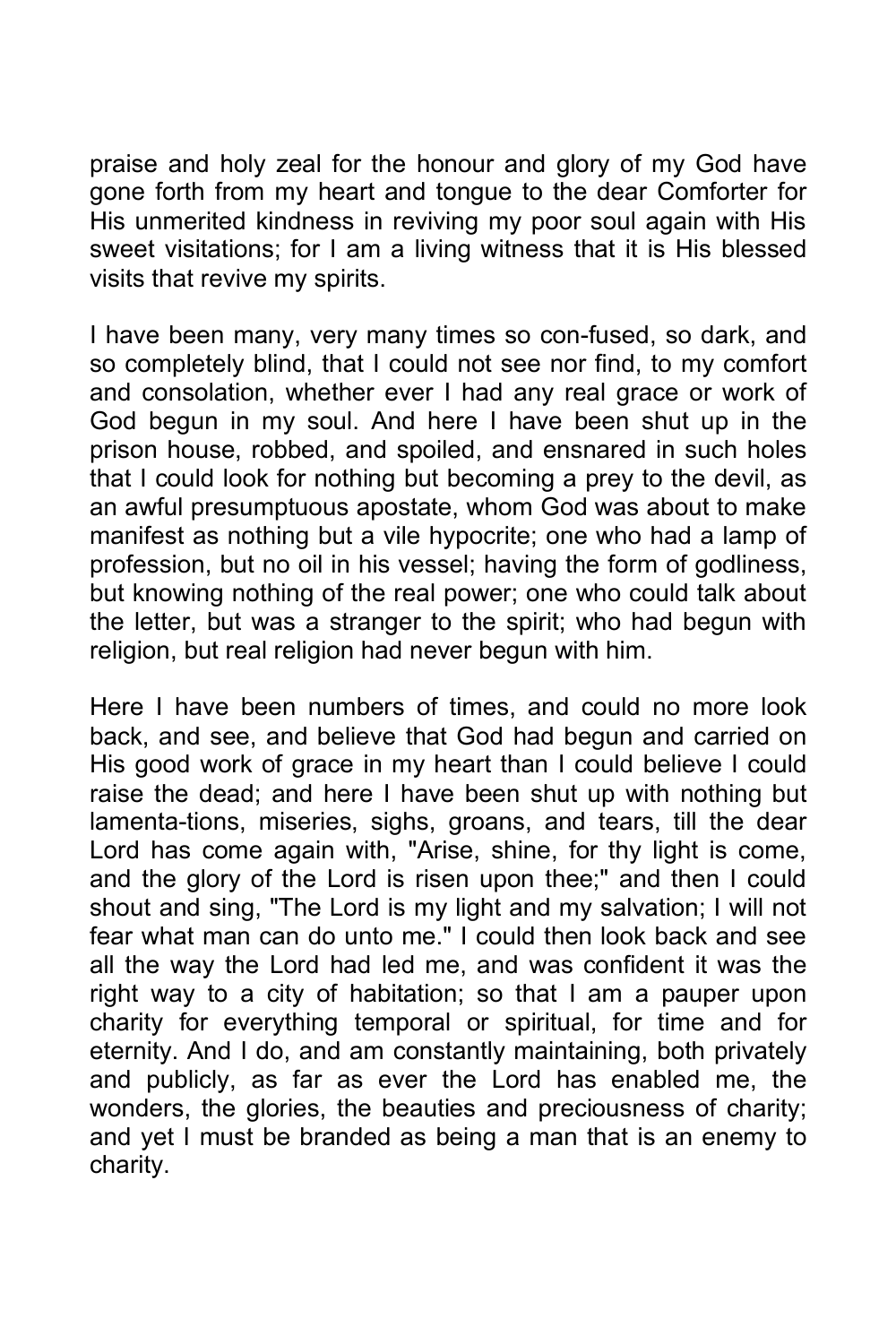But, if by charity these people mean that I ought to unite with Arians and Socinians, who deny the Deity of my God and Saviour, whom I have proved again and again in my very soul that He is the mighty God, the everlasting Father, and the Prince of Peace; if by charity they mean that I ought to meet and unite occa-sionally with people that can testify and say without a blush that election is a damnable doctrine, and they hate it in their hearts; that imputed righteousness is "imputed nonsense," and a doctrine that ought to be abhorred and spurned by all, which is the very garment and covering that hides all my shame, the very robe that adorns my naked soul, and so very many times has been the joy and rejoicing of my heart, and which I have found to be so many times the garment of praise for the spirit of heaviness; if they mean by charity that I ought to unite with people that can say and testify that we may be a child of God one day and a child of the devil another; that Christ died and atoned for the sins of Esau, as well as of Jacob, for Cain as well as for Abel, for Judas as well as for Peter, and that there are thou-sands in hell for whom Christ died; if they mean by charity that I ought to unite and call those brethren who profess to believe in the doctrines of grace, and call themselves Calvinists, but can declare at times that those blessed doctrines which are so precious and glorious to my soul are non-essential things; that is, if I under-stand their meaning right, they view them as useless things, and that it is of no consequence whatever whether we receive or believe these doctrines or not, provided we do but unite with all sorts, and pray for all, and be candid, and mild, and esteem all as partakers of grace; I confess from my heart, if all this be charity, I am destitute of it, and instead of being grieved for my want of it, I glory in it.

I do not indeed feel the least ill-will against any of their persons as the creatures of God, nor do I desire to do them the least injury, but those principles that debase free and sovereign grace, and exalt the creature, I hate and abhor. For how can two walk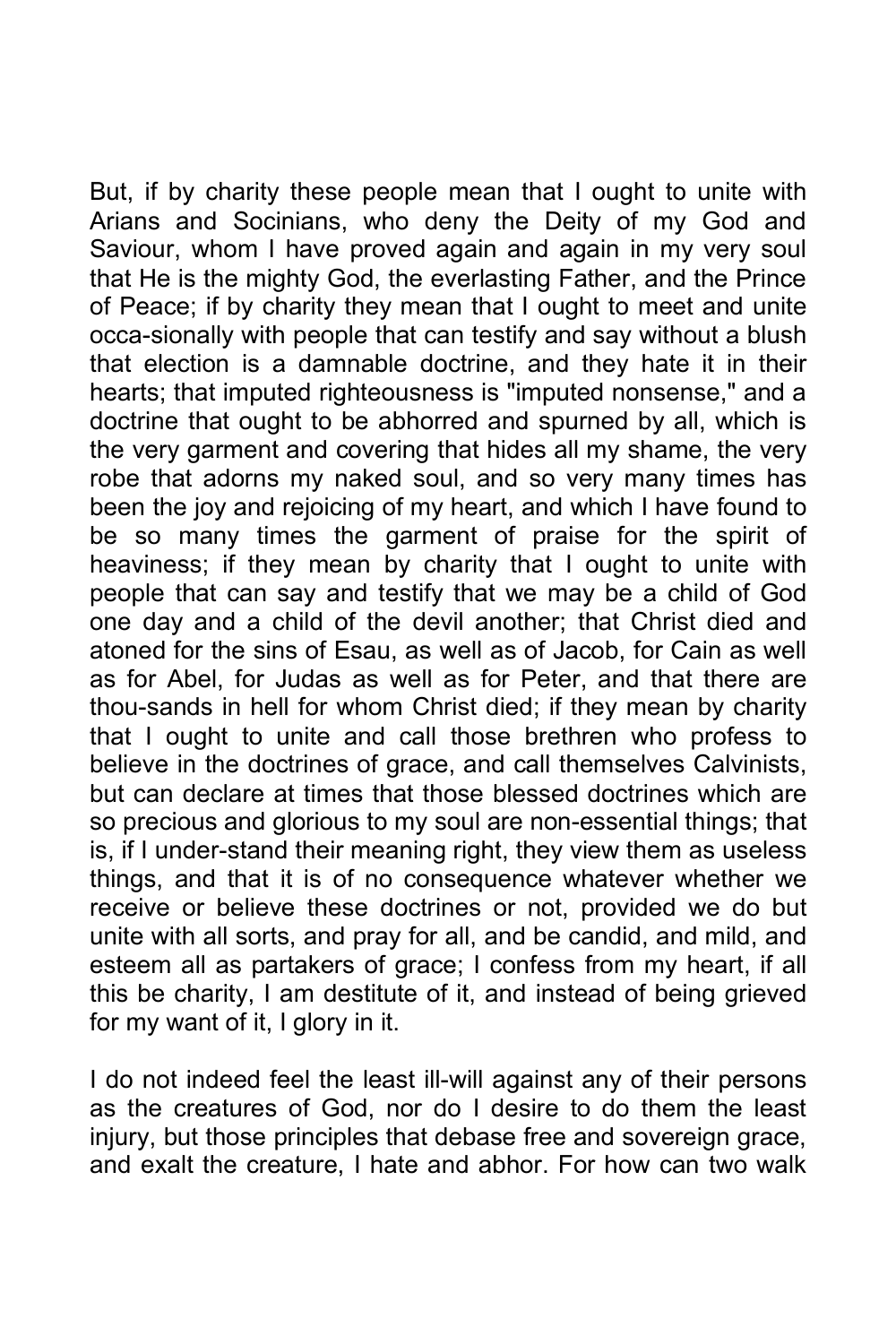together except they be agreed? My soul has bought truth too dearly to part with it for such empty baubles as the praises and smiles of men; and those professors that like the smiles of men more than the truth of God, they are heartily welcome to them. I do not begrudge them. But notwithstanding all that ever these reporters could report, God stood by me, a poor worm, and gave such testimony to the Word of grace, that neither men nor devils could overthrow it. I believe they tried with all their might to do so; but God hath said it, and I know it will stand, for I have proved it again and again: "My Word shall go forth; it shall prosper in the thing whereunto I have sent it; it shall not return unto Me void."

Being quite crowded out of the room in which we met, we began to build a chapel which would seat between seven and eight hundred people. O the sink-ings down I had at times for fear we should never be able to finish it! One day in particular, as I was look-ing at the building when it was up to the first window, I sank within, and feared it would all come to nothing, and that our enemies would have to say, "Ah, so would we have it," for many declared it would be impossible for us to finish it, and others were pleased to think it would make a good factory. I got home into my room as full of unbelief as ever I could hold. I began to think of the troubles I had passed through at Rochdale on account of the chapel there, and feared it would be the same at Trowbridge.

O the groans and sighs I had for some hours that the Lord would appear and give me some testimony that His hand was in it, and that He would prosper us, and be with us; and how sweetly and blessedly did He apply those precious verses of #Ps 2 "Why do the heathen rage, and the people imagine a vain thing? The kings of the earth set themselves, and the rulers take counsel to-gether, against the Lord, and against His Anointed, saying, Let us break their bands asunder, and cast away their cords from us. He that sitteth in the heavens shall laugh; the Lord shall have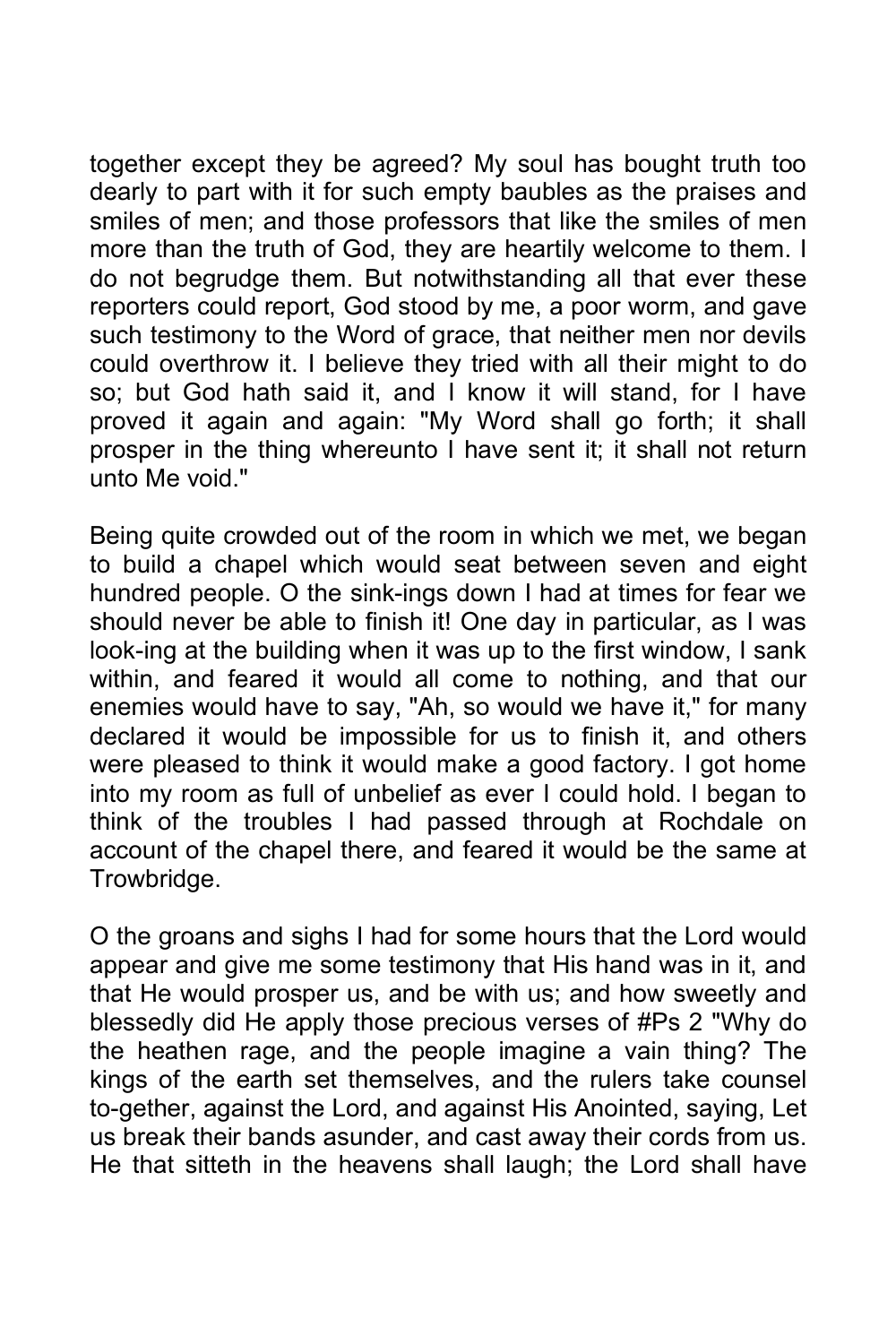them in derision. Then shall He speak unto them in His wrath, and vex them in His sore displeasure. Yet have I set My King upon My holy hill of Zion." O what humility, joy, peace, and confidence dropped into my heart from those words, and what praises and adoration flowed out of my mouth to my covenant God for His tender mercies in once again enabling me to set my foot upon the neck of my enemies; and how sweetly did those words which nailed me at Trowbridge sound in my soul: "Abide in this city, for I have much people here."

I felt like a giant refreshed with new wine, and I could exclaim with confidence, "Though a host should encamp against me, my heart shall not fear; though war should rise against me, in this will I be confident. One thing have I desired of the Lord, that will I seek after, that I may dwell in the house of the Lord all the days of my life, to behold the beauty of the Lord, and to inquire in His temple." And O what humility and love did I feel to God that ever He had chosen such a foolish thing, such a base thing, such a nothing, and counted me worthy to suffer persecution for truth's sake, o how I could pray for my persecutors, if it were the will of God, that their eyes might be opened, that they might be brought to see the awful state they were in, and made to cry, "God be merciful to me a sinner." Yea, I could in my very heart esteem the reproach of Christ greater riches than all the treasures that this world calls good or great.

It now appeared evidently manifested, from month to month, that the more we were persecuted, the more we grew. But about this time a most lamentable and trying circumstance happened in my family, which I feared would have proved my death. I feel that I cannot help writing it down purely from this motive, that if it ever should come into print, it may perhaps fall into the hands of some poor child of God that may have been, or is now, in the same trying affliction. One week particularly I had been out to preach at several places in the country, and I had such a time of com-munion with God and sweet liberty in preaching, that I was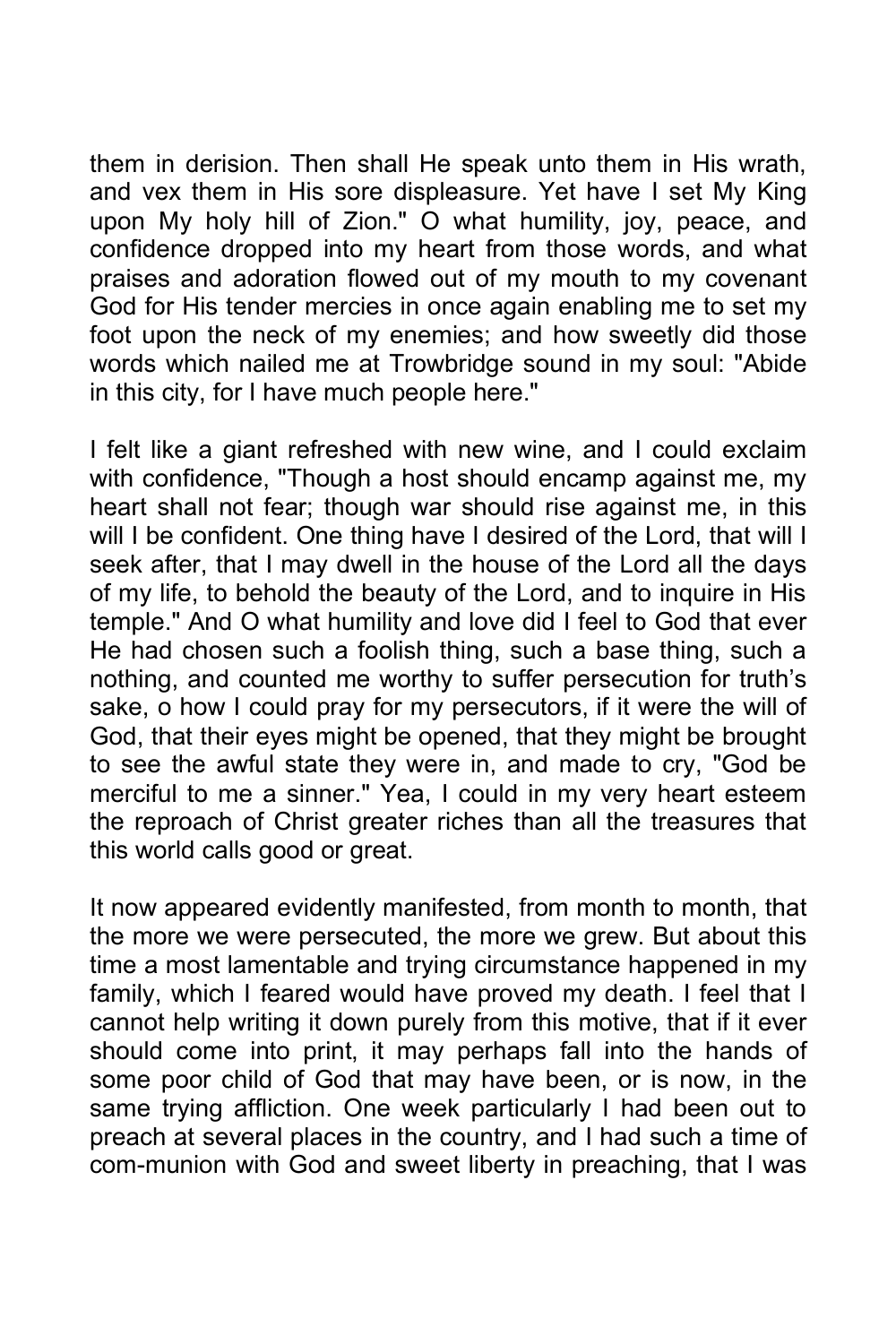quite carried away beyond myself and every-thing else under the sun. O I thought the Lord was about to take me home to Himself, and I was lost in wonder at His lovingkindness to such a worm as I!

I was coming home on the Friday, full of love and peace, when, about one mile before I reached it, these words arrested my attention with astonishing power, and brought me to a dead stand in a moment, and I won-dered what it could mean: "In the day of prosperity be joyful, but" -and such weight came with the but that I shook from head to foot- "but in the day of adversity consider. God also hath set the one over against the other, that man should find nothing after him." "0!" cried I, "what is coming? what is the matter?" All my comfort, love and communion with God took flight and fled away in a moment; and how I got home that mile I cannot tell, for I felt persuaded there was some-thing dreadful and distressing coming. When I got into the house, I cried out to my wife, "What is the matter? do tell me if there is anything, for I fear there is." Poor thing, she burst into a flood of tears, and for a few minutes could not speak. "0," cried I, "do tell me what is the matter!"

And when she could speak, she told me that the young man that kept company with my eldest daughter had left her in a disgraceful state. 0, I sat down and wept while I had power to weep. I felt sure that this was to bring me to my end, and felt as if my very heart strings were giving way, nor could I believe it possible that I could ever bear up under it. O the nights and days I passed through for about seven days! Neither tongue nor pen could ever describe a thousandth part of it. God hid His face from me, which was the greatest grief of all. The devil roared and told me that God had left me, and he should have me after all. When I groaned and cried the heavens appeared as brass, and if I looked into the Bible it was a sealed book. Many professors, as well as profane, were rejoicing over it as a rich feast; but my real friends were clad in mourning, and felt the affliction keenly for my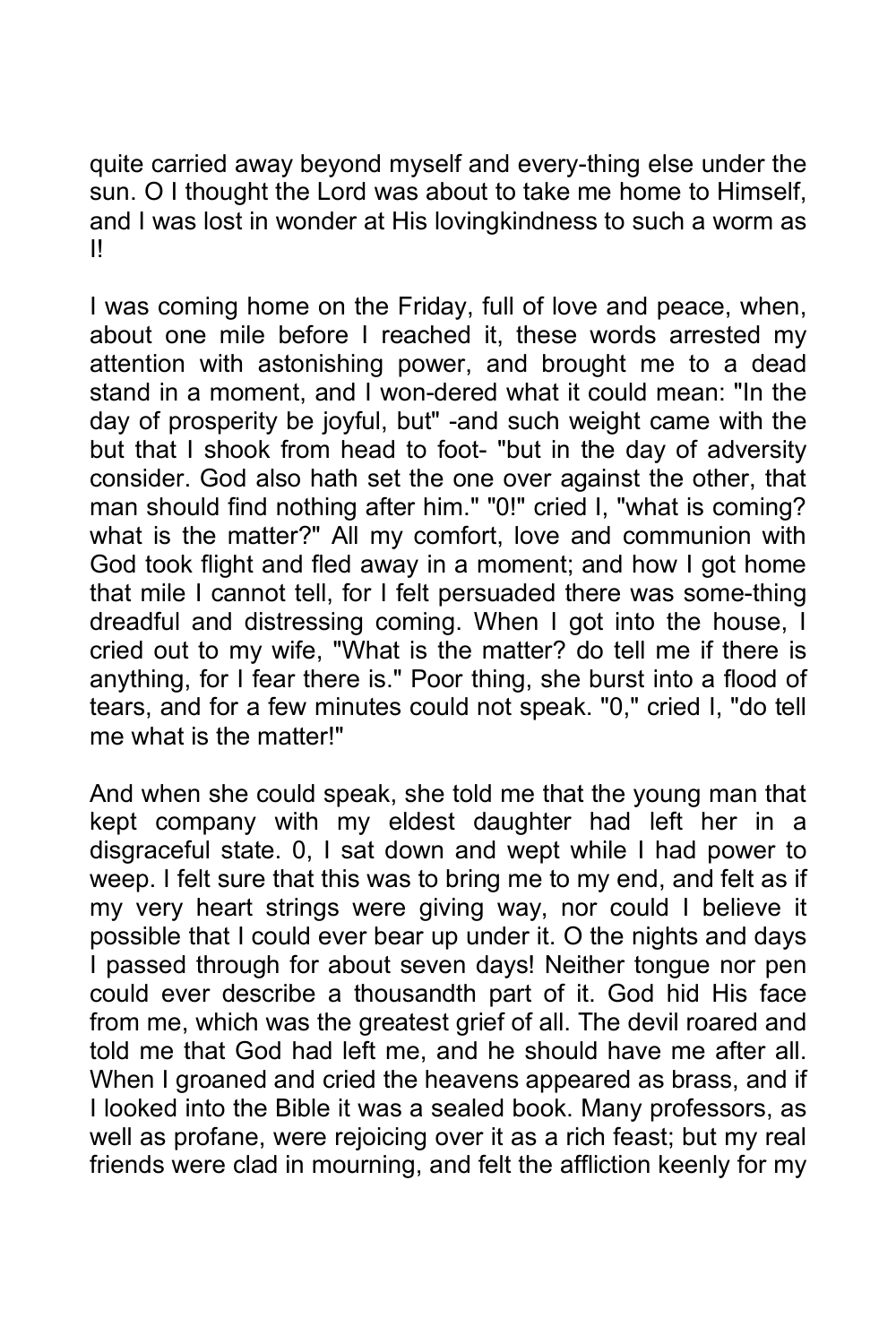sake, and I believe watered the Throne of grace with their tears, that God would, in tender mercy, appear for me and hold me up under it all, and bring me out with joy and peace; which the Lord did in His own time. But what sort of professors they could be that could rejoice and feast upon such things is very plain, and that they were not very particular about their food.

Some said it was a judgment from God for my presumption in preaching and holding forth particular election, imputed righteous-ness, atoning blood for none but the sheep, effectual calling by the grace of God of none but the election of grace, the final perseverance of all these to a man to eternal glory, and that neither sin, death, devil, nor hell could ever bring one of these chosen of the Father, redeemed by the Son, called, taught, preserved, and kept by the Holy Ghost, into the bottomless pit. Bless our dear Lord, He keeps the keys of death and hell as well as the keys of the kingdom of grace, and I am firmly persuaded that He will never unlock the door and let one of His dear sheep perish for whom He has sweat great drops of blood in the Garden of Geth-semane, for whom He died and bled upon the cross. No; He "gives His sheep eternal life, and they shall never perish, neither shall any one pluck them out of His hands." However they may be plucked at by men and devils, He will take care they shall never go out of His hands.

Poor things, they do indeed think and fear sometimes that He has cast them out of His hands of love and mercy, and exclaim, "The Lord has forsaken me, and my God has forgotten me;" but God denies the charge, and asks the question, "Can a woman forget her sucking child, that she should not have compassion on the son of her womb?" "Yea," God replies, "she may forget, yet will I not forget thee; thou art engraven on the palms of My hands, and thy walls are continually before Me." Bless His dear Name, then, if they go to hell, the palms of His hands must go there too. Some said they agreed with these things, and held them as a private sentiment, but thought it was very wrong to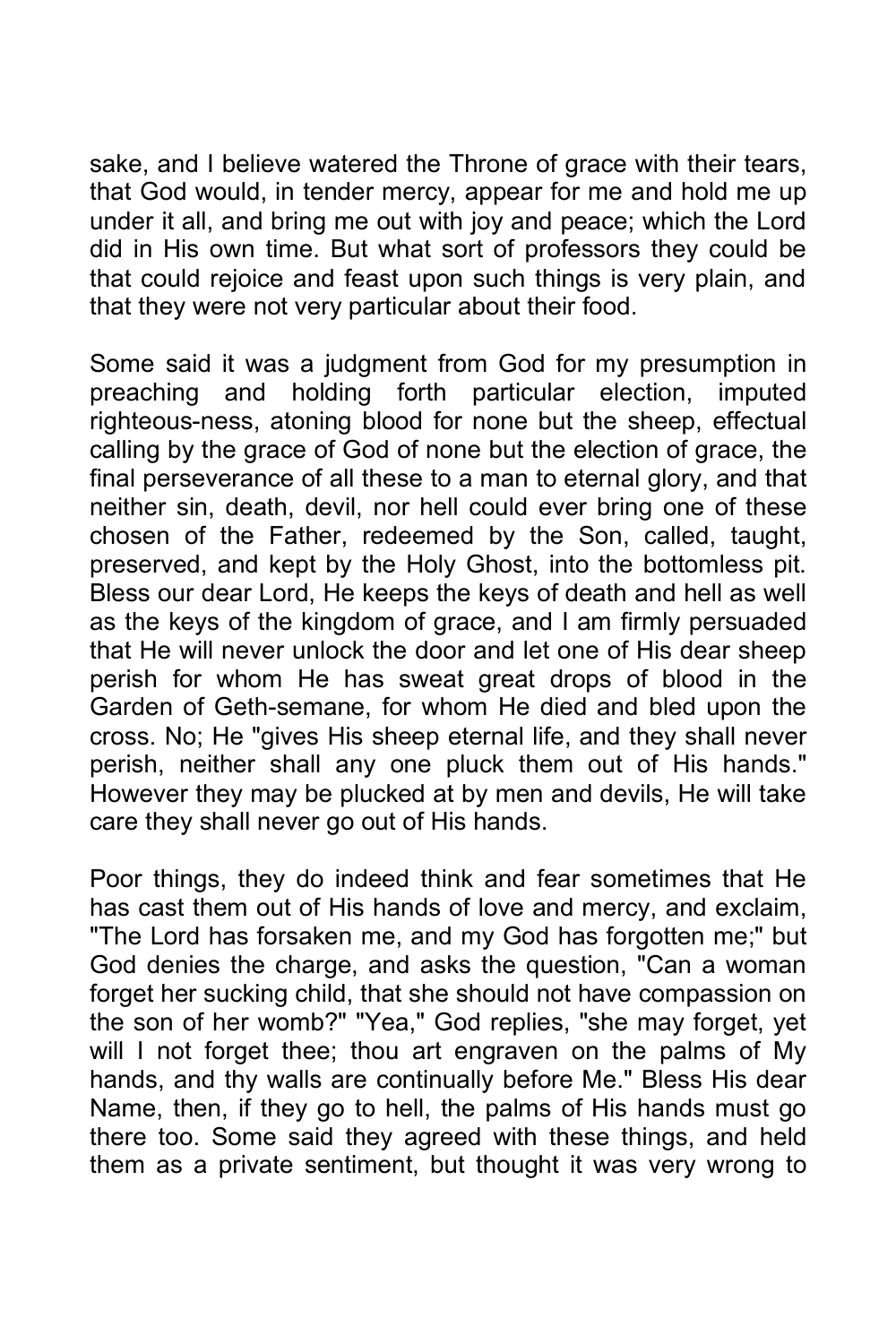bring them out in public, except they were well guarded, that they might not be a stumbling-block to pious souls that were willing to do their duty, nor frighten poor sinners from coming to Christ, and closing in with a dear Saviour. But for my part, I never had any private sentiments about the things of God and truth, for I re-ceived every doctrine I preach in much affliction and joy of the Holy Ghost; and they have guarded me for these forty years and upwards, and now and then, when God has pleased to cause these doctrines to drop as the rain, and His speech to distil as the dew, I am confident they will guard me safe unto the end.

How, then, can such a worm as I think of attempting to guard God or His truth? As far as God has opened my mouth, with the ability He has given me, my endeavour has been to tell the people what these doctrines are, what they do in the souls of all those that know them savingly, and what are the fruits that they bear in the life and conver-sation, in their own house, in the church, and in the world. Nay, I am confident of it, that these doctrines known and felt in the heart will teach a man to deny ungodliness and worldly lusts, and to live soberly, right-eously and godly in this present world. One of these professors told one of our people that it would have pleased him better if it had been the father that had fallen into the snare instead of the child. Some hoped it would be a warning to me, and cure me of that bitter spirit, that narrow, bigoted feeling which I had ever manifested in cutting and chopping off so many pious people as nothing but hypocrites.

Others said it was now made manifest that I was an awful Antinomian, for I did not train up my children in the way they should go; for if I had they would not have departed from it. So some were crying one thing and some another: some believed I never could preach again; and, indeed, when Lord's day morning came I felt it as utterly impossible for me to preach as to raise the dead. All was darkness and confusion both within and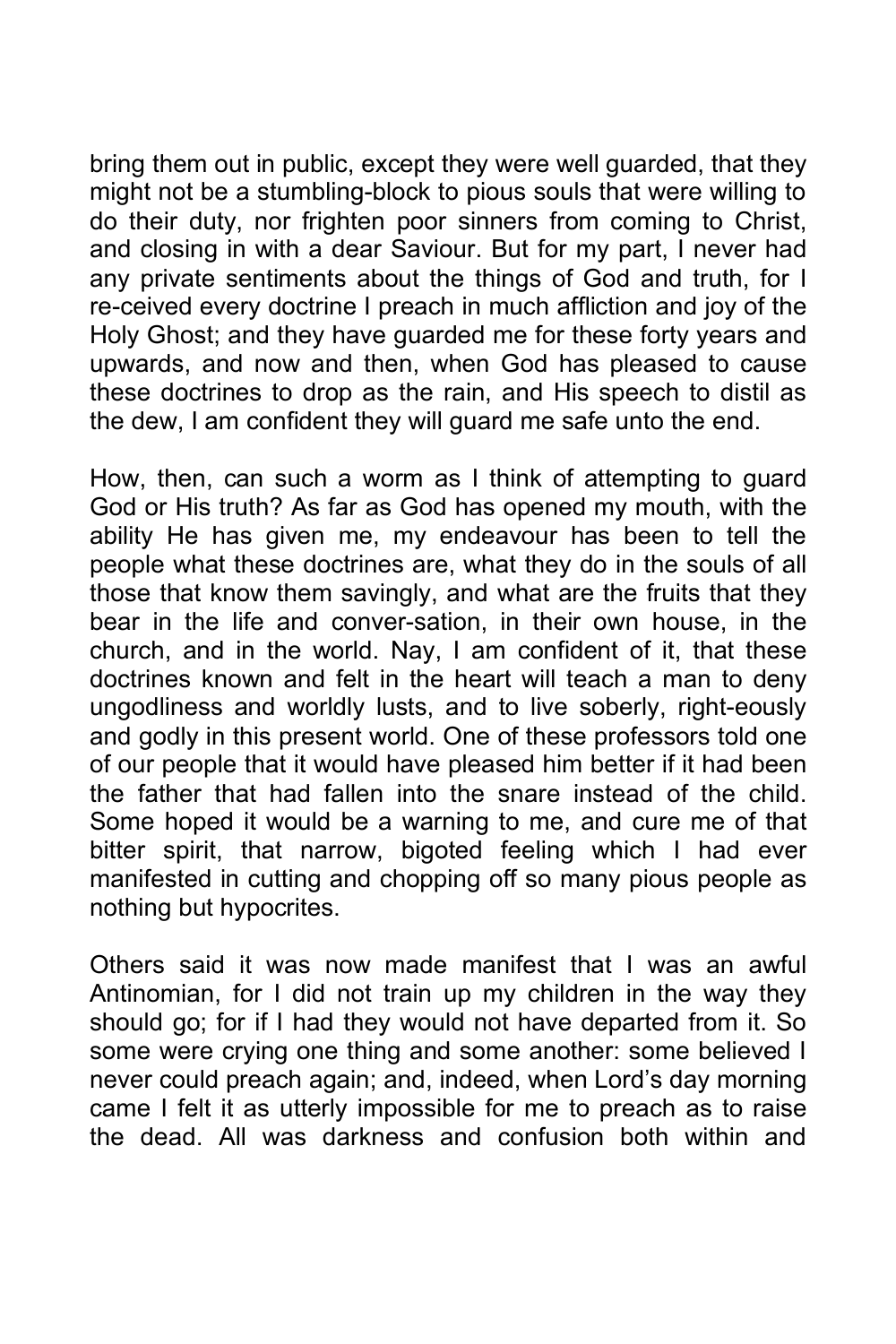without, and how I staggered to the place of worship God only knows.

God, however, gave me a message and strength to deliver it; but the moment I sat down the devil set on me with all his hellish rage-that I should never hold on my way, that the people would all leave me, that God had left me, and although I had got through the sermon it was nothing but from my judgment, and not by the teaching and influences of the Holy Ghost. O I trembled and shook, and though I did get through the day somehow or other, when night came I feared I must go out of my senses. Sometimes I felt such anger, wrath and desperation rising up in my heart against my child that I felt as if I must go and murder her.

Sometimes such wrath and anger boiled up in my heart against God for ever suffering it to take place, that I felt as if I could have pulled Him from His throne and stamped Him under my feet. O how my very knees did tremble; rottenness entered into my bones, my lips quivered, the very hairs of my head moved, every joint seemed loosened, and body and soul chopped up to pieces, and scattered at the grave's mouth. Yea, and sometimes I feared that hell was opening her mouth, and was just ready to swallow me up. For how could I expect anything else, seeing and feeling nothing but devilish anger, wrath and enmity against God and man? It is true that I had groans and sighs, lamentations and bitterness, from morning till night, till I was so worried out that I cried out in my bitterness, "My soul chooseth strangling, and death rather than life." However, one day in this miserable state, as I was crawling up the stairs to go into the bedroom, these words came with such power into my soul that for a few minutes I stood still on the stairs: "Who maketh thee to differ, and what hast thou that thou didst not receive?"

O I saw and felt in a moment that I had no stone to throw at my child; and that though I had been preserved and kept from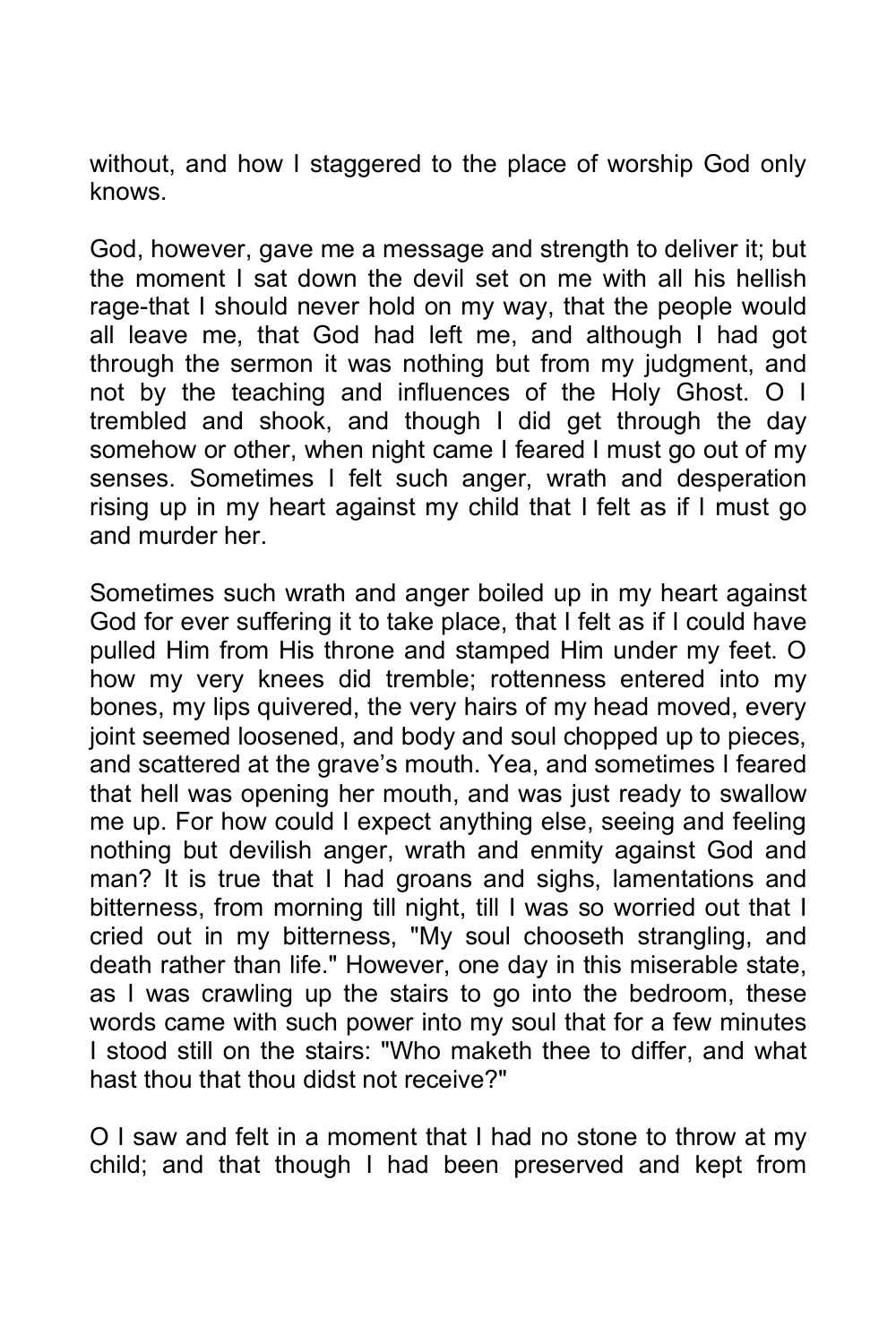actually committing such a disgraceful sin ever since the Lord had set up His kingdom of grace in my heart, I saw and felt there was no glory to me, and if God had left me to my ungodly nature it might have been my case instead of hers. This crumbled me down with brokenness of heart to bless God that it was not I; and O what love I felt to my child! how my soul went out in prayer for her, that she might prove to he a vessel of mercy, and that God might overrule it for her soul's good and His glory; *{5}* whilst such sweetness, humility, and godly contrition flowed into my heart that I fell at His feet, and could only look on and wonder what it could all mean. "Be still, and know that I am God." "It is good to hope, and quietly wait for the salvation of God."

O what a calm there was! how still was everything in a moment! Not a devil moved his tongue, and the roaring seas were all in an instant hushed up to a calm. My soul did exclaim with David, feelingly in my very heart, "The voice of the Lord is upon the water; the God of glory thundereth; the Lord is upon many waters. The voice of the Lord is powerful; the voice of the Lord is full of majesty; the voice of the Lord divideth the flames of fire." *{#Ps 29:3-7}* "He stilleth the noise of the seas, the noise of their waves, and the tumult of the people. They also that dwell in the uttermost parts are afraid at Thy tokens. Thou makest the outgoings of the morning and evening to rejoice; Thou visitest the earth and waterest it; Thou greatly enrichest it with the river of God, which is full of water." *{#Ps 65:8-9}* O what quietness, peace, humility, thankfulness and praise to God did I feel that He had remembered me, a poor worthless worm, in my low estate! I could sing with Hannah from my very heart, "My heart rejoiceth in the Lord; mine horn is exalted in the Lord; my mouth is enlarged over mine enemies, because I rejoice in Thy salvation.

The bows of the mighty men are broken, and they that stumbled are girded with strength. He will keep the feet of His saints; and the wicked shall be silent in darkness, for by strength shall no man pre-vail." It is in such places as these that my soul has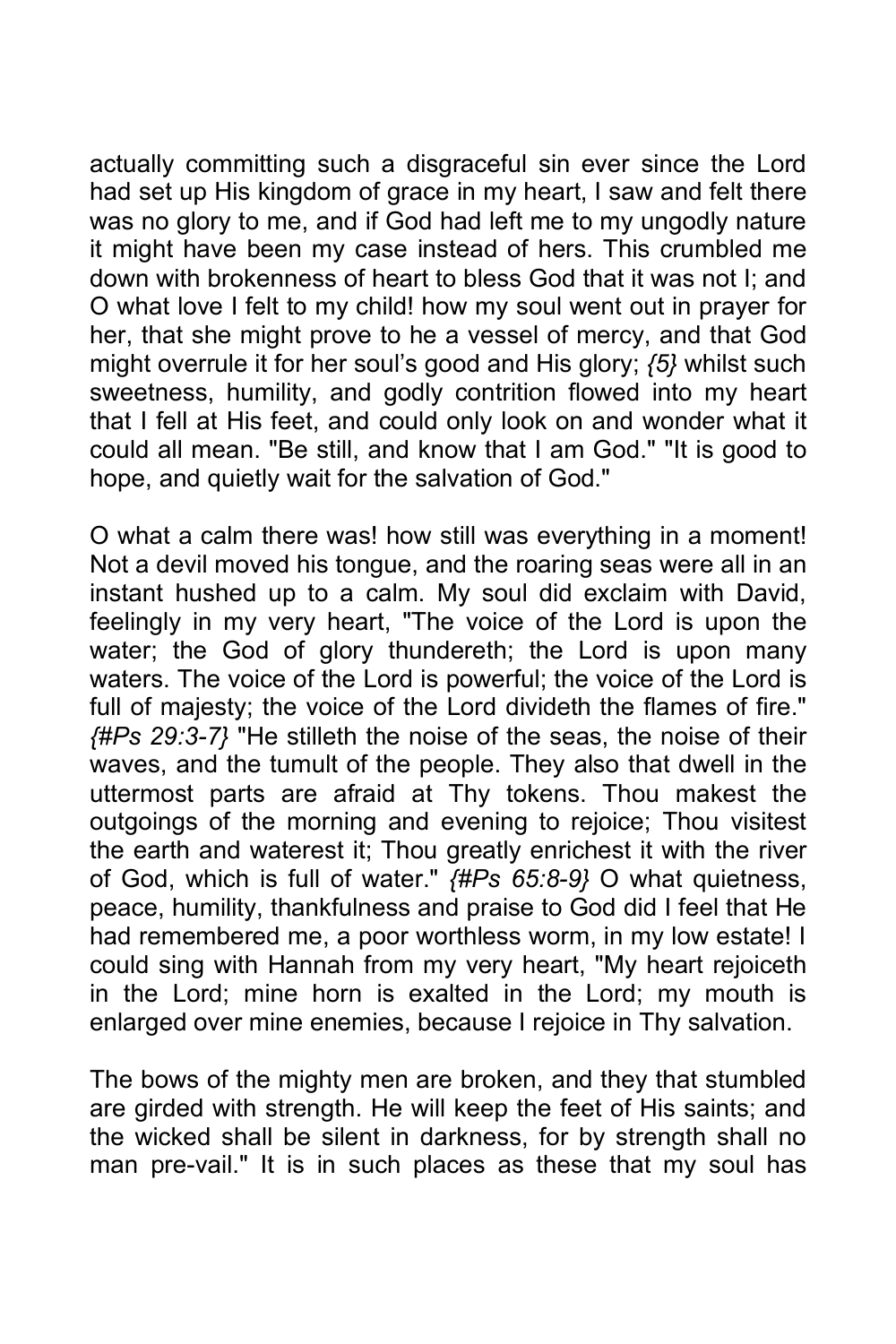learned the preciousness of sovereign grace, that up-holds, defends, preserves, and delivers, in spite of sin, unbelief, carnal reason, despair, and all that ever the devil can do, either without or within. Bless His dear Name, He has numbers of times brought me through fire and water into a wealthy place, so that I have stood in need of no man to tell me it is my duty to give God all the glory; for when He has given me a sight and feeling sense of the glory of His grace and love in my soul, it is my very soul's delight to give back all the glory to Him from whom it comes; and it is the very joy and delight of my heart and tongue to exclaim, "Give unto the Lord, O ye mighty; give unto the Lord glory and strength; give unto the Lord the glory due unto His Name; worship the Lord in the beauty of holi-ness."

And how blessedly has my soul at such times joined with Paul, "For God, who commanded the light to shine out of darkness, hath shined in our hearts to give the light of the knowledge of the glory of God in the face of Jesus Christ." *{#2Co 4:6}* And O with what pleasure, delight and joy at such times have my soul and tongue gone out to the Lord, "Thine is the kingdom, and the power, and the glory, for ever and ever; Amen." I could now rest satisfied, and bow my shoulders to every burden, certain and confident that all things work together for good to them that love God, who are the called according to His purpose. There was plenty of tongue going privately and publicly about what had happened to Warburton; but the chattering of the poor grasshoppers out of doors had but little effect upon me while God silenced the old man and the devil indoors; for I know that a man's worst enemies are those in his own house.

O how sweetly could I go the next Lord's day to the house of God, as bold as a lion, a living witness that "through Christ which strengtheneth me, I can do all things;" and God put His broad seal to my poor labours that neither the rage of men nor devils could stop His work. It was quite unbearable to some of their feelings to think that such a poor wretch as I, who had no human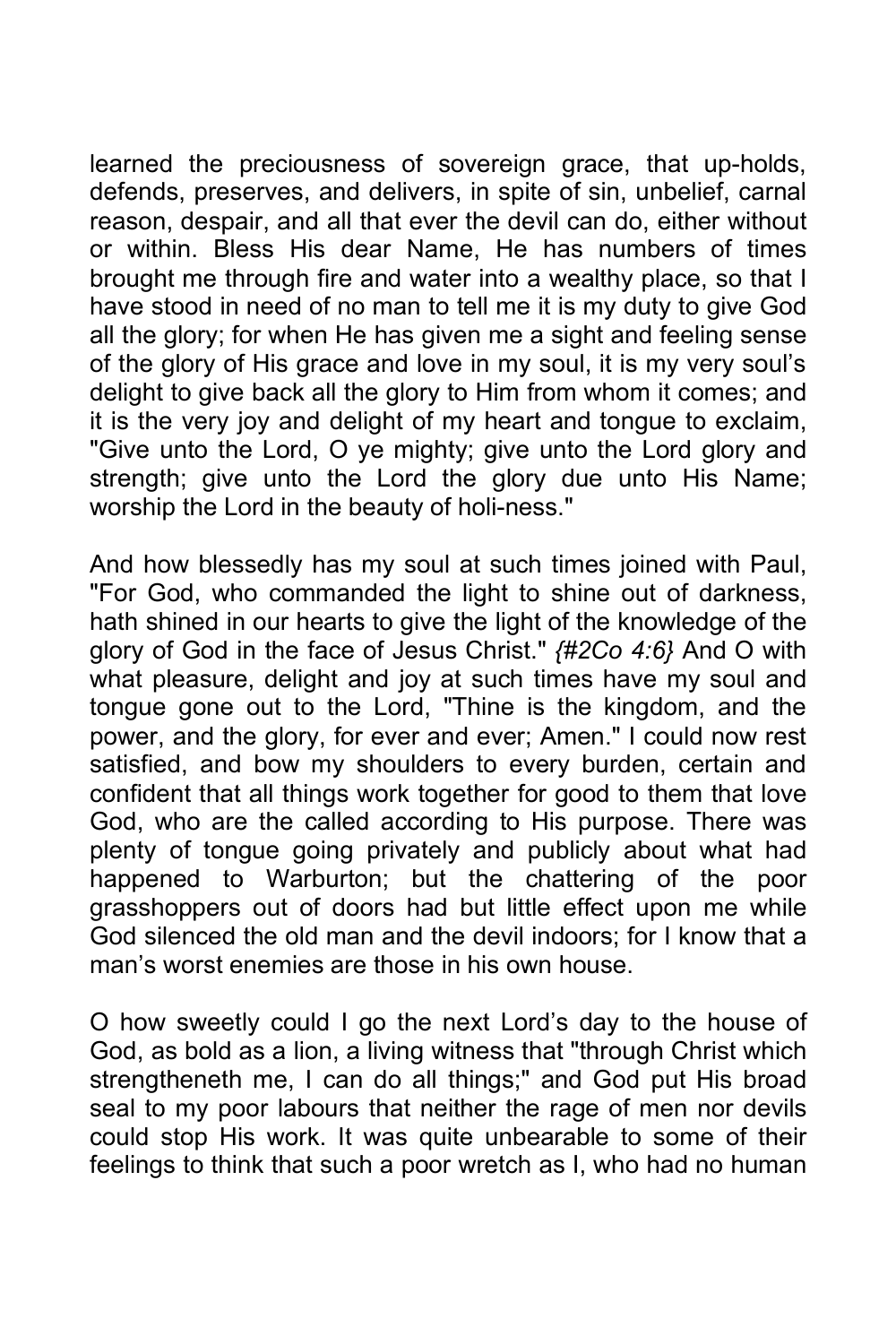learning, and had never been at the academy, but was a poor weaver brought from the loom, should stand up and cut down both parsons and people that did not know and experience such and such things.

Some of them thought they neither could nor would stand it; but, poor things! they were obliged to stand it, for I could testify of no other things but what my soul had handled and felt of the good Word of God; and as far as the dear Lord has helped me to this day, I have not, to my knowledge, kept one word back to gain the applause of men, and I hope God will ever so keep me for the few days I have still to remain upon the walls of Zion.

This affliction was indeed blessed abundantly to my soul. O how near was I kept to the Lord for weeks together, that He would keep me as the apple of His eye, that none might set on me to hurt me, that He would water me every moment, that I might be neither barren nor unfruitful, that His fear might be in sweet exercise in my heart and before my eyes, that I might say to every temptation, "Get thee behind me, Satan, for thou savourest not of the things of God, but of men." The chapel went on, and was soon finished; and we entered in, and I believe the Lord entered in with us, too. The house was crowded to excess, and I have no doubt that God heard and answered our prayer.

We now went on very comfortably for some time, but I began to find that my incomings in temporal things would not meet the outgoings, and I soon got into barrenness in my circumstances, which proved a sore trial to my mind, being in the midst of enemies that were daily watching for my halting, and having such a tremendous salary, three pounds a week, out of which some thought I might lay by a good deal of money. But I found that he who wears the shoe can best tell how it fits, for I found as our ten children grew up, their mouths, backs, bellies and feet all grew too, and wanted more and more. But to say anything to the people about their raising me more money, I thought would be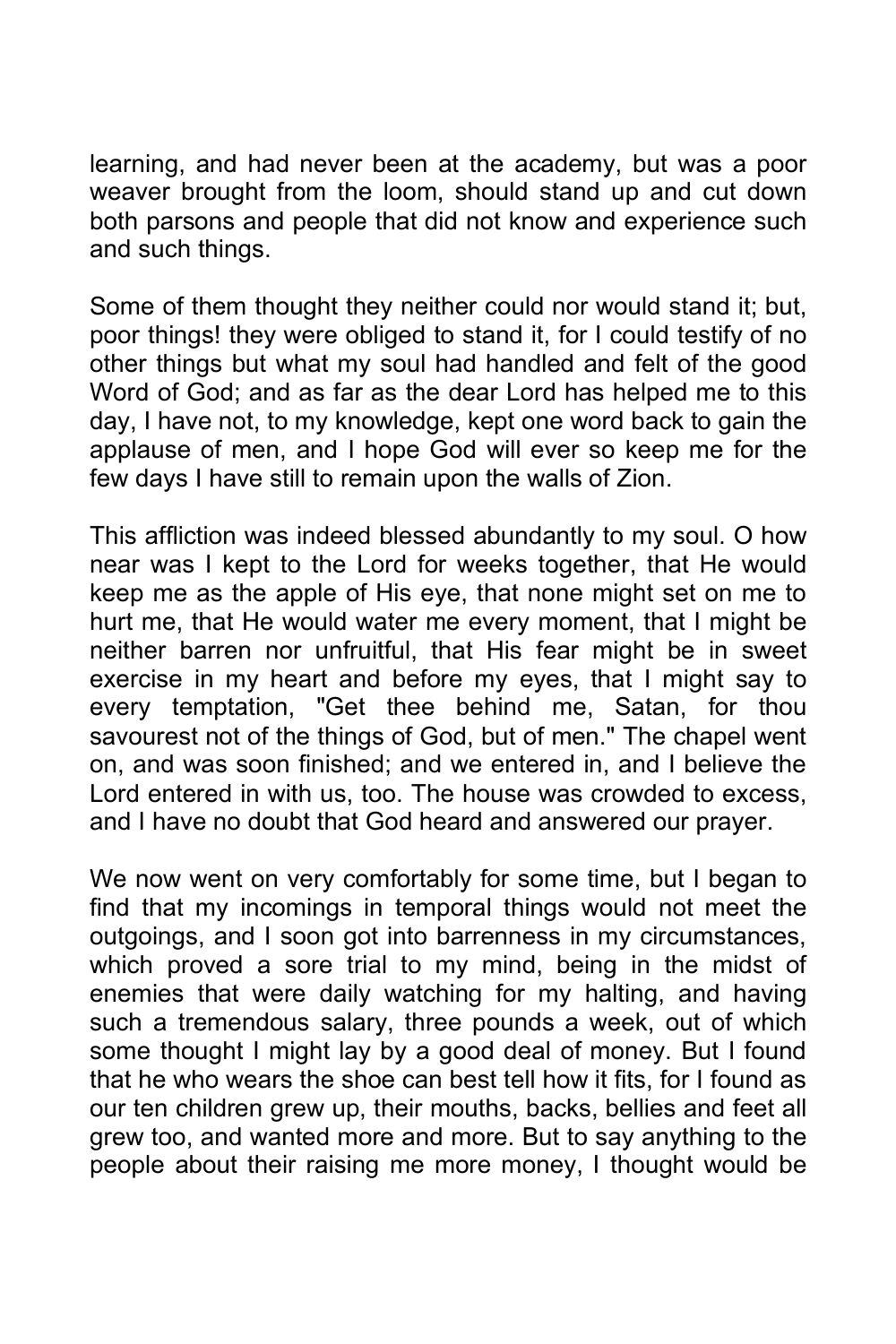considered by some an unpardonable thing, for we had some in the church at that time who won-dered how ever I could have a conscience to receive three pounds a week; and I do believe in my very heart that there were one or two at that time who stood as members with us that had more trouble and concern about my salary, how I ought to manage and lay out my money, and what I might save, and lost more sleep in making it out, than ever they had about the salvation of their souls.

I recollect one day I was so pressed down with a few debts that amounted to about ten pounds, that I could not abide in the house, and I went out to take a walk in the fields. I happened to meet a friend who attended our chapel, and he asked me how I did, to which I answered that I was pretty well in body. He then said, "I am glad to see you, and I hope you will not take any offence at what I am going to say. I have a ten pound note which is of no present use to me, and if it will be of any service to you, I shall take a pleasure in giving it to you, and I shall think it an honour that you will receive it from me." I thanked him for his kindness, and told him it would be very acceptable at the present time. I was so full I could not say much more at that time; so we parted, and I went into the fields, and O what an opening up had I of the mercies, goodness, power, faithfulness and majesty of my covenant God and Father!

The whole creation was adorned with beauties, and I could see my Father in them all. O what delights and glories are there in those words of the apostle when they drop into the heart at such seasons! and those that have ever tasted them can feel and see their glory better than they can describe them. "All things are yours, whether Paul, or Apollos, or Cephas, or the world, or life, or death, or things present, or things to come; all are yours, and ye are Christ's, and Christ is God's." The precious words that fastened me at Trowbridge came with fresh sweetness, beauty and glory: "Abide in this city, for I have much people here." "Thy bread shall be given thee, and thy water shall be sure." "For the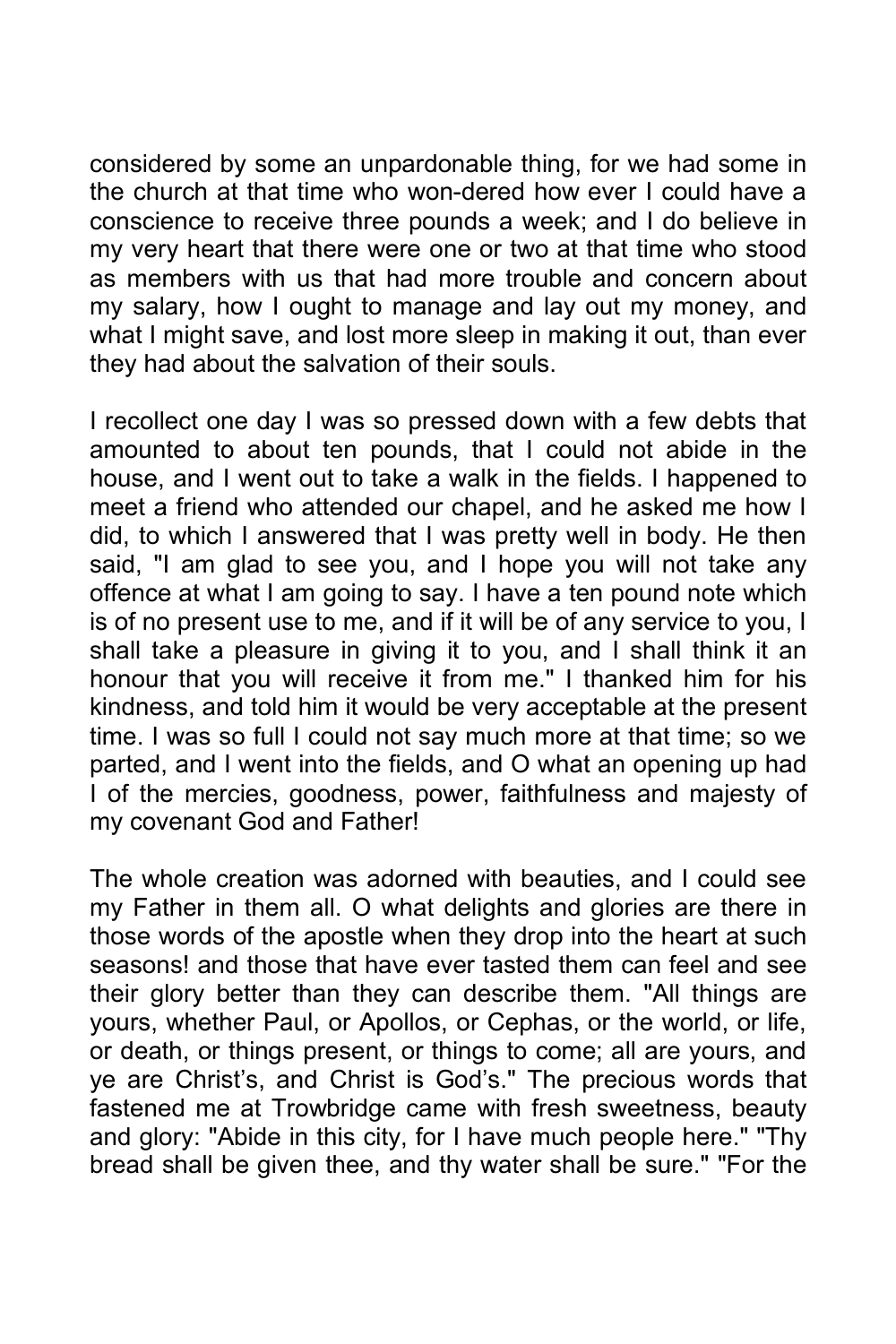cattle upon a thousand hills are Mine, and all the gold and silver is Mine, and the hearts of all men are at My disposal."

I quickly dispersed the ten pounds, which settled a few things that had lain very heavily upon my mind. But I soon found myself obliged to mention all to the friends, and that I should be glad if they would advance me the rent of my house in addition to my salary; for I found it impossible to pay it out of my present income, my wife about this time being confined of her last child, which made up the dozen. One child we had lost by death, which was our third, and one we had left in the North when we came to Trowbridge, so that now we had ten of them at home. The friends seemed very agreeable to pay the rent; but, after some time, some of them thought that it was more than the cause could do; so two or three of the deacons came up to our house and told me that the friends had had a consultation about paying my rent, and they had come to the conclusion that it was more than the cause could do; but as it appeared I could not do without it, a plan had come to their mind, which, if I would accede to, it might ease the church and answer the end as well for me.

This plan was, that if I would take the rent of my dwelling-house upon myself, they, the church, would give me two months a year to go out supplying where the Lord might open a way for me, and they, the church, would find supplies for the two months, on this condition, that I should take one month in the spring and the other in the autumn; and to this they hoped I would agree, as it would be an easement to the church. Without a moment's consideration I agreed to it, and told them that, though I did not know any church that would ever send for me to supply a month for them, yet as it was the desire of the church it should be so. After they were gone I had plenty of work within. Surely, thinks I, this is an evidence that they are tired of me, and this is a sideway to get rid of me. O what advantage did the devil and my own heart take of this! what shaking I felt from these words: "The thing which I greatly feared is come upon me." Well, thinks I, it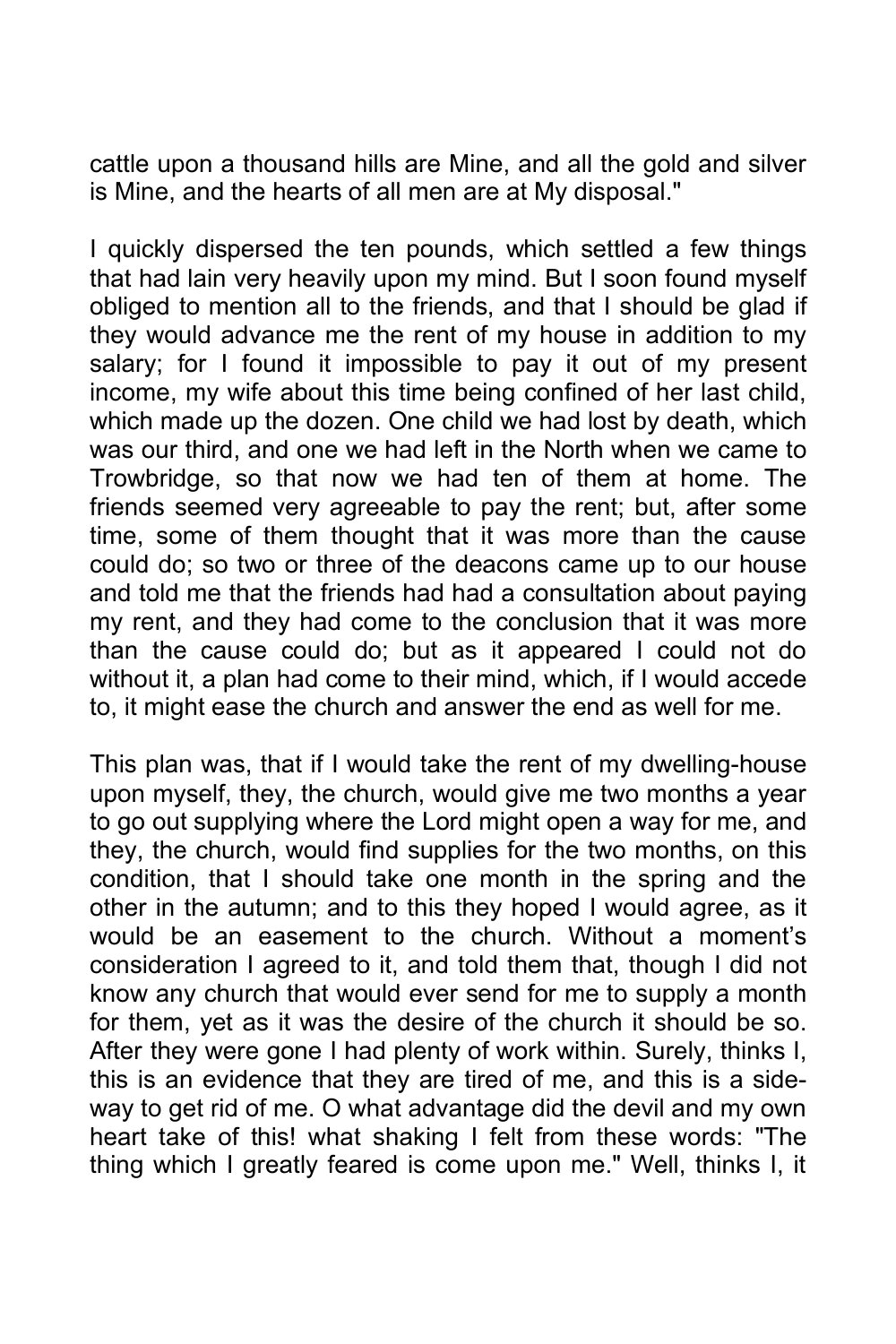will be just as it was at Rochdale: as soon as the chapel was finished I had no comfort nor peace with a few till I was gone, and surely it will be the case here. O I felt as if I could hear the very roaring of the devil! "Where is your confidence now of abiding in this city?

It is like all your other fleshly confidence; it will all end in the flesh, and all the great blaze and noise that you have made in the country will all come down upon your own head. And what will you do? You keep sinking more and more into debt, and as soon as ever your best friends know that your large salary is not sufficient to keep you out of debt they will think you do not manage it as you ought, and they will turn their backs upon you, and you will be brought to have neither house to live in, nor bed to lie down on." Here I was brought into such feelings of mind that I could see nothing but the workhouse for me and my family. I know there are plenty of professors that have got faith at their fingers ends, and laugh at such weakness; but it is no laughing matter to those dear children of God that are shut up in these things, for they well know by soul experience what Job meant: *{#Job 12:14-15}* "Behold, He breaketh down, and it cannot be built again; He shutteth up a man, and there can be no opening. Behold, He withholdeth the waters, and they dry up; also, He sendeth them out, and they overturn the earth."

And David saith, "I am shut up and cannot come forth;" and this brought him to cry from his heart, "Bring my soul out of prison that I may praise Thy Name." My soul knows by painful ex-perience what it is to be shut up in unbelief, and not be able to trust God for a groat. Yea, and whilst I was telling the dear children of God every Lord's day to cease from their own wisdom, and to trust in the Lord? and verily they should be fed, for their Father had all in His hands, and His promises would never fail, I could not trust Him, when left to myself, with either body or soul, for time and eternity. I am as sure of it that faith is "the gift of God," as ever I am that my life is in the hands of God;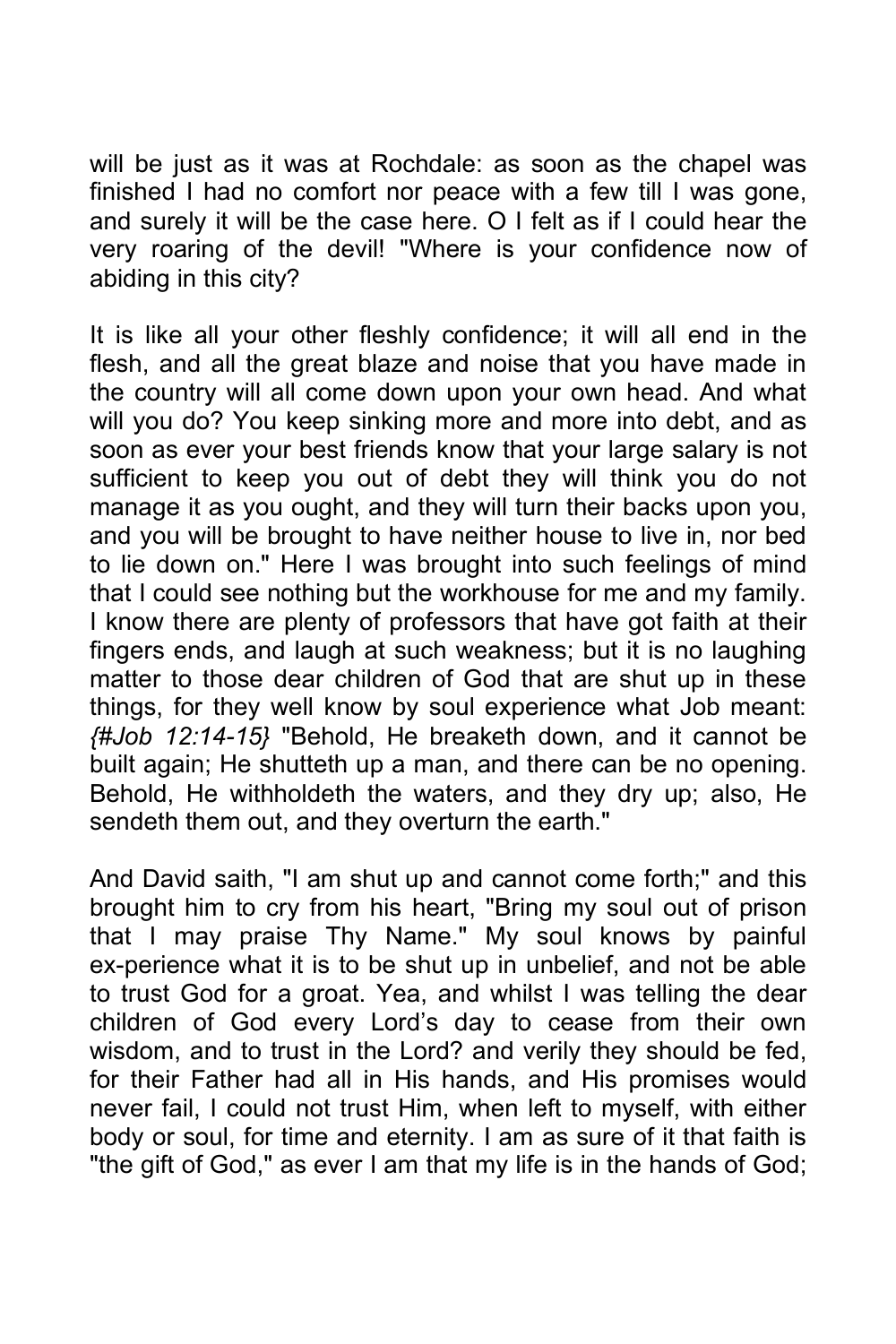aye, and I would always believe if I could, for all is very comfortable and easy when I can believe God to be my God, and I can behold Him going before me. Jesus says, "When He putteth forth His own sheep, they follow Him;" and sweet following it is when they see His glorious Person, and hear His blessed voice, for they know His voice by the power that attends it, for "where the word of a king is there is power."

They know His voice, too, by the humility that accom-panies it, for it humbles and melts the soul into godly contrition before Him. "Speak, Lord, for Thy servant heareth." They also know His voice by the sweet drawing influence it produces, for it draws up every feeling of the soul in love to the good Shepherd; and how delightful and pleasant it is to sing with David: "The Lord is my Shepherd, I shall not want; He maketh me to lie down in green pastures; He leadeth me beside the still waters; He restoreth my soul, He leadeth me in the paths of righteousness, for His Name's sake." They know His voice, too, by the confidence it creates, for how blessedly can the soul then say, "This is my God, and I have waited for Him; He is my father's God, and I will extol Him." They know His voice also by the blessed contentedness that it produces; and how sweet it is to say, "A little with the fear of the Lord is better than great treasures and troubles there-with!" "A dinner of herbs where love is, is better than a stalled ox and hatred therewith."

They then know and feel to the comfort of their souls that godliness with contentment is great gain. Some professors tell us there is no such thing as a feeling religion; but the dear child of God that has been stripped and clothed, emptied and filled, wounded and healed, famished and fed, killed and made alive, damned and saved-he knows that his religion began with feeling, is carried on with feeling, and hopes to leave the world with feeling the love, mercy, grace and kindness of his dear Shepherd, that has loved the sheep and given His life for them; and at times hopes, when his poor, tried, tempted, tossed, and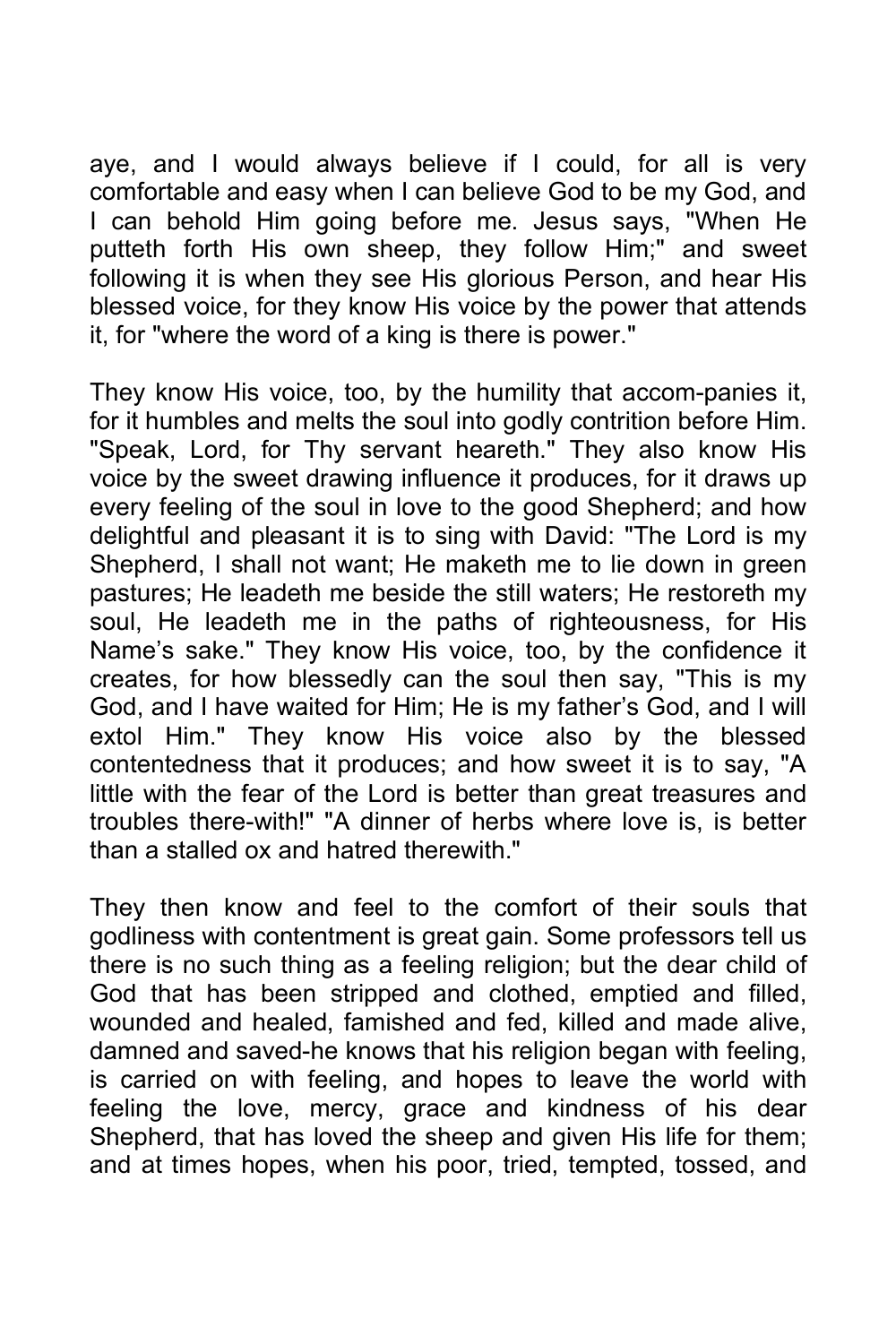often shipwrecked soul shall enter into the harbour of eternal rest, that he shall be brimful of feeling the love of his covenant God and Saviour, so that he will shout and sing to all eternity, "Unto Him that has loved us, and washed us in His own blood, be honour, glory, dominion, and power for ever and ever."

But to return. I could neither see, nor feel, nor be-lieve how it could be possible that I could get on without bringing a reproach upon the truth, that is, I should never be able to manage with my large family and pay my debts as I went on. Here I was for about a fortnight, and had nothing but sighs, groans and tears. My tears were my meat day and night for nearly three weeks; and I durst not tell my troubles to my nearest bosom friend amongst all the church, for the amazing salary of three pounds a week was talked of privately and publicly, in the pulpit and in the pew, east, west, north and south of Trowbridge, all wondering whatever the parson did with his money.

But after I had tugged and toiled, planned and schemed, raved and torn till my strength was gone, and I was brought to see that I could not make one hair white or black, that the stature was fixed, and that by my taking thought I could never add to it one cubit, and that whatever imaginations might be in my heart, the purpose of God must and would stand, I threw down my weapons of rebellion, and fell, a poor, blind, burdened, forlorn, de-jected wretch, upon the tender mercies of Him that "had delivered;" but I could not get a bit further with the text than "who hath delivered." Here, then, I lay with my grief and burden, till one morning, if I recollect right, about five weeks after I had agreed to pay my rent and have two months in the year my own, to supply where the Lord might open a way, the postman brought me a letter inviting me to go to London, to supply a few Lord's days for my old friend and brother, Mr. Robins, who preached in Conway Street to a number of Mr. Huntington's (See MERCIES Topic 14) people that had separated after his death. 0, thinks I, what can this mean? and I trembled from head to foot. "0," I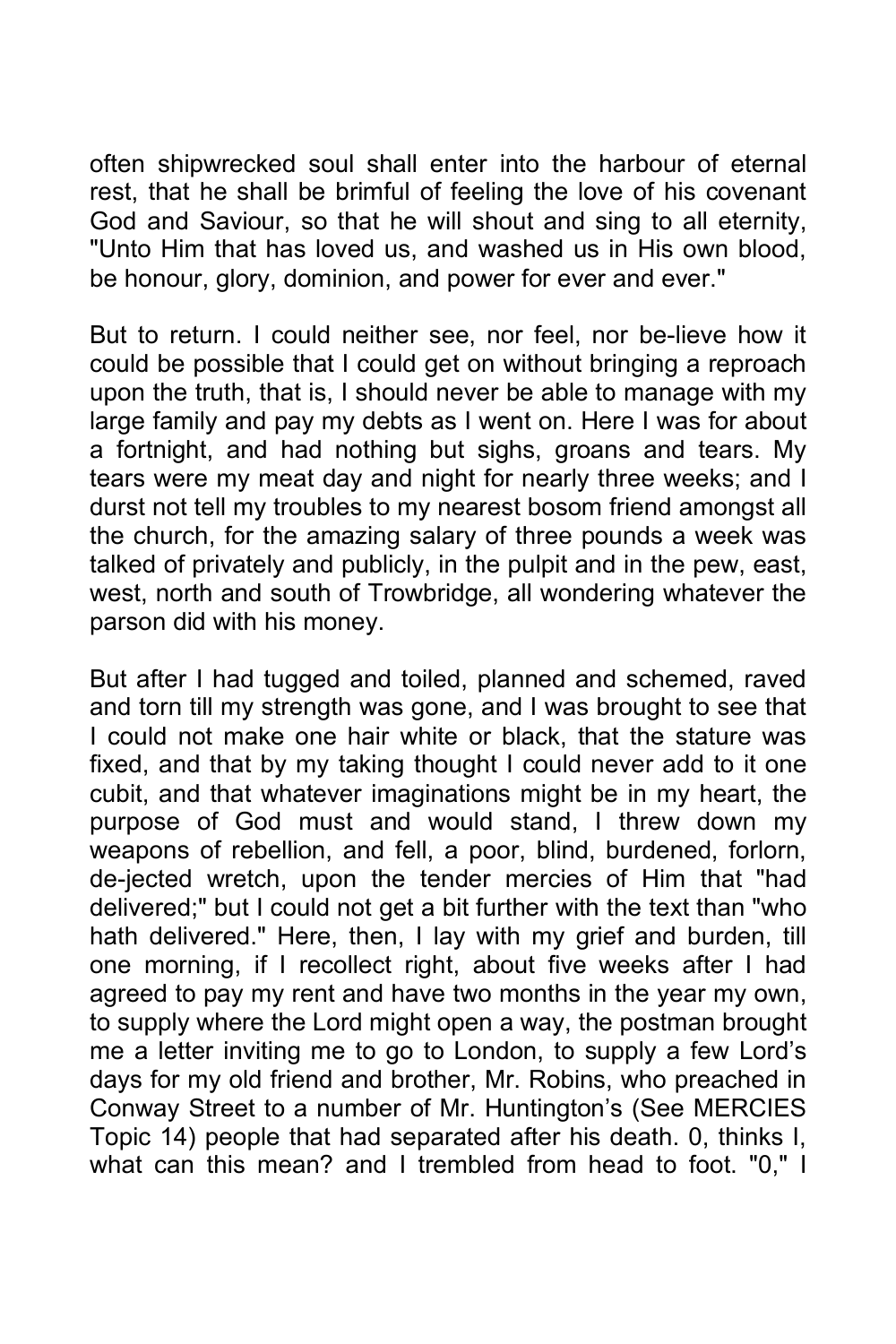cried, "I never can preach three or four Lord's days to Mr. Huntington's old people;" for I had not forgotten the terrible shaking I had for some time before this when I preached for them one week-night at Conway Street Chapel, as I passed through London, and the very sight of Mr. Huntington's people then very nearly fright-ened me to death.

According to my feelings, I did get through my sermon in a middling way, but when I had done such trembling came upon me that I shook like a leaf, and I began to look over what I had said, and I could see so many things that I had left out that I ought to have brought in, that it appeared to me nothing but confusion and disorder. O what a fool I called myself all the time they were singing the hymn after sermon! How shall I stand, thinks I, when I go into the vestry? They will pull me all to pieces, and tell me to go to Jericho, and stop there till my beard is grown. I thought I could see and hear them talk together: "Did you ever hear such an ignorant bawling fool as this before?" But when I got into the vestry, many came in and spoke very kindly, and hoped the Lord would be with me; but somehow I thought I could perceive that others of them were glad the evening was over. Remembering all this, how will it be, thinks I, if I go to stop three or four Lord's days? Sometimes I thought I had better send them word that I could not go; then the interview which I once had with Mr. Huntington struck my mind, and how the Lord was with me, and that it had turned out then better than all my fears.

As a short account of this interview which I had with Mr. Huntington may interest some of my readers, I will just mention a few particulars of it. Many years before I began to preach, being one night at a prayer-meeting which I was in the habit of attending, a person who was there offered to lend me a book, the title of which, he said, was "The Kingdom of Heaven taken by Prayer," written, he added, by one Huntington, a coalheaver. "No," says I, "I thank you; it is nothing but some Arminian rubbish, for the title of the book satisfies me what it is." But he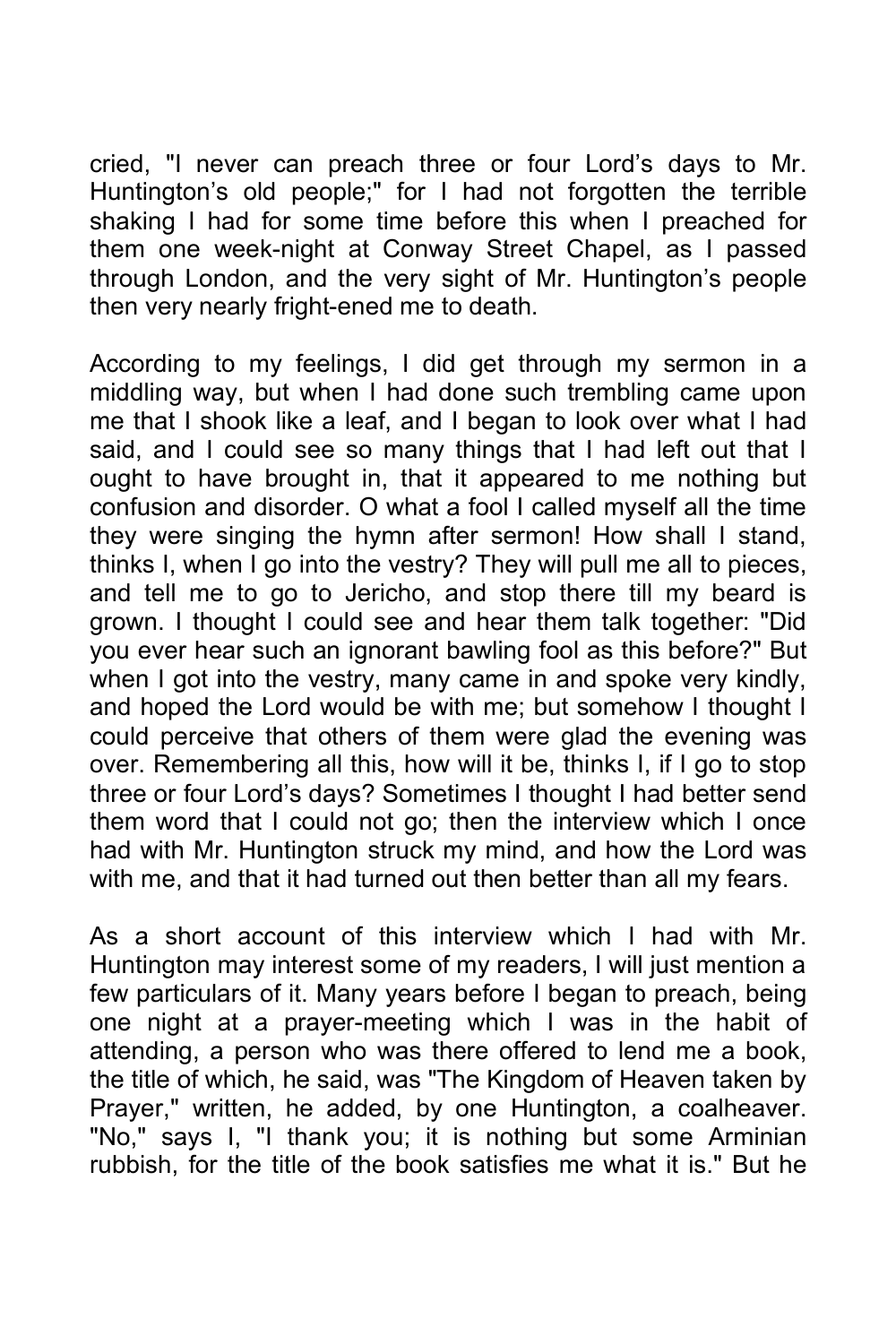said that it was exactly my experi-ence, and he was sure I should like it.

So, I took it, and O what a night I had in reading that blessed book! Never can I relate a thousandth part of my feelings. Sometimes I was crying, sometimes laughing, sometimes blessing and praising God, till my very soul was so overpowered that I hardly knew whether I was in the body or out of it. I read it till nearly daylight in the morning, and O what a union of soul did I feel to that dear man of God! I made a solemn vow to God that if ever He brought me in His providence anywhere near to him, I would go and tell him the blessing which I had received from reading his book. The very year before he died I was the unworthy pastor of the Baptist Church, meeting at Hope Chapel, Rochdale, and being considerably in debt for the chapel, the church wished me to go out a begging, as two hundred pounds were wanted, and we were threatened with law if we did not get it. So off I set round the different counties, till I got to London, and then that text came with power to my mind, "Pay thy vows unto the Lord."

O how powerfully did it come to my mind: "Did you not vow unto God when you read 'The Kingdom of Heaven taken by Prayer,' that if ever God in His provi-dence brought you anywhere near where that dear man of God was, you would go and tell him how the Lord had blessed his book to your soul? Now you are in the town where he is." "Well," I cried, "Lord, help me to pay my vow." I felt in my mind a deal of going back; for I thought I was such an ignorant fool, and what would he think of such a fool as I going to see him? But the text kept following me, "Pay thy vows unto the Lord." So I was determined to go, and I said to my friend where I made my home, "Come, you must go and show me where Mr. Huntington lives, for I must pay my vow unto the Lord." I had told him all the circumstances before, but he had always thrown stumbling blocks in my way, telling me he was sure that Mr. Huntington would never talk with me, par-ticularly if he had any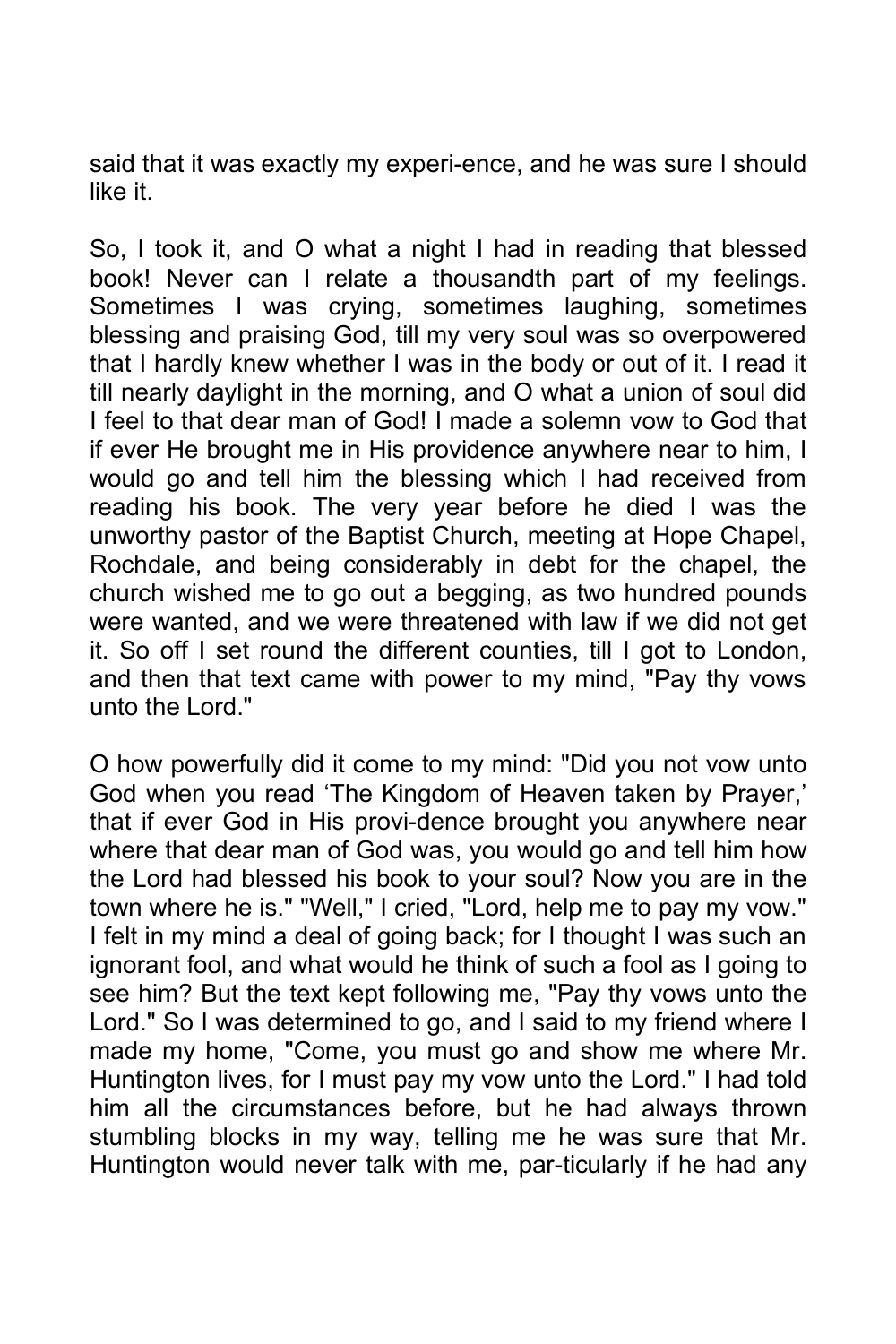idea that I was a Baptist. But I told him now that I must pay my vow unto the Lord, for I could have no peace till I had performed it. So off we went, and he brought me to the gates of the house, which was situated, if I recollect right, in a place called Hermes Hill, Pentonville.

I rang the bell, and when the footman came to the door, I requested an interview with Mr. Huntington, if agreeable. He asked me my name, and where I came from, and whether Mr. Huntington had any knowledge of me. I told him no, but that I should be glad to speak with him for a few minutes, if it were agreeable. He bade me follow him to the front door, and said he would go and ask if I might see him. But O what darkness of soul came upon me and trembling of body whilst he was going to inquire. I even felt a secret wish that a message might come that it was not convenient for him to see me; but when the man came back and said I was to follow him, and I was introduced to him in his study, O what fear and shaking I had when I entered in. The good old man was sitting at his table with his cap on, and his Bible open before him, and he looked just like the old prophet Elijah in my eyes. But I was so shaken that I could hardly tell what to stammer out, nor did I know for a few moments what to say.

At last, however, I said I had read his book, "The Kingdom of Heaven taken by Prayer," many years ago, and it had been made a great blessing to my soul then, as it had been ever since at times, and that I had made a vow that if ever I came anywhere near where he was, I would tell him of it. But the dear old man never spoke a word, nor lifted up his head, and I sat so confused and shut up that I could not tell what to say, and for a minute or two not one word was uttered. At last I spoke, and said, "It is a mercy that we are poor sinners." The old man lifted up his head and said, "There are many poor sinners that know nothing of the matter." "Yes," I tremblingly said, "I believe there are;" and then I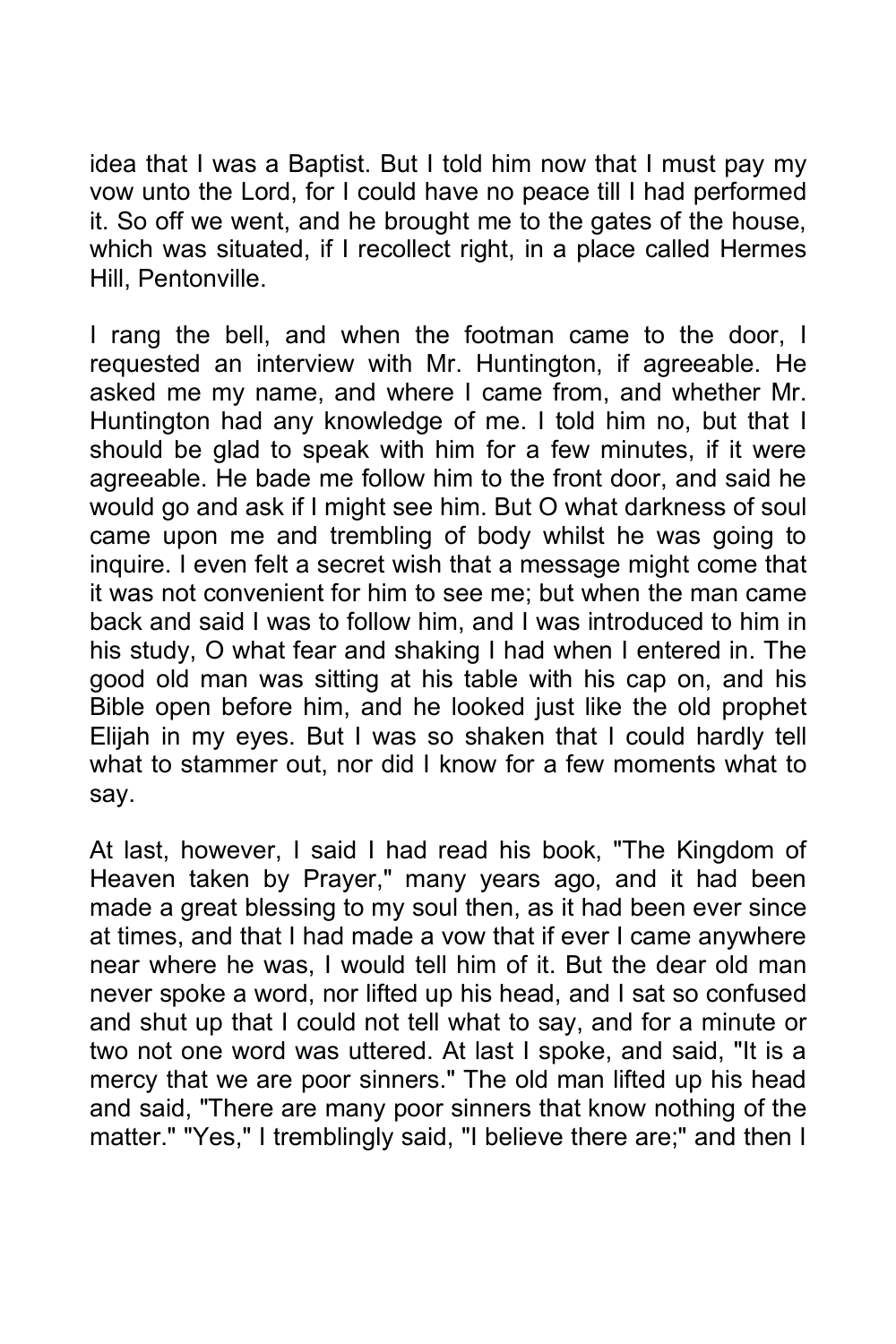hobbled out somehow or another, "but it is a mercy if the Lord has brought us to know that we are poor lost sinners."

The dear old man lifted up his head again and looked me right in the face, and I felt as if his look would have knocked me right off the chair I sat on; and he said again, "There are many poor lost sinners that know nothing of the matter;" and down he dropped his head again. Poor ignorant blind fool, I sat sweating and trembling, and did not know what to say; but, blessed be the dear Comforter! He shone into my heart and brought what was needful to my remembrance, and gave me a sweet sight in a moment of the way by which He had brought me, and I answered the good old man, it was true there were thousands of poor lost sinners that knew nothing of the matter, but I believed in my very heart that when God the Holy Ghost quickened the dead sinner, opened his blind eyes, and brought him to see and feel that he was a poor lost sinner, He never left him till He had made it known in his heart what it was to be a saved sinner, and to know what the love of God is and its sweetness when it is shed abroad in the heart.

The old man looked up and said, "What dost thou know of the love of God? what is it? and what are the effects of it when known and felt in the soul?" and dropped down his head again. I said to him I hoped that the dear Spirit would enable me to give a reason of the hope that was in me with meekness and fear; and then I told him where the Lord had first met with me whilst in the gall of bitterness and in the bond of iniquity, and how He cut me down at a blow, and how He had slaughtered and killed me to all the pleasures of sin that I used to live in and enjoy as my meat and drink. I next told him how I had tugged and toiled and worked night and day to get some righteousness that I might have some hope that God would have mercy on me. And I went on to tell him how the holy law of works was brought home to my conscience, and how I had found and proved it to be a killing letter, and the ministration of death and condemnation to my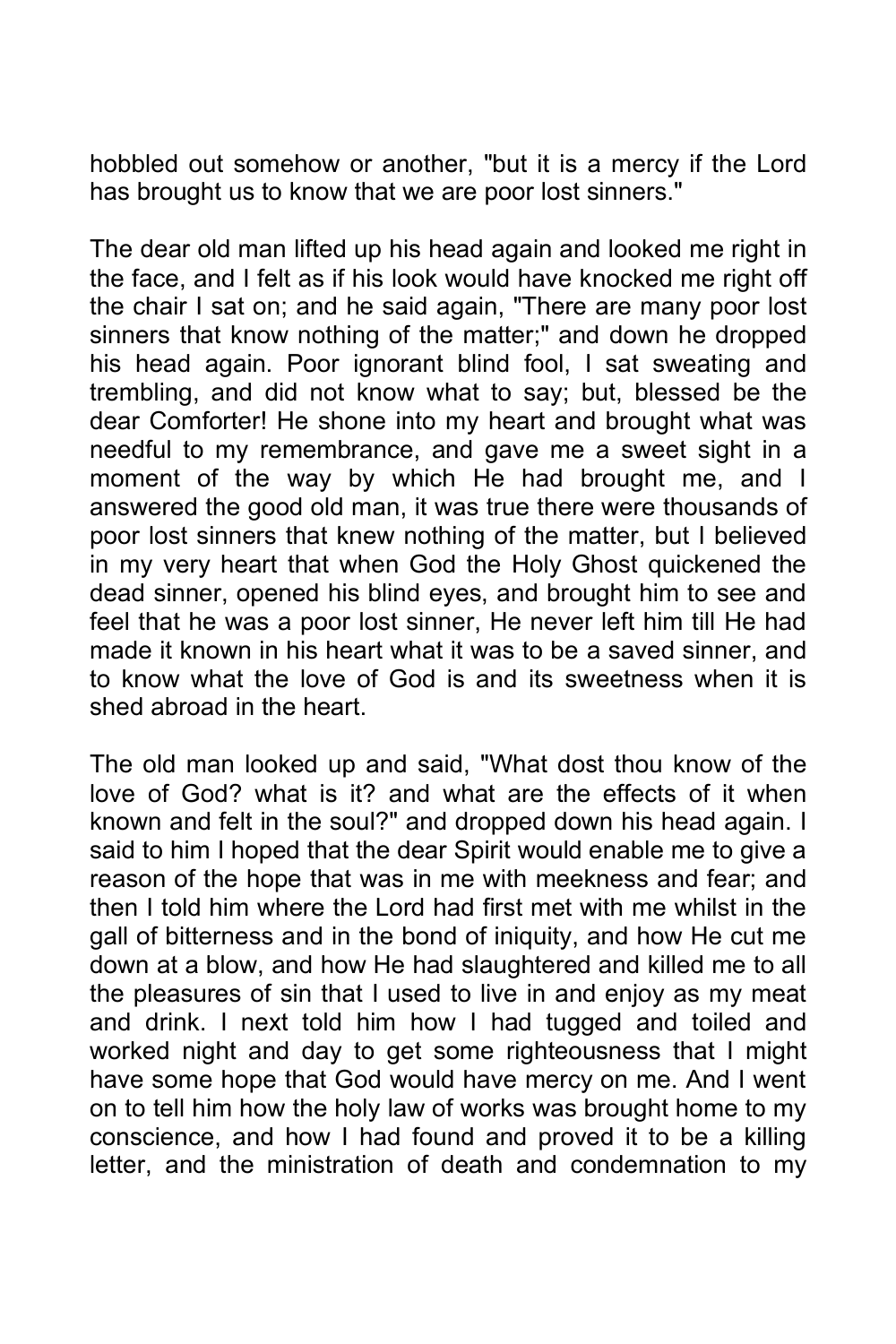soul; and how long I lay in the belly of hell with the wrath of God in me, with no more hope of ever finding mercy than devils have.

I told him how I had envied dogs and every creature that had no soul to appear before God; and I was confident that those souls that had been here never went about to try to establish a righteousness of their own. I then told him where and when the dear Lord proclaimed peace, love, mercy, blood, and pardon to my soul; how wrath, terror, guilt, bondage, misery and hell fled away; and how love, mercy, peace, pardon and liberty entered into my heart, and the blessed and sweet effects that it had upon my poor soul for months. O what a change this pro-duced in the dear man's countenance! He looked up with tears running down his cheeks and blessed God for what He had taught me; and I believe he brought twenty portions of God's Word to prove that it was the teaching of the blessed Spirit of God; and we both wept together, and blessed God for free and unmerited grace, displayed in saving, teaching, defending, upholding, delivering, comforting grace; so that we could join with Paul, "By the grace of God I am what I am."

After a long and savoury conversation I told him why I was in London, that I hoped the Lord had raised me up to tell to poor sinners what the Lord had done for my soul, and that I was the unworthy pastor over a little Baptist Chapel at Rochdale, in Lancashire; that we had built a new chapel, and being a very poor people, I had been through some parts of the country to get some assistance towards it, and had come for that purpose to London. But I told him God knew my heart, that I had no view of coming to him to beg, and that my desire to see him was for the love I felt to him for the truth's sake. The dear old man told me he could not encourage me to beg amongst his people, for they had built their own chapel themselves, and that it had cost them a great deal of money, so that he could not think it right to send a beggar amongst his people. I told him what he said was right, neither should I attempt to go amongst his people. But he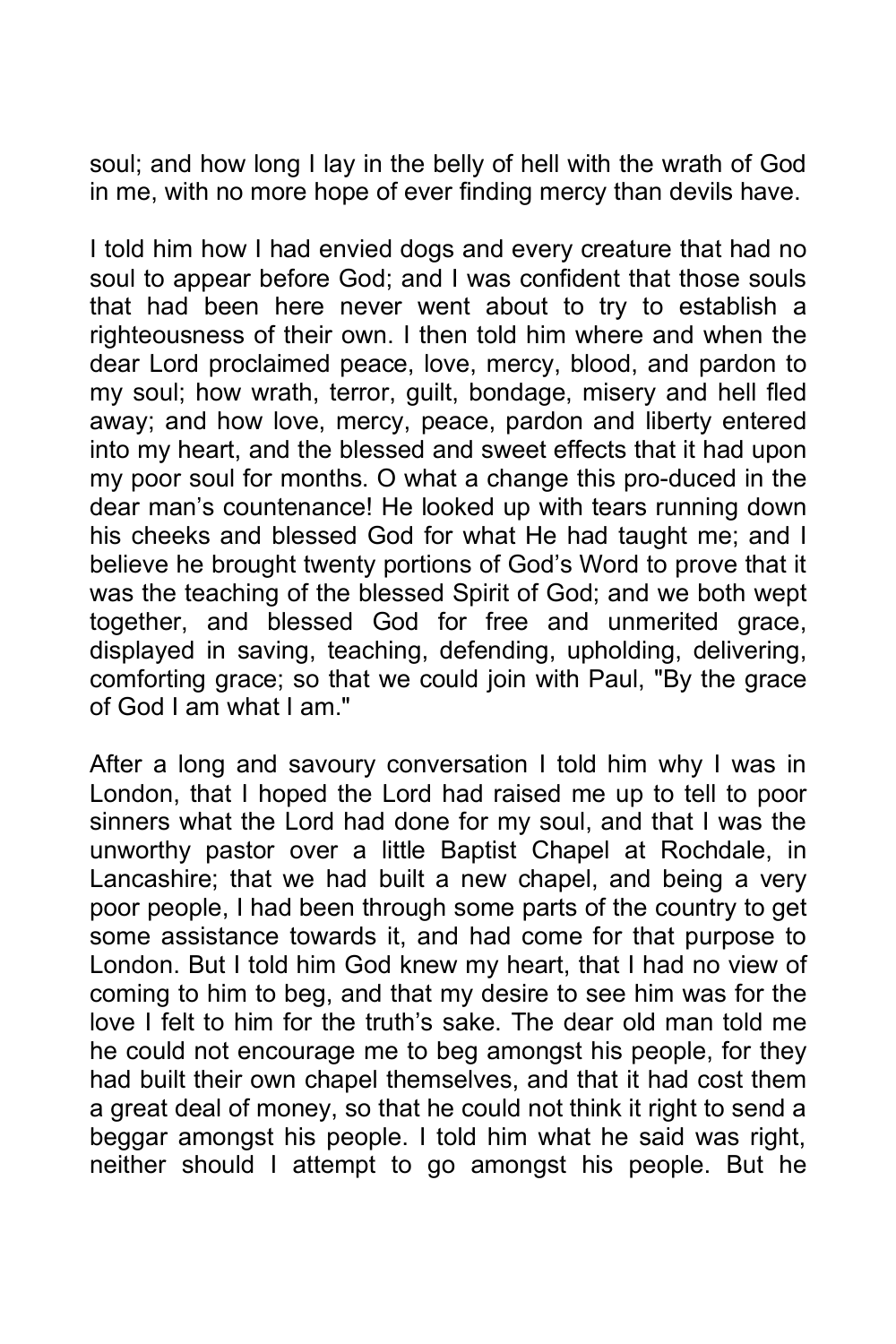opened his table drawer, and scraped up all the silver he had in it, and poured it into my hands, and said, "I give you this for your family." I thanked him for his kindness, and blessed the Lord that He had inclined his heart to speak so comfortably to the poorest of worms, and was just going to put out my hand to shake hands at parting, when I was checked with the thought that perhaps he might think me too bold.

I therefore blessed him in the Name of the Lord, and was going out of the room but he stopped me by saying, "Let us shake hands at parting;" and he rose up and came to me, and got hold of my hand, and never can I forget with what cor-diality he shook my hands and the words which he uttered, which have been a source of many comfortable moments to me since, when I have been sinking almost into despair. The words were these: "May the Lord God of Abraham, of Isaac, and of Jacob, bless thee, and go with thee." O with what feelings I came out of the house! how my soul did bless and praise the Lord! And O the sweetness that flowed into my soul again and again from the parting blessing, "May the Lord God of Abraham, of Isaac, and of Jacob, bless thee, and go with thee." And the Lord did go with me in a most wonderful manner, for I got the £200 in my journey, and went home to Rochdale with joy and peace.

This interference of God's right hand coming fresh to my memory when the invitation from the friends in Conway Street was working in my mind, so encouraged me, and, I believe, a little of the same unction came with it which I felt when dear Mr. Huntington spoke the words to me as we parted in his study, "May the Lord God of Abraham, of Isaac, and of Jacob, bless thee, and go with thee," that I felt determined that I would write to the friends at Conway Street, and tell them that, the Lord helping me, I was willing to come according to their request. So I wrote a letter to say that, God willing, I meant to be with them for the time men-tioned. But O the wrestlings in prayer which I had with God before the time came, and sometimes what fears and sinkings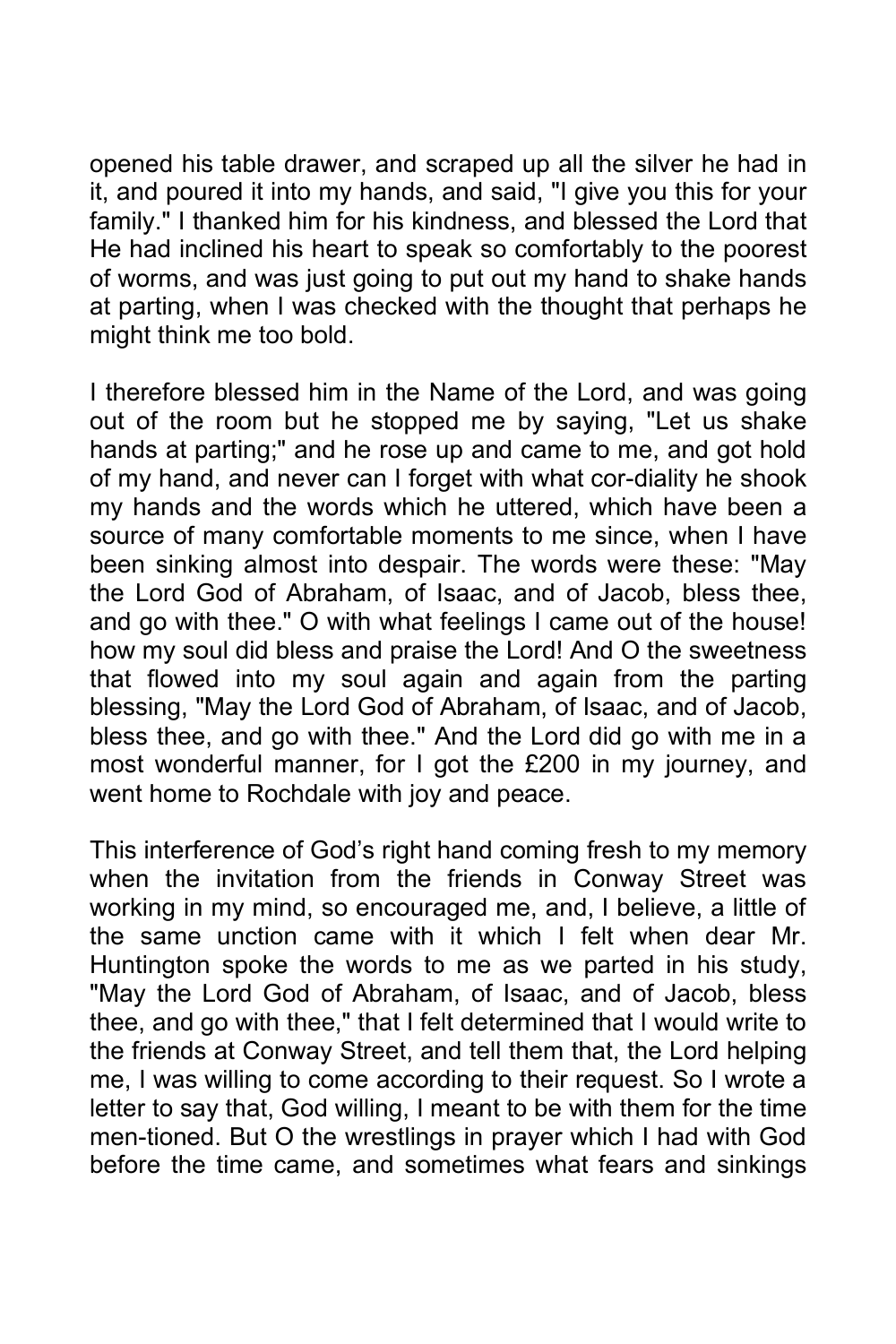had I of soul lest the Lord should leave me to myself; for I have had such bitterness, bondage and misery in the pulpit when left to myself, that I dread pulpit work worse than the stocks, if the Lord be not there.

The Throne of grace was watered with my tears for about four or five days before the time came for me to go, that God would appear for me, both for body and soul, for He knew my situation in family trials, and that I had nowhere else to look, nor any other arm to rest upon. When I set off by the coach, my poor soul most of the way was breathing out its request unto God that I might see His goodness pass before me in the way; and such freedom I had with the Lord as quite astonished me, and many sweet and precious promises came with such power that I felt a sweet confidence the Lord would be with me. And for ever blessed be the Name of the Lord, I found Him as good as His promise, nor did one good thing fail of all that He had said to me by the way; for the Lord blessed the word to the hearts of many, and I believe they received spiritual things and cheerfully communi-cated carnal things.

Nay, I felt sometimes as if my heart would have broken with their kindness, for so many came to me blessing God for what they had re-ceived, and telling me it was a light thing to communi-cate carnal things; and so it seemed, for they kept giving me, one after another, till I was almost ashamed to have any more. All the journey from home to London was nearly all the way with tears, cries and prayers that God would be with me; but nearly all the way from London home again was nothing but praises, adoration, thanksgiving and wondering at His goodness, mercy and grace in giving me, poor, ignorant, worth-less me, the door of utterance to speak a little of His praise; and that He had opened the hearts of His people to communicate to my necessities. O the plea-sure and joy that I felt when I got home, that I could go and discharge most of the debts that had bound me up so fast, and which, about a month or six weeks before, I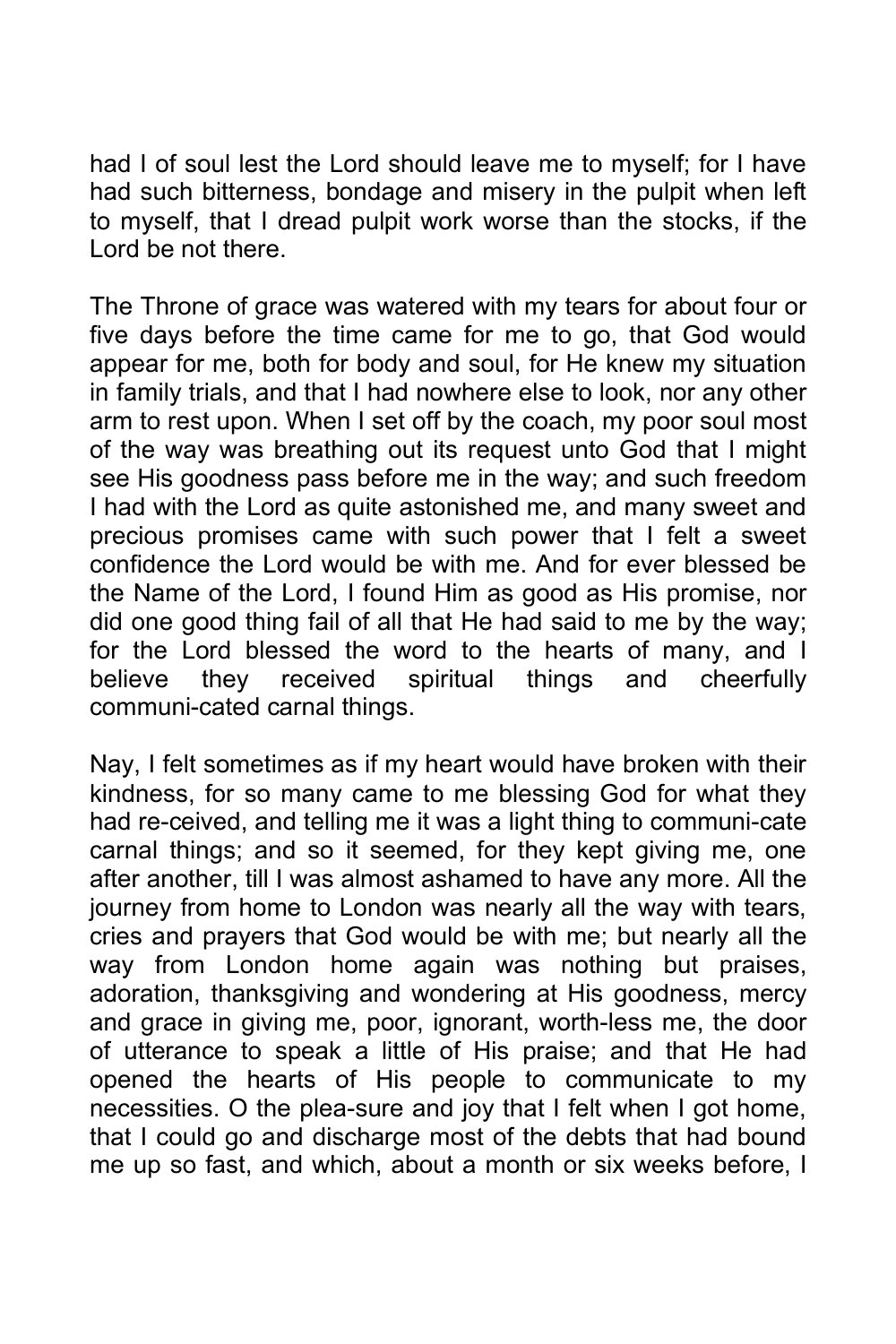believed would be my ruin at Trowbridge! And O how my soul blessed and praised my God who had brought the poor old blind fool by a way that he knew not, and in the paths that he had not known; who had made darkness light before me, and crooked things straight; and these things He had done for me, bless His dear Name, and had not forsaken me; and I did believe in my heart He never would, for I felt such a sweet, humble, blessed confidence, that I cried out again and again, "And can I ever distrust my God again? shall I ever despair again of His mercy, seeing He has so wonderfully appeared again in such a blessed way?"

I had for some time a tolerably even path; but it was a strange thing for me to be long out of the fur-nace, and I think never a poor worm tried harder to keep out of it than I did, nor dreaded more to be in it. But I have ever found that the purpose of God shall stand, let the devil and my heart plan, do, or say what they will; for "He will bring the third part through the fire, and purify them as silver is purified, and try them as gold is tried; they shall call on His Name, and He will hear them; He will say, It is My people, and they shall say, The Lord is my God."

Those profes-sors, then, of religion who are not brought through the fire, whatever their sentiments may be, are not of the third part, and never know the bitterness of having all their fleshly religion burned up and consumed in the furnace, nor the sweetness of hearing a Father's voice, "It is My people," nor what it is to answer, "The Lord is my God." "I will leave in the midst of thee a poor and afflicted people, and they shall trust in the Name of the Lord;" "Many are the troubles of the righteous, but the Lord delivereth him out of them all;" "In the world ye shall have tribulation; but be of good cheer, I have overcome the world;" "Through much tribulation we must enter the kingdom of God." And God gives His own account of those who are landed safe in glory: "These are they which came out of great tribulation,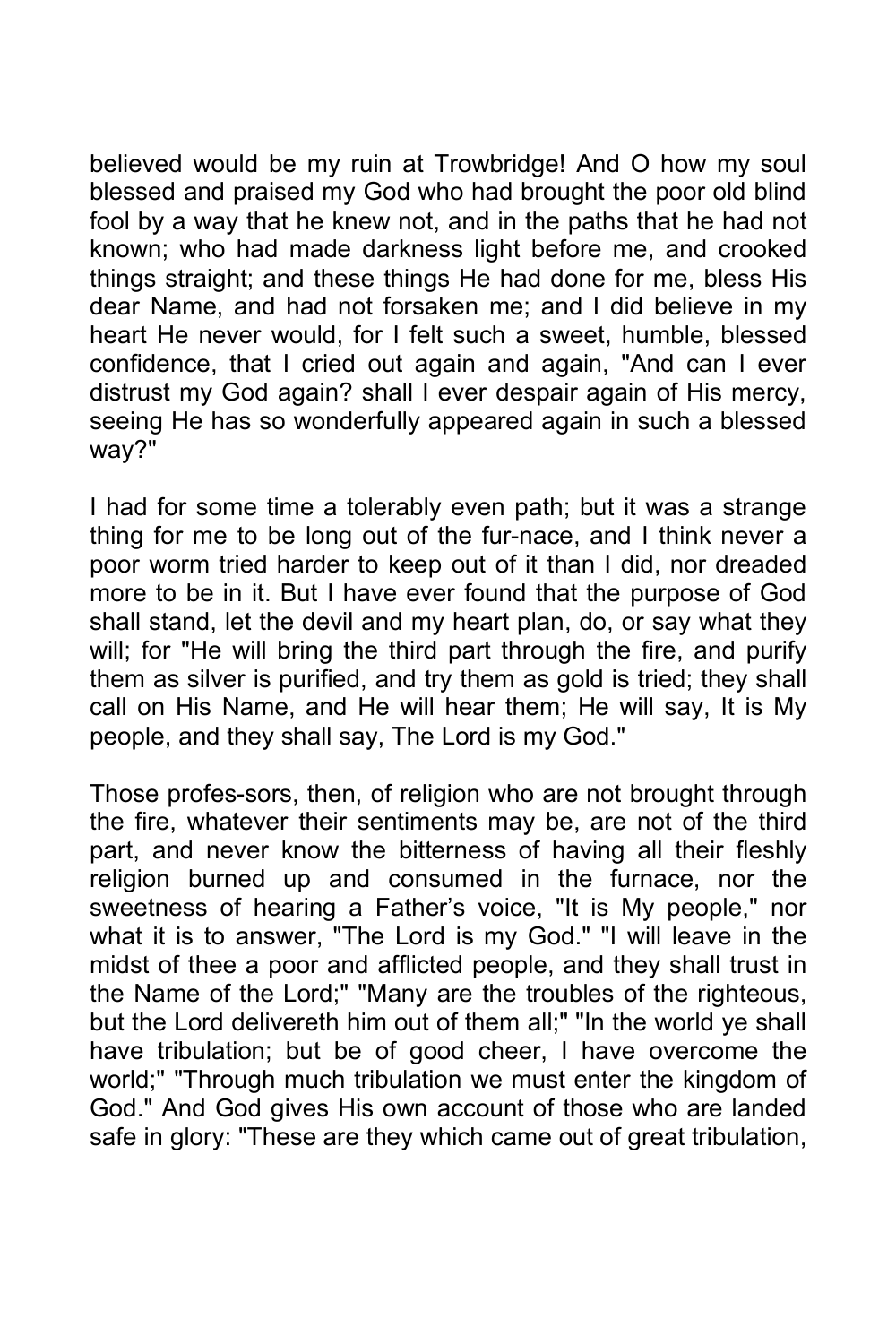and have washed their robes, and made them white in the blood of the Lamb."

I am confident the Word of God is true, and will stand for ever. Then woe be to those professors of religion who are all joy, and never know any sorrow; with whom there is all day, but who never know any night; all faith, but never any doubts; always full of peace, but never groaning under guilt; always strong, but never fainting; with plenty of salvation at their tongues end, but who never felt what damnation is in their souls; who are always extolling the form, but pouring contempt upon the power; always speaking in the highest terms of the letter of the Word, but casting a sneer of contempt at the Spirit's appli-cation of the Word to the soul; wonderfully zealous for attendance in ordinances, but never knowing what it is to groan to God that He will meet with their poor cast down souls as their Comforter in the ordinances.

Some of them will talk wonderfully about the doctrines of grace, but have never known what it is to water the Throne of grace with their tears, that God the Holy Ghost would cause His doctrines to drop as the rain, and His still small voice to distil in their souls as the dew. Poor things! they know nothing about these things by soul experience, for they are hid from these wise and prudent professors, and only revealed unto babes; and the dear Saviour thanked His Father that this was the case: "I thank Thee, O Father, Lord of heaven and earth, that Thou hast hid these things from the wise and prudent, and hast revealed them unto babes; even so, Father, for so it seemed good in Thy sight." And why, O my soul, art thou not amongst them? Is it because thou hast merited His favour more than they? O no; it is because it pleased the God and Father of all mer-cies and all comfort that it should be so. Blessings and honours be unto Thee, O holy God the Father, that ever Thy love and choice was fixed upon such a brat of hell as I Honours, blessings, majesty, praises, and glories for ever crown Thy head, O Holy God the Son, Equal with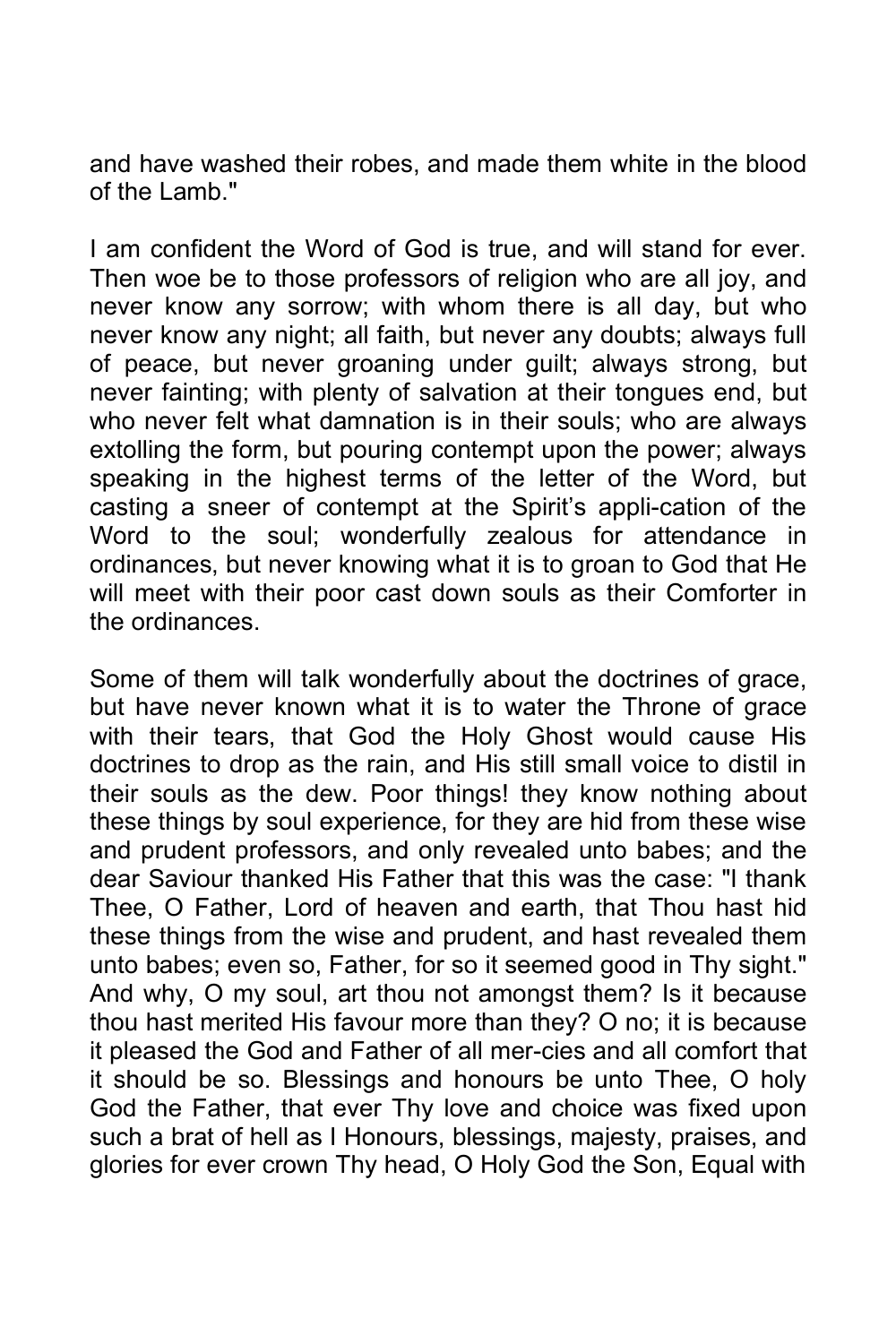the Father, and One with Him, that ever Thou didst condescend to take my nature into union with Thy Divine Person, didst obey and righteously fulfill all the demands of the holy law, and didst satisfy Divine Justice for all my cursed sins; didst conquer death, and him that hath the power of death, even the devil; and hath ascended up on high, and taken possession of the in-heritance, and ever liveth to make intercession for my poor soul. And O Thou Holy God, Thou blessed Spirit, One with the Father and the Son, blessings, honours, majesty and glories for ever be unto Thee, that ever Thou didst pick up my poor soul out of the ruins of the Fall; didst kill me to all works of righteousness which I could do; didst reveal justifying righteous-ness and pardoning blood to my heart, and didst bear Thy solemn witness to my spirit that I am an heir of God, and joint heir with Christ.

O Thou that hast pre-served me from falling a prey to the world, the flesh, and the devil all these years up to this moment; that hast lifted up a standard in my soul again and again when the floods of horrid, awful and unspeakable blas-phemies have plunged my poor trembling soul into such despair that I have many times given it all up as a lost matter. O holy, blessed Trinity of Persons, Father, Son and Holy Ghost, One God, whom reason cannot fathom, but faith believes, love embraces, and praise adores, bless Thy holy Name. It is in Thy light that I see light; it is Thy smiles that make my smiles; it is Thy strength and power made manifest in me that holds me up and makes me strong; it is Thy Spirit of grace and supplications poured into my heart that brings my soul to pour it out unto Thee; it is Thy precious gift of faith, and Thy precious power, that draws it into exercise, which enables my soul to come with confidence and say, "My Lord and my God;" it is Thy precious Presence as my Father, my Friend, and my eternal All that changes a dungeon into a palace. Without Thee I am more and more confident I can do nothing. O ever keep me, ever teach me, ever uphold me. O never leave me to myself, my dear Lord, for two are better than one.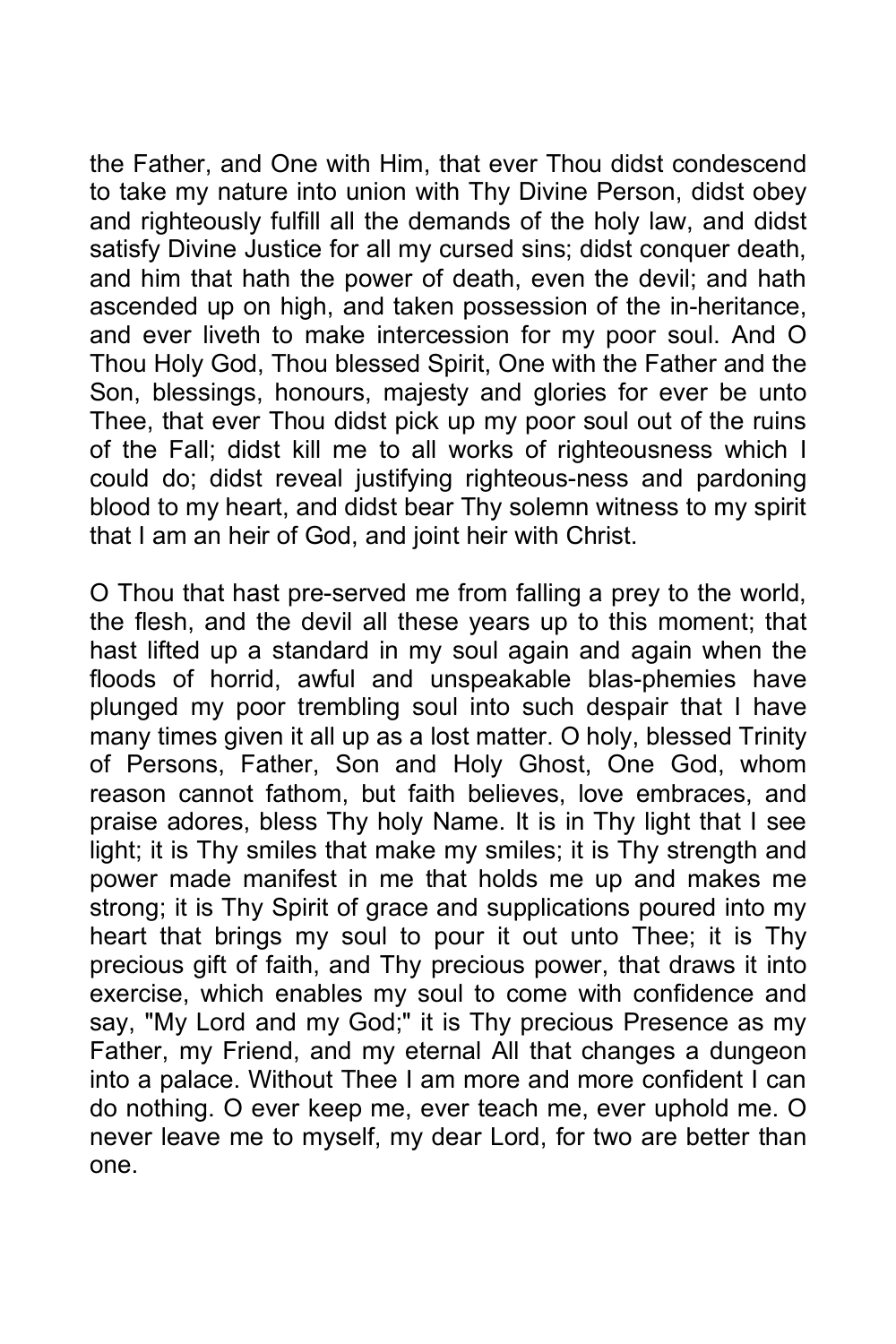Some time after this heavenly vision was withdrawn I began to look out for the day of adversity, for I have ever yet found that God has set the one over against the other, that man should find nothing after him. The time drew on that I had engaged to go out to preach, if I recollect right, at Wallingford, London and Brighton, the whole of the journey being for ten weeks. My youngest child was at this time just turned three years old, and of all the idols I ever had, I think that this child was the greatest of them all. It was a girl, and her name was Rhoda. O how my very soul was knit to that child! Every thing it either said or did was beautiful in my eyes and pleasant to my feelings.

My dear wife often told me that she was sure I should be stripped of that child, and quite wondered I made such work about it. When I left home the dear little girl kissed me and bade me goodbye, and a second time followed me into the passage, calling, "Father, do give me another kiss;" and after I got to the door, she came again with tears in her beautiful eyes, "Father, do give me one more kiss," and, looking with such an anxious look as pierced my very heart, she said, "Father, shall I ever see you again?" "O how this cut my very soul, and into my feelings like a dagger." I was obliged, however, to leave the child and family, and all the way down the street I could not help weeping, fearing I should never see the child again in this world and, true enough, it was the case, for I never saw her more. I went on my journey crying, praying and beg-ging that God would spare me and the child, that I might have the pleasure of meeting it again at home.

The first letter I think which I received from home mentioned that the child was poorly, but they made the best of it to make it appear that it might be nothing but a cold. But O it was such a cold as made my blood run cold in my veins from head to foot. I cried, sobbed, and groaned, but I could not get any access or liberty to God; and O how its little tongue and tears at parting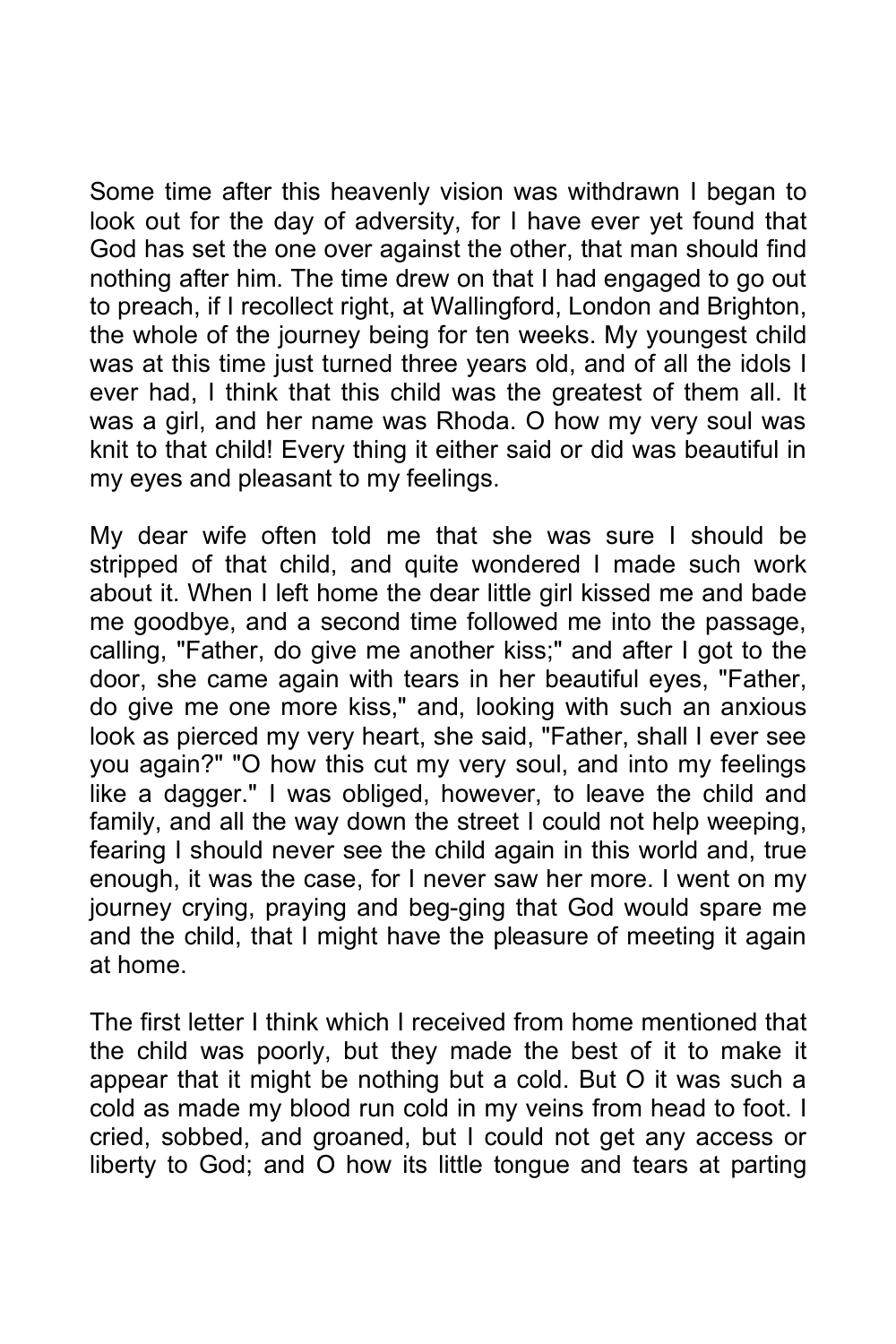came to my mind: "Father, shall I ever see you again?" O how I cried again, "Do spare the child; O Lord, don't be angry with me; do, Lord, raise up the child."

I tried with all my might to persuade the Lord to say, "This sickness is not unto death, but to the glory of God," but I could not move the Lord one jot; He took no notice of me either one way or the other. I was very anxious to have another letter to hear how the little creature was; but when it came the accounts were that the child was no better, but still they hoped it would recover. Thus I was kept sometimes hoping and sometimes fearing till I arrived at Brighton. O what a miserable journey I had from London to Brighton.

Sometimes I called myself a thousand fools for ever engaging to go to Brighton; then again I trembled at my wretched rebellion, for both conscience and judg-ment bore testimony that God was "too wise to err, and too good to be unkind;" and I was confident of it in my judgment that "the lot was cast into the lap, and the whole disposal thereof was of the Lord," and that by taking thought I could not add one cubit to the stature which God had fixed for me. O how I strove with all my might to leave the child in the hands of God, and with quietness and passiveness say, "Thy will be done;" but I could not do it. I am a living witness that quietness and passiveness to the will of God, when flesh and blood are cut to pieces, is the gift of God, as much as regeneration; for I know it would be for my comfort and consolation if I could but get at it; but I have ever found there is no other way of getting at it but as it gets at us. And how easy it is to fall into His hands, and have no will of our own, when His love, mercy, and grace fall into our hearts and give us to see the needs-be for every stroke!

The morning after I arrived at Brighton a letter arrived sealed with black. O how I trembled and shook from head to foot! I felt as if my very joints were loosened. When I opened the letter, I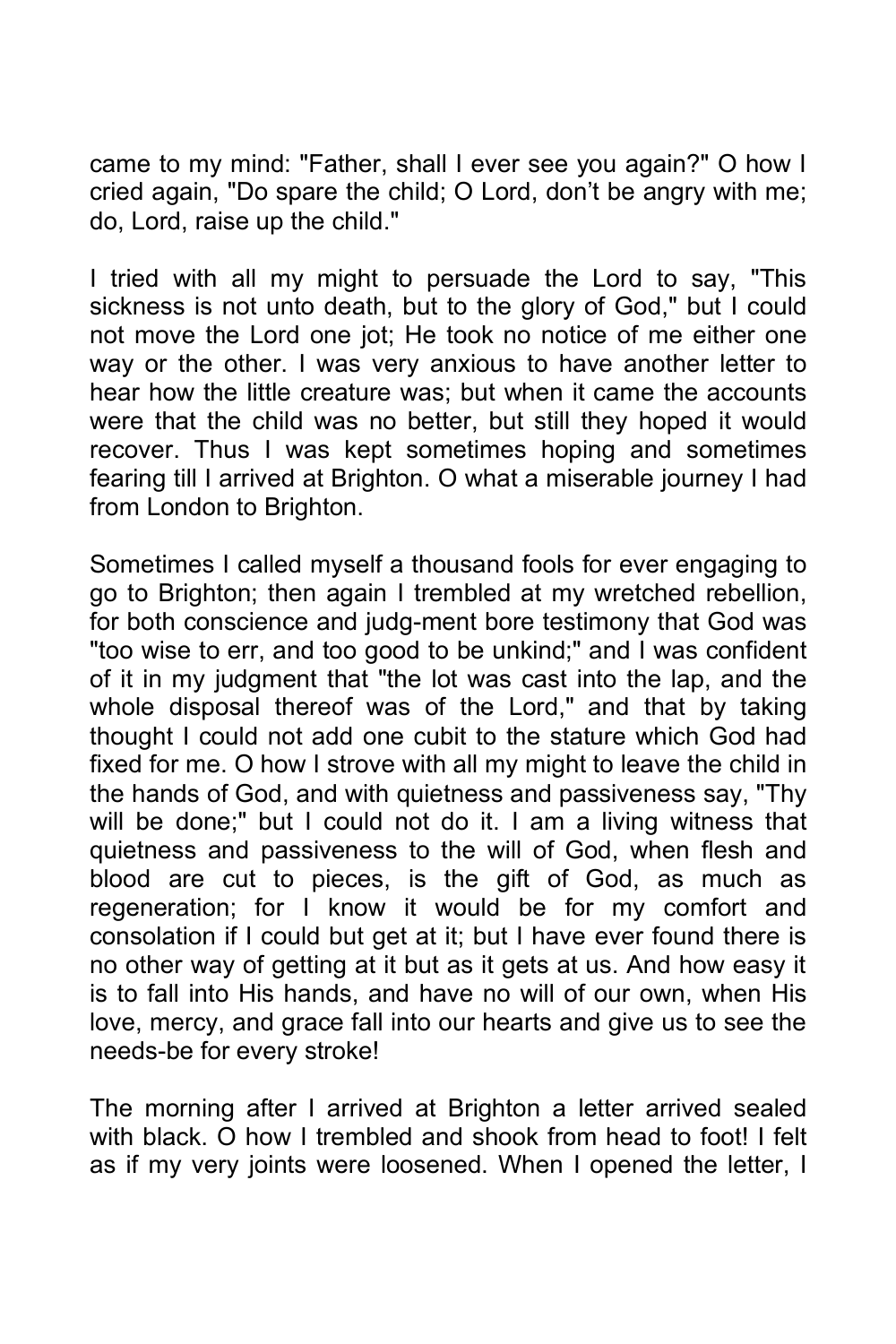soon found the child was dead; but what I felt it is impossible either to write or speak. I had to preach the same night, but I felt confident it was impossible for me to attempt any such thing. The good woman of the house where I was tried all she could do to comfort me, but all in vain, and sometimes I thought my very senses were going.

A little before the time of preaching these words came to my mind, "Heaviness in the heart of man maketh it stoop, but a good word maketh it glad." I felt indeed the former part of the text, and, as far as the Lord enabled me, I preached from it the same evening, and I believe the Lord blessed it to one or two that knew what heaviness of heart meant. But no sooner had I finished my ser-mon than the old serpent came on me so unmercifully that I feared I must have sunk into hopeless despair in the pulpit. Sometimes I thought the child had been neglected, and if I had only stopped at home and minded my own house the child would have been alive now.

Then it came into my mind that I was the cause of the child's death, and, in fact, had murdered it. O the sobs, the anguish, the torment of mind that I passed through for weeks, till God delivered me, are past describing! Sometimes such wrath and anger would rush into my mind against God for taking the child, that I have stood trembling, expecting every moment that He would strike me dead for the devilish, awful, blasphemous feelings which I felt rising up in my heart against His dear Majesty. I strove with all my might against these horrid temptations. I prayed with all my might against them; but they paid no regard to either my prayers, wishes, tears, groans, or sighs, except it was to rave more and more. When I arrived at home, it was worse and worse, till I verily thought it was all over, and that my end would be black despair. My very soul, how-ever, was brought to one text that seemed to stick by me the closest of any: "0 Lord, I am oppressed; undertake for me." This, indeed, the devil told me was no text for me, for "it was," said he, "the cry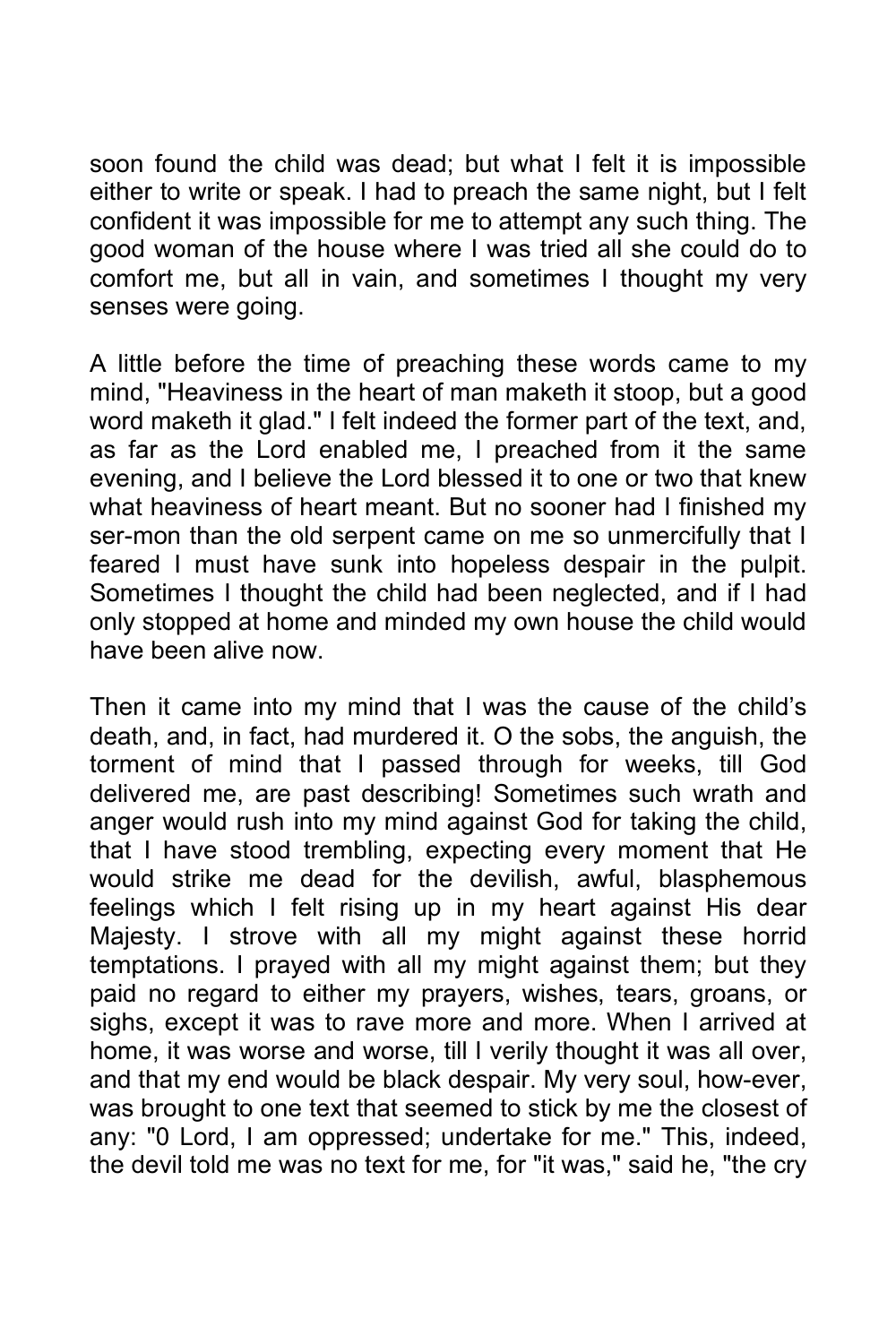of a child of God; but as for you, you are a downright hypocrite and will prove an apostate at last." But still I must keep crying out with the text, damned or saved, "0 Lord, I am oppressed; undertake for me." And, bless His dear and precious Name, in His own time He ap-peared and whispered in my soul, "Be still, and know that I am God."

O then such a calm entered into my heart that not a rebellious thought moved its tongue, and such sweet submission to His heavenly will and pleasure came with it, that my heart and mouth cried out, "The Lord hath given, and the Lord hath taken away; blessed be the Name of the Lord;" "It is the Lord, let Him do what seemeth Him good;" "Not my will, but Thine be done." I could now kiss the rod, and Him that appointed it, and I could say from my very heart, "It is good for me that I have been afflicted that I might learn Thy statutes;" "The law of Thy mouth is better to me than thousands of gold and silver." I could now leave the child and bless God in my heart for taking it away, and stripping me of my idol, and bringing me to myself. "He shall sit as a refiner and purifier of silver, and He shall purify the sons of Levi, and purge them as gold and silver, that they may offer unto the Lord an offering in righteous-ness." "From all their filthiness and from all their idols will I cleanse them." "I will bring the third part through the fire, and will refine them as silver is refined, and try them as gold is tried; they shall call on My Name." (0 blessed shall! they never would but for almighty shall), "and I will hear them." Here is blessed sovereign free-will that does my soul good: "I will say, It is My people."

How will He say it, and where will He say, "It is My people?" His still small voice whispers in the soul, and bears witness with their spirit that they are the Lord's; and then they will say, and then they must say, and then they cannot help but say, "The Lord is my God." O what a sweet and heavenly calm I had for a short time after this terrible trial! Perhaps some professors may laugh at such little trials as losing a child, and if they do, I have no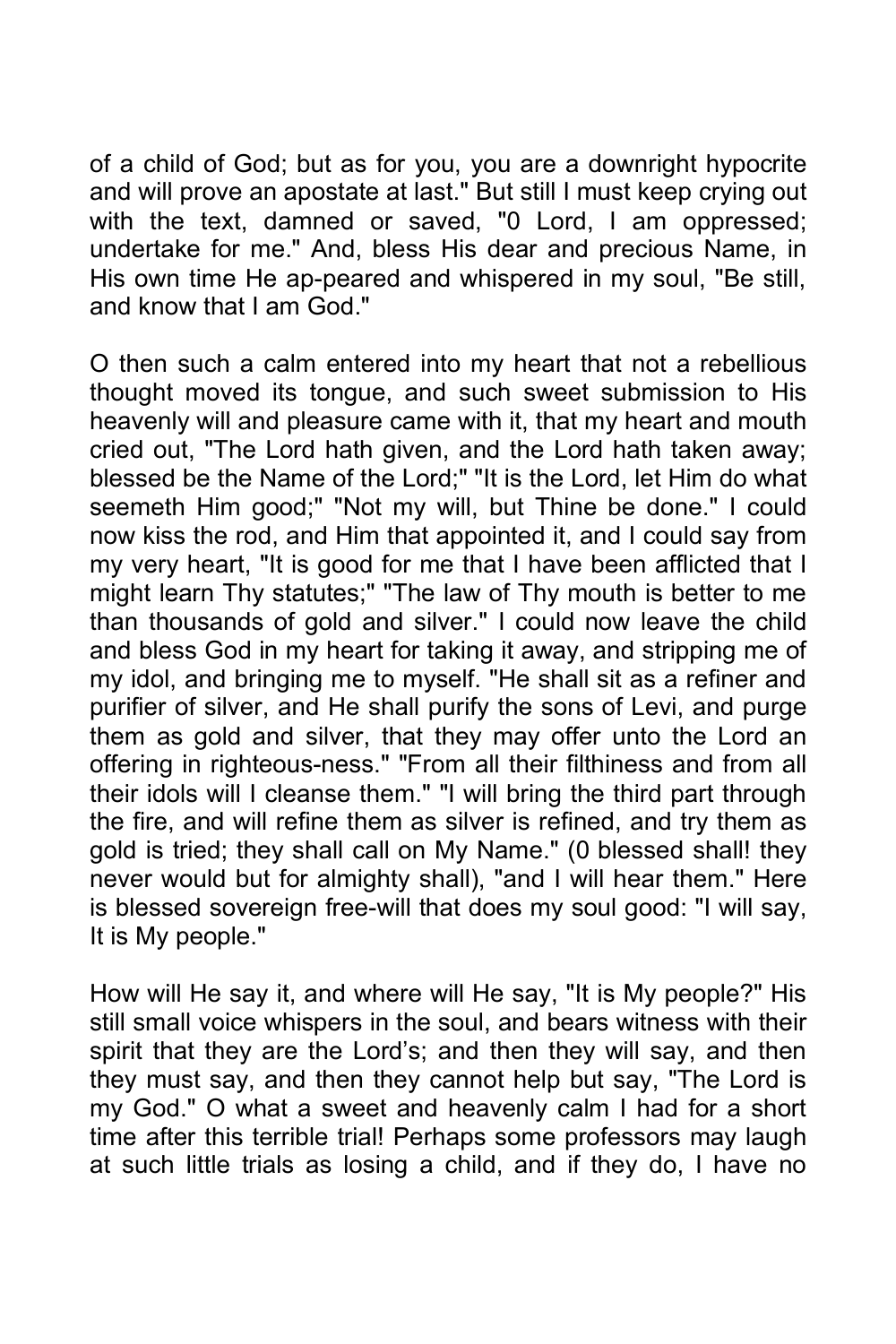stone to throw at them, for I have thought so, and said so, and have wondered how a child of God could fret and mur-mur at the Lord for taking a child. The first child the Lord took I was as happy as my soul could hold, and could see and feel He was too wise to err, and too good to be unkind; so that I thought it was but a light thing to lose a child, and have given many a poor child of God some hard blows because they fretted against God who could not do wrong.

But when I came into the same place, and was left to the devil, and flesh, and blood, I found there never was such a rebellious wretch as I; and it matters not what the thing is, however little it may be, if God leaves us, the devil will be too mighty for us. I must stick to the old text while it sticks to me: "Without Me ye can do nothing;" "Through Christ, which strengtheneth me, I can do all things;" but let me be left to self and the devil, and a straw in the way will be too much for me. But O the wondrous works and ways of a covenant God! Truly the poet is very sweet:

God moves in a mysterious way, His wonders to perform; He plants His footsteps in the sea, And rides upon the storm.

Deep in unfathomable mines Of never-failing skill, He treasures up His bright designs, And works His sovereign will.

Ye fearful saints, fresh courage take; The clouds ye so much dread Are big with mercy, and shall break In blessings on your head. William Cowper.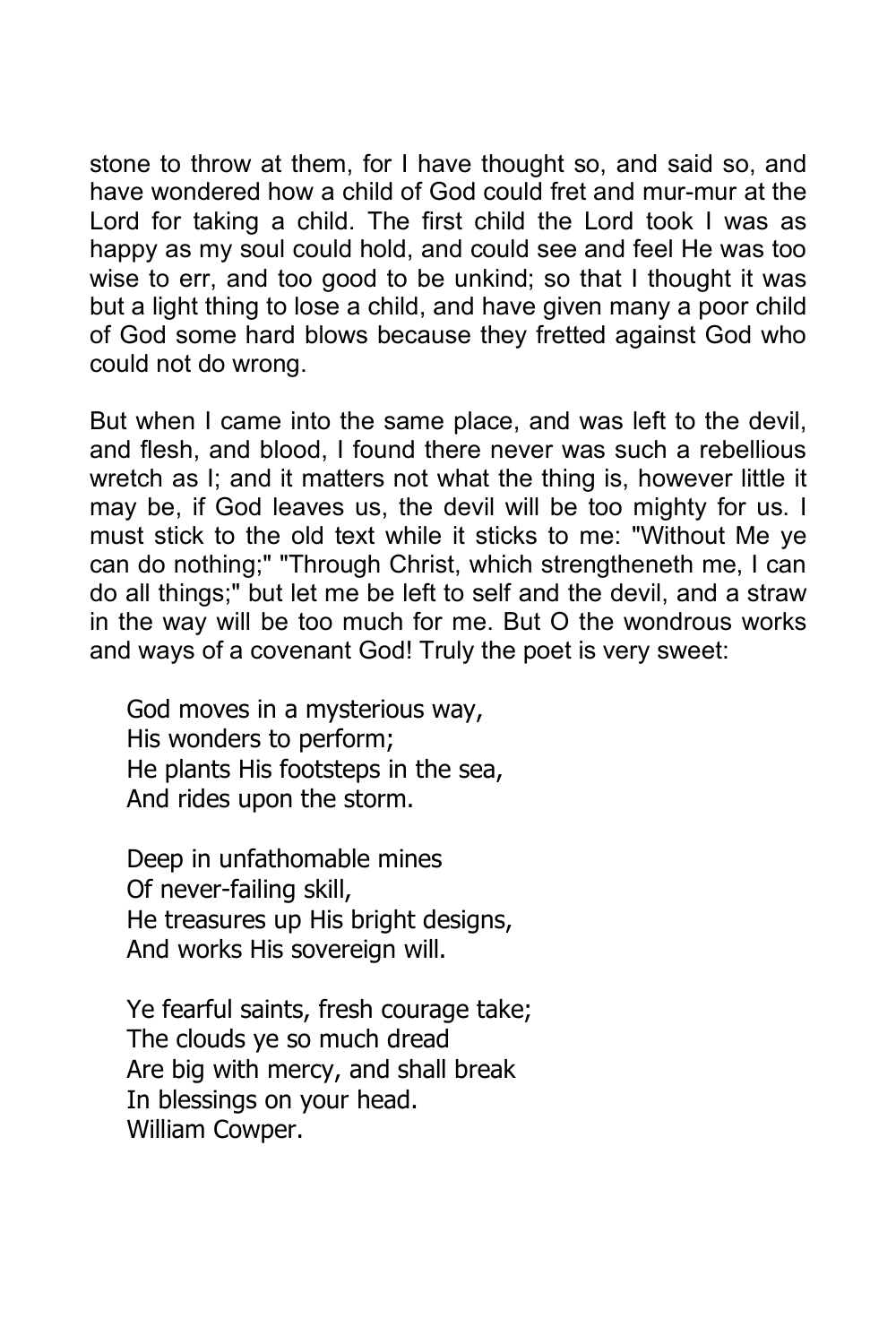And O the blessings that broke through these clouds that I had so much dreaded! I never can tell a thou-sandth part of them, for there broke forth a blessing that I had prayed for for nearly twenty years; I mean the salvation of my dear wife. When the dear Lord first set my soul at happy liberty, how her soul was laid upon my mind! O the wrestling that I had with the Lord that He would be pleased to open her eyes; and sometimes I received such blessed testimonies from His dear Word that my poor prayer was heard, and that the lord would answer my request, that my soul rejoiced in the blessing, believing I should live to see it, and prove my God to be a prayer-hearing and prayeranswering Jehovah.

But, again, at other times it all appeared completely overturned, and fear would arise that she was a vessel of wrath, fitted for destruction. I wanted her to go and hear the preaching when she had an opportunity; but sometimes she would answer me very crossly, that I went after preaching and prayer meetings enough for twenty people; and she thought if people would mind their families, and do their duty, and trust to the mercy of God, it was quite enough. O how these speeches used to enter my heart like a dagger! Then my soul would go out again with such wrestlings that I felt as if I could sooner die than be denied the blessing. One day in particular, which I think I shall never forget, before I began to preach, we were in sore trials in providence, as she had a child at the breast and had been a long time without anything to eat. I had taken my work home, and been to the shop to get some provisions, and while they were getting ready she dropped down in a very severe fit, and for a long time I expected every moment she would be gone.

O how I staggered and reeled to and fro, and was at my wits end! I cannot tell the feelings I had. But at length she came to herself and revived again, but for several days she was much affected by it. O the dreadful shakings I now had of soul! For here the devil set me hard and fast. "Look at your situation," says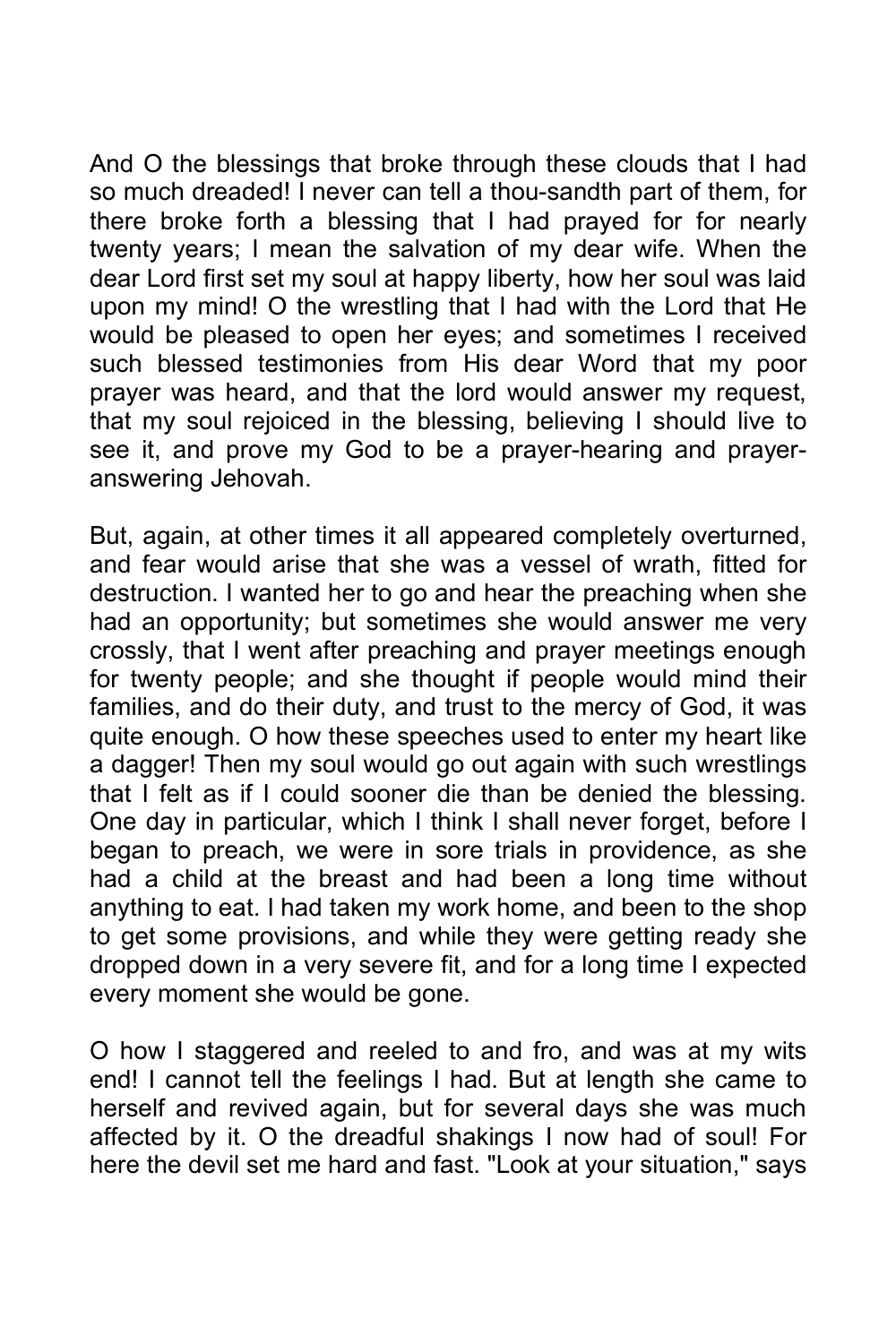he, "with five small children, you yourself over head and ears in debt, and your wife will never be able to do for them any more. God will take away her senses and the use of her limbs, and you will be brought to the workhouse, and die in black despair."

O the bitter agonies of soul that I passed through for three or four nights and days no tongue can tell, nor pen de-scribe. But a little hope sprang up again that the Lord was able to cure her, and that He could prevent her having any more fits. And now I began to pray nearly from morning till night that the Lord would grant that she might have no more fits; but in a few days she fell down in another very severe one indeed. Now, all hope seemed to be gone, and it appeared to me to be of no use to pray any more, for I thought God would never hear me. What I passed through between two or three months, as nearly as I can recollect, God only knows, for she had sometimes one and sometimes two fits in a week. Sometimes I thought I could perceive, as I thought, her faculties much injured.

O what scenes there were pictured before my eyes! Sometimes I thought I should see her deprived of her senses and of the use of her limbs; and then the devil roared again, "Where is your God? where are your prayers? Now what do you think of her being a vessel of mercy? Where is your good hope now that you have talked about? The Word of God saith, 'Hope maketh nor ashamed, because the love of God is shed abroad in the heart;' but you are ashamed of your hope." O how I sank down into the very pit of despair, and could only whisper, "Let not the pit shut her mouth upon me." And now the devil began to threaten that a thousand worse things should befall me if I dared either to mutter, groan, sigh, or even think Godward; but this I could not comply with, for groan I must, and I told him plainly that groan I must, if I was damned for my groans; for groaning was in my heart, and I could not silence it or the devil either. So oft I was obliged to groan, "Let not the pit shut her mouth upon me," till one night when I had been to the prayer-meeting, which I then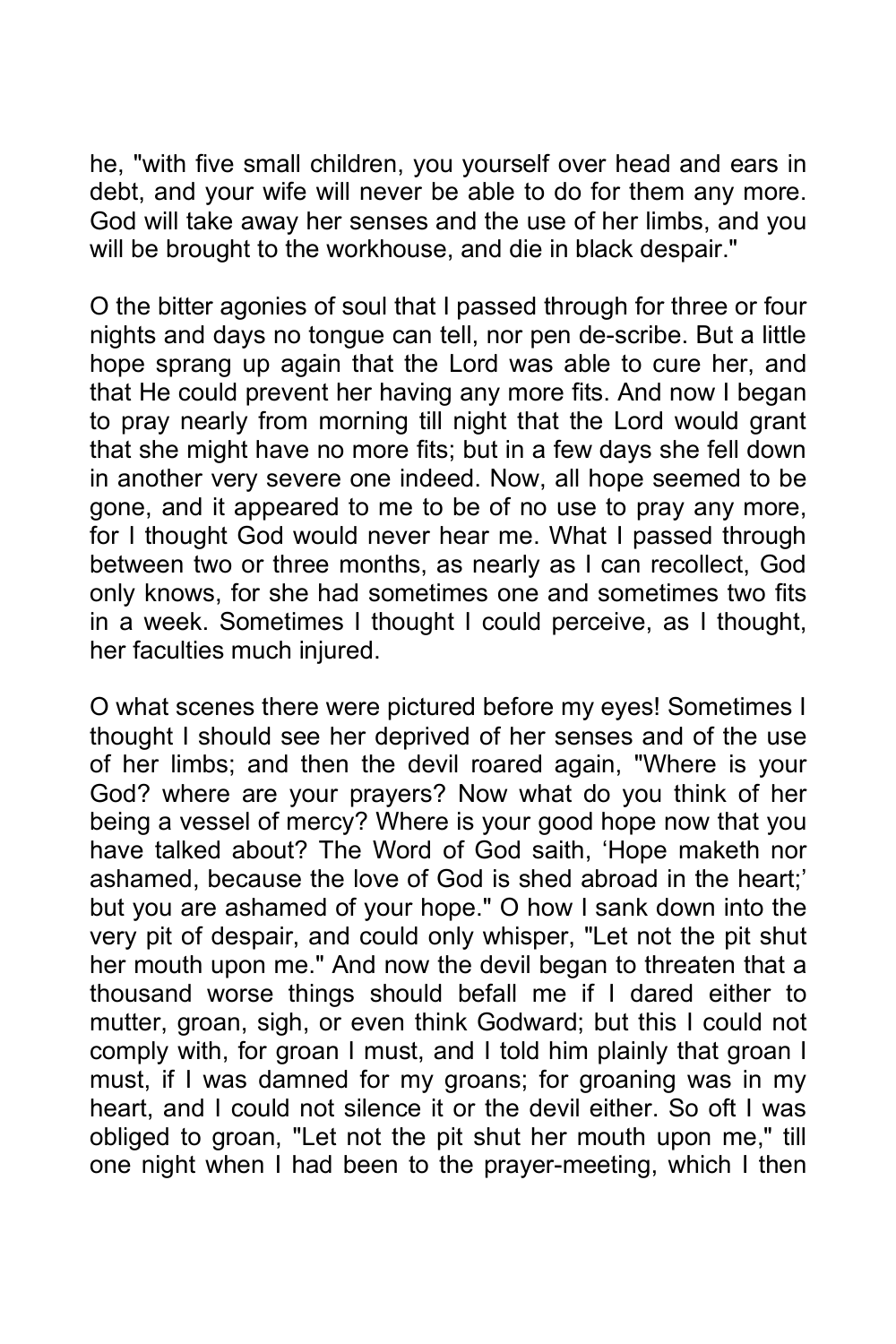attended as often as I could, and as I was coming home through the fields, my poor wife's case respecting her affliction was so powerfully brought to my soul and came with such weight upon my poor heart, that I felt it impossible for me to carry it any longer. I got, therefore, into a large field, and went into the middle of it as nearly as I thought, and it being a very dark night, I thought none could see nor hear me but God.

Here I fell upon the ground with such a burden that I felt as if I could neither stir hand nor foot; and here I lay sighing, crying and wrestling with the Lord. I told Him and begged He would not be angry with me, but I assured Him I could not, I must not, I would not rise up from that place till He had answered my request. I told Him that I must either have my request or die on the spot, when these words came to my mind as I lay wrestling with Him, "Let Me alone, for the day breaketh;" but my soul cried out, and my mouth, too, "I will not let Thee go, except Thou bless me." Here I lay quite passive in His hands for either life or death, and I said to Him, if it be more for His honour to deny me my request, and take my poor weighted, burdened, distressed, afflicted soul out of the body, His will be done. But by and by He came with such glory and with such majesty, that my poor soul was quite overwhelmed with joy as He spoke the words, "Be it unto thee even as thou wilt."

For a few moments I could neither speak nor stir, for His glory overshadowed me with such a weight of it, that for a few minutes I was quite lost. But He spoke again, and with the words, "Be it unto thee even as thou wilt," there came light and strength so that I could answer it. And O how my poor soul answered Him with such humility, "Lord, my request is that my dear wife shall have no more fits; this is my request; be not angry with me, but in tender mercy answer my petition." He answered me with such a smile, "It is done as thou hast requested." O what confidence I felt that God had heard and answered my cries! My body and soul leaped up like a giant refreshed with new wine. Not one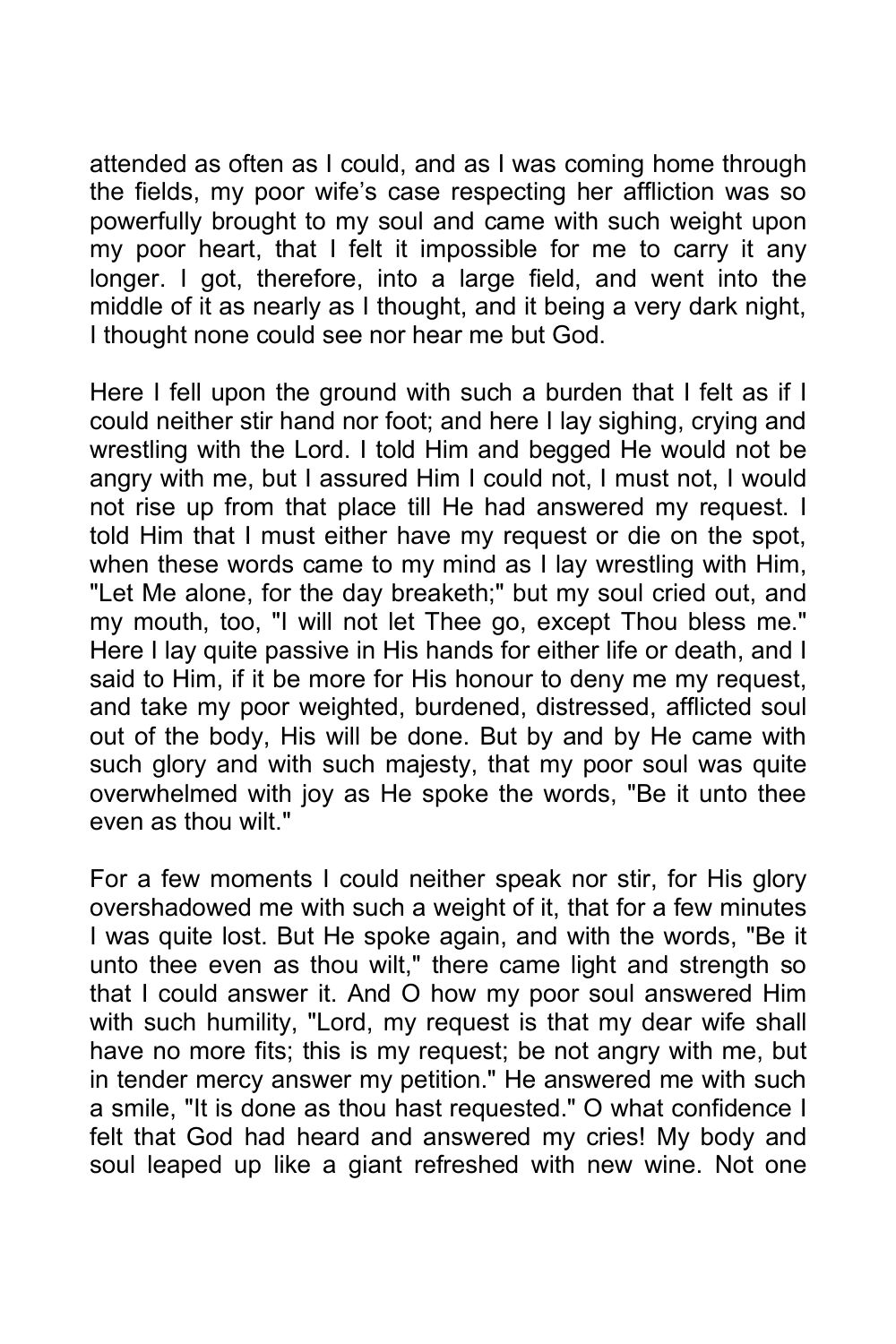devil was to be found, nor even heard to whisper, for the sun had risen upon my poor soul, and they had all gathered themselves together into their dens, and my delighted soul went to her work of praise and love to my dear God and Saviour; for I was like a bird let loose from the snare; the snare was broken, and I was escaped.

When I arrived home it was very late, and I found my wife in great fear and distress lest something had happened to me, but I told her that all was well and right. I could not help exclaiming, "Dear soul, you will never have another fit, for God has answered my prayers." Poor thing, she exclaimed, "I wish you may tell true." My heart and my mouth answered, "Blessed be my God! it is done, and the Lord hath told me so." It is now between thirty and forty years ago, and she has never had one fit since. O the lovingkindness of a covenant God and Father! how many times have I sung and enjoyed a few verses of #Ps 116 "I love the Lord because He hath heard my voice and my supplication; because He hath in-clined His ear unto me, therefore will I call upon Him as long as I live. The sorrows of death compassed me, and the pains of hell gat hold upon me; I found trouble and sorrow.

Then called I upon the Name of the Lord; O Lord, I beseech Thee, deliver my soul. Gracious is the Lord, and righteous; yea, our God is merciful; the Lord preserveth the simple; I was brought low and He helped me. Return unto thy rest, O my soul, for the Lord hath dealt bountifully with thee." Now I felt again sweet liberty in praying that he would open her eyes and bring her out of darkness into His marvellous light. And here I was crying that the Lord would save her soul; and as He had been kind enough to hear my poor prayers for her body, that He would hear me for her soul. O the many times for the space of twenty years that my soul has believed that I should have the blessing! yea, and have thanked and blessed His dear Name for it many years before I saw it manifested. Sometimes I thought it was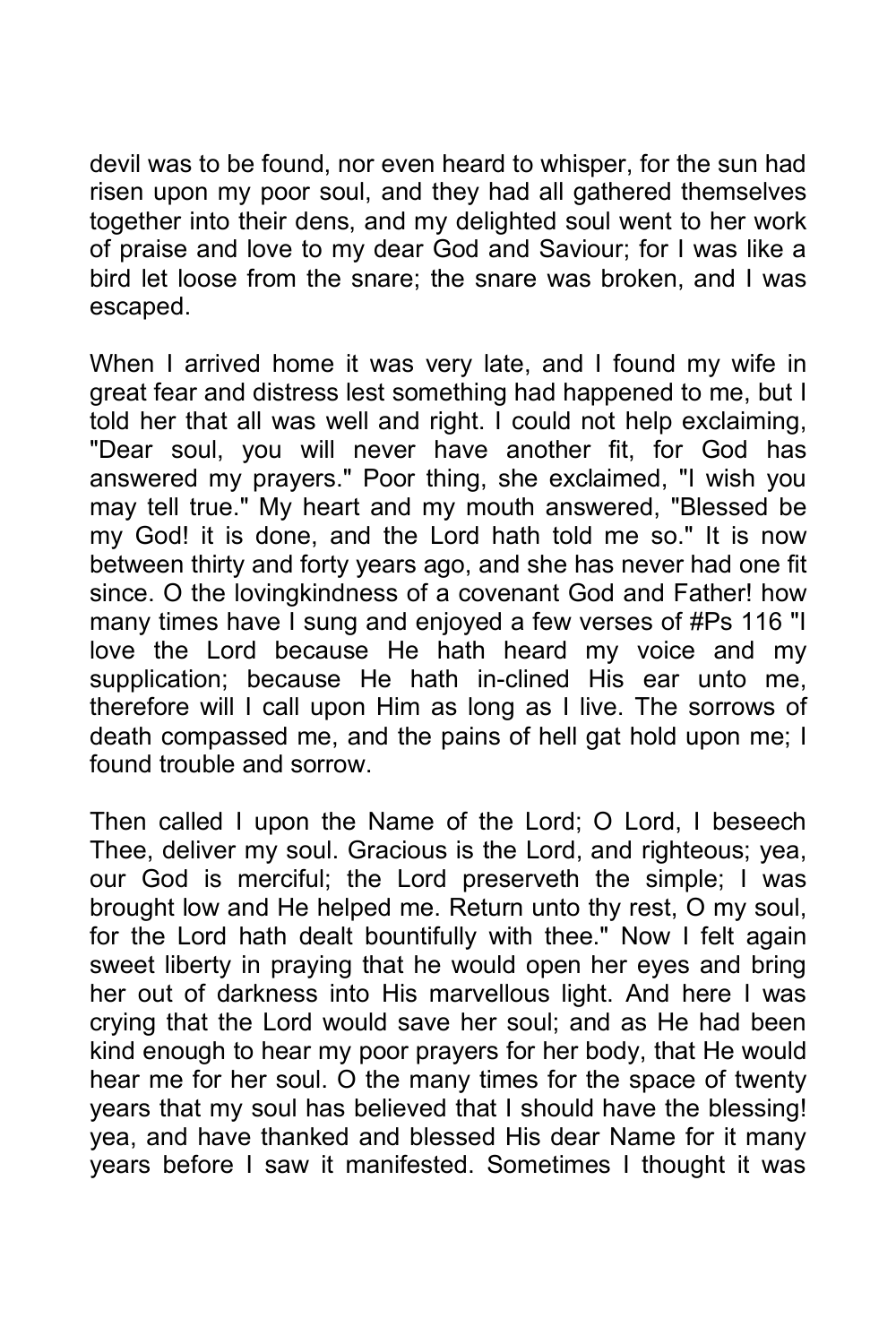nothing but flesh and blood, and that all my tears and prayers arose from nothing but natural affections; but, blessed be God, I have lived to prove that they were prayers that were indited by the Holy Ghost, and I have had them blessedly answered to my souls satisfaction.

After I returned from Brighton, for several weeks I saw a great difference in my wife, but I thought it perhaps arose from losing the child, and would end in nothing but natural sorrow. But one evening, poor thing, she was in such distress that she could not con-ceal it any longer, and burst out in a flood of tears, exclaiming, "O I am lost, I am lost for ever; and I believe my very senses are going, and I shall go mad." I told her that I hoped her senses were coming in the best sense of the word, and I asked her if her distress was about losing the child. "O no," said she, "the child is nothing to me: it's my never-dying soul that will be lost for ever."

I asked her how she began to think anything about her soul, when she told me that a little before I left home, before the child was taken ill, I was preaching about the awfulness of the ungodly being cut down in their sins, and the awful eternity that these poor souls would have to suffer, and feel the wrath of a just God, and I came out with this word three times, "O eternity, eternity, eternity!" "0," said she, "it entered into my heart like a sword, and I saw and felt that I was the one that must endure eternal wrath for ever and ever." O the joy that entered into my heart when she told me these feelings. " Bless the Lord," exclaimed my heart and tongue, " God is not showing thee these things to send thy poor soul to hell." I believed in my soul that it was the work of God, and I felt my heart sweetly opened to speak to her of the mercy, grace and kindness of a dear Jesus to every poor, lost, ruined sinner. But the more I tried to com-fort her, the more she cried out, " I am undone, I am undone! I am not of the number that He died for! O what shall I do? and whither shall I flee? O (cried she) I cannot see it possible how God can have mercy upon me."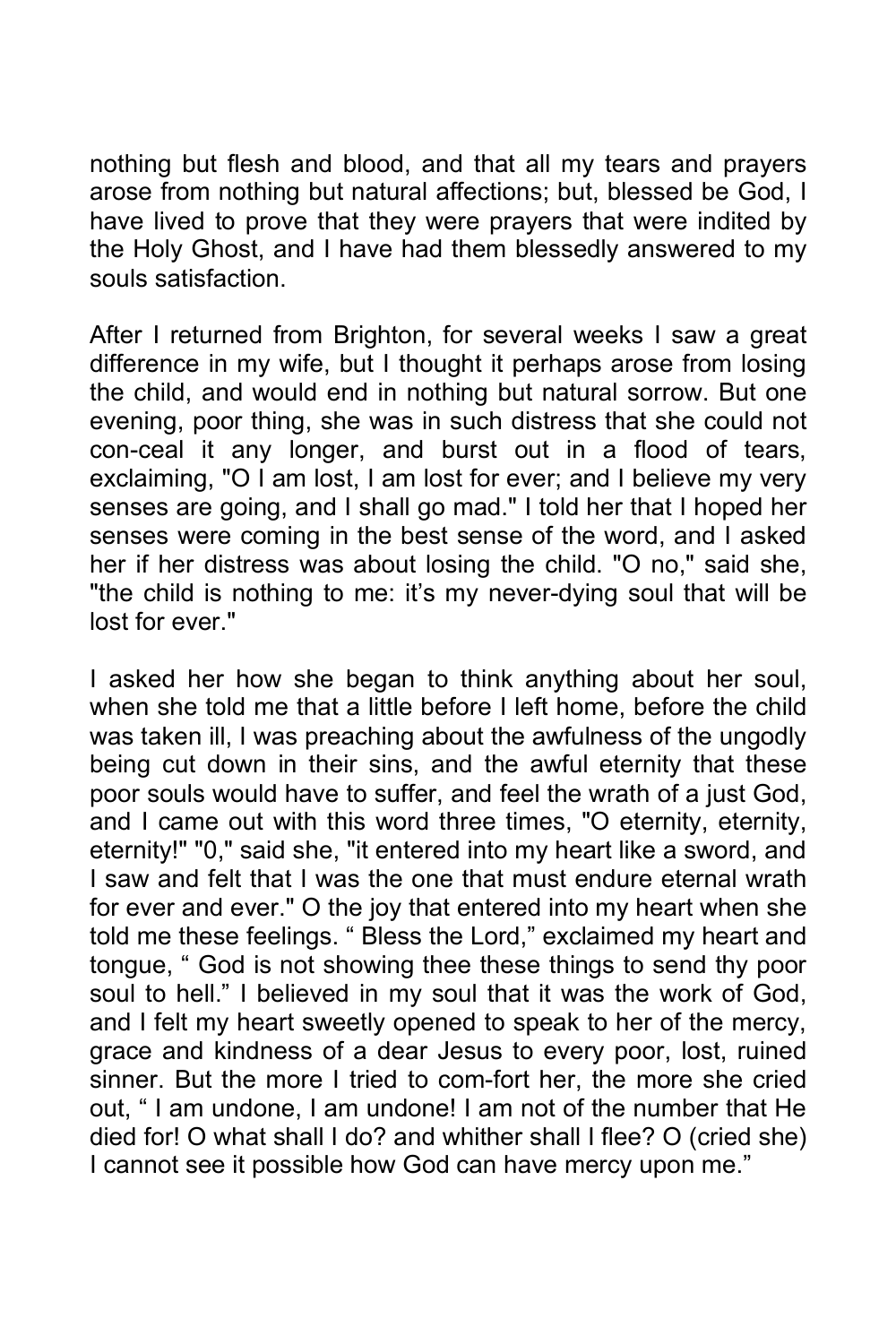I could not help feeling keenly for her in her distress, but could not but bless and praise God that He had brought her to see and feel herself to be a poor lost sinner; and I told her that God would in His own time reveal it to her joy and comfort that she was not only a lost sinner, but a saved sinner. But, poor thing! she could not take this in till the happy time arrived that it took her in; and here she was shut up unto the faith that should hereafter be revealed. Many times did the devil tempt her to put an end to her exist-ence; but when the set time to favour Zion was come God delivered her, and that preciously. I was attempting to preach from these words, #Eph 3:18-19: " May be able to comprehend with all saints what is the breadth, and length, and depth, and height; and to know the love of Christ, which passeth knowledge;" and as I was showing in my little way the characters that were interested in this love, God sent the word home to her heart, blotted out all her iniquities like a cloud, and assured her that He had loved her with an everlasting love, and that with lovingkindness He had drawn her.

O the joy and peace she came out of the chapel with! We then lived out of the town, and generally called at one of our deacon's houses for a short time after evening service before we went home. The mistress of the house asked her if she would come on Tuesday, and take a cup of tea before the evening service, to which she answered quite freely and plea-santly, " Yes; if the Lord enables me I will." I turned my face and looked at her, and said, "How can you think about coming on Tuesday evening? what is there for you? You say you are out of the secret, and the things of God belong not to you." But she answered with a smile and a pleasant countenance, " Bless the Lord! I know what it is to feel the love of God, and I am sure that I am one of those that are interested in the love of God, for I feel its preciousness in my heart." O the blaze of glory that came into my soul that the day had arrived which I had so longed to see with my eyes and to hear with my ears! and O the melting of soul that I felt that God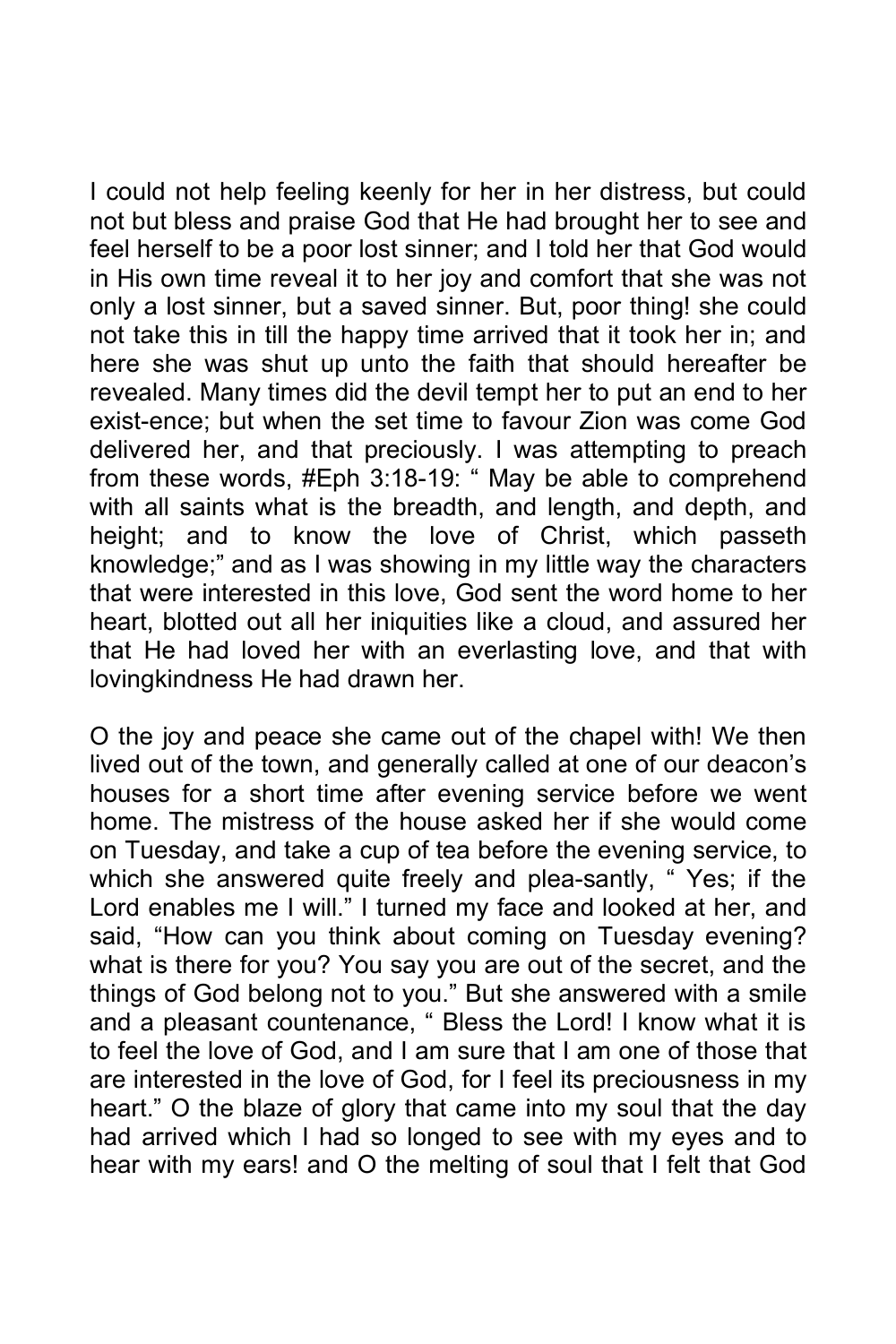had answered my prayer, though the devil had so often told me I never should see it.

But what struck me with wonder above all the rest was that He should make use of my poor mouth to pluck her out of the devil's kingdom, and likewise to lift her soul from off the dunghill, and set her amongst the princes of His people. I blessed Him, I thanked Him, I told Him He had well rewarded me for waiting twenty years, and I told Him that the blessing appeared too great for so worthless a wretch as I What happy and comfortable nights and days we had after this! Every-thing appeared right for a time, particularly with my wife, and for a short time it was all love and praise with her. Bless God! He brought her and taught her in such a precious manner that we had one heart, one way and one voice in the things of God and truth. But by and by her comforts began to abate, and the fountain of the great deep began to be opened up within to let her see a little what a devilish heart she had got. I began to perceive a great gloominess upon her mind, and a great backwardness to speak of the things of God and truth.

Many things began to appear wrong in her eyes; the devil harassed her sore that it was all delusion; and in one of those plunging fits he told her it was all through my preaching, and sometimes he worked her up to that degree that, as she told me after she had had a deliverance from it, she was sorely tempted to murder me. I came home from the chapel one evening, and I wondered whatever was the matter with her. I had been trying to encourage the poor tempted children of God, and in the sermon I had said, "Come, ye poor devil-dragged souls, God will deliver you in His own time." When I came home she did not look quite pleasant, and by and by asked me whether I thought it was right to come out with such expressions as devil--dragging. "I have read," said she, "a good deal in the Bible, but I never read there about a devil-dragged soul. I have read a good deal of Mr. Huntington's works, and I never found such an expression there;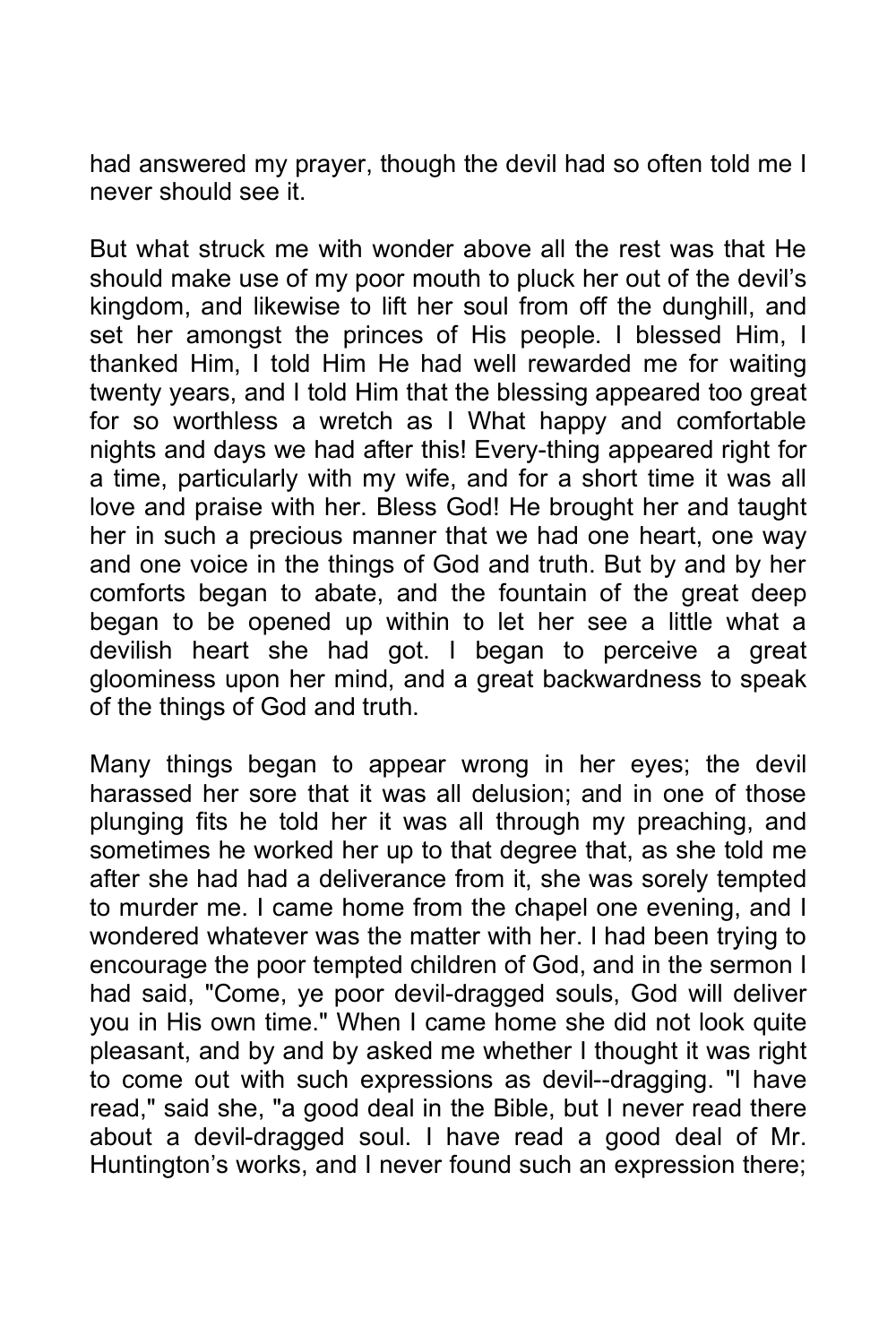and I have read some of Mr. Gadsby's works, and have heard him preach many times, but I never heard him come out with such an expression.

I wonder where you have picked it up. It appears to me such a vulgar ex-pression, that I really felt so ashamed for you that I did not know where to hide my face." But I took no notice of her words. "Poor thing," thought I, "thou wilt know by and by a little of what devil-dragging means." And so it was; for she got into such a state of mind, and was so tempted to believe that it was my preaching that had been the means of driving her into it, that she was determined she would go to some other chapel. So one week evening off she went to one of the chapels; but she came out worse than ever, and when she came home she was full of nothing but misery and wretched-ness. I asked her where she had been.

She told me. "Well," said I, "and how did you get on?" "Why," she says, "let me have devil-dragging sooner than that. I have been told that I have nothing to do but to do my duty, live up to my privileges, watch and pray, take God at His word, and trust to the merits of Christ, and then all would be well; but not a word of encourage-ment was there given to such an unbelieving, worthless, devilish wretch as I" I could not help smiling, though I felt for her in her distress; and I knew that the Lord would appear in His own time. But here she was, sorely harassed for some time, until a little while after this I was led to preach from these words: "For the oppression of the poor, for the sighing of the needy, now will I arise, saith the Lord; I will set him in safety from him that puffeth at him." *{#Ps 12:5}* God car-ried the word home to her heart, and she came home full of joy and peace, exalting free and sovereign, discriminating grace. Truly, her feet were set upon the rock, and a song of praise was put into her mouth, even thanksgiving unto her God. She declared that she could live up to her privileges now, and trust her God with body and soul for time and eternity. " Yea," said she, " I can do all things through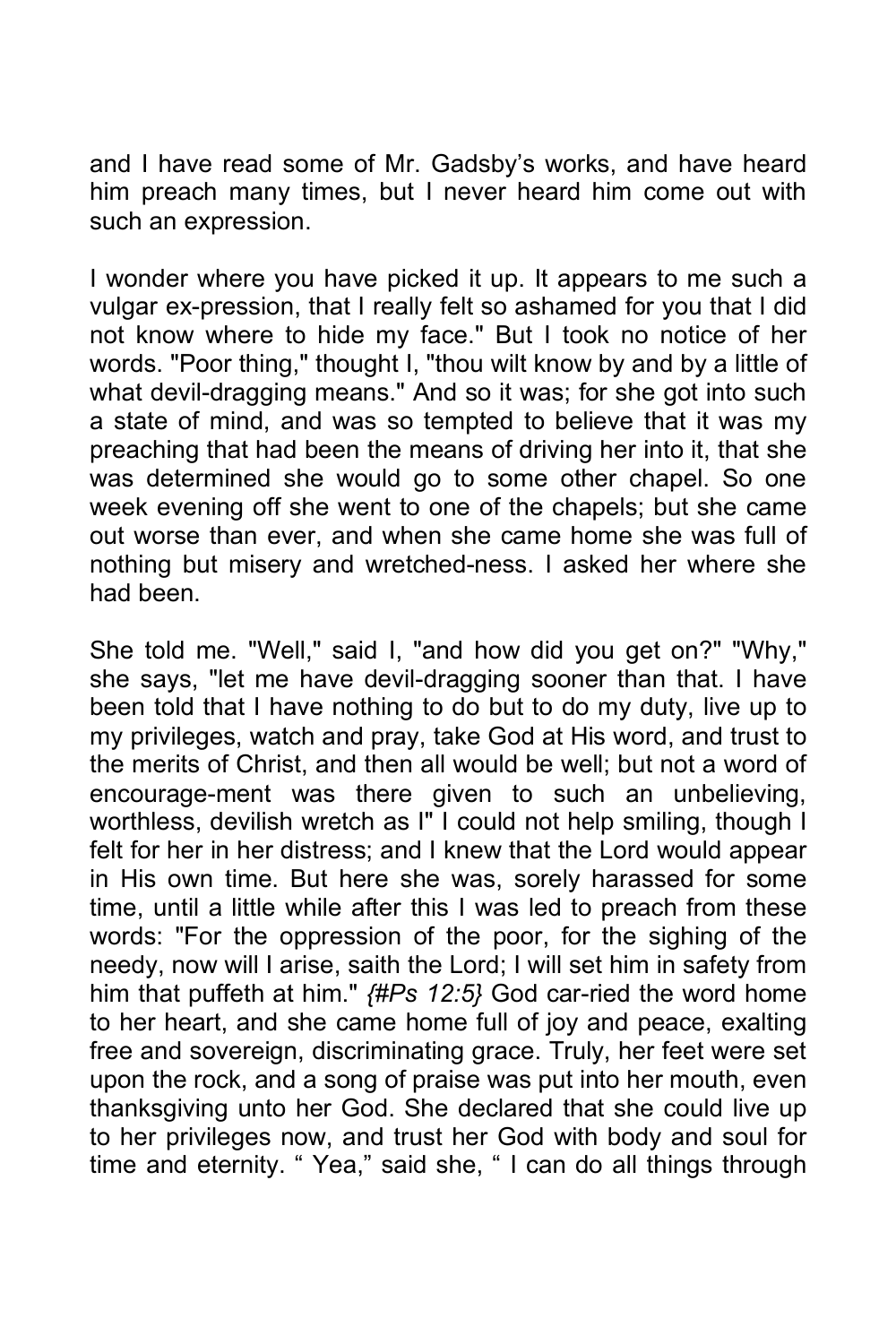Christ which strengtheneth me;" and she never once ever after grumbled at my vulgar speeches, for she was brought to know a little of what devil-dragging was. Bless His dear Name! all His children shall be taught of the Lord, and great shall be the peace of His children; and though they have so many sinkings, they must rise again, for He raiseth up those that He bowed down; though they have so many nights, morning is sure to come, and joy with it; though they have so many days of adver-sity, the day of prosperity is over against it; though they have to endure so many winter seasons, when there are nothing but sighs, groans and misery of every description, yet springtime is sure to come. And O the heavenly delights when our dearly Beloved speaks to the soul: " Rise up, My love, My fair one, and come away; for lo! the winter is past, the rain is over and gone, the flowers appear on the earth, the time of the singing of birds is come, and the voice of the turtle is heard in our land. The fig tree putteth forth her green leaves, and the vine with the tender grape give a good smell. Arise, My love, My fair one, and come away." But what can we do without our dear Lord? His own mouth declares, "Abide in Me, and I in you; as the branch cannot bear fruit of itself, except it abide in the vine, no more can ye, except ye abide in Me. I am the Vine, ye are the branches; he that abideth in Me, and I in him, the same bringeth forth much fruit; for with-out Me ye can do nothing." And I believe in my very soul that all who are taught of God are learning this lesson all their lifetime-that without Christ they can do nothing, and that with Christ they can do all things.

But to return to the place where I left off. When I arrived home from Brighton, I found things very trying in providence; for what with afflictions in the family, children's school bills, rent and taxes, clothing and provisions being very dear, and most of the chil-dren being now men and women at the table, I found that I was very much embarrassed in my circumstances, and could see no way how it was possible that I could get out of my difficulties, and pay every one what I owed. And yet some of my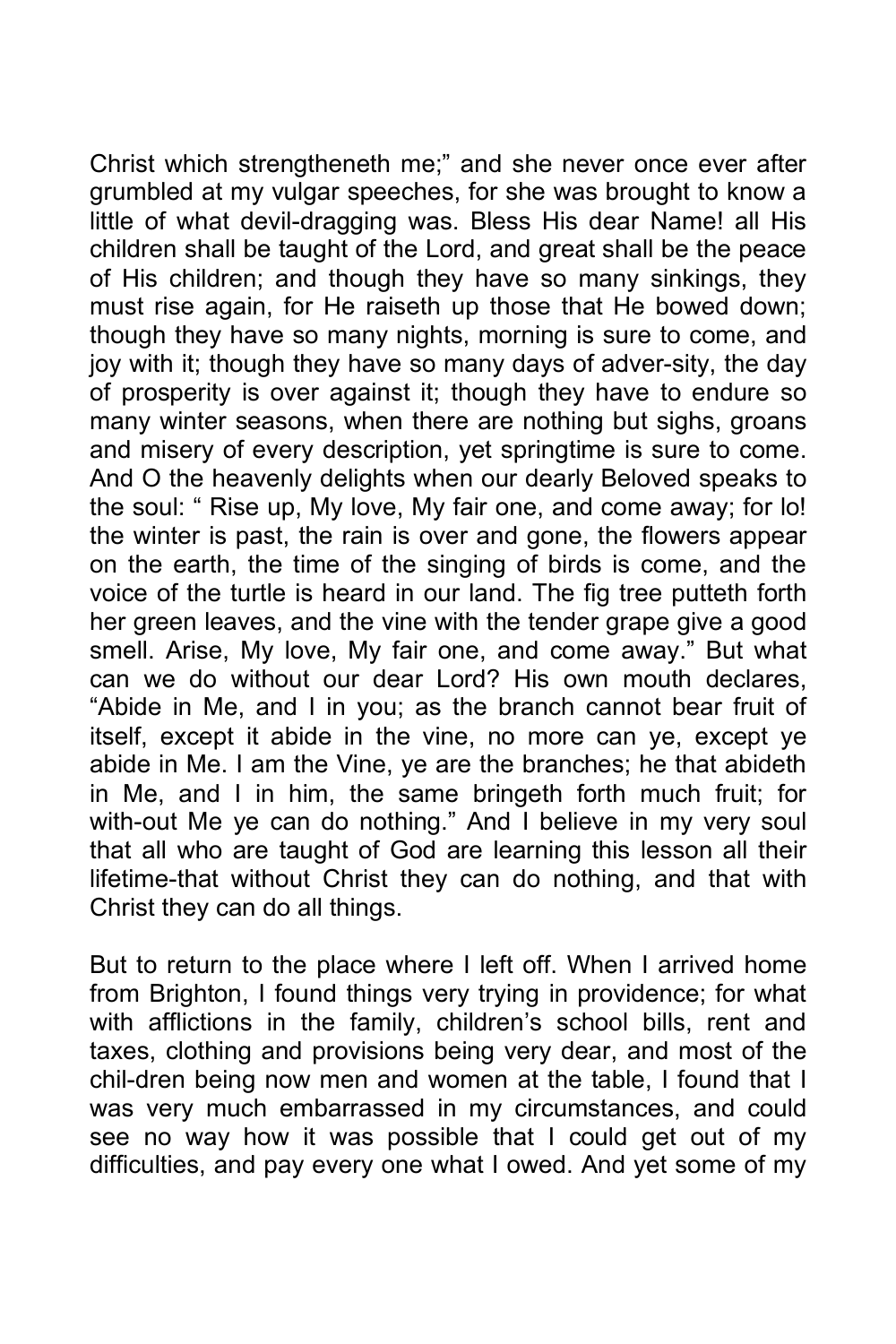professed friends won-dered what I did with my money, three pounds a week, and they could not but think that I must be laying some by very fast. But I found the case quite the reverse, for I saw that I was sinking very fast, and how to get out of it I could not tell.

About this time there was a house to let a little more than a mile out of the town. I went to see the house, which was situated upon what they call Trowle Common, and found it to be a tolerably good-sized house, with a large yard and conveniences to keep a cow or two, with liberty, I understood, at the proper time, to turn them on the Common. I was quite taken with the place, for there was a good-sized orchard full of apple trees and a good garden, and it appeared to me that this was the place where I should be able to get out of my difficul-ties. For I thought farmers are the men that get on the best, and I thought I would turn farmer, too; not with a view to gain riches, but to get out of my present difficulties, and I considered it was right to try all I could to get on, and provide for my family without burdening the people so much.

When I came home I told my wife where I had been, and how well pleased I was with the situation, and I was quite sure it was the very spot for us. But she could not see with me, neither could she believe that the Lord would bless it; "for I am confident," said she, "whatever you take in hand, except preaching the gospel, will never prosper, for I believe you must live upon the gospel." And so it turned out, but I could not believe it till I had proved it, for I thought Paul worked with his hands, and I was determined that I would do so too, and would not be entirely dependent on the friends, for it cut me to pieces to hear from one and another that some of the people thought I was quite wrong in burdening them as I did. So I fully made up my mind that take the house I would, though all my real friends advised me not. So off I went and took the house, which in a few weeks I was to enter into possession of, and, if I recollect aright, it being about May, I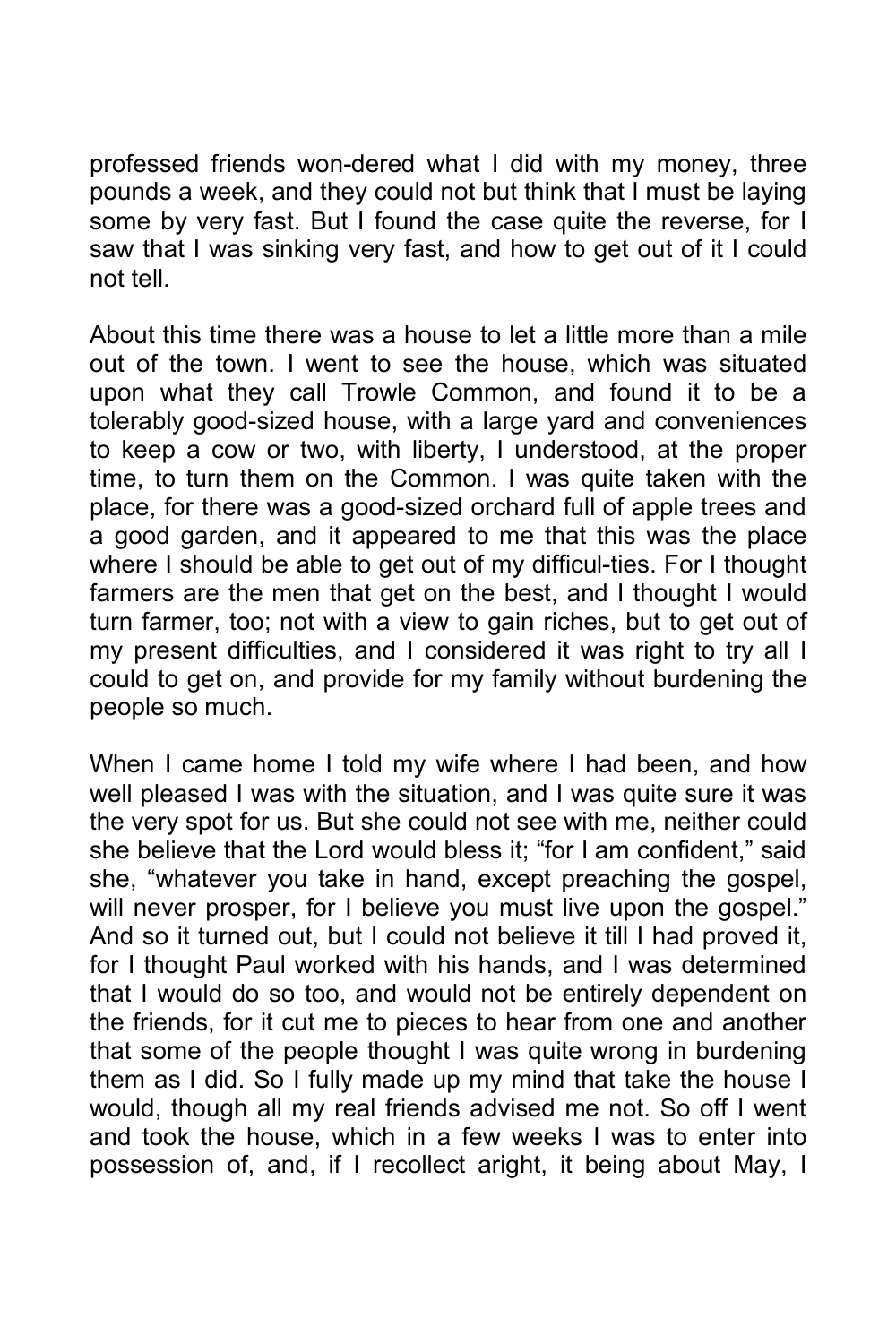began to prepare to stock the orchard and garden by planting potatoes and other things needful for a family; and wonderful ex-pectations I had that I should save my present rent completely the first year, and that that would go towards paying my debts.

At length I got to my new habitation, but found it a most expensive job, what with moving and fitting up some things in the house that must of necessity be done. I had borrowed twenty pounds of a friend to stock my little farm with; and when I had planted all my ground with potatoes and other vegetables, I went to market and bought a lot of pigs. If I recollect right we had about fifteen, and these I thought I could turn on the Common. But at the winding up of it I thought I must have been turned on the Common myself; for I soon found I must turn my live stock into money, or else I should be in the wrong place. But when I offered the pigs for sale I was told that poor pigs were so cheap that I should get very little for them, and, I was advised to put them up and fatten them. It would be, they said, so much better than selling them as they were, for that would be next to giving them away. So off I went to the meal-man, and agreed to have as much barley meal as would fatten nine or ten pigs.

My wife told me as soon as ever I began to fatten them that she believed fat pigs would come down in price as fast as poor ones; and true enough it was the case, for when I had killed and finished them all up, they did not bring me in a third part of what I had calculated upon. As to the crop of potatoes which I had planted in the orchard, and which I had expected would amount to upwards of twenty sacks, they rotted in the ground; and as for the apples, which I had calculated would pay half the rent, I believe I had not five shillings' worth altogether. Nay, it appeared that the Lord had gone out against me, and blasted every plan; and when I came to look over my accounts. I found that coming to this place, with all things connected with it, had sunk me nearly £40 in debt more than I was before I went there.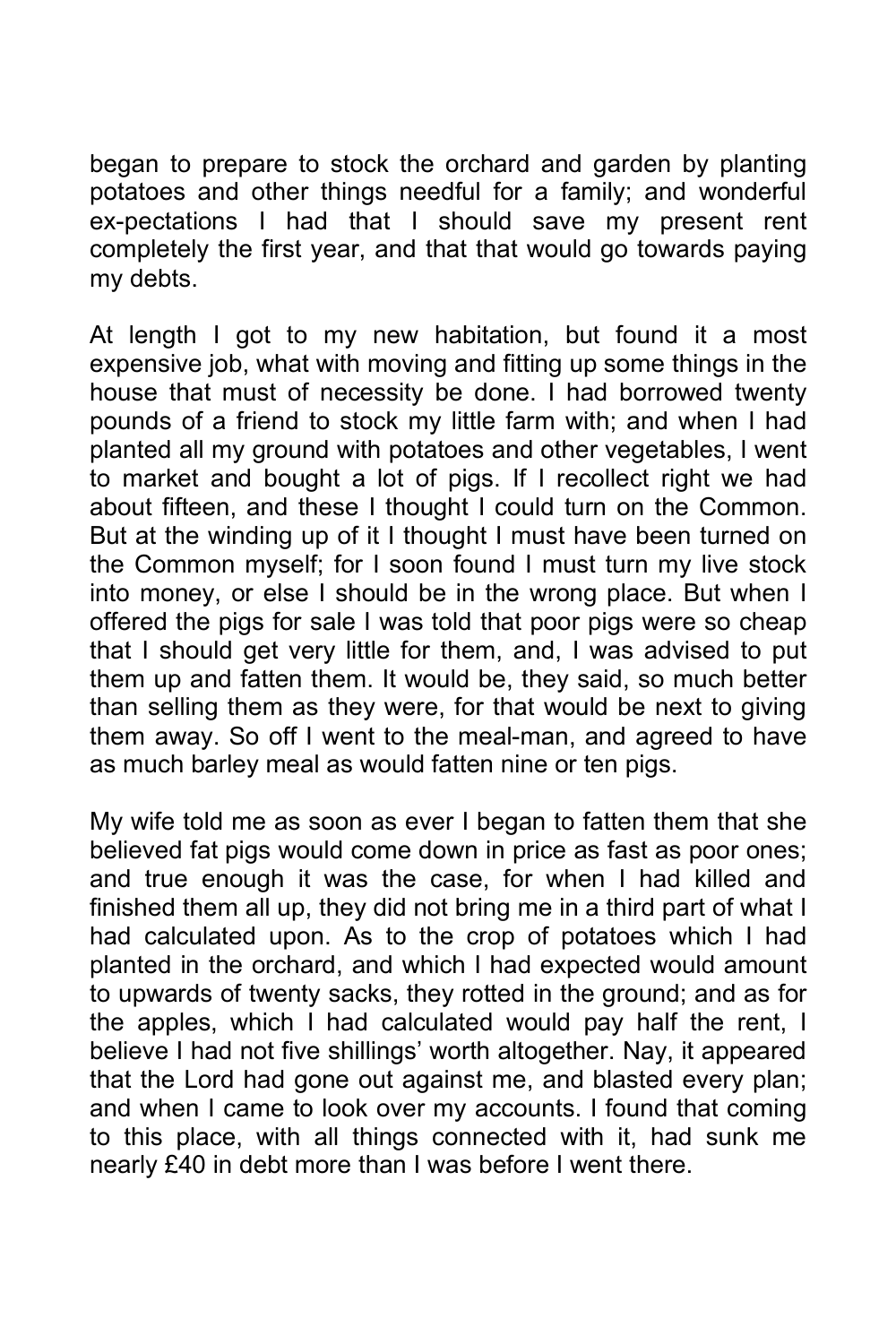O, I thought, I must have gone out of my senses! I think I shall never forget one day. In my misery I went into the orchard and sat under an apple tree, and how my soul went out unto God that He would be so kind as to show me why all this calamity had befallen me; and if I had acted wrong, I begged from my heart He would make it plain to me. And here I wrestled with my whole heart and soul, till the dear Lord was pleased to answer me with these words: "No man that warreth entangleth himself with the affairs of this life; that he may please him who hath chosen him to be a sol-dier." O how I fell under it; and while my soul was weeping and confessing that I had done wrong, and begging He would forgive me, these words sounded in my soul: "Do ye not know that they which minister about holy things live of the things of the temple? and they which wait at the altar are partakers with the altar? Even so hath the Lord ordained that they which preach the gospel should live of the gospel?" *{#1Co 9:13-14}* And what light and glory shone in these words in the same chapter, verses 7-11: *{#1Co 9:7-11}* "Who goeth a warfare any time at his own charges? who planteth a vineyard, and eateth not of the fruit thereof? or who feedeth a flock, and eateth not of the milk of the flock? Say I these things as a man, or saith not the law the same also? For it is written in the law of Moses, Thou shalt not muzzle the ox that treadeth out the corn.

Doth God take care for oxen, or saith He it altogether for our sakes? For our sakes, no doubt this is written, that he that ploweth should plow in hope, and that he that thresheth in hope should be partaker of his hope. If we have sown unto you spiritual things, is it a great thing if we shall reap your carnal things?" O how my soul was humbled and melted down at His blessed feet, and how clearly did I see that those that do not reap spiritual things, how grudgingly do they communicate carnal things. I saw as clearly as the noon day that we had some of this sort amongst us at that time who did not reap spiritual things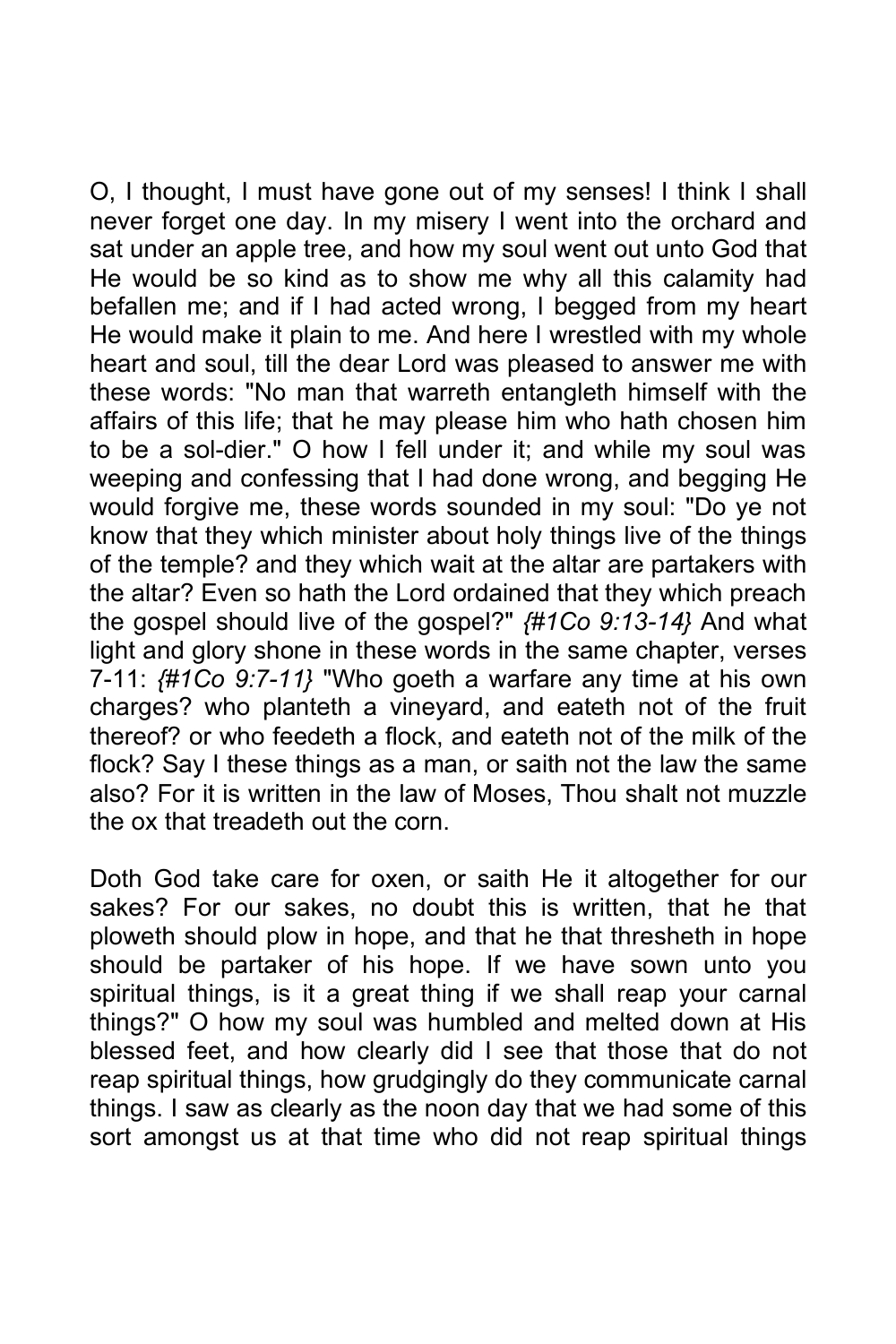from my poor preaching, or else they would never have found it such hard work to communicate to my necessities.

But God showed me that I had nothing to do with their words nor looks. O how seasonably did these words come and sound in my soul: "What is that to thee: follow thou Me." "When I sent you out without purse, and scrip, and shoes, lacked ye anything?" And my very soul an-swered, "Nothing, Lord." And O how blessedly the Lord brought to my remembrance the way He had led me, the helps and deliverances that He had wrought for me to that present day, and had been a very present help in all my times of troubles; and these words sounded so sweetly: "He hath delivered; He doth deliver." "Yes," I exclaimed, "and I trust He will yet deliver." O how clearly did I see the needs-be for all that had befallen me, for I was nearly eaten up with the things of the world, and some times as savage as a bear bereaved of her whelps because I could not have my own way. I speak it to my shame, that I felt so full of wrath and anger boiling up at times in my heart, both against God and man, that I did really think God had given me up to horrid presumption, and how I hobbled through with my preaching for several months God only knows, for I cannot tell.

It was with me little else than darkness, hardness, bondage, and misery, for my head and heart were constantly hard at work; and as God tumbled one castle down, I was building up another; as He hedged up my way with thorns in one place, I was trying hard in another place to break through there. Sometimes on a Saturday I verily thought I should go mad, for I could get no text. Everything was going wrong in the house, and sometimes the pigs got out of the sty into the garden, ploughing up the few potatoes I had left, tearing up the cabbages, and spoiling everything they came near. I remember particularly one Saturday they had been in the garden, and I had driven them out, not in the best of tempers, and, as I thought, fastened them in so com-pletely that I considered it would be impossible for them to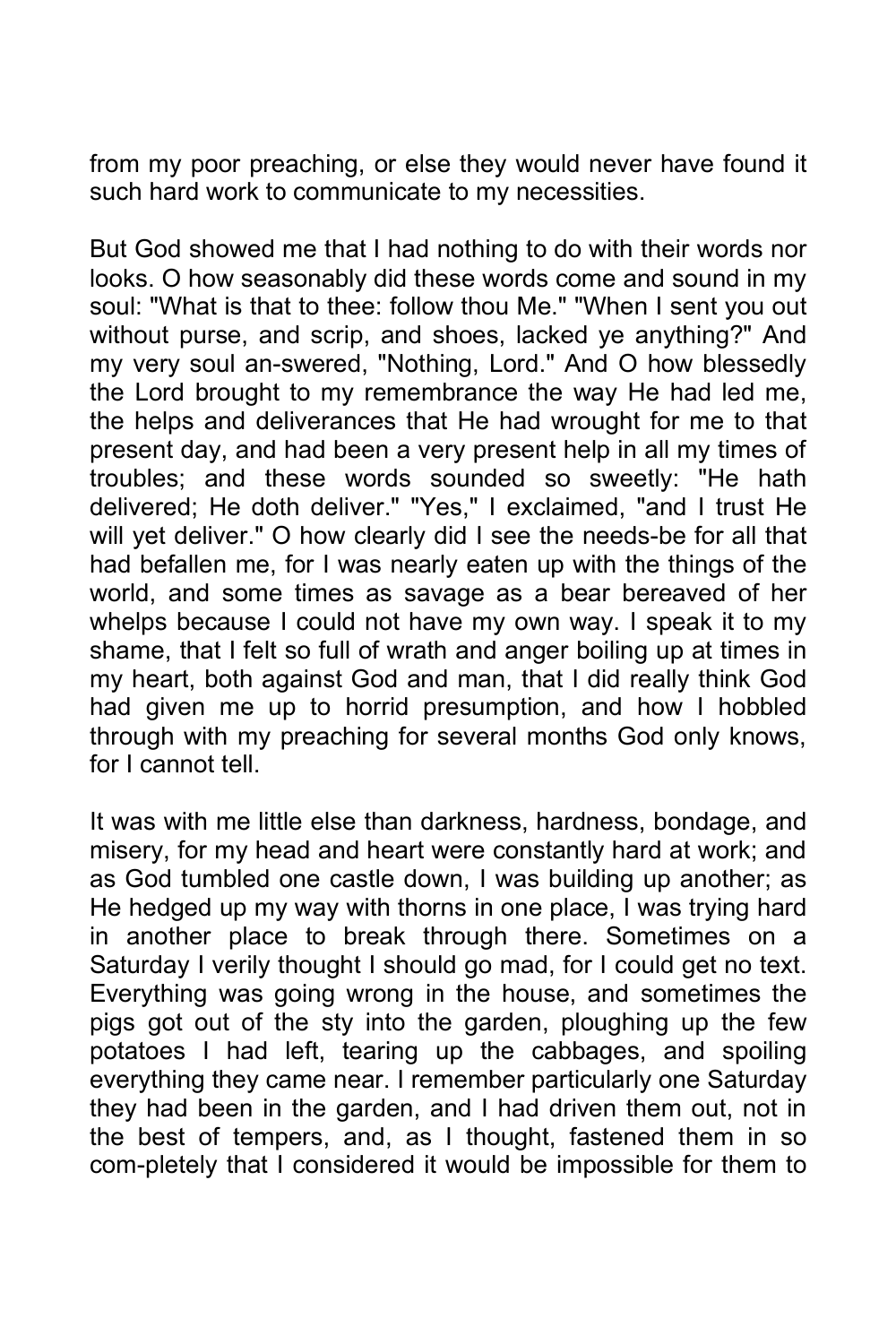break out again; but in about two hours, as I was got a little calm, and was attempting to pray for a text, tidings were brought that the pigs were in the garden. 0, thinks I, the very devil must be in the swine; and I believe he was not very far from them when I got near them; for the devil was very strong in me, and it was a wonder that I was kept from swearing, for I verily believe never did a poor blas-phemous wretch come out with more oaths outwardly than I felt inwardly.

When I had got them secured in their house again, and got into my room, O the terror that seized my poor mind for the feelings which I had had! O how I hung down my poor head and wished I had never been born! I could neither see nor feel that there was any more grace in my heart than there was in the swine. "Surely," cried I, "I am deceived, and am deceiving the church of God. What can I expect but vengeance and wrath to follow and pursue me, and plunge me at last into that hell that is my just due?"

How I got through with preaching the following day I cannot tell, but I did somehow or other; and what astonished me was, that though I was so fast bound up, the Word of God was not bound, for He bore testimony to the word of His grace by calling and deliver-ing many precious souls. O the cursed infidelity that at times rushed into my mind! "How can you prove the Bible to be the Word of God? or how can you prove there is a God? Look at such and such men that can curse and swear, break the Sabbath, and care for neither God, nor man, nor devil, and see how they prosper in everything they put their hands to; and is it likely, if there were a God, He would bear with such wretches? And look at yourself, and many more that profess to be God's people and believe the Bible to be the Word of God, see how you are plagued, tormented, and crossed, and everything keeps coming contrary to your wishes and desires. And see the situation you are in with the immense debts that you owe, and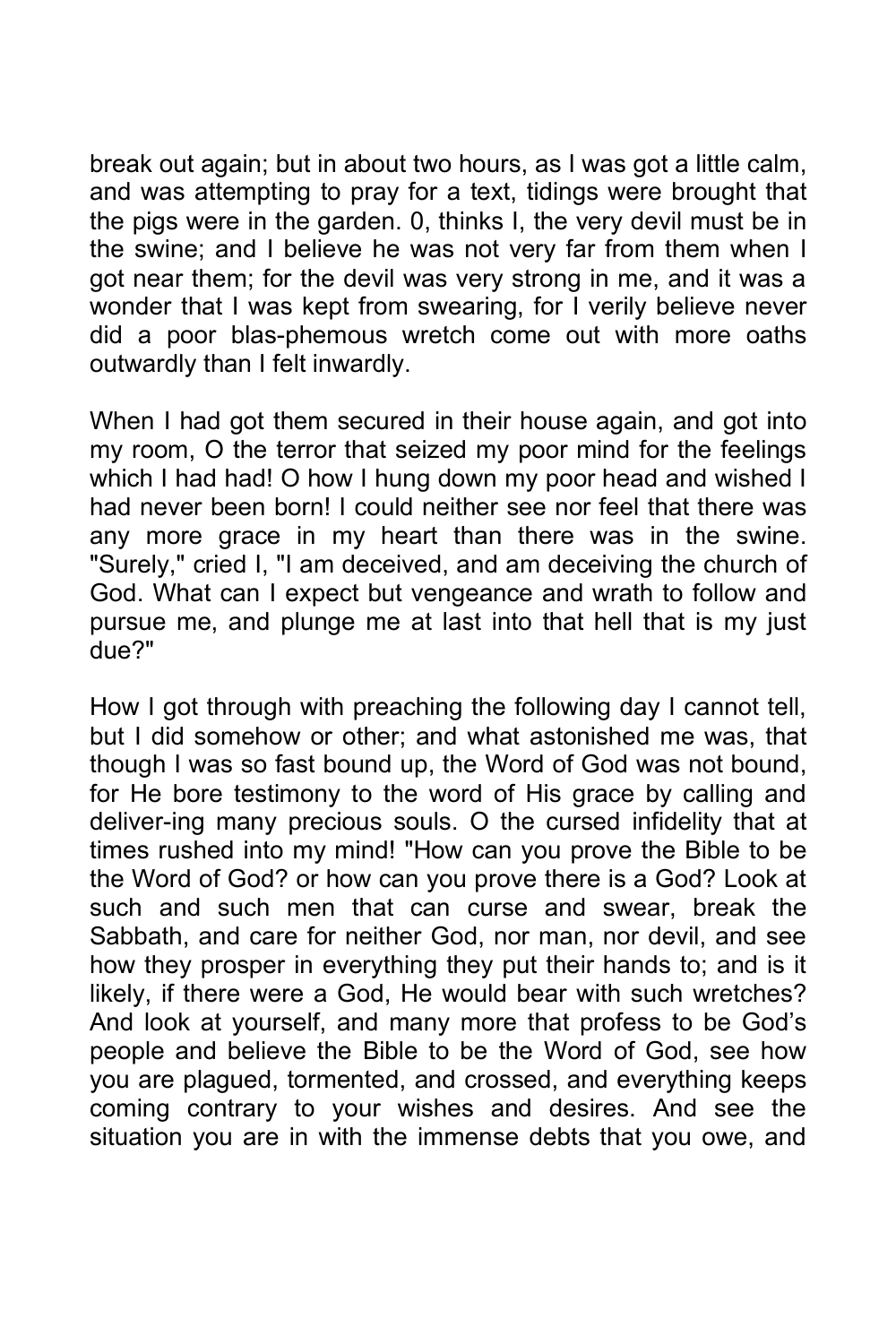with all your striving and desires to pay them, you are sinking further and further."

Sometimes I sunk so deep under these feelings that I verily believed I should never rise more; nor should I ever have risen had not He who is the resurrection and the life come to me and raised me up, as I have mentioned, under the apple tree. O I lay as passive in His hands as a child. Bless His dear Name, He burned up all my fleshly, trumpery rubbish into ashes, and there I lay at His feet in my feelings, confessing my baseness and foolishness; and I told Him to do with me as it seemed good in His sight, that I could be anything or nothing that He might be glorified. And O what a blessed change I felt under the apple tree when He gave me " beauty for ashes, the oil of joy for mourning, and the garment of praise for the spirit of heaviness, that I might be called a tree of righteousness, that He might be glorified." I truly felt my soul willing to bear whatever burden He might be pleased to put on, and I did indeed feel His yoke easy and His burden light.

My soul was now led out in prayer from day to day that He would open a way that I might leave the place, and come into the town again. One day I was sitting in the garden, when we had been there, I think, about ten months, and there wanted about two months to the rent day, when I should have to pay, if I recollect right, twenty-two pounds, and I sank at the thoughts of it, how I was to get the money up, and then give the landlord warning that I should leave; and while I was pondering these things over, there came a person out of Trowbridge, whom I knew by sight, and asked me if I was intending to leave the house which I then occu-pied. I told him yes, that I did intend it. " Well," says he, " I have not my health very well in the town, and I think such a walk as this would do me good; so if you have no objection, I will take it off your hands." To this I answered that I should be glad if he would. "But," says he, " I shall want to come in it about a fortnight, for the springtime is coming on, and I want to have the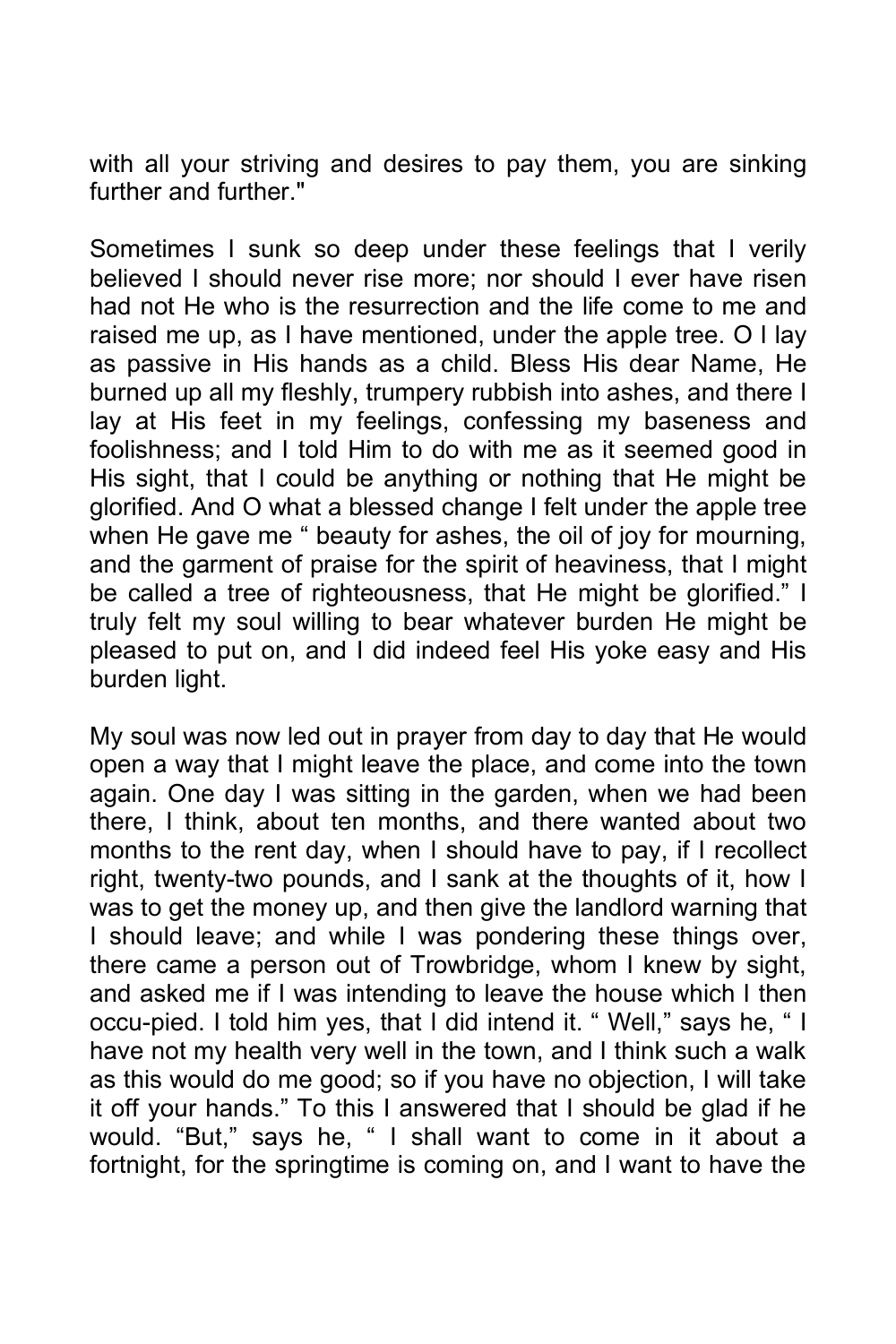benefit of the air." "Well," says I, "the sooner the better, for I am sick and tired of it." So off I set to the landlord to know if he was willing to take such a man as his tenant, and set me free from his house after I had paid him my year's rent.

He told me that he knew the person, and would consent to it. O how I blessed and praised the Lord that He had opened so unexpected a way that I could leave the house without giving six months warning. Bless the Lord, my soul exclaimed; He is able to bring me out of it all. So off I went into the town, and found a house standing empty, which I thought would suit us very well, and I took it; and in about a week, I think, we moved and took possession of our new habitation. But O the sinking of soul when I came to reckon up my debts! It appeared impossible that ever I could pay them, and I called myself a thousand fools that ever I should have acted so foolishly. But, bless the Lord, I found one promise true again and again: " He giveth power unto the faint, and unto them that have no might He increaseth strength." I had nowhere else to fly to but to Him who had the cattle upon a thousand bills and all the gold and silver at His command; and my soul was crying to Him night and day that He would appear for me, for I was cured of cutting, planning, and scheming how to get out of trouble, as I found by bitter experience that that was the way only to get deeper in.

O the blessedness when God helps us to cease from our own wisdom, and leave our cares in the hands of a covenant God, who ever was, ever is, and ever will be faithful to His promise! And so I found it in this case, for God brought me out by a way that I knew not, and made darkness light before me, and crooked things straight, so that my soul leaped for joy. Some of the members of the church had pity on me, and, unknown to me, went to some of the church and congregation, and had a collection for me towards the loss that I had met with; and I was quite humbled with the liberality of so many of the friends, for, if I recollect aright, they collected more than twenty pounds. O how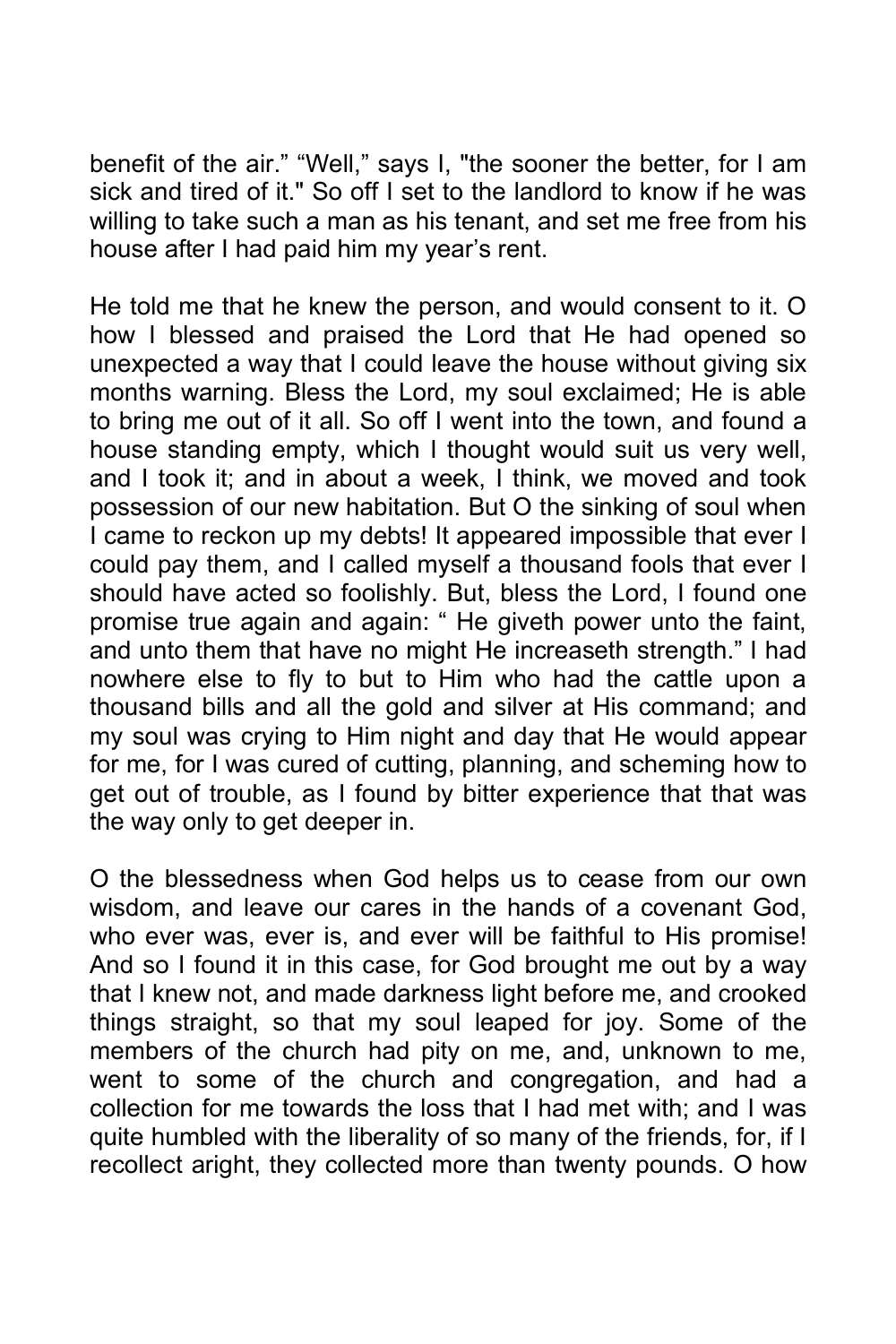my soul blessed the Lord for this blessed gift! Surely, my soul cried out, "

The hearts of all men are in the hands of the Lord; and He does whatsoever He will in the armies of heaven, and amongst the inhabit-ants of the earth." I was not long before I distributed the money; and this encouraged me still to cry on to the Lord, for I had a ten pound debt at one place that was coming due, which I must pay somehow or other, but how I could not tell. But my eyes were up unto the Lord, for I had nowhere else to look; and here I was till the day before I was to pay the money, and there was no appearance whatever of the money coming. O what a fit of unbelief did I fall into! "Tomorrow is the day, and no possibility now of having it; and what will your friends think, that have been so liberal, when they come to hear you owe ten pounds more and cannot pay it? Yes, and what would they think if they knew of the many ten pounds that you owe!"

O how my soul cried unto the Lord! and O how sweet the dear promises flowed into my soul! precious promises when we come in the very spot where they fit so well! There is not a word out of place then: "Truly a word fitly spoken is like apples of gold in pictures of silver;" "A word spoken in season, how good it is." And I found them very good and precious, for let the devil come in on what side he pleased, God sent me a promise that He would provide; and so I found in the morning, for the postman came to the door with "One shilling and elevenpence!" O the sound of "One shilling and elevenpence!" it made my soul to dance for joy. It was a letter from my dear old friend and brother, Mr. Gadsby, which I was not long in opening, and the first thing I saw was a ten pound note. Up into my bed-room I ran, and fell upon my bed, blessing and praising my God till all my strength of body and soul seemed to be gone. Peter had no more wonder, love and joy when he girt his fisher's coat about him and leaped into the sea to come to his Lord. I clasped His feet with my feelings, and washed them with tears of joy, and wiped them with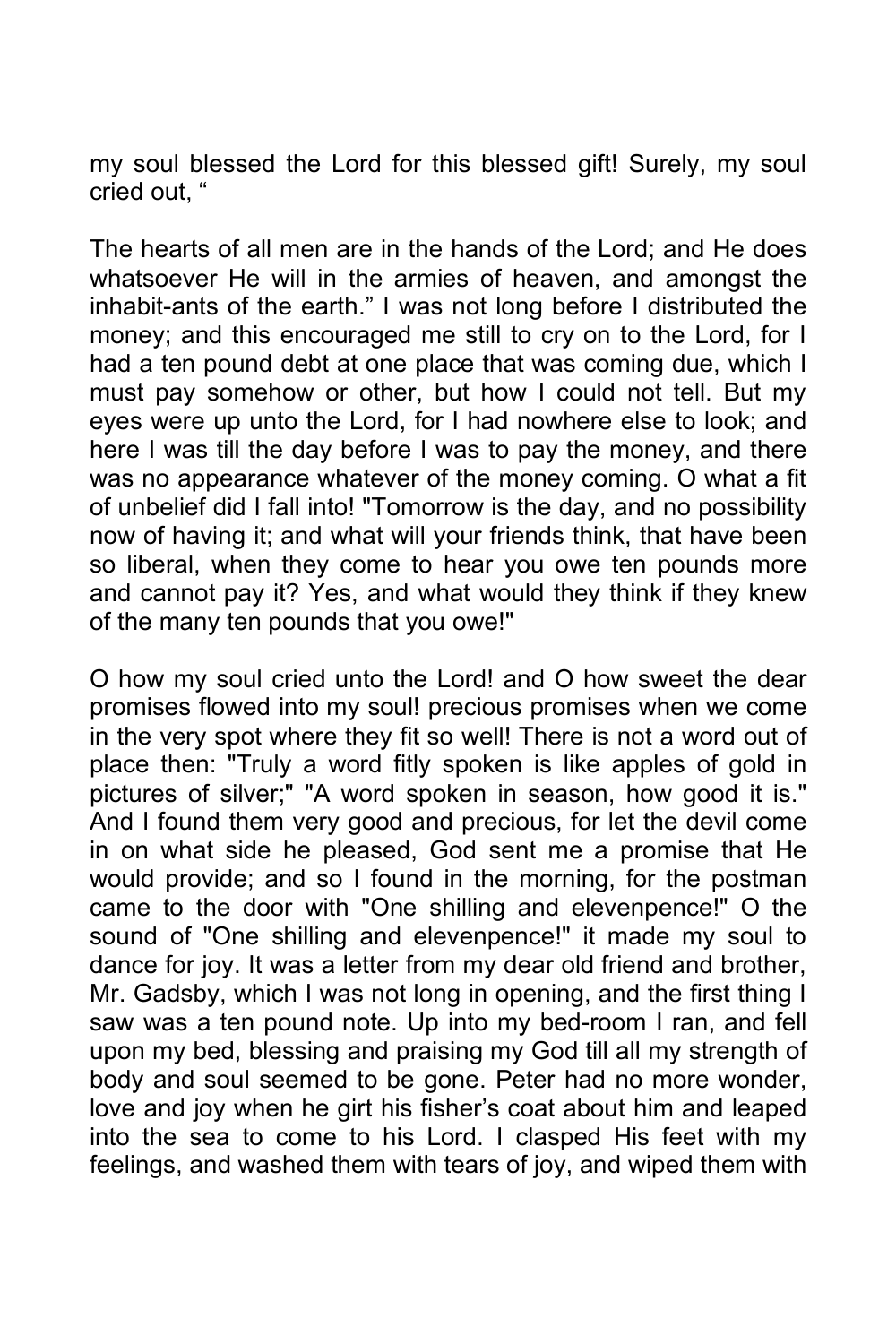the hair of my head. Nay, such displays of God's wonderful love and goodness may be felt, but can never be told. After blessing and thanking God for the ten pounds I then proceeded to read the letter. My friend Gadsby began it with blessings upon the head of our dear Lord that had appeared for me in such a kind way as the God of providence, and then went on to tell me that he had called to see a friend of his, who was also a friend of mine, and that in the course of conversation this friend had asked how John was going on, to which he had answered that he believed he was up to the neck in trouble; for, says my friend G., I had a letter from him not long ago, and he was in great fears he should never be able to get on at Trow-bridge."

On this, as the letter went on to relate, my kind friend put his hand into his pocket, took out a twenty pound note, and said, " Send him that; it will do him good; but don't tell him who sent it." " Now," said the letter, " as you owe some money in Manchester, I will keep ten pounds in my hands till I hear from you, and if you cannot pay it now I will send the other ten, if you wish it." O the feelings I had are past describing! Tongue cannot utter it, nor pen describe it, I was so lost in my feelings. " Truly," my very soul exclaimed, " the Lord hath done great things for me, whereof I am glad." O how establishing, con-firming and settling are such blessed deliverances as these of the love, mercy, grace and faithfulness of a covenant God towards His dear children, who are driven to their wits end, and know not what to do. How delightful it is to see, and feel, and be living witnesses to prove that God has heard and answered their poor cries! how sweetly can they enter into these words: " I love the Lord, because He hath heard the voice of my supplications; because He hath inclined His ear unto me, therefore will I call upon Him as long as I live. *{#Ps 116:1-2}* This is the Lord's own account of them: " Ye are My witnesses, saith the Lord, that I am God, and that there is none else."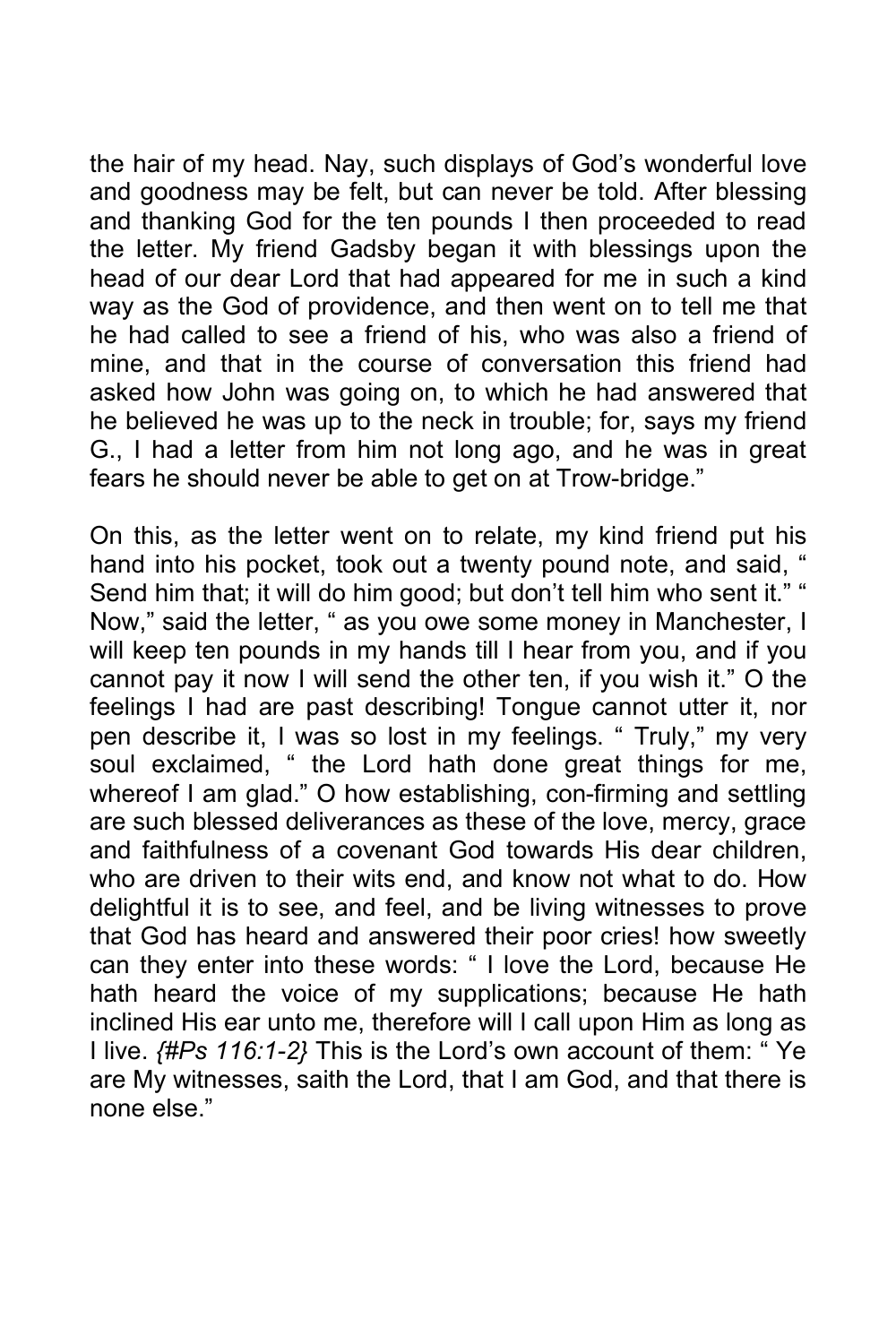I was not long before I sent my never-failing friend, Mr. Gadsby, a letter to say that I had received the ten pound note safely, and the blessing it had been to me, and how well it fitted, and wished him to employ the other ten pounds towards settling what I owed at Manchester. O the wonders of a covenant God and Father! O what a blessed confidence I had for some time that God would bring me through, and that I should live to see the day that He would enable me to pay my debts; for I believe in my heart that the grace of God known and felt will make a man honest in all his dealings, and will lead him to desire that he may adorn the doctrine of God his Saviour in his conduct at home within his own family, in the church, and in the world. O how near and dear is the cause of God and truth to his heart at times, and what cries and tears he has to God that He will preserve him from dishonouring His blessed Name, or causing the mouth of the uncircumcised to say, "Ah, so would we have it." O how my poor soul has trem-bled for fear this would be the case with me! but hitherto the Lord has preserved me, and I am at a point that it is only by the grace of God that I am what, I am.

I was brought to a settled point in one thing at Trowle Common, that God was determined I should live by the Gospel; and I saw, as clear as the sun at noon day, that I must have all manner of speeches thrown out against me by those that received not spiritual things from my preaching, and that it was my business to take no notice of it, but go to the Lord with all my needs and necessities. And, blessed be my dear Lord, He has ever overruled for my soul's good and profit all the hard speeches that were sometimes thrown out, though many times it was a sore trial to flesh and blood to hear of them. God, however, helped me to come to Him for Him to search me and try me, for God knows my heart, that I wished to do nothing but what had His approbation; and I have ever found that the dear Lord has caused all that I have ever had to pass through to work together for my good and the glory of His Name. O what a blessed thing it is when the Lord helps us to come to Him with all our troubles!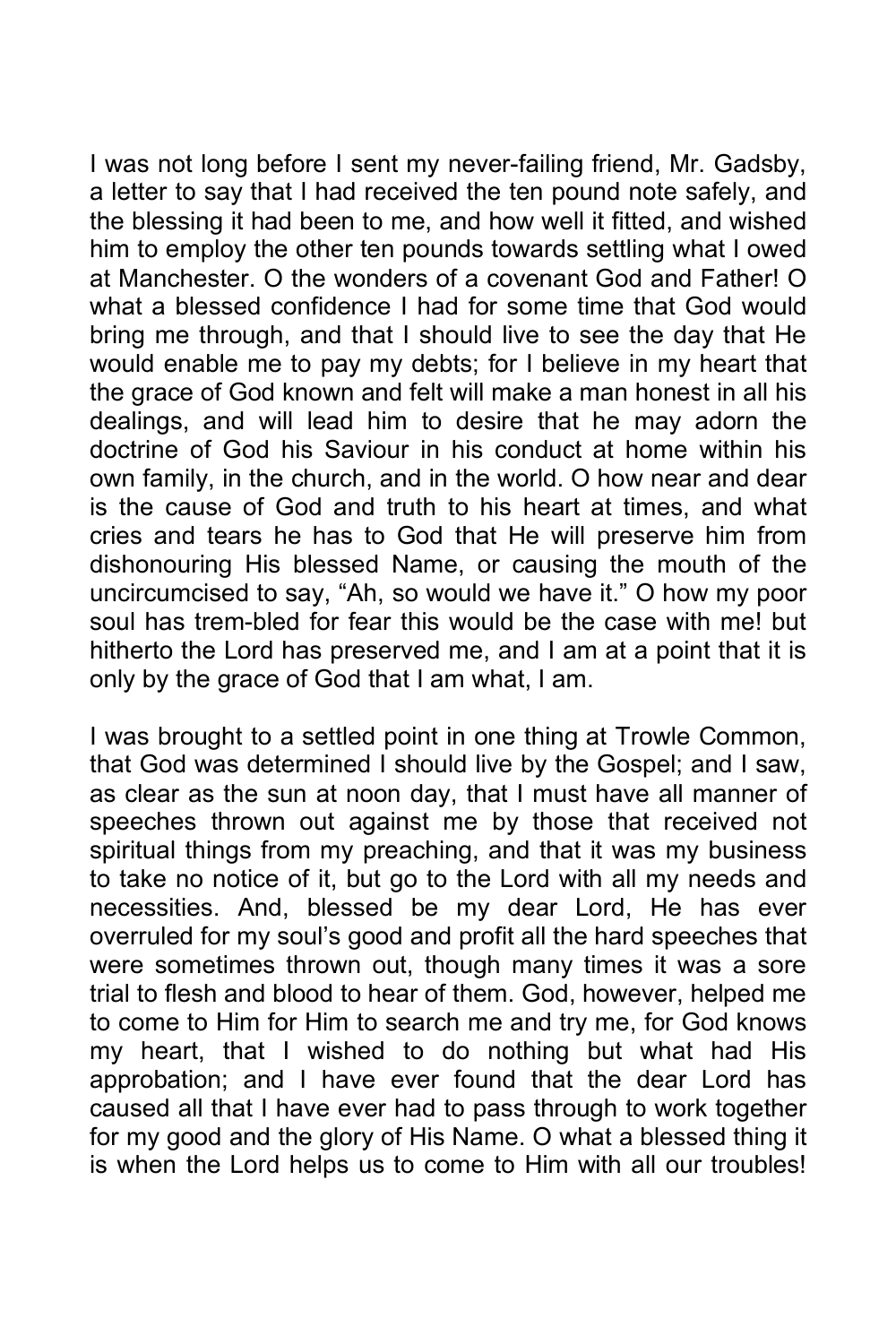This is a great deal better than going to an arm of flesh. I was never yet left to put trust in an arm of flesh but it failed me, for I think there never was such a fool for looking on the right hand and on the left, trying every fleshly refuge till they all failed.

Then called I upon the Name of the Lord, and the Lord ever proved my present help in time of trouble, near at hand, and not afar off; and if ever any poor soul needed present help I did, burdened and weighted down as I was with a large family and sometimes fearing I should never be able to pay my heavy debts, whilst numbers around me were anxiously waiting and hoping that something would turn up to remove me from Trowbridge; and myself sometimes so shut up in darkness and confusion that I verily believed I never could preach again, and wondered at myself however I could have the presump-tion to attempt it. But, blessed be the dear Lord, He overruled this for my good, for I was brought again and again to wrestle hard with cries and tears, that He would make it manifest in my heart that He had called me to the work of the ministry. I have had it made manifest scores of times; but when the devil has robbed and spoiled me, and has me hid in the prison-house, I can neither look backward nor forward, but all is com-plete darkness as to any comfort. I have light enough to discern what a wretch I am, what a fool I am, what a beast I am, what a hell-deserving rebel I am, but that affords me no comfort.

I want no one to tell me, when I am in these places that God is of one mind and none can turn Him; nor do I want anyone to tell me that His purposes of grace will ever stand firm to His own, whether people or ministers; but what comfort does such a faith as this afford to my soul when I am fearing I am not one of them? I must have the same Spirit bearing witness with my spirit as in days and in months that are past, to produce the same humble con-fidence that He is my Lord and Master, and that I am His unworthy servant, in order to satisfy my soul.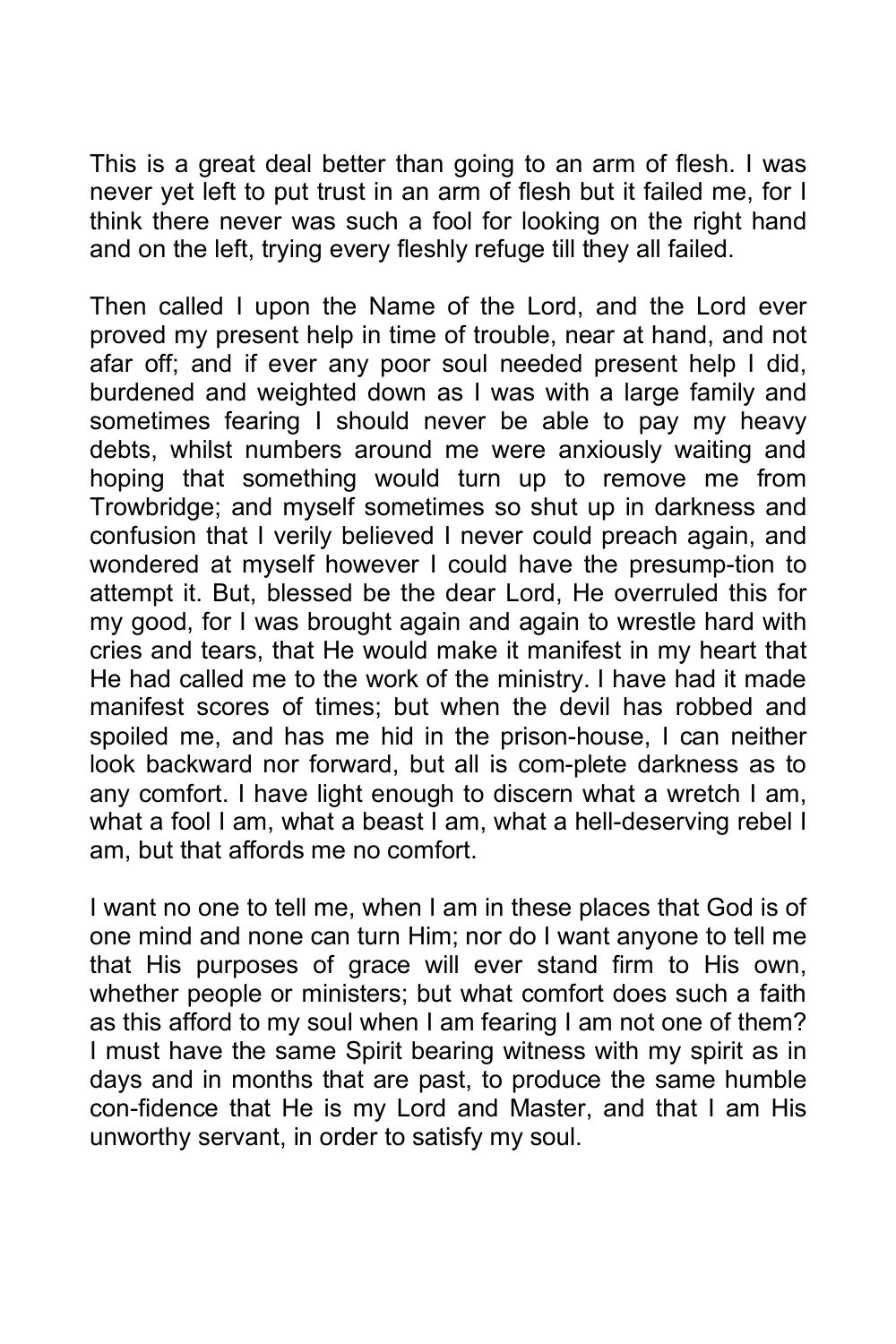Nothing short of this can bring comfort and peace to my soul in the work of the ministry; and O how many times has God given my soul a precious lift from the words in #1Co 1:26-29, when I have sunk into dis-mal doubts and fears that He had never sent me, since I had the testimonies I wrote of in the First Part of my experience: "For ye see your calling, brethren, how that not many wise men after the flesh, not many mighty, not many noble, are called; but God hath chosen the foolish things of the world to confound the wise, and God hath chosen the weak things of the world to con-found the things that are mighty, and base things of the world, and things which are despised, hath God chosen, yea, and things which are not, to bring to nought things that are, that no flesh should glory in His presence." 0, when God the Holy Ghost has whispered these pre-cious words in my poor soul when I have been wrestling with Him by the hour to make it known whether it would he possible that such an ignorant worm, such a base worm, such a foolish worm, such a nothing was His servant, how seasonable have these words been when they have been seasoned with salt.

O the blessed heavenly anointing unction of God the Holy Ghost, dropping with the word into the soul! what humility it produces, what strong confidence it brings with it, what love, praise, adoration, and zeal for the honour and glory of God it produces in my soul; and sometimes when I have lain under these words, just like a little child, I have said, "Do with me, Lord, as it seemeth good in Thy sight; here I am, a poor foolish thing; glorify Thy wisdom through such a foolish thing; here I am, a base thing, glorify the riches of Thy mercy and grace through me and by me; here I am, the poorest and weakest thing in the whole world, glorify Thy mighty power in me; here I am, a poor nothing, and less than nothing, glorify Thy mighty Self in bringing out of nothing the things that are not, to confound the things that are, that no flesh may glory before Thee, but that he that glorieth, let him glory in the Lord."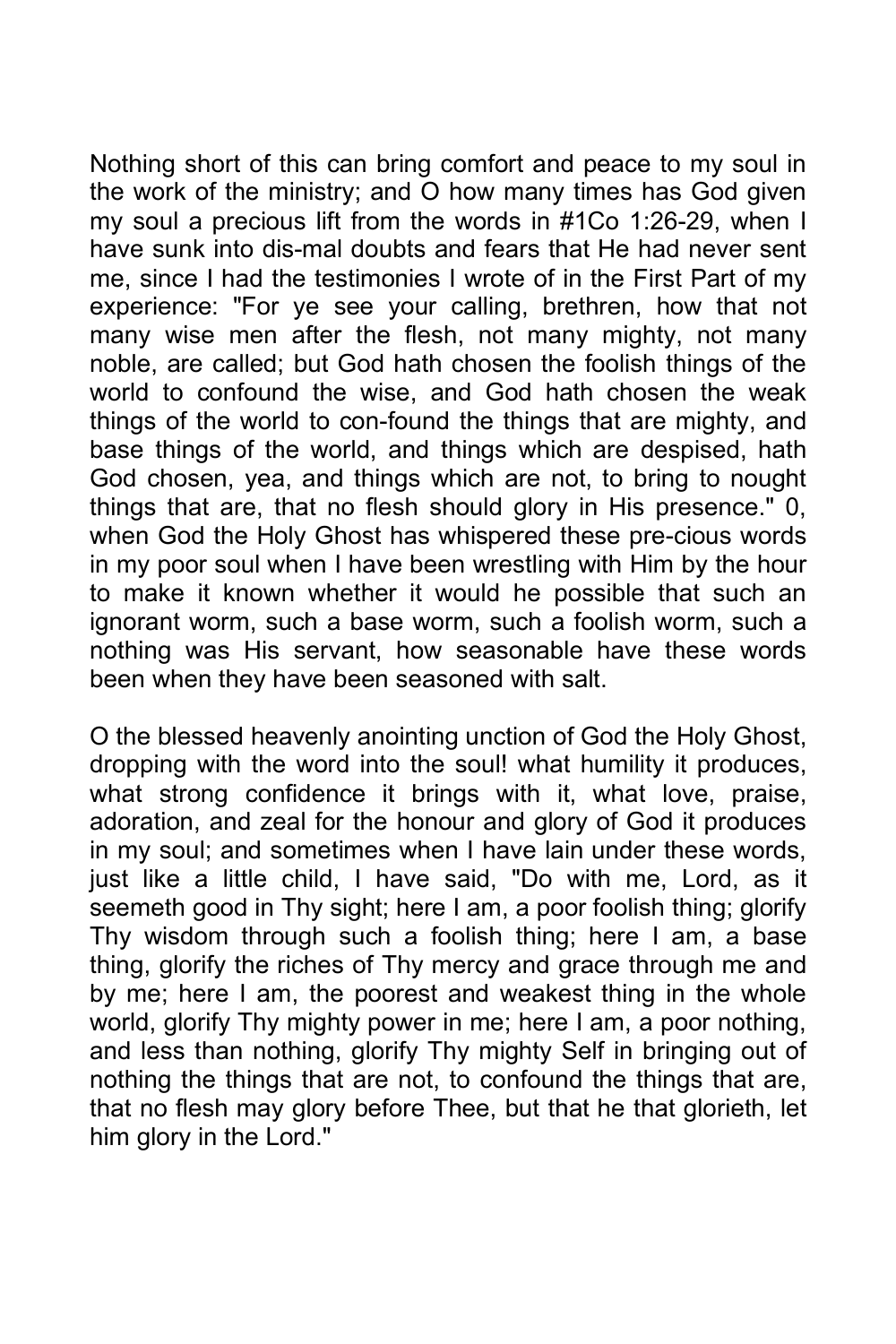And how sweetly has the dear Comforter whispered into my soul, "Have ye never read that out of the mouths of babes and sucklings God hath ordained praise?" And how preciously have these words followed upon the back of the others: "And Jesus, perceiving the thoughts of their hearts, took a child and set him by Him, and said unto them, Whosoever shall receive this child in My Name receiveth Me, and whosoever receiveth Me re-ceiveth Him that sent Me; for he that is least amongst you all, the same shall be great." When God the Holy Ghost brings such blessed testimonies as these to my soul in answer to prayer, I can then stand as bold as a lion; I fear no frowns, nor court any man's smiles. I can then bless and thank my God in my very heart that He has counted me worthy to suffer persecution for His Name's sake, and can say, with humility and blessed confidence, "Whereunto I am appointed a preacher and an apostle of the Gentiles; for the which cause I also suffer these things; nevertheless I am not ashamed, for I know in whom I have believed, and am persuaded that He is able to keep that which I have committed unto Him against that day."

I do not wonder at so many ministers pouring contempt upon a feeling religion, for how is it possible for those that never were plunged into these depths of feeling, the misery of their own foolishness, their own baseness, their own nothingness, and believing it was horrid presumption for such wretches to open their mouths in the name of a holy God, and who never knew what it was to have those pangs, sighs and groans that cannot be uttered; how, I say, is it possible for these to tell anything about feeling either the one side or the other, when they are utter strangers to it? They cannot enter into it till it enters into them; but my poor soul has proved both sides; so that I am obliged, with the ability God gives, to come before the people again and again with what I have handled, tasted and felt; so that necessity is laid upon me to vindicate a feeling religion. O bless the Lord, my soul, that ever He has taught thee the sweetness of proving His truth to drop as the rain, and His speech to distil as the dew.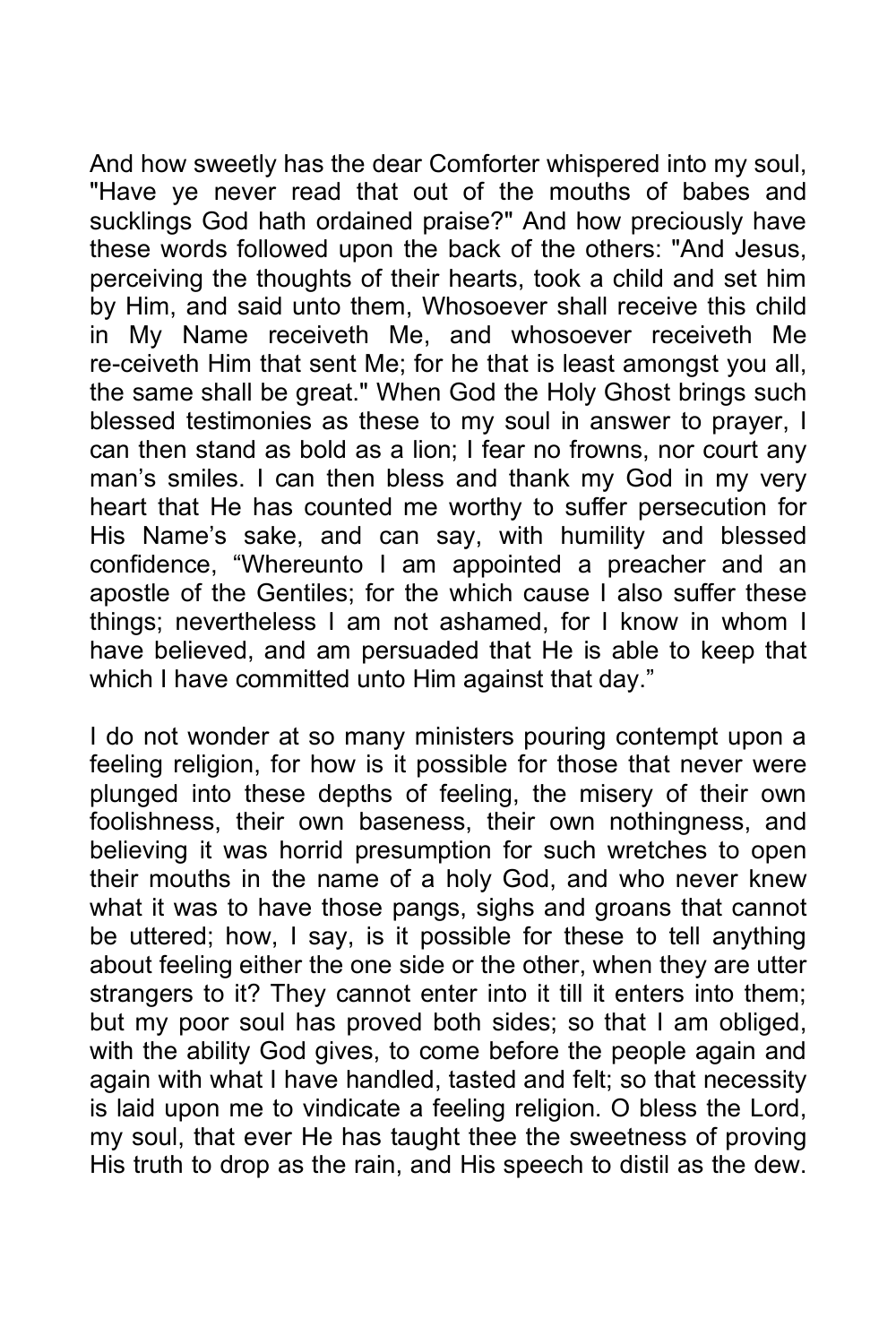The soul that knows this is a living witness that it is not by might, nor by power, but by My Spirit, saith the Lord of Hosts; and that the kingdom of God is not in word, but in power. And here I have been hobbling on at Trowbridge better than twenty-two years, many times in weakness, in fear, and in much trembling, and I am confident my speech and my preaching has not been with enticing words of man's wisdom, but, bless God, it has been the power of God to salvation to many precious souls.

I soon found the time coming on for more money to be paid; and though my creditors were very quiet and took no notice of my debts, I was more concerned than they, for I knew that my salary at that time was not sufficient to pay my outgoings in rent, taxes, fire, clothes, children's schooling, provisions, and other things that occurred in the family. The time was come again for me to go to London to supply for a month, and a heavy burden I took with me, all my debts standing right before me, and unbelief testifying that I should never be able to discharge them, and though the Lord has so many times appeared for me, that He never would again, for I had abused His mercies in such a way that I had quite wearied Him out.

O how I sank into despair, and feared it would soon be all over, for I was sure and confident that if God had given me up, it was all over. O the tremblings I had when I got to London, for fear the Lord would stop my mouth, and that I should not have one word to say; for I had been shut up publicly in the pulpit twice, and obliged to sit down before all the people, which is no small mortification to the flesh; at least, I found it so. And I was by this taught that if God shuts, there is none can open; and if He opens, there is none can shut. O the blessing that those shutting up times have been to my soul! God has overruled them hundreds of times to my good, to keep me a little child at His dear feet, to supplicate His dear Majesty that He would not leave me alone; and here I have been obliged to weep, cry, and pray by the hour that the Lord would open my eyes to see, my heart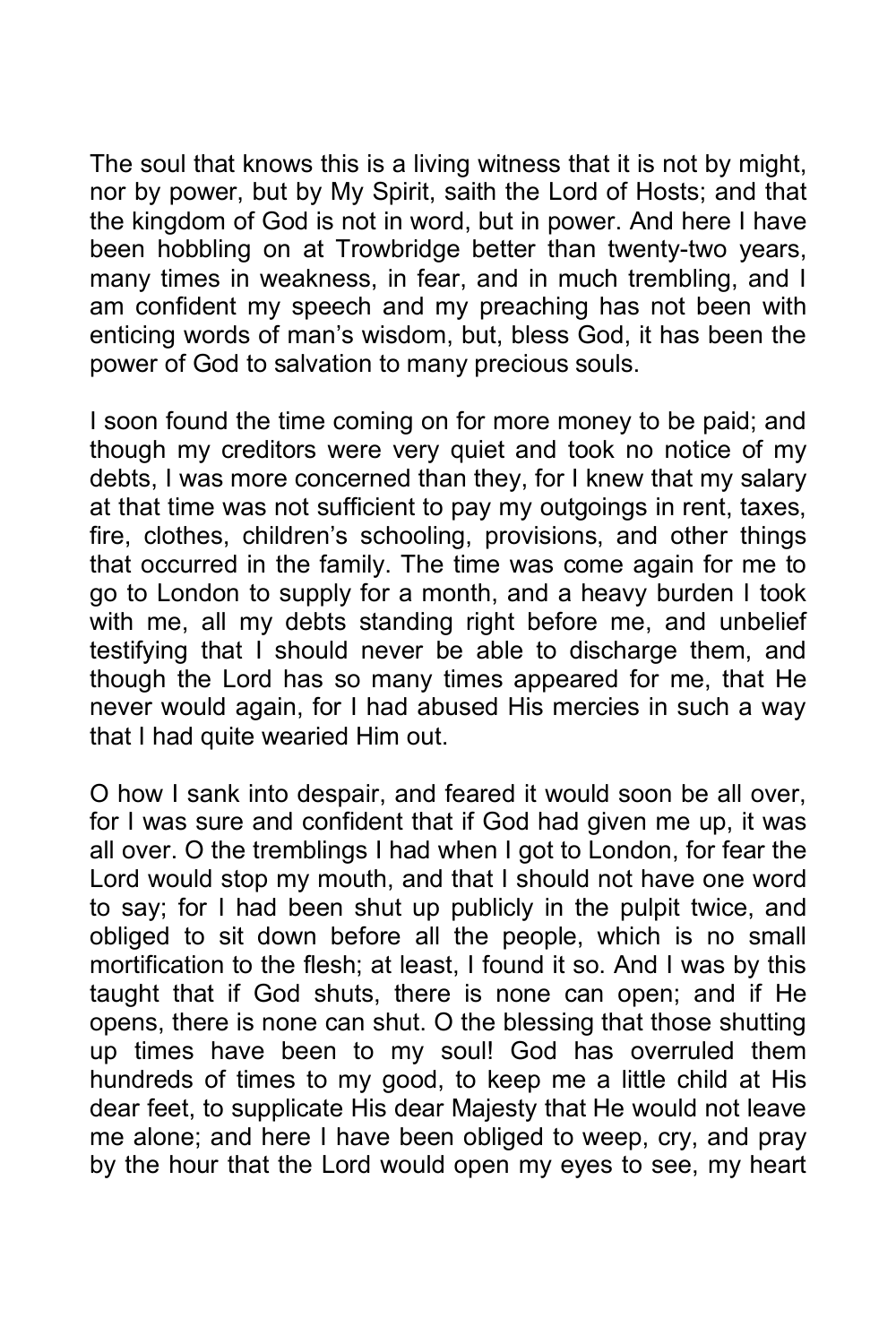to feel, and my mouth to speak; and that He would accompany the truth home to the hearts of the people, that He might be glorified.

When Lord's day morning came I went feelingly sensible that if the Lord was not there, it would be nothing but an empty sound and reach no farther than the ears. But, bless His dear Name, He gave me the door of utter-ance to bring out the things I had tasted, handled, and felt of the good word of life; and I believe the Lord gave testimony to the word of His grace, that quite revived and comforted my drooping spirit; and my poor soul was encouraged to cast all its burden upon Him that had promised to sustain me, with a sweet confidence that He would yet provide and bring me through every difficulty, to the honour of His Name. But when I came to look over my debts, with my large family, and every appearance that I should sink deeper and deeper, O I sank fathoms in a moment, especially when I began to think what numbers of tongues were utter-ing, east, west, north and south of Trowbridge, what a character I must be to take three pounds a week and live like a gentleman, while many of the poor members could hardly get bread; and some were wondering however I could have the face to speak against covetous-ness whilst I was taking three pounds a week.

Some-times, when I was sunk in darkness and unbelief, I felt such speeches very hard; but O the blessing that these poor creatures have been to me in the overruling hand of a covenant God; and O the times that God has made them the means of bringing my poor soul to the Searcher of all hearts. Often in my feelings have I fallen upon my knees and opened my very soul, and begged Him to search me and try me, and show me if I was guilty of these charges, for I knew that He was a God of knowledge, and that by Him actions were weighed; and I knew that I had a wretched, deceitful heart, that had deceived me many times; so my very soul has cried out with David, "O Lord, search me and try me; my heart is naked and open before Thee;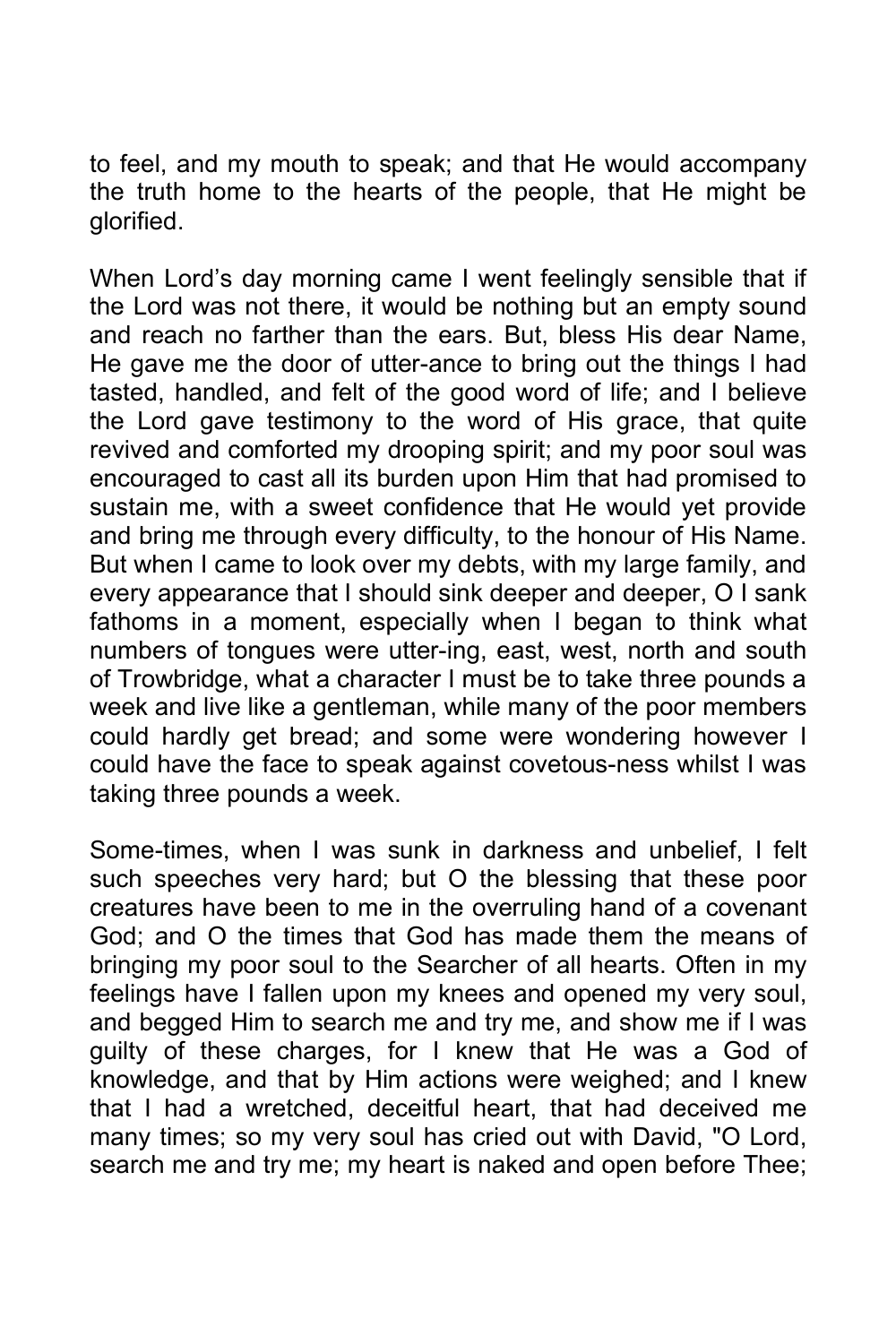am I robbing Thy poor children of their temporal bread? am I a covetous man? am I deceiving others, and deceived myself? O Lord, make it known to my heart."

And what a sweet and blessed answer did I receive from these words: "For if our heart condemn us, God is greater than our heart, and knoweth all things. Be-loved," -(O how that word rejoiced my very soul!)- "beloved, if our heart condemn us not, then have we confidence toward God; and whatever we ask, we receive of Him, because we keep His commandments, and do those things that are pleasing in His sight." *{#1Jo 3:20,22}* O what peace, love and joy did I feel to the God of all my mercies; and from my very heart I could pray for my enemies that were watching for my halting, that God would in tender mercy, if it were His blessed will, open their eves and hearts to see and feel the love, mercy and grace of a covenant God. Poor dear things! they have been the means of sending me many times to the Lord with many sighs, groans and tears; and my dear Lord has received me in lovingkindness, and given me "beauty for ashes, the oil of joy for mourning, and the garment of praise for the spirit of heaviness;" so that in the end I have had no cause to complain or be angry at them for their hard speeches for I am confident it has all worked together for my good. O how my soul could plead with Him, as a man pleadeth with his friend, that He would be with me in my visit to London, that His dear children might reap spiritual things, and that God would put it in their hearts to communicate carnal things, that I might return home with those temporal mercies that I needed; and such sweet liberty of access had I to God in pleading for them that I was quite lost in wonder, love and praise; and promise upon promise flowed into my soul with such power and sweetness that I could not doubt that God would supply all my needs according to His riches in glory by Christ Jesus.

O what a mercy it is that the dear, tempest-tossed, afflicted children of God have a God to go to, that has heaven, earth and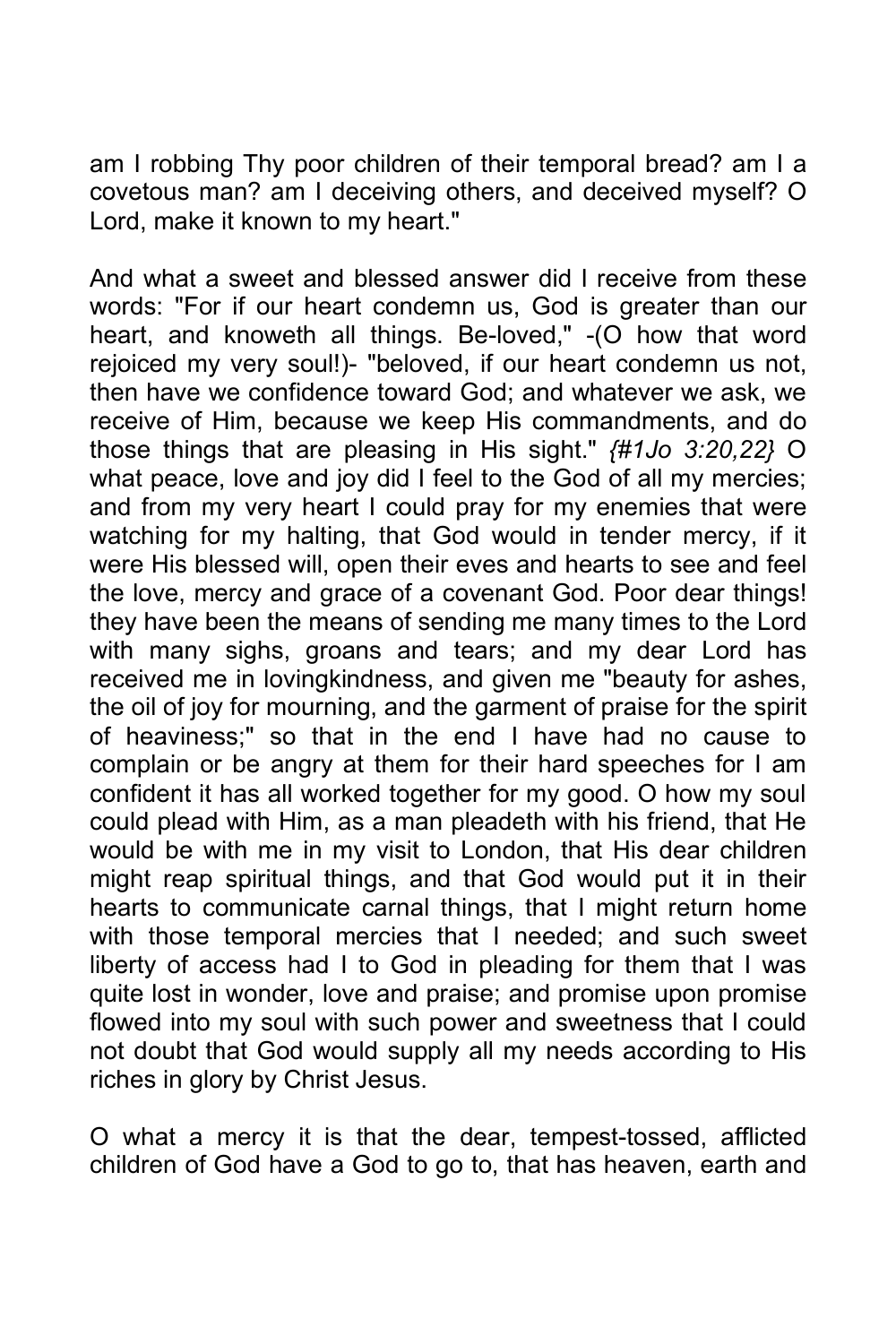hell, angels, men and devils at His beck! What must my poor soul have done had not this been the case? I know not. The devil tried hard again and again to bring me to look over my debts and how impossible it was that I should have gifts that would be needful for me to move on at Trow-bridge; but the Lord strengthened me by His Spirit in my inner man, so that I was enabled to trust in the Lord, and leave it in His hands, and I found and proved my God to be as good as His promise. For the Lord did indeed cause His doctrine to drop as the rain, and His speech to distil as the dew, for the hearts of the people were opened, and their pockets, too.

I have ever found that the way into the pocket is through the heart; and, when all other refuges have failed me, my eyes have ever been in my calamities to look unto Him that can make the way through the heart, for He saith, "The cattle upon a thousand hills are His," and the gold and silver are His. Then, if my soul prevails with Him to move the hearts of those to whom He has lent plenty, to communicate to my necessities, what is that to anybody? When I came to finish up my visit to London, it was truly heart-breaking to my soul to see the liberality of the people; nay, the last night I took my leave of the people they loaded me with presents.

Just before I left the vestry after preaching, a person came in and shook hands with me, and asked me if I should be sending to Mr. Gadsby when I got home. I told him that I intended to write to him. "Well," he says, "I owe him five pounds for books; can you send him the money for me?" I told him, yes, if he wished it. He then said, "Here is a ten pound note, and tell him that Mr. hath sent the five pounds which he owed him for the books that he had of him; and (added he) accept the other five pounds for yourself." O what a blaze of glory shone in my soul of a prayer-hearing, wonder-working, pro-mise-keeping God! And what a night I had of bless-ing, thanking and praising His dear Name. When I got into my bedroom I counted up all my money,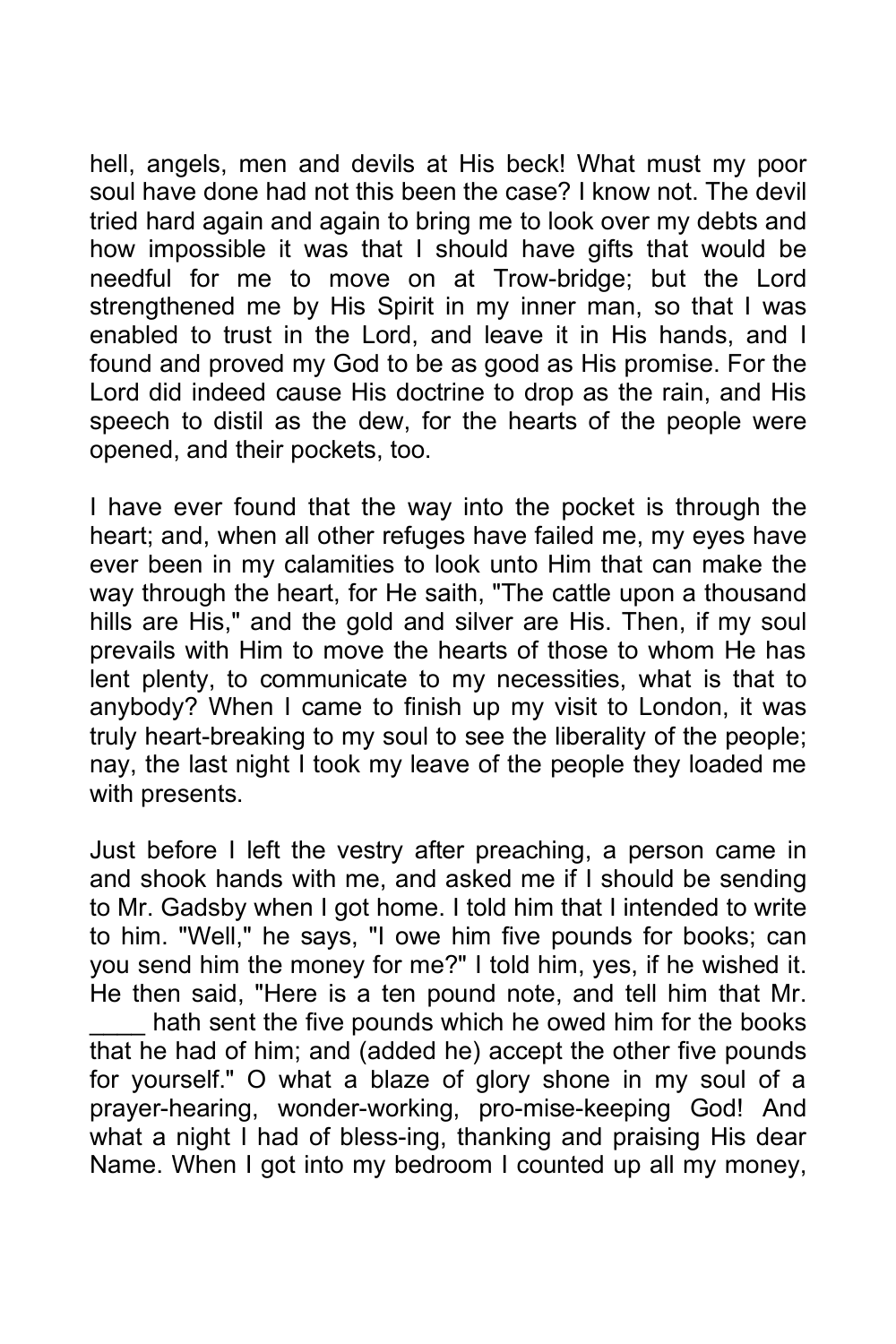and found that I had sufficient to help the old wagon out of the ditch again. 0, I fell upon my knees with the money before me, and I blessed, praised and thanked my God while I had any power either of body or soul. David and the congregation of Israel could have had no more joy when he exclaimed, #1Ch 29:10-15 "Blessed be Thou, Lord God of Israel our Father, for ever and ever. Thine, O Lord, is the greatness, and the power, and the glory, and the victory, and the majesty: for all that is in the heaven and in the earth is Thine; Thine is the kingdom, O Lord, and Thou art exalted as Head above all. Both riches and honour come of Thee, and Thou reignest over all; and in Thine hand is power and might; and in Thine hand it is to make great, and to give strength unto all. Now therefore, our God, we thank Thee, and praise Thy glorious Name. But who am I, and what is my people, that we should be able to offer so willingly after this sort? for all things come of Thee, and of Thine own have we given Thee. For we are strangers before Thee, and sojourners, as were all our fathers: our days on the earth are as a shadow, and there is none abiding."

O how my soul rejoiced! I wanted no one to tell me that it was my duty to love, praise and obey God; for I felt it in my heart that to love, praise, adore, obey, serve and please God was my meat and my drink; and to be negligent, careless, and indifferent was my grief and sorrow. I am a living witness that the goodness of God leadeth men to repent-ance, whatever some professors of religion may say. O how I longed for the time to come when I could tell my dear wife what the Lord had done for us! Had I wings like a dove, I should soon have been there. When I arrived home, what a sweet time we had in see-ing the good hand of God that had gone before me, and had provided so richly the things we so much stood in need of. Truly it was a melting time indeed; it was better felt than expressed. I was not long before I divided the spoil to those it belonged to; and it was just in time, for I thought some of my creditors began to feel a little impatient, and it just answered the end, so that I could get on again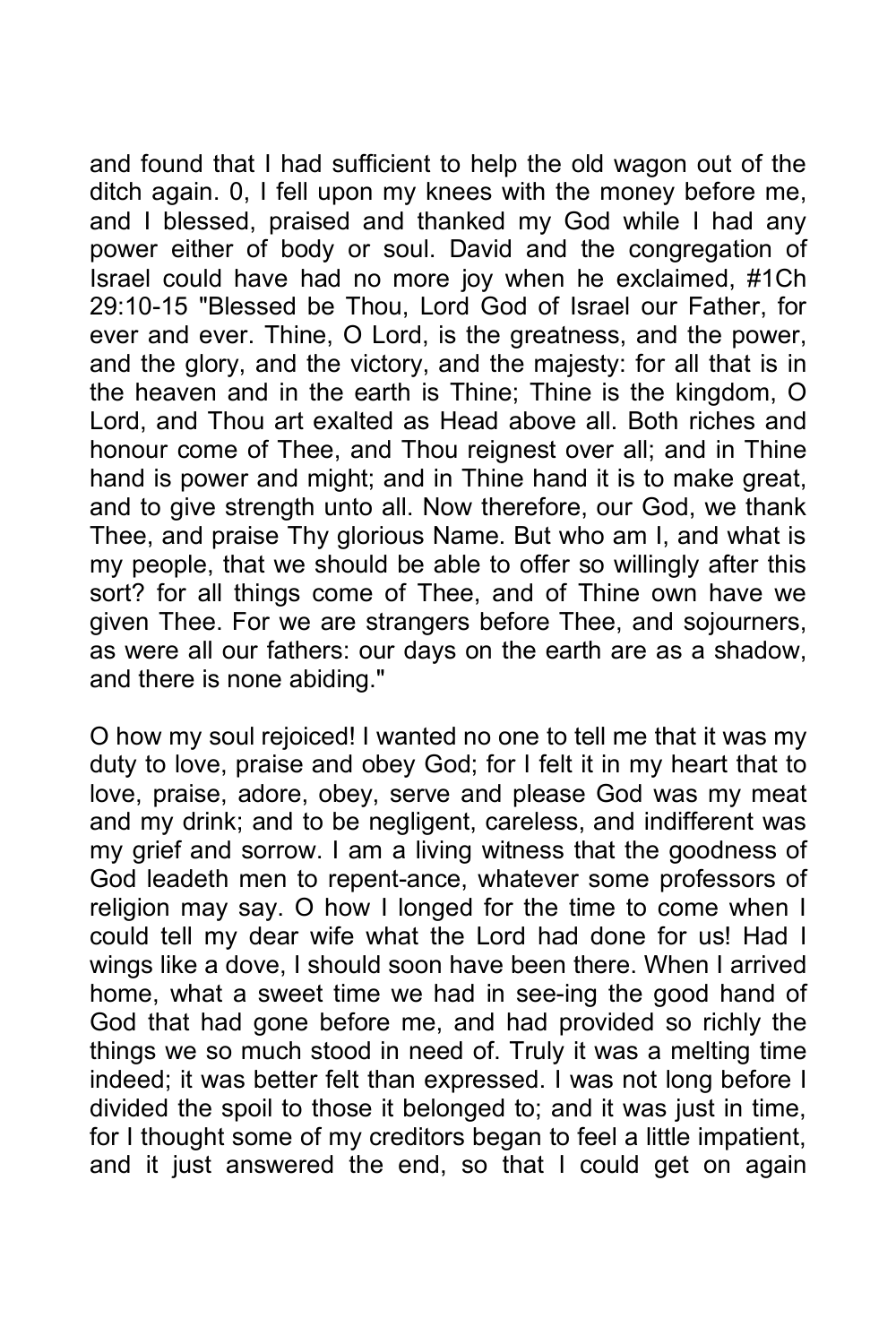wonderfully straight for me. O how my soul could pray for the best of bless-ings to rest upon those dear souls in London who had received spiritual things from such a poor worm as I, and had so liberally communicated carnal things.

The very remembrance of them was dear to my soul, for they were the very means, in the hands of a covenant God, of keeping me at Trowbridge. Whatever some people might either think or speak about my great salary, God knows that I tell the truth. O what a mercy I have found it hundreds of times to have a God to go to that knew secrets, and would judge right-eously! How many times have I wondered how it was that there were some ministers that had a larger salary than I had, and not half the family, who were never so spoken against; but I saw that it was not the salary, but the truth that I preached in its own native simplicity, without wisdom of words of man's devising to soften it down to the palate of proud, empty pro-fessors, to whom it was the ministration of death unto death. This enraged them sore, and as they could not overthrow the truth of God which He helped me to preach, they would have a smack at the large salary. But, blessed be the Lord, He knew what I had better than they; and He knew all my needs and necessities; and, thanks be to His dear Name, I never had a need yet for one thing but in His own time He has supplied me with it, whether it has been for body or soul; and I believe He will to the end.

The next particular trial that comes to my mind was the sore one of having a separation in the church, which was a keen trial indeed; but, bless the Lord, the end was better than the beginning, for it all ended well, and we have blessed God for it innumerable times since. How true is the word of God, "How can two walk together except they be agreed?" "A house divided against itself cannot stand." We had a great deal of patching and mending for many years, but it never answered any other end than only to make the rent worse; for I perceived soon after I came to Trow-bridge that there were a few in the church that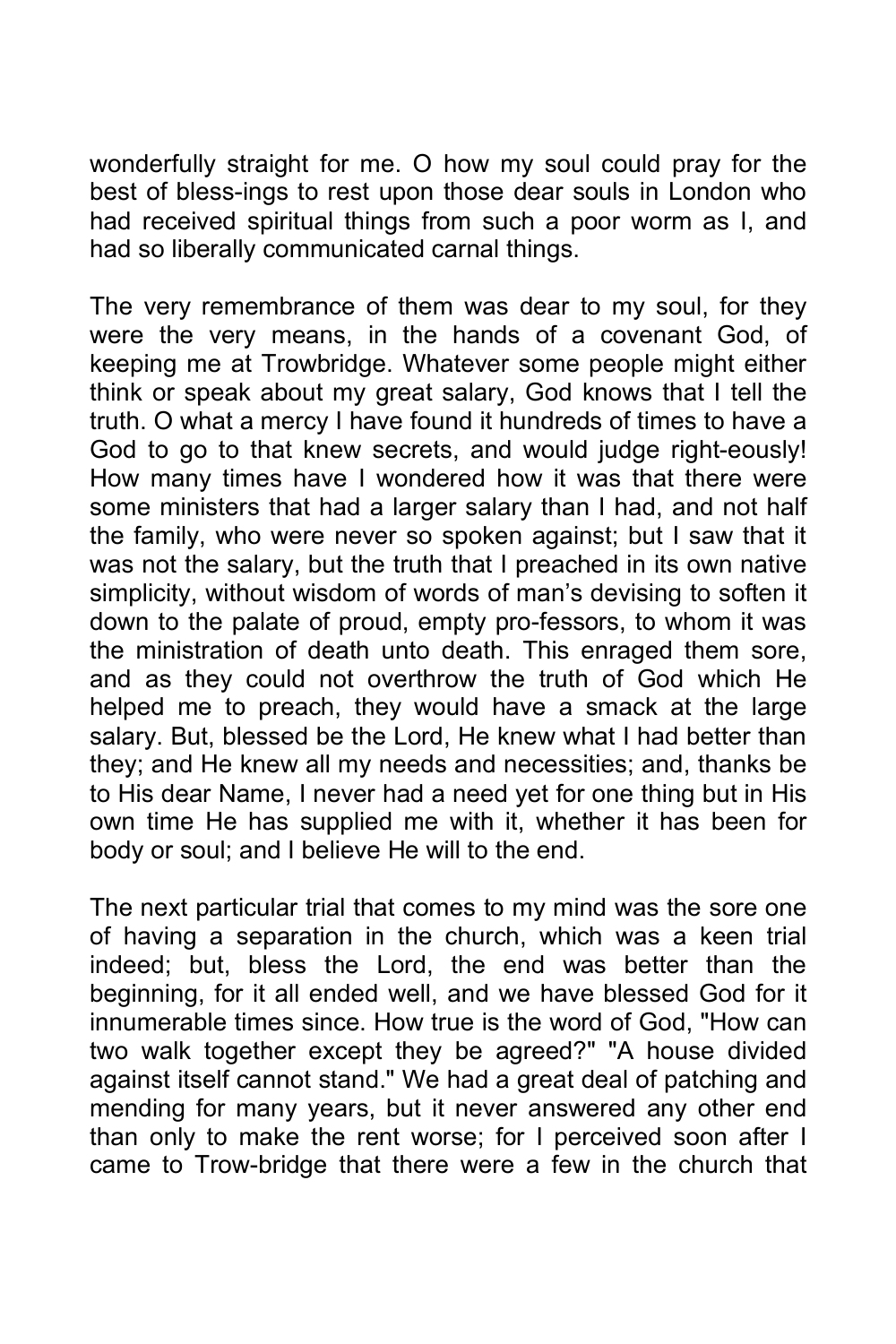were not long together satisfied or quiet about one thing or another, though they professed to receive me as a minister of God, and many of them thanked the Lord in public that ever He sent me to Trowbridge. But I believe in my heart that some of them, if it had been the will of God to have sent me out of Trowbridge, could have thanked Him with more freedom; for the word of God will ever stand true, "By their fruits ye shall know them."

Some of them soon began to per-ceive there was a very great deficiency in my ministry for want of variety, that when they heard me a few times, they had heard all I had to say, and they were confident that my preaching would never keep up a congregation to maintain my expensive family. I be-lieved they hoped and anxiously desired that this might be the case; but whatever imagination may be in the hearts of men, nevertheless the purpose of God, that shall stand; for it was His fixed purpose to bring me to Trowbridge, quite opposite to all my fleshly feel-ings, and it has proved to be His fixed purpose to keep me there, which is now in the twenty-fourth year, not-withstanding all the wretched unbelief of my heart and the craft of many that have been watching for my moving out of the town.

I did not wonder so much that these few could see such a deficiency in my preaching for my greatest wonder was that all could not see it for I could see it myself, and feel it, and lament it; and I am confident no one ever did nor can see me as ignorant as I can see myself. O the numbers of times that I have gone to the chapel, the devil roaring all the way, "You fool, the people will all see through you; you are going again with the same substance of things that you were preaching last Lord's day." And this was what some of these people said, " He comes with a fresh text, but we have the substance of the same things over and over again;" which was all per-fectly true, for let the text be whatever it might, I was sure to be on the old spot, or not far from it, attempting to show the lost, ruined state and utter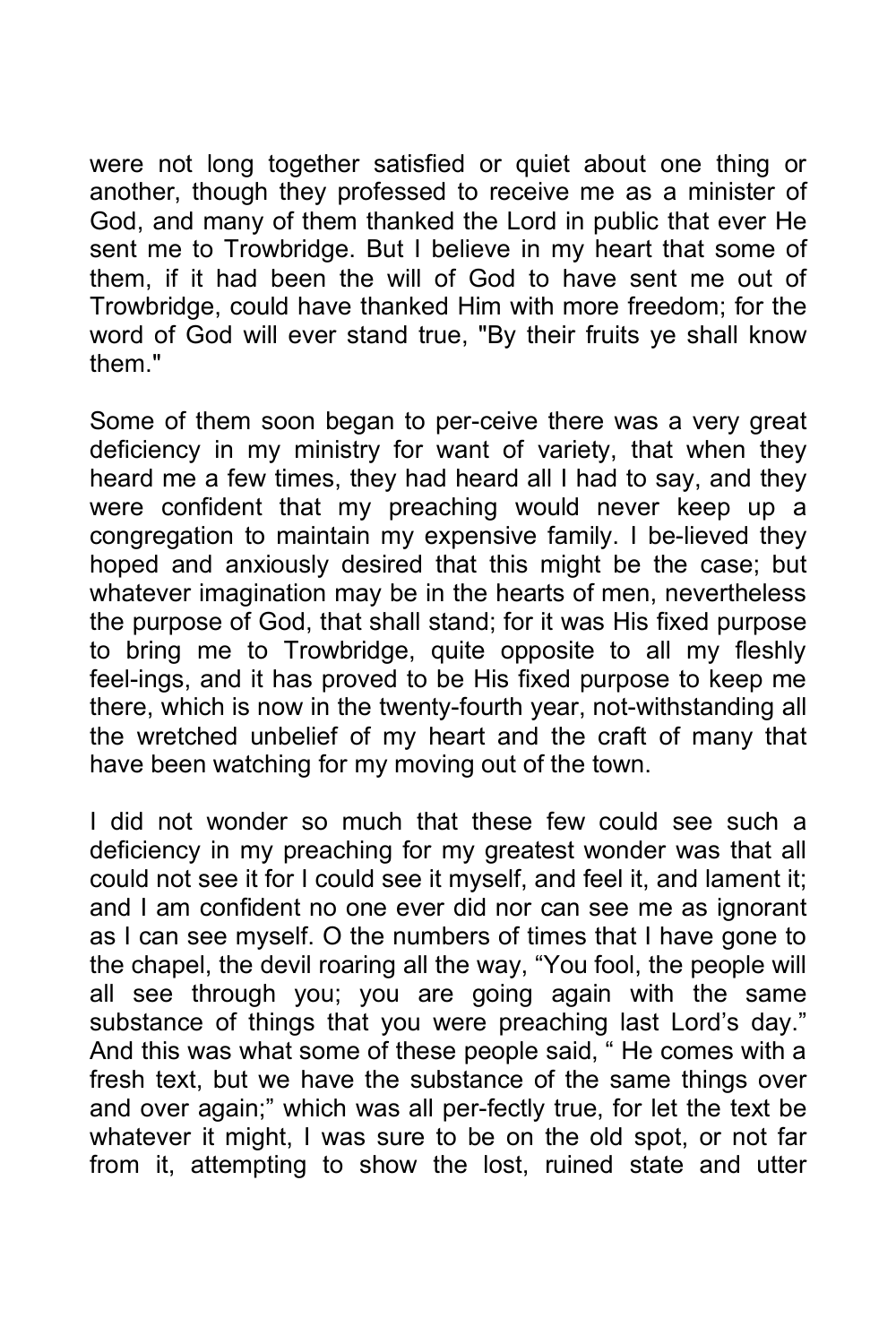helplessness of man, whether saint or sinner, and exalting free, sove-reign, electing, discriminating grace in the Holy Trinity, in the salvation of the elect, made manifest in the heart by the teachings of the Holy Ghost, and bearing fruits in a conduct and life that adorned the doctrines of God our Saviour, and giving testimony to all around that the grace of God teacheth the denying of ungodliness and worldly lusts, and to live soberly, righteously and godly in this present world. This has been the substance of my preaching ever since my mouth was opened, and most likely will be while my mouth continues to be opened.

I could not help smiling one morning, when one of our members came into our house and, after a little conversation, told me that he was come to open his mind to me, and meant to be honest and discharge his conscience; for he had been in a very confused, dark state for a long time, and the more he came to the chapel, the harder and darker he was; for it appeared to him and many more that my preaching was nothing but one thing over and over again and again, till he was quite sick and tired of it. I told him. I had been sick and tired of it many times myself, but what could I do? I told him that I would get into fresh things if I could; and I added that if he could put me in the way how to get into the meaning of some dark passages of Scripture, I should be very glad if he would, for I was greatly deficient in knowledge. He got quite out of temper, and told me I ought to get into the parables and come to the people with some fresh things, and not be constantly, from one end of the year to the other, upon one tone; and he was confident that it would never stand long, for there were many of the church quite tired out, and he was sure they would not bear it much longer.

O how the devil set upon me when he left the house! He represented to me that my time was short at Trowbridge, that the people were nearly wearied out, that my preaching was nothing at all; "for ministers of God," says he, "feed the people with knowledge and understanding, but your preaching fills them with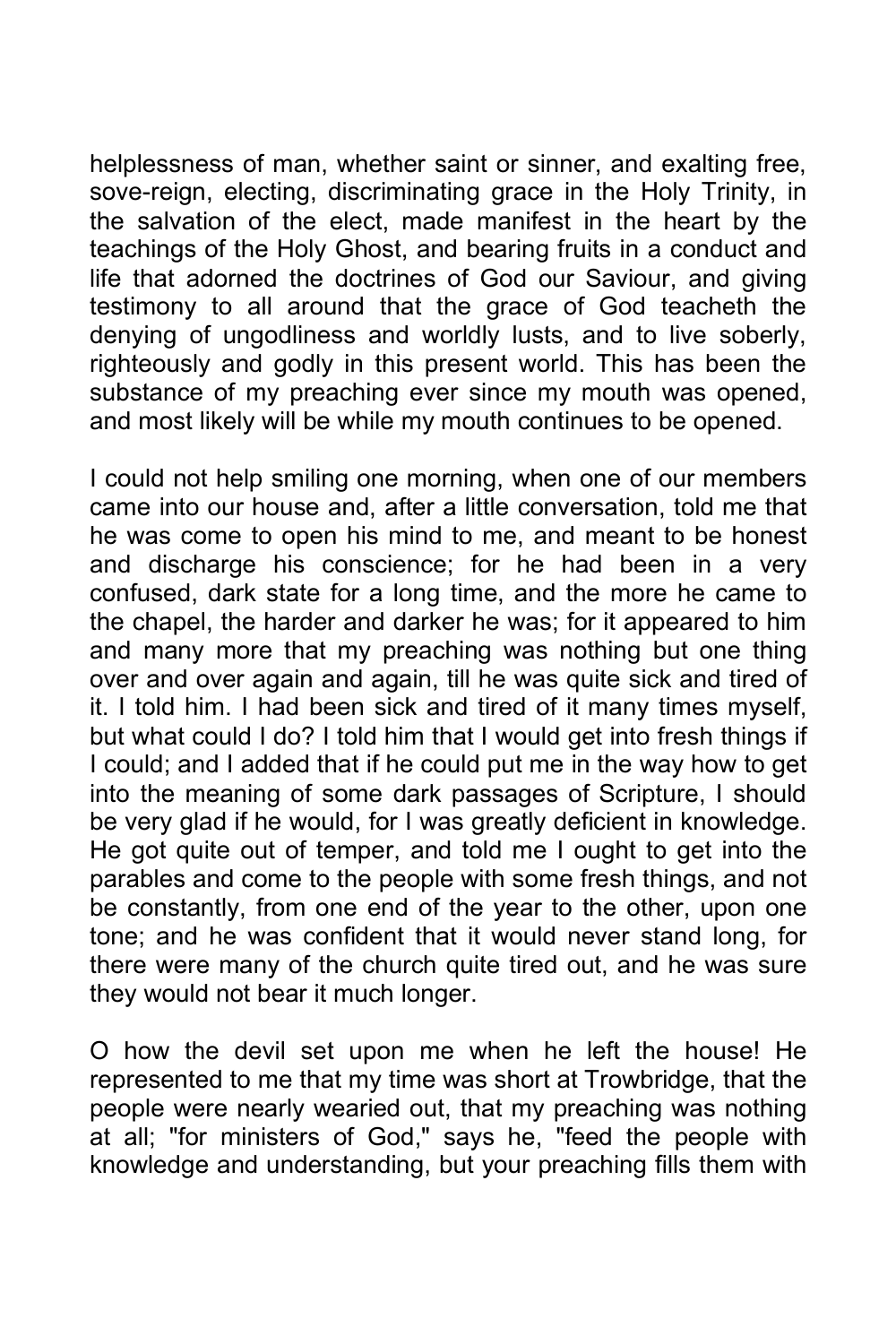nothing but darkness and confusion. Look at your family and the situation you are in, and what will the end be but disgrace?" I tried to get into the parables and was determined I would pray, read, and meditate, till I could bring something fresh and new to the people and feed them with knowledge and under-standing; and on I went reading and praying, and trying to meditate, but I could neither see nor feel anything to meditate on, except plenty of devilishness within; but as for the Bible, the more I prayed over it, and the more I read it, the darker it appeared till the whole Bible seemed to be nothing but a complete parable from beginning to end; and to my feelings and views, I had no more knowledge nor understanding in the Scriptures of truth than a beast. O how my poor soul cried out, "Lord, I am a beast before Thee!

Can it be possible that Thou wilt own and bless such a dragon, such an owl, such a complete fool, such a babe in knowledge, and such an old wretch in sin? O what shall I do Lord's day morning coming and no text, no knowledge? O can it be possible that I can face the people? how can I go, such a poor, ugly, blind bat that has tired the people so long, and now Saturday night and worse than ever? What can I do? where can I flee?" O the groans and bitter sighs that did heave up from the very bottom of my heart! O how it sounded in my very soul, "The people will meet with expectations that you will come with something new and fresh that will feed them with knowledge and understanding; but, instead of that, you have nothing at all; the Bible is all a sealed book; God has left you, and it is no use for you ever to attempt to open your mouth again to preach."

But late on the Saturday night, when my poor sinking soul, to my feelings, was sinking into black despair without one gleam of hope, these words came from the King of of kings and Lord of lords that reigns over angels, men and devils (I know they did by the power that attended them, for "where the voice of a king is there is power"); and O the fitness, the sweetness, the courage,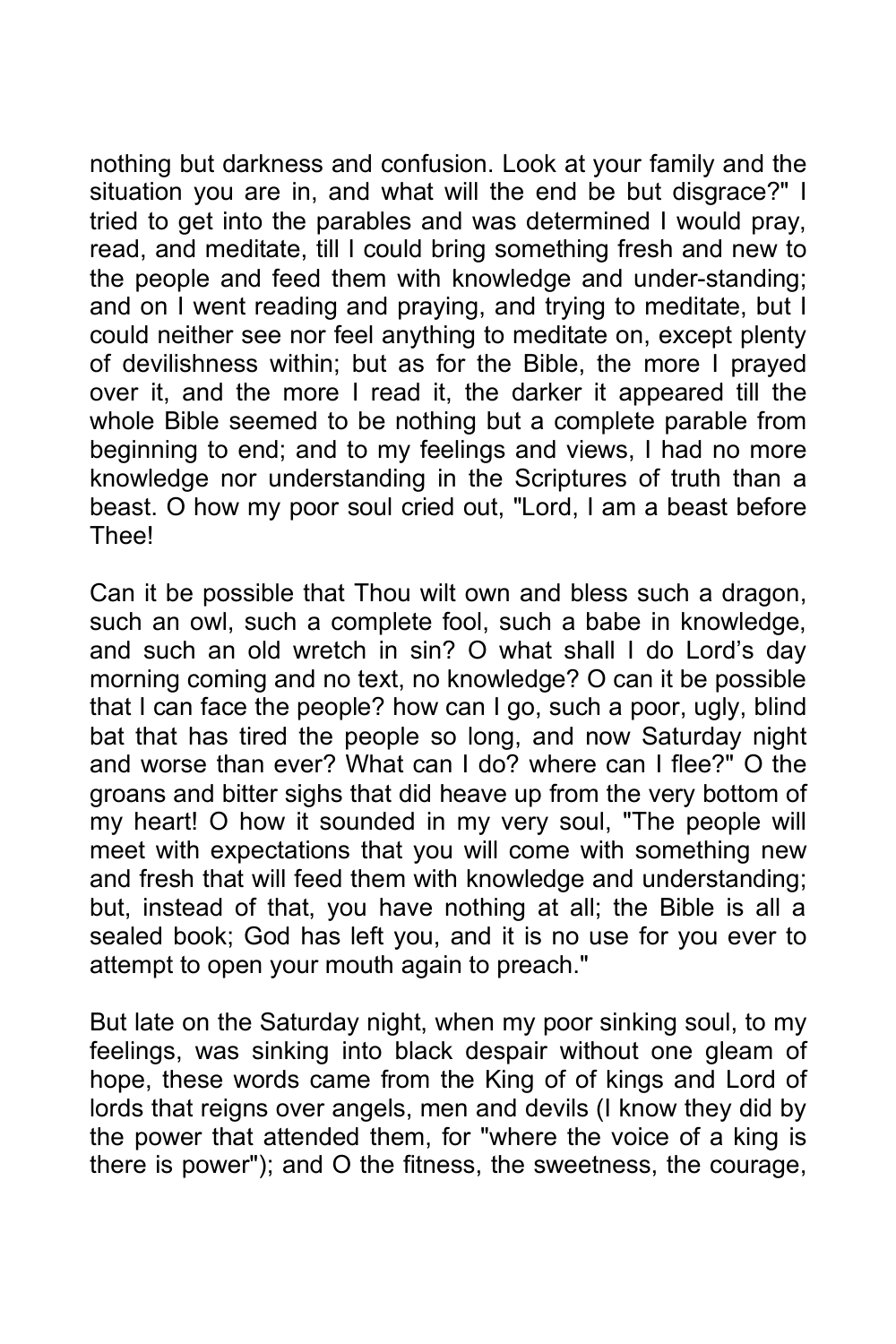the confidence, the humility, that they produced in my soul: "I will bring the blind by a way they know not; I will lead them in paths that they have not known. I will make darkness light before them, and crooked things straight. These things will I do unto them, and not forsake them." O I cried out from my very soul, "Lord, it is enough, it is enough. If Thou wilt lead such a blind bat, if Thou wilt make darkness light before me, if Thou wilt make crooked things straight, and never forsake me, what can I want more, what can I desire more, what can I have more? Thou art my portion, my life, my light, and my All in all." Bless His dear and precious Name! when He comes and reveals His precious Person, His love, His blood, His righteousness, and power, and glory, as the God of our salvation, what can discourage us! Here the righteous is as bold as a lion; it matters not who frowns if God smiles; it matters not what tongue may rise up against us; if the dear Saviour whispers peace, who can give trouble! and so I have found it.

I went to the chapel the following morning with my very soul hanging upon the Lord like a child, and depending upon Him that He would make darkness light before me, for I came upon the house-top and He opened my mouth to de-clare what He had said unto me in secret; and, bless the Lord, I was helped to find out many poor, helpless, despairing, blind wretches that were just in the very spot where I had been, who came out of their holes like worms and showed themselves men. O how that precious text was opened to my soul, and what glory, sweetness and peace flowed into my heart from it: "And whether we be afflicted, it is for your consolation and salvation, which is effectual in the enduring of the same sufferings which we also suffer; or whether we be comforted, it is for your consolation and salvation. And our hope of you is stedfast, knowing that as ye are partakers of the sufferings, so shall ye be also of the consolation." *{#2Co 1:6-7}* O how I did in my heart pray to God for my friend who had come to me, and told me that I ought to get into the parables; for though he did not come in a friendly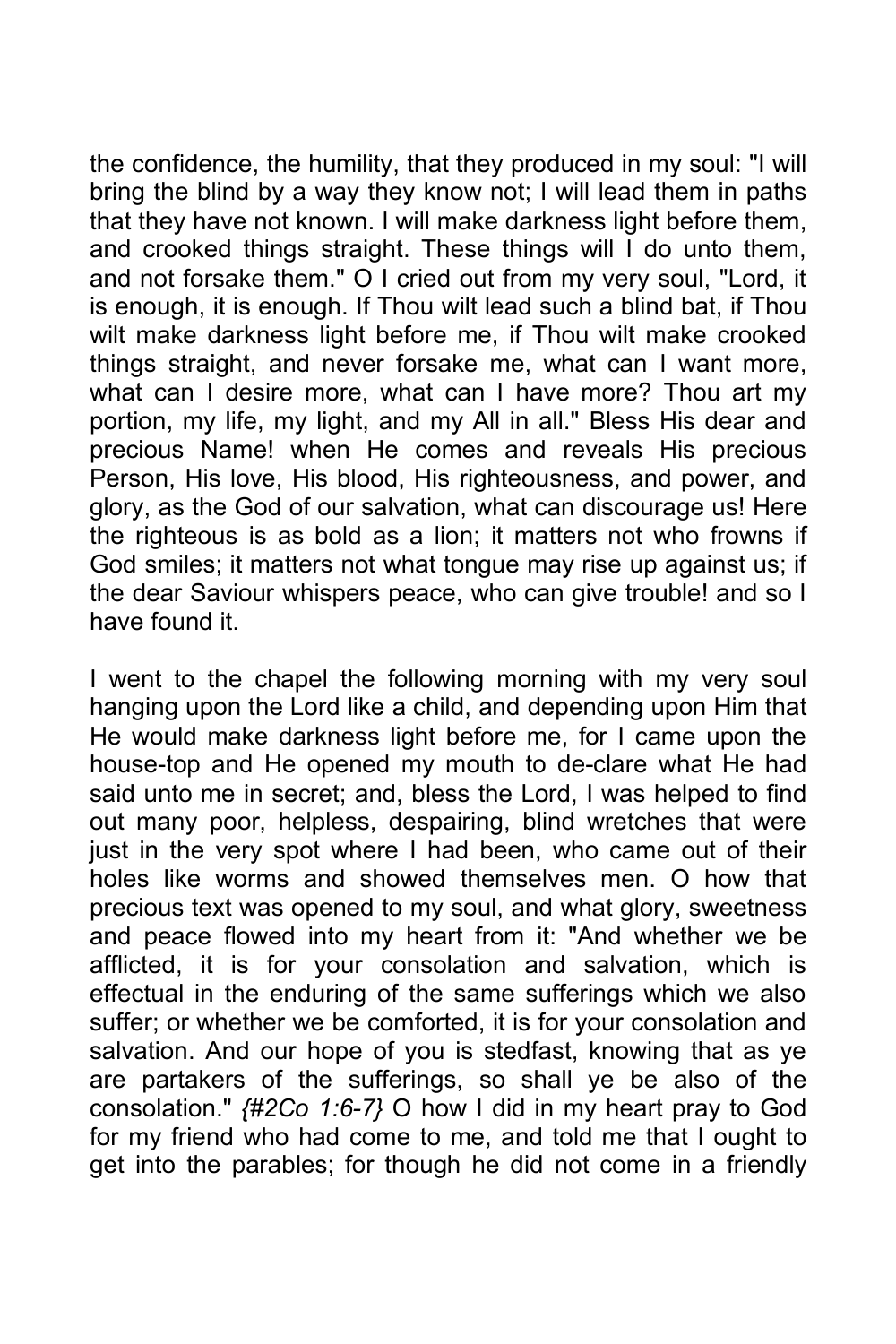way, yet the dear Lord overruled it for my good, for it was the means that the Lord used to show me that the whole Bible was a complete parable to flesh and blood, and that no one could spiritually understand one text but as the Spirit revealed it: For what man knoweth the things of a man, save the spirit of a man which is in him? Even so the things of God knoweth no one but the Spirit of God. Now we have received, not the spirit of the world, but the Spirit which is of God, that we might know the things which are freely given to us of God, which things also we speak, not in the words which man's wisdom teacheth, but which the Holy Ghost teacheth, comparing spiritual things with spiritual. But the natural man receiveth not the things of the Spirit of God, for they are foolishness unto him; neither can he know them, because they are spiritually discerned. *{#1Co 2:11-14}* Bless our God! He is His own interpreter, and He will make it plain. I have blessed the dear man scores of times since for coming and tell-ing me that I ought to get into the parables, for I have been brought hundreds of times like the dear dis-ciples, "Lord, declare unto us this parable;" and I believe the dear disciples of the Lord Jesus Christ to this present day come with the same prayer: "Lord, declare unto us this parable;" for I believe in my very soul they are all experimentally taught of God that they are complete fools, especially God's sent servants, whom He owns and blesses in the work of the ministry.

These are kept feelingly sensible from year to year that they have neither wisdom, nor light, nor life, nor love, nor faith, nor prayer, nor zeal, nor humility, nor useful-ness, no, nor one good thing, but as God gives it and communicates it to their hearts; and they know well by soul experience that "every good gift and every perfect gift is from above" (yea, my soul knows it is from above), "and cometh down from the Father of lights, with whom is no variableness, neither a shadow of turning." Yes, the dear sent servants of God know well that all the mercies of a covenant God and Father are free gifts, and come from above when He pleaseth, how He pleaseth, and where He pleaseth; and they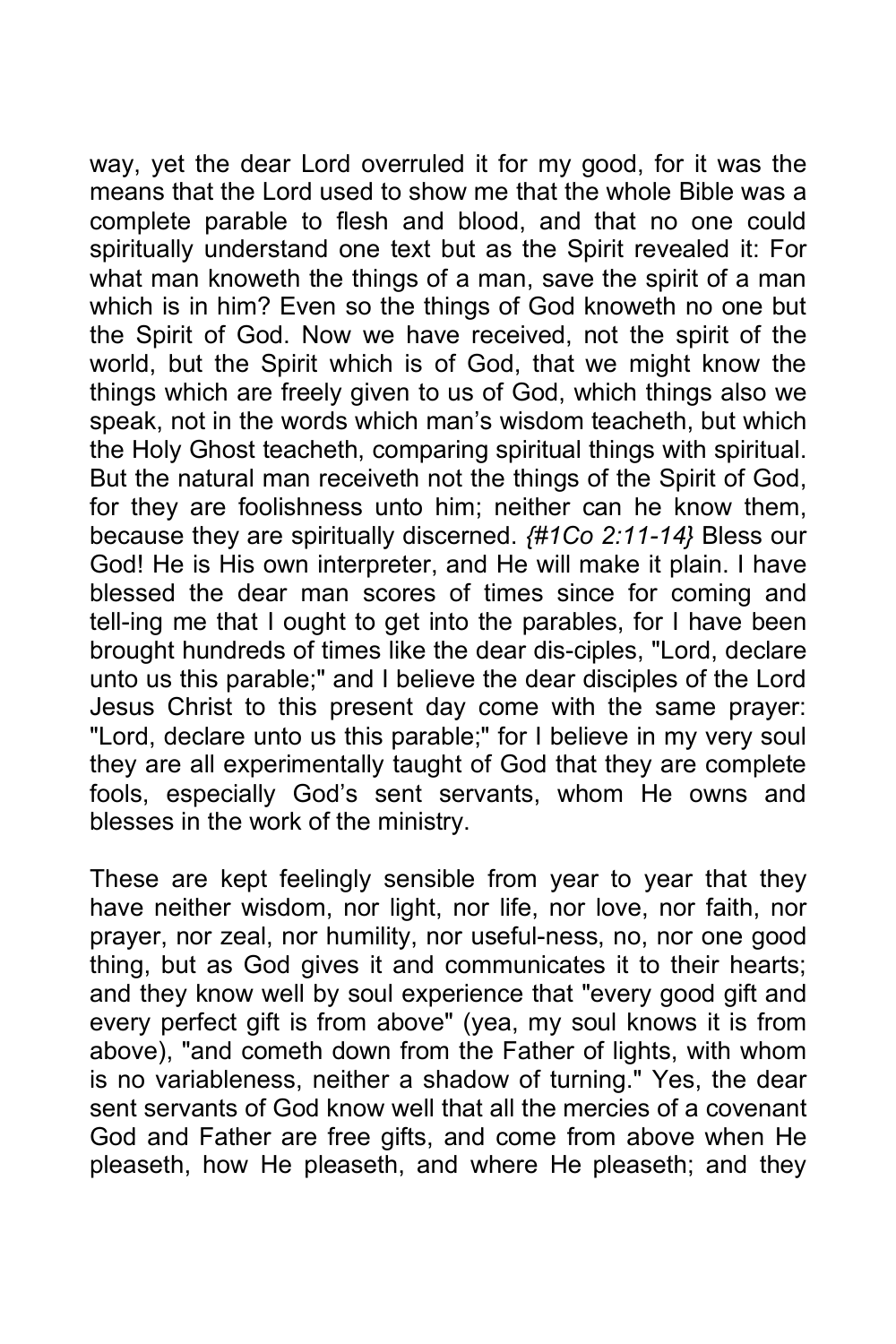know well what it is to "lack wisdom," and to "ask of God" with many groans, cries and tears, accompanied with many desperate, fiery darts of the devil, which make them reel to and fro like a drunken man. They are many times at their wits end, and know not what to do, but they are obliged to cry out with David, "I will lift up mine eyes unto the hills, from whence cometh my help; my help cometh from the Lord which made heaven and earth." It is no use for them to run to Doctor Gill, nor Doctor Doddridge, nor Doctor Goodwin, nor Doctor Hawker, nor Doctor Huntington; they must come to the never-failing Doctor, Jesus, for He it is that carries the keys of knowledge and understand-ing, that opens and no man shuts, and shuts and no man opens; He it is that cleanses the guilty conscience, silences in a moment all the cursed accusations that the devil brings to sink the soul, turns the night into day, groans into songs, a stinking dungeon into a palace, emptiness into fulness, curses into blessings, weakness into strength, sickness into health, death into life, and damnation into salvation.

O precious Jesus! precious Jesus! to whom shall we go but unto Thee? Thou, and Thou alone, hast the words of eternal life. The Lord knows my heart, I am not pouring contempt upon the writings and works of men of God that are in glory, and upon others that are still on their way to glory, who are vindicating the truth of God with their pens, for I believe God has blessed them, does bless them, and will bless them to His dear church to the end of time; and it is my soul's cry that God will raise up many more able men to vindicate His truth in this day of empty profession-men that can distinguish between form and power, between letter and spirit, between the old man and the new, between death and life, between an empty profession and real possession, between the real lan-guage of Zion and the prating of hypocrites. O that the Lord might send more such men! but for my own part, I must testify what I have proved to be the fact in my own soul, and I believe I can say it with truth, that I never could, nor ever did, get anything out of other men's works that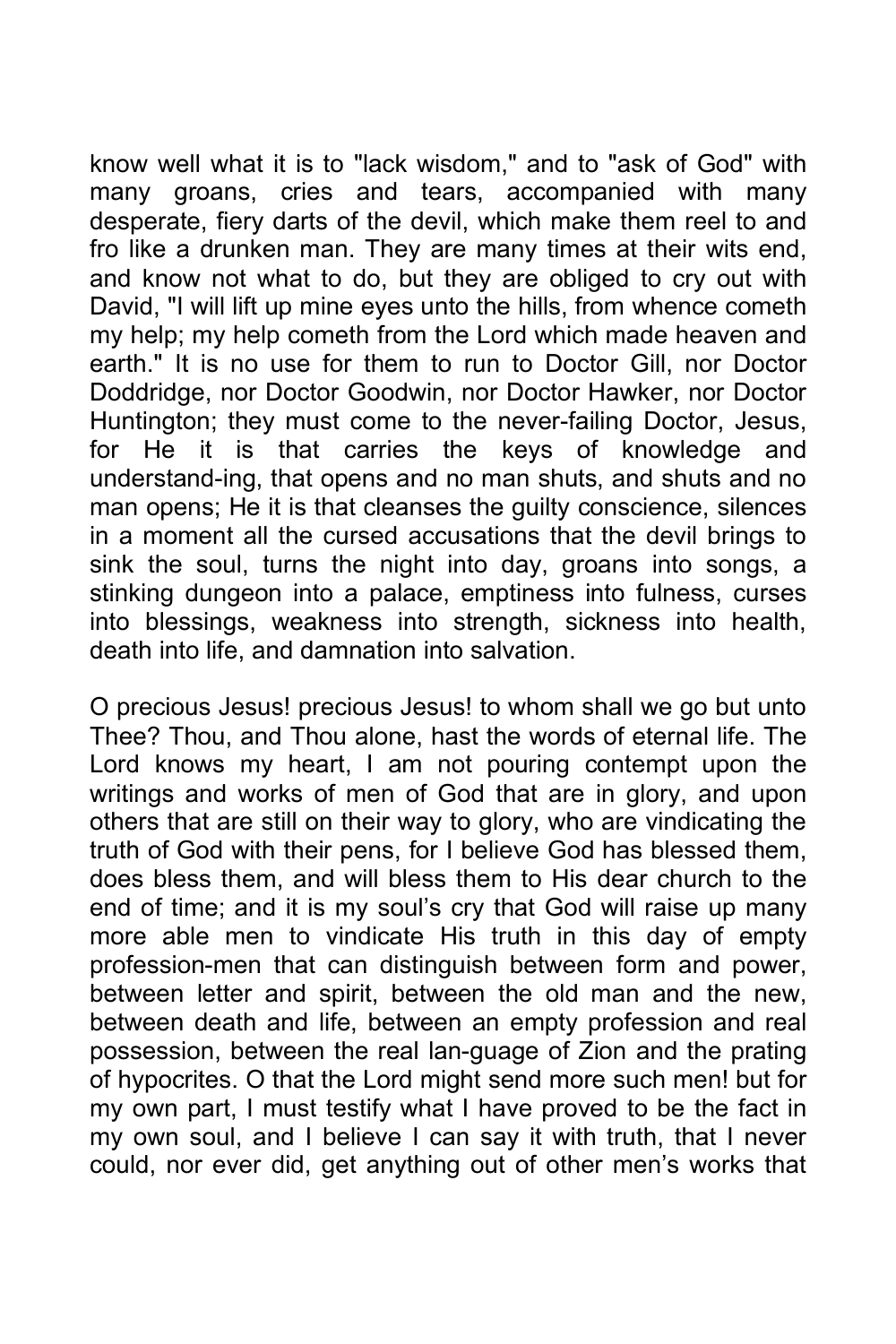was any use to me in the pulpit, for however I approved of them, loved them, and how-ever some of their writings have been made good to my soul in private, it was of no more use to me for pulpit work than if I had never read one word.

What a difference there is between many of the parsons of the present day in their preaching and my poor hobbling way of preaching! I cannot carry another man's line of things into the pulpit, for they are of no use to me there; but I believe there are hundreds of ministers in the present day who profess to be ministers of God, that would cut a miserable figure if it were not for other men's work made ready to their hands; and I do fear that it costs them more quires of paper in writing out their discourses, in making out their heads and tails, divisions, subdivisions, and applications, than ever it cost them in groans and tears to God in secret that He would reward them openly. I think there is one text that many of these gentlemen of the cloth might quote at the end of every sentence of their discourses, whether it is upon doctrines, experience, or practice: "

Alas, Master, it was borrowed;" and God knows I have not a stone to throw at one of them, for if God had opened a way in His providence that I could have purchased Dr. Gill's Commentary on the Bible about twenty-five years ago, I should have bought it, but I was so poor I could not get it. O the desires I had for it! I recol-lect what a seasonable stroke I got from a particular friend about that time, that was a complete knockdown blow from that itching after dead men's brains. I told him that I had a favour to ask of him. "What is that?" says he. I told him that I had felt a great desire for some time to get Dr. Gill's Commentary on the Bible, and if he would be so kind as to communicate a little towards it I should thank him, not doubting at all that he would be very liberal. But his answer was, "No, I shall not give you one farthing for any such thing. If I wanted Dr. Gill I should buy it for myself, not for you to take up into the pulpit. Go to your Lord and Master; He can instruct you better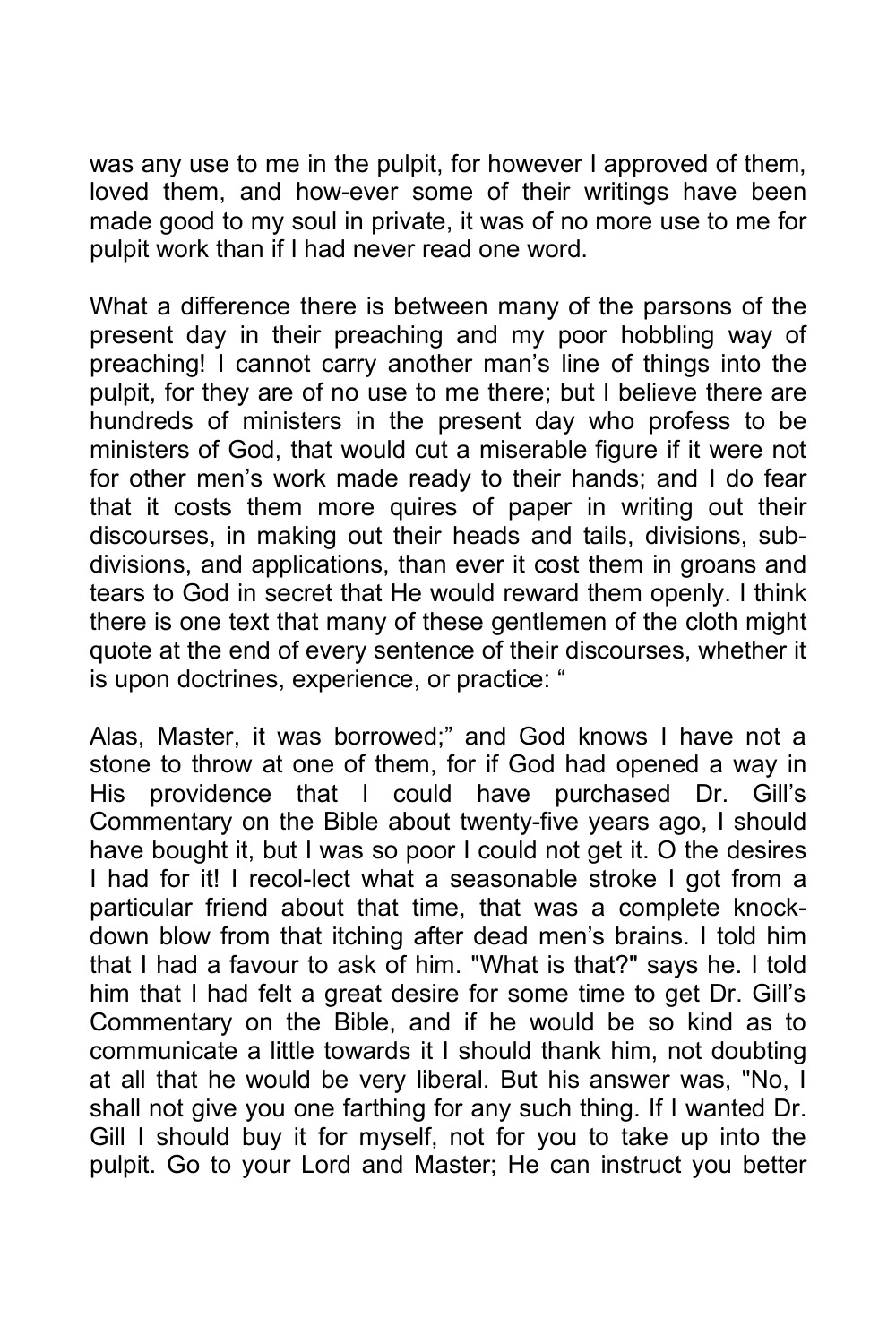than all the doctors in the world." O what a seasonable reproof was this to my soul! I thanked him for it from my heart, and I withdrew into my closet and shut the door, and prayed to my heavenly Father that He would be my Instructor and Teacher, and that He would be pleased to deliver me from that anxious desire after other men's works, which I saw arose from nothing but the pride of my heart, thinking I could get such infor-mation and knowledge out of others, that I should shine brighter in the ministry in the eyes of men, not in the eyes of God. I wept before the Lord, and confessed my foolishness, my pride, and my baseness, and begged of Him that He would keep me as a child at His feet, willing to he anything or nothing; so that I have not a stone to throw at one man upon earth, no, nor at a devil in hell; by the grace of God I am what I am.

But to return. I still found that the old leaven kept working and fermenting amongst a few in the church, who received nothing from the ministry themselves and were trying with all the craft they could to prejudice the minds of those that did; for if they happened to meet with some poor soul that had been set at liberty, whose tongue was unloosed to speak the praises of redeeming love and blood, that dear soul would speak well of the instrument, but their business was to lessen the instrument; and their answer would sometimes be to such simple souls that told them all their heart, thinking they were my particular friends, "Yes, the parson is a good man, and preaches the truth; but he has many things about him that grieve his best friends." "What can you think," said they, "of a man taking three pounds a week for preaching, and some of the church and congregation can hardly get bread to eat?" Poor things, this three pounds a week stuck so fast in their throats that they could neither get it down nor up. If they happened to meet with some of the dear souls that were walking in darkness, shut up in bondage, who came and went to the house of God like a door upon its hinges: "Well, how do you get on?" "0 I am miserable; I can hear nothing at all for myself; the Lord has hid His face, and I am afraid He will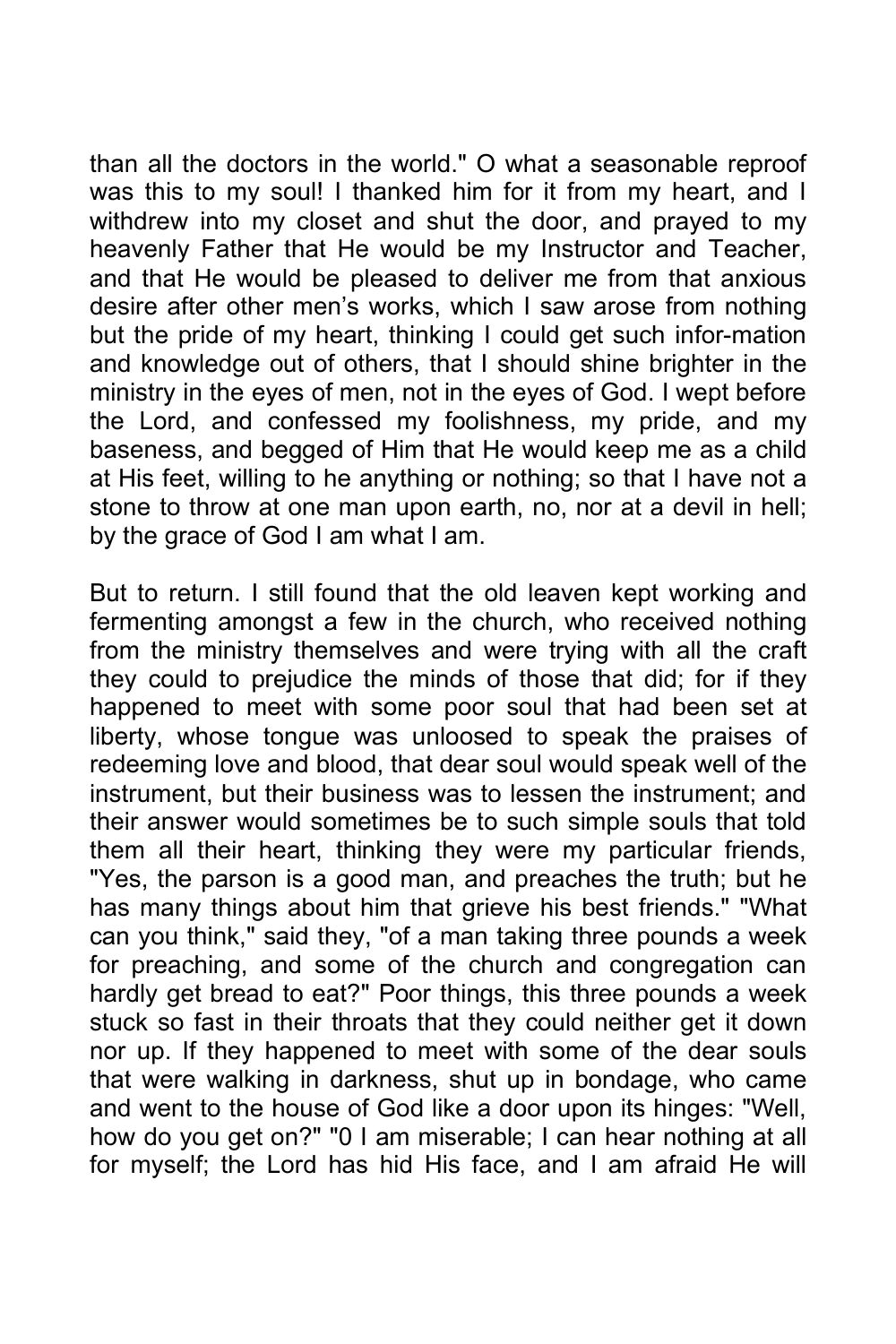never come again." "Yes," was their answer, "my dear friend, things are very gloomy amongst us as a church; there are many of the members who are in a very dead, barren state; many of them fear that we shall not be able to carry on the cause; and how is it likely we should, with the heavy debt upon the chapel and raising the parson three pounds a week to keep him like a gentleman?" Thus it kept working on from year to year, till the time came that it was quite ripe for a separation, which I had firmly believed for many a year would come to pass. We had always been in the habit of baptizing out of doors up to this time; but it came to pass that the person, who had power and authority over the place where the other Baptists baptized in the river that runs through the town, objected to my having the use of the place, because I was a man of such a bad spirit, chopping and cutting off everybody but a few poor, narrow-souled creatures like myself, and he was determined I should not baptize there any more.

One of our deacons went round the town to see if he could find a convenient place to baptize in, but could not; and he wished me to call the church together and propose to make a baptistery in the chapel, which was quite agreeable to my feelings; and the majority in the church settled it to have a baptistery in the chapel. This made the minority rage and rave very furiously, and it appeared they were determined not to submit to the majority. But I took no notice of that, for I felt satisfied that we were doing that which was right in the sight of God; and therefore we turned neither to the right hand nor to the left, but went straight forward, and paid regard to neither smiles nor frowns. We soon got the baptistery made and I baptized in it. Some called me a pope, some a tyrant, others wondered how I could sleep in my bed; and letter after letter came, all without any name, pronouncing the heaviest judgments upon me, and won-dering what sort of a conscience I could have in turning out so many godly souls because they could not submit to my papist decrees. All this, however, had no effect upon me, for I went straight forward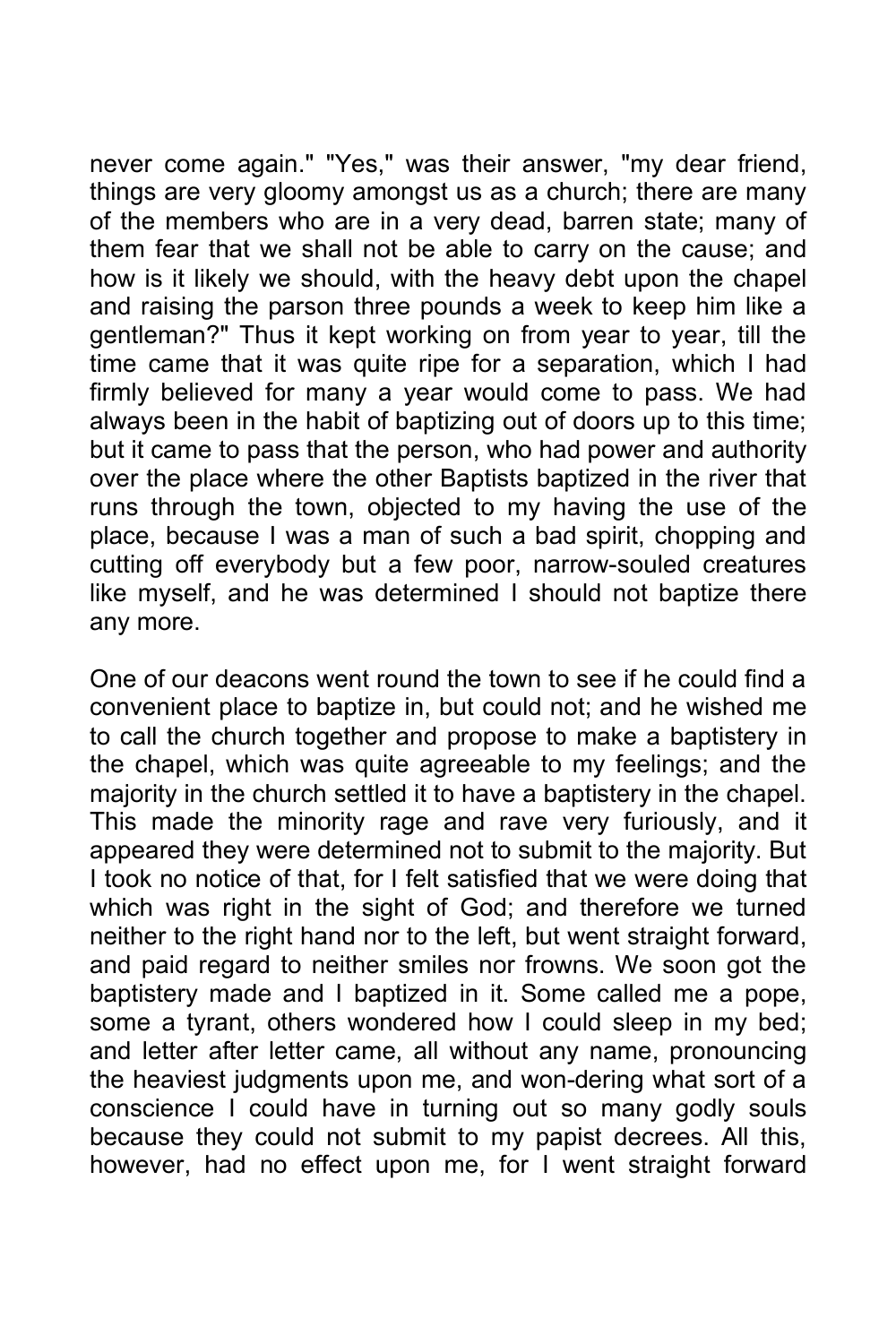according to their own rule, which they had in the church book before I settled amongst them, that " if there ever arose any debate, or difference of opinion, it was to be settled and decided by the majority, and the minority was to submit." This being the case, I stood fast by their own rule that was entered into the church book before I became their pastor. Thus contention upon conten-tion followed; for by and by the leaders of the opposite party agreed to give up as to the baptistery, but they would not answer to their names being called over after the ordinance of the Lord's Supper, which for some time had been made a rule by the unanimous voice of the church, that we might ascertain who were there and who were missing.

But a large majority of the church agreed and settled that those members of the church that would not sign and agree to the rules that had been entered in the church book before, should be set aside for six months, and at the end of that time, that those who still opposed and would not submit to the majority, should be separated from us as a church. At the end of six months, if I remember right, there were about thirty who were so separated for not complying with the majority of the church. Soon after this they went off by themselves, and took a place for worship, which they met in; and a strange smash it made in the chapel when they and their connections gave up their seats. We had, if I recollect right, at that time, between seven and eight hundred pounds of debt on the chapel, and trade was then but in a middling way, plenty of empty seats, and nothing but gloominess all around. At times, when God left me to unbelief and carnal reason,

I sank very low, and was sometimes afraid it would be utterly impossible for us to keep on. O what wrestlings I had with God that He would appear for us; and, blessed be His dear Name, He sent me many precious promises that supported my soul under all, and many a sweet testimony that He would bring me through it all to His honour and glory, and for the good and peace of us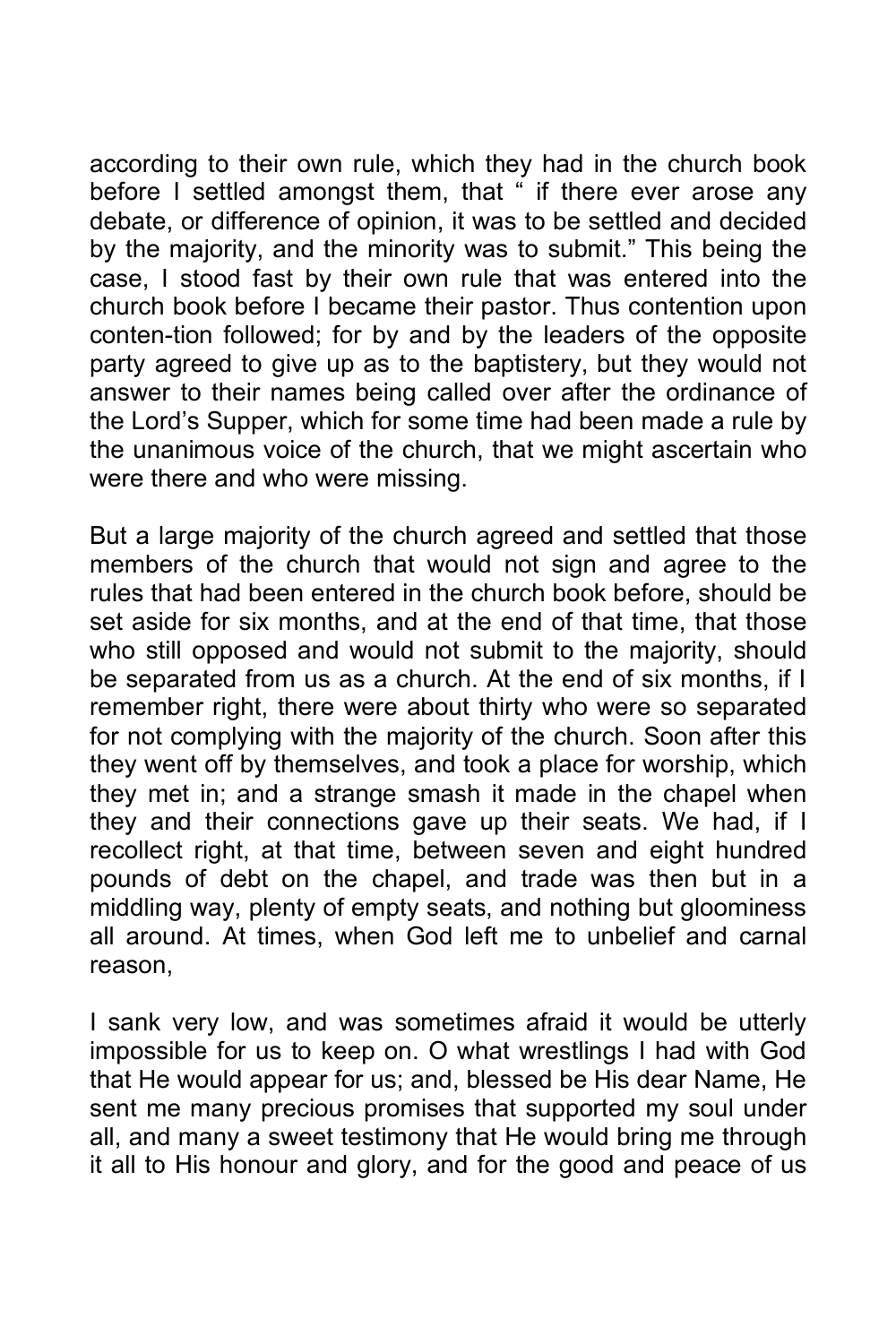as a church. I was as firmly persuaded this would be the case as ever I was of my own existence; and even those that have been our greatest opponents have been obliged to say, " The Lord has done great things for them."

I think it was about six months after these had left us when our deacons called a meeting of a few of the members, with myself, to enquire what was to be done, for they said the cause was sinking very much, and how it could be kept on they could not tell; and they asked me what steps could be taken to pay back time money that they had run behind, besides the £700 on interest. I told them there were only two things that could be done to any good purpose, which were these: one was "for you to have a cheaper parson; and the other, if you object to that, for parson and people to unite together in a weekly subscription to make up the deficiency." They all rejected the cheaper parson; and I then said that I considered myself one with them, and I was willing to communicate weekly with those that did the most, and I felt that I would sink or swim with them. But I added, to let them know that I did not shrink from bearing a part of the burden, though I was over head and ears in debt, whatever any one of them agreed to do weekly, I would double the sum.

They all agreed that this was very fair and upright, and they were very well satisfied, and I think there were four of them agreed to subscribe two shillings a week. Then I said I would give four shillings a week. We then stated it to the church and congregation, and they followed us very cheerfully and liberally as far as lay in their power, and we carried on this subscription for two years, and this cleared off all the back arrears, except what we had upon interest. But what sinkings we had when left to flesh and blood, how it could be possible that we could hold on; for when unbelief and carnal reason were uppermost, everything appeared against us. But God helped us, as the heart of one man, to cry mightily unto Him who is King and Lord over angels, men and devils, that He would appear for us; and, bless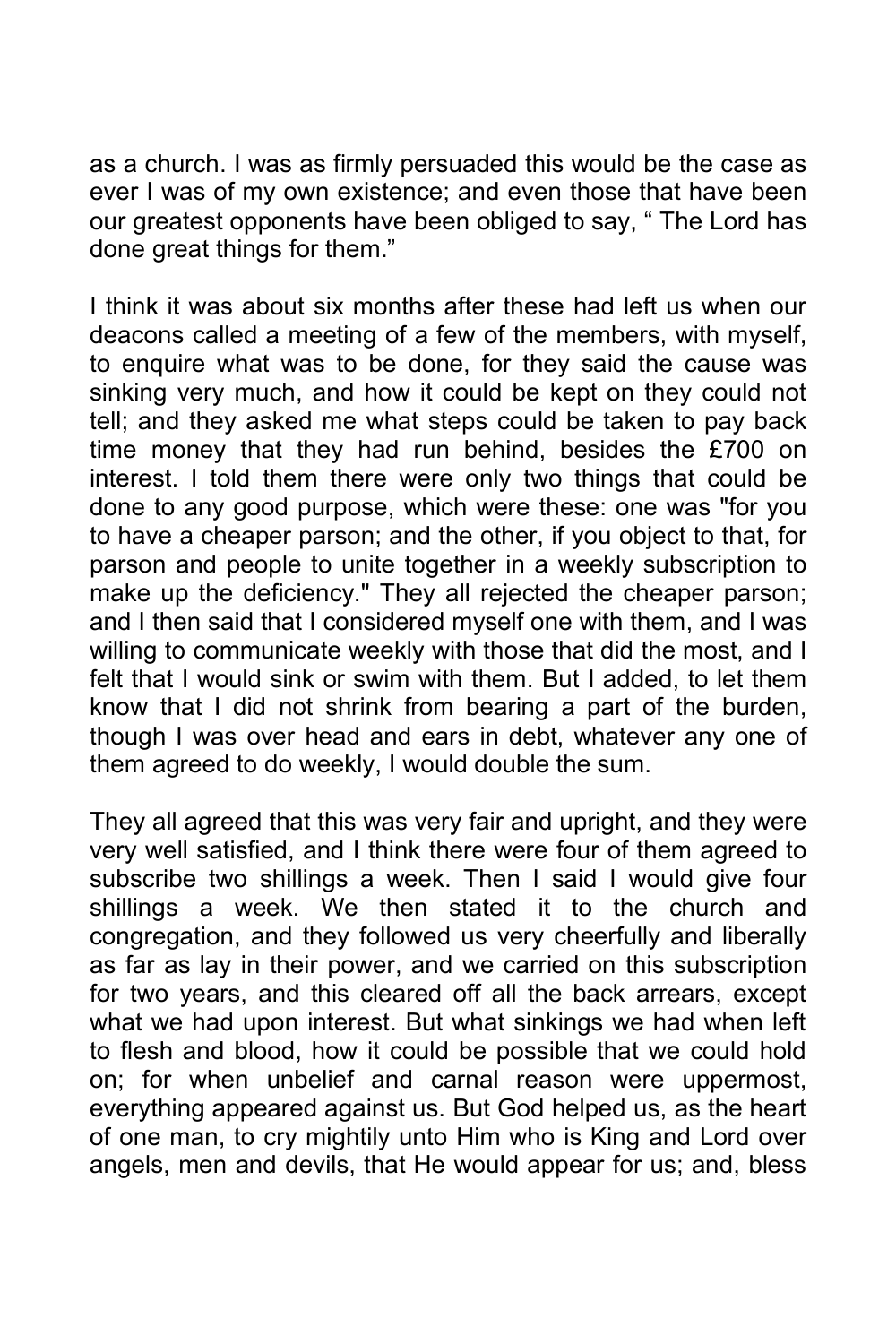His dear Name, He never did nor ever will despise the prayer of the destitute, but will regard their prayer. O the many sweet testimonies that God gave me in the midst of all the fire and water we were passing through that we should come into a wealthy place; that no man should set on me to hurt me; that He would go before me and bring up the rearward; that no weapon formed against me should prosper, and that every tongue that rose up in judgment against me I should condemn.

He assured me that the poor worm should thresh the mountains, and beat them small as chaff and the wind should carry them away; that He would bring the blind by a way they knew not, and lead them in paths they had not known; that He would make darkness light before them and crooked things straight; and that these things He would do for them, and not forsake them. O blessed, precious promises! how sweet and good they are when given to us in these sinking moments, and the soul by faith eats them as its choicest food! My soul could exclaim in truth, "Thy words were found, and I did eat them; and they were unto me the joy and rejoicing of my heart." Such was the sweet confidence of my soul under the precious dew that dropped into my heart from the blessed promises, that I praised, thanked and adored Him for His lovingkindness and tender mercies in all that had befallen me to the present time; and my very soul could thank Him for the keen trials and afflictions we had had as a church; for I could see the needs-be for it all, and I was satisfied it was all working together for good, for the future peace and prosperity of us as a church, and to the glory of our wonderworking God and Saviour.

O how sweetly could my soul lay aside all malice, and guile, and hypocrisy, and envies, and all evil speakings, and, as a new-born babe, could desire the sincere milk of the Word, that I might grow thereby, "having tasted that the Lord is gracious, to whom I came, as unto a living stone, disallowed indeed of men, but chosen of God, and precious." O sweet tasting, pre-cious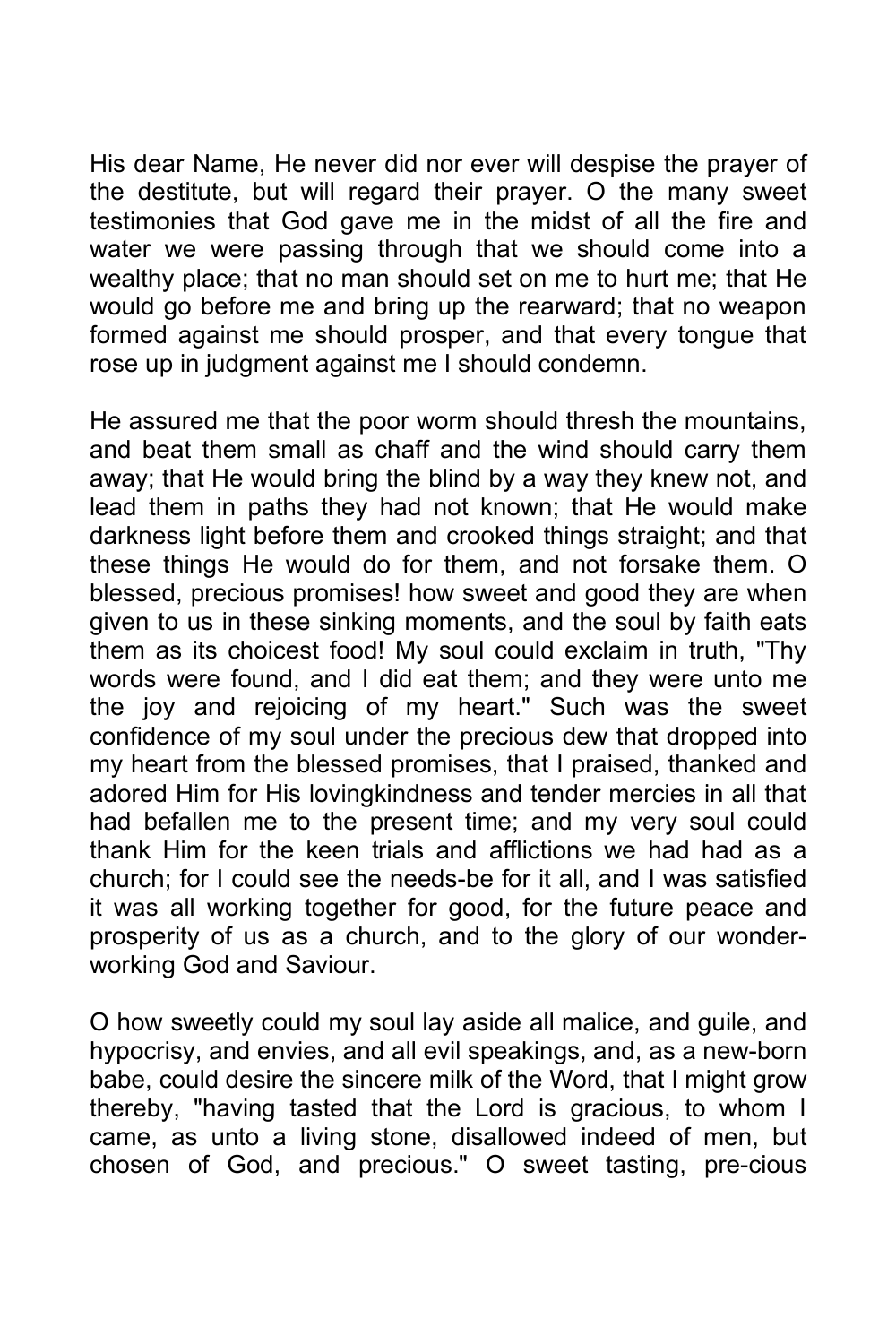coming, when pride, anger, wrath and malice are laid aside! O what a blessing is the peace of God! It is the blessing that passeth all understanding and keeps the heart and mind through Christ Jesus; for the kingdom of God is not meat and drink, but righteousness, and peace, and joy in the Holy Ghost; for he that, in these things, serveth Christ is acceptable to God and approved of men.

The fruit of the Spirit is love, joy and peace; and when God gives peace, who can give trouble? and so I have found it to be the truth in my very soul by heartfelt experience. The dear Lord was with me in public, and gave me the door of utterance in proclaiming upon the housetop what my poor soul had so sweetly received in secret, so that we soon had an increase both in church and congregation; and many of the poor dear sheep that had run away from the fold came creeping back, poor things, half-starved to death and heartily glad to pick up a few crumbs! They did not need any of my whipping and flogging, for I believe they had it in their own con-sciences. Therefore I had no occasion to give reproof, for they had received plenty of that. The dear Lord went on giving testimony to the Word of His grace, Lord's day after Lord's day, till we had more people both in church and congregation, and, what was the greatest blessing, peace in the church, which we had known very little of for a long time. Now it was what brethren ought to be, "dwelling together in unity;" not contending which should be greatest, but everyone appearing to be the least, and our souls could enter into a little what David expressed in #Ps 133 "Behold, how good and how pleasant it is for brethren to dwell together in unity: it is like the precious oint-ment upon the head, that ran down upon the beard, even Aaron's beard, that went down to the skirts of his garments; as the dew of Hermon, and as the dew that descended upon the mountains of Zion, for there the Lord commanded the blessing, even life for evermore." And what was my greatest blessing, I was favoured with much sweet fellowship and communion with my covenant God and Father, and there can be nothing out of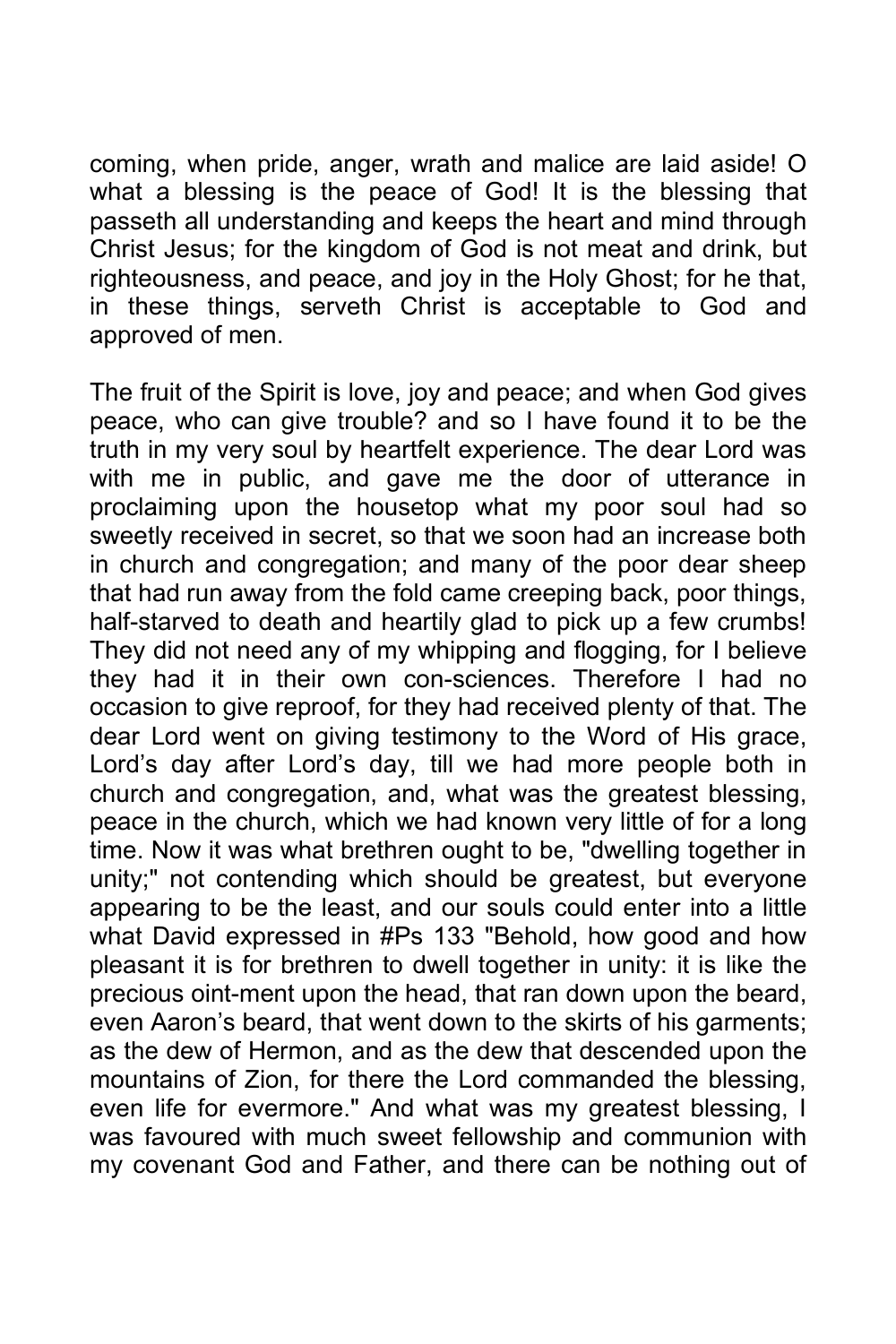place when matters are right and straight between God and the soul. It is true there was plenty of clamour without, both by professors and profane, calling me all sorts of names; but that is but trifling when there is peace and quietness indoors.

After a time we found it was absolutely needful for me to go out begging, for we had seven hundred pounds to pay five per cent for, which we found to lie upon us very heavily; and as I had a promise for several years to have a begging case amongst the Gower Street people (London). I found that the next time I went to supply, I must embrace the opportunity. But when I arrived there I found that the managers of Gower Street objected to it at that time, for they were thinking to have a collection for their own chapel, and they told me I must put it off till a future period. O how my feelings sank to hear they could not sanction my begging ease at that time, knowing that one of our deacons wanted about three hundred pounds of his money, and, if I recollect right, we had at that time four hundred pounds of his on interest.

I went from the vestry much cast down, not knowing what to do, but I believe my very soul was led to the Lord for direction; and there I was helped to pour out my very soul, that He would show me what to do, for our church fully expected that I should beg, and hoped the Lord would go before me. The managers of Gower Street Chapel fully expected that I would not at that time attempt it. Here I cried out before the Lord, "0 Lord, what shall I do? I am in Thy hands. Do be pleased to direct me. Speak, Lord, for Thy worm heareth." Whilst my poor soul was wrestling and pleading for His Name's sake that He would answer my poor petition, and show me what to do, O how blessedly did these words drop into my poor soul like rain, and the speech thereof like dew, and settled the matter in my very soul in a few minutes, that tomorrow morning to begging I would go; the words were these, #Re 3:8: "Behold, I have set before thee an open door, and no man can shut it; for thou hast a little strength, and hast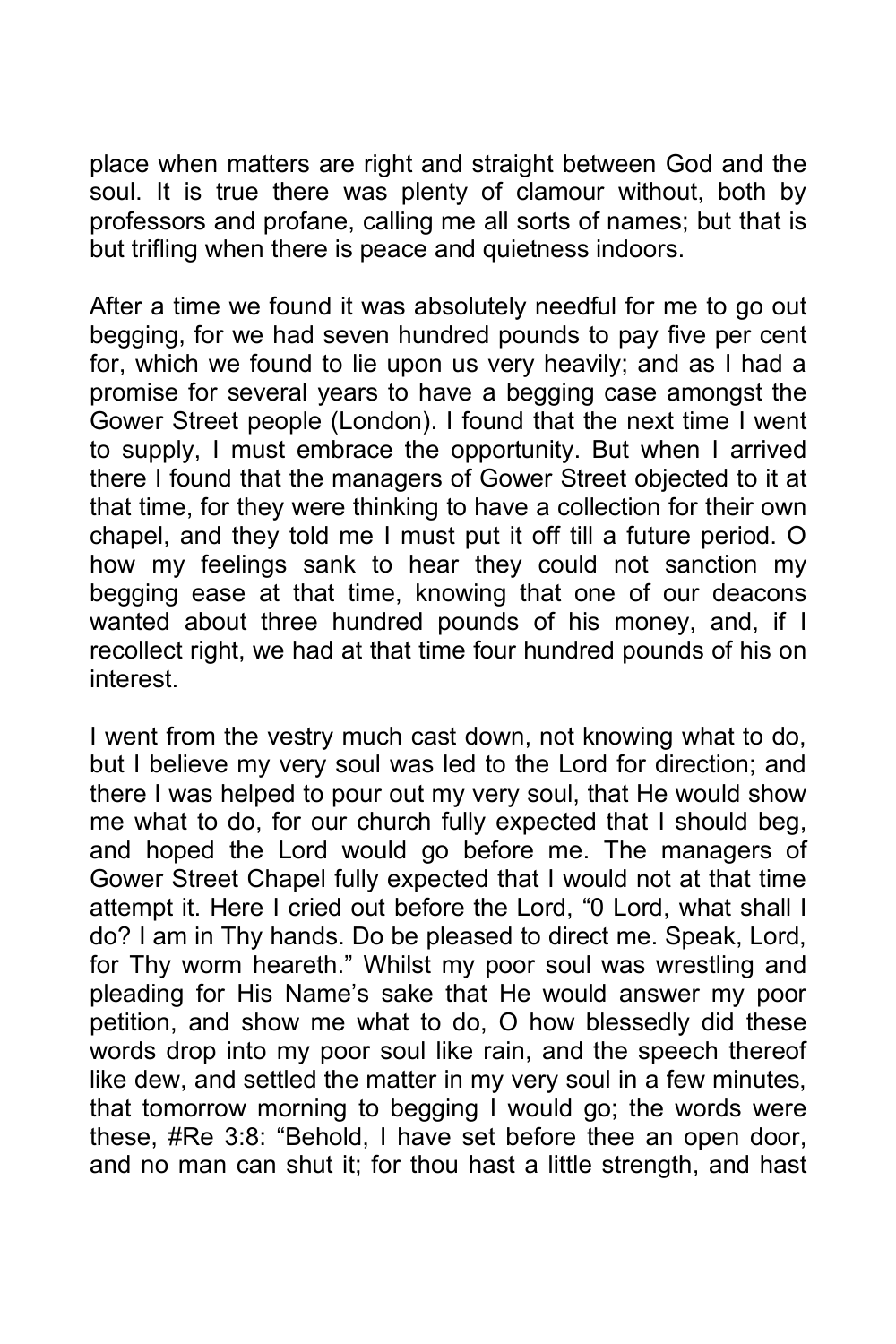kept My word, and hast not denied My Name." O the power that attended these words! what humility my soul felt! how my soul wondered at His lovingkindness and tender mercies in regarding the prayer of such a poor destitute worm! I saw that the cattle upon a thousand hills were His, and all the gold and silver were at His disposal.

O what a sweet night I had in viewing the wonderful mercy, power and good-ness of my kind God and Father. My very soul ex-claimed again and again, "Is anything too hard for the Lord?" I cried out again, "Hast Thou in very deed set before me an open door, which no man can shut?" O how sweetly did the words sound again: "Behold, I have set before thee an open door, and no man can shut it." "My presence shall go with thee, and 1 will give thee rest." U how my soul longed for the morning to come, that I might see and know whether the Lord had indeed opened the door.

In the morning, as soon as I had breakfasted. I went to one of the congregation of Gower Street Chapel who was a very particular friend of mine, and told him that I was come to him with my begging case, and hoped he would begin it, and set down a pretty good figure at the top of the paper. "Well," says he, "what do you call a good figure? for I have fixed in my mind what I will do, and I shall do no more." "Well," says I, "I should like you to put down a figure of five." "That is just" replied he, "what I had fixed to do;" so he took my book and put down five pounds for his father-in-law and five pounds for himself, and gave me the book back, and wished me success in the Name of the Lord. Off I set to another friend, and told him that I had called to see him with my begging case for our chapel at Trowbridge. "Well," says he, "I am glad to see you and from my heart I can give you my mite." So he put his hand in his pocket and gave me five pounds. So off I went to another and told him the same tale, and showed him my begging book. "Well," says he, "I suppose I must do as the others have done;" so he gave me five pounds. Away I went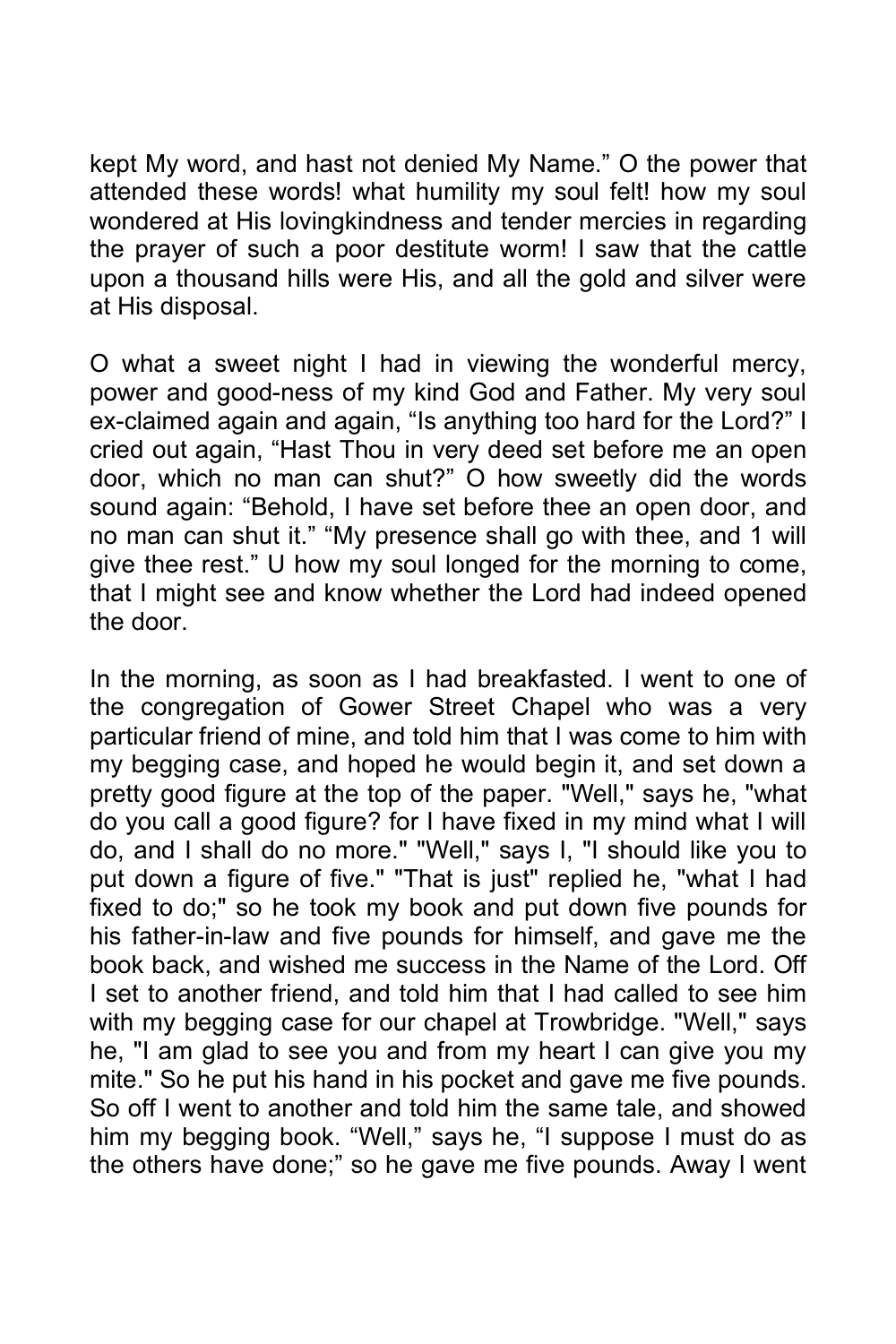to another, and showed him my book, but he thought that he could not do so much; but his wife interfered, and said surely he would not be behind the others; so he gave me five pounds. After a little conversation, he told me there was a particular friend of mine across the street that had aIways heard me with a great deal of pleasure when I came to London, and he had no doubt that he would be very liberal to the case.

So I went, and he happened to be within and received me with very great pleasure, and after some conversation I told him what I had called for, and without a single word he went and fetched me five pounds; and some sweet godly conversation we had that did my soul good, for we were one heart and one soul in the things of God and truth. He then told me that he wished me to call upon an old gentleman who had heard me with much comfort and profit for many years in my visit to Lon-don, and he had no doubt that he would contribute to my case. I think his name was Mr. May.

So off I went and found the place, and knocked at the door, which the old gentleman opened himself, and before I had time to speak he put out his hand and blessed me in the Name of the Lord, and said he was heartily glad that I had called to see him, and began to tell me the many precious seasons he had felt under my ministry in my visits to London for many years. "I have," exclaimed the old man, with tears running down his cheeks, "proved the truth of God drop from your mouth like rain, and His speech to distil as the dew; I have had my very soul watered many, very many times under your ministry." I then told him the reason of my calling to see him at the present time; that we were considerably in debt with our chapel at Trow-bridge, and I was under the necessity of turning beggar to try the lovers of truth if they felt a heart to help us in our trying situation; that I had made a beginning today, and had called upon a few friends.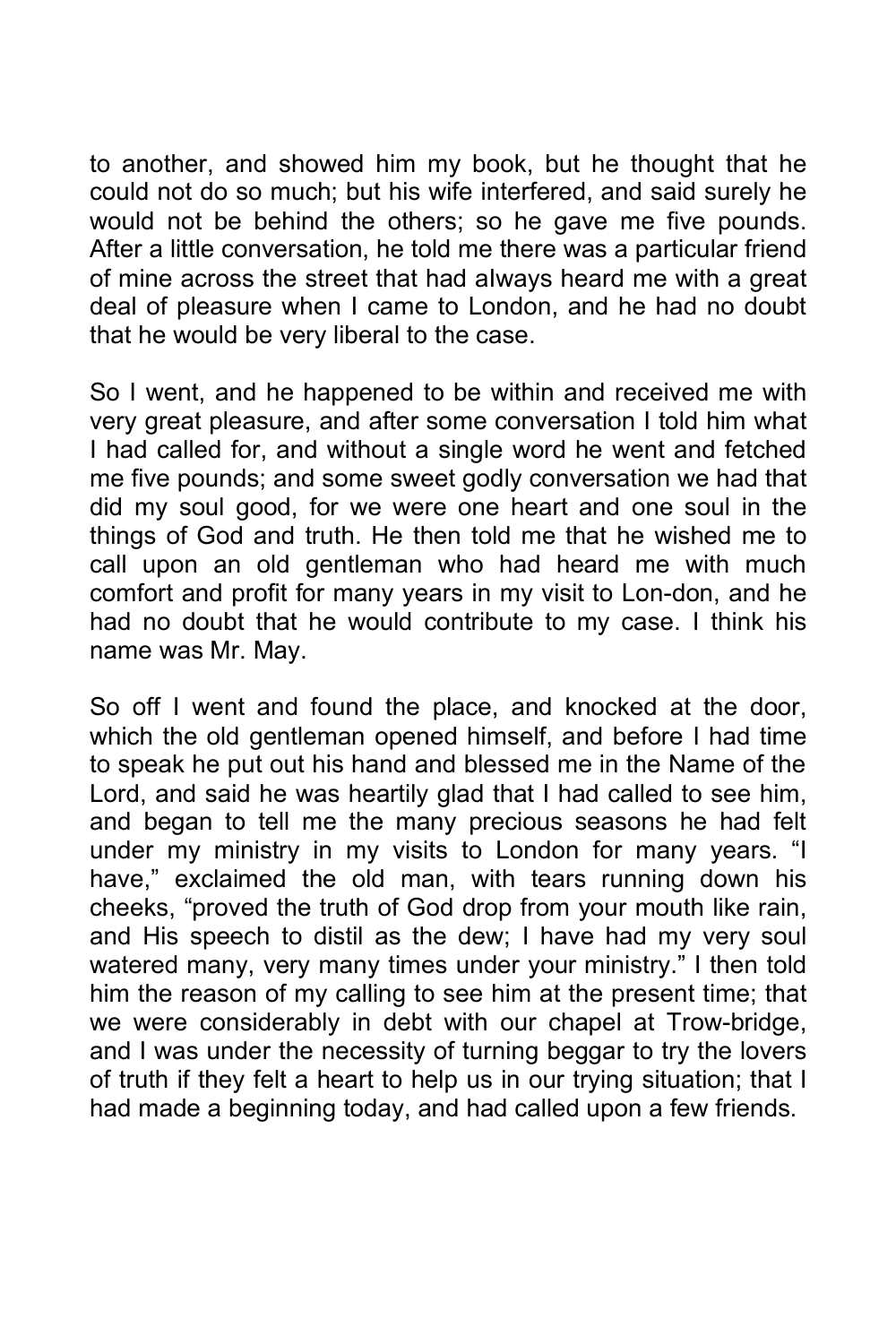I then offered him my begging book that, if he chose, he could see the few names that I had called upon; but the dear old man refused to look at what his neighbours had done, and said, "I am heartily glad you have called to see me, and that I have an opportunity to put my mite along with them for the cause of God and truth; but I am never guided in what I shall give by other people; what God puts into my heart to give I give, and if my neighbours give five pounds, and I feel to give five shillings, that I do; for I have to die for my-self, and hope the Lord will ever help me to do that which meets with His approbation."

So off the old gentleman went and fetched his mite, which I expected would be five shillings; but when he came back he put me down five pounds, saying, "That is to go to-wards the debt on your chapel," and then he put me down another five pound note; and "this," he said, "is for the use of your family." I could not hold from bursting into a flood of tears. "0," cried I, "what do you mean to break my heart with kindness?" I was so overpowered that I could hardly utter a word, and the old gentleman was quite overcome to bless the Lord, and he exclaimed, "He has given me plenty, and I have received from your mouth spiritual things and it is my delight and pleasure to communicate carnal things; yea, I can bless and thank my God that He has sent you, and honoured me with the opportunity of communicating my mite." We parted with many tears and blessings on both sides.

I then finished up the first day, and O how I travelled through the streets to my lodgings as full of the blessings of the Lord as ever my very soul could hold. O how blessedly did the words come again, "Behold, I have set before thee an open door, and no man can shut it." O what a precious night I had in blessing, praising, thanking and adoring my covenant God for His lovingkindness and tender mercies in so wonderfully going before me. Here was the first day thirty-five pounds for the begging case, with nothing but blessings and smiles from the givers. O how good it is to see the goodness of the Lord passing before us in the way in answer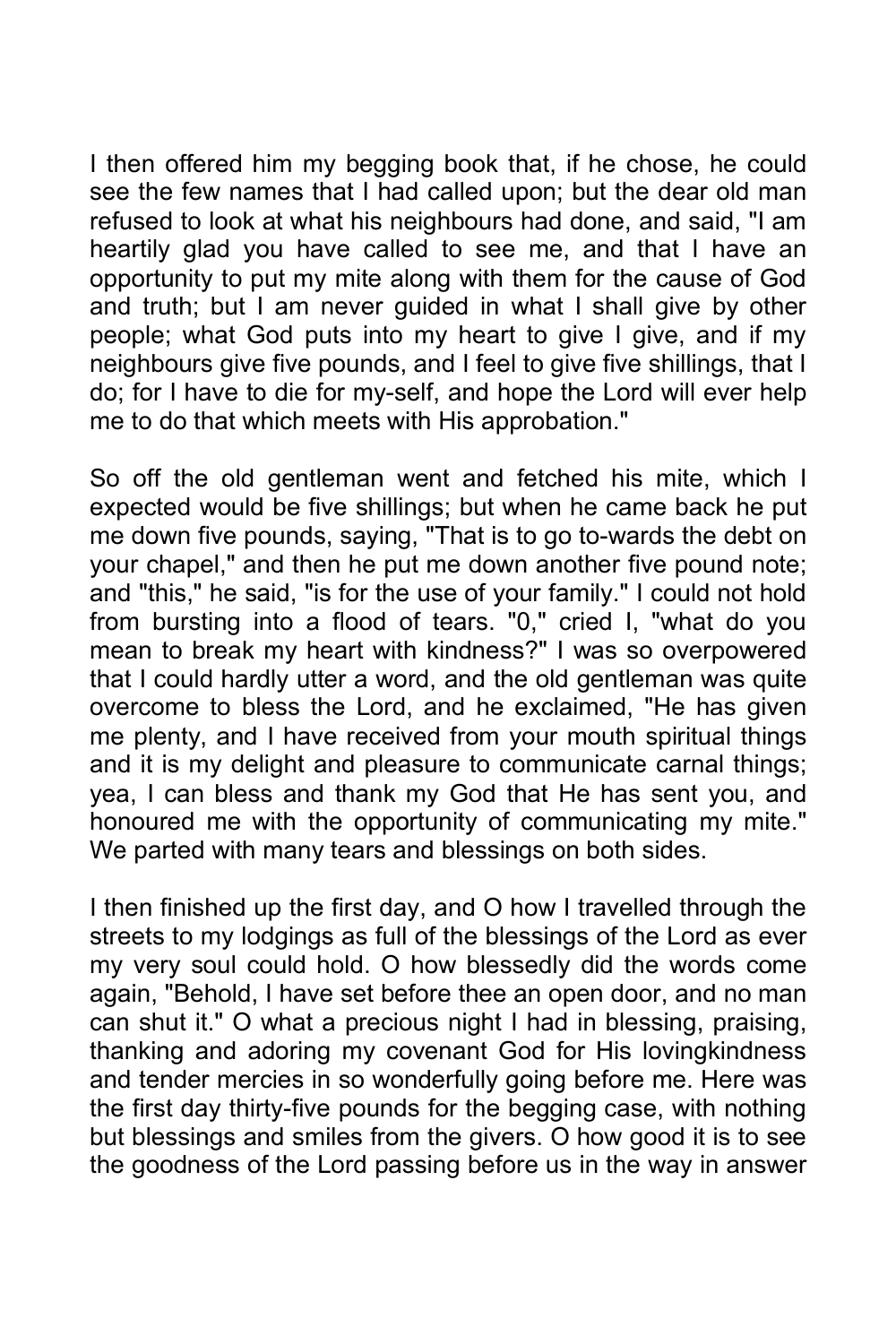to prayer! It appears that Solomon had proved the sweetness of it: "A man hath joy by the answer of his mouth, and a word spoken in season how good is it." And how sweet it was to David: "I love the Lord, because He hath heard the voice of my supplications; because He hath in-clined His ear unto me, therefore will I call upon Him as long as I live." But O the ignorance of thousands of poor empty professors of religion respecting God's answer to prayer. Their joy is in their fine prayers, but the joy of the child of God is in proving God as his prayer-hearing and prayer-answering Jehovah.

It is poor comfort to a child of God when he has to cry and shout, but the heavens appear as brass, and he exclaims, "God has shut out my prayer." It is miserable work for him to try to take comfort from family prayers and public prayers, whereby thousands of professors are wrapped up in comfort and peace, such as it is, because they are so diligent, and do their duty, in being con-stant in family prayer; and I think many of them never get any further than family prayer, and they obtain what they want and what they love and admire; that is, to be seen of men and have the approbation of men, and thus have their reward. But the poor child of God, though he cannot neglect calling his family together to prayer without guilt upon his conscience, yet his joy and comfort are not in the form. O what miserable work it is sometimes, when his heart is as hard as the nether millstone, and he hardly knows how to bring out one word. O the times that he is condemned in his Conscience with the dreadful feelings that he has.

How many times has that text cut through my very soul when I have arisen from my knees: "This people draweth near Me with their mouths, and honoureth Me with their lips, but their heart is far from Me." O I have many times trembled from head to foot for fear lest I should prove at last to be one that was deceived myself, and who had been deceiving others; but the Lord knows how to bring His children to pray from the heart for the mercies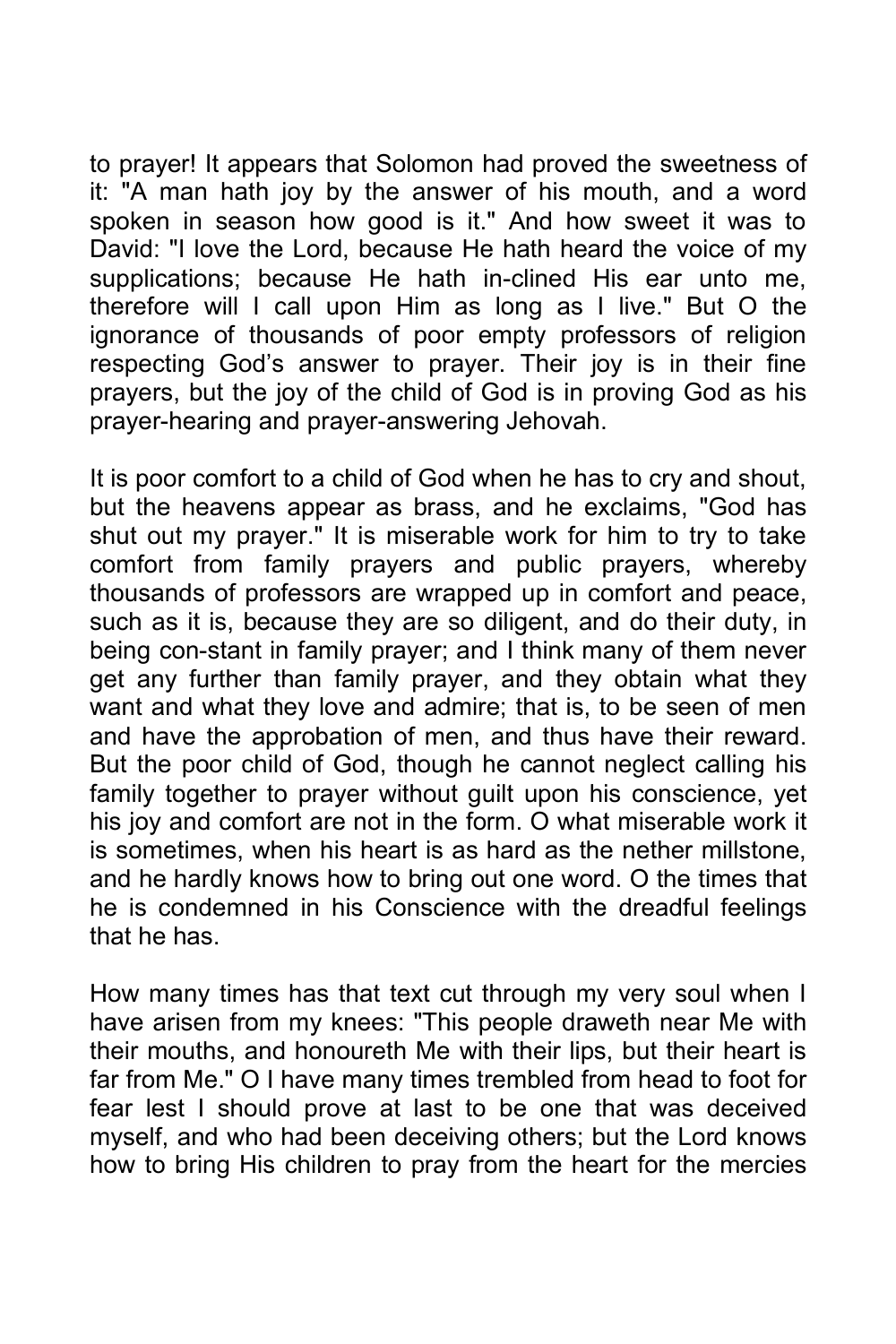and blessings which He has pro-mised. He brings them to see and feel their need of them, and strips them from all other refuges, so that there is neither eye to pity them nor human arm to help them. "Fools, because of their iniquities and their transgressions, are afflicted; their soul abhorreth all manner of meat, and they draw near unto the gates of death; then they cry unto the Lord" (yes, poor dear souls, they do from their heart; and, bless the Lord, in His own time He hears and answers them), "and He saveth them out of their distresses;" yea, "He bringeth them through fire and through water," and He says, "They shall call upon My Name, and I will answer them. I will say, It is My people, and they shall say, The Lord is my God." It is this that brings joy, peace and confidence that the Lord is ours, and that we are His. O what a sweet night I had in viewing the good-ness of God in all the way He had led me thus far in the wilderness, and I felt firmly satisfied that the Lord was with me, and that it was His good pleasure that I was to beg, and that every shilling that I was to have was all fixed and settled by His eternal purpose.

O how sweet it is to be content with God's will! I found it blessed work, day after day, to see how the Lord went before me and opened the door into the heart; and I have ever found that that has been the way into the pocket. He told His dear disciples that if any man said unto them, Why loose ye the colt? they were to tell him that the Master had need of him. O how sweet and precious were these words to my soul in a particular strait that we were in, as a family, some time before I began to preach. We were quite fast at the shop where we dealt for provisions, and we could have no more without carrying them a pound. I begged my wife to go to the master that I worked for and ask him if he would be so kind as to lend us one pound, but her answer was, "You know he has given it out to all his workmen that he will not lend them any more money." I told her that he was in the hands of God; that the Lord could touch his heart; and that he could not deny her if it were of God that he should do it. So at last she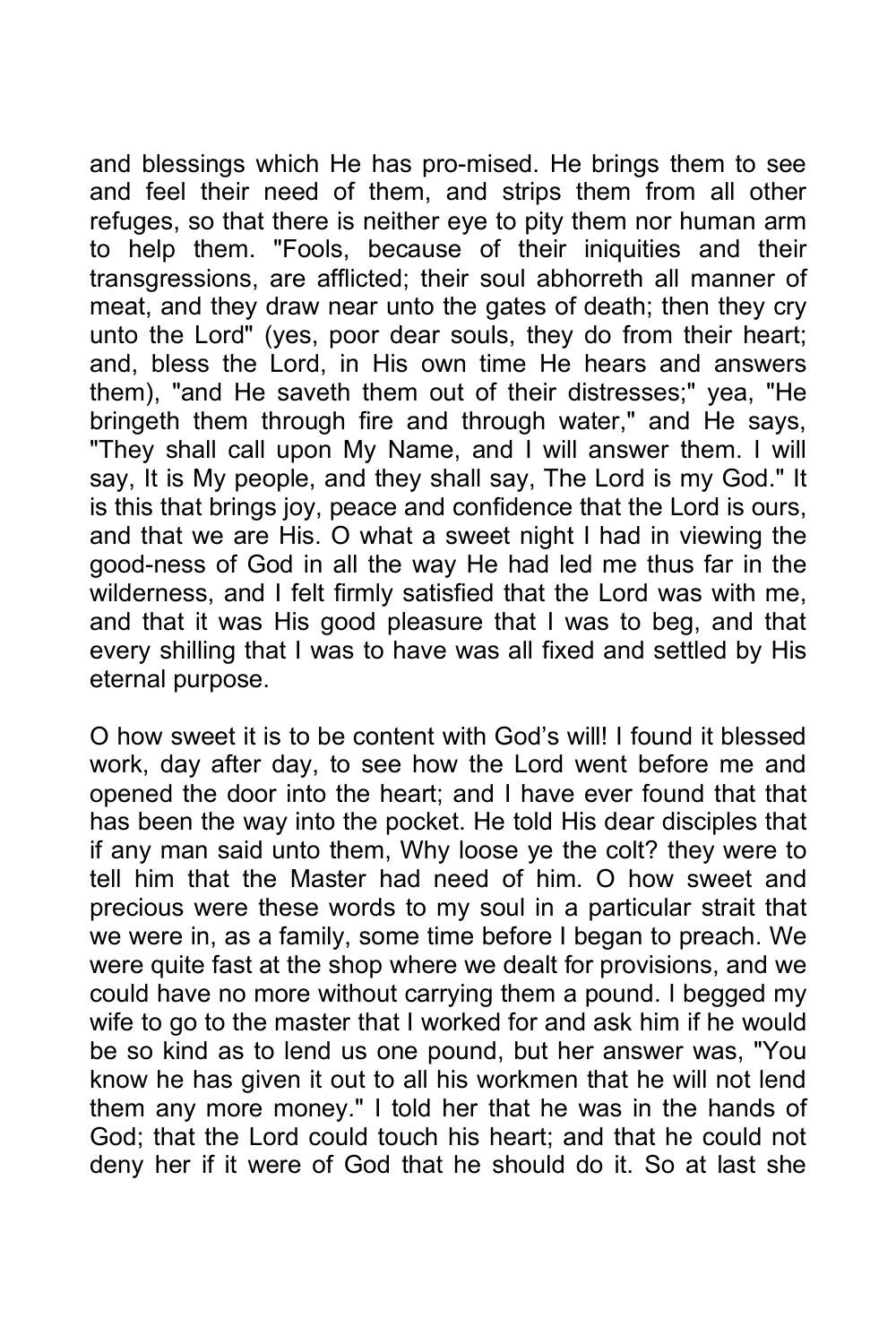went, for every other way seemed blocked up, and I retired to my bedroom to wrestle with God; and a wrestling time I had indeed.

O what freedom I had with the Lord in pleading His precious promises, and entreating Him to go before her; and while on my poor knees, supplicating His blessed Majesty, He spoke these words: "If any man say unto you, Why loose ye the colt? tell him the Master hath need of him." O I saw in a moment that the Lord was his Master, and that he must do as God commanded him; and O how my soul went out before God: "Do, Lord, put it into his heart; suffer him not to deny her; let him not speak one word against it;" and the Lord answered me with such sweetness, "It is done as thou hast requested," that my soul was as satisfied as if I had the pound note in my hand. Yea, and I thanked and blessed Him for it before I received it into my hands, for I was confident that she would have it; and so it was. By and by my wife returned, and brought the money, and she was quite surprised to see how pleasant the master was, for he had never opened his mouth with one unpleasant word. "Ah, the Master hath need of it."

How sweet it is to sit still and see the salvation of our God! "The angel of the Lord did wondrously, and Manoah and his wife looked on;" and blessed looking on it is when we can see the Lord passing on before us in the way. And so I found it when I was in London with my begging case, for door after door was opened that quite astonished me, and what was wonder-ful to me, not one cross word nor black look did I meet with from any one person that I went to in London. It was evident to my soul that the Lord went before me and opened the door; and there is always plenty of room when the Lord is there. I kept on travelling and preaching till my body was quite worn down with fatigue, so that I was obliged to give it up and go home; and I believe I just got the money that was needful, which amounted to £182 7s. 3d. Thus I proved His word truth: "Behold, I have set before thee an open door, and no man can shut it."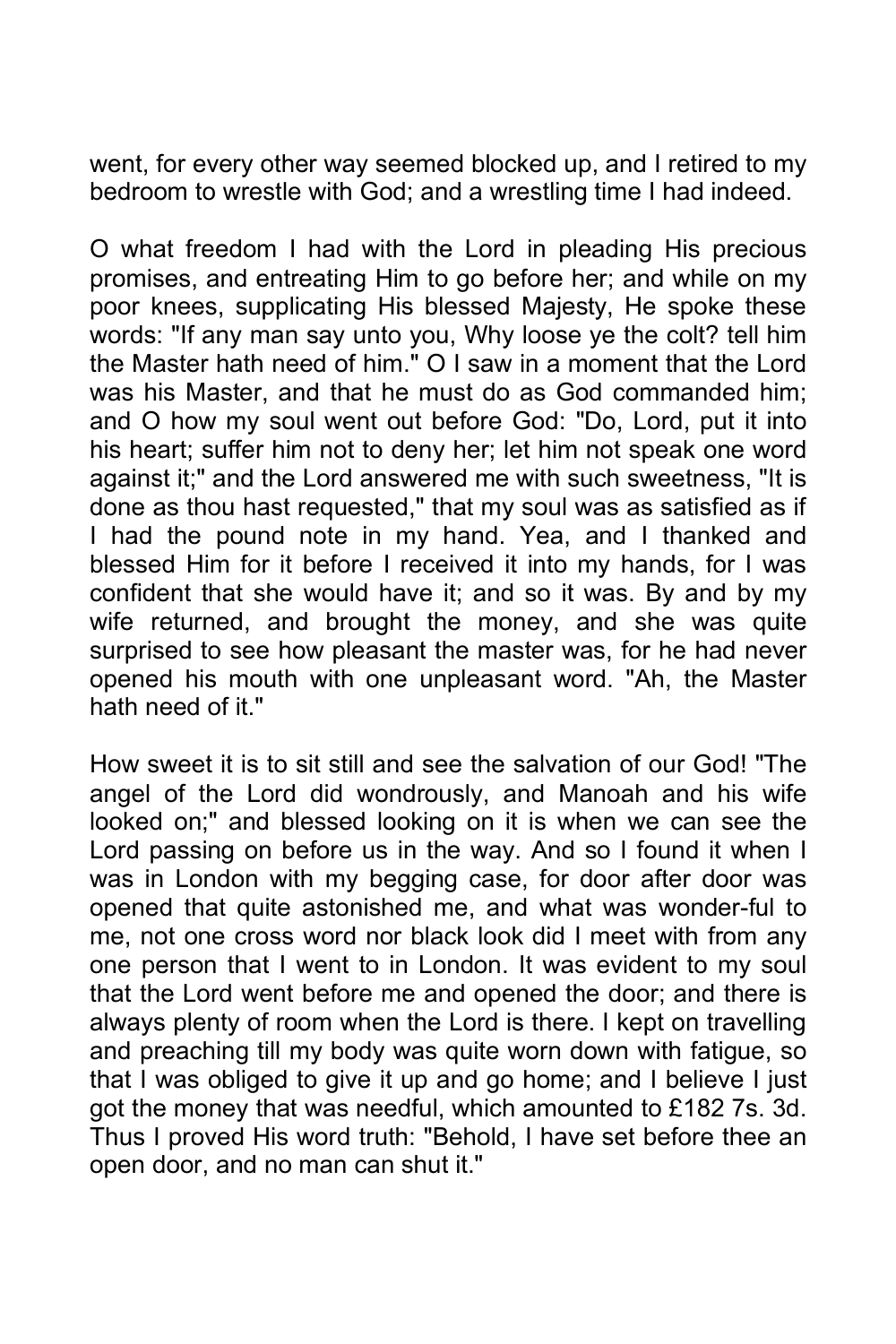I arrived home very poorly and weak in body, but strong and happy in my soul, in beholding the kindness and tender mercies of a covenant God so blessedly going before me; and there was joy and gladness amongst the breth-ren when they heard how the Lord had opened up the way before me. Poor things! they had been wrestling hard at the throne of grace that the dear Lord would open the door for me; and what joy it was to them to hear that the Lord had answered their cry. Bless His dear Name, He never will give the spirit of prayer and then deny the blessing. It is sure to come in His own time and way. " Call upon Me in the day of trouble; I will deliver thee, and thou shalt glorify Me." " They shall call upon Me, and I will hear them; I will say, It is My people, and they shall say, The Lord is my God." Very few professors know God in this way; for how can they enter into these things when these things have never entered into them? "The natural man receiveth not the things of the Spirit of God, for they are foolishness unto him; neither can he know them be-cause they are spiritually discerned. But he that is spiritual judgeth all things, yet he himself is judged of no man; for who hath known the mind of the Lord that he may instruct Him? but we have the mind of Christ."

After a few months at home I went down into Sussex, to Brighton and Lewes, and a few other places, with my begging case; and there I saw the tender mercies of God going before me, and opening the door as freely and as pleasantly as in London. O how my soul was melted down with gratitude to God again and again to see the lovers of truth in those parts cheerfully com-municate to our necessities so freely and so liberal1y and to one so worthless and undeserving of the least of all mercies. If I recollect aright, I was a month or five weeks amongst them, and the sum I collected at Brighton, Lewes and a few other places round, amounted to £150 14s. O what gratitude did I feel to God, as the great Fountain of every blessing, and to the people, as instruments in communicating! It was most cheer-fully and freely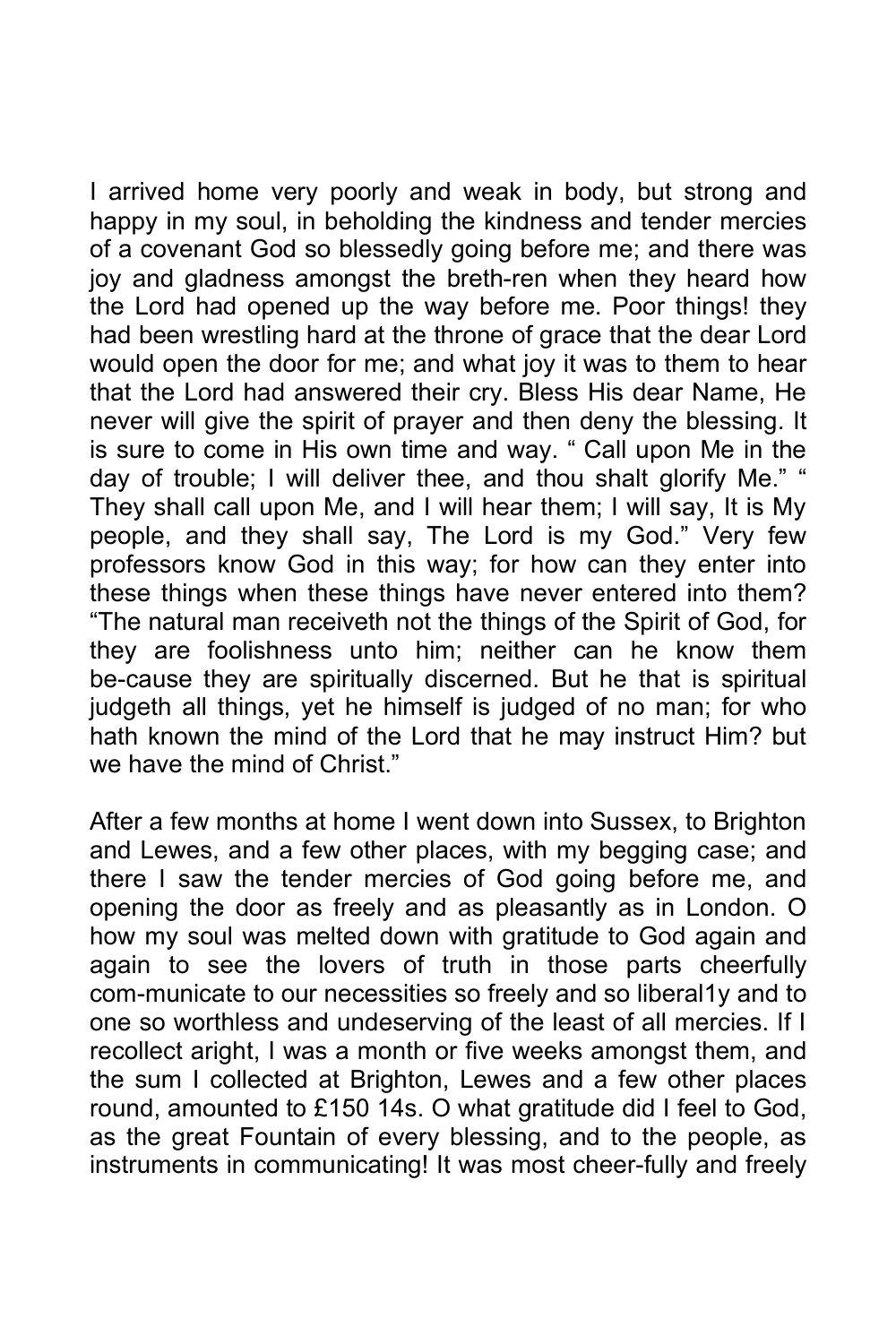given; and if I recollect aright, there was but one person amongst all that I called on with my begging case, either at Brighton or Lewes, that denied me.

O how preciously did the blessed text come again into my soul: " Behold, I have set before thee an open door, and no man can shut it; for thou hast a little strength, and hast kept My Word, and hast not denied My Name." My very soul was humbled at His feet, and could not find words to exalt Him high enough. O how my soul went out to the Lord for His blessing to be poured out upon the people that had so liberally communicated! My poor soul begged that a hundredfold of blessings might be poured into their hearts; and I hope I never can forget their kindness, which has been very great to poor worthless me for many years; and to this day they are near and dear to my soul, though the grand adversary, the devil, that is con-stantly going about seeking whom he may devour, has been suffered to work up prejudice in the hearts of some of God's dear children, that they cannot go to see each other as brethren!

How grievous it is when the devil gets in amongst brethren! He is sure to represent them to each other as nothing but hypocrites; and the very man that we have received into our hearts, and who has been testified again and again to us, that he is in our heart to live and die with, when the devil is suffered to work in our hearts, how he can paint him out as nothing but a whitewashed hypocrite. O what a mercy it is to be preserved in love and the fear of the Lord! for "love worketh no evil to his neighbour," much more to " a brother or sister." " The fruit of the Spirit is love, joy, peace," and can never produce " anger, wrath, or malice." But I have many times blessed and thanked the Lord that He has so enabled me that I have been helped to act with a good conscience in the sight of God and man. Whatever frowns or hard speeches I have had to endure, I thank my God I have been enabled not to return them back again, for I know by sorrowful experience that if left to the devil and my own nature, I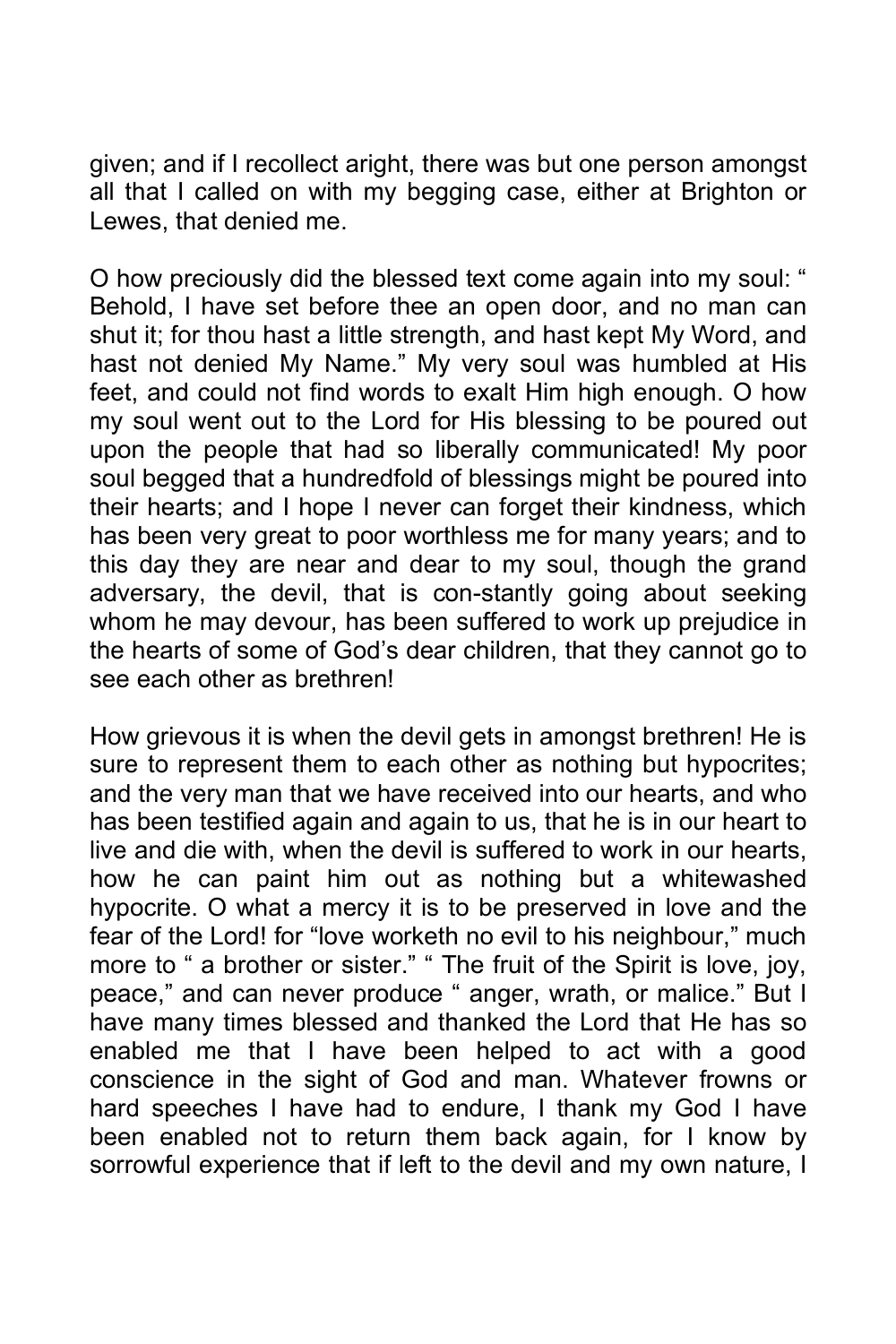should plunge into everything that is hateful; so that I have no stone to throw at either men or devils. But my soul has them still in sweet remem-brance, and I am not destitute of times when I can pray for the best of blessings to rest upon them; and my soul begs that, whatever may take place, I may never be suffered to act in anything that will bring guilt upon my conscience, or dishonour His holy Name. It is my heart's desire that I may have grace communi-cated to my poor soul, that I may glorify Him in body, soul and spirit; for this I am confident of, from day to day, that without Him I can do nothing; and, bless His dear Name, I have times when I can triumphantly say, "I can do all things through Christ which strengtheneth me."

When I returned home and told the brethren of the good hand of our God that had gone before and opened the door, it was truly a time of thanksgiving and joy. Our hearts were melted down together to see the goodness of our God to such worthless wretches, and I believe in my very heart that neither minister nor people wanted to rob God of His glory. We could unite with one heart and soul. "Not unto us, not unto us, but unto Thy Name give glory, for Thy truth and Thy mercy's sake." We had truly a reviving time indeed, to see how the Lord had gone before us in the way, and brought our debt down to about three hundred pounds and the dear Lord continued to give testimony to the Word of His grace, which quite astonished my poor soul, knowing what a poor, helpless, ignorant, foolish, worthless, base, despised thing I am. Hundreds of times has the poet fitted my soul well:

He calls the fool and makes him know The mysteries of His grace, To bring aspiring wisdom low, And all it's pride abase. Isaac Watts (See MERCIES Topic 23)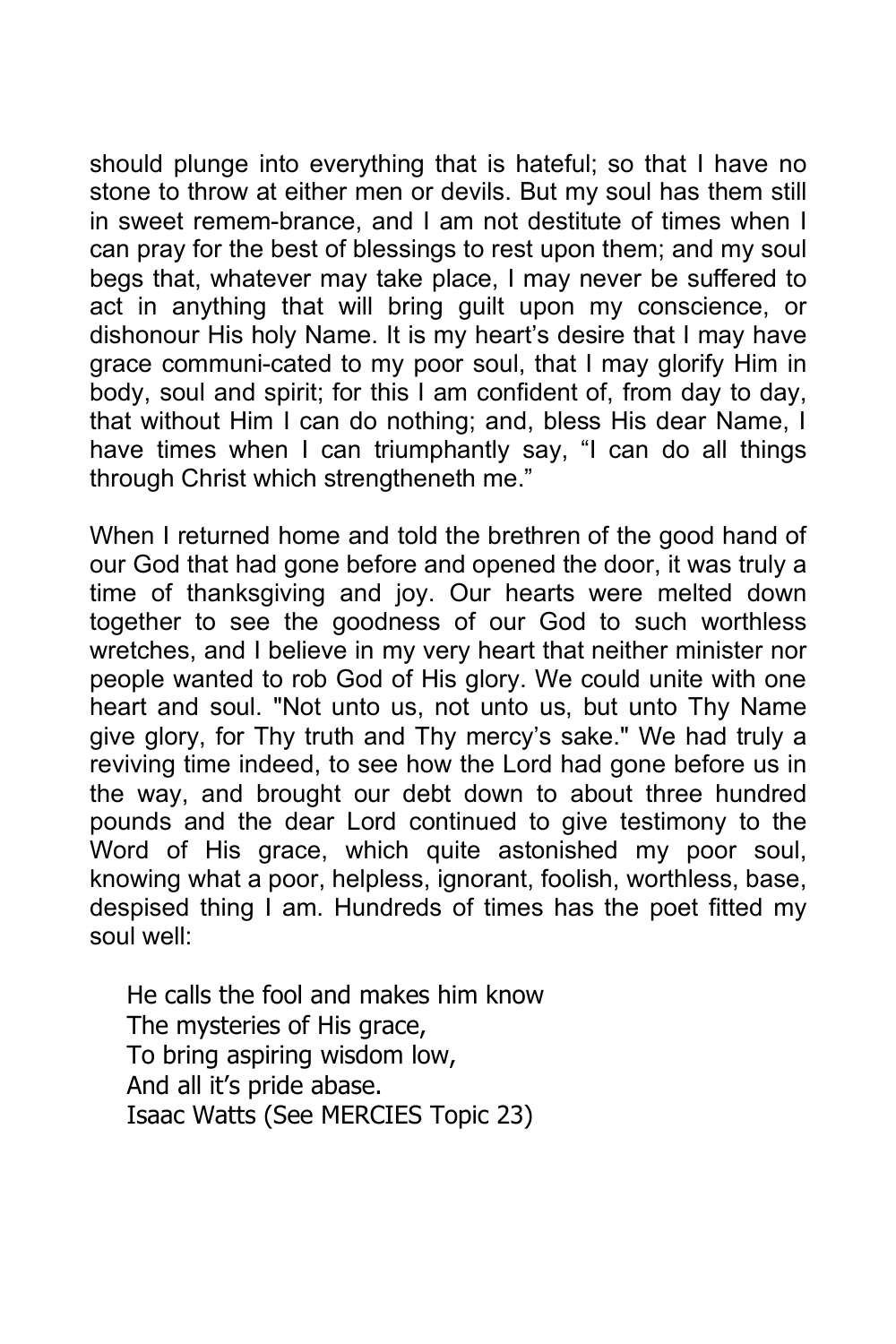And how many times have these words melted my very soul: "And He took child and set him by Him." O my dear Lord, my very soul has cried again and again, "Take the little child, and set him by Thyself; don't leave me one moment to myself, for two are better than one; for if I fall, if Thou art not there, I have no other to help me up."

I went on for some time very comfortably, but by and by the Lord began to try me sorely in withdrawing the light of His countenance from me. O the dreadful state of darkness, confusion, misery, and wretchedness that I was in for six or seven weeks! I verily thought the Lord was about to make it manifest that I was nothing but a hypocrite; and would be proved, after all my profession, to be an apostate. O how I trembled when I went into the pulpit, and sometimes feared some awful judgment would befall me for my horrid presumption in attempting to open my mouth in the Name of the Lord. I could not believe that I could be blessed to one soul; and here I was, week after week, with not one grain of religion, but what made me miser-able; and I found afterwards that this was more than thousands of empty professors ever had.

I felt fully persuaded that the people were sick and tired of hearing such an ignorant fool, and surely would leave, one after another; for I could not see how it could be possible that they could bear with me long; for Sunday after Sunday I could bring nothing but gloomy tidings, set-ting forth what devilish wretches we were and the long forbearance of God towards us. But instead of the congregation dwindling away, it appeared to increase, which astonished me and I wondered again and again how it could be that they could bear with such a con-fused fool. O the days and nights that I passed through of misery and wretchedness! I cried, I groaned, I wept, and sighed, but could not believe that either my sighs or groans were regarded of God; and my very soul felt a little of what the prophet Jeremiah exclaims: "Surely against me He is turned; He turneth His hand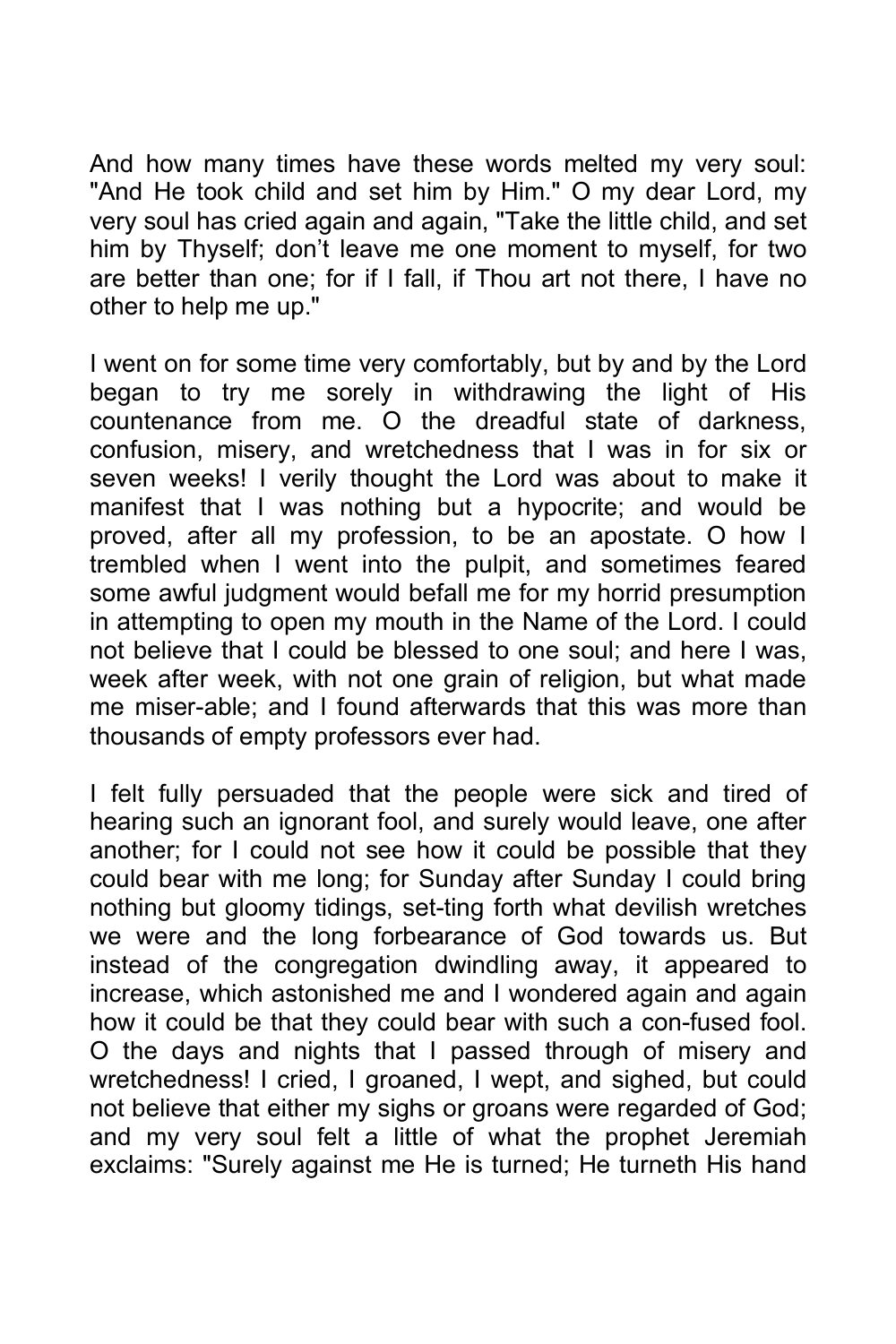against me all the day; my flesh and my skin hath He made old; He hath broken my bones, He hath builded against me, and compassed me with gall and travail. He hath set me in dark places, as they that be dead of old; He hath hedged me about that I cannot get out; He hath made my chain heavy; also, when I cry and shout, He shutteth out my prayer; He hath enclosed my ways with hewn stone; He hath made my paths crooked." *{#La 3:3-8}* And I am as confident of it as I was of my own existence that nothing short of Himself made known in my soul again as my God could make these crooked things straight. I know, and am a living witness, that what Job saith is truth, #Job 11:10 "If He cut off, or shut up, or gather tegether, then who can hinder Him?"

And David, the man after God's own heart, proved the same when he cried, "I am shut up, and cannot come forth." No! there is no coming forth till God's time. "Ye shall not go out with haste, nor by flight; for I the Lord will go before you, and bring up the rearward." Bless the Lord, such seasons as these, though they are so cutting to flesh and blood, are valuable lessons, not designed to destroy us, but to purify us, and to strip us from all our idols, to bring down the cursed pride of our nature, and let us see that the Lord can do as well without us as with us. O how sick I was of myself! how I hated myself! nay, my very shadow was a stench to my feelings. At last I entirely gave it all up, and felt determined I would never attempt to preach again, for I could neither read, nor pray, nor believe, nor hope, nor love; nay, I verily believed I must be twice dead, and plucked up by the roots. O what a devil I was in my own eyes!

A large congregation was no comfort to me; it afforded me no encouragement to hear the dear children of God tell me that the Lord was blessing the Word. I was afraid that I was preaching to others, and should be myself a castaway at last. I wanted God the Holy Ghost to bear witness with my spirit once again that I was Christ's and that He was mine. O how my poor soul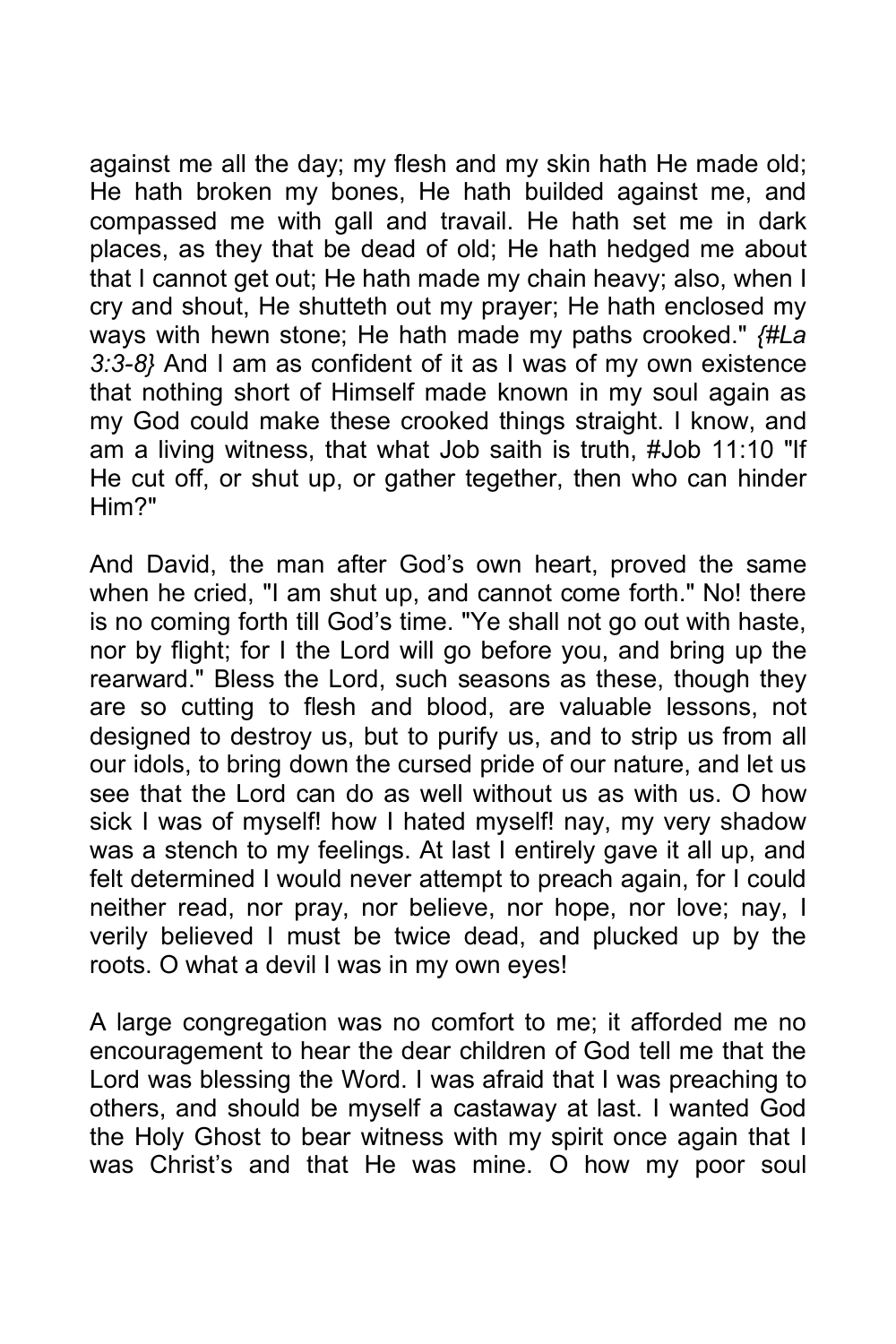whispered again and again, "Say unto my soul, I am thy salvation." "O remember me with the favour which Thou bearest unto Thy people; O visit me with Thy salvation, that I may see the good of Thy chosen, that I may rejoice in the gladness of Thy nation, that I may glory with Thine inheritance." "0 bring my soul out of prison that I may praise Thy Name."

This was my cry night and day, and, bless His dear Name, the sighing of the poor prisoner came up before Him and, in His own time, He manifested it to the joy of my poor soul. O how sweetly, powerfully and gloriously did He enter into my poor, cast down soul with these words: "For the oppression of the poor, for the sighing of the needy, now will I arise, saith the Lord; I will set him in safety from him that puffeth at him." O what a lift was this to my soul! It lifted me from off the dunghill, and set me amongst princes; and my very soul could shout, "Rejoice not against me, O mine enemy; when I fall I shall rise; when I sit in darkness, the Lord shall be a light unto me." Yea, I could sing, "The Lord is my light and my salvation; whom shall I fear? the Lord is the strength of my life; of whom shall I be afraid? Though a host should encamp against me, my heart shall not fear; though war should rise against me, in this will I be confident. One thing have I desired of the Lord, that will I seek after, that I may dwell in the house of the Lord all the days of my life, to behold the beauty of the Lord, and to enquire in His temple; and now shall mine head be lifted up above mine enemies round about me; therefore will I offer in His tabernacle sacrifices of joy; I will sing, yea, I will sing praises unto the Lord."

O what a blessed time of peace and joy I had in viewing the sovereignty, the power, the wisdom, the mercy, the goodness, the majesty, and glory of a covenant God in stripping me and clothing me, in emptying me and fill-ing me, in wounding me and healing me, in shutting me up and bringing me forth. Bless the Lord! it is in these things that my soul lives; and in these things is the life of my spirit. It is "in and out" where the sweet pastures of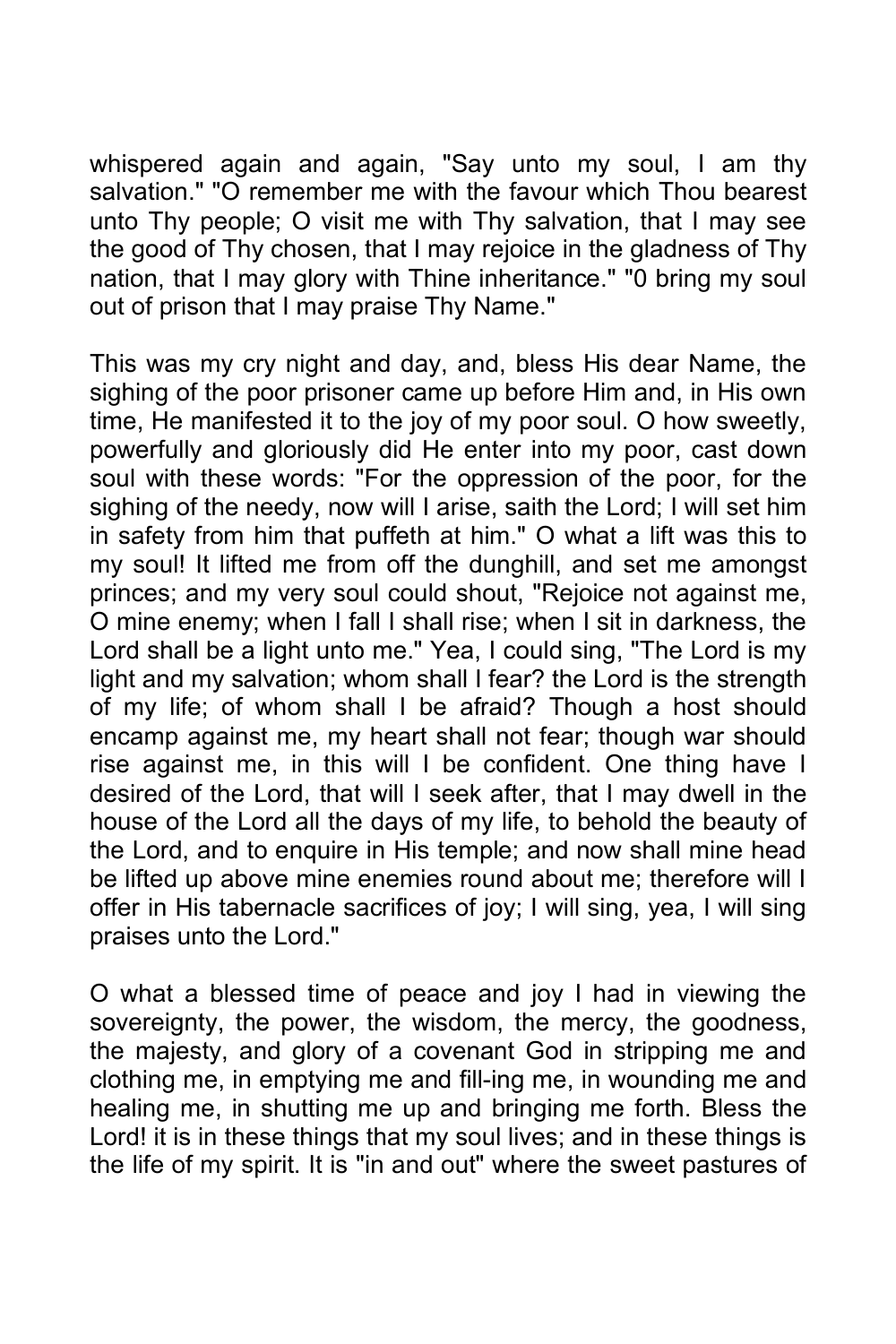electing love, mercy and grace are sweet and relishing to the souls of the poor sheep of Christ. O how my poor soul blessed, praised and thanked Him for the trial I had passed through! I saw there was a needs-be for it; and how sweet was the apostle's language: "Now no chastening for the present seemeth to be joyous, but grievous; nevertheless, after-wards it yieldeth the peaceable fruits of righteousness unto them that are exercised thereby." *{#Heb 12:11}* O the preciousness of proving the dear truth of our God by heartfelt experience! Surely we can say with confidence, "Thy words were found, and I did eat them; and Thy words were unto me the joy and re-joicing of my heart." And we are confident David spoke truth when he said, "How sweet are Thy words to my taste; yea, sweeter than honey to my mouth: the law of Thy mouth is better to me than thousands of gold and silver."

But our God has fixed it, and it can never be overturned, that night and day, sorrow and joy, prosperity and adversity, are inseparably linked together. "In the world ye shall have tribulation; hut be of good cheer, I have overcome the world." And so I have ever found it; but, bless God! victory is sure and certain, let the devil and unbelief say what they will; and to this day I have proved that not one good thing has failed of all that ever He has promised. They have all come to pass in the right way, by the right means, and at the right time. Truly He is too wise to err, and too good to be unkind.

I shall now relate another sore trial that I passed through, which was one of the keenest I ever had in all my life, so much so that at times I felt as if my very heart-strings were breaking. It was respecting my youngest son, who is the youngest of ten children now living. I agreed with a person in Trowbridge, who was a tailor, to teach him the business, to whom he went for a few years. I expected he would learn his business and do well. But one day, on a Tuesday, which was the preaching night at chapel, he did not come home to dinner as usual; when I began to fear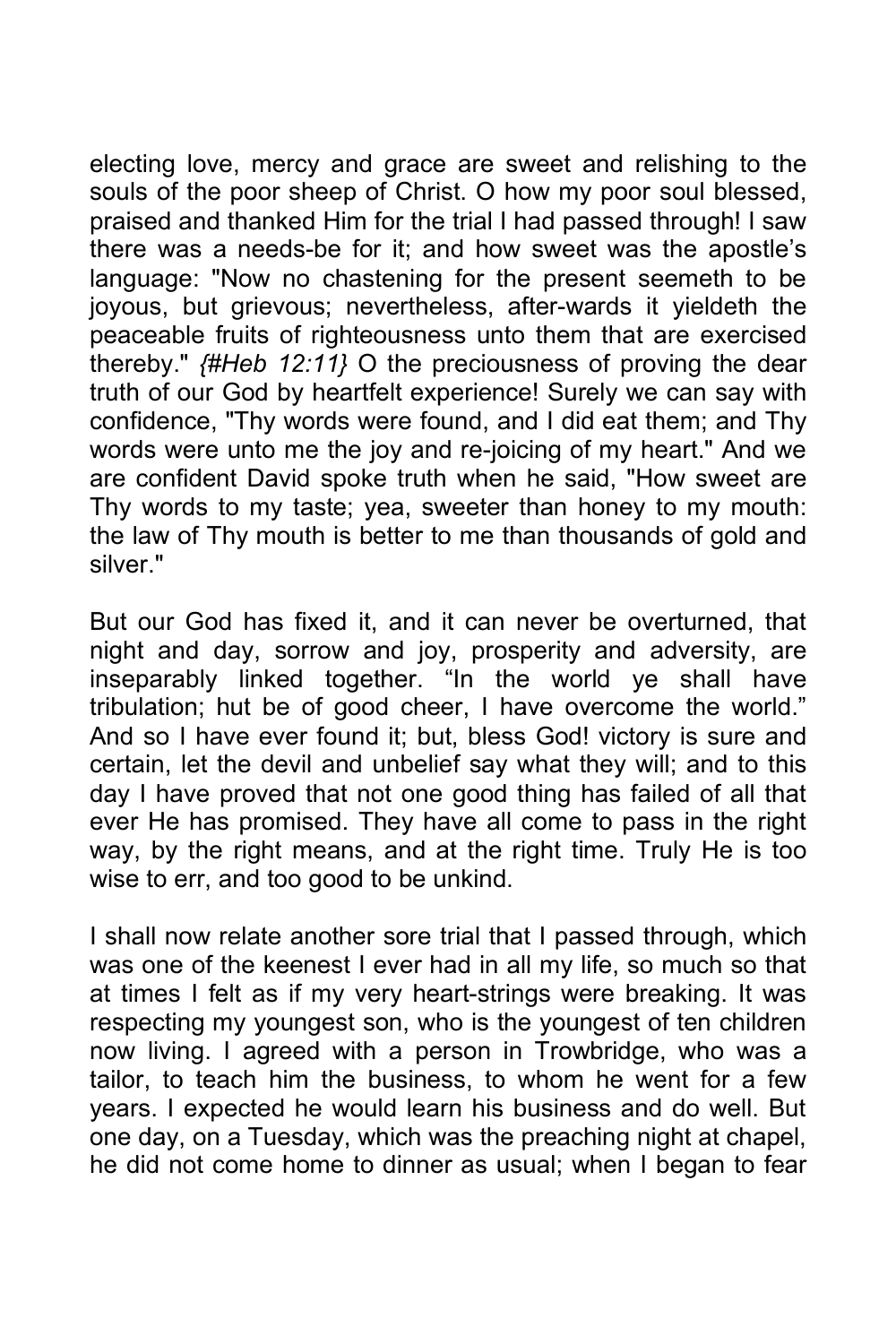something was the matter; and though our people said that no doubt he was at his sister's, I felt such fears that all was not right, that I sent to enquire if he had been at his work. The answer returned was, No; that he had not been there.

O what a shaking and trembling imme-diately came upon me! I sent messengers up and down the town, but could get no tidings of him, neither could we hear of one soul in all the town that had seen him. How I got through the preaching the Lord knows, for I don't. I cannot recollect that ever he had up to that time slept a night from home in his life. If I recollect right, he was in the sixteenth year of his age, and being the youngest, I was over careful of him. We stopped up until one or two o'clock in the morning, but there were no tidings nor appearance of the lad; and indeed we might as well have stopped up all night for what sleep we got. The day after we searched and enquired in every place that we could think of, but we could not hear of anybody that had seen or that knew anything about him. Here we were till Friday, about eleven o'clock, when a person came to our house to tell me that he had been seen in Salisbury either on Wednesday or Thursday. The moment I heard this intel-ligence, I sent for my son-in-law, hired a horse and gig, and borrowed ten pounds; and after dinner off we set for Salisbury, and I felt that I could have followed him if it had been across the seas.

My very soul was wrapped up in the lad, that I felt determined I would never return more till I could find him. I set off from Trowbridge with a weighted down soul indeed. "Heavi-ness in the heart of man maketh it stoop." O how my soul went out to the Lord as we journeyed on, that He would direct me, and that we might go the right way; and whilst my poor soul was secretly begging that He would direct us right, how sweet and precious did these blessed words break into my heart - "Behold, I am with thee, and will keep thee in all places whither thou goest, and will bring thee again into this land; for I will not leave thee." *{#Ge 28:15}* Oh how my poor soul was revived! it was the first promise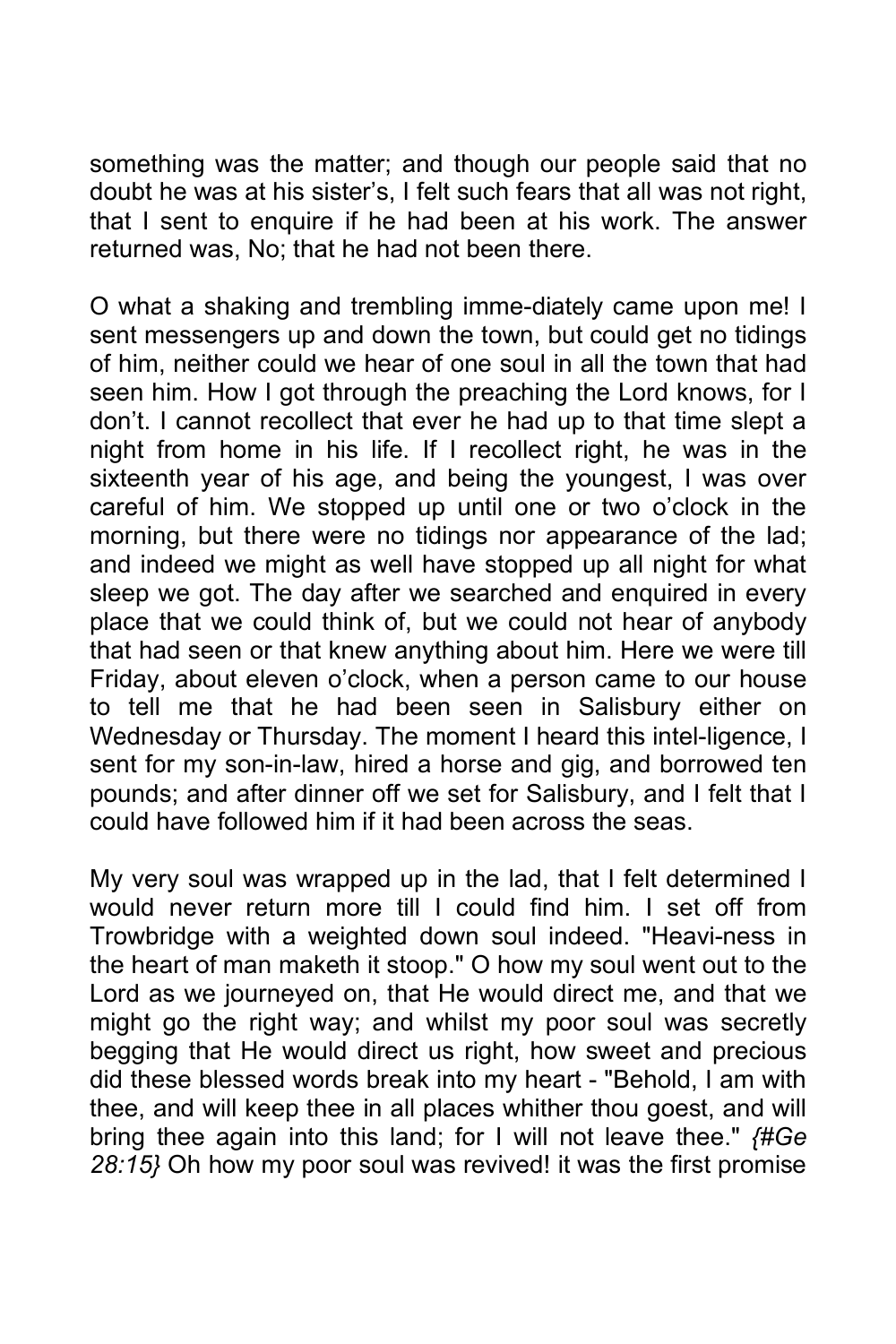that had come to my soul since the lad ran off. O what con-fidence I had that I was doing right in going after the lad, and I felt firmly persuaded that God would direct us right, and that we should find the lad, and bring him back in peace. So on we went till we got to the Half-way House, where we stopped to feed the horse; and just as we were getting up in the gig to start off again, a man stepped out of the house, and calling out to me, asked me how I did, and then said, "I saw your son John yesterday going on his road to Winchester."

I stood astonished, and thought the man must he mistaken, but he told me he was not, for he knew him as well as he knew me, as he was a Trowbridge man that had been over to Winchester to work. So on we went again, with my soul resting on the sweet promise: "I am with thee, and will keep thee in the way thou goest, and will bring thee back in peace." We arrived safe in Salisbury, where we stopped all night, and early on Saturday morning we set off for Winchester, where we arrived, I think, about eleven o'clock, and enquired after him at what they term the house of call for tailors. We found that he had slept there on Thursday night, but the man told us he could get no work, and had therefore left for Southampton on Friday.

After we had got a little refreshment, we set off for Southampton, where we arrived, I think, about three o'clock, and found out the house of call, where I went in and en-quired of the landlady, as I took her to be, if a young man had been there last night asking after work. But before I had time to say more, she answered, "Yes, and I see he is your son; he comes from Trowbridge, in Wilts." My bowels were so overcome that I could not contain my feelings, and I wept aloud. "O my dear child, my dear child," I cried, "had he anything to eat?" She told me that he had had something to eat, and had stopped there last night; and I asked him, she said, "if he had not run away from a good home, for you appear to me not to be a common tramp;" to which he said that he had, and wished he was at home again, and what to do he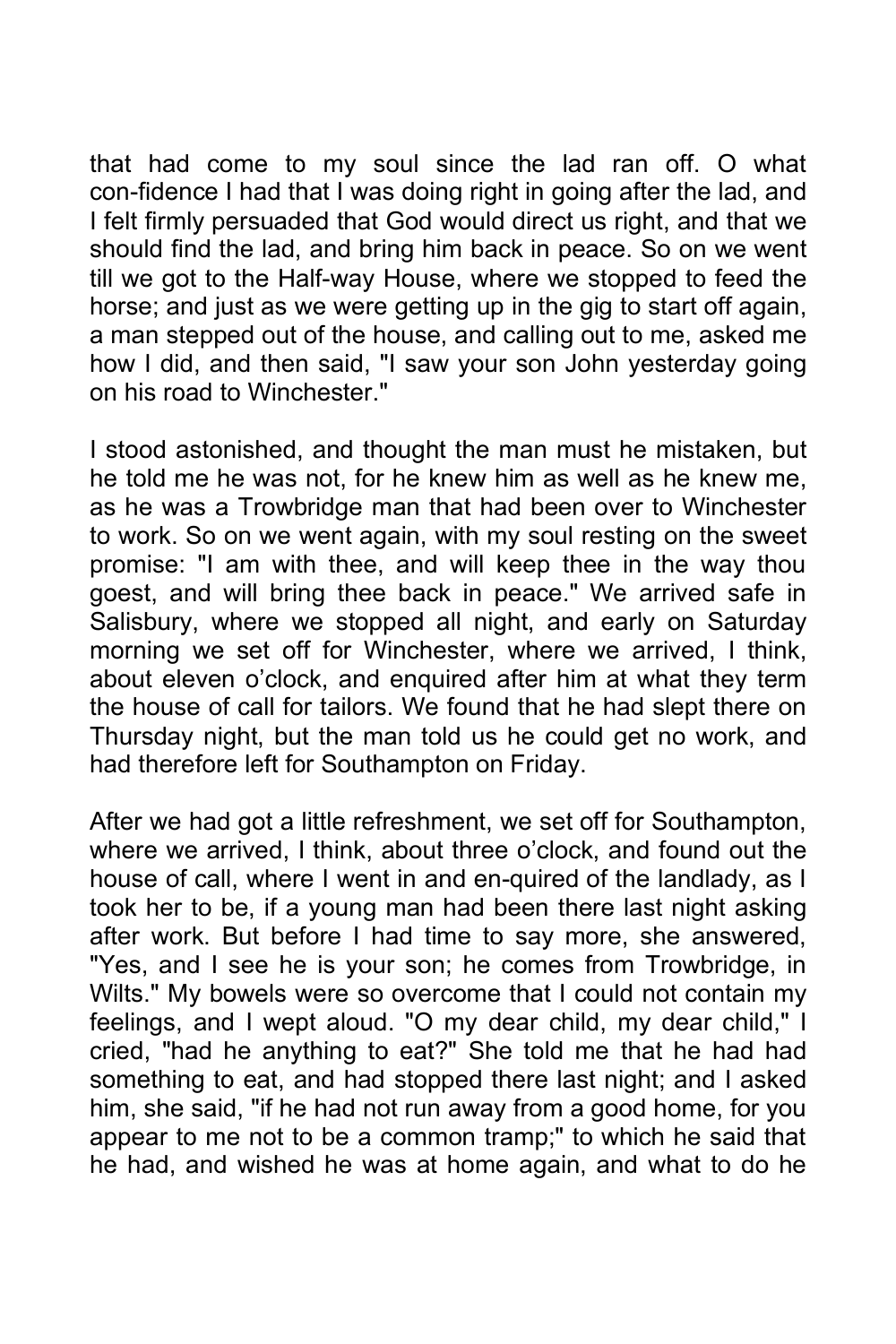could not tell; but his father had a friend in Portsmouth, and he would start for that place in the morning, and if he could reach there he knew he could get something to eat. "I fully intended," added she, "to have given him a good breakfast this morning, but when I got down-stairs he was gone."

I went straight to the inn where we had put up the horse, and found that in a few minutes they expected the Bath coach to come in, which was going to Portsmouth, and which came up directly. So we left the horse and gig and took coach for Portsmouth and being quite tired and, to my feelings, nearly worn out, I got inside; and there being no other inside passenger, I had it all to myself. Sometimes it came to my mind, "Perhaps he is dead in some ditch, and has dropped into hell, where there is no hope to a never-ending eternity." O how I did cry to God in that coach that He would remember His promise that He had caused my soul to hope in, and that He would not suffer the enemy to swallow me up; and what a blessed sweet pouring out of my soul I had from Southamp-ton to Portsmouth, which, if I recollect right is about twenty-one miles.

I shall never forget that text coming into my soul when we got about half-way from Southampton to Portsmouth: "As a father pitieth his chil-dren, so the Lord pitieth them that fear Him." "0," cried out my soul, "what are my feelings to my poor child? why, nothing but love, tenderness and affection." And such was my love to my child, that it covered all his vileness and ungodliness. O what an overpowering sight I had of the electing love of God the Father fixed upon my poor soul from eternity to eternity! "0," exclaimed my poor soul, "I love Thee because Thou hast loved me." O the killing sight I had of the love, care and pity of God the Son in taking all my sins upon Himself, and carrying them to the cross and en-during all that curse and damnation that my soul had richly merited at the hands of a just God! He showed me His hands, and His feet, and His side; and a hum-bling sight it was. "0," cried I, "my Lord and my God! O wretch that I am, to crucify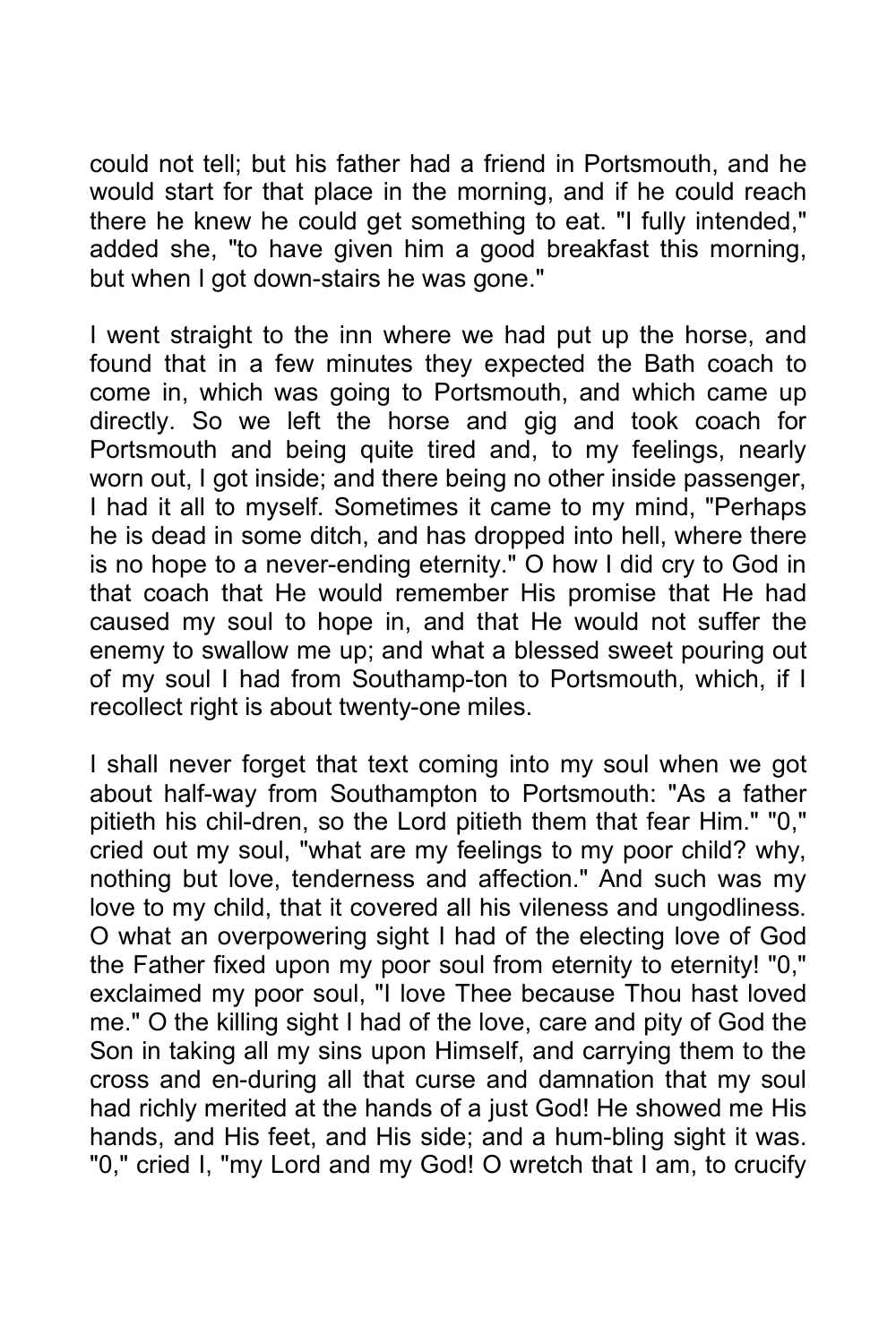the Lord of life and glory!" O what a sight I had of the love, pity and kindness of God the Holy Ghost in calling me, supplying me, upholding me, defending me, delivering me to the present moment out of all my miseries and troubles that ever I had been in! "Goodness and mercy." I cried, "have followed me all my life long to this present day."

O what a sight I had of my un-godly ways towards such a kind Father! I wept again and again, and exclaimed, "My dear Father, my child has never done anything against me as I have abused Thy goodness; and how canst Thou love such a wretch that has been such an out-of-the-way wretch?" But how sweetly did He smile, and whisper in my heart with His still small voice, "I have loved thee with an everlasting love, and with loving-kindness have I drawn thee. I will be with thee in six troubles, and in the seventh not leave thee; when thou passest through the waters I will be with thee, and through the rivers, they shall not overflow thee." My soul melted like wax be-fore the sun, for every word He seemed to speak came with such power and sweetness as all ended with thee: "When thou walkest through the fire, thou shalt not be burned, neither shall the flames kindle upon thee; for I am the Lord thy God, the Holy One of Israel, thy Saviour."

The coach stopped in a few minutes, and I began to wonder where we were, and stepping out, I asked the coachman how far we were from Portsmouth, and he told me between two or three miles. I asked him if he knew a person of the name of Doudney, a tallow chandler, that lived at Mile End, Portsea, and he replied that he knew him very well; so I told him to set me down there. But when I got into the coach again, my Beloved had withdrawn Himself, and on my fears came again with double force: "What will you do if the lad is not at your friend Doudney's?" I began to shake and tremble from head to foot, and I felt as if it would be my death if I found him not there. Some professors wonder how it is that a man of God can be as strong as a giant one hour, and the next hour as weak and helpless as a worm, and shaken to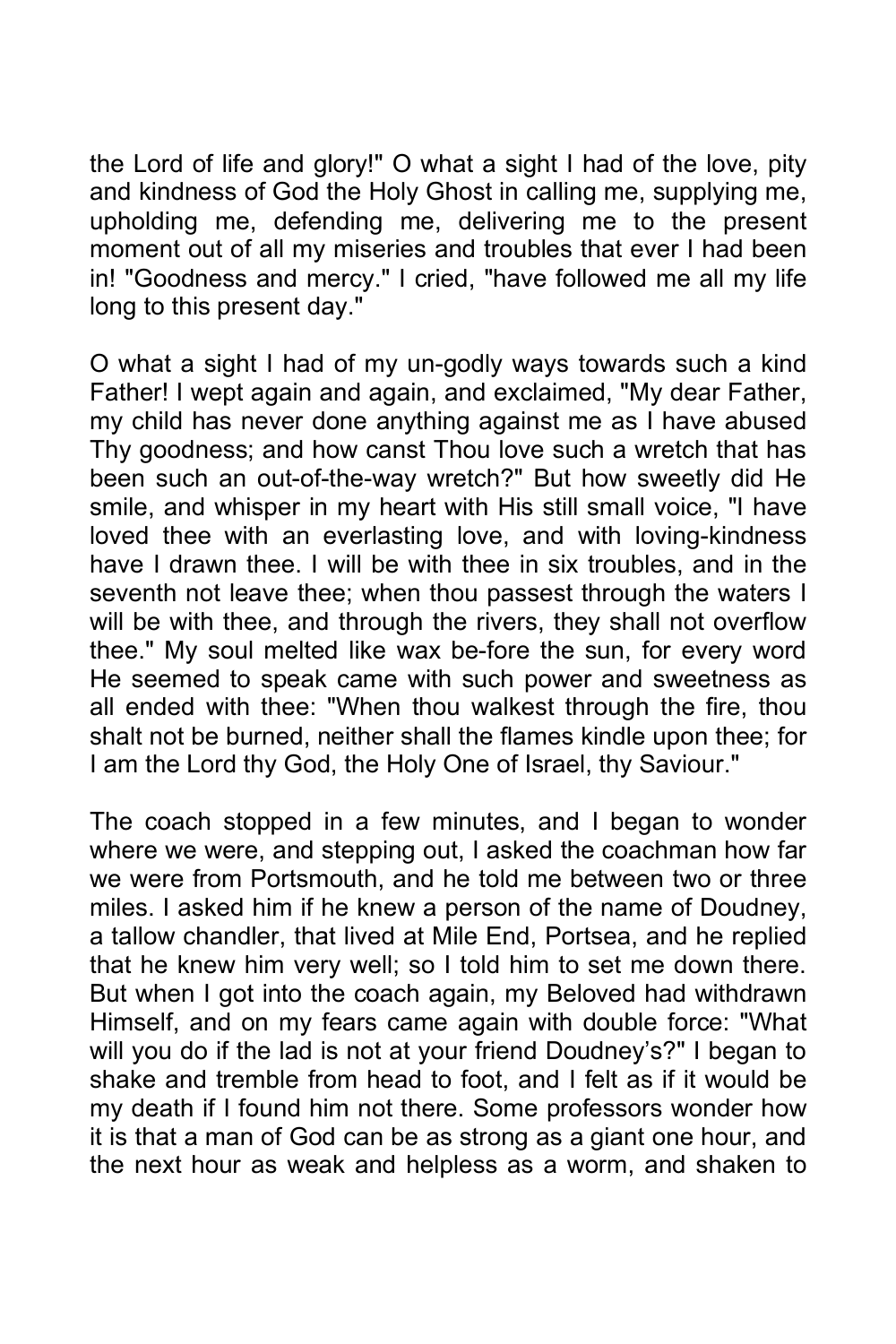and fro like a reed. But David knew something of it: "In my prosperity I said, I shall never be moved. Lord, by Thy favour Thou hast made my mountain to stand strong; Thou didst hide Thy face, and I was troubled." *{#Ps 30:6-7}* Good old Hart knew the same, or else he never could have so exactly described it:

But ah! when these short visits end, Though not quite left alone, I miss the presence of my Friend, Like one whose comfort's gone.

I to my own sad place return, My wretched state to feel; I tire, and faint, and mope, and mourn, And am but barren still.

More frequent let Thy visits be. Or let them longer last; I can do nothing without Thee; Make haste, O God, make haste. Joseph Hart (See MERCIES Topic 12)

And my soul knows it too. O how my soul and body trembled when the coach stopped at my friend Doud-ney's door, for fear the dear lad was not there! In I went, without any ceremony whatever, and cried out, "Have you seen my child? Is my child here?" They did not answer my question, but seemed quite surprised at seeing me, and asked me to sit down. But I cried out, "Is my child here? If he is not here, I must be off again; for I cannot rest till I can find him." They smiled, and told me to look behind me in the corner. I turned round to look, and there sat my beloved child. O I thought my very soul would have burst through my body! I cannot tell a thousandth part of my feelings, but I believe there was not one dry cheek in the room. O I had hard work to keep from taking him up in my arms, and I could not help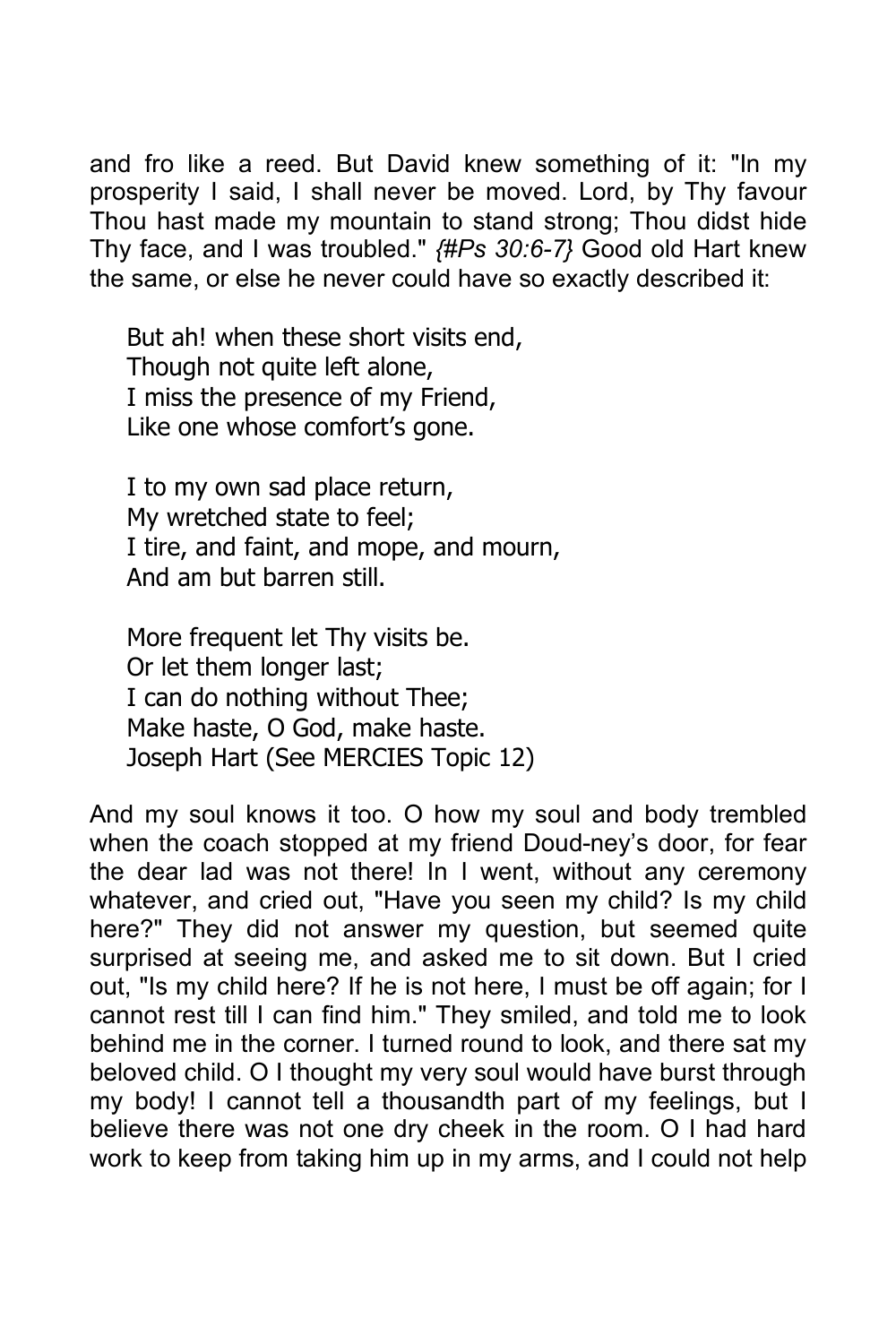blessing and praising my God that had led me the right way. I suppose we had travelled betwixt eighty and ninety miles, and I do not know that we had gone a hundred yards from the way the lad had trod with his feet, save about ten of the last miles to **Portsmouth** 

O what a night did I pass through of wonder, praise and adoration to my God! I got to bed, and how precious did the sweet promise come again to my soul that propped it up in hope soon after we left Trowbridge: "Behold, I am with thee, and will keep thee in all places whither thou goest, and will bring thee again into this land; for I will not leave thee." And how sweet did these words follow upon the back of it: "Has any good thing failed of all the Lord hath said?" My soul exclaimed, "Not one thing has failed; it has all come to pass." Sleep appeared to be entirely taken away with the goodness and glory of God. For four last nights I had had no rest for sorrow of heart, and now I could not sleep for joy of heart. I got, however, a little sleep towards morning, and when I awoke I could not for some time think what day it was. I seemed all confusion for a time, as if I could not tell either where I was or yet what day it was.

It then came into my mind that I was at Portsmouth, and that it was Lord's day morning. "0," cried I, "what will they do at Trowbridge? for they have no one to go before them in the Name of the Lord; and, poor things, they don't know where I am," for I had had no time nor even thought about home; my thoughts were all swallowed up about the lad. But how power-fully did these words drop into my mind, "And He must needs go through Samaria." "Lord," cried I, "I left the few sheep in the wilderness, and have been after the lost one, and have found it; hast Thou a poor lost sheep to find? Hast Thou sent me here to pick up some poor sheep of Thine?" He blessedly an-swered, "He must needs go through Samaria." So my friend Doudney got a chapel for me to preach in in the evening, and the words, if I recollect right, that struck me to preach from were these. #Ps 147:2 "He gathereth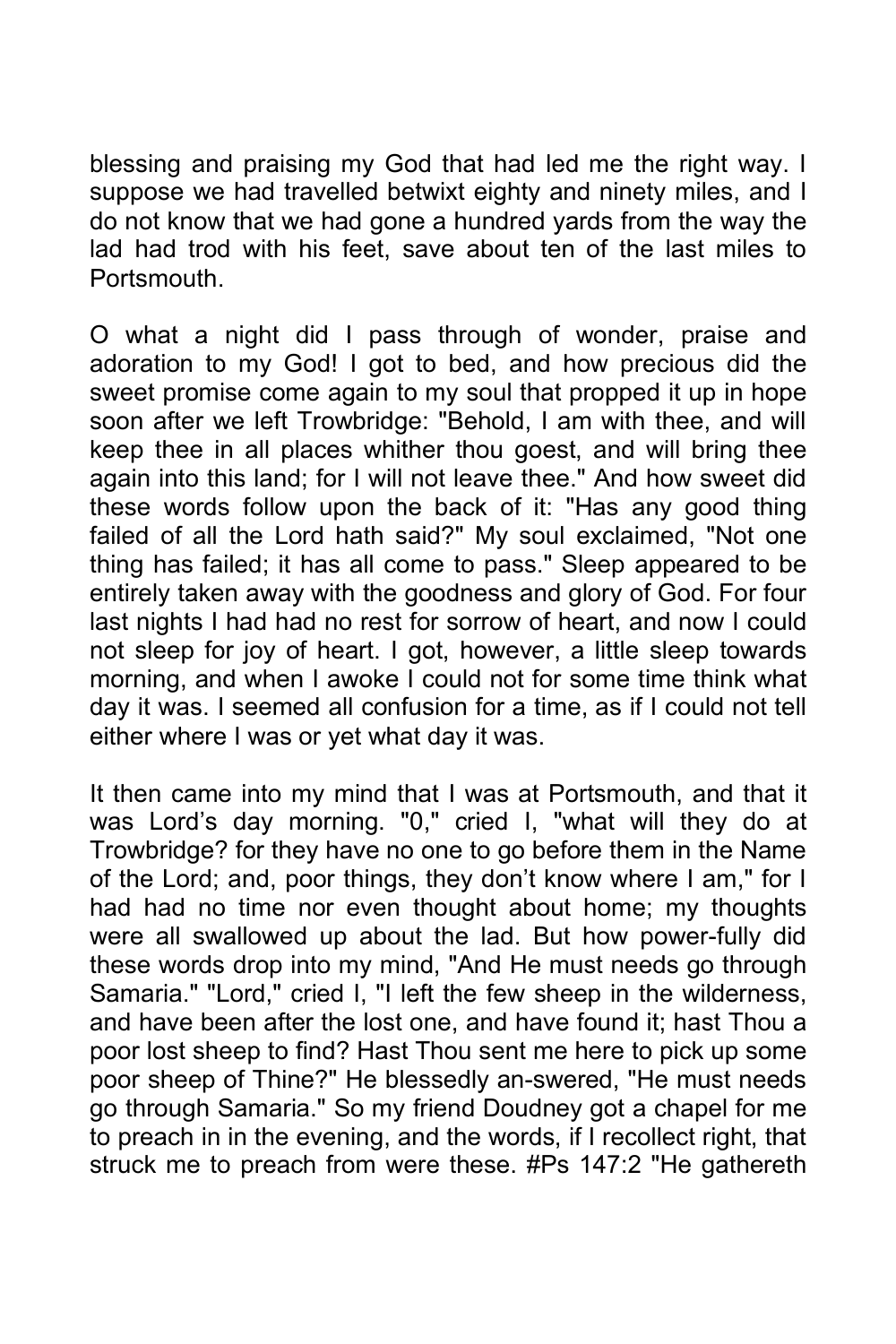together the outcasts of Israel;" and a good time I think it was to some of the poor outcasts that were there. If I recollect right, on the Monday morn-ing there came a person to my friend Doudney's, and told me he had brought me some good news, for his wife had been in great distress for some time, in so much so that she was driven to her wits end, and had entirely given it all up for lost, when, some time ago, she had had a dream, which was a very remarkable one.

As near as I can recollect, this was her dream: She was standing on the sea shore in the midst of the most terrible storm that she ever witnessed, expecting the sea to burst its bounds every moment and swallow her up. Never did she see such a terrible sea. By and by she saw a man walking on the waves of the sea, who came right to her and said, "The Lord will soon come and deliver you;" and such was the powerful impression of the dream that she declared, "If ever I see that man I shall know him if it is among a hundred people." "Before you came in the chapel," said the man, "we were got into our seat, and when you ascended the pulpit stairs, she whispered to me, 'That is the man whom I saw in my dream;' and truly the Lord did deliver her; and she has been blessing and praising Him ever since."

I was quite struck at hearing the circumstance, and could not help being astonished at the wonder-working hand of God, for I had indeed, in my mind, come to Portsmouth upon a tumultuous sea at times in my feelings. I had to preach on Monday evening at another chapel, and I believe the Lord was there, for I felt it a good time to my own soul; and I think some of the people did too, for they seemed to be all alive; and as I was coming down the aisle into the vestry, some said one thing and some another; but one person called out loud enough for me to hear, "If your son runs away again, tell him to come to Portsmouth." It was indeed a very sweet night.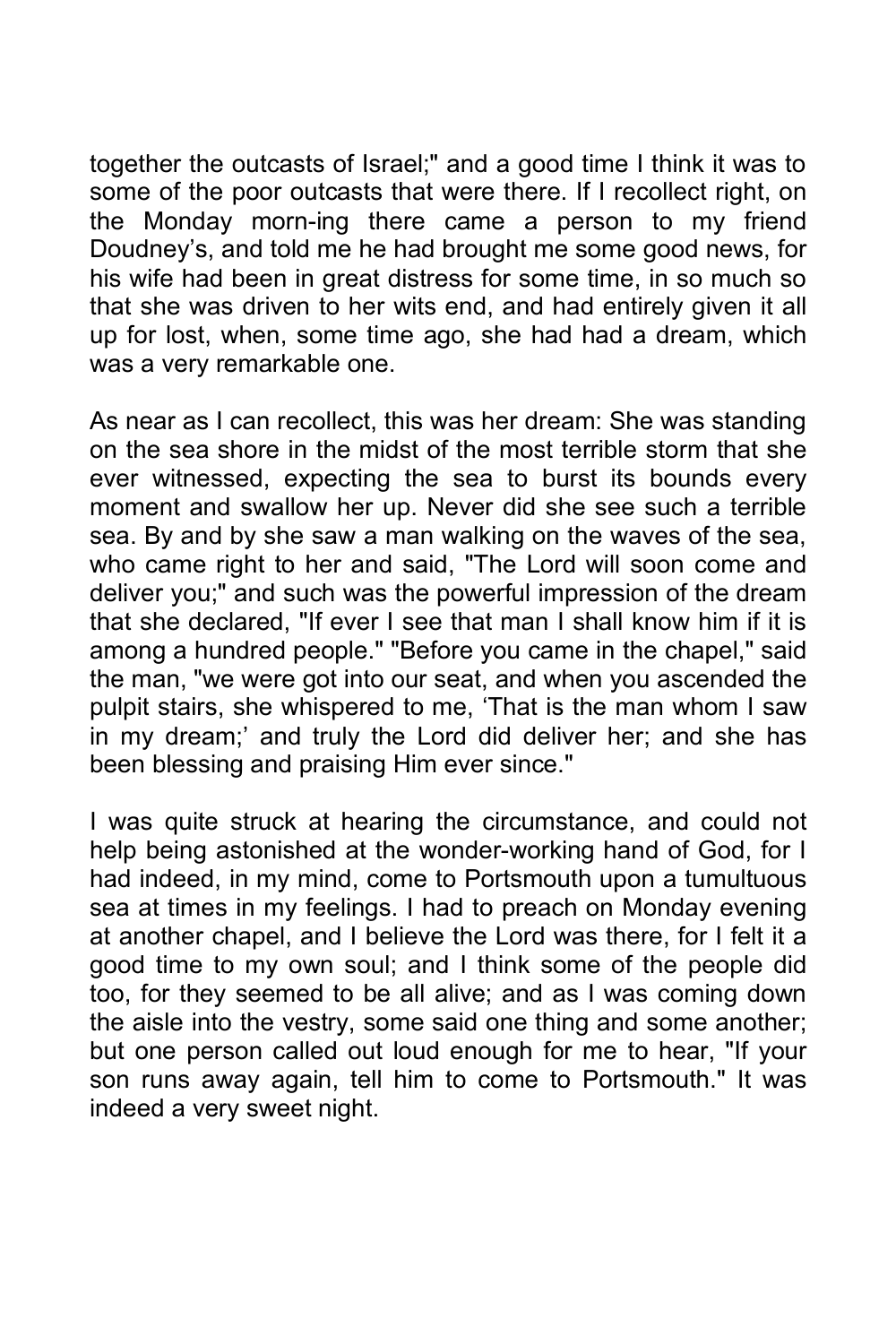In the morning the lad and I took the coach and arrived safe at home in the evening, with joy and glad-ness in the family and friends. But some thought I was very foolish to throw away all that money in rambling around the country after such a worthless boy; but, however, my feelings were quite different, for I had not the least guilt for what I had done, but joy and peace in seeing the good hand of God in going before me, and in bringing me back in peace.

I think, if I recollect right, I had either two or three shillings out of the ten pounds I had borrowed, and I thanked the Lord in my heart that I had had enough. The week after, which was the spring of 1832, I had to go to Abingdon, in Berkshire, to preach at the opening of the new chapel which my much esteemed brother and friend, Mr. Tip-taft, (See MERCIES Topic 21) had built. I recollect well I borrowed two pounds to go with, and went pretty comfortably, for I had not entirely lost all the savour of the lovingkindness of God in His goodness towards me in my journey after the lad. I preached in the chapel in the morning, and was to preach again in the evening, so that I did not go out to the afternoon service; and before we retired to bed, Mr. Tiptaft told me that they had had a collection for me in the afternoon, which quite struck me up, for I had never heard a hint of such a thing, and, as near as I can recollect, he said they had got ten pounds. " 0," says I with astonishment, "why, it pays the ten pounds that I borrowed in all my ramblings after the lad, and a few shillings to spare." O what a sweet hour I had in my bed to see the tender mercies of God. It was too great for such a worthless worm to look upon.

In the morning, before I left, dear Mr. Tiptaft put five pounds into my hand. I would gladly not have received it, but he insisted upon my taking it, and said that he gave it cheerfully, and he hoped that the blessing of God would rest upon me. I came home as full of the bless-ings of the Lord as ever my soul could hold. I had money to pay the twelve pounds I had borrowed, and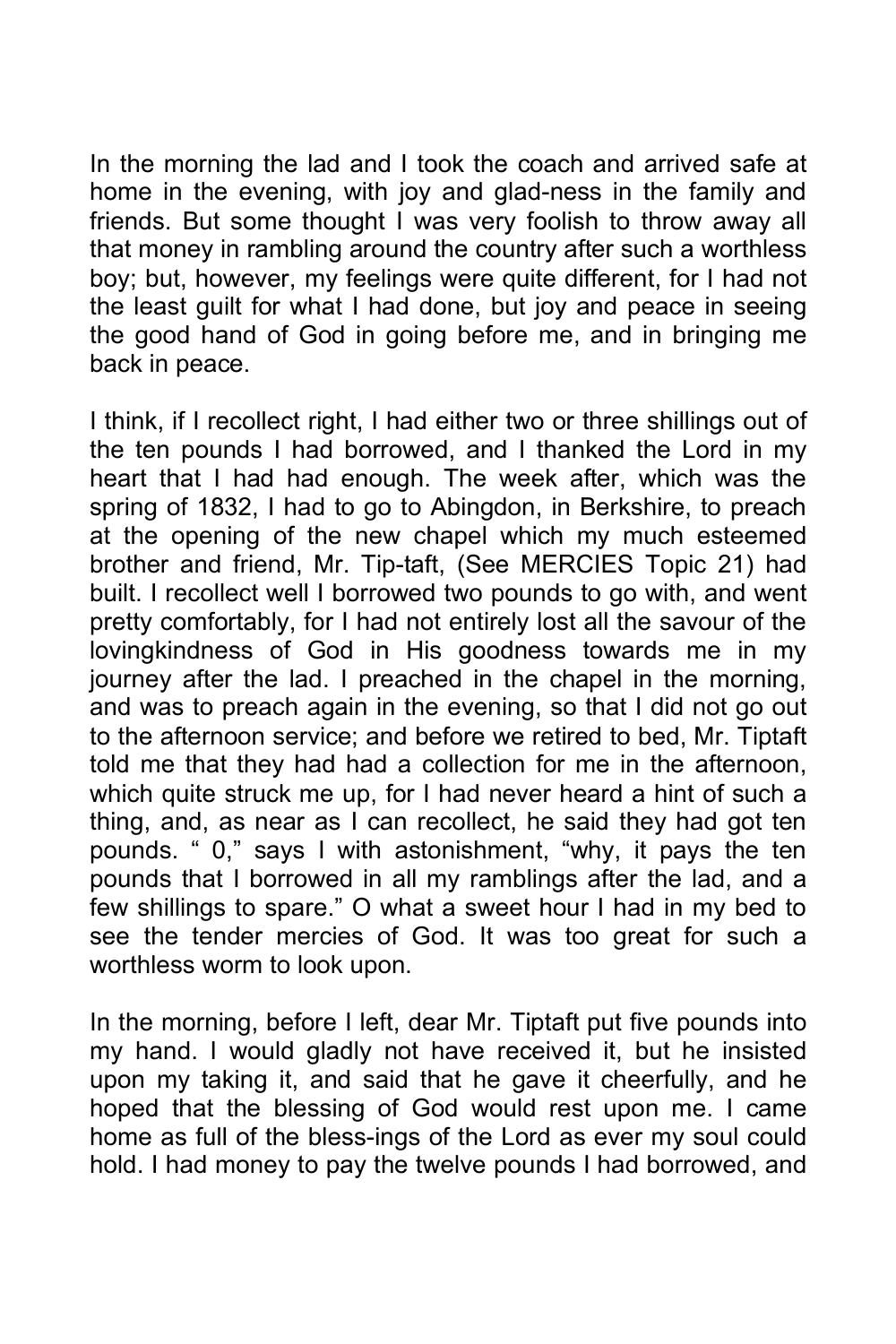three pounds to spare. O what a God is our God! Truly the cattle upon a thousand hills are His; the hearts of all men are in His hands; and all the gold and silver are His and at His disposal. My soul has seen and felt this hundreds of times.

I quite expected that my boy had felt enough to cure him from ever running away again, and I was constantly striving to impress upon his mind the awfulness of dis-obedience to parents, and the awful end it might bring him to. I was satisfied that he was not destitute of natural convictions, and I did hope my advice would have the desired effect; but alas! alas! I found there must be a mightier voice than mine to be heard and felt that could be of any real use to him; for after this he ran away four times, from a good situation, to tramp the country. The sorrows and griefs to myself and family were unspeakable; but the fifth time, I think, exceeded all. At times I never expected but that it would be my end, and yet sometimes I had blessed testimonies that it would end well to my comfort and his eternal salvation; for I had for years a strong im-pression upon my mind that he was a vessel of mercy before prepared unto glory; and I have lived to see that those impressions were from God.

The last time he ran off he was with his uncle in the North of Eng-land, and doing very well; but as it had been for many years, so it was here, a good situation was no use to him, for he was fully bent upon nothing but rambling about the country with scarcely anything either on his back or in his belly. When his last fling happened I was from home, but tidings reached me that John had left his uncle's and passed through Trowbridge, and told his sister that he was determined he never would see Trowbridge again, but was fixed and settled in his mind that he would cross the seas, and never see one of them again. O what a thunder clap was this news to my poor soul! O how my poor soul did cry to the Lord: "0 Lord, hold Thou me up, strengthen me by Thy Spirit's might in my inner man. O Lord, keep me in my senses." And, bless the dear Lord, He did give me strength just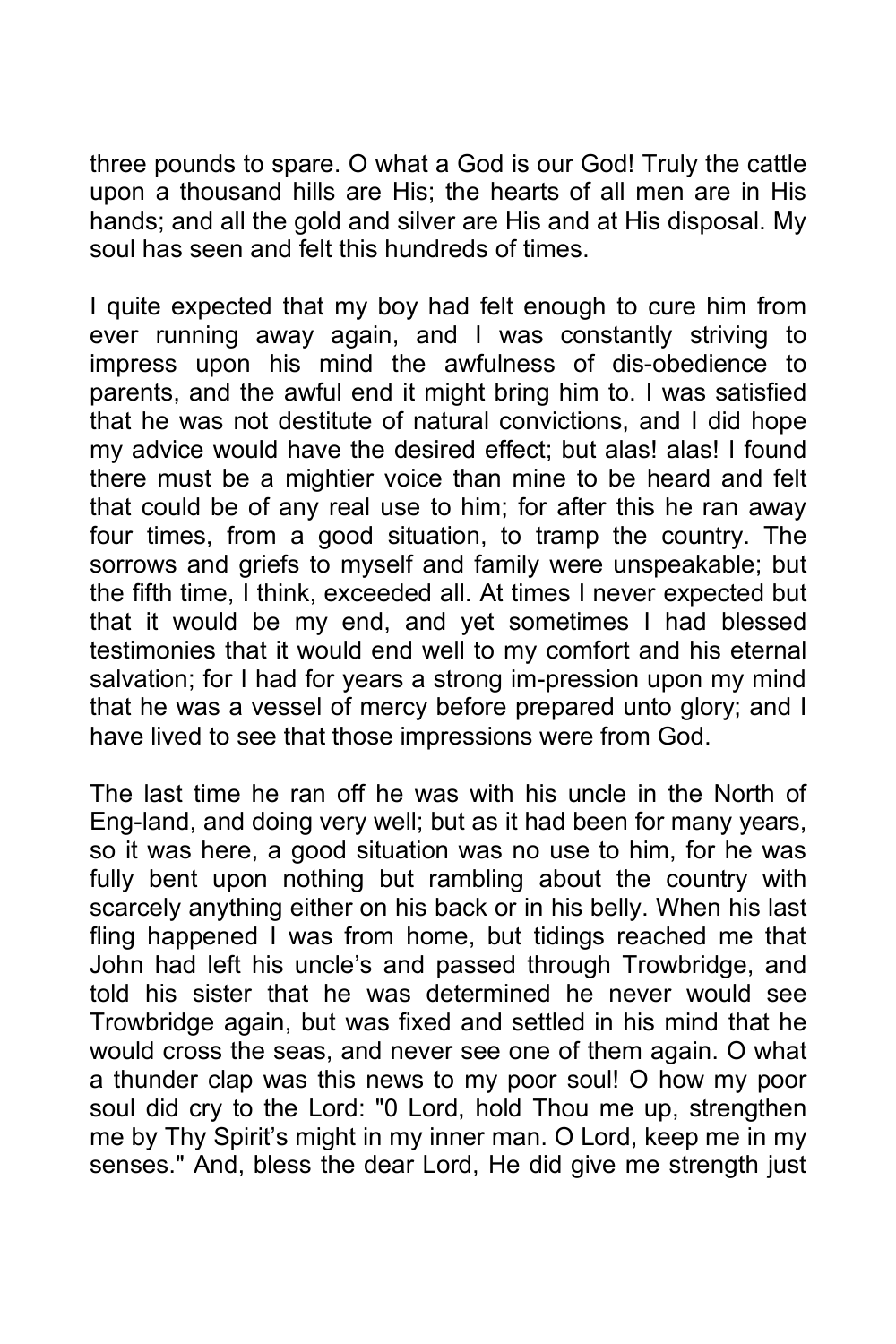equal to the day, but none to spare. His promises can never fail: "Thy shoes shall be iron and brass; and as thy days, so shall thy strength be." And so I found it. When I arrived home it was all nothing but gloominess and sorrow, for I found the lad was gone off, fully bent upon nothing but destruc-tion; and O how clearly I saw that none but God could ever stop him; and if I were to follow him again and find him, I could not change his heart; and that that was entirely the work of God, and not mine. And O what power and strength did I feel from that text, "Cast thy burden upon the Lord, and He shall sustain thee, for He shall never suffer the righteous to be moved."

O what a lift was this to my poor burdened soul! how easily I could cast the lad into the hands of God, that has angels, men and devils at His beck, that has fixed hitherto, but no farther. O what an easement I found in my mind! for I never could freely leave him before this in the hands of God. I had read the pas-sage again and again, and tried with all my might to cast this burden upon the Lord; but I found it a very different thing when the dear Comforter spoke it into my soul; it dropped then like rain, and distilled as the dew. How my very soul has been disgusted at hearing poor, blind, hardened, presumptuous, empty professors of religion exhort the poor, cast-down, burdened child of God: "Why don't you take the promises? why don't you cast your burden upon the Lord? Don't dishonour a kind God by disbelieving Him." Poor blind bats! they know nothing of what it is for the promises to take them, and are utter strangers in experience to what Paul saith: "It is God that worketh in us both to will and to do of His good pleasure." And so I have ever found by soul experience, for when the Lord has gone before me, I could follow; and when He has held me up, I could stand; when He has given me faith, I could believe; when He bears witness with my spirit that I am His, I can say, Abba, Father; when His presence causeth mine enemies to flee, I can shout vic-tory; yea, I can do all things through Christ which strengtheneth me; but without Him I am at a point, and neither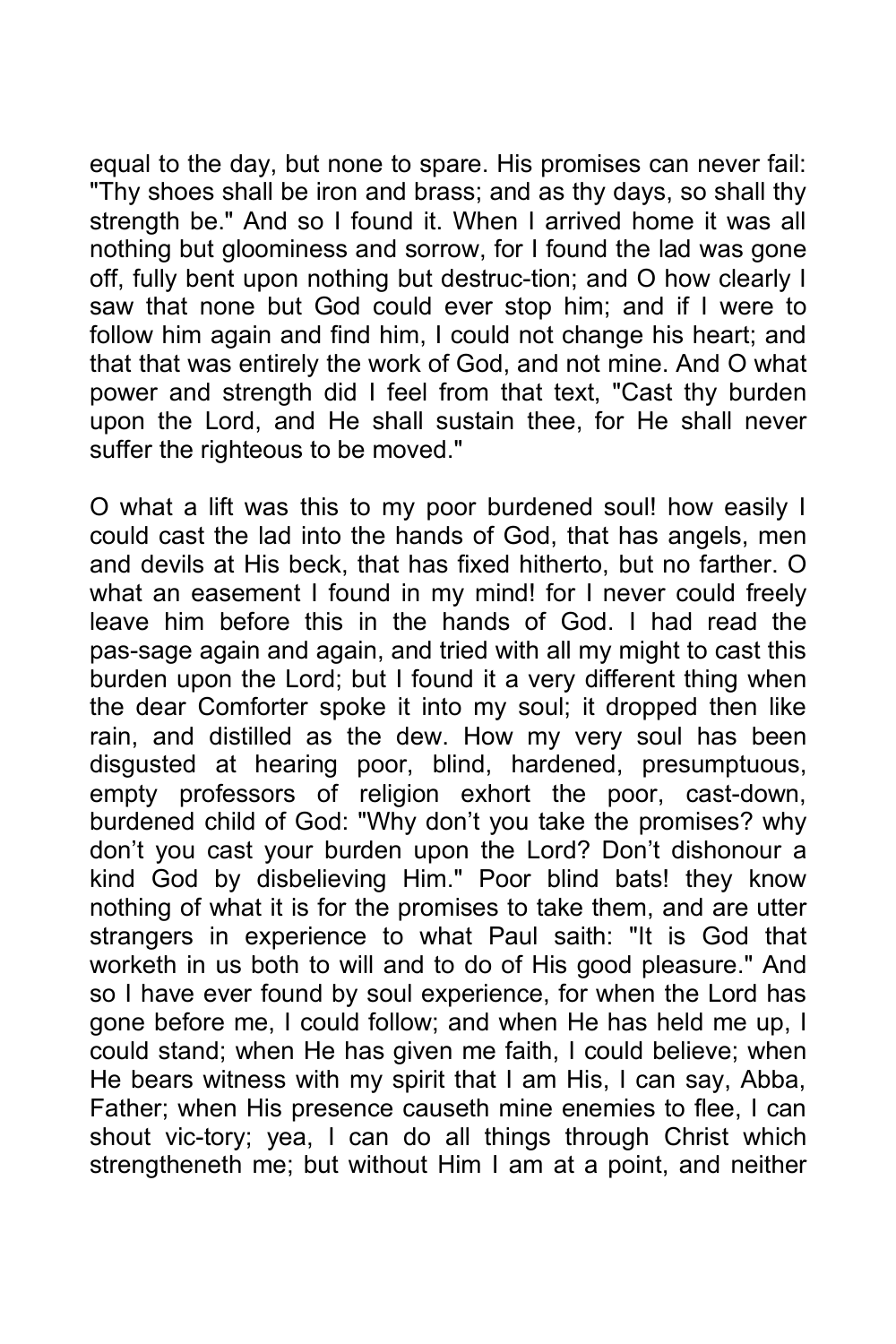men nor devils can overthrow me in it, I can do nothing. It matters not what liberty, joys, peace or confidence I have enjoyed, when God leaves me to the devil and myself, I find I am nothing but earthly, sensual and devilish. I am a living witness that in my flesh there dwelleth no good thing, and I am confident of it that everyone that is taught of God is a living witness of its truth.

 O what sweetness I felt in throwing the lad into the hands of Him who carries the keys of death and of hell; and how sweetly did these words drop into my soul, " Hitherto, but no farther." O I saw that neither the devil nor sin could break the bounds of God's eternal decrees, either in providence or grace; and I saw it as clear as the day that the lad could go no farther than what God had fixed. And O the blessedness of two verses of Kent's hymns (10) that flowed like honey out of the rock into my soul, and rati-fied in my heart that the dear lad, notwithstanding all, was one of God's elect:

There is a period known to God When all His sheep, redeem'd by blood, Shall leave the hateful ways of sin, Turn to the fold, and enter in.

At peace with hell, with God at war, In sin s dark maze they wander far, Indulge their lust, and still go on As far from God as sheep can run John Kent (See MERCIES Topic 15)

My very soul felt confident that he was one of the pur-chased flock which Christ had purchased with His own blood, and from this moment my soul was led to cry from day to day: " O Lord, turn the devil out of the lad's heart from reigning, and enter in Thyself, and take possession of his soul as Thy palace." Here I was from day to day: "Turn him out, Lord; turn him out, Lord." The old devil roared sadly at this, and if the Lord left me a single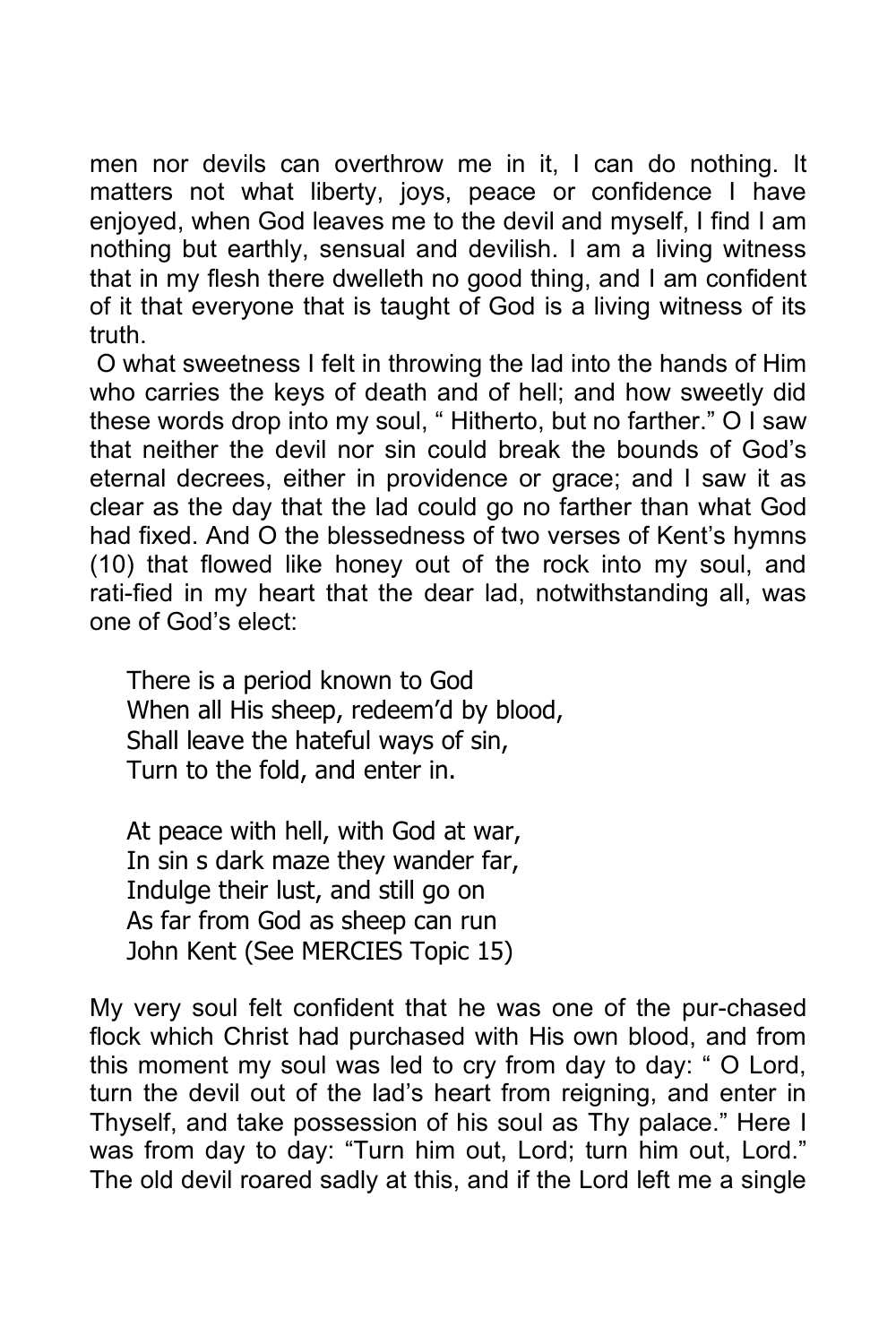moment, he vowed vengeance against me if I did not shut my montens, it is the crying on, "Turn him out, Lord; turn him out, Lord." But it pleased the Lord to hide His face from me; and on the devil came, and painted it out to me that the Lord had given the lad up to him, and he had taken possession of him, and that he would go on headlong in sin till he dropped into hell. But this was fresh matter for prayer, and how my soul did wrestle till sometimes both body and soul were in an agony; and how these words cut through my soul like a sword: "Pray not for this people."

I thought I must have sunk never to rise up; and so I must had not God brought a little encouragement just at the moment respecting the poor woman that came to Christ for her daughter. O what encouragement did it bring! "Have mercy upon me. O Lord, Thou Son of David, my daughter is grievously vexed with a devil." O how my soul cried out again and again, "0 Lord, Thou heardest and answeredst the cry of the poor woman for her dear child that had a devil; and wilt Thou deny me my request for my poor lad that the devil is drag-ging about out of one sin into another? My dear Lord, I confess I am but a dog before Thee, but do let me pick up a few crumbs under the table." And the dear Lord, bless His dear Name, let a few crumbs drop from the table that did my very soul good, for He whispered into my heart these words: " God is no respecter of persons, but in every nation he that feareth Him and worketh righteousness is accepted with Him."

O how my soul adored and thanked Him that He did not disdain such a poor dog! In my feelings I washed His blessed feet with my tears, and wiped them with the hair of my head. And how precious did these words flow into my heart: " They that sow in tears shall reap in joy; wait upon the Lord, be of good courage, and He shall strengthen thine heart; wait, I say, on the Lord." And I felt it good to hope and quietly to wait for the salvation of God. " For the vision is for an appointed time; though it tarry, wait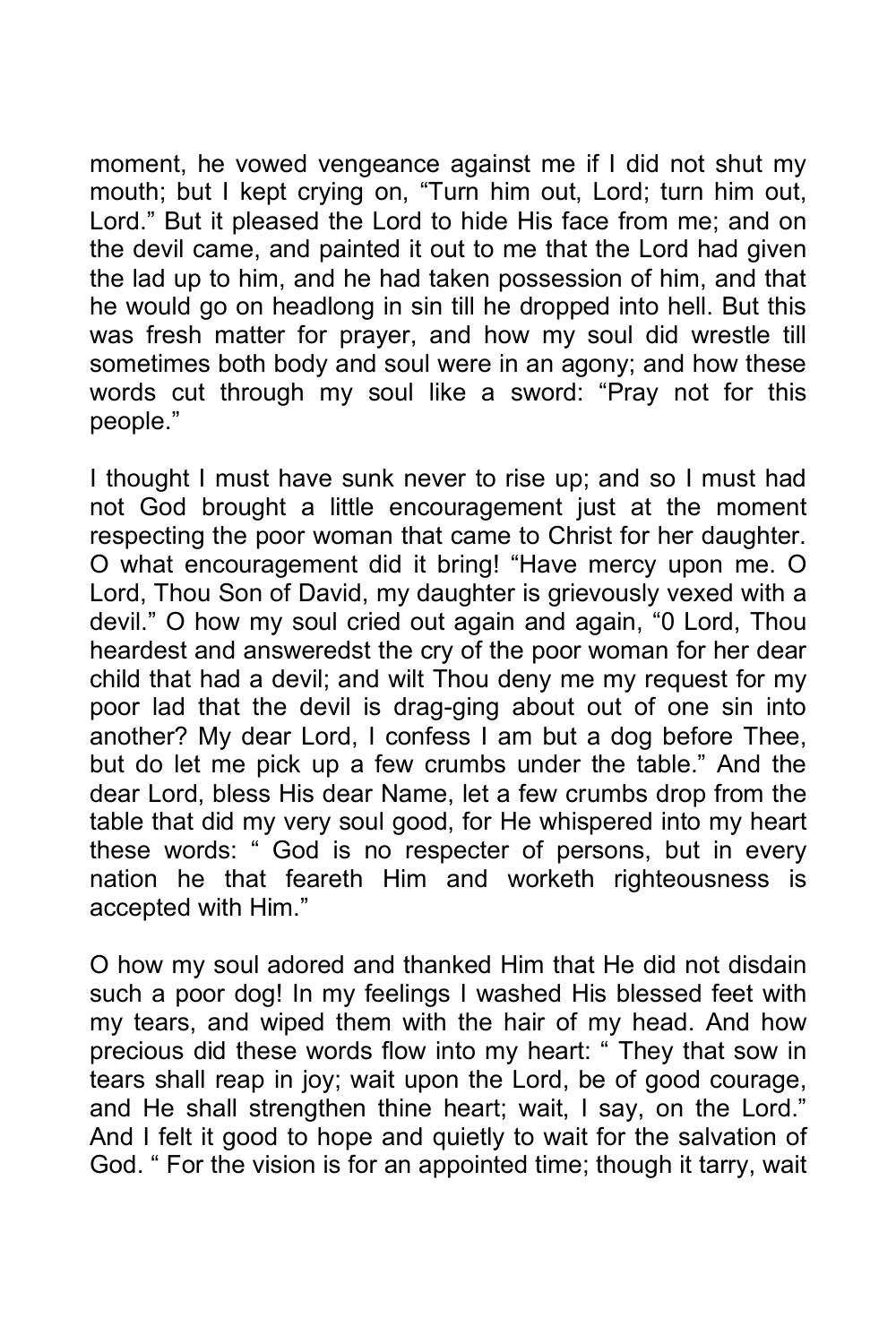for it, because it will surely come; it will not tarry;" and I felt as confident that the lad would be brought to a knowledge of the truth as I was of my own existence. How precious did that sweet hymn of Kent's come again into my soul, especially the last two verses, and I sang it with heart and voice.

My head and heart and hands bowed down before His blessed Majesty, and said, "Thine is the kingdom, and the power, and the glory for ever and ever. Amen and amen;" so it is, and so it shall be. This was a precious lift. Here I had been about three weeks, up and down, in and out, before I could hear any real tidings about him, where he was, or what he was doing; and the first real account that I heard was that he had passed through Taunton on his way for Exeter and stopped at a friend's house one night in Taunton. They had done all they could do to persuade him to return home; but no, he was fully bent never to come home again. As soon as these tidings came I had another dreadful shake, and the devil came on again ten times more violently, if possible, than ever. "Now," says he, "where are your prayers? where is all your confidence that he is a vessel of mercy? See how he is still going on, filling up his cup; and when it is full, he wilI be cut down, and hell will be his portion." And O how that text shook me to pieces: "Behold, ye despisers, and wonder, and perish: for I work a work in your days, a work which ye shall in no wise believe, though a man declare it unto you."

Here I shook like a leaf; my belly trembled within, and my lips quivered, and I staggered and reeled to and fro like a drunken man, and I was at my wits end. Upon the back of this came these awful words, which I thought had com-pletely finished me: "He that, being often reproved, hardeneth his neck, shall suddenly be destroyed, and that without remedy." Whether I was in my senses or out of my senses for a short time I know not, but I was up in my little shady arbour in the garden, and I thought I could not have crawled into the house. I did at last get into my room, but I shook like a leaf from trembling from head to foot.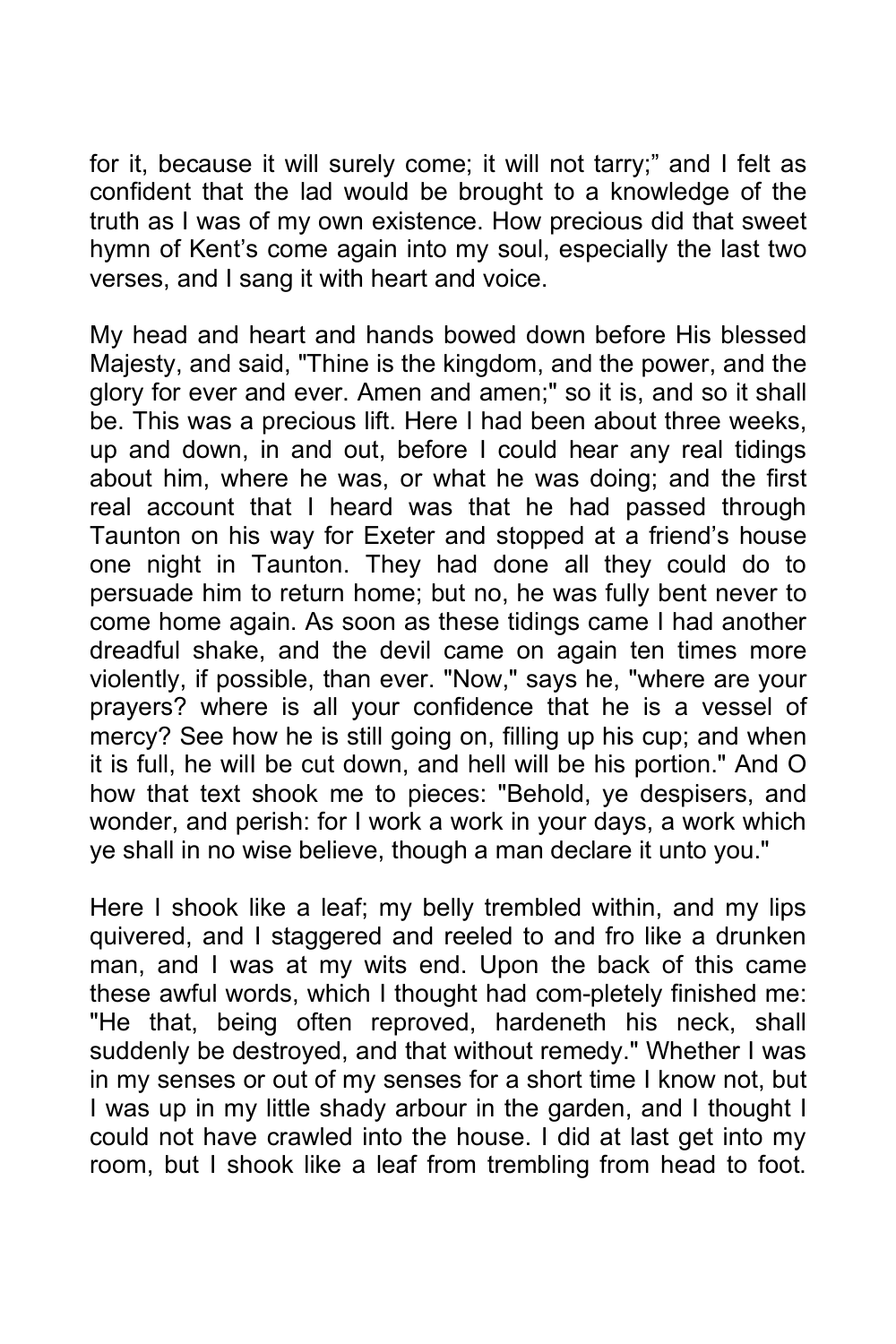"0," cried I, "if I am deceived in what I believed were answers to prayer respecting the lad, I must be deceived in my own salvation;" and I felt myself utterly sinking into despair. I took the Bible up with trembling, and did from my heart feel a real groan and sigh: "O Lord, if it can be consistent with Thy sovereign good plea-sure, let me pick up one crumb. O Lord if it is but one crumb my soul shall bless Thee for it."

And at last I ventured to open the book, and the place where I opened it was #Isa 11. O what glory and grandeur shone in reading the first three verses! My very soul was so overpowered with the glories of Christ for a few minutes that I quite forgot the lad and everything else under the sun. I was quite swallowed up in the glories of Christ. When I came to the fourth verse, O how my soul did go forth with blessings and thanksgivings unto His dear Name, and what a melting of heart in reading it! "But with righteousness shall He judge the poor, and reprove with equity for the meek of the earth; and He shall smite the earth with the rod of His mouth, and with the breath of His lips shall He slay the wicked. And righteousness shall be the girdle of His loins, and faithfulness the girdle of His reins." O how my very soul shouted, "Is there anything too hard for the Lord?" but when I came to the sixth and seventh verses, O I felt as if my very soul must have burst through my body: "The wolf also shall dwell with the lamb, and the leopard shall lie down with the kid; and the calf, and the young lion, and the fatling together, and a little child shall lead them. And the cow and the bear shall feed; their young ones shall lie down together, and the lion shall eat straw like the ox." O how my soul did dance and shout, "Five of God's shalls, that are firm as the everlasting hills, and never were forfeited yet."

O how my soul thanked Him and adored Him, and how sweet did these words flow into my soul, "Thy prayers are heard, and come up before me; I will bring the leopard home, and he shall be heartily glad to lie down with the kids, and a little child shall lead him;" and I felt as confident that God would bring the lad home,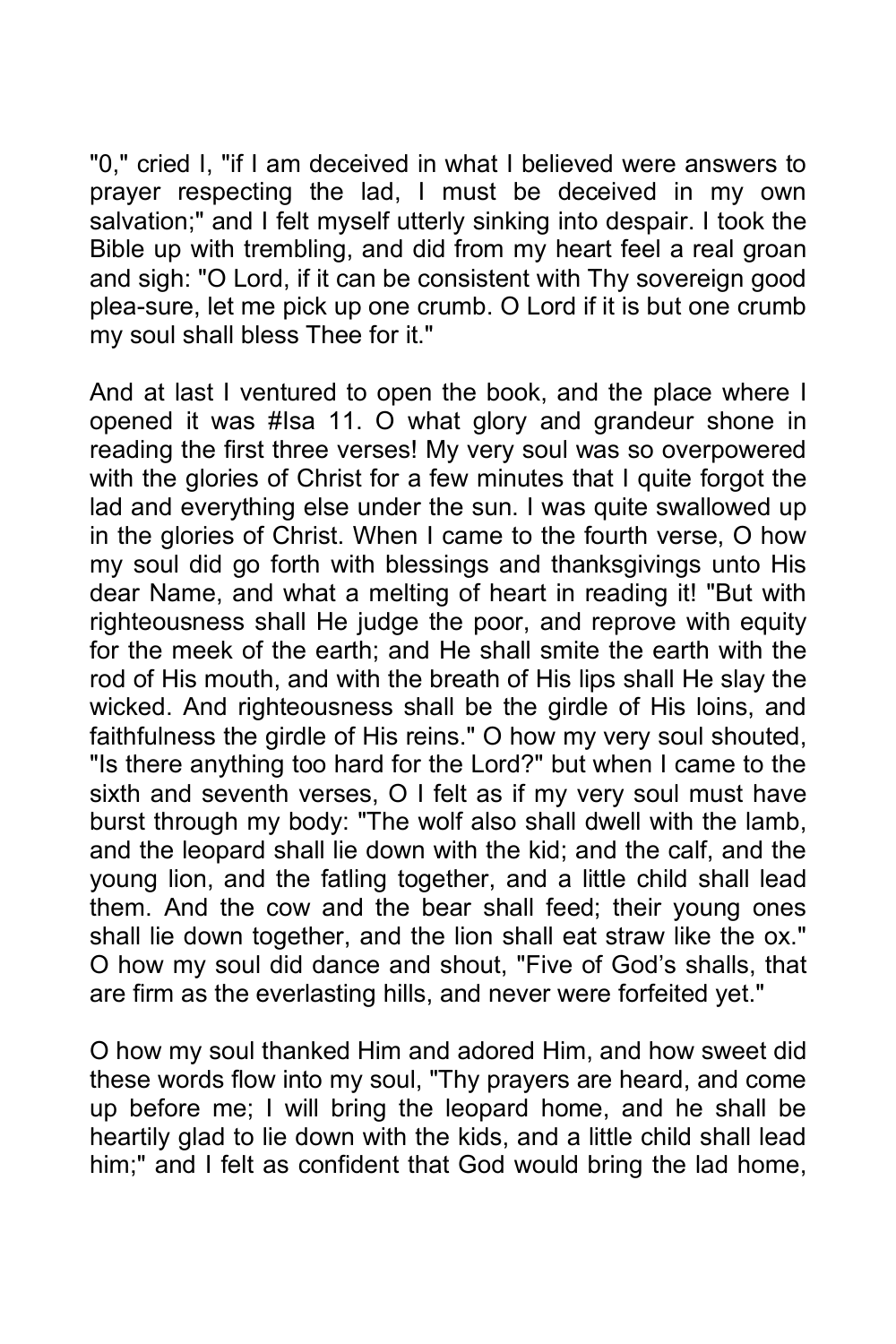clothed and in his right mind, begging for mercy, as I was confident there was a God. O how I kissed the dear feet of my Lord! I washed them with my tears, and wiped them in my feelings with the hairs of my head. I blessed, praised, adored and thanked Him till my very body was so faint that I hardly knew for a few minutes whether I was in the body or out of it. O how my poor soul shouted out, "Rejoice not against me, O mine enemy; when I fall, I shall arise; when I sit in darkness, the Lord will be a light unto me." Poor lying devil! he had taken his flight, and his hellish troop within had all scampered into their dens; and not one of them durst show his head whilst their master was there.

Truly I had no mercy on the lying devil, but set my foot upon his neck and cried, "Would to God I could kill thee outright." Here my soul was kept for about a fortnight, with my mind stayed upon God, waiting to see the good hand of my God, when the postman brought a letter from the lad to say that he was a soldier in Plymouth Barracks, that he was in the very bands of hell night and day, and that hell from beneath was moved to meet him at his coming. O how my very soul melted, and my tongue exclaimed, "He is brought to dwell with the lamb, and the leopard is willing to lie down with the kid." I wrote the dear soul a letter with my heart full of love, and told him that if the Lord had made him sick of his ways in very deed, and he had a desire to come home, I would purchase his discharge.

By the same post I wrote a letter to Mr. Triggs, (See MERCIES Topic 22) though he was a perfect stranger personally to me, but I had heard frequently that he was a minister of God, and preached the truth; and I told him the circumstances of my writing to him, and begged of him the favour to go to the barracks and see the lad, and then let me know what he thought of him, and whether he believed he was really brought to see and feel the error of his ways, and to be heartily sick of them;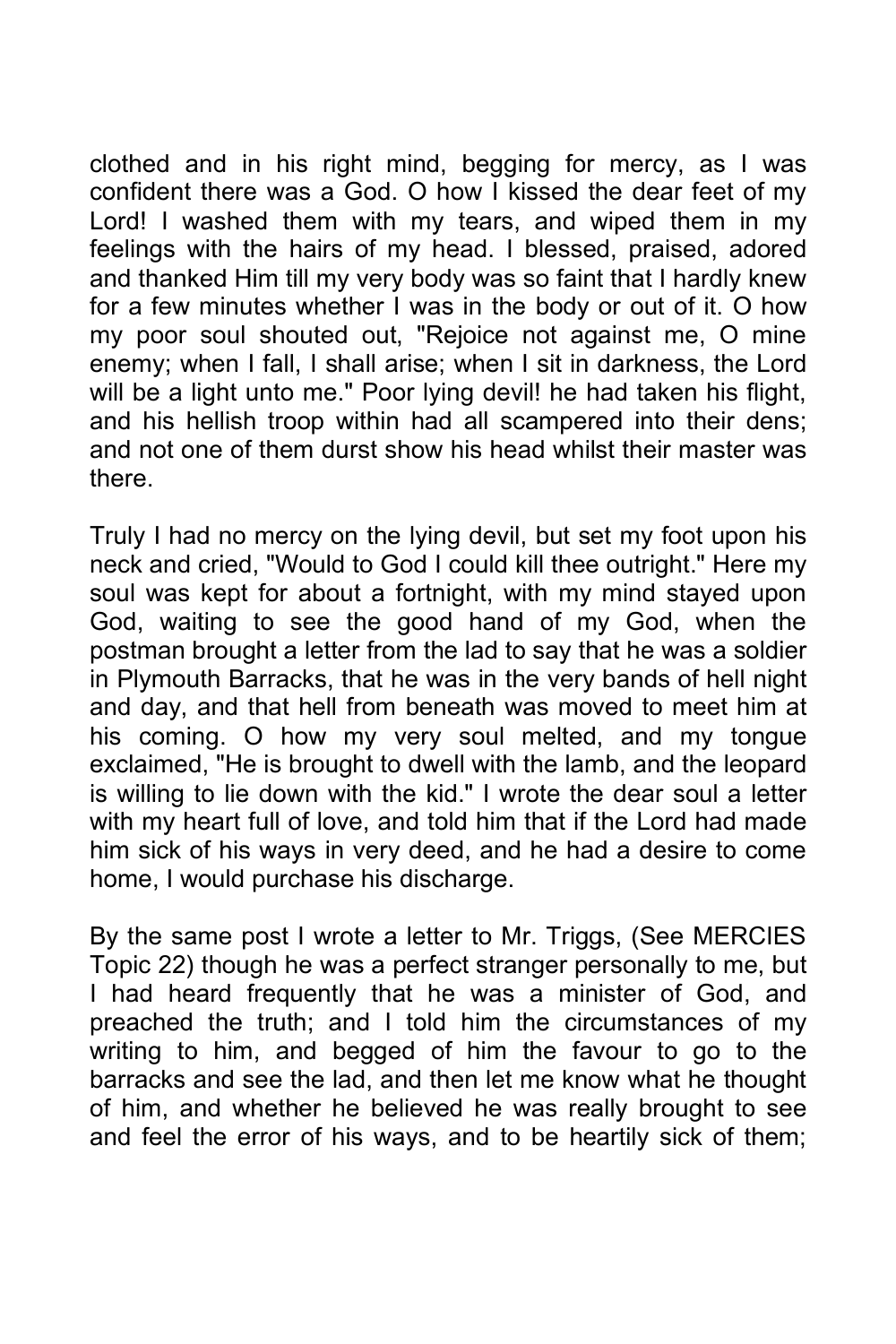and this is a copy of the letter from Mr. Triggs in answer to mine. O the sweetness it was to my soul:

Dear Brother and Companion in tribulation in the kingdom and patience of our Lord and Saviour Jesus Christ, grace be unto thee, and peace and love be multi-plied from God our Father and the Lord Jesus Christ, the Son of the Father in truth and love,-I received yours on Monday evening, and the contents of it filled my heart with sorrow, having children of my own over which my bowels yearned, and I was constrained to weep before the Lord on thy account; and I do find, as well as you, that it is through much tribulation we must enter the kingdom of God; and as we have passed through much already, and the Lord has helped us hitherto, surely it does give us confidence in Him, the faithful God, that what He hath promised He will fulfil: "I will never leave thee, nor forsake thee." I find that the Old Testament saints trod this path that you have been in, and I am not out of the same, namely, great and sore troubles on account of their children.

See the good old Jacob, the great and heavy troubles he met with! he thought death to be sure to him as the result, when his daughter played the whore and his sons committed murder; but the Lord his God was with him, and soon met him again at Bethel; and it is writ-ten, "Happy is he that hath the God of Jacob for his help, whose hope is in the Lord his God." Witness David with his ungodly Absalom, and the grief he caused him; yet his mercy was (and ours stands the same) "that the Lord had made an everlasting covenant with him, ordered in all things, and sure; this was all his salvation, and all his desire." We are poor, short-sighted creatures, and in the paths of tribulation we are very apt to say that all these things are against us; while we find afterwards that in the hands of the Lord the very trouble is one of the all things that work together for good; and I fully expect that my poor tribulated and sorrowing brother will find it so in this case relative to his prodigal son.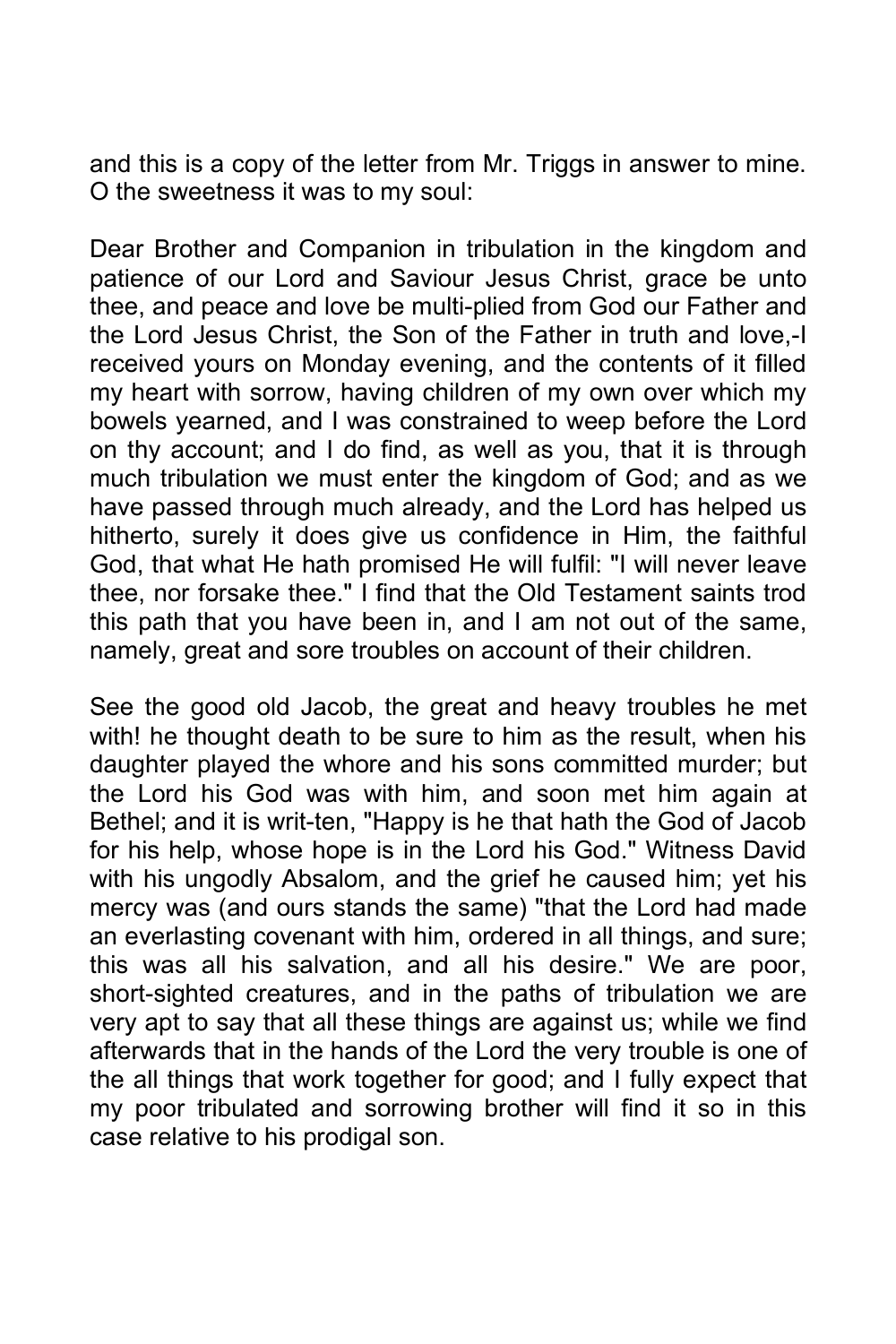According to your request, I went to the citadel yesterday (Tuesday) morning, and enquired for your son, and I found he was at drill. I waited until it was over, and then I saw him and made myself known unto him, and said I had a letter from his father, and I wished to have some conversation with him. He told me that he had no time then, as he must get ready for parade; so I gave him my name and where I lived, and desired him to call on me, which accordingly he did last evening about six o'clock, and, from what I could gather from his conversation, there is certainly a great change taken place for the better.

I asked him whether he was going on now in his old ways of sin and rebellion; to which he said, No, he could not, for a few weeks ago all his past life and actions were brought before him, with the shortness of time, and the awful circumstances of eternity; and that he had tried to stifle these things by getting into company, but that it was always uppermost; he was completely miserable, and he thought there was no mercy for him. His com-panions are all on him, and their filthy conversation, cursing and swearing, made the barrack room a com-plete hell to him, and he was just the same within. He wanders about by himself, and can get no comfort. I told him to make free at my house, as I loved him for his father's sake, and would do anything for him that I could to give him comfort. Who can tell?

I have just given you a brief sketch of circumstances. He told me that he had written to you by return of post. I hope that this will give my brother a little comfort above his sorrow, and it may be that the dear Lord will bring back his dear John to the bosom of his father, as manifested to be a vessel of mercy before prepared unto glory; and this will more than compensate for all the sorrow he hath given you. Cheer up, my brother; there is hope in Israel concerning this thing, so that you will receive him as your own bowels. I saw the adju-tant and one of the sergeants, and they spoke in the highest terms of the good behaviour and sobriety of your dear John, and that he had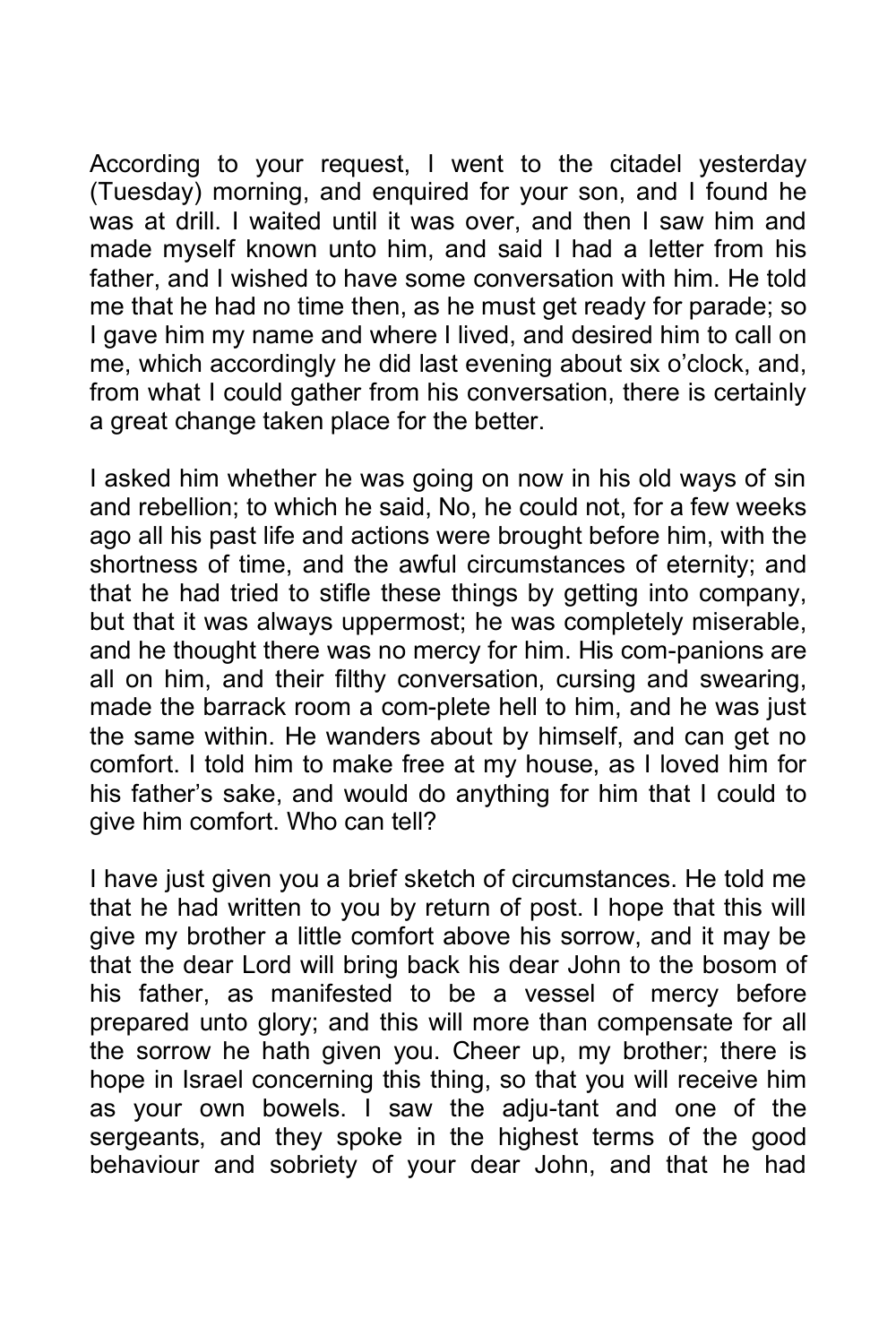conducted himself well since he had been in the regiment; that he had merited their esteem, and they said he was sure to do well and get on. I was very glad to hear the statement, and, no doubt, you will be; yet John says that he cannot live in such a hell. Now, dear brother, I am ready to act for you as you think fit; if you wish to buy his discharge, I will go to the commanding officer and make the inquiry for you relative to the sum required, and how it must be paid, where and when, for I do feel an anxiety to get him out of such a place, and shall feel an honour conferred upon me to be enabled to act on your account in these your troubles. Give my love to the parson's wife, and tell her to be of good cheer, and that she may rejoice yet that her last-born son is born of God. My love in the Lord to those who love our Lord Jesus Christ in sincerity and truth among whom you minister. The good and gracious Lord bless and comfort you, and support you under all your troubles and sorrows, knowing it will soon be all over, and every trouble left behind, and earth exchanged for heaven. The promise is sure to all the seed, and our God changeth not.

Thine in the precious Lord Jesus, "A. TRIGGS."

Never can I forget the melting I had in reading this letter. I had to put it down three or four times before I could get through it. Never was my heart so broken in reading a letter in all my life; and my dear wife and two daughters that are at home, I do not know which of them wept the most. O the kindness, the love and feeling that my dear brother Triggs manifested to one so unworthy! It knit my soul to him in a moment; and we were one spirit. Scores of times has my soul begged the best of blessings to rest upon him and his. As soon as we could, we procured his discharge, and the poor prodigal returned home, and a hearty welcome he had; and I soon found the work was of God, and that the lion could lie down with the lamb, and a little child could lead him. Poor thing! he was sorely chastened out of God's law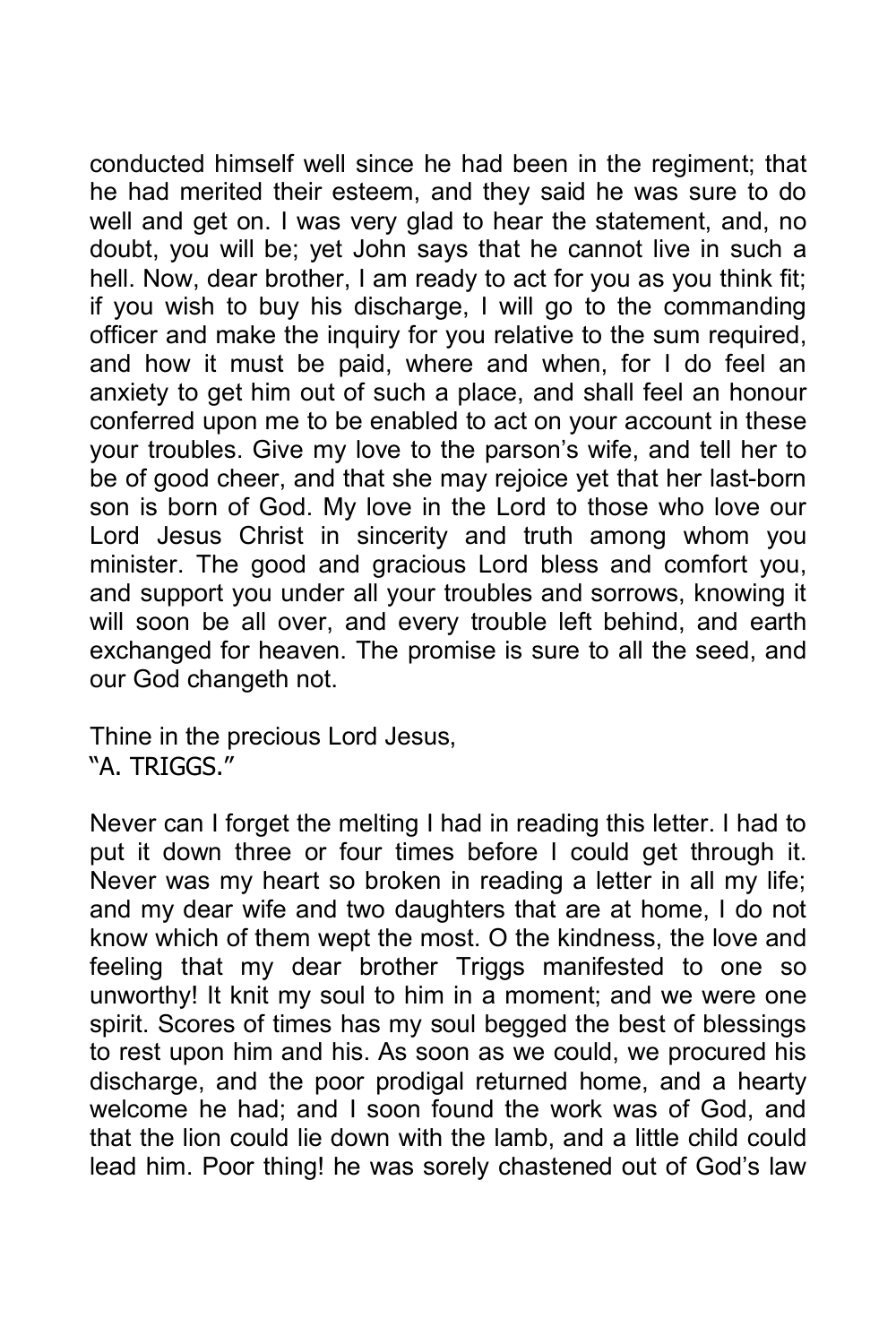for weeks after he got home; but the Lord in tender mercy broke his bonds asunder in His own time, and brought him to hear and feel the joyful tidings of a free and full forgiveness of all his cursed abominations through the application of the precious blood of Christ to his soul; and he knew what it was to sing with delight and joy, " Bless the Lord, O my soul, and all that is within me, bless His holy Name; bless the Lord, O my soul, and forget not all His benefits; who forgiveth all thine iniquities, who healeth all thy diseases, who redeemeth thy life from destruction, who crowneth thee with loving-kindness and tender mercies." O how my soul did rejoice and thank and adore my God when I heard of the glad tidings that God had visited him with peace and pardon. He walked for a short time at large, and on April 29th I baptised him with some others; and truly I felt it an affecting time, and so did many others.

I believe amongst about nine hundred people there were few with a dry cheek; and to this day I am fully satisfied that the work is of God. O the wonder-working God for such a worm as I! Never, I think, had I a sorer trouble, heavier conflicts with the devil, nor was I ever deeper sunk at times in despair; and never had I more transporting joy, and clearer dis-covery how God had answered my poor prayer in all my life. O what a wonder-working God is our God! He can turn what we fear will be the greatest curse into the greatest blessing, the barren wilderness into a fruitful field, a dungeon into a palace, a miserable, sorrowful night into a glorious morning, frowns into smiles, starvation and famishing into feasting. Never can I at times, when the dear Comforter brings it to my remembrance forget the wonders and glories of God, who has caused it to work together for my soul's good and the eternal salvation of the lad. It is that that crowns the whole; and my poor soul has sung scores of times since the lad has come home, "Crown Him, crown Him Lord of all." O what sweetness it is when we can give Him glory. My poor soul could not help times and times breaking out and singing with the poet,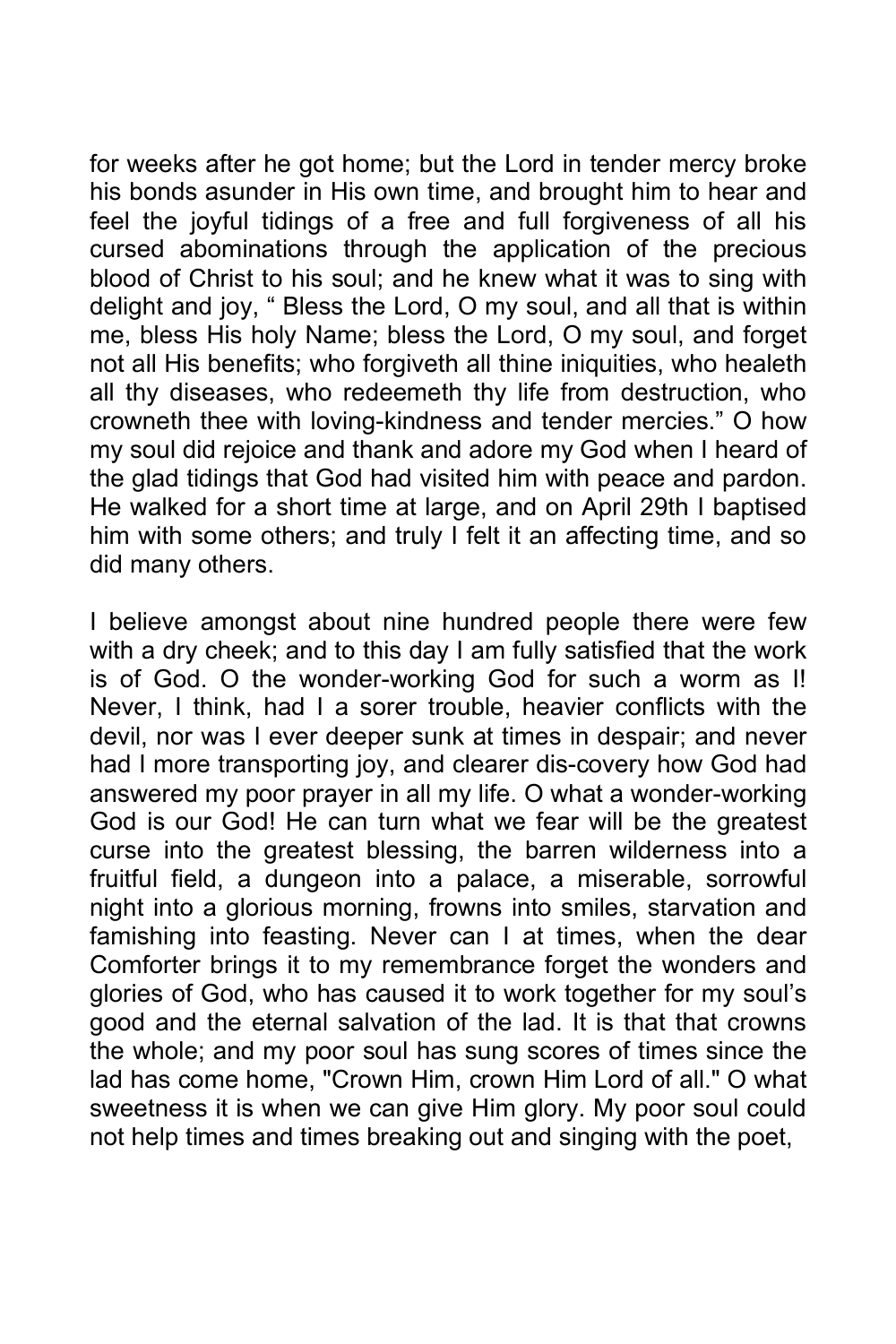O for a heart prepared to sing To God, my Saviour and my King While with His saints I join to tell, My Jesus has done all things well.

How sovereign, wonderful, and free, Is all His love to sinful me! He pluck'd me as a brand from hell My Jesus has done all things well.

And since my soul has known His love, What mercies has He made me prove; Mercies which all my praise excel; My Jesus has done all things well. Samuel Medley (See MERCIES Topic 19)

Bless His dear Name, He cannot do wrong, let unbelief say what it will. Infinite wisdom cannot err; neither can boundless love and mercy be unkind. This I have proved for nearly twenty-four years at Trow-bridge, and out of all my troubles, trials, miseries, griefs and sorrows, God has delivered me; not because I have been so faithful, watchful, humble and obedient; for, I speak it to my shame, never a more disobedient wretch the Lord has in His family. O the numbers of times I have believed that my cursed rebellion had so greatly provoked the dear Lord that He never could bear with me much longer, nor would ever help me more; but, bless His precious Name, though we believe not, yet He abideth faithful; He cannot deny Himself; and so I have proved for twenty-four years that the precious words that nailed me at Trowbridge came from God: "Abide in this city, for I have much people here;" "The cattle upon a thousand hills are Mine; the gold and silver are Mine; thy bread shall be given thee and thy water shall be sure." So that I can say to the honour of my God, that to this day He has ful-filled His promises to the very letter. Not one good thing has failed me of all that ever He hath said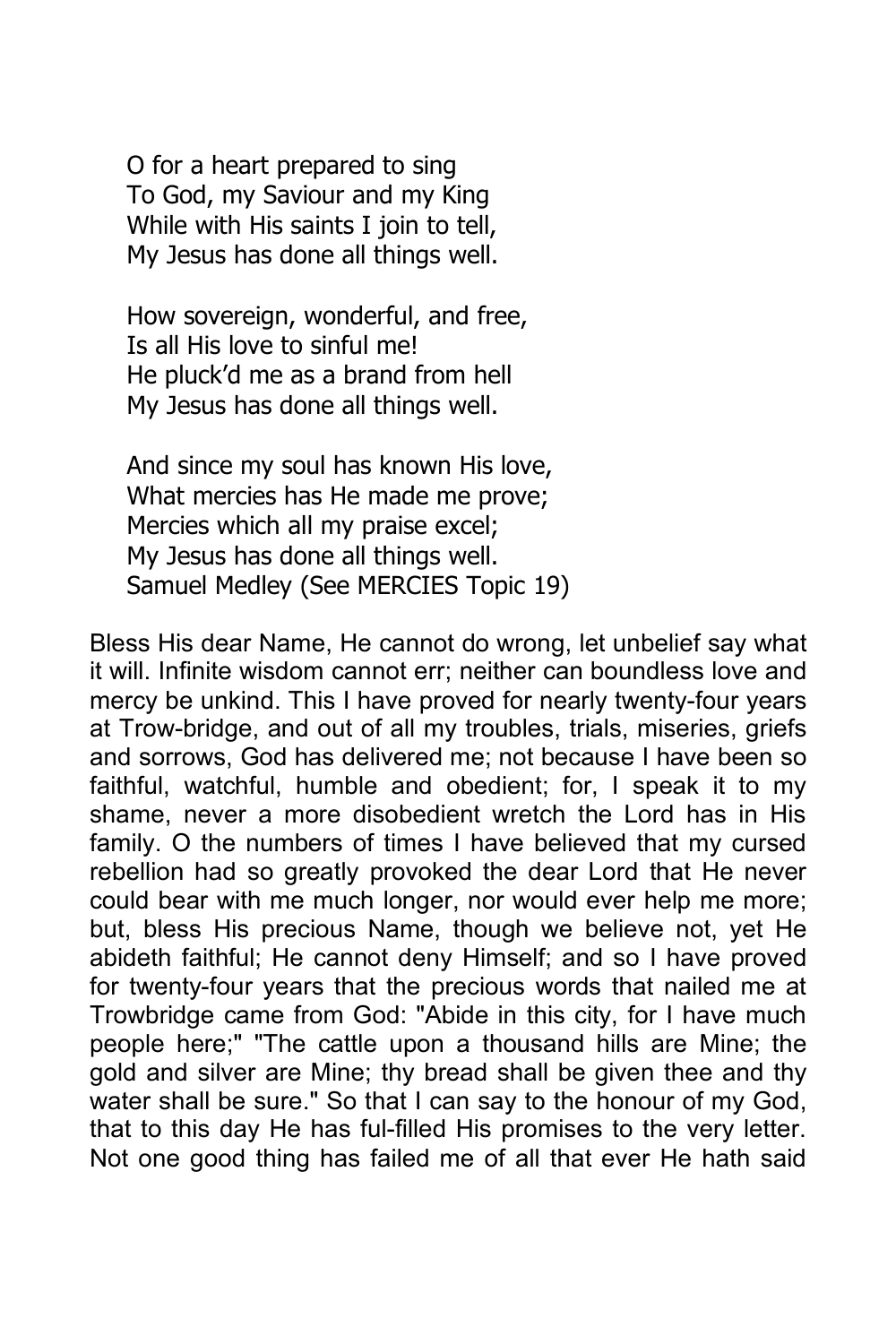unto me: it is all come to pass, notwithstanding all the opposition I have met with from men and from devils. And here I am, a poor helpless worm, confident of this one thing, that it is by having obtained the help of God that I continue unto this day; and I have ever found to the present hour, when my soul has been helped to cast all its burden upon the Lord, He has sustained me; but whenever I have been leaning to an arm of flesh, I have been disappointed.

And I cannot help here mentioning one circumstance which strikes my mind, that happened before I began to preach. I had a very kind friend who had often helped me in my distress, one who knew the Lord and had never denied me a favour in time of need; so that I considered him a sure place to take shelter in a time of particular need in providence. We were one day stuck fast till I had got my work out, and I set off to borrow seven shillings of him till I had finished my work, having no doubt that he would lend it to me, and that we should have a sweet conversation into the bargain of the precious things of God. But when I came to ask him the favour he was very cross and told me he could not keep on lending me money, and he was afraid I was leaning upon him; and he did not feel his mind at liberty to do it. O what a knock-down blow was this! I crept out of the house like a thief, with my poor soul broken to pieces, and into the fields I got, where I roared like a bear. "Now," says the devil, "it is all over; you have not one bit of bread in the house; God has left you, and the children of God have turned their backs upon you, for they see through you, that you are nothing but a mump-ing hypocrite, making a profession of religion for a crust of bread." I felt as if I must sink into despair. "O Lord," cried my soul, "I know not what to do." And O how sweet and glorious did these words sound in my heart: "Cast the net on the right side of the ship, and ye shall find."

I dropped down on my knees, and cried out, "Dear Lord, what a fool, I am! I have been throwing the net on the wrong side. Why,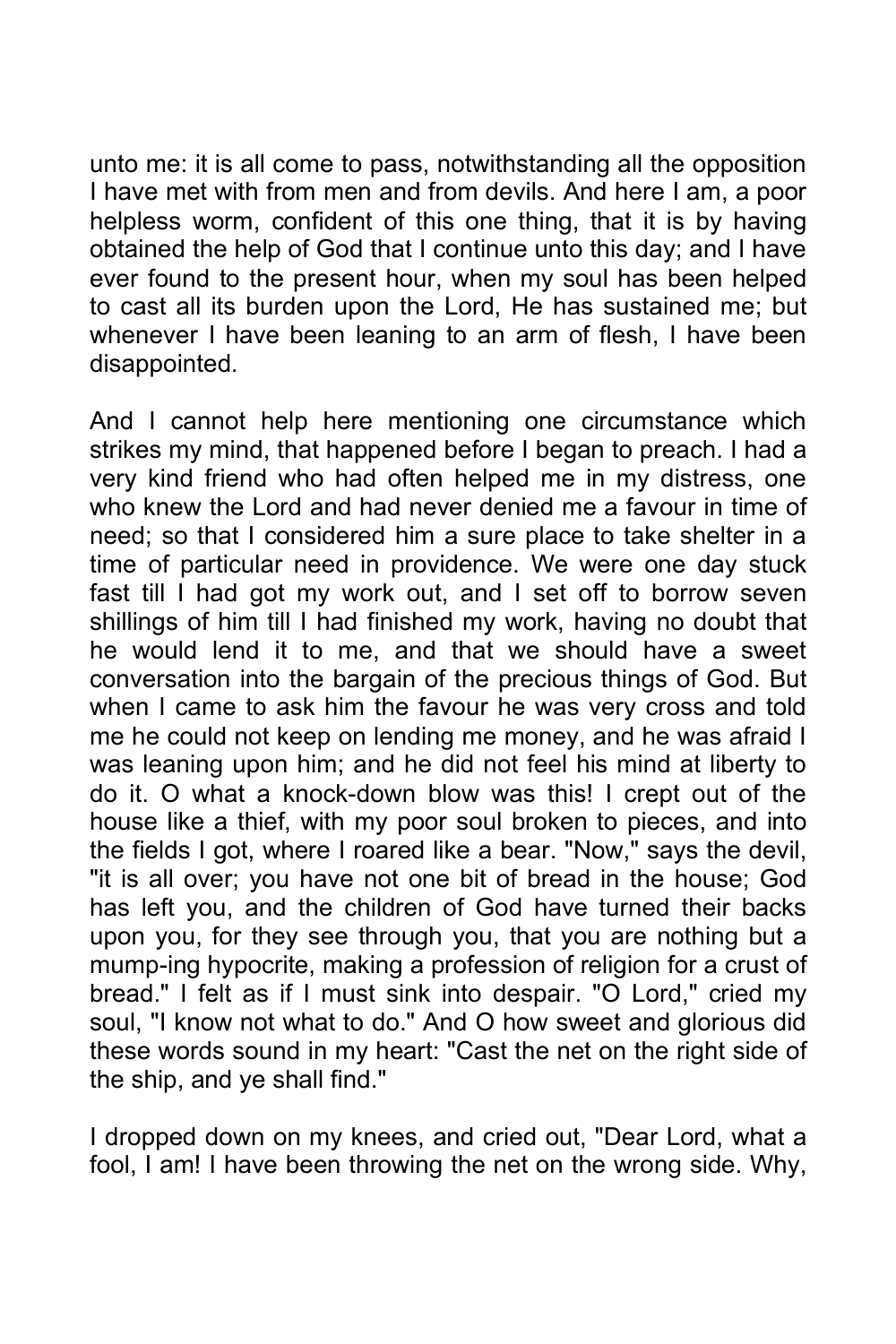dear Lord, I see Thou art the right side." And O how sweetly did He speak with a smile: "Cast thy burden upon the Lord, and He shall sustain thee; for He shall never suffer the righteous to be moved." O what blessed satisfaction and peace did I feel in leaning and trusting to the Lord; and I could and did sing unto the Lord: "It is better to trust in the Lord than to put confidence in man; it is better to trust in the Lord than to put confidence in princes."

If I recollect aright, the day after my friend came to acknowledge his fault, and he said he could not think how it was that he could be so un-feeling, and treat me so very ill, I told him the cause was in myself; that I had been casting the net on the left side of the ship, and mentioned to him the blessing the Lord had made it to my soul. O the times I have been in similar trials, when these words have been a blessing to my soul: "Cast the net on the right side of the ship, and ye shall find." I never found it fail yet; and when the dear Comforter brings to my remembrance the wondrous kindness He has done for us as a church and people at Trowbridge for these twenty-four years, I am constrained to cry out, "What hath God wrought!" for our chapel has cost us upwards of eighteen hun-dred pounds.

If I am not mistaken, I have begged out of our church and congregation about five hundred and forty-five pounds; and for two or three of these last years we have had two hundred pounds debt remaining; but this year we have entered into a subscription amongst ourselves to clear off the two hundred pounds, and we have already got considerably above one hun-dred pounds, and have every prospect that the rest will be obtained before the end of the year. "Is anything too hard for the Lord?" It is astonishing what God can do by the most unlikely of means! I have had to endure all sorts of reports; and some have said that I have been trying to get the chapel out of debt that I might have it for my own private property; and I have been told there are some who believe this report to be true. Well, it is of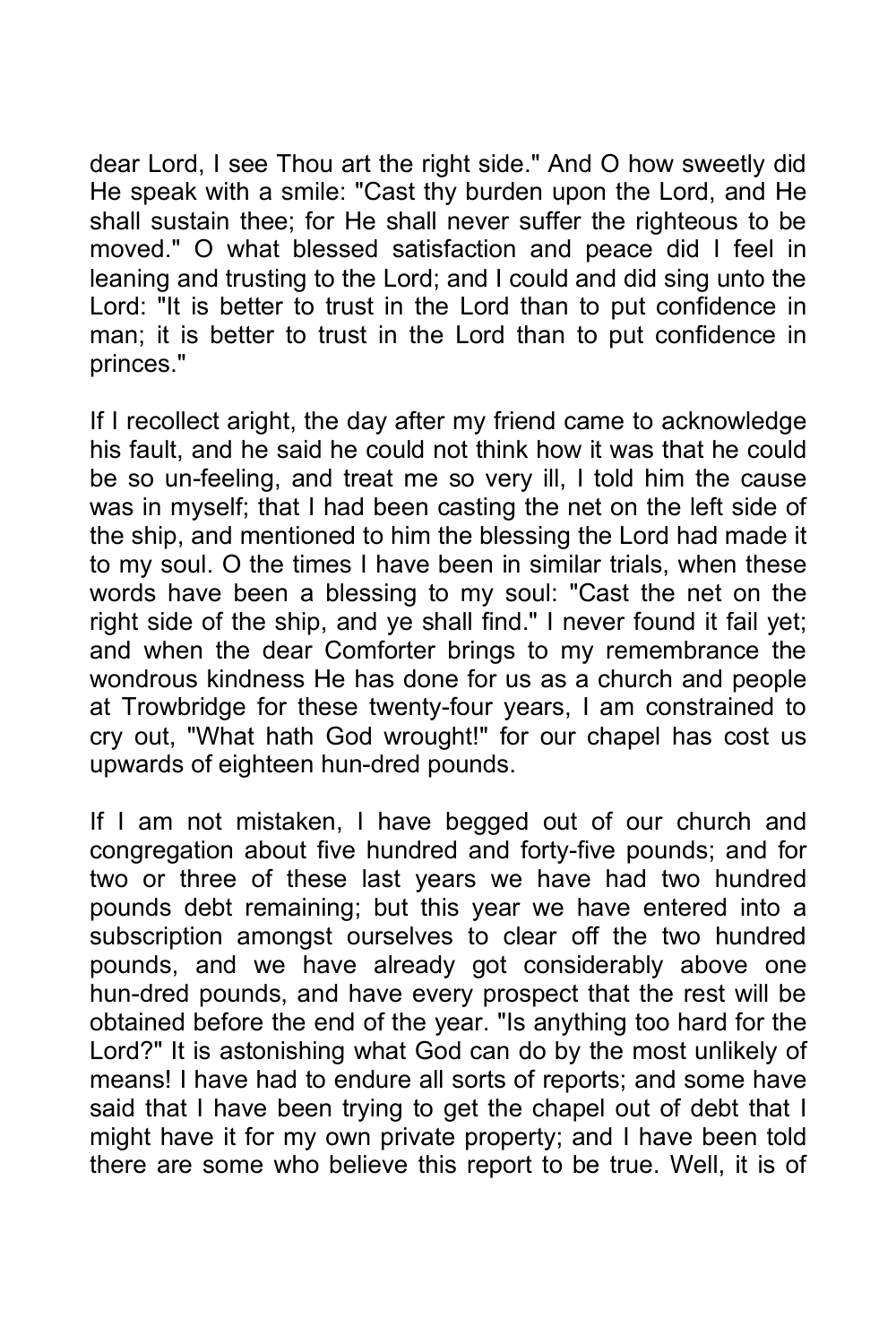little consequence what these poor creatures believe as respects poor unworthy me; but I have no more power over the chapel, as private property, than our pew-opener, nor half so much, for he is one of the trustees and I am not; neither have I ever wished it, nor ever desired it. The chapel belongs to the church for ever, as freehold property that can never be sold, nor even mortgaged. I am confident of it, that whilst I have any work to do at Trowbridge, there I must abide; but sometimes I do verily think my work is done at Trowbridge, and it appears to me that I have preached all the people as dead and as barren as myself, and I have really thought that they would be glad to get rid of me.

Sometimes I have tried to get out of them if this was not the case, but as yet they do not say it is; and here I am, after all the loving-kindness and tender mercies of a covenant God, as poor and helpless, as weak and worthless, as ever I was in my life, a poor pauper upon the tender mercy of God from day to day, a poor sinner saved by grace, who has nothing else to boast of save the cross of our Lord and Saviour Jesus Christ. Surely goodness and mercy have followed me all my life long to the present moment. O the times I have feared I should never see the day that I could pay my debts! But, blessed be my covenant God, I have lived to see it, and proved that not one good thing of all that ever He promised has failed, nor ever will fail. O the sweet moments I enjoy at times, when the dear Comforter is pleased to bring to my remembrance the tender mercies which He has caused to pass before me in the way! I can then say with confidence, "The Lord hath done great things for me, whereof I am glad." O the many pre-cious times I have had in blessing and thanking my dear Lord for His providing, upholding, supplying, defending and delivering mercies to one so very feeble and helpless, surrounded with enemies on the right hand and on the left, who have been for years so anxiously watching and waiting for my halting.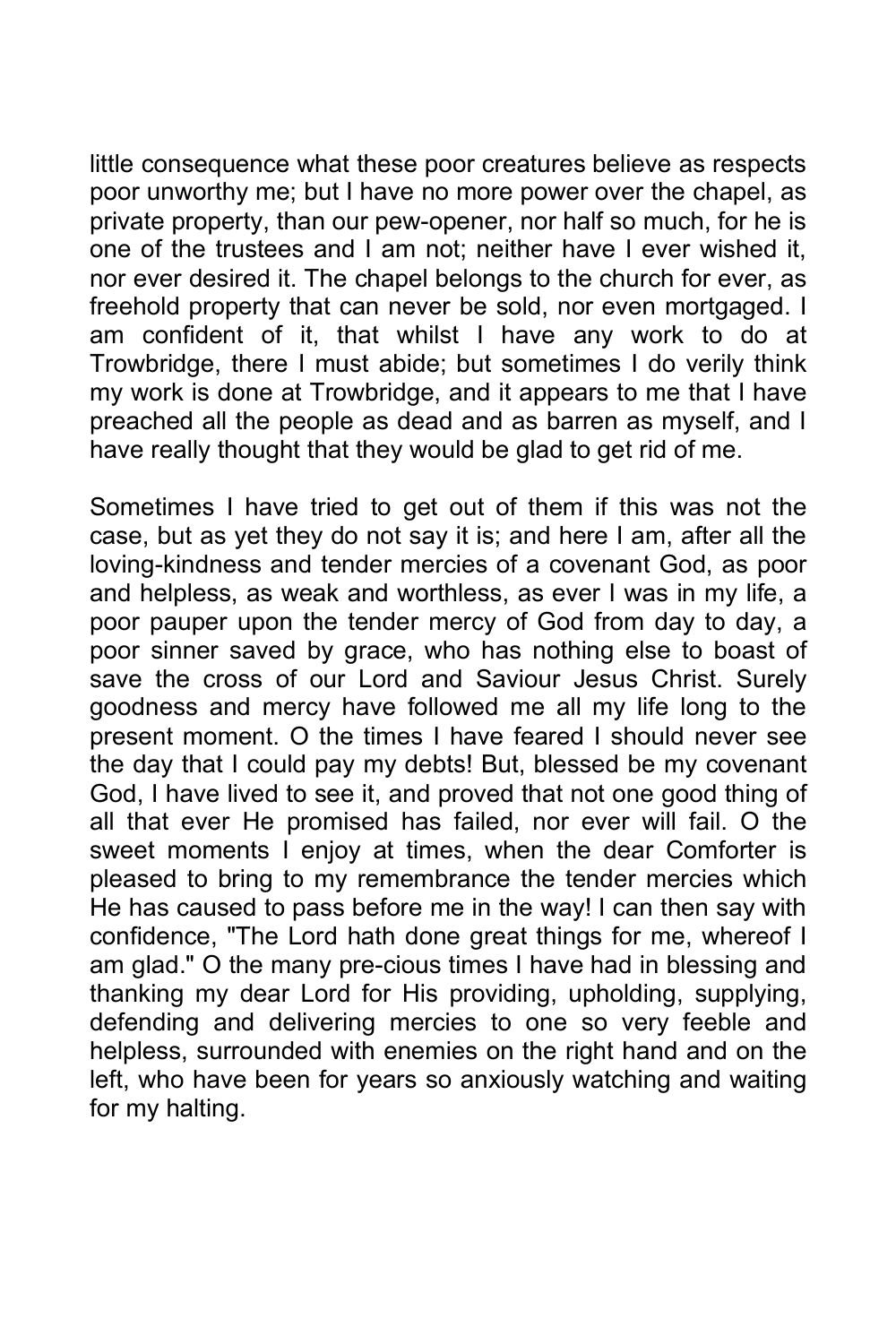But hitherto God has preserved me, to the no small morti-fication of some poor things, who have many, very many times been the means, in the hands of my God, to send me to a throne of grace that God would teach me, guide me, and preserve me in my goings out and comings in, so that I might have grace and strength given me every moment, and be enabled so to act, walk and speak, that the uncircumcised might not have it to say, "Ah! ah! so would we have it." And, bless the Lord He has preserved me to the present day, though not from the noise of their tongues, for this they use very freely and not sparingly. But this I trouble myself nothing about; it is but an empty noise, and I have ever proved that "the curse causeless will not come."

A good conscience is a sweet and comfortable companion to go to bed with. O that my poor soul may ever be favoured with godly fear in sweet exercise, that my soul may live and serve God with rever-ence and godly fear; for our God is a consuming fire and that I may ever be preserved from revenge; for the Lord saith, "Vengeance is Mine, and I will repay." O what a sweet companion is godly fear "The fear of the Lord is to hate evil." "Pride, arrogance, and the evil way doth He hate." "In the fear of the Lord is strong confidence, and His children shall have a place of refuge." "The fear of the Lord is a fountain of life to depart from the snares of death." "The fear of the Lord is the instruction of wisdom; and before honour is humility." "By the fear of the Lord men depart from evil." "The fear of the Lord tendeth to life; and he that hath it shall abide satisfied; he shall not be visited with evil." "By humility and the fear of the Lord are riches, honour, and life." "Let not thine heart envy sinners; but be thou in the fear of the Lord all day long; for surely there is an end, and thine expectation shall not be cut off." O my dear Lord, grant me much of this godly fear in exercise in my poor soul, that I may daily be afraid of offending Thee, and that my conscience may be kept very tender. O that I might honour Thee more, love Thee more, and live more to Thy glory! I blush before Thee, and hide my guilty head at my base ingratitude, cursed unbelief,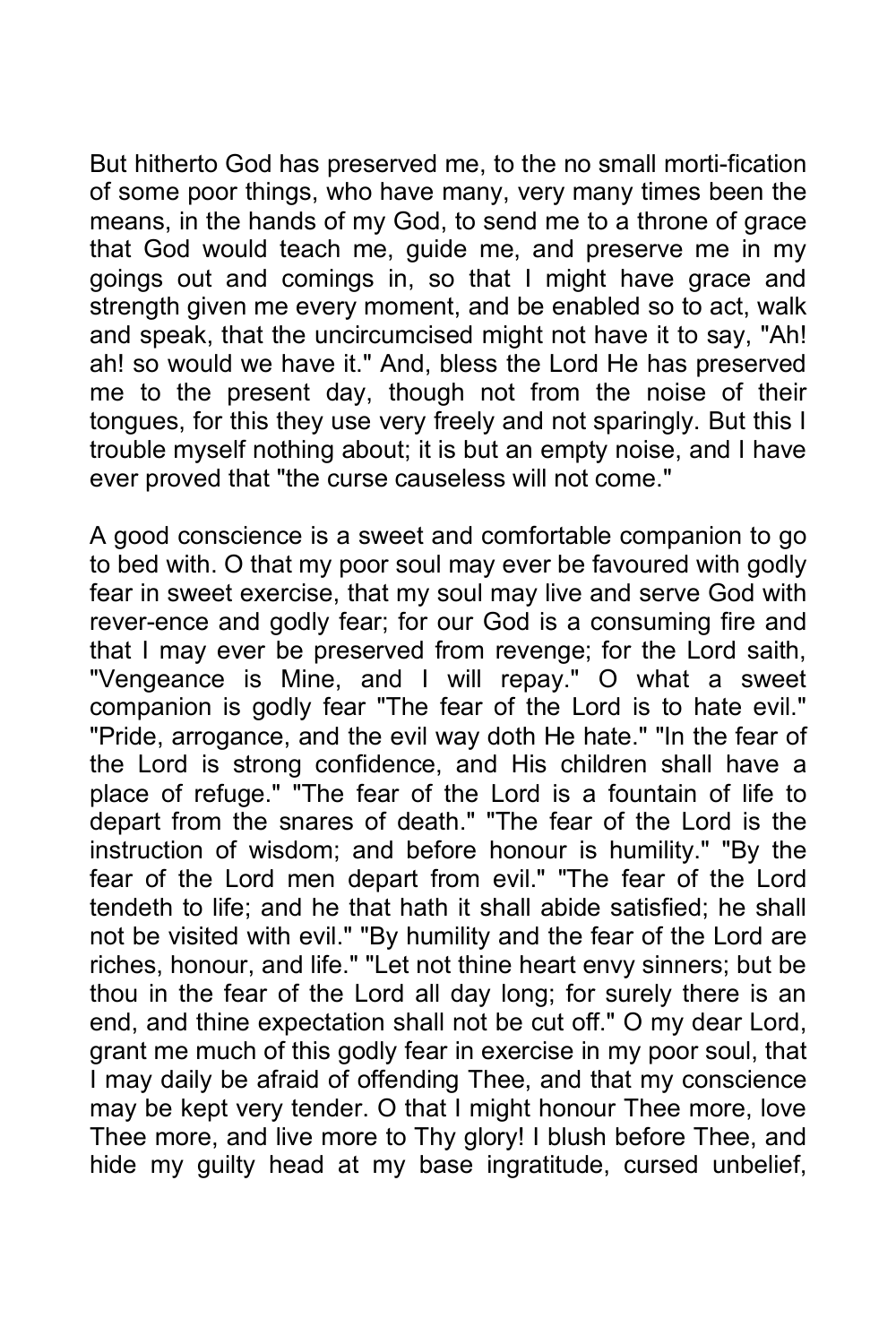wretched wanderings, hardness of heart, that I have been and still am the subject of, notwithstanding all the loving-kindness and tender mercies which Thou hast bestowed upon one so unworthy. O let Thy grace be sufficient for me, that I may war a good warfare against the world, the flesh, and the devil; that I may endure hardness as a good soldier of Jesus Christ; that the weapons of my warfare may not be carnal, but mighty through God to the pulling down of strongholds, cast-ing down imaginations and every high thing that exalt-eth itself against the knowledge of God, and bringing into captivity every thought to the obedience of Christ.

*{5}* I have reason to praise God that this which I then prayed for has come to pass. The Lord was pleased to bless to her soul's good the circumstance I have mentioned, by fastening convictions of sin upon her conscience. I am satisfied the work upon her soul was of God, and she has been for many years a consistent member of our church.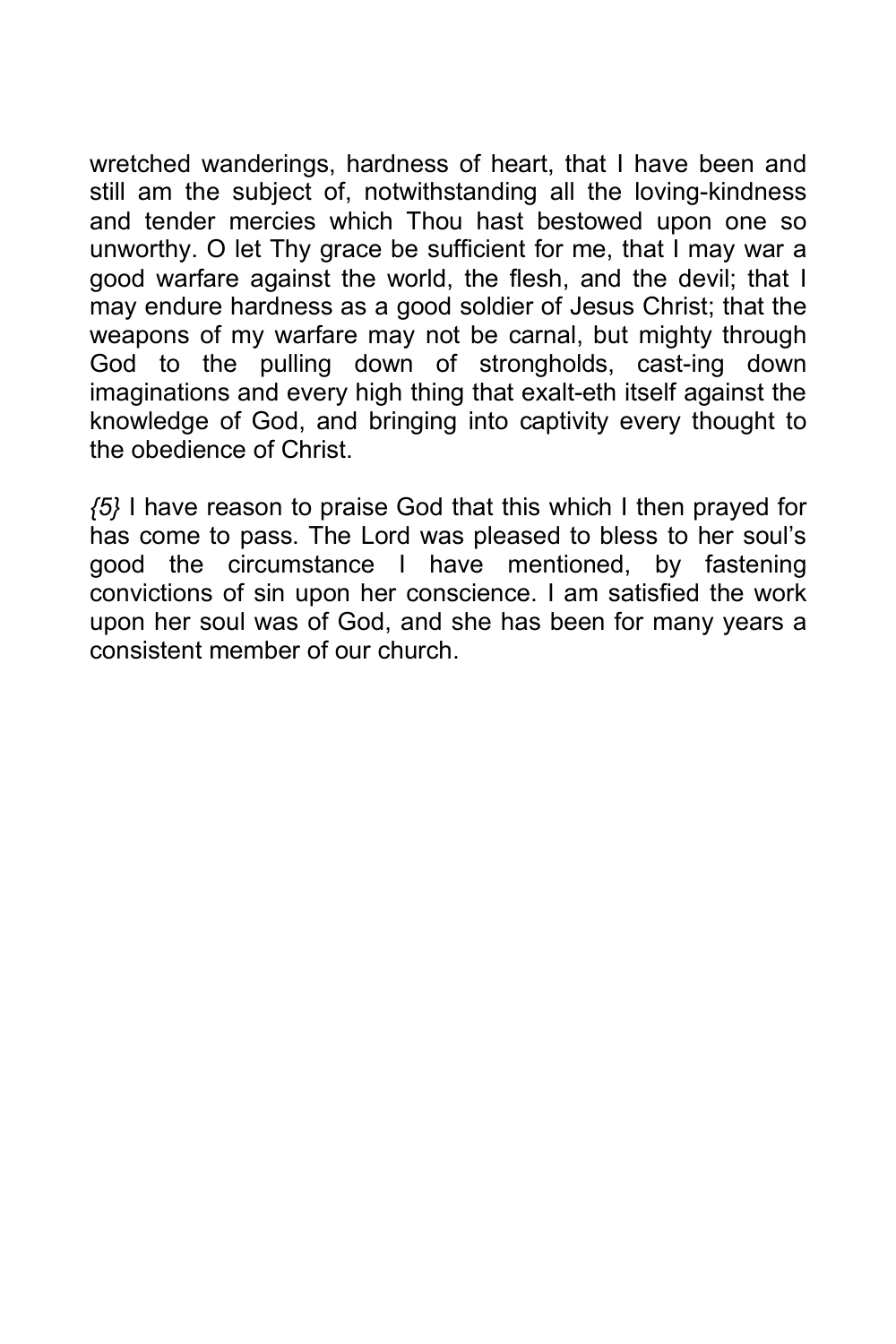## **Preface to Mr. Warburton's Last Days**

THE following testimony to the loving-kindness and faithfulness of the Lord in supporting and comforting on the bed of languishing, and blessing with so glorious and triumphant a death, his son and servant, the late Mr. Warburton, has been put into my hands that I might arrange it for the press, and prefix to it a short preface.

My great esteem and affection for my departed friend, as well as my deep respect for him as so eminent a servant of God, made me at once accept the labour of love; and when I learnt that the little work would be published for the benefit of his bereaved widow and family. I felt a more than additional willingness to render any aid that lay in my power, had it even demanded ten times as much of my time and attention. Indeed, I consider it a very high honour put upon me to be allowed to aid in presenting the church of Christ with such a testimony, and to be but as a servant to place on the table what I hope may be to many dear saints of God, " A feast of fat things, a feast of wines on the lees, of fat things full of marrow, of wines on the lees well refined." Light indeed has been my labour, for I have scarcely altered a word from begin-ning to end, and have made neither omission nor addi-tion to these simple records. To have made the slightest alteration in the words which dropped from the dear man's lips would have been, in my eyes, and I think in those of most of the readers, little short of sacrilege; and the connecting links are so brief, so unassuming, and so much to the purpose, that any recasting of them would have but marred their original strength and simplicity.

As I have undertaken the task of presenting the fol-lowing pages to the church of God, I trust I shall be excused if I advert for a few moments to the circum-stances under which I first came to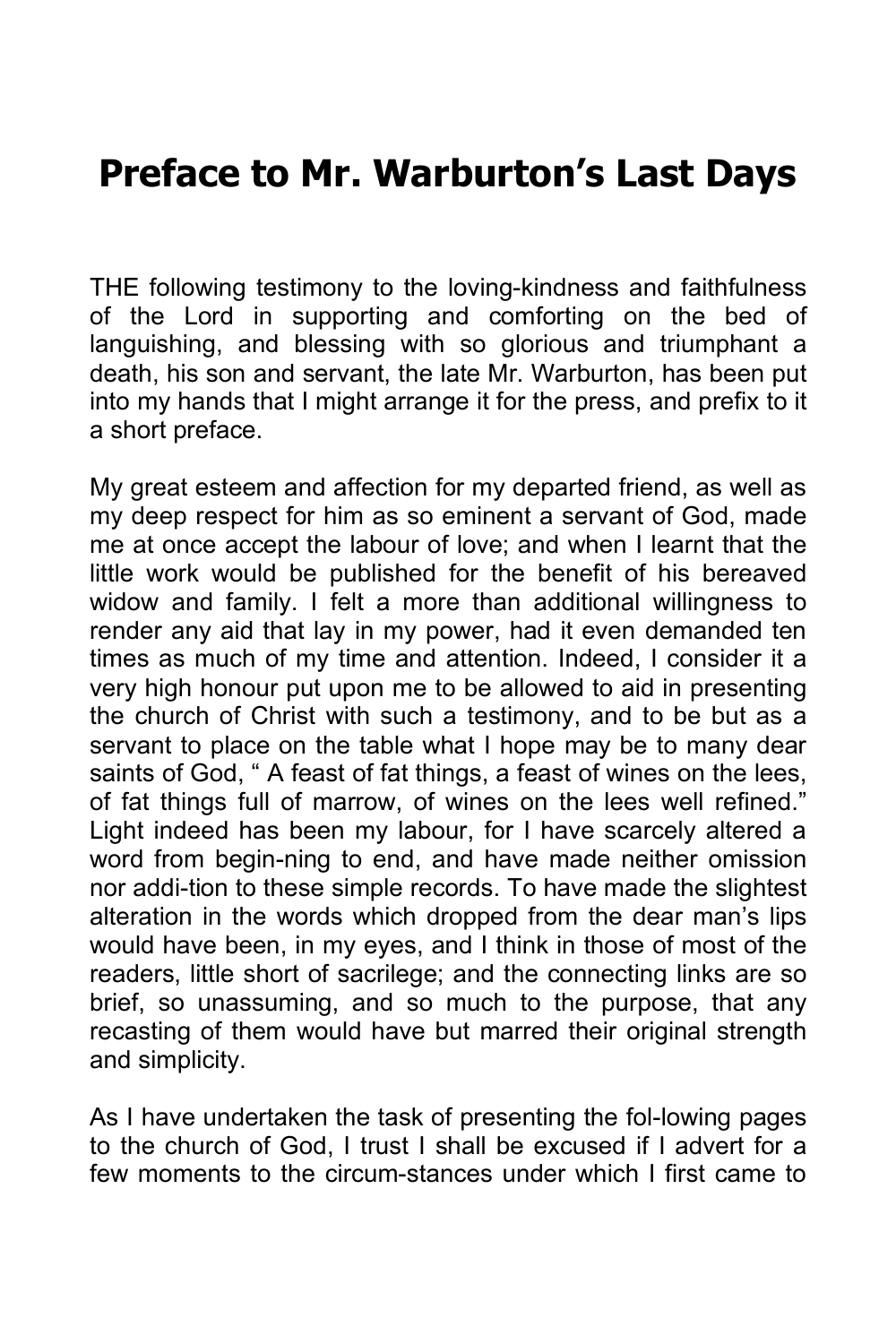know and love Mr. Warburton, that I may offer some valid reason for showing this my last friendly mark of respect and affection to his memory.

I shall never forget my first interview with him, which was some time in the year 1833 or 1834. I was at that time a minister in the Church of England, and fellow of a college at Oxford, but was living in a little village in Oxfordshire, named Stadhampton, which was one of the parishes then under my care. When I first went to Stadhampton, in the year 1828, it was with the intention of riding backwards and forwards to Oxford, and thus maintaining my connection with the University, where I took pupils, and where I was looking for the highest offices in my College. But I soon found that there was no mixing together the things of God and man. Persecution from the heads of the College fell upon me, which much severed the tie, and broke to pieces the pleasing prospects I was indulging of worldly advancement. A great gulf seemed placed also in my feelings between my former friends and myself; and one day in particular, in the year 1829, as I was sitting on my horse, near the College gates, it was so im-pressed on my mind that Oxford was no place for me, that I gladly turned my back upon it and went to reside permanently at Stadhampton. A long and trying illness in the year 1830, from which indeed I have never fully recovered, was also made a means of deepening a sense of my own sinfulness and opening up the truth more clearly and fully to my soul; and the solitude of a country village, with an entire seclusion from all worldly society, much favoured prayer, meditation, and reading the Scriptures. Powerful temptations also as-sailed my soul, and trials and sorrows of various kinds were spread in my path. I mention these things, not from any desire to dwell on personal flatters, but to show how far my mind was prepared to break through those barriers of pride and prejudice which separate the Churchman, and more especially the Clergyman, from the Dissenter, and make me desirous of seeing and hearing a man of God, out of my own narrow pale.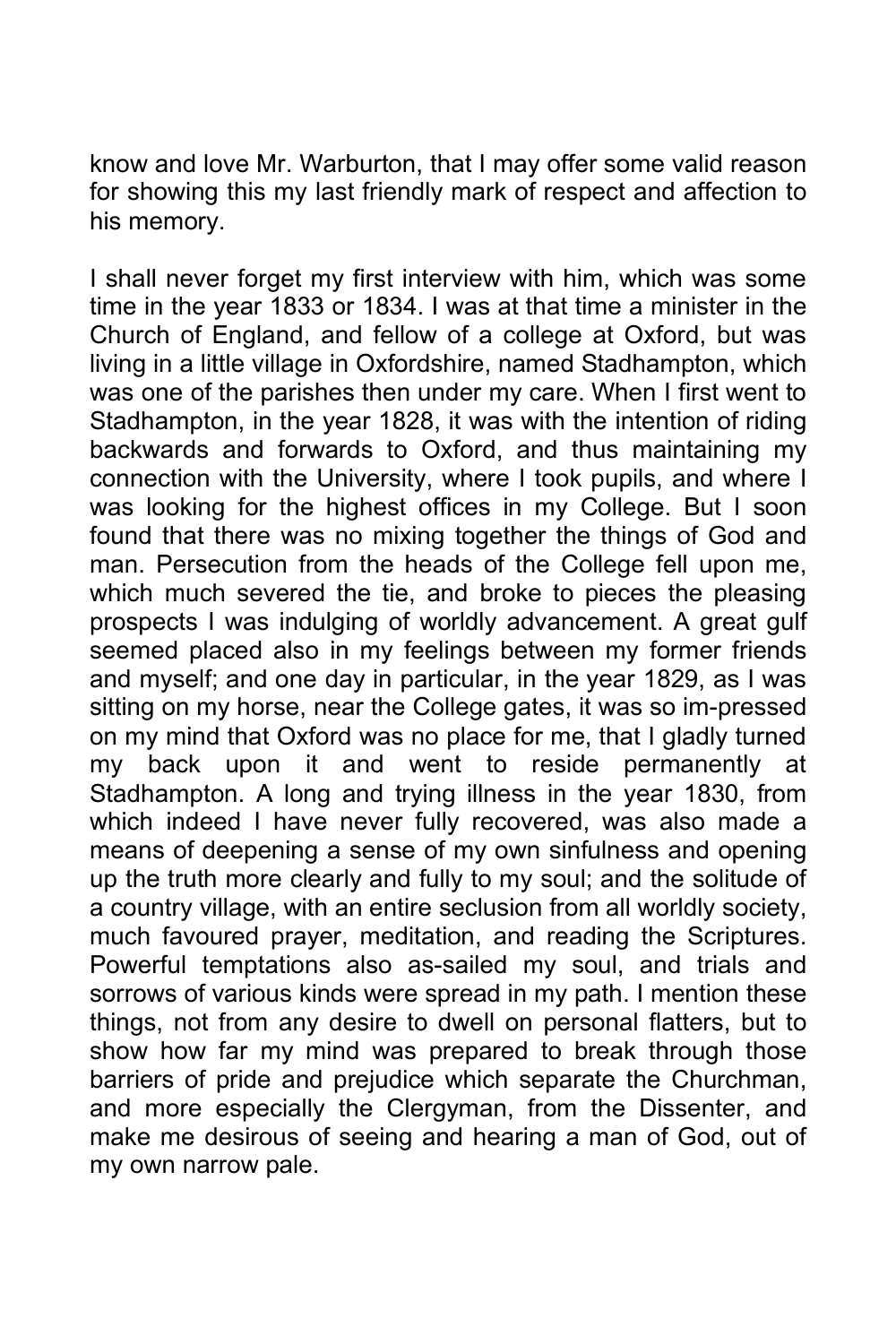It was then some time in the year 1833 or 1834 that Mr. Warburton came to Abingdon to preach at the chapel of my dear friend, Mr. Tiptaft, whom I had intimately known for some years previously as a brother clergyman, and whose secession a year or two before from the Establishment had not broken or impaired our union in mind and heart in the great things of God. I went over, therefore, to Abingdon, about eight miles distant, to see and hear Mr. Warburton. I was then, and had been for some time, a good deal exercised in my mind about eternal things, and went with many fears and under much bondage, both on account of my position in the Church of England, which I was then beginning to feel, and the state of my own soul, which was, as I have hinted, then passing through various trials. Though reared in the lap of learning, and instructed almost from childhood to consider mental attainments as the grand means of winning a position in the world, I had, some six or seven years before, been taught by the weight of eternal realities laid on my conscience, to value grace as the one thing needful; and the trials and temptations I was passing through in a lonely village, separated from all society but that of a few people who feared God, had deepened the feelings in my breast. Under these circumstances I went to Abingdon, feeling my own want of grace, and therefore with more fears than hopes, as about to see and hear a servant of God so eminently possessed of it, and anticipating rather a frown than a smile both in the pulpit and the parlour.

I afterwards learned that the poor dear man, having heard I was a man of great learning, was almost as much afraid of meeting the Oxford scholar as the Oxford scholar was of meeting him. But how much better grounded were my fears than his! and how much his grace outshone my learning!

He received me, however, with much kindness, and talked pleasantly and profitably on the weighty matters of the kingdom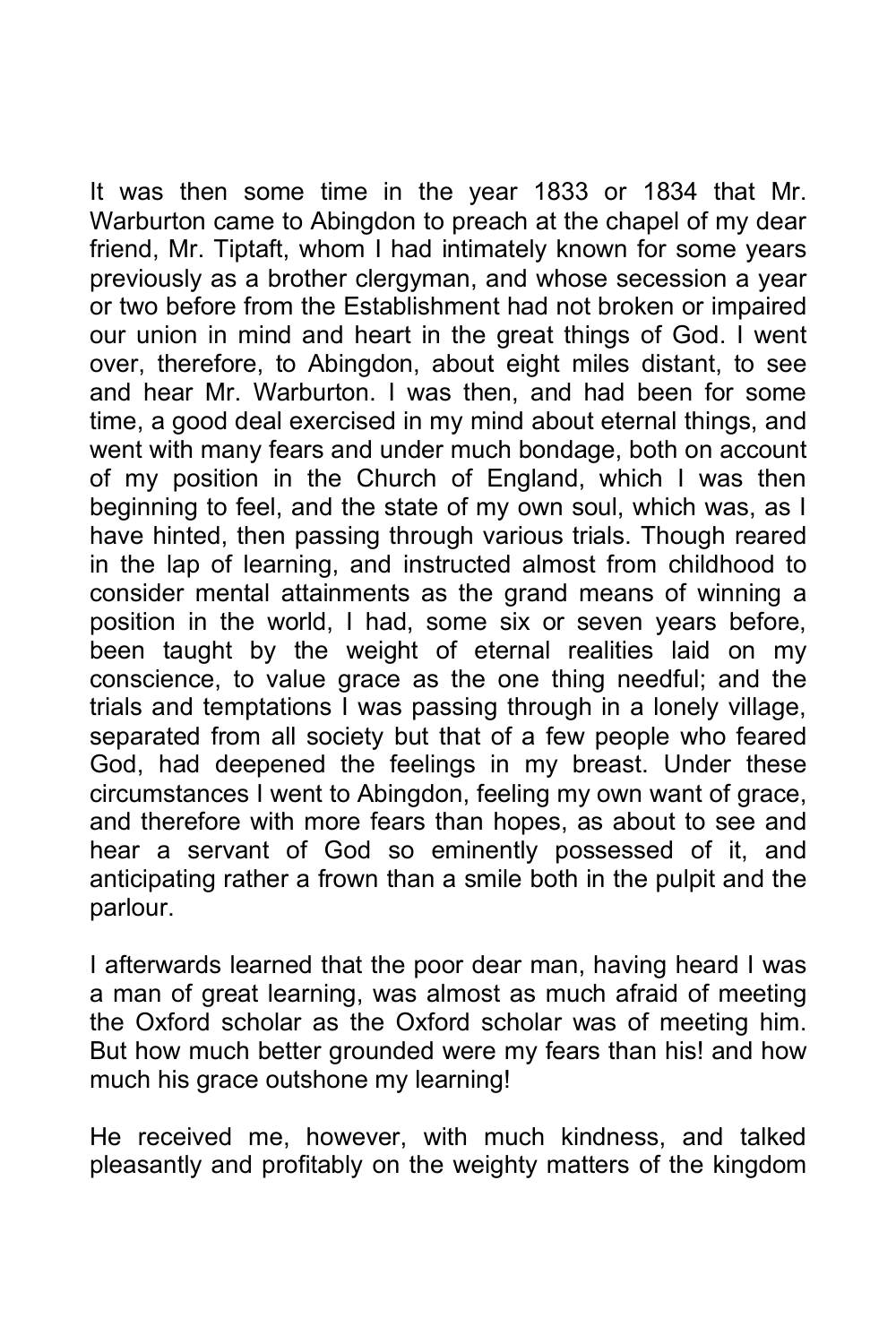of God. I heard him very comfortably in the evening, and next morning after breakfast he would have me engage in prayer, which I did with a trembling heart, but seemed helped to express simply what I knew and felt. We afterwards went inside the coach together to Dorchester, about seven miles off, conversing the chief part of the way, and there we parted very affectionately. I do not wish to speak of myself, but I afterwards heard that my feeble lispings had given me an abiding place in the dear man's heart, and laid a foundation for that friendship and union which have subsisted unbroken ever since between us.

In March, 1835, I was compelled, from the pressure upon my conscience, to secede from the Church of England, and was led by a singular providence, and in marked answer to a prayer by a friend on my behalf, to pitch my tent for a while at Allington, near Devizes. Wiltshire, where, in the following September, Mr. Warburton baptised me; and I shall never forget the power with which he preached that morning. Soon afterwards I went down to Trowbridge to supply his pulpit, and found there a gracious people, most of whom were his spiritual children. He several times supplied for me at Stamford and Oakham, after my lot was cast in those places; and there are those still there who can bear testimony to the power and savour with which he spoke. We have for many years generally met annually at the Calne anniversary, a well-known and remarkable gather-ing of the saints of God in that district of North Wilts, where we have been in the habit of preaching together, and I hope ever met and parted with renewed affection.

I have heard Mr. Gadsby preach as great, perhaps greater, sermons; but I never met with a minister whose prayer in the pulpit, or whose conversation out of it, was so weighty and savoury. Indeed, I never heard a man ever ask a blessing at the breakfast or dinner table like him. There was such a simplicity, such a rever-ence, and yet childlike approach unto God; such a savour in his few words, that it seemed to sanctify the meal in a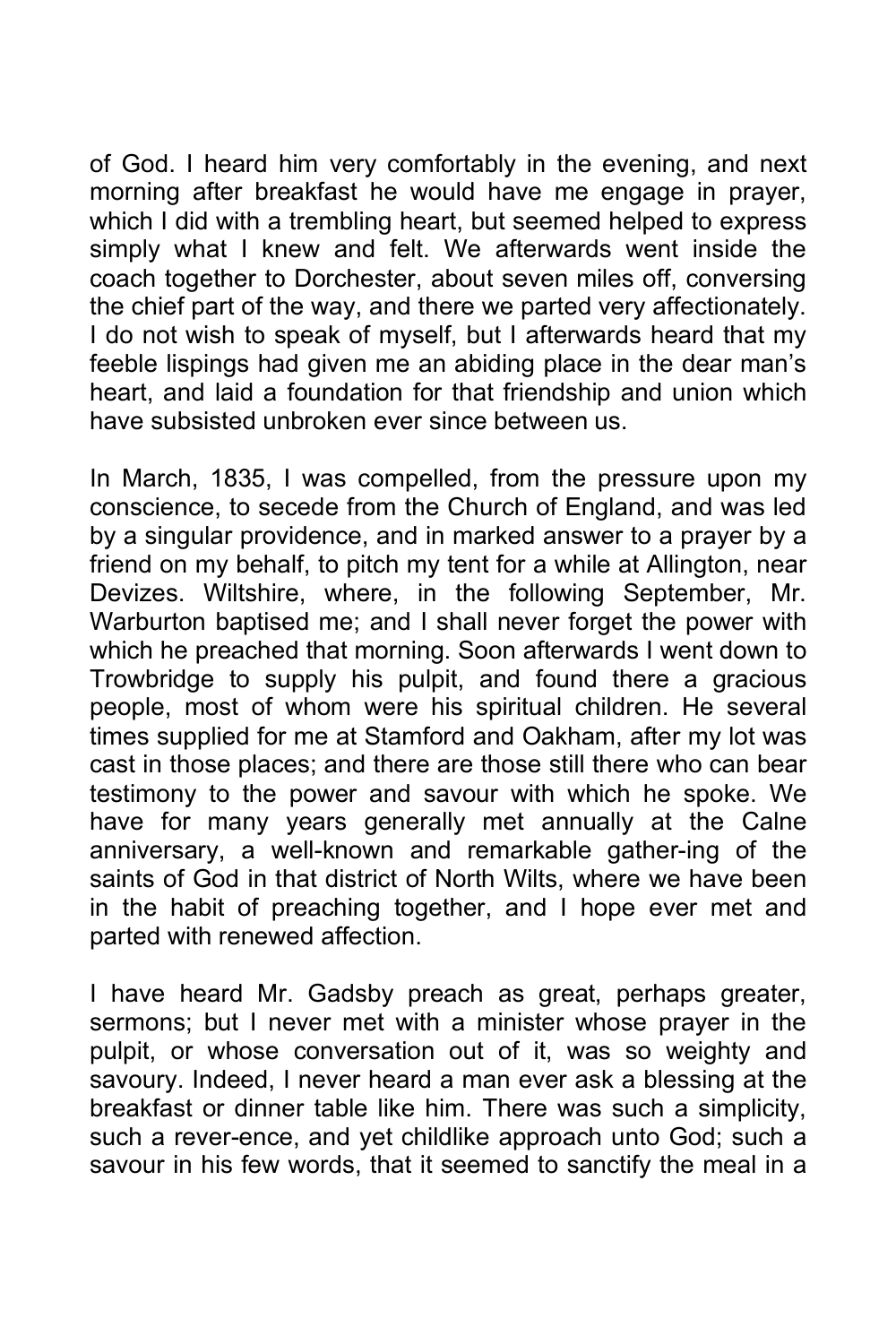peculiar way. Hundreds, perhaps thousands, have borne witness to the power and savour which rested on his ministry; but the blessing he has been made to the church of God will never be fully known until that day when the secrets of all hearts shall be revealed.

The crowning testimony is given in the following pages, wherein we see the aged servant of God sup-ported amidst all the languishing of disease, blessed with what he had always contended for- *a feeling reli-gion*, enjoying the presence and power of his dear Lord, and favoured with a glorious and triumphant departure.

In life he stuck by a feeling religion, and in death a feeling religion stuck by him. His desire was, as a Christian, to experience the sweet inflowings of the love of God to his soul; and, as a minister, to debase the sinner, exalt the Saviour, and trace out the work of the Holy Ghost in the heart, from a feeling, living and daily experience of it in his own conscience.

As he lived, so he died, never wavering from the truth, never carried about with divers and strange doctrines, never venturing beyond his depth, never speculating or reasoning beyond what he knew and felt for himself; ever seeing more and more in himself to loathe and abhor, and ever more and more in the Lord Jesus to admire and love.

He has run his race, has fought a good fight, and finished his course with joy, and left us still to sigh and groan in the wilderness, but looking to the same Lord, and hoping in the same rich, sovereign and super-abounding grace.

But I am writing a preface, and will therefore no longer detain my readers from what is far more worthy of the perusal than anything which can drop from my pen.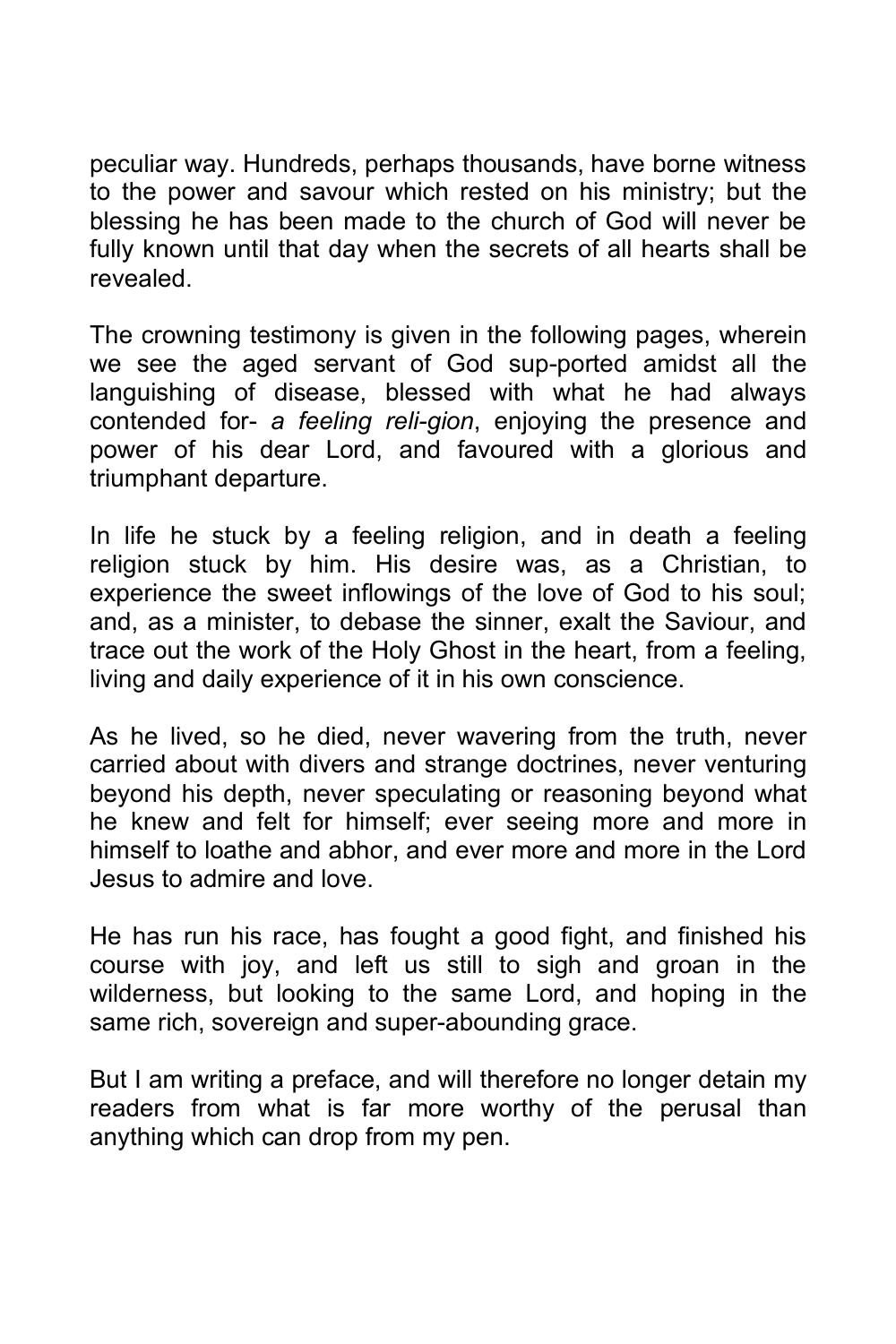May the God of all grace, the God and Father of the Lord Jesus Christ, bless with the unction of the Holy Ghost, the testimony contained in these pages to the souls of His dear people and the manifestation of His own glory.

J. C. PHILPOT Stamford, May 5th, 1857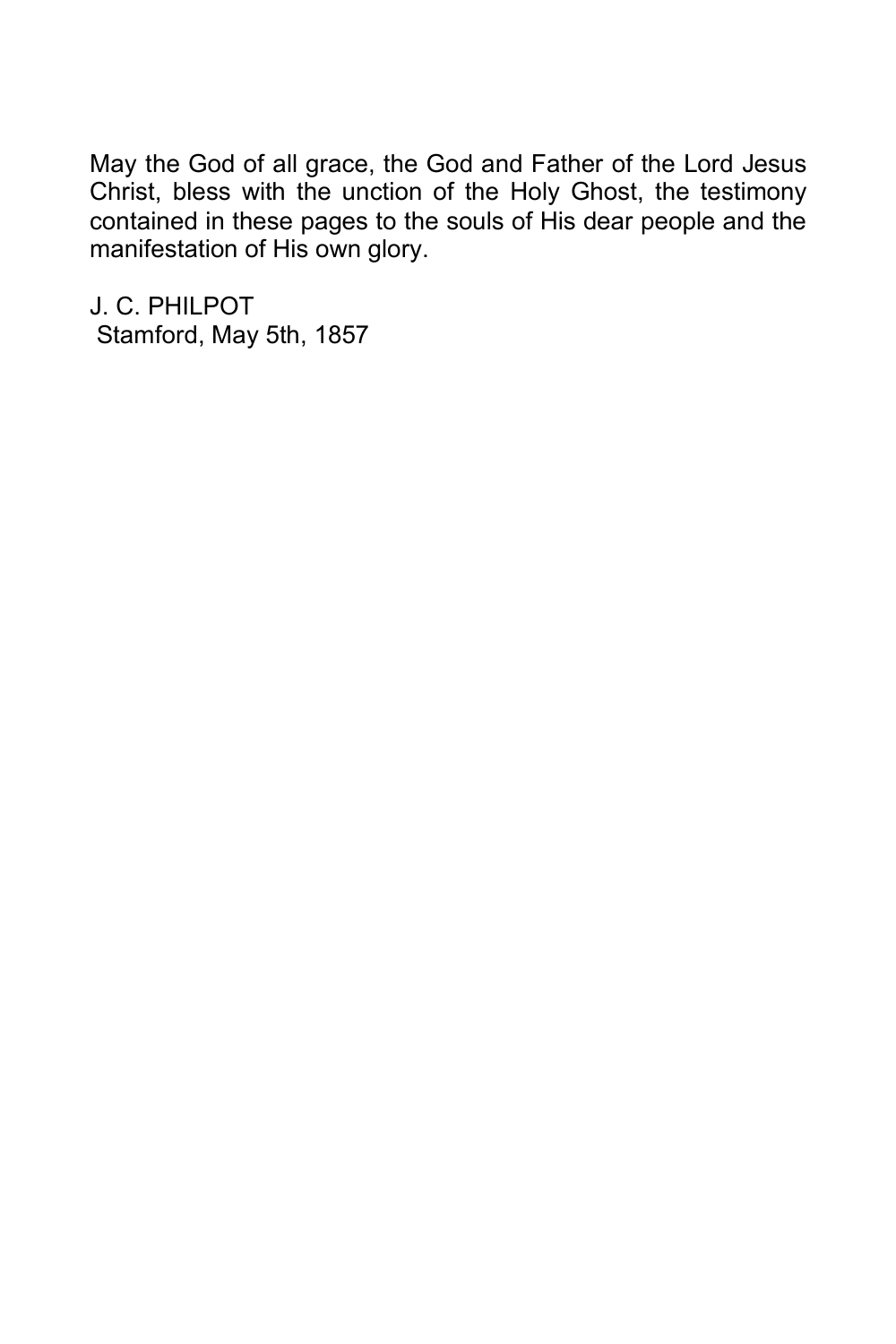## **Gospel Standard Review of first edition**

THE following interesting description of Mr. Warburton appeared in the *Gospel Standard*, June, 1857, in a review, by Mr. Philpot, of the first edition of the "Account of Mr. Warburton's Last Days"

God designed him for a great work in the church of Christ, and therefore abundantly and eminently quali-fied him for it. However at the time hidden from his eyes; his heavy trials in providence; his deep and long poverty; the sinkings of his own desponding mind; the continual embarrassments into which he was plunged; his dismal and gloomy forebodings of a still worse future; his fears of bringing a reproach on the cause of God; the temptations of Satan with which he was assailed; the hidings of the Lord's face; his quakings and tremblings lest he had run unsent; and the whole series of anxiety and distress through which he was called upon to pass; all, connected as they were with the manifestations of God's love and mercy to his soul, were mysteriously tending to make him what he eventually was, a minister to the suffering church of Christ, a feeder of the flock of slaughter. a feeling experimental man of God to the mourners in Zion, the broken in heart, and the contrite in spirit.

What Mr. Warburton might have been had his naturally strong and vigorous intellect been cultivated by a sound education in early boyhood and youth cannot now be said. But most probably, we might rather say most certainly, it would have spoilt him. We might have had Warburton the acute lawyer, or Warburton the learned divine; but we should not have had Warburton the preacher, Warburton the feeling and experimental minister, the tried and exercised man of God. That he might not be thus spoiled, God Him-self took charge of his education by placing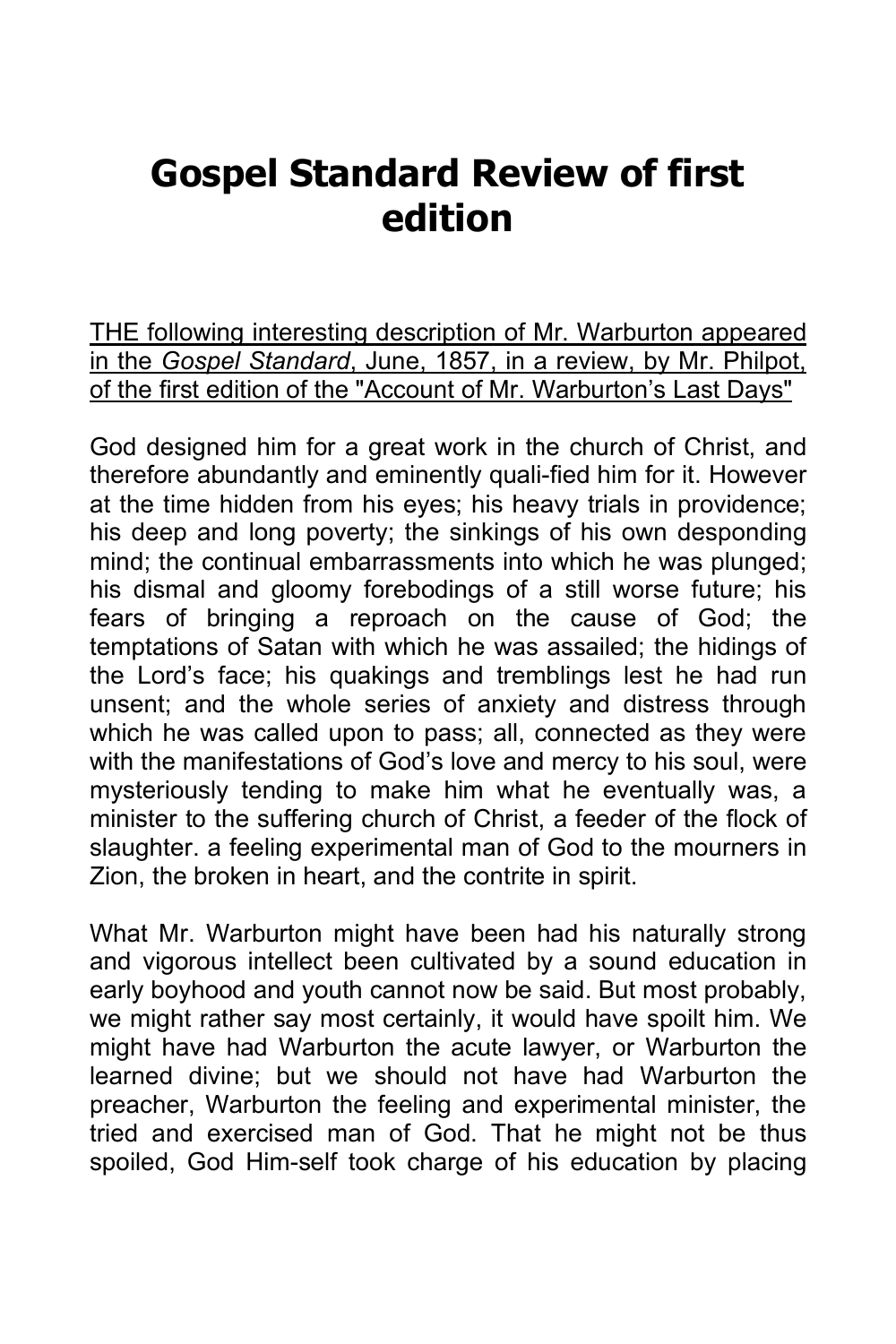him in early youth, not in an academy for young gentlemen, nor in a classical and commercial establishment, but in the school of Christ. Moses was made his schoolmaster, and first caught hold of him in Bolton Church, where, instead of charming his ears with the tones of the new organ, he sounded in them such a terrible peal of death, hell, and judgment to come, that his pupil dropped down half dead at his feet. Here he learnt his A B C in experimental religion; here Moses shook over him for the first time the rod; here the first lesson set him, amidst many sighs and tears, was to learn to spell the first letter of that dreadful sentence, 'Cursed is every one that contiueth not in all things written in the book of the law to do them.' What school or college could have experimentally taught him what he first learned in Bolton church—that he was a sinner under the curse of God's righteous law? What laboured course of lectures, free library, or mechanics institute could have made him cry out, 'God be merciful to me a sinner,' all the way home, till his breastbone was sore?

Education is admirable in its way, excellent for a time state; but no education, classical, theological, moral, or religious, could have made, though it might have marred, a John Warburton, either as a Christian or a minister, or brought him with sighs and groans to the Redeemer's feet. And when peace and pardon first reached his heart, when rich, free, sovereign and superabounding grace poured salvation into his soul as he sat in Mr. Roby's chapel, he learned more in one moment what the love of God was, whence it came, and whither it led, what it could do, and what bliss and blessedness it could create, than all the doctors and proctors, pastors and masters, schoolmasters or scholars, lecturers or libraries, teachers or tutors, could have taught him in half a century. When fierce temptations assailed his soul, when hell rose up in arms, and Satan, enraged to see so apt a tool lost to his service and enlisted in God's, hurled his fiery darts thick and fast against him, he was still at school, still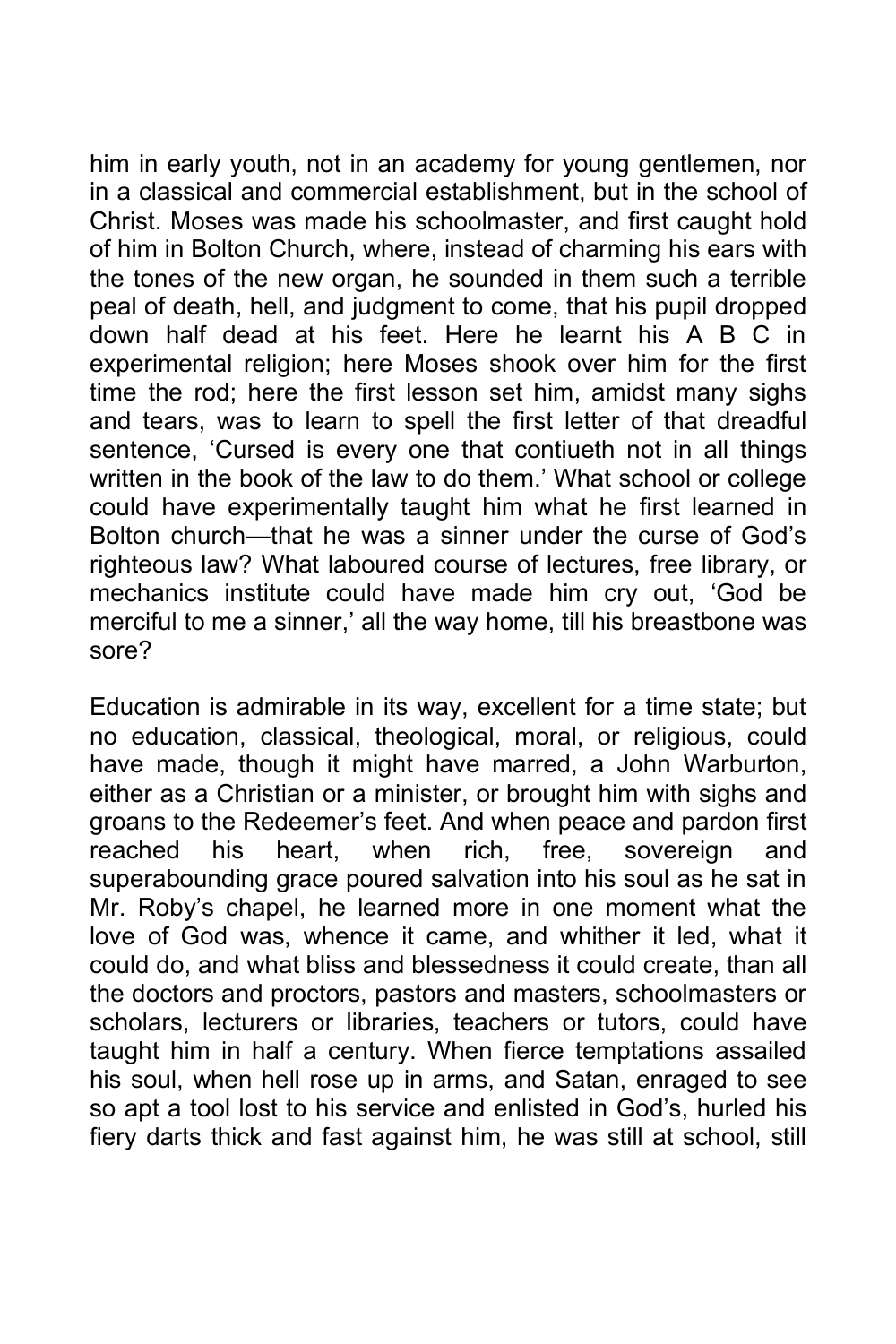learning better and wiser lessons than the academy or the university could have taught him.

When dark clouds rested upon him in providence, when poverty and want knocked hard at his door, when little work and scanty wages, hard times and an increasing family plunged him into a sea of embarrass-ment and distress, he was still learning deep and blessed lessons, never taught at Cheshunt or learnt at Bradford.

When the clouds of darkness broke in showers on his head, when the Sun of Righteousness gleamed upon his path in providence and grace, when he could set up an Ebenezer here and a hill Mizar there; when he could 'look from the top of Shenir and Hermon, from the lion's dens, from the mountains of the leopards,' and see the valley beneath all flowing with milk and wine, what books or authors could have taught him there was such a God in Israel, or have raised up in his heart such faith, hope, and love towards Him? So with all his long experience of the ups and downs, ins and outs, joys and sorrows, risings and sinkings, feastings and fastings, smiles and tears, songs and sighs, mercies and miseries, heavens and hells of a living experience, what substitute could be found in human genius or human learning, for this course of heavenly instruction?

He was naturally gifted with much sound good sense, knew the weakness and wickedness of the human heart, and seeing how soon divisions arise in a church, and what havoc they make of its prosperity and peace, he at once, with his broad, weighty foot trampled upon the rising flame which other ministers of weaker and less determined minds, would let smoulder on, lest, in putting it out, they should burn their own fingers. Want of order and discipline is a prevailing evil in our churches; and when a pastor uses the authority which the Lord has given him to rule as well as feed the church, a cry is soon raised by those who are opposed to all order and discipline that he is tyrannical and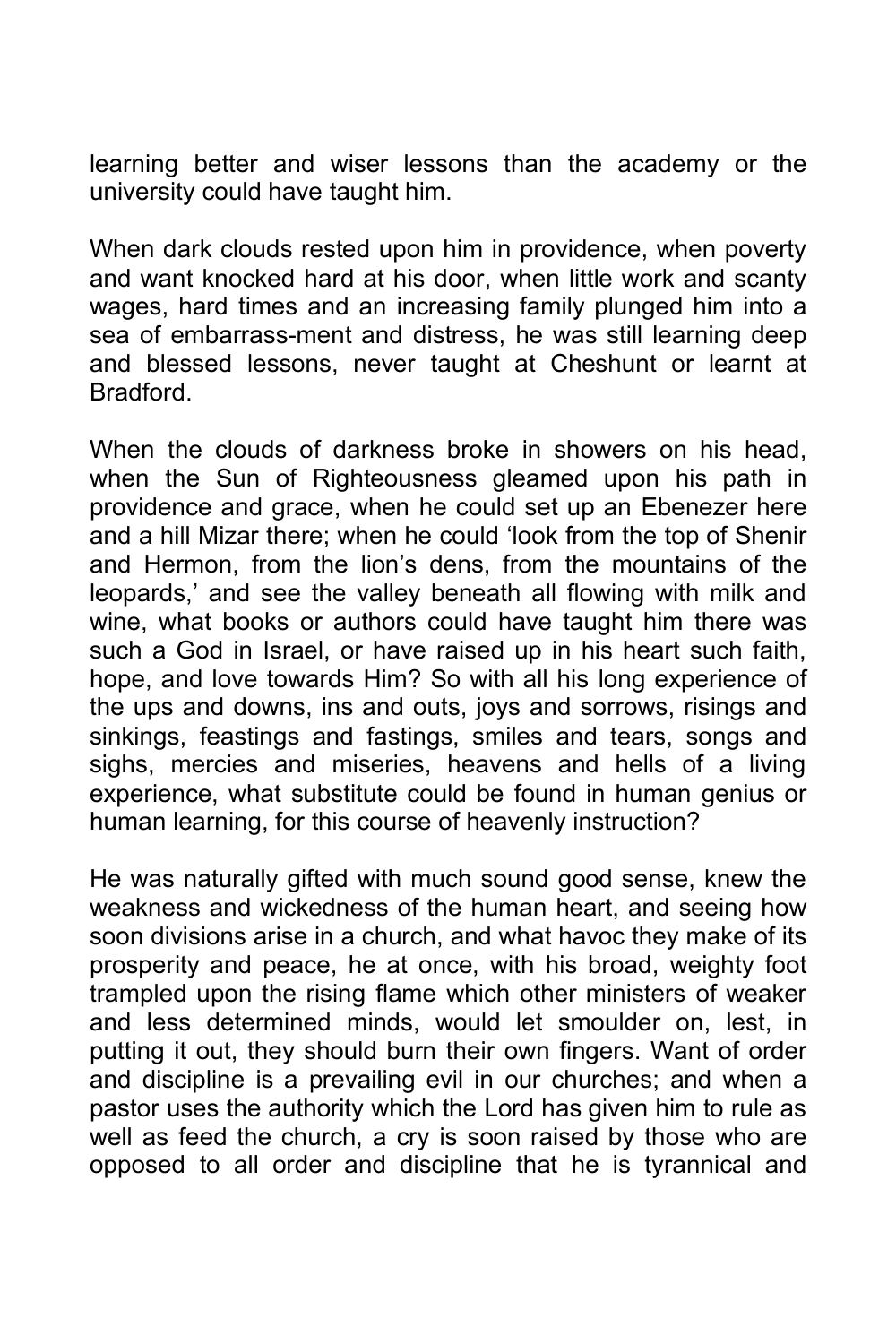arbitrary. He might sometimes, when thwarted and opposed, speak sharply, and look angry; and there was something in his fine, portly person, commanding look and loud voice that struck terror into the timid and silenced the talkative, but a tenderer heart never beat before the throne of grace and at the footstool of mercy. There indeed he was a little child, a babe, a humble, broken-hearted sinner.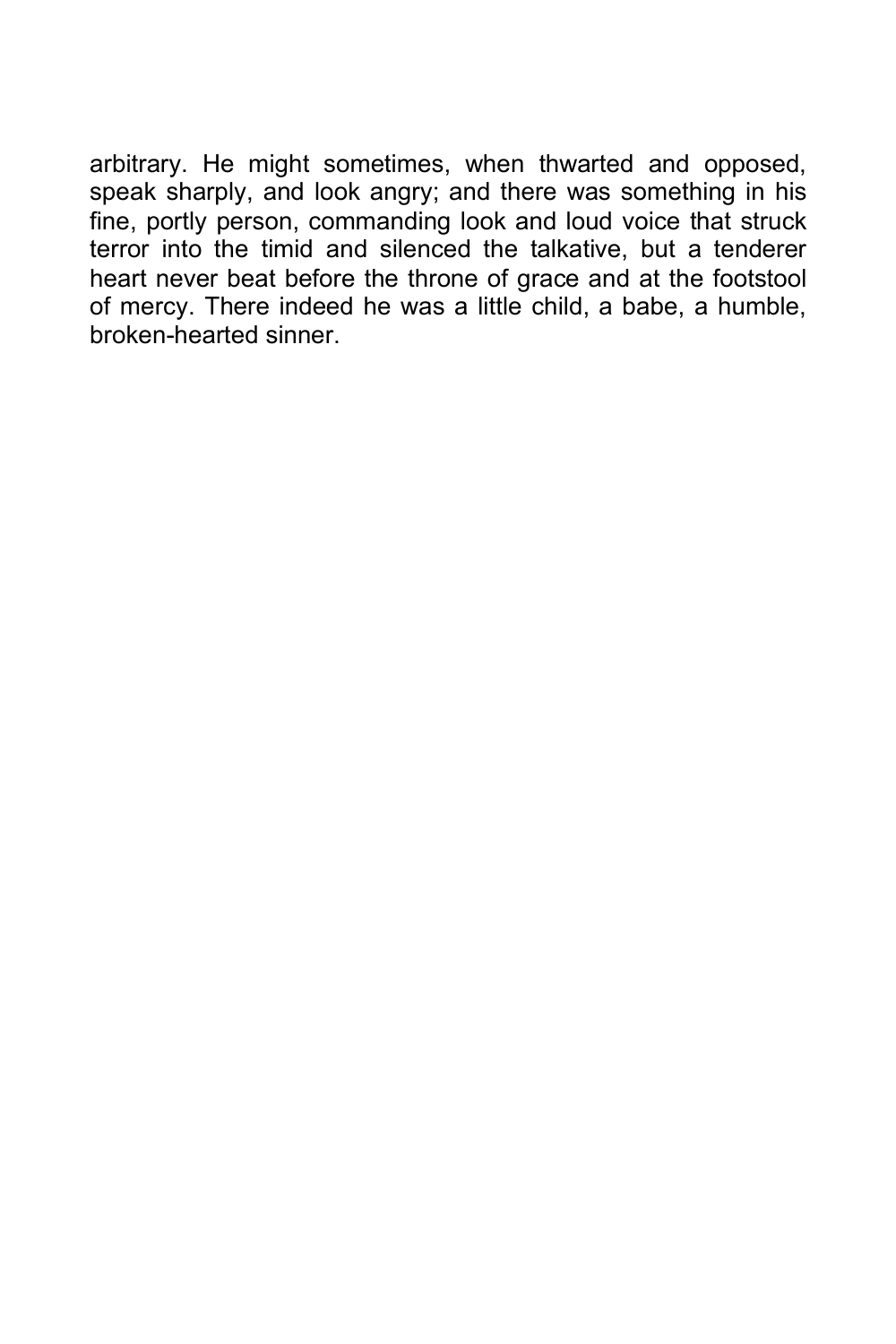## **Mr. Warburton's Last Days**

It was some time in October, 1856, that my dear father was first taken seriously ill, his complaint being, as I understand, a disease of the heart. Shortly after, great fears were entertained by his family and friends whether he would ever recover. In November, while I was supplying at Hurst, I received a letter from my sister, saying, if I wished to see him alive, she thought no time was to be lost. I, of course, immediately set off, and arrived in Trowbridge the same night. Dear man! on seeing me he was almost overcome by his feelings; so finding him very weak, I said little to him that night. On the morrow I felt anxious to learn the state of his mind, and to know if anything oppressed him. Accordingly, when I saw him again, I put the question to him, and begged him to tell me if he had anything that lay heavy upon his mind, either concern-ing the family, the church, or himself. Never shall I forget the pleasant smile upon his countenance as he answered, ' My dear child, if thou wast to put the world before me, and say all should be mine to tell thee any thing upon my mind that in the least distresses me or gives the least pain, I could not. Bless God! I have a good conscience before Him. Those truths that, in my little way, I have attempted to preach, are now my support in the view and expectation of death. O what could I have done now had I been suffered to keep back the truth of God! But no thanks to me. I have been tempted to soften the truth, and been determined not to give such offence; but God has made it to burn in my heart like a fire, and out it has been obliged to come. O the traps that men have set for me! But, bless my God, He has delivered the poor worm from them all. Just before I was taken ill," he went on to say, "how the Lord did favour me, to be sure. Go where I would, there was the Lord with me. If I went into the garden, there He was; if into my summer-house, He went with me; if into the wood-house, sawing and chopping wood, He was with me too. He led me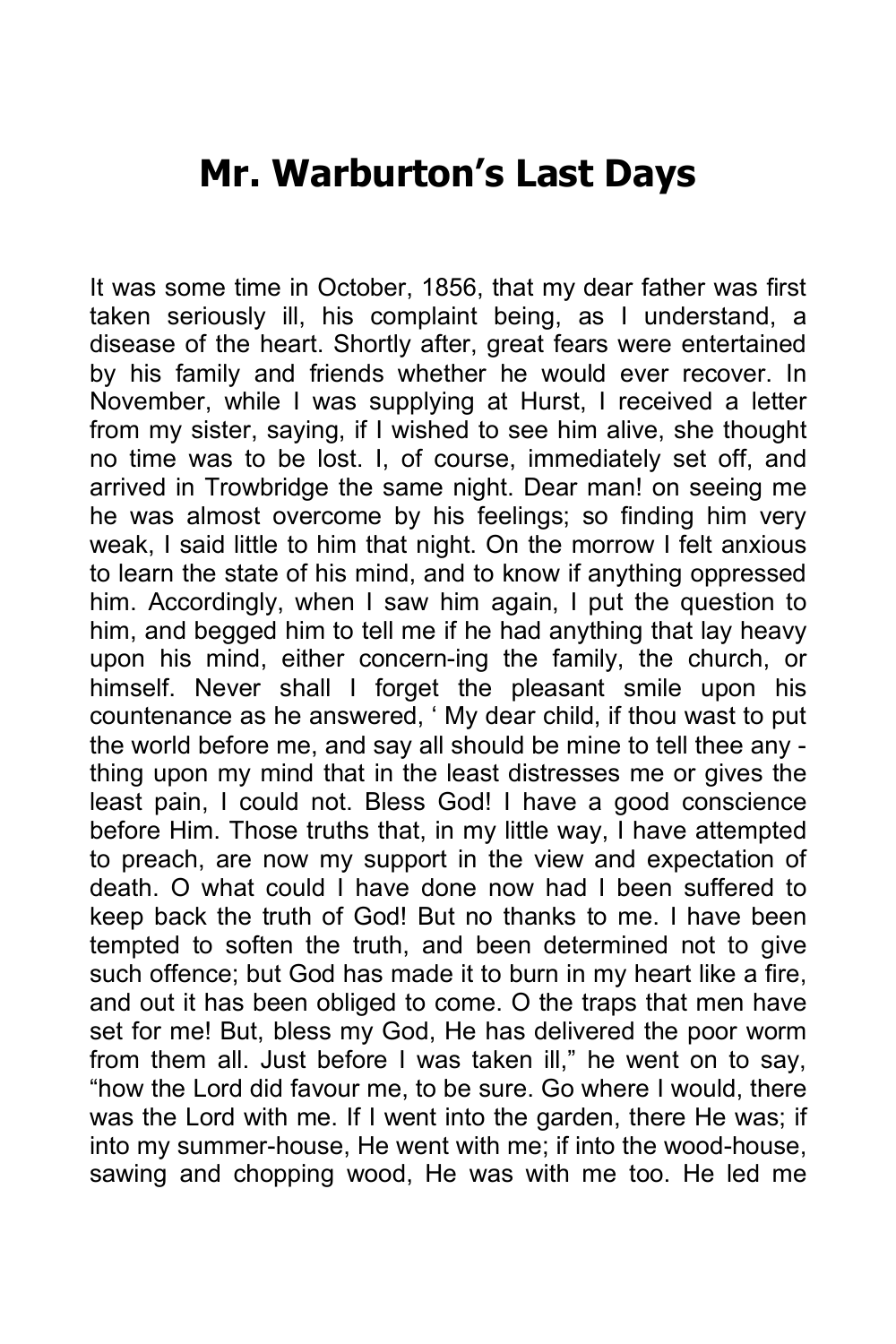back through all the footsteps He had brought me, both in providence and grace. O how my soul was broken down with His loving-kindness. I tell thee what, John, I could hardly walk about, for the smiles of my God seemed too much for the body to bear. At last I said to Him, My dear Lord, what art Thou about to do with Thy poor worm? "0, I wanted Him to take me home." I said, "Father, your desire will soon be granted." "Well," he said, "if putting up my finger would raise me up or take me out of the body, I would not do it contrary to the will of God. Not my will, but Thine, O Lord, be done."

As I was sitting with him one morning, he said, "Not long since I thought upon my book. Some people have said that it has been blessed to them. It being many years since I read it, I thought I would read it again; but, O John," said he, lifting up both his hands, "my soul was broken within me to see the poverty and distress, the fears and despair, the misery and sor-row He had brought me through. O how I sat at His feet and washed them with tears of gratitude." I re-marked to him how wonderfully God had proved those words that nailed him to Trowbridge, "Abide in this city, for I have much people here." On hearing the words, he burst into tears and said, "Ah! it was the Lord that spoke them to my soul; and I, fool-like, wanted to go to Maidstone to escape trouble. I think the Lord has been obliged to exercise more patience with me than with any of His children beside. I do hope, John, when I am gone nobody will say anything about me. Let my name sink into dust, but let the Name of Jesus be exalted for ever. I have told the Lord many times if He condescended to bless such a nothing to the souls of His dear people, not to let them think or speak about the instrument. I have been afraid the whole glory would not be given to the Lord."

On one occasion I remarked to him, "Father, it is a mercy the devil is not permitted to tempt and distress you now. He would like, no doubt, to do so in your present weak state." He smiled and said, "Well, it was but yesterday I was thinking of it,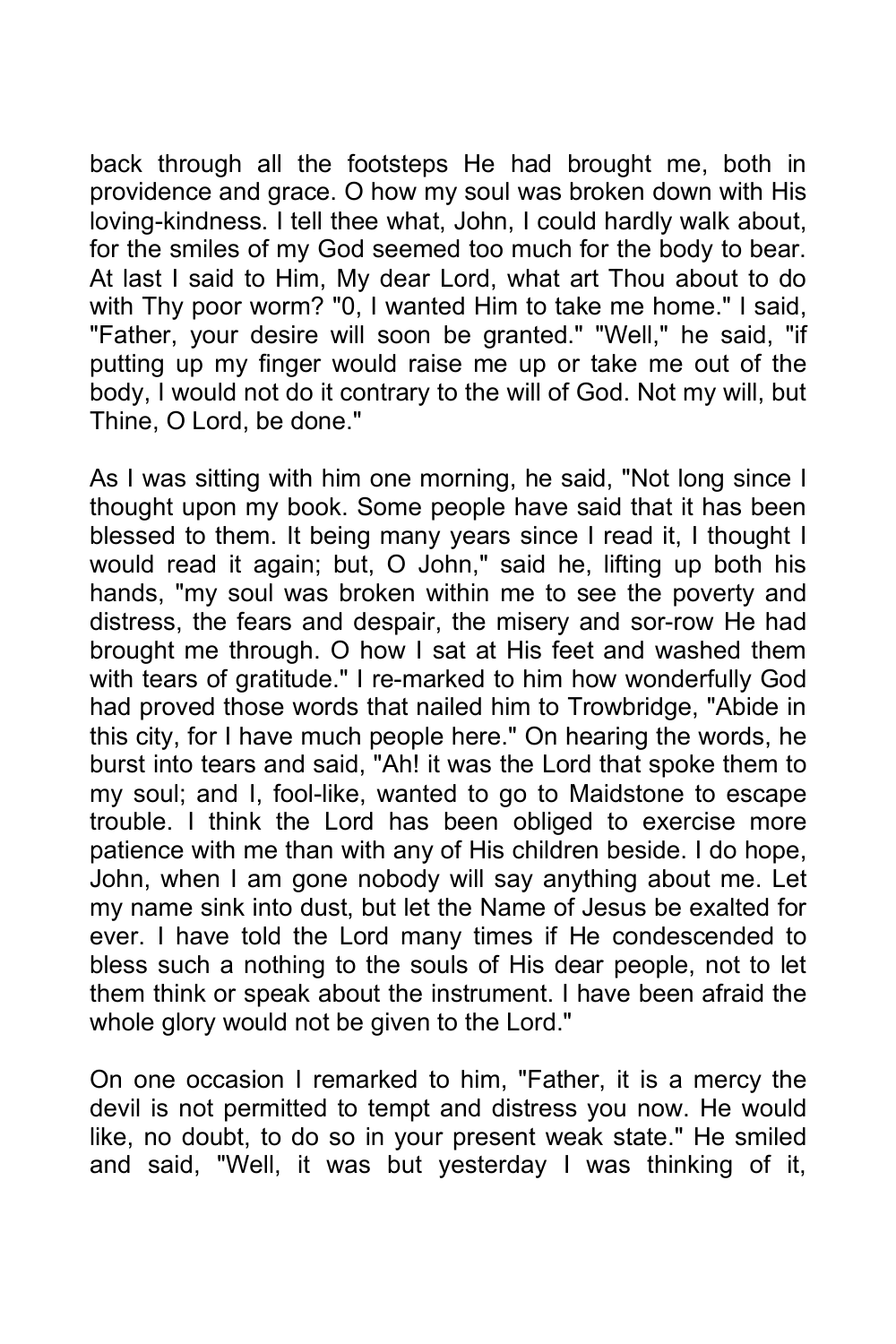wondering how it was; and at last I said, Well, Lord, Thou knowest he has made a big fool of me for sixty years; he has done enough." Soon after, when all was silent in the room, he burst into a loud laugh, and with a triumphant voice exclaimed, "Ah, devil, I can laugh at thee now. O thou cursed, lying wretch! Thou toldst me I should die in despair, and that I was the greatest hypocrite that ever lived. I am not a hypocrite. Come now, come with all thine infernal train. I fear thee not. In the Name of my God, I would destroy thee."

On another occasion he had a very bad fainting fit. Myself, my sister and Mr. F. were then with him. As he came to himself he burst out, "What are my sorrows compared with His! His temples were crowned with a crown of thorns. He was crucified between two thieves; and one of them was old Warburton's brother-saved by free grace without works. O He cried, It is finished. This is the foundation of my soul, and ground of acceptance with God."

A short comment that he made one morning on the words of David, #Ps 46:10, was truly sweet to my soul: "Be still, and know that I am God." "What a mystery," said he, "is here! How can the Lord's people be still? for if their poor souls are in trouble, can they be still then? No. The devil will take care of that. O how he will fire his darts of despondency into the mind, telling the dear soul he is the blackest hypocrite that ever walked. When darkness fills the mind and fear the breast; when unbelief declares that all is over, while God Himself seems to turn a deaf ear to all his prayers, and blasts him on every hand (and O the times my soul has been in such spots as these); can the poor soul sit still here? O no. Poor Jacob, when he saw nothing but death before him, must wrestle all night. No sitting still. Well, let the Lord appear, and make darkness light before them, crooked things straight, and rough places plain, and tell them. I am the Lord thy God, and bring them out of all their wretched holes; can they be still then? O no. They then must praise Him, crown Him, and talk of His wonders all the day long, and think they never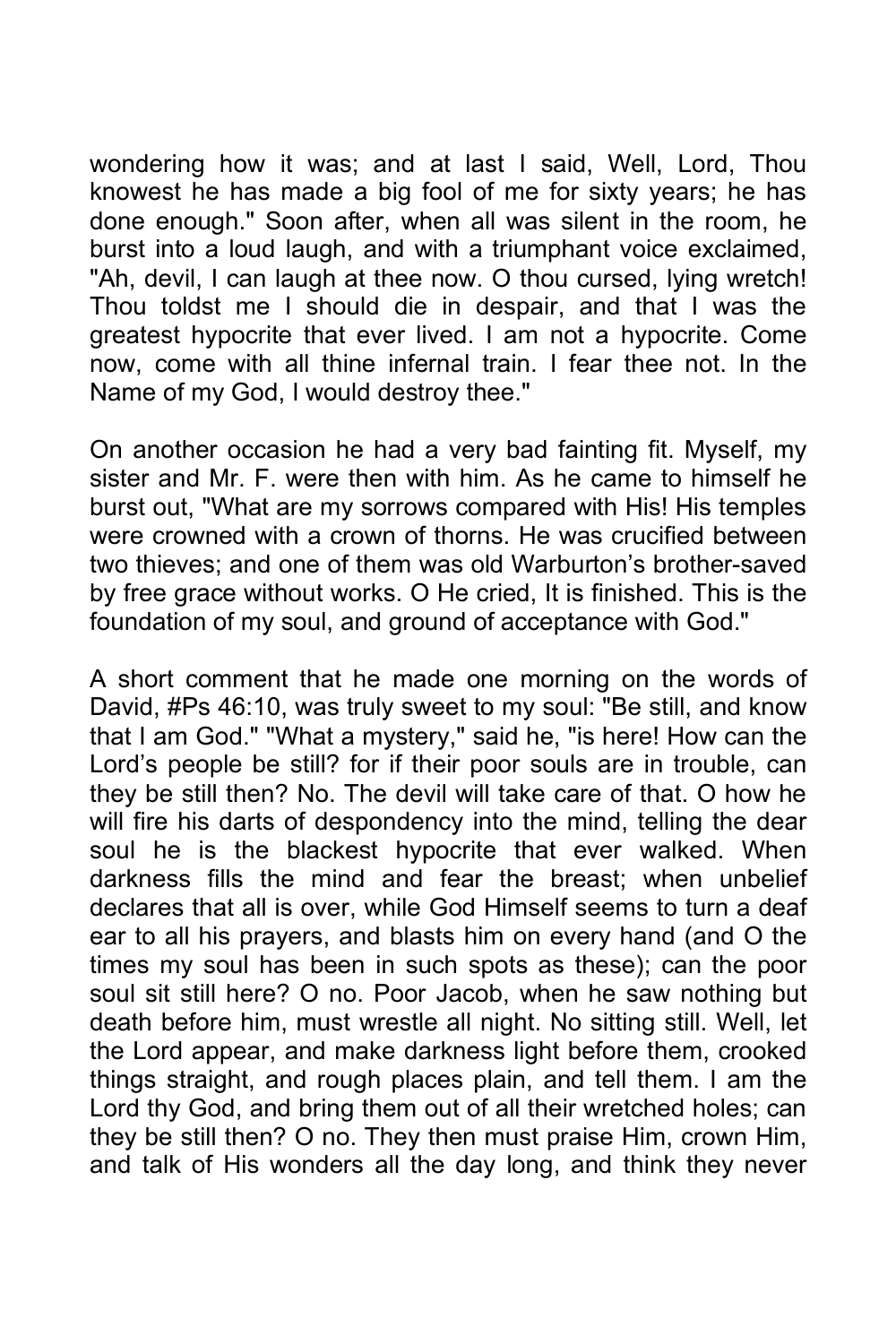shall forget all His benefits. Well, then, how are they to be still? Why, the secret is here. They must be still from helping God. He wants none of our help, neither will He have it."

One morning, while I was sitting with him, he kept talking to himself. At last he burst out, exclaiming with tears, "This poor old Warburton, that has stunk in the nostrils of hundreds, but never in the nostrils of his God, is going to his blessed home, to his dear God and Saviour for ever."

"It is astonishing," he remarked one day, "that I feel no more anxiety about the chapel. And see how anxious I have at all times been for the cause. O the prayers that have gone up from my heart, and tears that have rolled down my poor cheeks, for that place, that God would bless it with prosperity both in spirituals and in providentials! And may it yet prove the birth-place of many precious souls. But now it is entirely taken from me. I can leave them all in the hands of the Lord." I remarked to him the goodness of the Lord towards him in taking everything from his mind; in his weak state it would be too much for him to bear. He answered, "Bless His precious Name! O how good He is! Never did I see His goodness so much in all my life as now. Look where I will there is nothing but mercy, that has followed me all my life long to the present moment of time." I said, "And never will leave you, father; and you will soon have to crown Him for it Lord of all." "0," said he, "What a shout that will be! Sometimes," he continued, "the Lord just gives me a look, sweetly smiles, and powerfully says, Has there failed thee aught of any good thing which the Lord hath spoken? And did I ever prove a barren wilderness unto thee?" "I tell His blessed Majesty not to say anything more upon that ground; He has done all things well, and that I have all and abundance in His lovingkindness, faithfulness and truth." "Going once, many years ago," I think he said, "from Manchester to Stand, I was then up to the neck in poverty, over head and ears in debt. As I walked, I wondered what would become of me. I could not see it possible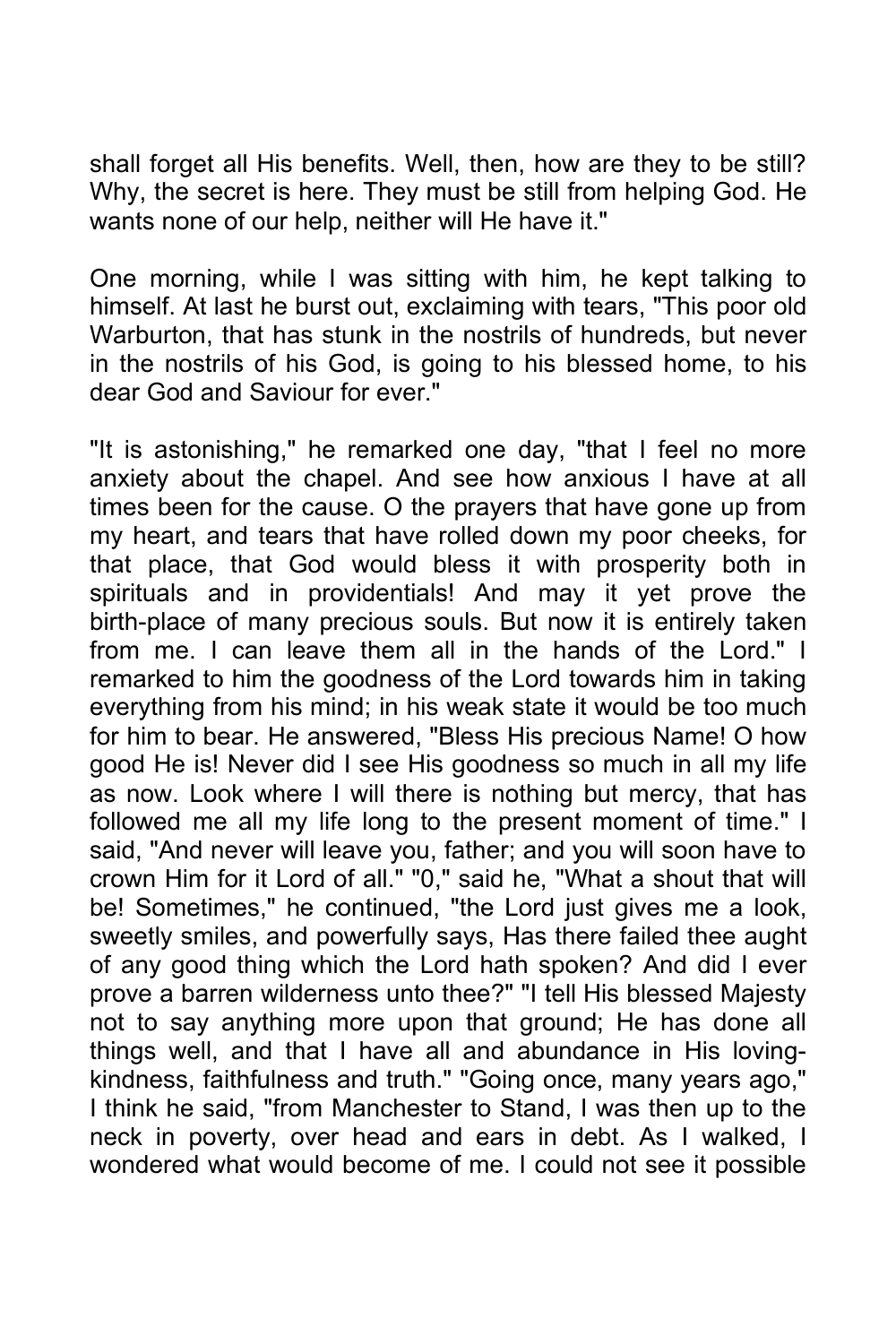that ever I could get through with honour. O how I pitied my hard fate! But my dear Lord soon silenced all my complaints, and stopped the mouth of every murmuring devil in my carnal mind, by speaking the words of the poet in my heart":

When through fiery trials thy pathway shall lie, My grace all-sufficient shall be thy supply; The flame shall not hurt thee; I only design Thy dross to consume, and thy gold to refine.

E'en down to old age, all My people shall prove My sovereign, eternal, unchangeable love; And when hoary hairs shall their temples adorn, Like lambs they shall still in My bosom be borne.

The Lord then told me, "I will be with thee, and bring thee through all thy troubles honourably, and bring thee to a good old age; hoary hairs shall thy temples adorn; and like a lamb in My bosom thou shalt be borne. And see how all has come to pass! Bless His precious Name."

One morning he said, "John, one thing troubles me." I inquired what it was. "My unprofitableness," he said, "in the things of God. What a worthless thing have I been all my life long." I told him that God had chosen the foolish things of the world to confound the wise, and God had chosen the weak things of the world to confound the things which are mighty; that he was one of those "foolish things" that God had chosen; and to this hundreds could bear their faithful testimony from the power that had attended his ministry.

"Ah," he said, "the work is His; He will work, and who shall let or hinder it?" "The other day," said he, "a thought crossed my mind whether what I had preached was God's truth. Then it crossed my mind again, there are none of the Lord's servants tempted like that. They know what they preached was the truth of God.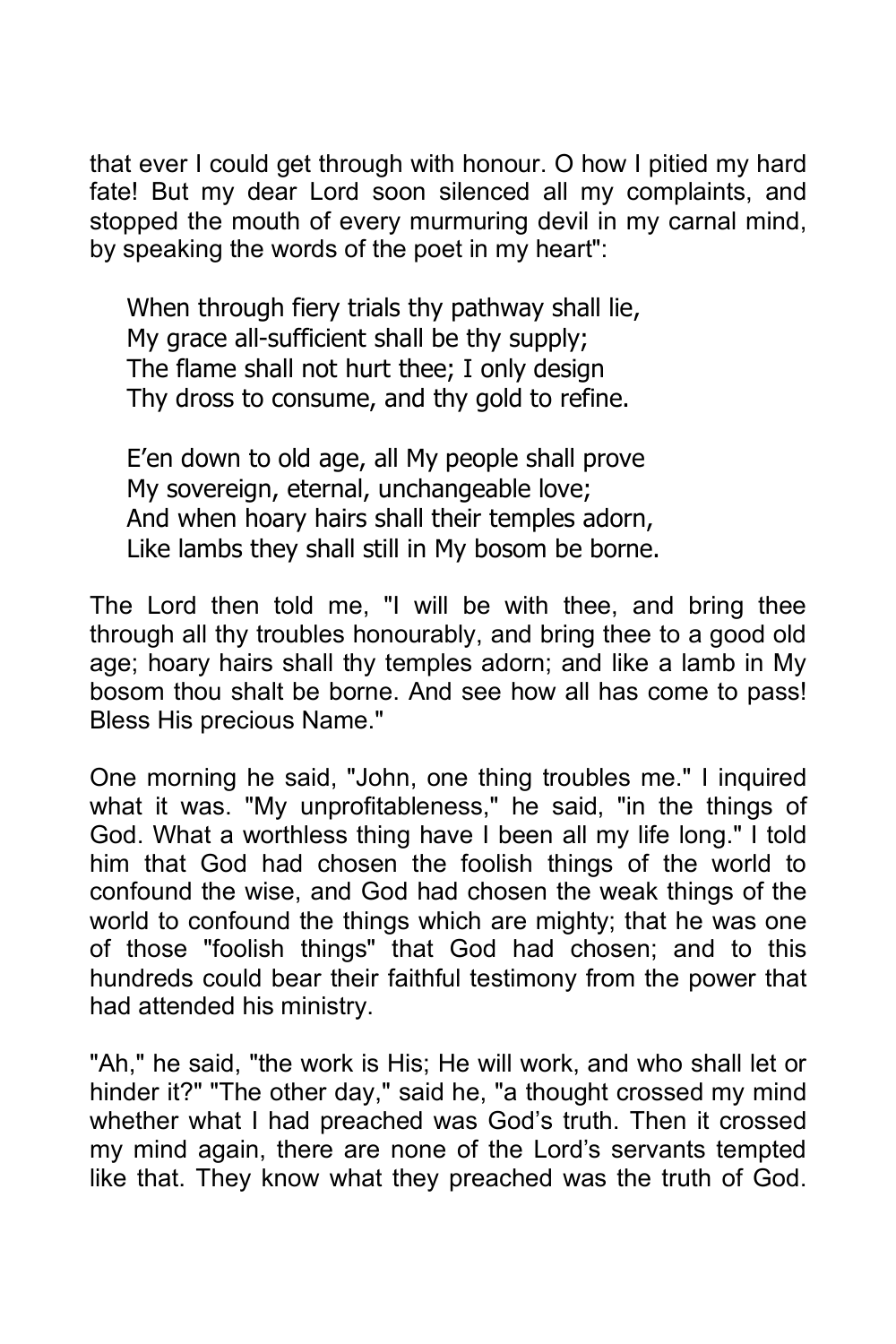Well, this drove me to the old spot, a throne of grace, begging the Lord to show it me if there were any." And O how sweetly the Lord said, "Now when John had heard in the prison of the works of Christ, he sent two of his disciples, saying unto Him, Art Thou He that should come, or look we for another? Thus I saw poor John and I were something alike."

On November 22nd, Mr. Tiptaft called upon him, and has favoured us with the following particulars of his interview: I went to preach for Mr. Warburton on Lord's day, November 23rd. He was then very ill, and every day was expected to be his last. I called on Saturday evening. He was sitting by the fire in his bedroom, and appeared to be in a very happy frame of mind, and under the influence of the blessed enjoyments he had had the previous night, which he attempted to describe as well as he was able in his very feeble state. He said that his enjoyments were as great during the night as his soul could contain, and that the words of David were applicable to his state of mind: 'Thou anointest my head with oil: my cup runneth over.' He spoke of giving utterance to the feelings of his heart by quoting loudly various portions of Scripture and verses of hymns, and seemed as if he had strength to preach, which surprised his family whilst listening to him.

"On the Tuesday evening following, after preaching, I called again and found him in a very different frame of soul. Instead of praising and blessing God, he was begging and praying for the enjoyment of Divine bless-ings. He did not take a high place, but honestly said, I am now in the poor publican's place, begging for mercy.' The little that he could say each time was commended to my conscience, as if he was honestly speaking his feelings, as a dying man hourly expecting to be removed from this vale of tears." *{13}*

In November, Mr. John Gadsby went to Trowbridge to see him, when the following conversation took place: Mr. Gadsby asked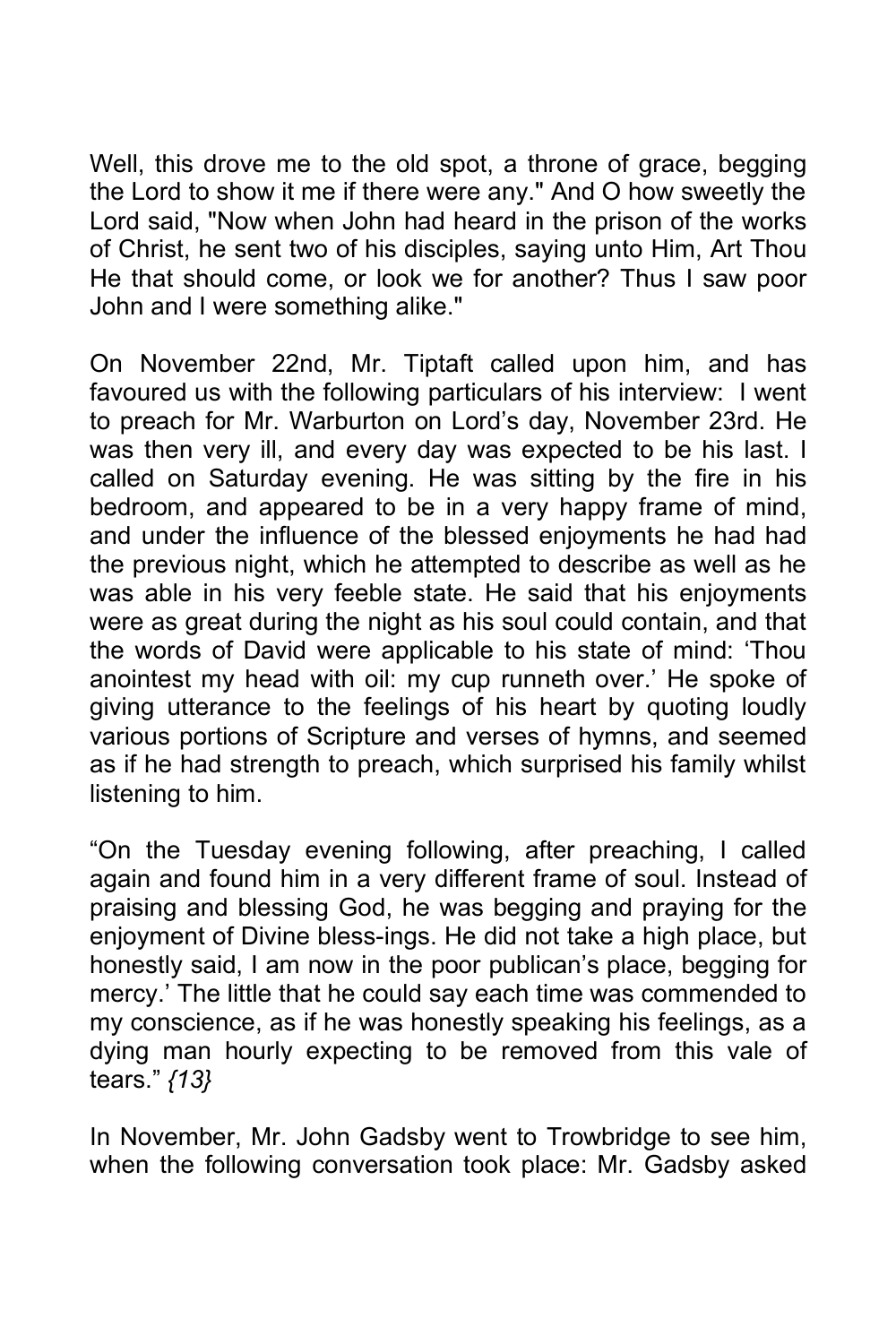him if he had no care about the church. "Have I no care about the church?" said he, "I feel sometimes as if I never had had a church or a chapel at all. I have to think before I can find the way to the chapel in my mind; and sometimes I get to the corner of the street, and can't get any further." And then, turning the conversation, he said, "O to think of that Park Lane, near the Dove House." *{14}* "I remember going with the two children, and finding all my things marked to be sold for rent. And now look at me! Here I am, surrounded with feather pillows (he was resting upon the sofa, supported by feather pillows). I once walked round my garden here, and I saw a hamper that had had some fruit and things in that a friend had sent me, and another that had had some wine in. Then I went into the kitchen, and there was plenty of everything. And I said, 'Is this old Warburton the pauper?' Eh! Bless the Lord! All the paupers in the town ought to follow me to my grave, for I'm sure I'm the biggest of the lot."

"Isn't it wonderful," he soon afterwards said to Mr. Gadsby, "that such an old irritable fool as I have been should be made to lie so quiet? I assure thee, lad, I hardly ever have a single anxious thought about any one thing. But sometimes I feel callous, as it were. I lie like a stone, and seem to care for nothing, without any feeling of resignation." "Then I cry to the Lord, 'Do let me feel Thee once again! and then He comes, and it so upsets my nerves and causes such a palpitation of the heart, that I have to beg of Him to go away again. I can't stand it, for I can't breathe. This shortness of breath is quite new to me. When it first came I thought it was all nonsense, and I was deter-mined I would break through it; so I went and preached, and made as much noise as ever I did in my life, and felt so much better after it that I was sure it was all nonsense; but that was my last sermon. The doctor said he wondered I had not died in the pulpit. I remember once, when thy father was here, going with him to Mr. H's, and he walked along well enough till we came to a little bit of a rise, only about half a yard, and then he stopped to take breath; and I said to him, 'Why, man, there's no hill here! It's only fancy!' And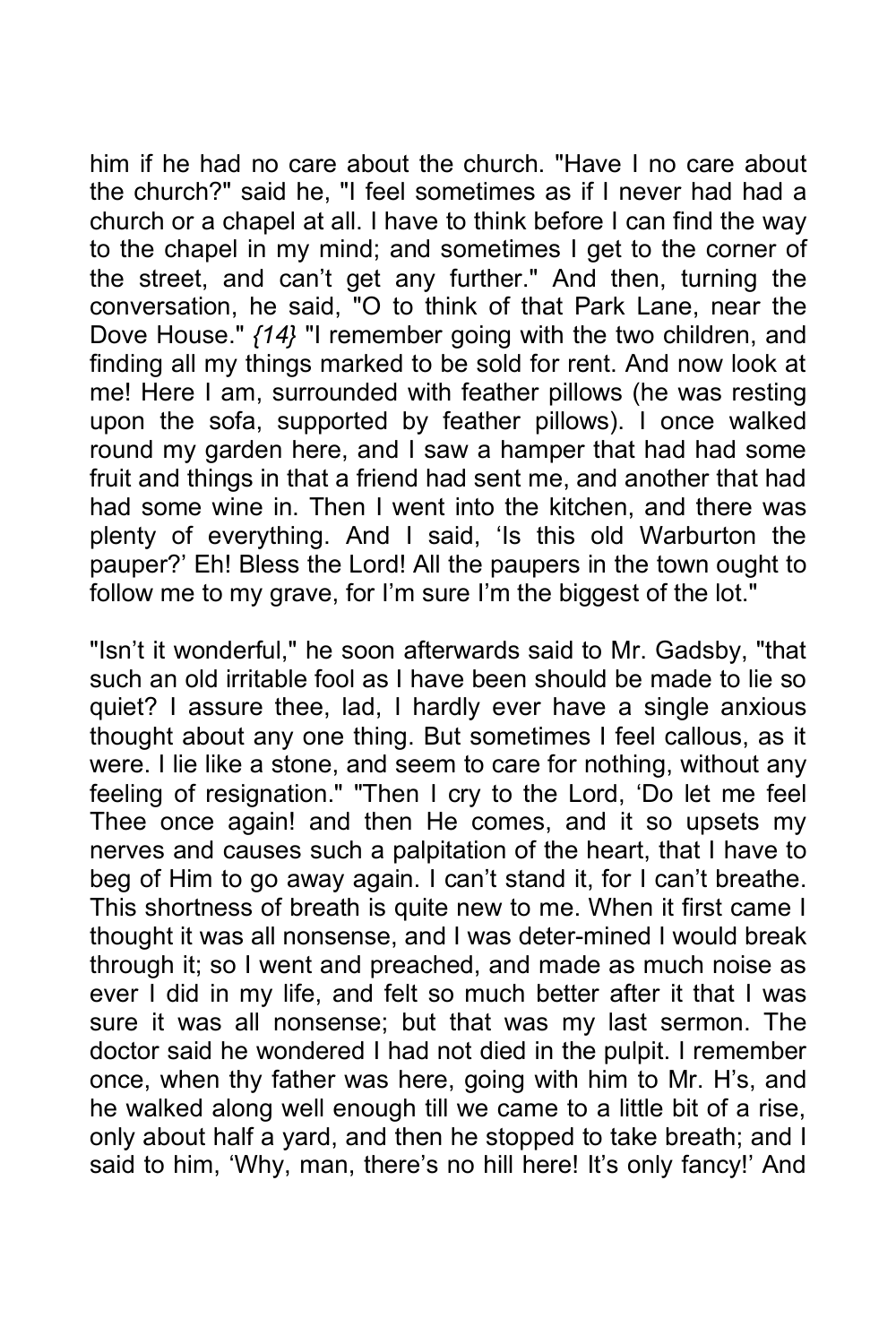then we came to level ground again, and off he went again as well as ever. So I said to him, 'It's only nervousness, I'm sure.' 'No,' he said, 'that's all; it is only nervousness.' And now, John, as you know the disease, tell me the remedy! Poor dear man! I've found it out now! How he did suffer with his breath for years, while mine's only just now. How this tabernacle is being taken down," he continued; "so gradually. It could not stand much of either joy or sorrow." "Well," said Mr. Gadsby, "the Lord is just giving you as much as you can bear." "Aye," said he, "that's it; bless His dear Name."

Mr. Gadsby then said, "Many of our friends know that I have come over to see you. What shall I say to them?" "Tell them," he replied, with, much em-phasis, "tell them I am firmly resting upon the electing love of the Father, the redeeming blood and justifying righteousness of the Son, and the comfortings, leadings, and teachings of the Holy Ghost; and tell them that though I have preached these things for fifty years, I never felt them before as I feel them now. Farewell!" "Farewell, my dear friend," responded Mr. Gadsby.

January 1st, 1857.-In the night he said, "What a sight to see Jesus." After a little while he said, "It is like fighting, sometimes up and sometimes down; just like my preaching. The poor thief at the eleventh hour; those that had borne the heat and burden of the day, and those that had worked but one hour, received the same; all had their penny. O the sovereignty of God! I have been fighting all through." His daughter said, "Yes, and you will gain the victory at the last."

"Victory, victory!" he said; "it is through the blood of the Lamb. Some people don't like such a reli-gion as this-all done and finished; they want to do something; but I can do nothing. It is of Him, and to Him, and through Him be all the glory." A little while after he said, "Well, the poor old worm is travel-ling to his glorious home. My Jesus, how long? I am afraid of offending the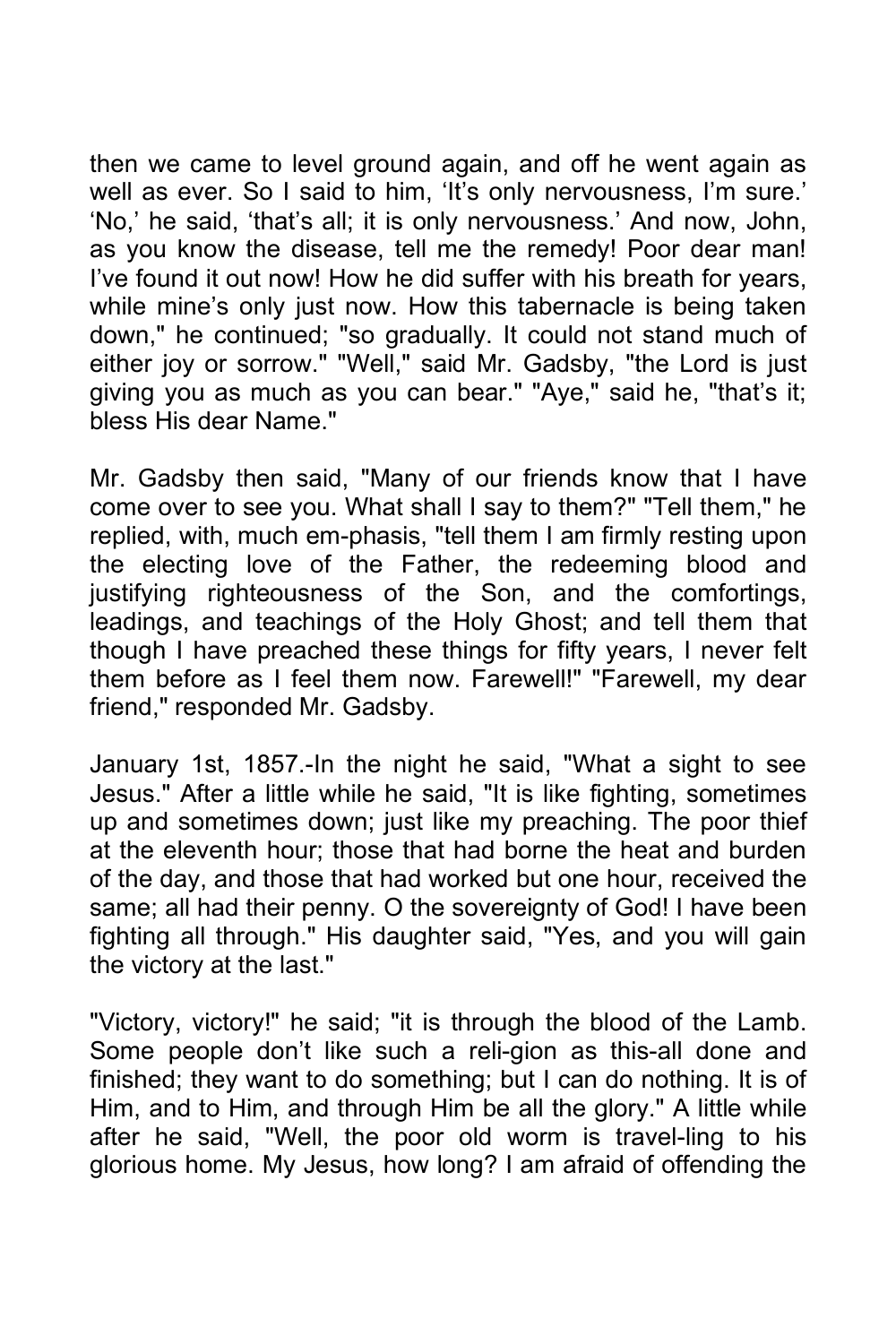Lord. He is so good. I want to feel more joys; but let me look where I will, there are the promises surrounding me."

On Wednesday he said, "How strange all the past things seemjust like a dream; but there is one thing needful, a sight of Jesus. There it is. Ah! look where the Lord met with me and convinced me of sin; the place where, the manner how, He stopped me in a course of sin. O what a sinner I was! How righteous God would have been had He sent me to hell. I had merited it ten thousands of times over; but instead of this, He raised me from the depths of guilt and sorrow, to bless and praise Him for showing mercy to one so vile. And yet there is something tells me, How do you know whether all that was real or not? Yet my heart does not condemn me; and the Scripture says, If our heart condemn us not, then have we confidence toward God."

January 2nd.-He said, "I feel rather dark," which seemed to continue for some little time. In the course of the day he was heard to say, "O how astonishing for me to have a hope of seeing Jesus. How good it is. Bless the Lord, He has been with me."

January 3rd.-He said, "O what a scene to pass the River Jordan! But, bless the Lord, He has told me He will be with me in those deep waters, and not leave or forsake me. He has brought me through thus far; and every tongue that has risen up against me He has condemned. But I feel at times such a hard heart. That grieves me." After a little sleep he said, "Dear Lord, be with me; give me strength and patience to wait Thy blessed time."

January 7th.-He was for some time repeating, "My dear Lord, my dear Lord, if there is any condemnation, do show me; but bless His dear Name," he exclaimed, "He has blotted out my sins like a cloud. That was a trying spot for Job to be in when he said, 'Though He slay me, yet will I trust in Him.'"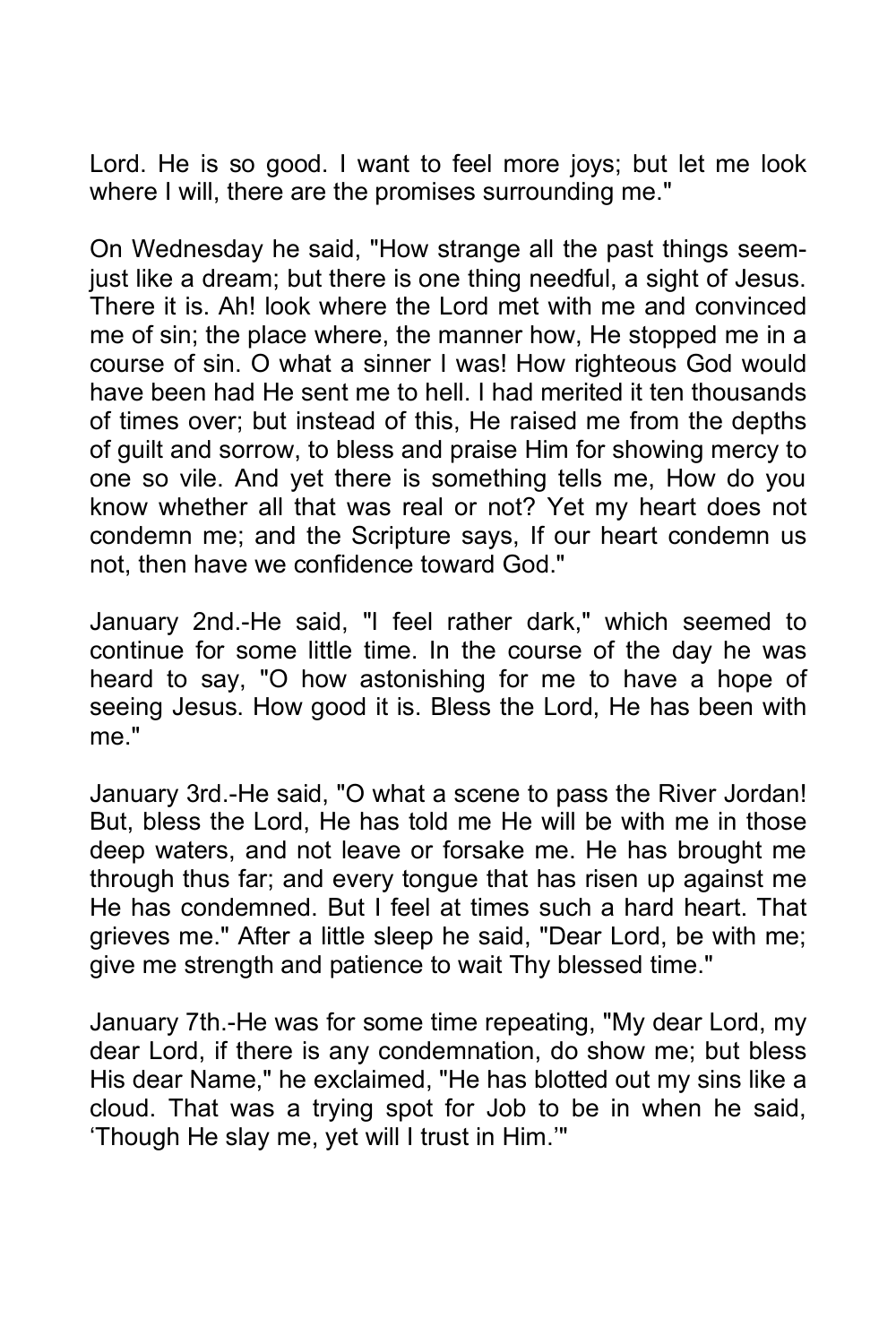January 9th-He said, "How wonderful that God keeps me in the body so long!" Upon one of his daughters remarking, "You want to be gone?" he said, "When the Lord smiles I do; but when He with-draws, I want to stay here."

Friday afternoon he was some time before he could speak; he appeared quite overcome. At last he said, "What! give Him up that has been with me sixty years? No, devil, I won't. I should give Him up and cast Him from me if the devil had His will." He seemed quite exhausted, and asked for some refresh-ment, remarking, "If this body is the temple of the Holy Ghost, let me have something to nourish it." On taking a little arrowroot, he said, "The Lord could strengthen me with a cup of cold water, if it were His blessed will." "0," he said, "the devil will roar at me for this visit, if suffered. The prophet Isaiah said, and those that were with him, 'We mourn sore like doves and roar like bears;' and 0, there is the old man that hates Jesus; but, bless His Name, I have the new man that loves Him. Yes, 'The Name of the Lord is a strong tower; the righteous runneth into it and is safe.' I must not quit this mortal life till He pleases." Some little time after he said, "O the blessed truths I have felt and enjoyed in times past! Job was something like me when he said, '0 that it were with me as in months past, as in the days when God preserved me, when His candle shined upon my head, and when by His light I walked through darkness.' Dear Jesus, what didst Thou suffer when the flood-gates of wrath were poured forth upon Thy holy soul? Thou never meritedst one stroke. My dear Jesus, give me a meek and quiet spirit. Thou canst not do wrong. Thou art too wise to err, too good to be unkind."

His medical man called to see him. When he was gone, he said, "It is Jesus, the great Physician, I want. He can heal with one look; but here I am as I was yesterday, strength just equal to the day; but when my poor soul gets to that place of rest that is laid up for the church of God-" One of his daughters said to him, "Ah, father, you will have a song then;" to which he answered, "I shall,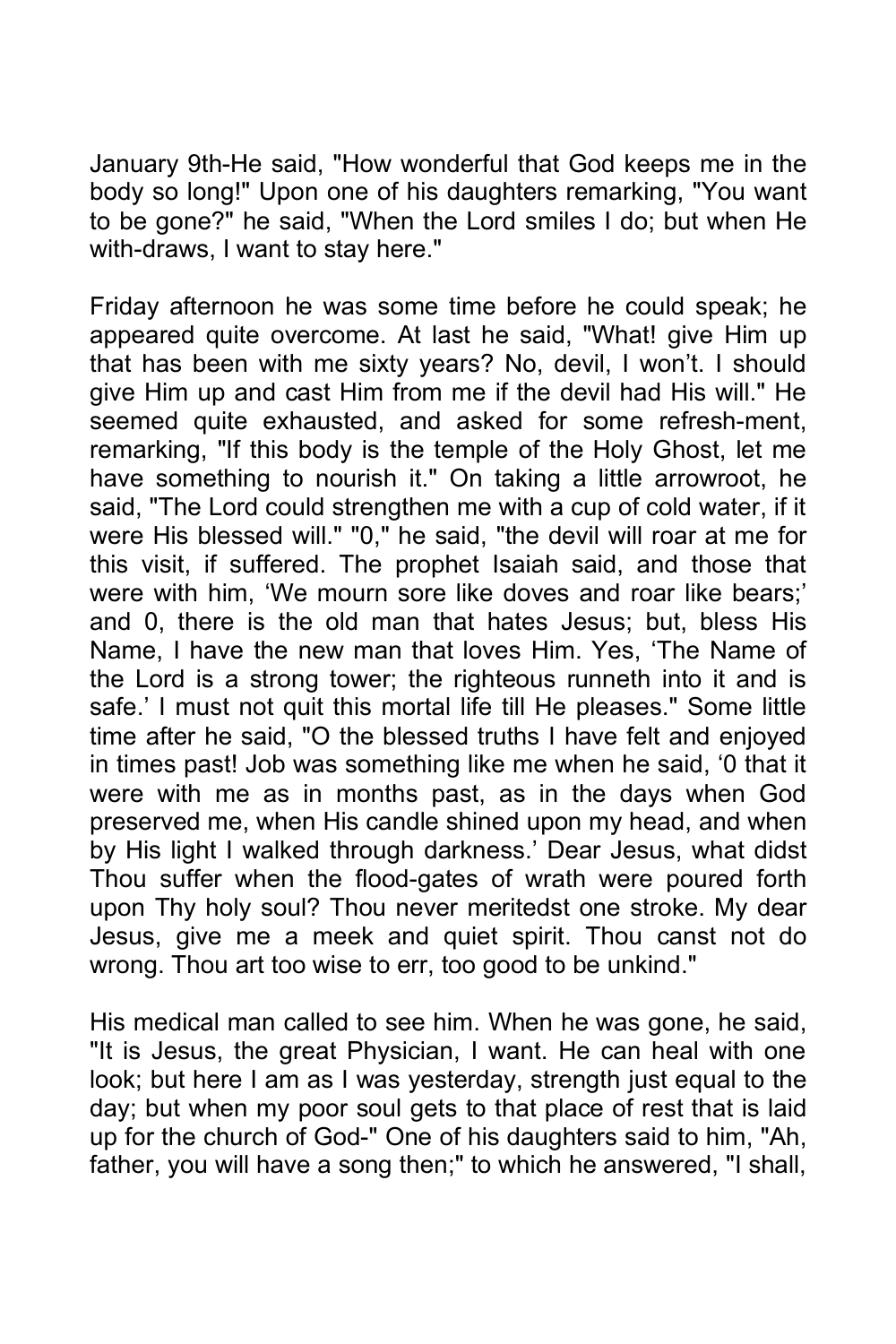my child, all of grace, free grace, from first to last. What a shout there will be to free grace. When the last vessel of mercy is landed in glory, then the last top-stone will be brought with shouting, 'Grace, grace unto it.'" He requested to be raised up, and with assistance he lifted himself up a little. One of his daughters said, "I wish we could do something to rest your legs." "Let them alone," he said. "My dear, that is rebellion. O what a mercy I am not given up to a rebellious spirit." On a friend calling that had been to the prayer-meeting, who said, "You have not been forgotten to-night;" "Ah I" he answered, "I cannot talk about what I have done."

Two of the deacons came to see him. To them he spoke of the goodness of the Lord to his soul, and said, "I feel more love to you now than ever I did in all my life." "0," he said, "what a shout I shall give by and by. If the Lord would give me strength, I could preach now. I have no anxiety about the world, no more than if there was no world. Still I have not those excessive joys I have had. I look to see if there is any condemnation; but the Scriptures do not condemn me, nor yet conscience. I feel there is no judgment for me; but I want to feel more of the Lord's presence. My soul wants to be always resigned to His blessed will, and never feel a hard heart or a wandering thought; but if I had it as I want it, where would my tribula-tion be?"

January l7th.-For some time the Lord withdrew His presence from him. He was very restless until the Lord returned. His continual cry was, "My Jesus, my Jesus, when wilt Thou come again? Some do not want Thee or desire Thee; but I am hungering and thirsting after Thee. Well, such souls shall he blessed. Give me the blessing, my dear Jesus; bless me, bless me with one crumb; none can give peace but Thou. Ah, Thou workest like a God. Who can find Thee out?"

January 18th-He was very ill, and obliged to take a composing draught. The Lord had not granted him his petition. "It is Jesus I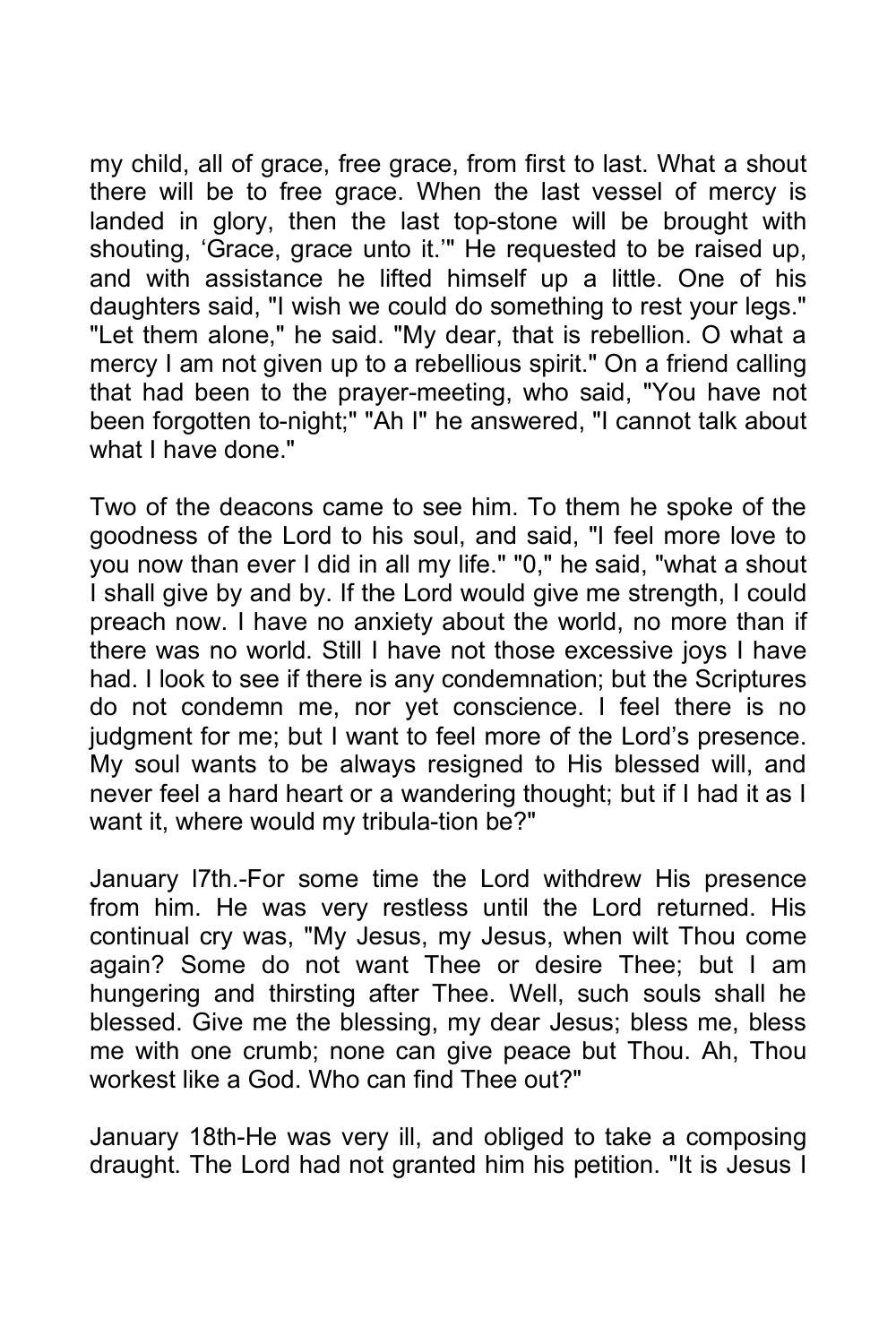want," he cried; "come, blessed Jesus, come." To his daughter he said, "Ruth, what must I do if the Lord does not come?" "My dear father," his daughter replied, "the Lord will never leave you nor forsake you. See what you have been brought through; the great joys you have experienced. The Lord will not let you sink at last; but you want the presence of the Lord with you." "Ah, my dear child, I do." "Well," said his daughter, "whether you feel it or not, it is all right with you." "Ah," he said, "I want the Lord to settle the point; He makes no mis-takes. Precious Lamb of God, precious Lamb of God! Come, Jesus; come, Jesus, give me another look of love."

More frequent let Thy visits be, Or let them longer last; I can do nothing without Thee; Make haste, O God, make haste.

Joseph Hart

It was not long after this that the dear Lord was pleased to grant his request. On being asked by one in the room if he would have anything to take, he said, "Don't speak, let Jesus and me alone; the time of love is come." "Ah," he said, "the devil told me He was gone, and would never come again. I have proved him a liar again. Bless the dear Lamb of God, I have found Him again. My dear Jesus, my dear Jesus, don't leave me; Thou art my Refuge, my Shield, my Rock, my Saviour, my All in all. O what a blaze there will be by and by. Dear Jesus, give me strength and patience to wait."

January 20th-He had a restless night, but between five and six o'clock in the morning the Lord was pleased to favour him again with another visit of His loving-kindness. His son James and his daughter Rachel were sitting with him. All at once he exclaimed, "It is more than fifty years since I was at Mr. Roby's chapel, where the Lord pardoned my sins; and He has blessed me and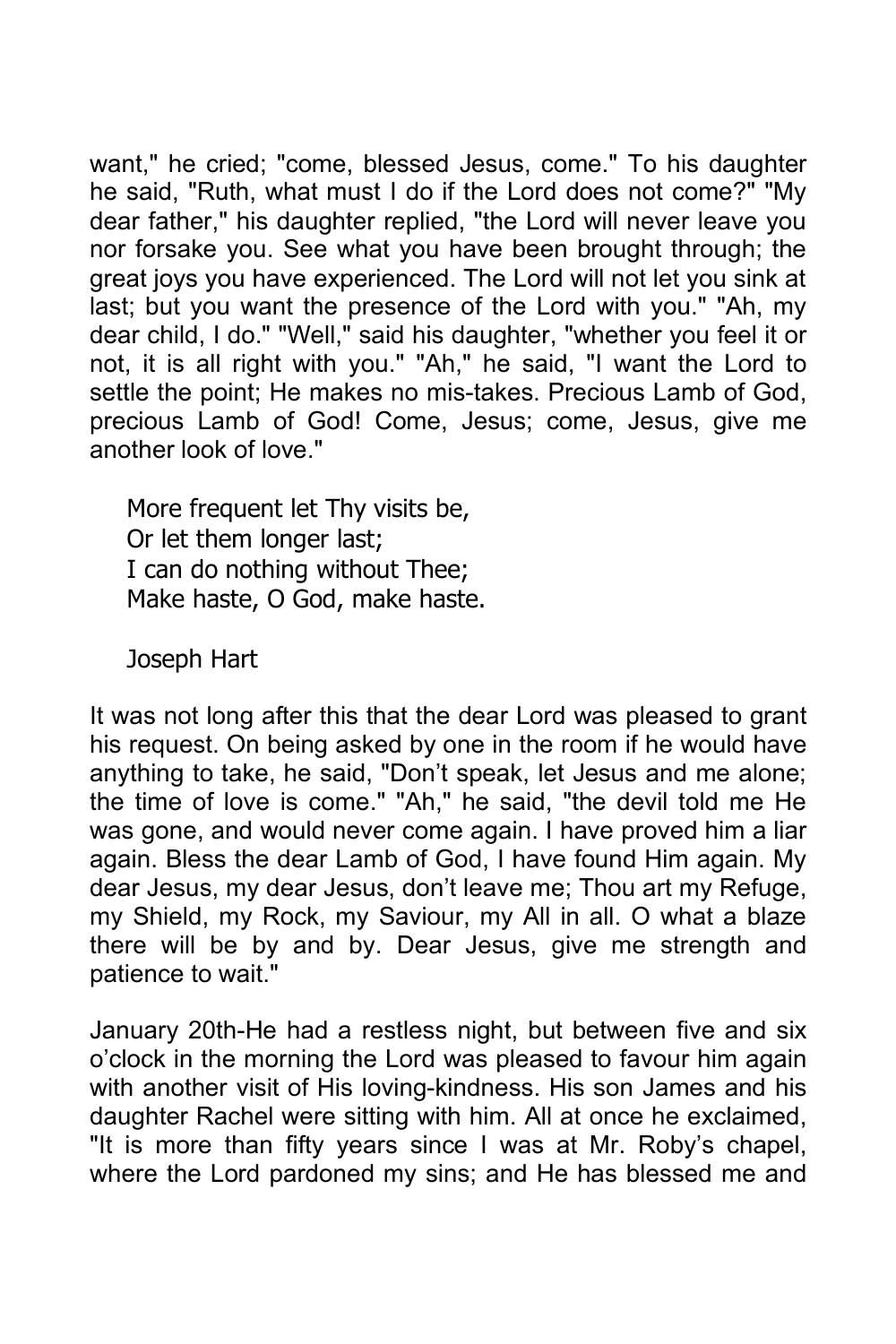brought me through to the present moment. O my dear Jesus, precious Lamb of God! O that I had strength; I want to go down to the chapel, and tell them once more what the Lord has done for me. I could preach now. My Jesus has done such wonders for me; I want to tell the dear children of God once more. Bless Him, bless Him. He told me He would never leave me nor forsake me. Not one thing has failed me. Thou lovely Lamb of God, take me home; take me home."

When his daughter Ruth went into the room, she asked him how he was. "Ah," he said, "I thought I was going about five o'clock." "What!" she said, "you were so much worse?" "No," he said, "I was so much better; I wanted to leave you all." "I sup-pose you did; you wanted to be with your dear Jesus." "I did," he said, "but I must wait His time."

In the evening two of the deacons called to see him. "Well," he said, "here I am as I always have been; sometimes up and sometimes down." "Last night," he continued, "I thought I was going home, but before I attempted to settle, I thought, here is another gloomy night again! After a while the Lord led me to look upon Him who, when He was upon this earth, what gloomy nights He passed through, left and for-saken by all! but His greatest grief was the hidings of His Father's face. 0, what were His feelings when He cried out, 'My God, My God, why hast Thou for-saken Me?' He gave me a look of His countenance in that sweet gospel vision. I saw the thorns that pierced His lovely temples. O I felt so ashamed; I did not know where to hide my blushing face. Ah, what was my poor gloomy night compared to His! What I felt I most richly deserved; but the dear Son of God did no sin, yet what agonies He bore, and not a murmuring word dropped from His dear lips. O what love I felt to the Son of God. I mourned over Him with a godly mourning. I wanted to go down to the chapel, for I felt that I could preach; yes, I wanted to tell the dear souls once more what the dear Lord had done and was doing for me; but when I began to move I found my body was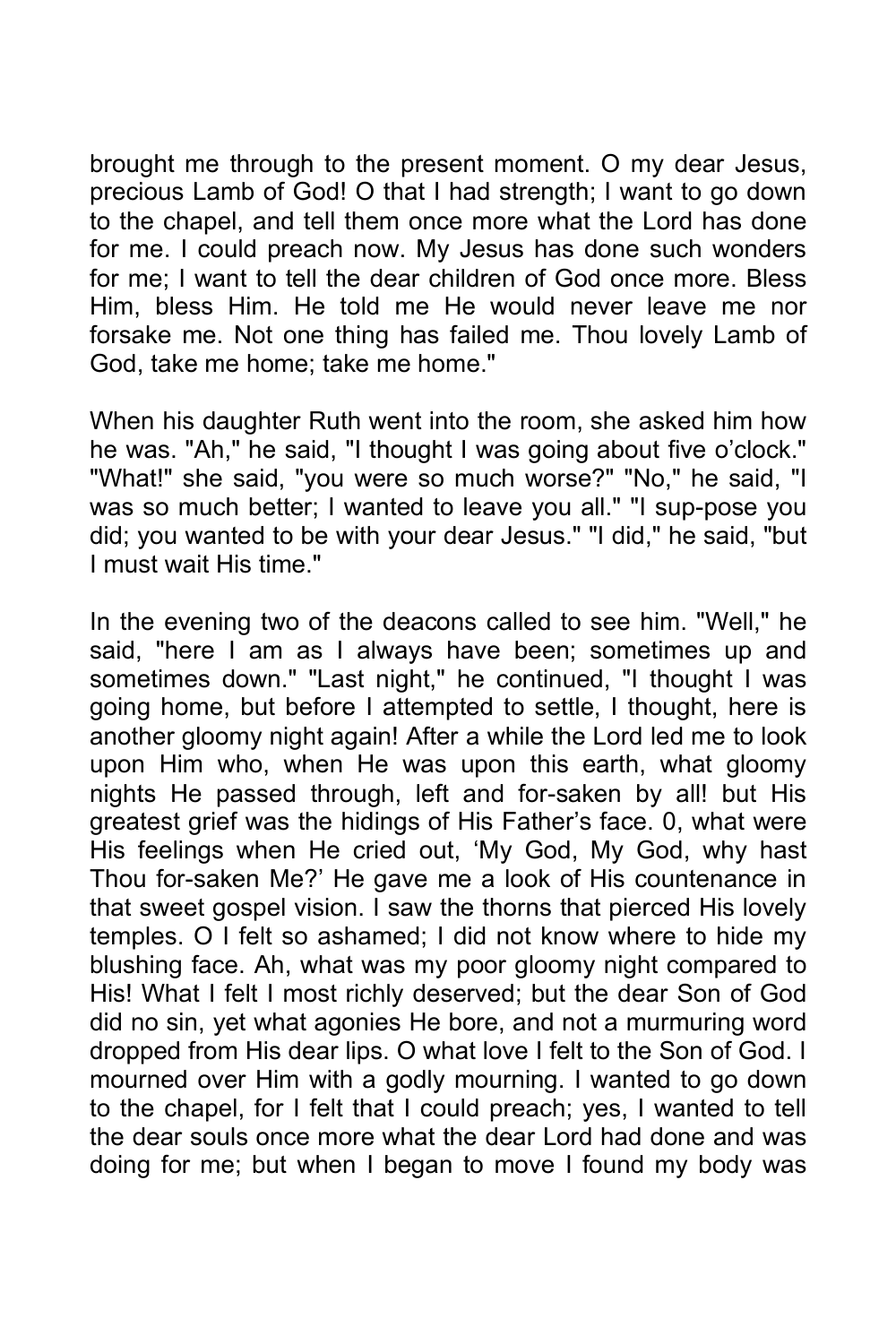weak, not equal to my spirit." Finding himself overcome with talking, he said to the deacons, "Now you must go; my head is so weak. I shall feel this after you are gone." When they left, he said, "Now they will have another of old John's sermons to talk about."

"Well," continued he, "I have nothing else now to talk about. It is all the same Jesus from first to last." His daughter Ruth said to him, "No, you want nothing but Jesus." "I don't, nor do the children of God either; nothing else will do for them. It's old things made new they want; and it is always new when Jesus brings them."

January 21st-He had a better night. At times he would be saying, "Dear Jesus, give me strength and resignation to wait Thy time. Dear Lord, thanks be to Thy Name, Thou hast bounded the devil with, 'Hitherto, but no further.'" "He comes sometimes with such craft, and would, if he could, drag me from Thy dear self." In the evening, Mrs. H., one of his daughters, called to see him, and sat with him for some time. On his daughter Ruth going into the room, Mrs. H. said, "Father has been telling me he thought he could preach the other night, and no doubt he could in his feelings." "Ah," he said, "Jesus has done so much for me for so many years; and sometimes I have had such overpowering manifestations of His love, that for a few moments I have hardly known whether I have been in the body or out of the body." "Well," said one of his daughters, "you have been highly favoured in your affliction." "Ah," he said, "I know it, when He shows me what He has done; but without Him we can do nothing, and nothing is nothing. I cannot think or speak without Him. O that text, what light and power have I felt from it for years 'Thus saith the Lord, Let not the wise man glory in his wisdom, neither let the mighty man glory in his might; let not the rich man glory in his riches; but let him that glorieth, glory in this, that he understandeth and knoweth Me, that I am the Lord which exercise loving-kindness, judg-ment, and righteousness in the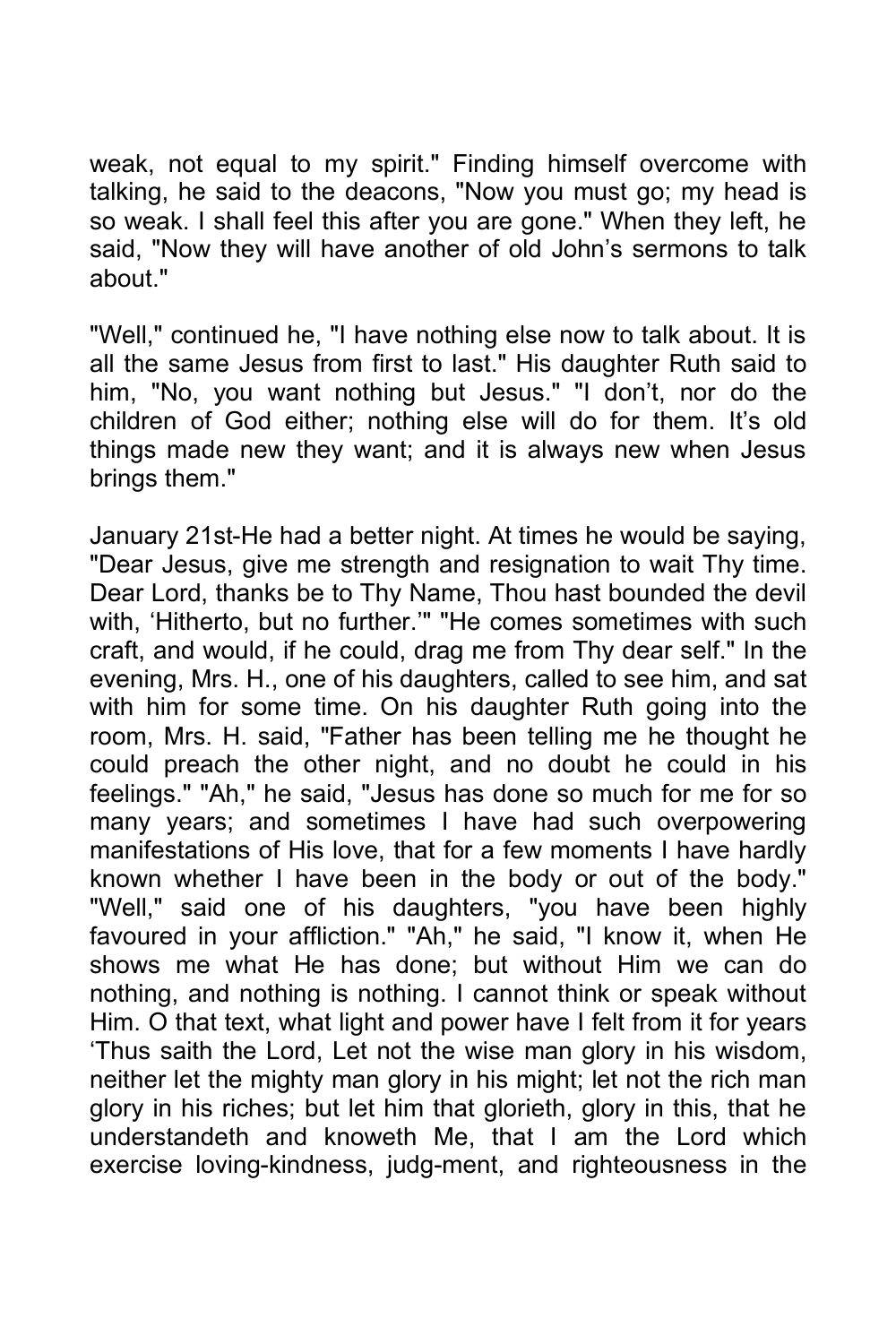earth, for in these things I delight, saith the Lord.'" The Lord again withdrew from him for a short time, when his continual cry was, "My dear Jesus, where can I look? to whom can I go but Thyself? Thou art the fountain to wash and cleanse from all guilt."

January 23rd.-As he had had no sleep after three o'clock, he seemed quite weary. His daughter said to him, "Father, I wish you would not be so cast down." He answered, "I cannot help it, my child; I want Jesus. When He is gone, all is gone. I thought He was at the door; but before I could open the door to my Beloved He was gone. I think," he added, "I am the strangest being in the world; I am so often up and down; but bless the Lord, sometimes He gives me a sight of His glorious Person, and fills me with such joys that I am obliged to beg of Him to stay His hand; it is so glorious; too much for this sinful body to bear. Then I want Him to break the pitcher and take my soul home, where I shall praise Him as I would. There will be no flesh and blood then to shrink at the glorious sight. O what a blaze and a shout there will be when old John gets to heaven, one that has merited hell a thousand times over; the greatest debtor to mercy, and the vilest wretch that ever lived. Bless Him, bless Him! 'He has ascended up on high, He has received gifts for man, yea, for the rebellious also.' O what a rebellious wretch I have been! Still His everlasting arms are underneath. O what would poor Peter have done but for these arms, when he cursed and swore he never knew the Man? Mary Magdalene, out of whom seven devils were cast! Hell must have been her portion but for these arms. Job said. 'O that I might have my request, and that God would grant me the thing that I long for, even that it would please God to destroy me, that He would let loose His hand and cut me off.' O the desperation some of the Lord's family have been suffered to run to; and what love and pity in Jesus to pray for them! Dear Jesus, give me, a poor helpless, sinful worm, wisdom, strength and patience. Don't leave me one moment, for Thou knowest I can do nothing without Thee."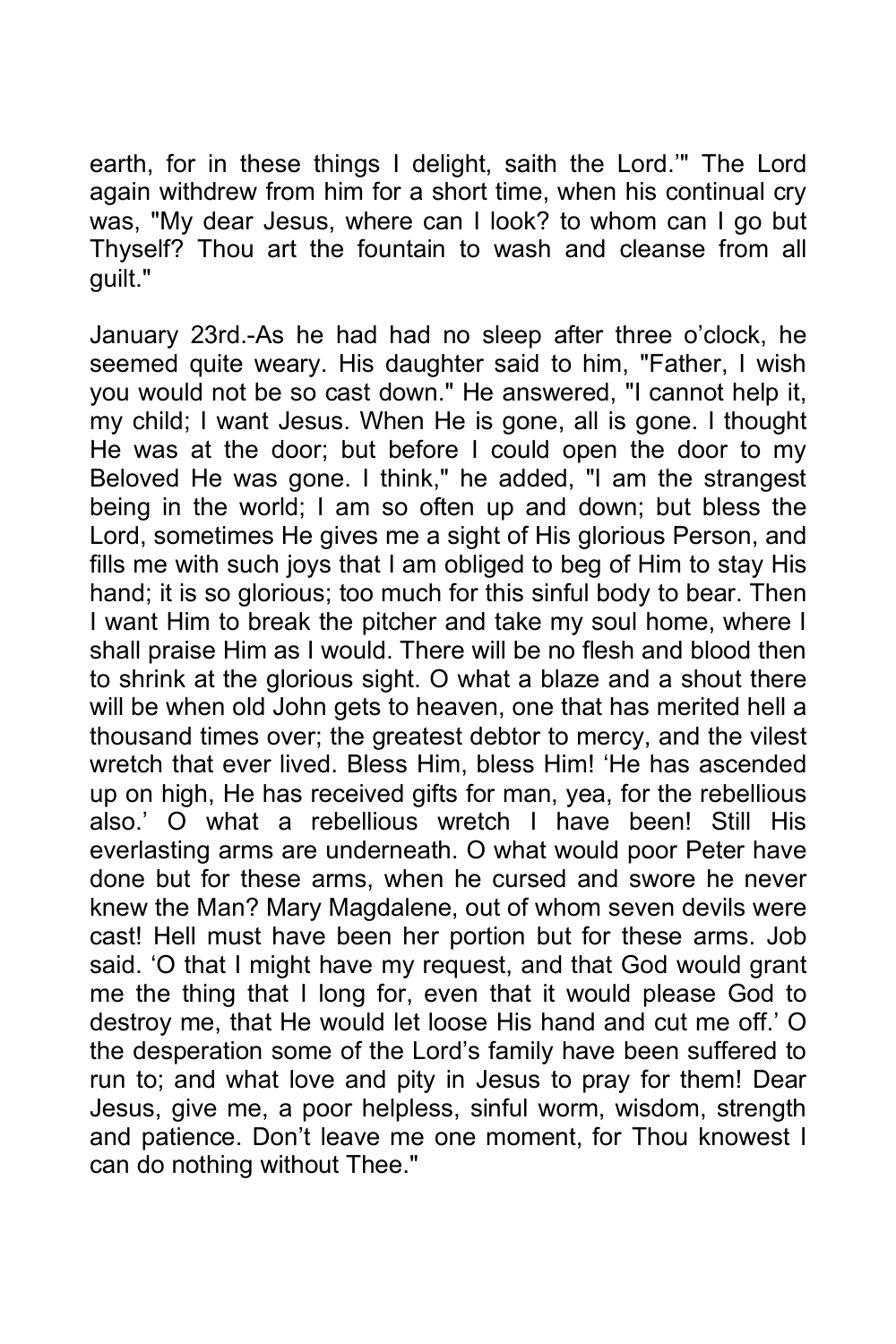January 24th-He had a very bad night, and the Lord had not visited him throughout the whole. In the morning he said to one of his daughters who was sitting with him, "I thought my dear Jesus would have come last night. O how I mourn for Him like a dove when He is gone. Zion said, My God hath forsaken me. Ah, what can we do without Jesus? That hymn, how it suits my case:"

But ah when these short visits end, Though not quite left alone, I miss, the presence of my Friend, Like one whese comfort's gone.

I to my own sad place return, My wretched state to feel; I tire, and faint, and mope, and mourn, And am but barren still.

Joseph Hart.

"Well," said his daughter to him, "you have no real cause to grieve; you will see Him by and by, and bless Him for ever." "Yes," he said, "He is round about His people like a wall of fire, and the glory in the midst. He watcheth over them every moment, lest any hurt them. He is a God that cannot err; He has a right to do with me as it pleaseth Him, either to give me His presence or shut me up. I cannot say unto Him. What doest Thou! Shall not the Judge of all the earth do right?"

January 25th-He had not been able to lie in bed for nearly a month, but was constantly sitting, propped up with pillows, on the sofa, which made his back very painful at times. In the night he said, "I thought I should not have lived yesterday over, but here I am." He could get no sleep after one o'clock. He kept talking, but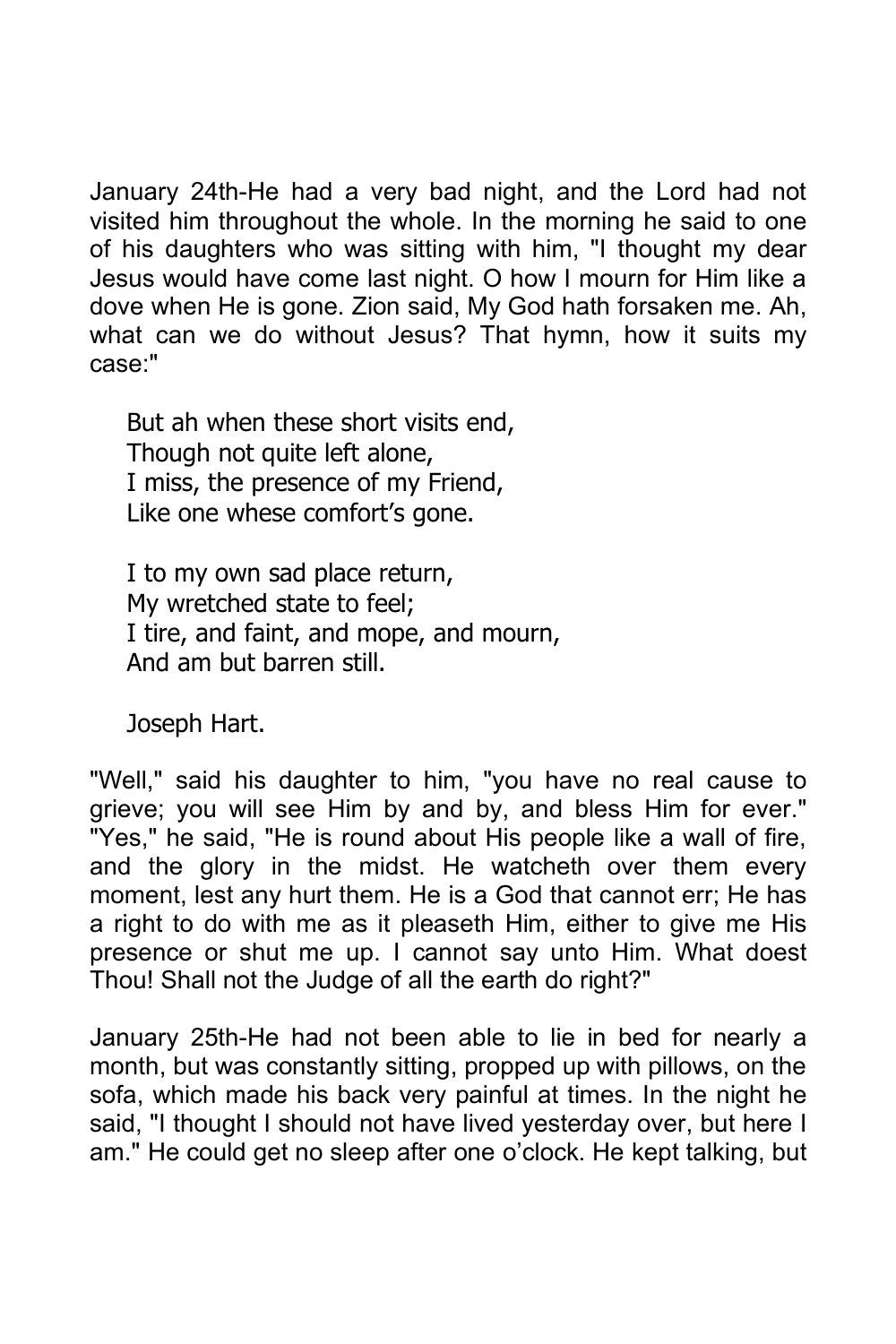no one could understand what he said. At length one of his daughters said, "Father, you are not comfortable." "My dear child," he said, "I want to be going; I want to be gone. O when shall I praise Him? when shall I praise Him? My dear Jesus, come! Come, my dear Jesus! I wish, I long to be with Thee! Give me strength and patience, Thou lovely Lamb of God! When, when shall I praise Thee!" Thus he continued in the sweet enjoyment of the Lord's presence and in raptures for some considerable time. At length the Lord withdrew again. In the night he said, "My ways are not God's ways. Let me look where I will, there are the promises; but how is it that the Lord keeps me at such a distance?" "Why, father," said one of his daughters, "your poor body could not bear much of the Lord's presence." He answered, "O my child, I should like to try it." "Well," replied his daughter, "it is not long since the Lord favoured you with such a visit; you wanted to go down to the chapel and tell the people what the Lord had done for you; then your poor body was quite over-come." "0," he said, "all flesh is grass, and all the goodliness thereof as the flower of the field; the grass withereth, the flower fadeth, but the Word of our God, that shall stand."

January 26th.-No alteration was visible through the day. He expected another trying night; but the Lord favoured him with many visits throughout it. At one time he burst out, "Come, Jesus, open the door and take me in; Thou openest, and none can shut. Oh give me patience. Come, my Jesus!"

January 27th.-The family thought that he could not live the day out; and he was very ill all the following night. When he had strength to talk, it was about Jesus, wanting to praise Him. He said, "Thou art my strong habitation, whereunto I may continually resort."

He was so weak on the 28th, that those who were with him were obliged to put their ears close to his mouth to distinguish what he said. After a while he fell asleep. On awakening he said, "Dear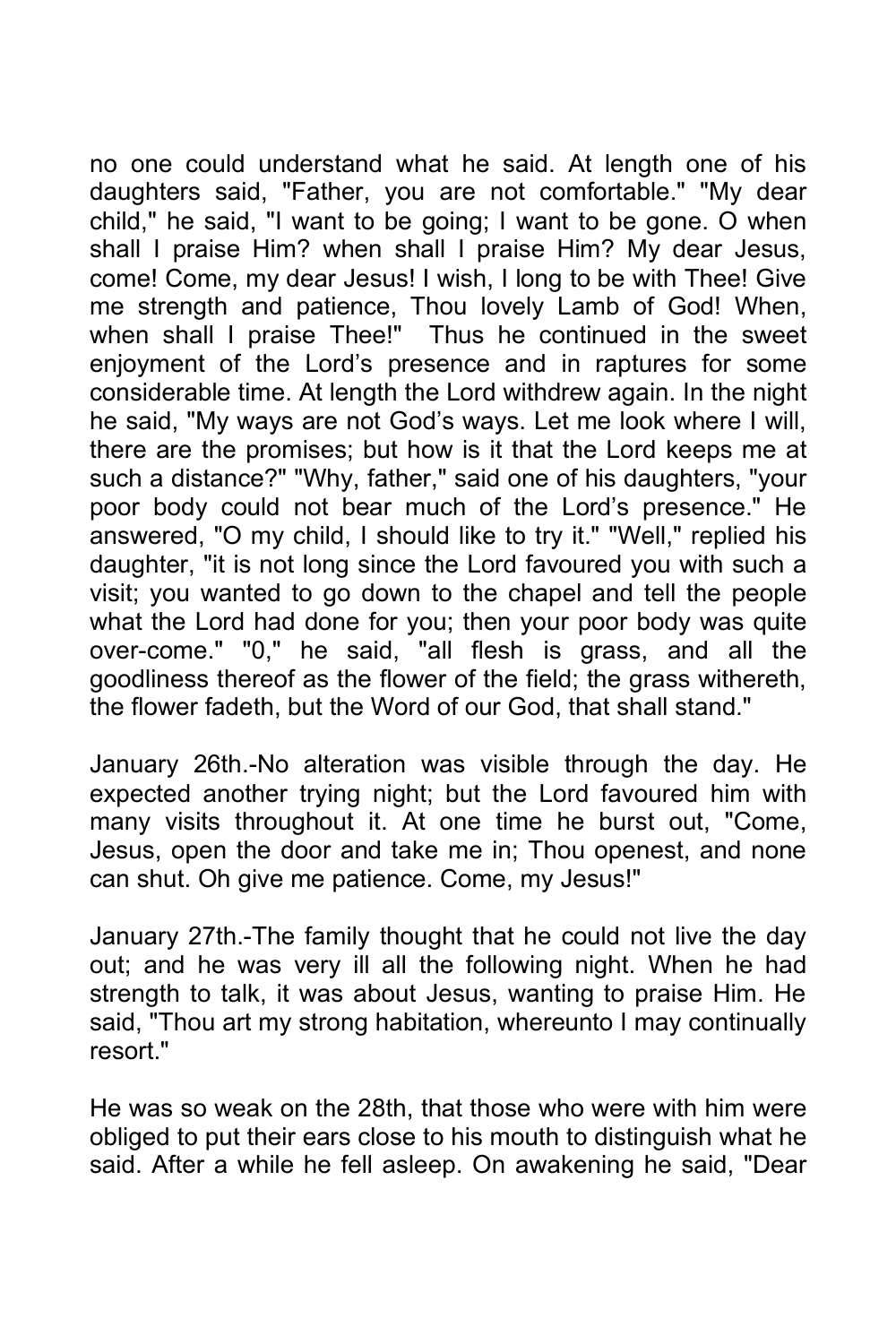Immanuel, Captain of our salvation, all is finished! all is done! blessed Lamb of God. Ah, Lord," he said, "suffer not the devil to plague me. He would rob me of Thy dear Self; do be with me; Thou knowest my heart; Thou knowest all things; Thou knowest I want to glorify Thee. How good it is to appeal to Him! He has said, 'Come, and let us reason together. Though your sins be as scarlet they shall be white as snow; though they be red like crimson, they shall be as wool.' Bless Him! He gives 'beauty for ashes, the oil of joy for mourning.' I have, and am nothing but ashes; and I mourn like a dove, if the Lord leaves me but one moment. O Thou lovely Lamb of God? What pro-mises surround me!" In his sleep he sometimes would say. "Come, dear Jesus, come nearer; I want Thy dear Self; O I wish I was with Thee?"

January 29th.-Water began to ooze from one of his legs. At this time he was very ill and weak indeed; and at times his weakness almost overcame him. "O Lord," he said, "do keep me in my senses. I am hanging on Thee like a cup on a nail. What a God Thou art! Thou hast but to speak the word and it is done. To that rebel, Saul of Tarsus, Thou only saidst, 'Saul, Saul, why persecutest thou Me?' This brought him down in a moment, saying. 'Who art Thou, Lord?' 'I am Jesus, whom thou persecutest.' O this put an end to his doing the devil's work. Then he had to do Thy blessed work. And where was I when Thou stoppedst me? Why, on the road to Bolton, determined to have my fill of sin. 0, I thought I should have dropped into hell every moment. Ah, what He does is like a God. To some of His disciples He said but two words, 'Follow Me;' and they left all and followed Him. What omnipotent power!"

January 30th-He was exceedingly weak; there was a great discharge from the leg, and he had little sleep all night. He burst out, "O Jesus, when shall I be with Thee? Come, my Lord, come; I want to see Thee and crown Thee." On being asked to take a little wine and water, he said, "It's too much for such a wretch as I 0, how I have abused my dear Lord! Yet see the mercies I am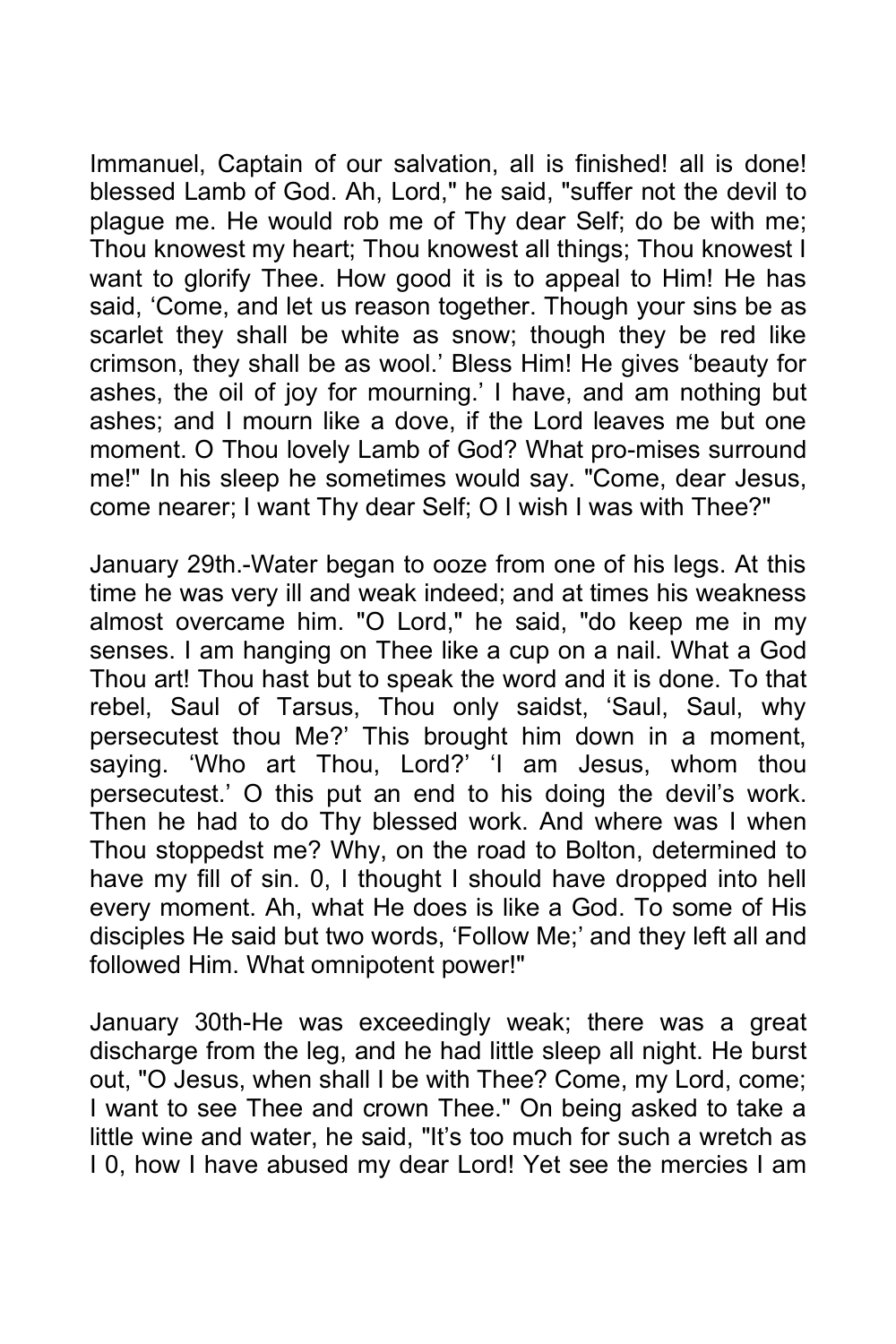surrounded with, and what He has done for me for so many years."

January 31st-Early in the morning he spoke out in raptures, with saying, "Jesus, Jesus, it is now; but stop," said he, "my God loves uprightness. It is forty-seven years ago that He told me, 'I will never leave thee nor forsake thee, world without end.' Immanuel, Immanuel, Thou Lamb of God that didst die for me. Thou hast cancelled my sins. O what love? what love! O my children, I hope you will follow me. Beware of the world, and that hateful sin pride. If you want to see its hatefulness, look in the garden of Gethsemane, at the Son of God":

For should it dare to enter there, Twould soon be drowned in blood.

"I have that hateful sin in my heart; but it only crawls and creeps about; it cannot reign. O my dear children, if you get into trouble, soul trouble or natural trouble, go to God; don't trust to an arm of flesh, O that robe of righteousness covers me. Immanuel! Victory, victory! O I am not afraid of death! Death, death, thou hast no sting for me. No. My Jesus destroyed that when He cried out, 'It is finished!' O bless Him! 'Forasmuch then as the children are partakers of flesh and blood, He also Himself likewise took part of the same, that through death He might destroy him that had the power of death, that is, the devil.'" "0," he said, "I think the doors of glory are opening. O the heavenly host, the heavenly host." At this instant my mother came into the room. On seeing her, he lifted up both hands, exclaiming, "Here are two rebels saved by grace! all of grace! We have had many trials together! we have lived with each other more than sixty years; but it will not be long before we shall meet again. Then what an eternity we shall spend together; but it is too much to think of the glory; Jesus, Jesus, Jesus, when shall I be with Thee?" These raptures quite overcame his weak frame. "0," he said, "how weak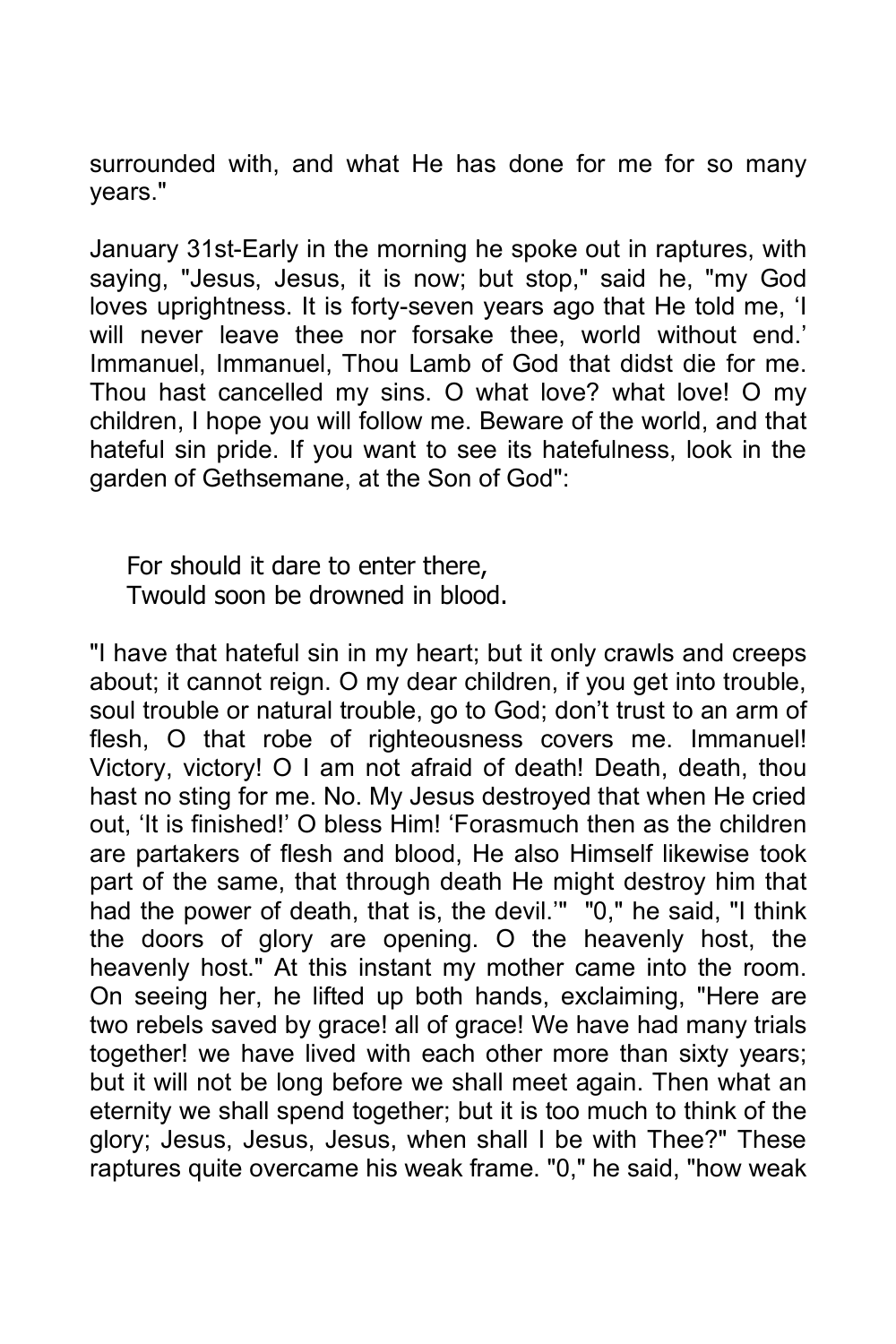I am in the body!" After a little while he fell asleep. When he awoke he said, "Two months ago the Lord told me it would be through fire and water nearly to the end; then heaven would open, and my ransomed soul would enter in. Now I feel as though I was waiting for something." In the evening his daughter Ruth was sitting with him. "0," he said, "how I have abused the Lord! About forty years ago how anxious I was to be a great man-a great preacher. I was angry with the Lord, very angry sometimes, because He would not give me those gifts and abilities that I wanted. O there is no mortal who has abused the Lord as I have done." After a while he looked about and said, "I little thought, at one time, I should have no more than my length and breadth for a sleeping-place." (He was then retiring to the sofa, not having been in bed for many weeks.) "When I was taken ill," he said, "those words were very precious to me, and have been, I may say, scores of times, when I have been in trouble, 'Be still, and know that I am God.'" "Well," continued he, "the Scripture says, that 'if two of you shall agree on earth as touching anything that they shall ask, it shall be done for them of My Father which is in heaven;' and I believe there have been two or three this day begging that I might have a happy end. Bless the dear Lord, He cannot do wrong. What a mysterious way the Lord has brought me! I was thinking and wondering today if anybody else was brought as I am. It is said, 'If a man's ways please the Lord, He will make his very enemies to be at peace with him.' My ways please the Lord, yet I have got all manner of evil working in my heart, and I feel, at times, everything that is dishonouring to God." It was said to him by someone in the room, "You are like Paul. The evil you would not, that you do." "I can say," he answered, "there are two parties in my heart; one serving the devil, and the other hating a wandering thought." He was very weak throughout the day, and had a sleepless night.

February 3rd.-"0," he said, "my Lord is gone! What shall I do? He promised to be with me." He was told that the promises would never fail. "I know it," he said, "but I want to feel the power of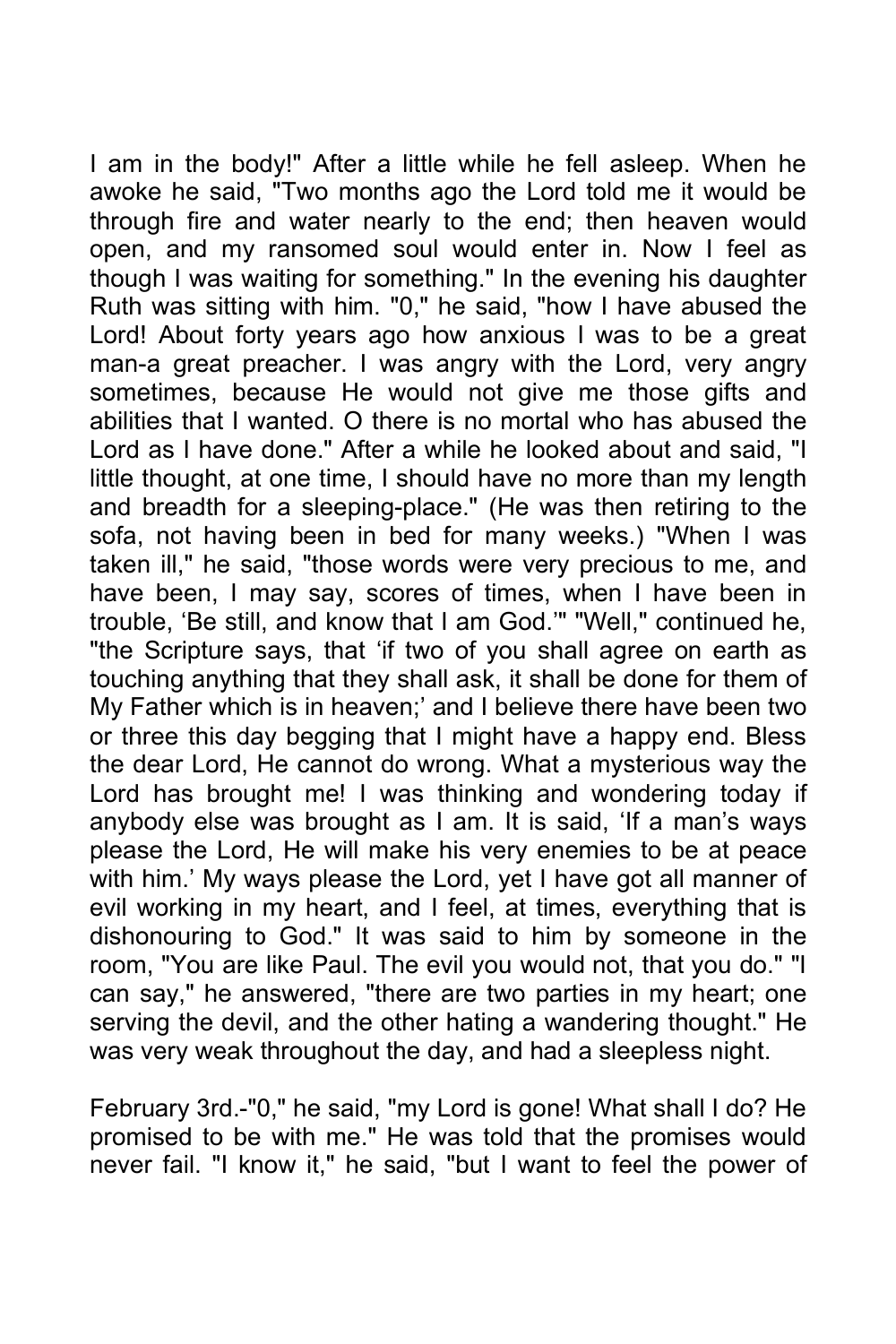them again and again. O this cursed unbelief? Why should I dictate to the Lord? He is a Sovereign, and has a right to do as He pleases with me." After a while he said. "Poor John H. will be disappointed." He was asked what about. "Why, if he gets to heaven and I get there, which will have the loudest song?"' The remark was made to him that the Lord's family were in one mind about that. "Well," he said, "that voice comes again, 'Be still, and know that I am God.' Sometimes," he continued, "I think I am wrong, because I have no fear of death. I think I ought to fear that more; but I cannot."

February 8th-When his daughter Ruth went into his room and asked him how he was, he answered, "About the same." Some time after he said, "I had a dark night last night. I do hope the Lord will turn my cap-tivity. I feel like David when he said, 'O spare me that I may recover strength, before I go hence and be no more." "Why, father," said one of his children, "You say you are in the dark, and yet you say you are never without a hope." "No," my child, "I can say I am not sunk so low as that, and I have the promises surrounding me; but when my Jesus is gone I am shut up, and I have no rest till I have found Him. These words," he said, "came very sweet and precious to my mind, 'Your time is always ready.' All that I seem to long for now is that He will give me strength to see a few friends and talk to them; then give me a sight of His glory that my soul might he full of His love; then open heaven and take me home." He continued in a calm, quiet state for some length of time.

In February, Mr. Gorton, who was then supplying at Trowbridge, called to see him. Mr. G. describes the interview as follows "Seven weeks before his death, on February 9th, when I entered his room, I found him in a very weak state, and, as I then believed, near his end, yet not so near as some had said they thought he was. I asked him how he was. He took me by the hand and said, 'Very weak, very weak.' 'Well,' I said, 'the Lord is all-sufficient.' He answered, 'He is very good to me; but I cannot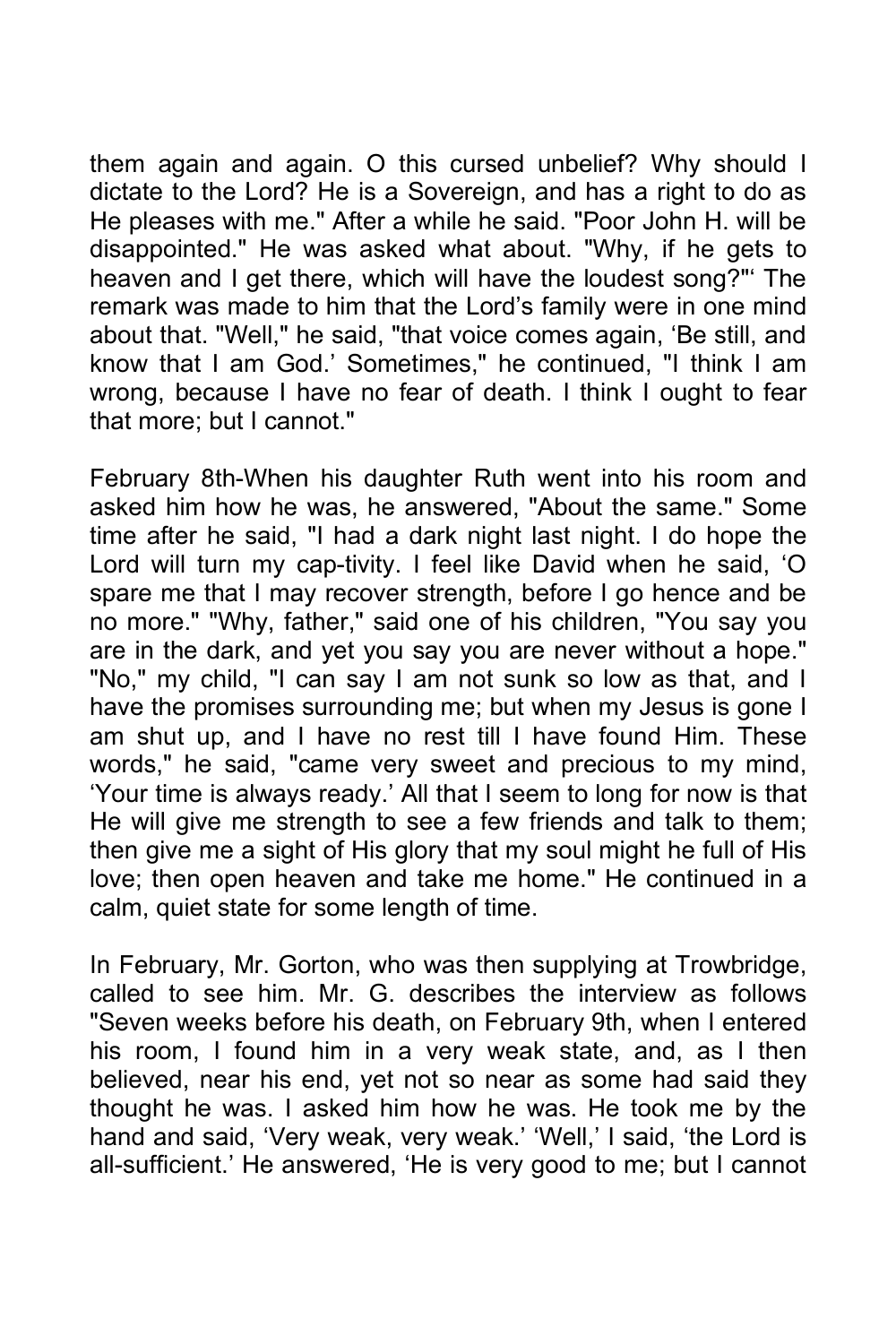talk much.' 'No,' thought I, 'but you can think, and talk to the Lord;' and the words dropped upon my mind, 'They that thought upon His Name;' 'They shall be Mine when I make up My jewels;' and I was satisfied there was one of His jewels before me, who would shine in glory with his Lord for ever. He spoke again to me, and said, 'I have been very much helped under my affliction, and at times have enjoyed much; but I want more of the Lord's presence; but there, I cannot talk.' And his head dropped. I then said, 'The Lord, who hath been your help for so many years, will fulfil His promise in your soul's experience and never leave you.' He then lifted up his head, and looking at me very steadfastly (the look I shall never forget), said, 'Gor-ton, do you think it possible for a soul to have the promises, and the sweetness of the promises, and not be interested in the covenant?' I said, 'No, never, Mr. Warburton! If a soul have the promises, and the sweetness of the promises, that soul must be interested in the covenant ordered in all things and sure.' He then said, 'Well, I have had the promises, and found them sweet, and a support to me; but at times Satan tries me; but God is faithful, who hath promised. I cannot talk, so I must say, Farewell, and the Lord bless you?' I answered, 'Now unto Him that is able to keep you from falling, and to present you faultless before the presence of His glory with exceeding joy. Amen. Farewell!' And I left him, never to see him again in sinful flesh."

February 10th-Mr. John Gadsby, being again in Trowbridge, accompanied by Mrs. Gadsby, expressed a wish to see him once more; but my sister told him that orders had been given by the doctors that he should see no one. Upon learning, however, that Mr. Gadsby was in the house, he would have him upstairs. Mr. Gadsby found him much reduced in body and evidently fast sinking. He asked him how he felt in soul matters, for he had no wish to trouble him about temporal things, though he saw he was surrounded by heavy expenses. "I have no particular joy," he replied; "but I am just where I have been for many years, lad resting upon God's free sovereign grace and mercy."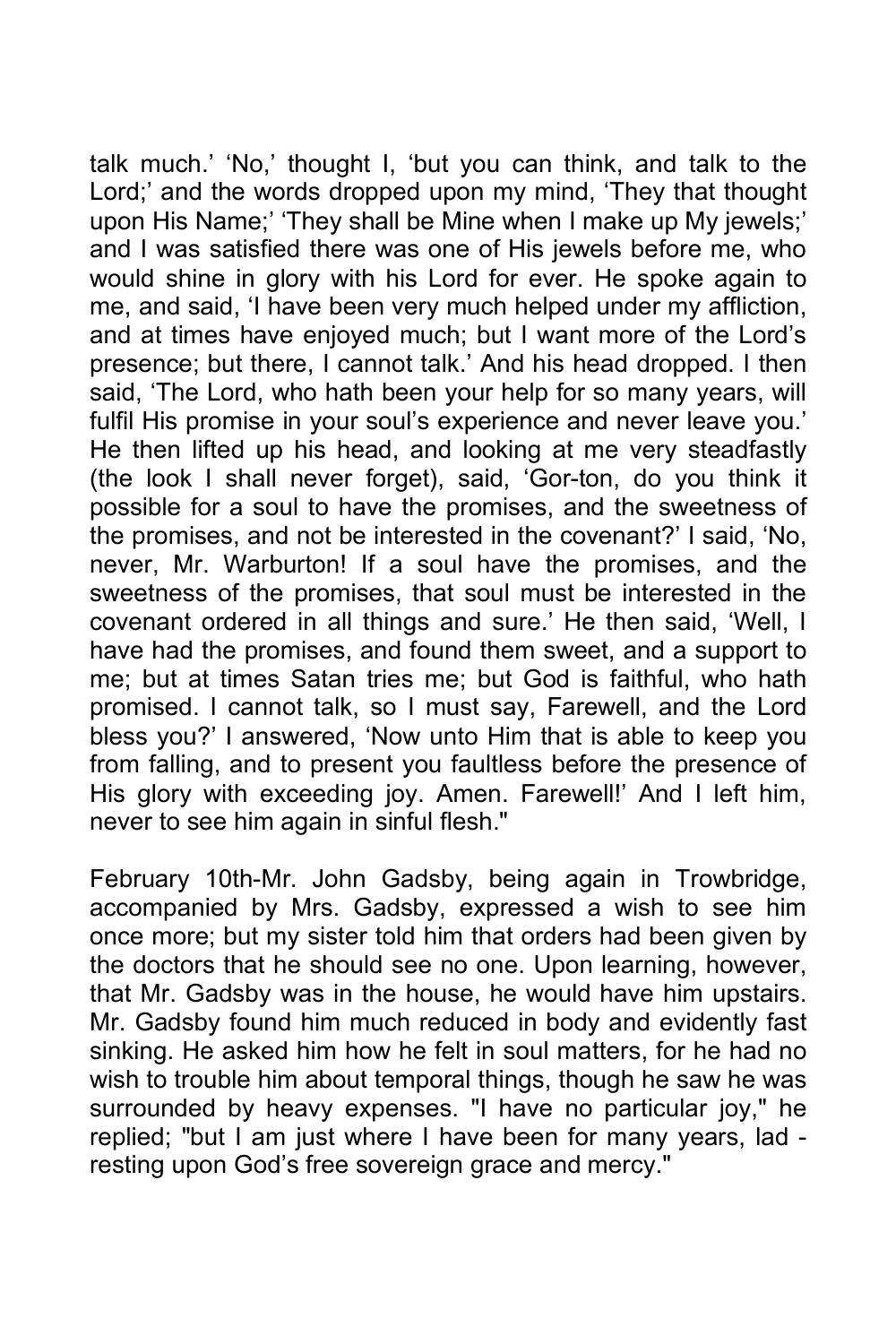On the 13th, Mr. and Mrs. Gadsby called again at the house, to take leave of the family. Before taking their departure, however, the dear old man sent word by my sister that he should like to see them once more. They went upstairs. The interview was brief, and it was the last they ever had with him.

Nothing particular occurred from this time until the commencement of March, when he had another severe attack of illness. The medical gentleman said that he could not long survive. From that time at intervals he appeared hardly conscious, excepting in matters of religion; but in all soul matters he was perfectly conscious to the last On the Sunday previous to his death, a letter was received from a friend. On the contents being made known to him, he burst into tears and said, " It has been my desire once more to go round and see my old friends, and tell them how good the Lord is, and how precious He is to me." All that day he appeared to those around him as if enjoying the sweetest communion with the Lord; and in the evening he remarked to his friends what a comfortable day he had spent both in body and soul, and how happy he was with the blessed testimony within that the Lord was his God. A sweet smile seemed on his counten-ance. In this happy state he continued until Wednesday, when a visible change in his body took place for the worse.

Thursday, April 2nd.-All his children who resided in the town were summoned to his bedside. One of his daughters said to him, "Father, you feel Christ precious, and want to praise Him in glory?" He lifted up both hands and, pointing with one finger, with fixed eyes, as if gazing on some delightful object, exclaimed with peculiar emphasis, and perfectly dis-tinctly, "I haven't room, I haven't room." Between four and five o'clock in the afternoon it became difficult to understand what he said, but to all around he appeared full of raptures, his lips continually moving as if talking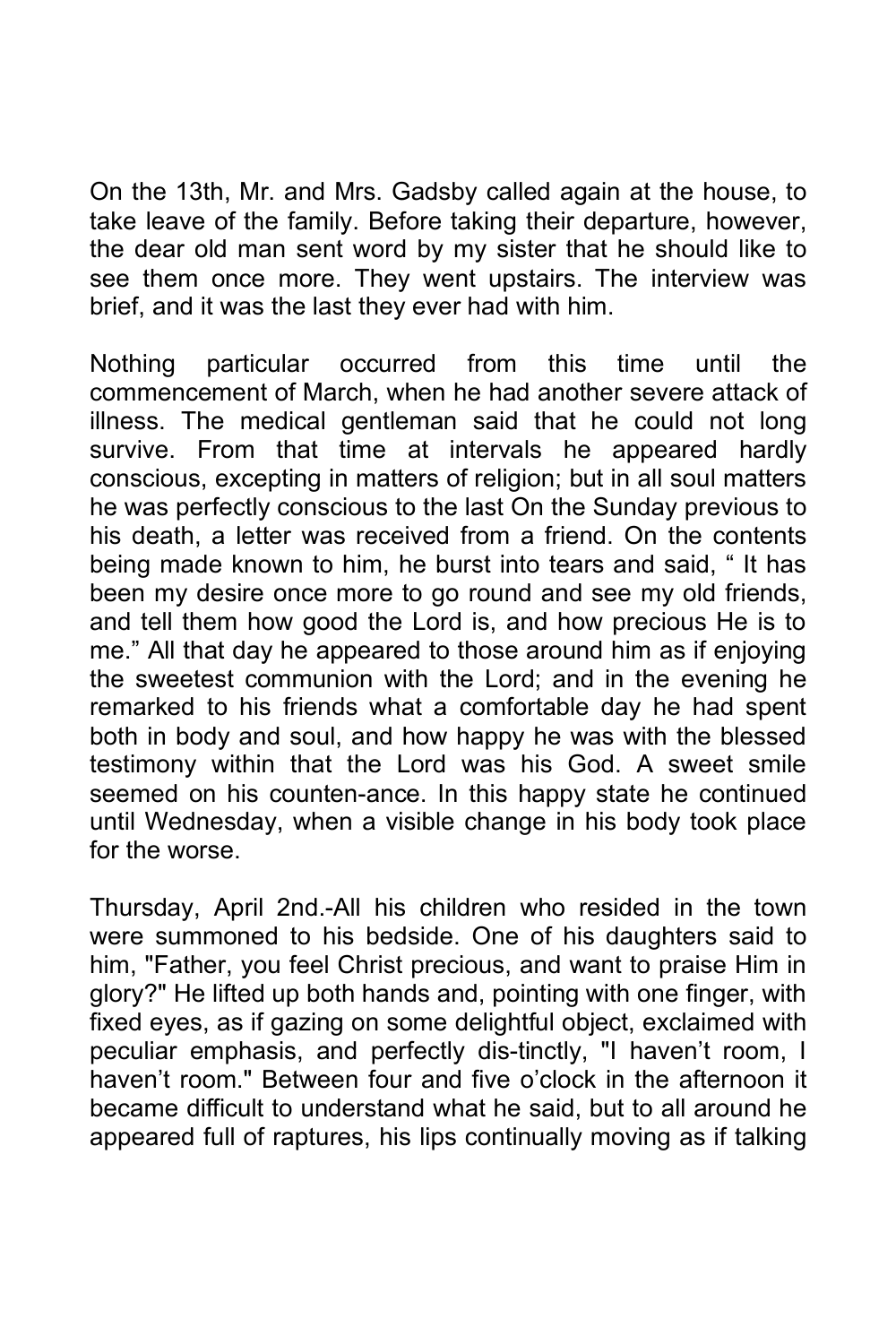to himself, and lifting up both hands continually as if enjoying the sweetest communion with his God.

Not long before he died he appeared anxious to say something. On one of his daughters putting her ear close to his mouth, she heard him say, "Pen, ink." On which she replied, "Do you want to write, father?" He said, "Yes." Pen, ink and paper were brought to him. He took hold of the pen, and held it in such a way as to cause surprise to all his children present. He tried to make a mark, but could not. He looked very earnestly at his daughter, and said, "You can write." She inquired, "Father, what must I write?" He said something, but none could understand what he said. On which his daughter said, "Is it anything about the church you want us to know?" He shook his head and firmly said, "No." Another of his daughters said, "Is it anything respecting the family?" As before, he replied, "No." "Is it to tell us how good the Lord is to you in your last moments?" He lifted up both hands and, waving them with peculiar delight, said, "Yes, yes." He still continued to appear as if those around him did not sufficiently understand him. With great exertion he lifted up both hands, pointing with his finger and labouring to articulate something. At last he said. "Hal——, Hal-!" Then followed with a firm voice, without a waver, "Halle-lujah?" and he immediately breathed out his soul at a quarter past seven p.m.

"Mark the perfect man, and behold the upright; for the end of that man is peace."

JOHN WARBURTON.

Southill, Beds, April 23rd, 1857.

FOOTNOTES:

*{12}* Julian's Dictionary of Hymnology attributes these verses to Keen, but true authorship seems uncertain.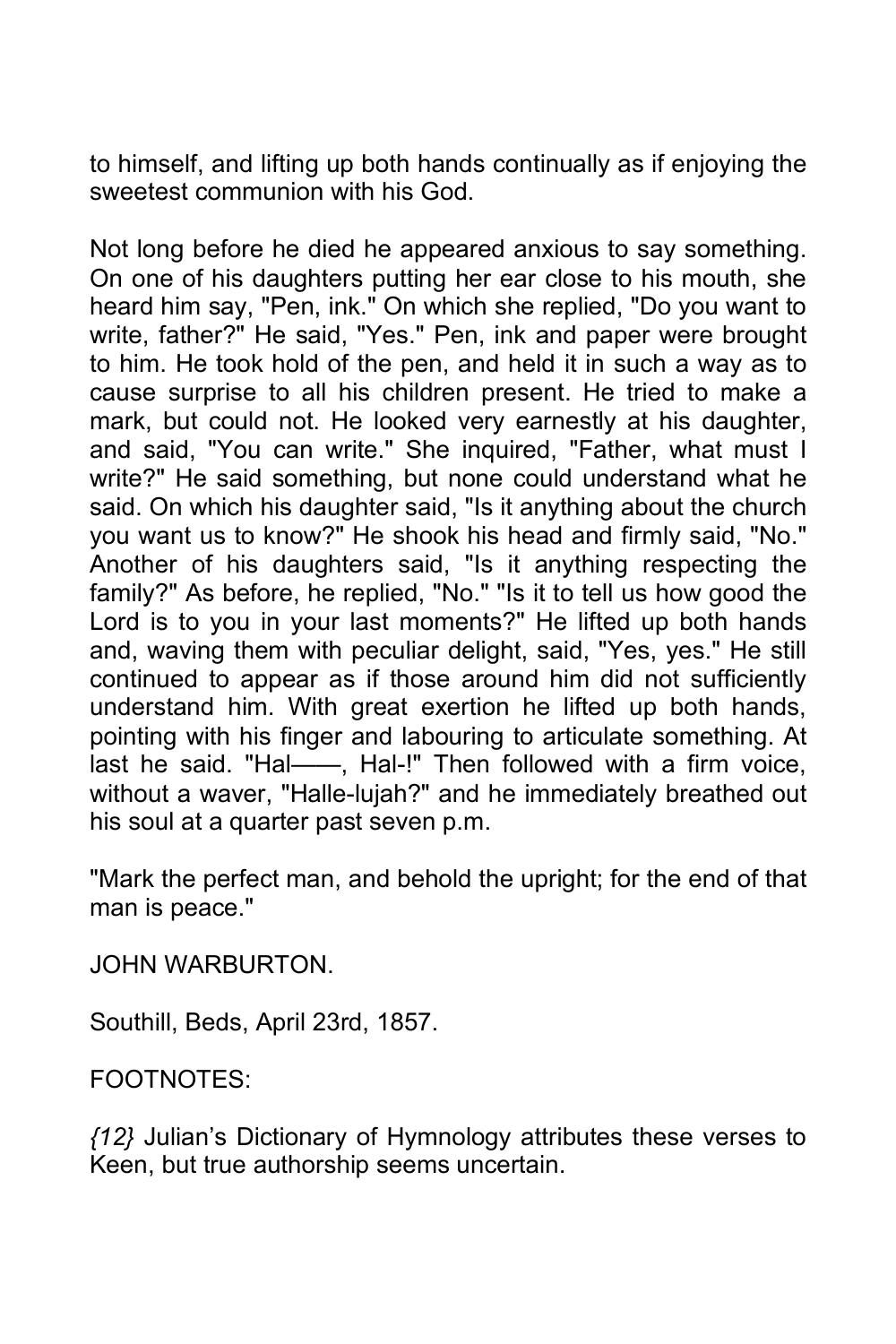*{13}* He preached at Abingdon to two large and overflowing congrega-tions on one Lord's-day in June, 1856; and many were very much blessed in hearing him. And although he did not think he could preach the second time, yet he was enabled to speak about an hour, and loudly too, and enjoyed much in his own soul of the glorious Gospel, which was heard with much savour and dew by many of the Lord's people; and such a blessed time in hearing will not soon be forgotten.-W. T.

*{14}* The Dove House was a little cottage in Lancashire.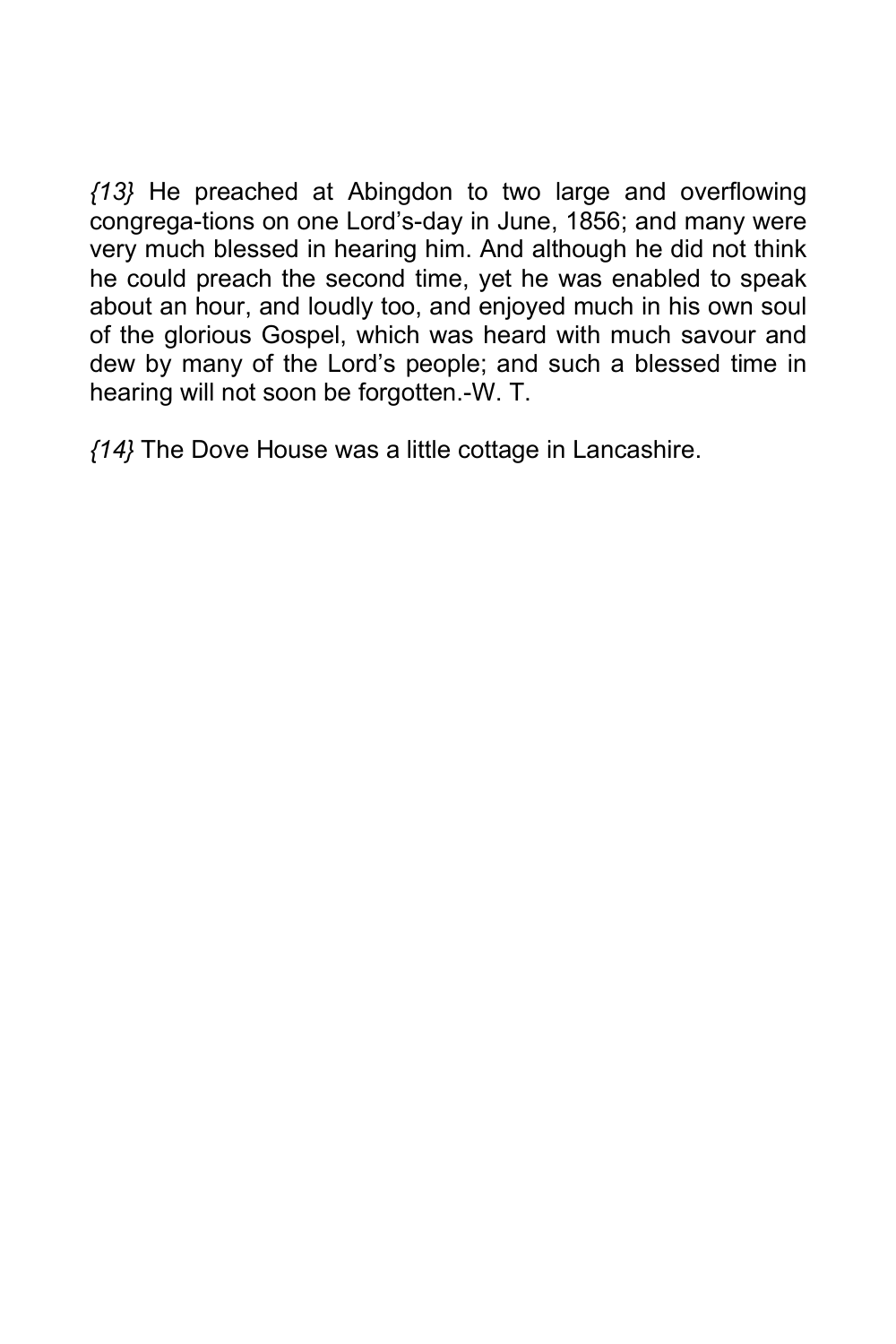## **The Origin and Witness of the churches with which John Warburton was in communion**

Not only was John Warburton in association with the denomination of Strict Baptists called "Gospel Standard", he was, to all intents and purposes one of the founders of this body which came into being through William Gadsby, John Kershaw and the author of the present Autobiography. It is not easy to describe in precise and happy terms all the distinguishing fea-tures which originally bound together, in strong spiri-tual fellowship, these remarkable men and which issued in a definite and distinctive witness; but from a care-ful study of the situation (and especially the state of the churches at the time) these facts emerge:

The teaching of the Puritans with their insistence on the need of a solemn, deep and powerful work of grace in the experience of their hearers, their concern that a profound conviction of sin should be made known by the Spirit's indwelling, and their earnest desire that this should be followed by a manifestation of God's love to the soul-all these weighty matters had largely lost their influence. The zeal for a heart-felt knowledge of Election and the holy fervour for divine teaching made known under the Spirit's power by George Whitefield and his fellow labourers were subjects no longer having the serious and widespread influence they once had. Apathy, lightness and frivolity was rapidly replacing that manifest separation from the world which is so needful a fruit of true godliness, and one cannot help feeling that the Holy Spirit raised up and prompted William Gadsby, John Kershaw and John Warburton to declaim against the lack of spiritual exercise in the ministry and to warn the people in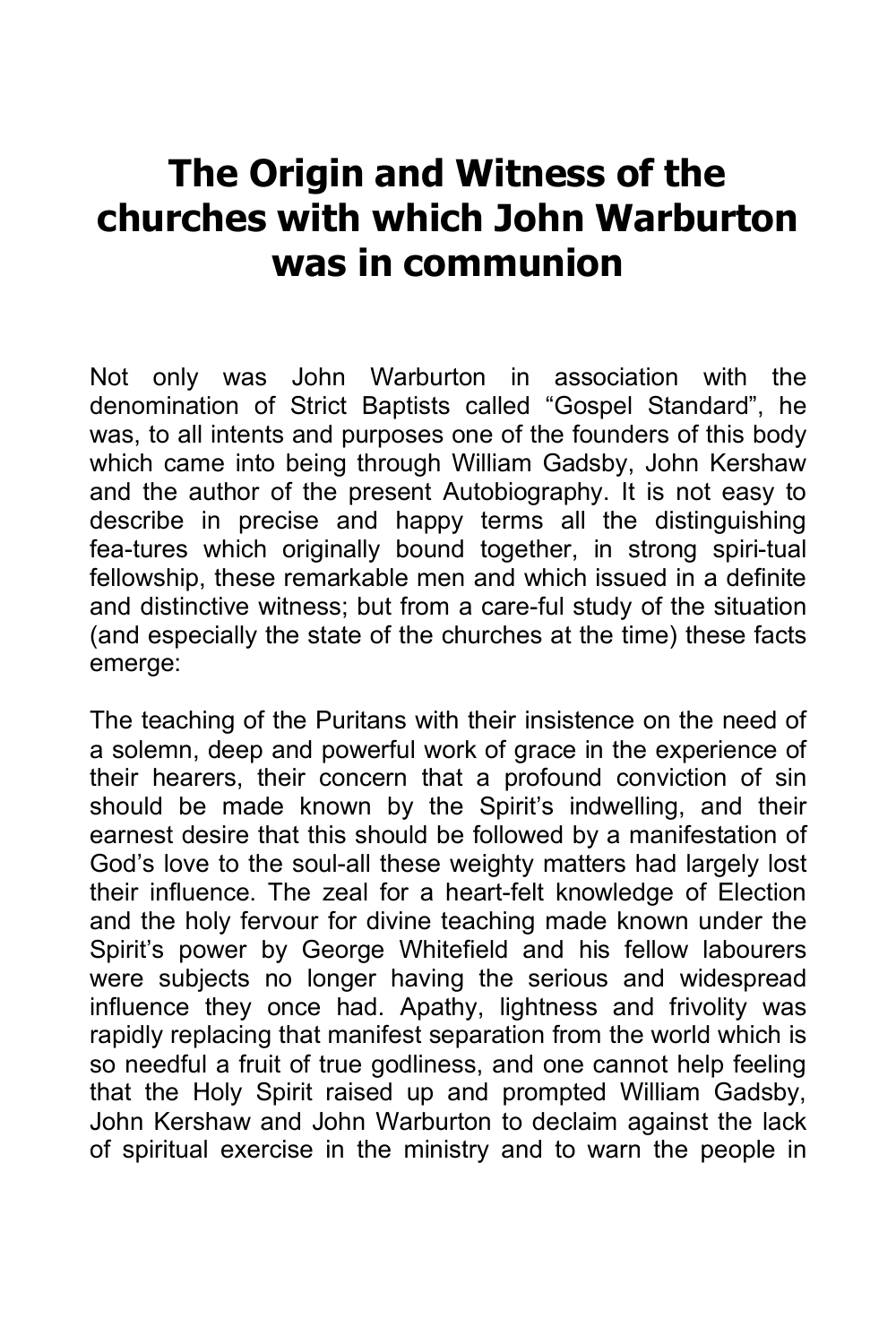clarion tones of the terrible danger of professing the Name of God without clear evidence of the new birth.

They were men of like passions with ourselves, and those who were satisfied with the "status quo" not only sought to magnify any weaknesses they thought they perceived, but did not scruple in an endeavor to identify them with gross evils of which they were wholly innocent. The charge of Antinomianism, by which these critics understood libertinism, was hurled at them, yet it would be difficult to find men of more consistent walk or more irreproachable conduct.

They and the Gospel Standard denomination they rep-resented were characterized as Hyper-Calvinists antag-onistic to all efforts to have the Gospel proclaimed with missionary zeal. True they were witnesses of the gross abuse of much missionary effort, and of missionaries who spread liberal views, and true they rebelled against these things; but the chief Gospel Standard leaders gave glowing tribute to George Whitefield and to those who were identified with him in the mighty outpouring of the Holy Spirit in which these missionaries were instru-mentally prominent. They gave wide publicity to the tributes of John Newton and others to the work under Whitefield; they sought to have their periodical packed with reformed teaching (and the magazine enjoyed phenomenal success with a wide circulation). They also ensured that accounts of Whitefield's experience were circulated both at home and abroad.

As with every other body of Christians there were found amongst them men who deviated from Scriptural doctrine and practice, but these were publicly castigated by their great leaders. No it was not the outpouring of the Holy Spirit they were unconcerned with, but they were mortally afraid of zeal without knowledge.

These three men pioneered a witness for deep spir-itual and vital godliness which helped to stem the tide of modernism and false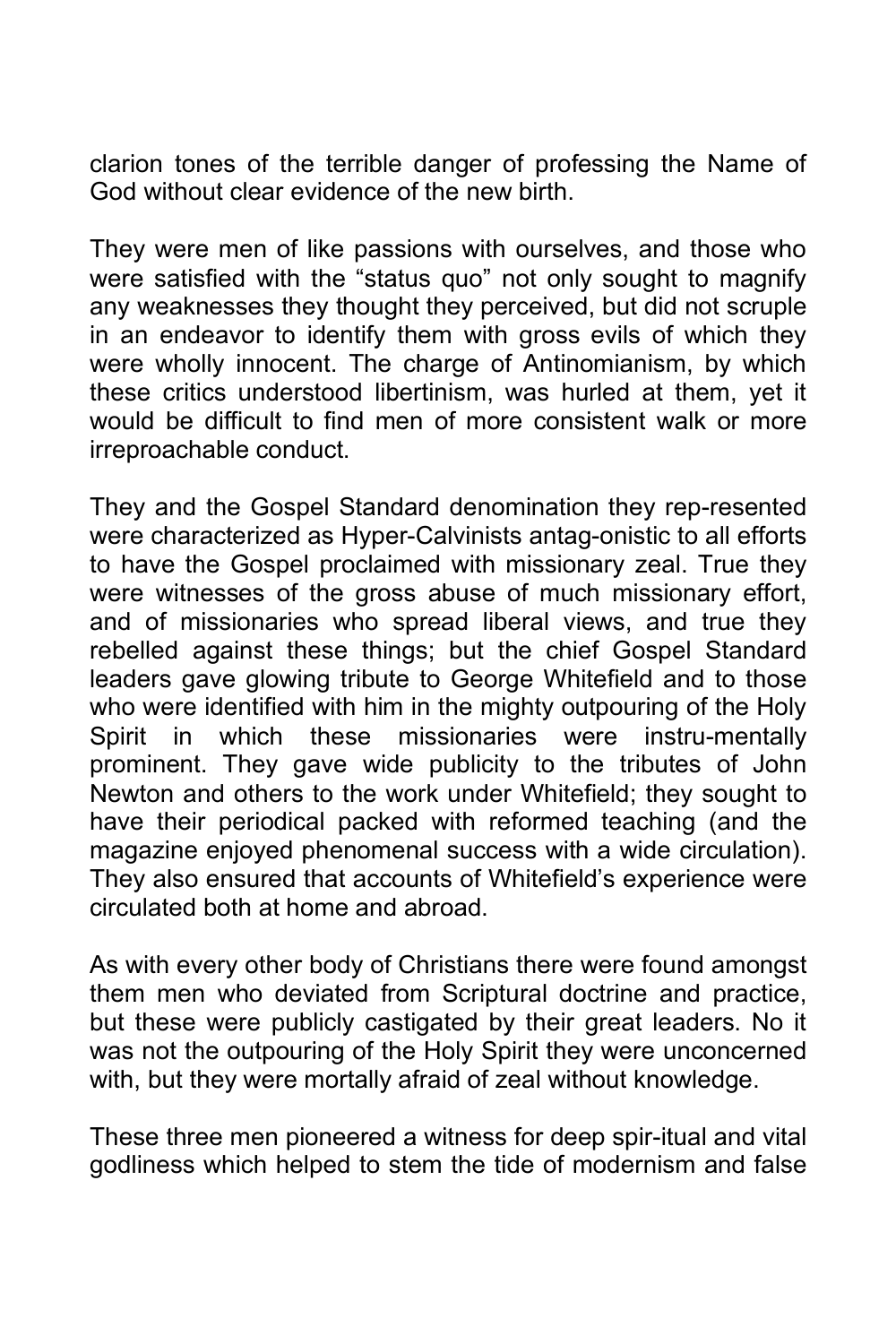profession at a critical period in the history of the Church. When the inspiration of Scripture and the cardinal-the vital points of the faith of our forefathers and for which the martyrs gave their life blood, were assailed, this body of men, and, in England almost they alone, stood firm for the truth of the Everlasting Gospel.

If in analysing their outlook good men think they see weaknesses, let them not forget or overlook the priceless benefits which resulted from their unflinching stand for truth. Rather may we one and all ply the Throne of Grace that an outpouring of the Holy Spirit may descend and so revive the Churches that numbers may be brought to the foot of the Cross!

Let us, as dear Warburton and his fellow labourers did in their day, express our desires for true religion and a revival of it in our prayers and praises, begging God to

Collect Thy scattered flock once more, And open wide the Gospel door. (285 Gadsby's Collection)

and with John Berridge at the death of George Whitefield, may we cry:

O Lord, stir up thy power, To make the gospel spread; And thrust out preachers more, With voice to raise the dead: With feet to run where thou dost call; With faith to fight and conquer all.

The flocks that long have dwelt Around fair Zion's hill, And thy sweet grace have felt, Uphold and feed them still;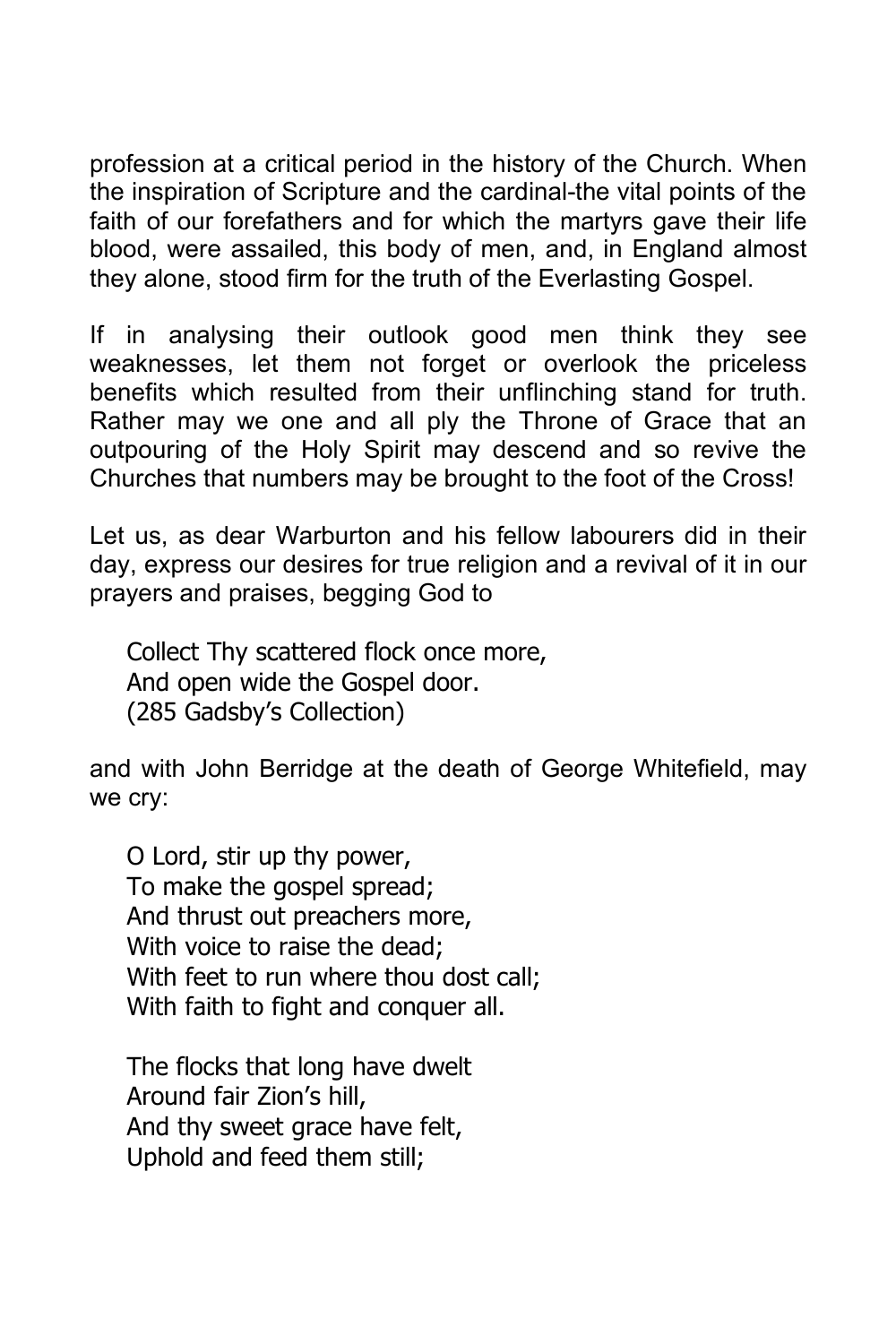But fresh folds build up everywhere And plenteously thy truth declare. (274 Gadsby's Collection)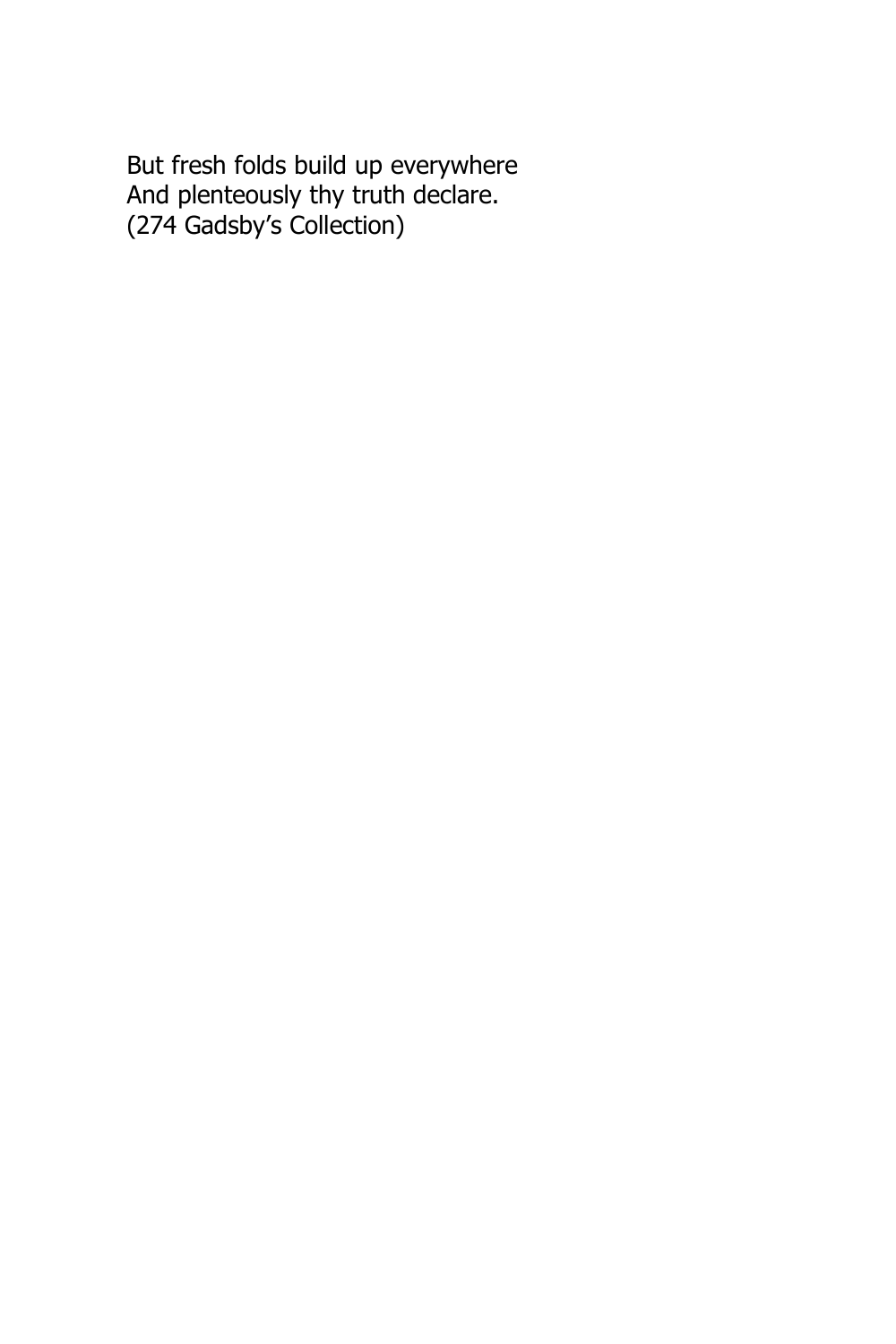## **Comments on Antinomianism and Hyper-Calvinism**

As there is much confusion of thought respecting these two epithets, both of which have been levelled at John Warburton and his fellow-minister of the Gospel, William Gadsby, it is to be hoped that some able Re-formed scholar, deeply taught and spiritually minded, with a pen free from prejudice and preconceived no-tions, will be raised up to define these subjects and to defend those godly men who are falsely charged with these names. Meantime it is hoped that a few com-ments may help to "clear the air."

Dr. Robert Hawker (1753 to 1827), an eminent divine of irreproachable life and conduct to whom the very thought of licentiousness was abhorrent, states:

"The word antinomianism is well known to be formed from a Greek compound, *anti-nonios*; the nearest trans-lation of which is *against law*. And the meaning when applied to any person in relation to religion is, that he who is antinomian is looking for justification before God solely on the footing of Christ's person, blood, and righteousness, without an eye to the deeds of the law; yes, even against them." (Robert Hawker's Works Vol. 9, page 542.) But Dr. Hawker is quick to explain that this does not give any license to evil conduct and adds "Some affirm (saith Paul) that we say 'Let us do evil that good may come.' But saith the Apostle of such 'whose damnation is just.'"

While several ideas are generated by the words *Anti-nomianism* and *Hyper-Calvinism*, the most serious thought is that which connects the lives of godly men with professed Christians whose lives and conduct are evil-in other words, libertines. Why this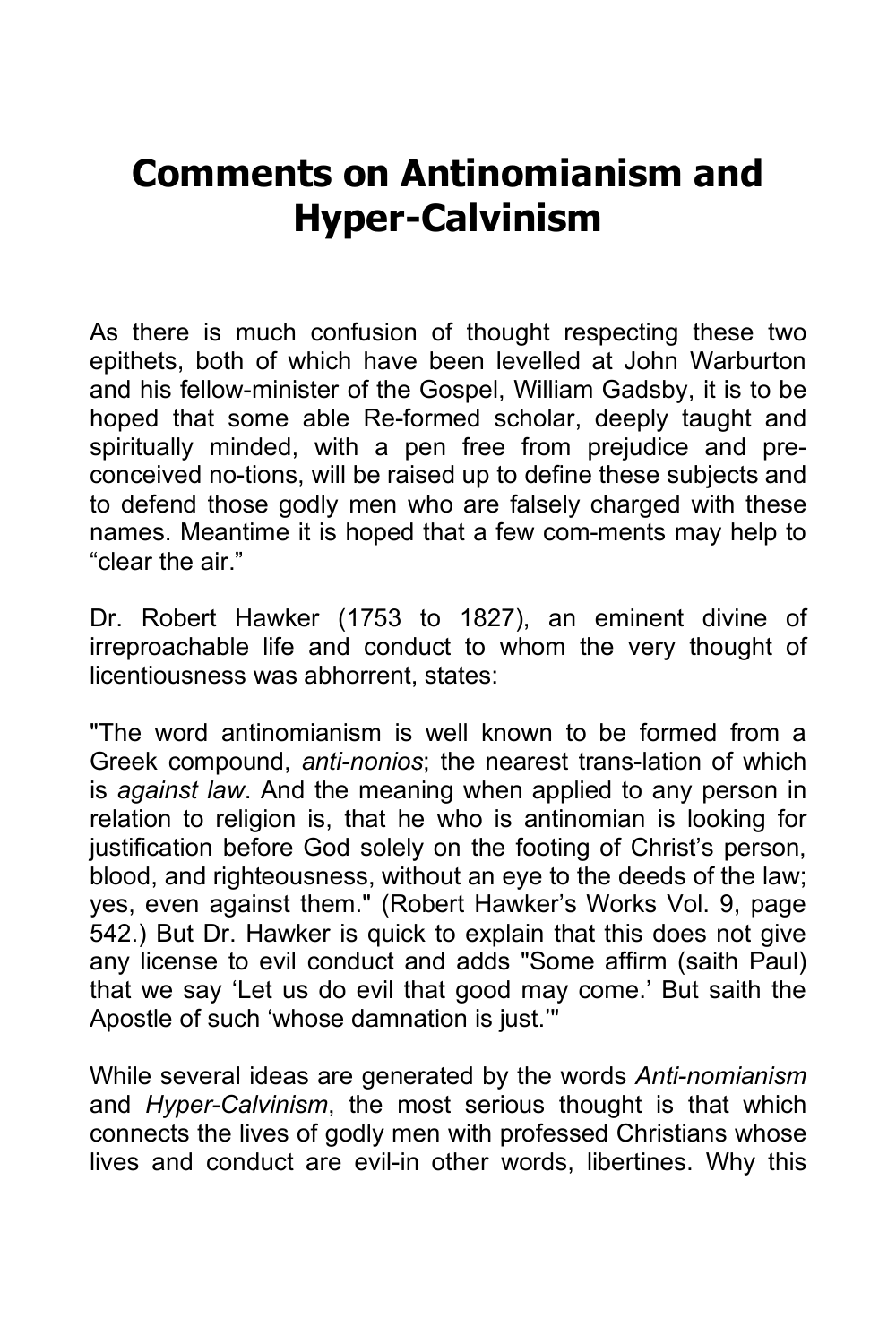suitable word is not generally used to describe such characters is strange. To come to the point as it affects John War-burton of Trowbridge and William Gadsby, we are at once faced with the fact that both men lived blameless lives. Certainly neither could be justly charged with flouting the moral law in their conduct. On the contrary, the testimony of J. C. Philpot concerning John Warburton and (believe it or not) that of the Wesleyan Conference as to William Gadsby's character is that they were men of outstanding uprightness. It would then seem that the situation is brought about by loose term-inology on the one hand, and by prejudice on the other, and not infrequently by a combination of both!

By far the most helpful work that I have come across is the excellent treatise by Robert Traill (1642-1716). The extent to which misunderstanding can lead to un-just charges is perhaps nowhere better illustrated than in this eminent author's work "A Vindication of the Protestant Doctrine Concerning Justification And of Its Preachers and Professors from the Unjust Charge of Antinomianism." (Select Practical Writings, Free Church of Scotland E'boro 1845.) This work may be borrowed from The Evangelical Library, 78-a Chiltern St., London W 1, England; or from The Gospel Standard Library, Mr. S. F. Paul, 91 Buckingham Road, Brighton 1, Sussex, England.

Readers who are interested in this subject are strongly urged to read Robert Traill. It will help to disabuse the mind of much of the nonsense concerning Antinomian-ism and Hyper-Calvinism. It is significant that more time and effort has been expended in an attempt to drag men of known upright walk under the obliquy of a charge of Antinomianism (meaning here libertinism) than has been used to expose those who say "Let us do evil that good may come," of whom the Apostle says "whose damnation is just."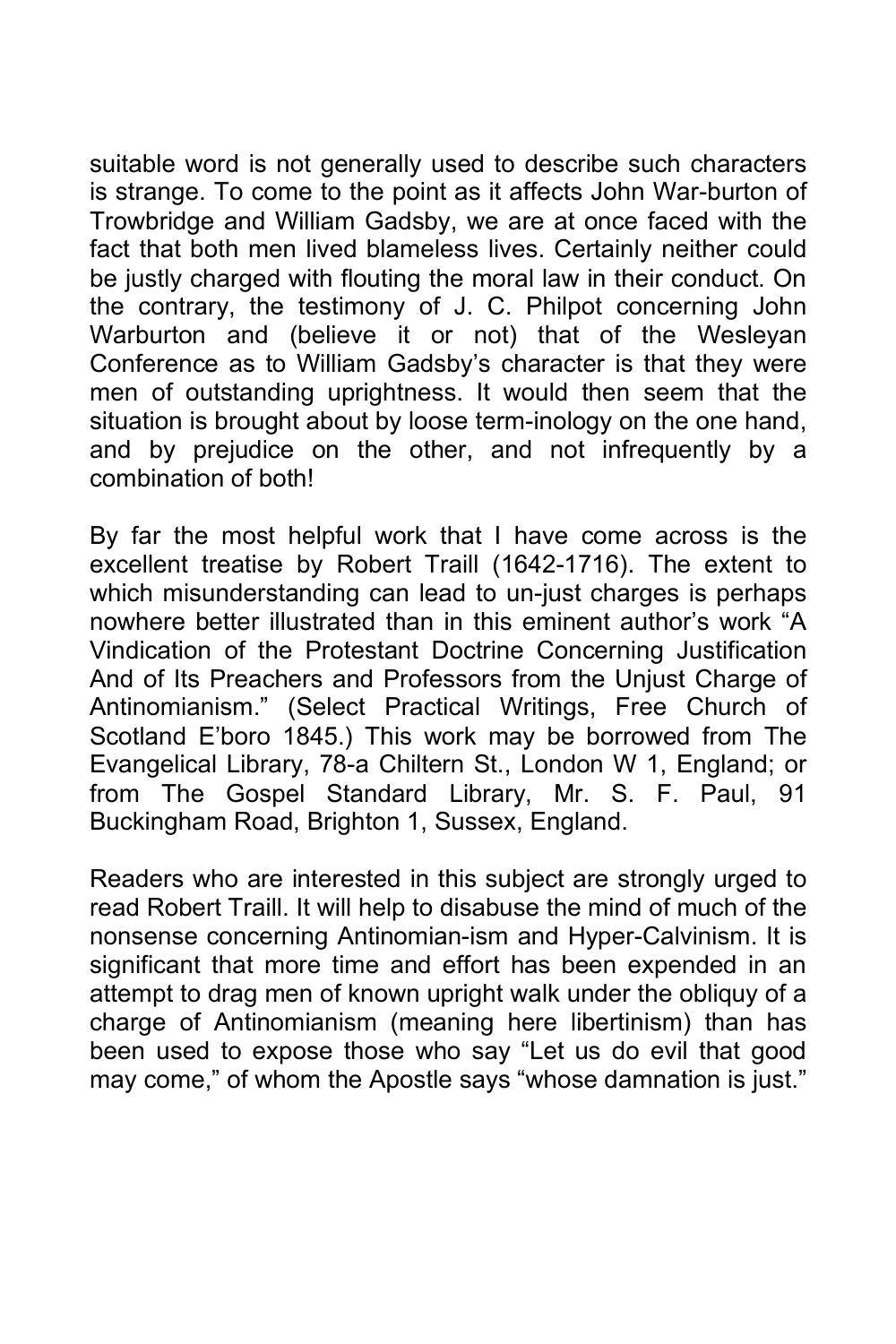# Notes and **Biographical Sketches**

Following are notes and biographical sketches of ministers and hymn writers mentioned by John Warburton

Acknowledgment must be made to the help received in compiling the biographical notes. They are hut brief comments intended to arouse a desire to read the com-prehensive Memoirs and other source material from which these outlines have been culled. Especial mention must be made of John Gadsby's Memoirs of Hymn Writers, Julian's Dictionary of Hymnology, Hazelton's "Holdfast", the Dictionary of National Biography, and the various individual biographies of the men referred to. Those who seek or possess a religion that will stand them in good stead both in life and in a dying hour and have not read the biographies of these men have a feast awaiting them. Let them not lie with the precious things spoken of by Thomas Gray in his *Elegy Written in a Country Church Yard*.

Full many a gem of purest ray serene The dark unfathom'd caves of ocean bear: Full many a flower is born to blush unseen And waste its sweetness on the desert air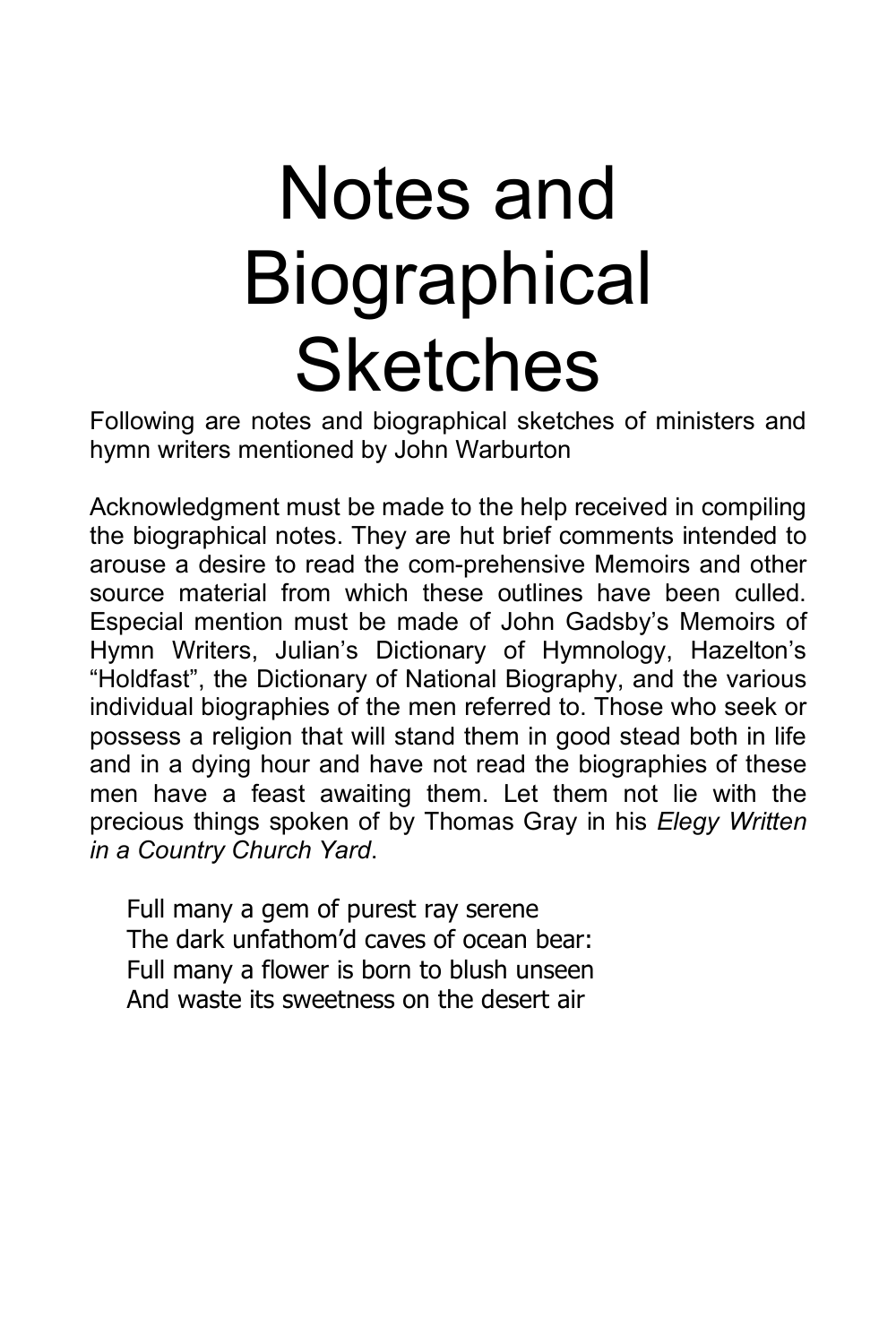#### **William Cowper**

William Cowper-the best of English letter writers and the most distinguished Christian poet of his day- was born at Berkhampstead, Herts, on November 26, 1731. He lost his mother when only six years old but retained a vivid memory of her tenderness and piety, illustrated in his poem "My Mother's Picture". Always delicate and timid, barbarously treated by a bully at boarding school, following a nervous fever he became mentally ill and was for a time in a home; he had a good measure of recovery and in 1767 removed with Mary, Mr. Unwin's widow who had cared for him before and after her husband's death, to Olney where he be-came an intimate friend of John Newton. Here he joined Newton in composing The Olney Hymns "to per-petuate the remembrance of an intimate and endeared friendship, and the nineteen years with Newton here were the happiest and most lucid of his life." Notwith-standing critics John Newton's influence was both good and needful for as The Quarterly Review has pointed out Cowper needed a companion of kindred sentiment. Cowper's poem "To Mary" is full of pathos and his hymns, above all "God moves in a mysterious way" have been "blessed to millions". He passed to eternal rest on April 25, 1800. Many shadows crossed Cowper's pathway but also bright beams of heaven's sunlight. As to the shadows-

Blind unbelief is sure to err And scan His works in vain, God is His own interpreter And He will make it plain.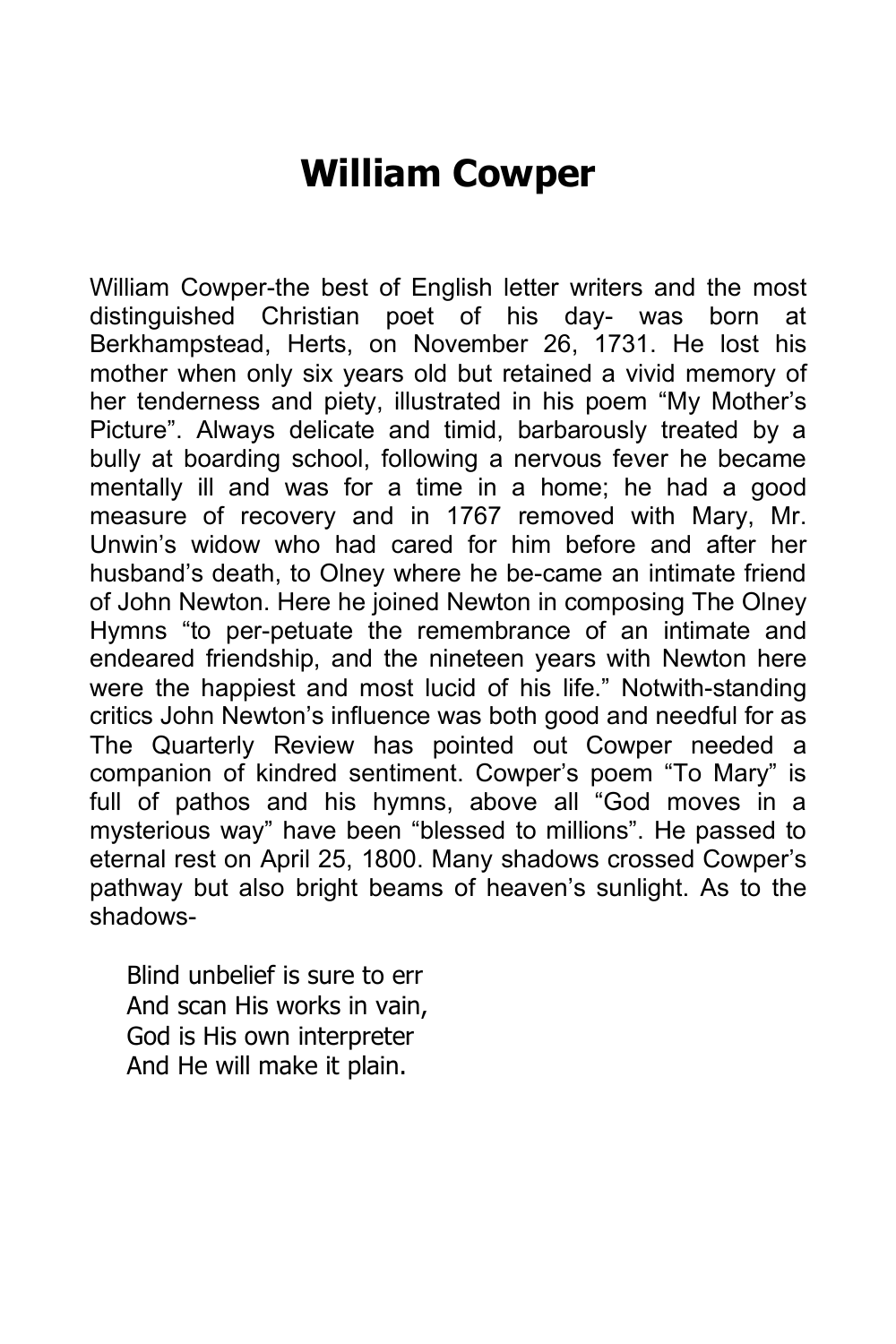#### **William Gadsby**

William Gadsby of Manchester, was born at Attle-borough, Warwickshire, January 3, 1773. When about twenty years of age he was baptized and united with the church at Coventry, under the care of Mr. Butterworth. He received his dismission from this church in 1796, and joined a few people that met him in a barn at Hinkley. His first sermon was preached on Whit-Sunday, at Desford, Leicestershire. While pastor of the church at Manchester, Mr. Gadsby travelled over 60,000 miles, and preached nearly 12,000 sermons. He was singularly consistent with his profession; kindness and friendship were conspicuous in his whole life. Benevolent and hospitable, he was constantly engaged in acts of mercy, and in dealing out bread to the hungry. He even organized soup kitchens during times of great hunger. He was pre-eminently a good man, and was made a blessing to thousands. He was called home January 27, 1844, in the 71st year of his age. Amongst his last words were, "I shall soon be with him", shouting, "Victory, Victory, Victory (then raising his hand), for *ever*."

Between twenty and thirty thousand people attended his funeral.

I hear at morn and e'en, At noon and midnight hour, The choral harmonies of heaven, Earth's Babel tongues o'erpower. That resurrection word, That shout of VICTORY Once more: For ever with the Lord Amen, so let it be -James Montgomery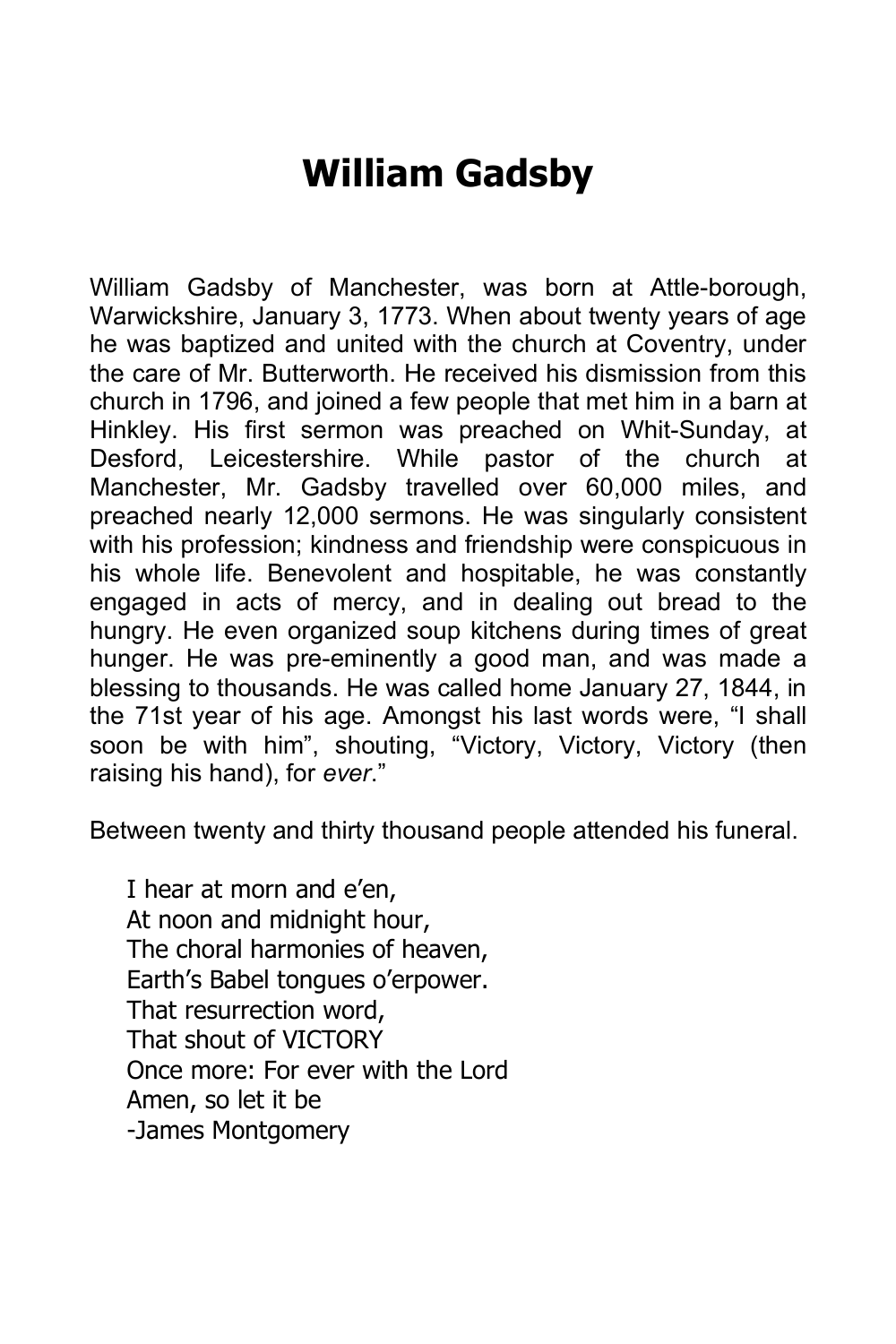A most interesting Memoir giving fuller details of Wm. Gadsby's life and ministry may be borrowed either from The Evangelical Library, or The Library of the Gospel Standard Baptists, and from the same sources more complete accounts of all those referred to may be obtained.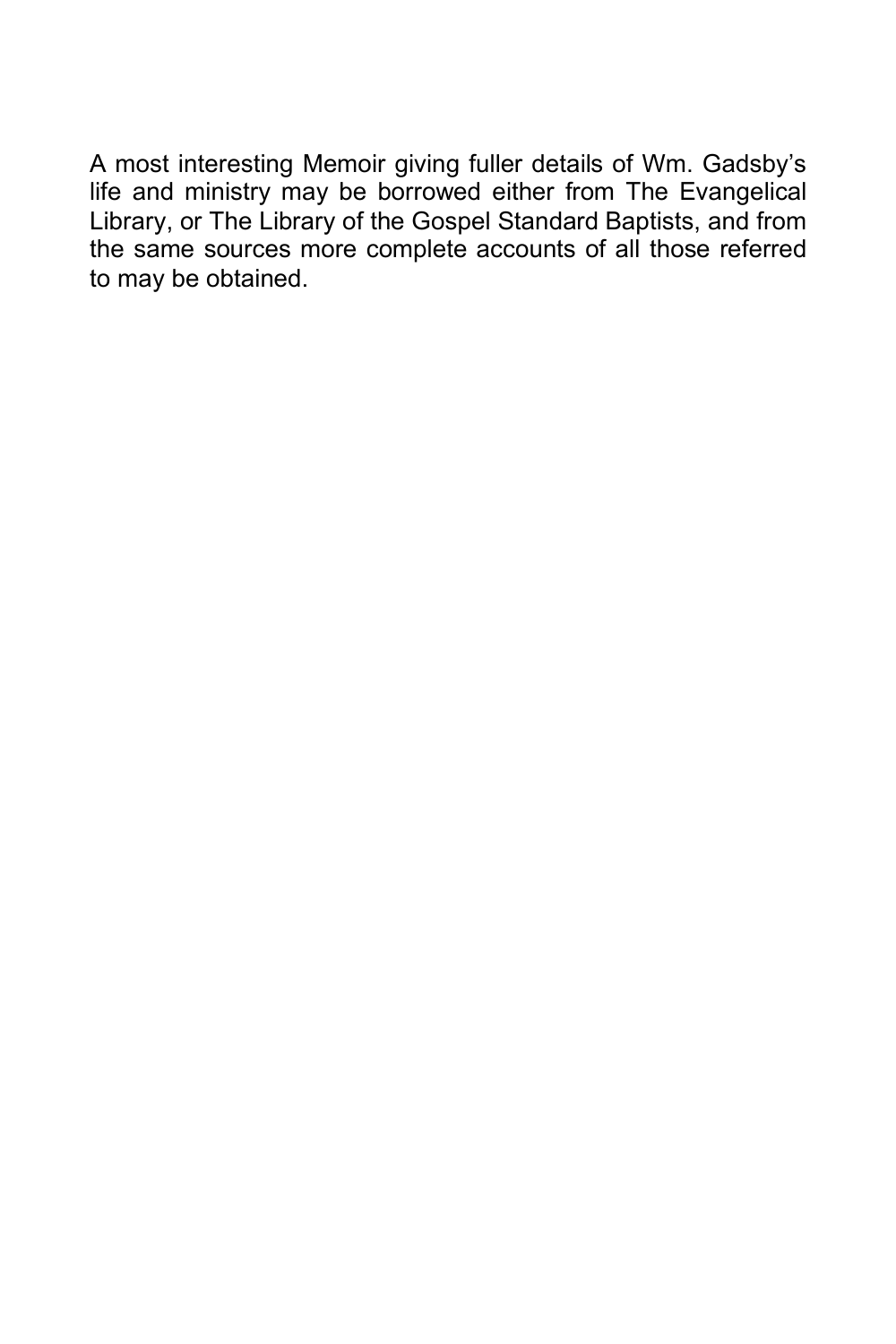# **Joseph Hart**

Born in London in 1712 this remarkable hymn-writer and minister of Jewin Street Chapel, London, 1760, is given considerable prominence in Julian's Dic-tionary of Hymnology, and his hymns are referred to as "of great earnestness and passionate love of the Redeemer"; over thirty are given special mention in-cluding:

- 1. Descend from Heaven celestial Dove.
- 2. If ever it could come to pass.
- 3. Jesus while He dwelt below.
- 4. Mercy is welcome news indeed.
- 5. Now from the garden to the Cross.
- 6. The moon and stars shall lose their light.
- 7. Holy Ghost inspire our praises.
- 8. Oh for a glance of Heavenly Day.
- 9. Once more we come before our God.
- 10. Prayer was appointed to convey.

(All these hymns are in Gadsby's Collection.)

Joseph Hart's parents were pious folk and prayed earnestly for their son and trained him up in the fear of the Lord. Nevertheless he became wild and his early youth was spent in evil ways. In 1733 he was the sub-ject of the stirrings of the Spirit but he relapsed into unholy life and fell into gross sin. However at Whit-suntide 1757 in Fetter Lane Chapel, London he was soundly converted under a sermon on #Re 3:10. It was during this period that his most beautiful and impassioned hymns were penned. In 1759 he published his first hymn book. Soon he became exercised as to the ministry and first preached in St. John's Court, Ber-mondsey. He preached almost to the last and died on the 24th May, 1768 at the age of 56. He was buried in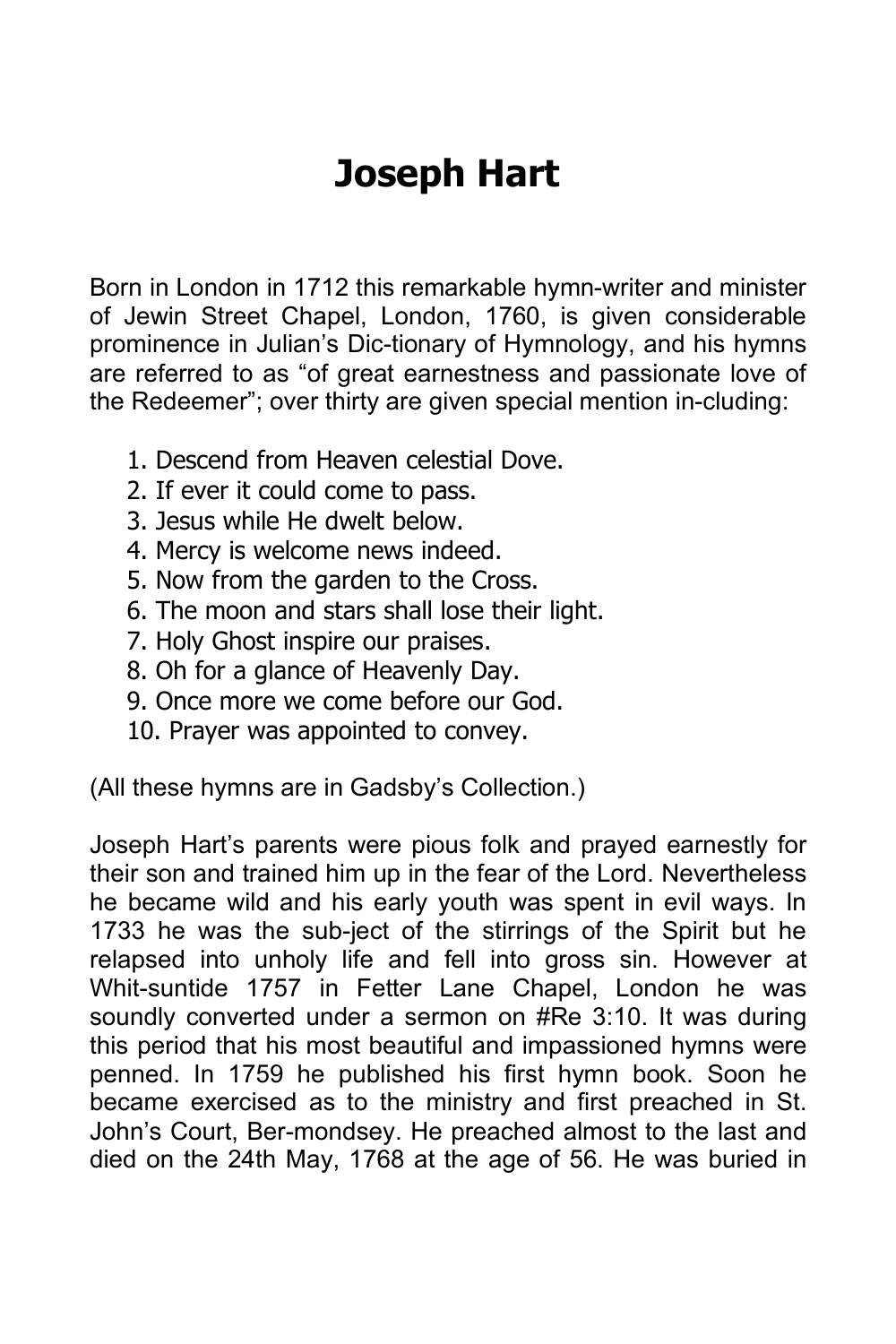Bunhill Fields where a fine monument was erected to his memory. An immense concourse of people attended the funeral, and the Rev. John Hughes preached on the occasion. An extract from this remarkable oration is worth recording here:

"He gave proof of the soundness of his faith by the depth of his repentance; openly confessing his sins to all the world and forsaking them; his undaunted cour-age in stoutly defending with all his might the peculiar doctrines of the Gospel viz The Trinity in Unity; the electing love of God; the free justification of the sinner by the imputation of Christ's righteousness and salva-tion alone by His precious blood; the new birth and final perseverance of the saints; always insisting on a life and conversation becoming the Gospel; contending earnestly for the faith once delivered to the saints. And for this, Oh ye saints of God, he bath a right to be remembered of you all -.. a great man is fallen in Israel."

The Rev. John Towers said of his hymns: "The book of hymns so exactly describes the preaching of its author that it may be justly said, that, in them 'he being dead yet speaketh'. Herein the doctrines of the Gospel are illustrated so practically, the precepts of the Word enforced so evangelically, and their effects stated so experimentally that with propriety it may be styled a treasury of doctrinal, practical and experimental divinity."

The Rev. Hughes preaching Joseph Hart's funeral sermon said to his sorrowing congregation:

"You are witnesses that he preached Christ to you with the arrows of death sticking in him."

Little more is recorded of his last hours but we may with assurance believe that he was amongst those of whom John Newton sings: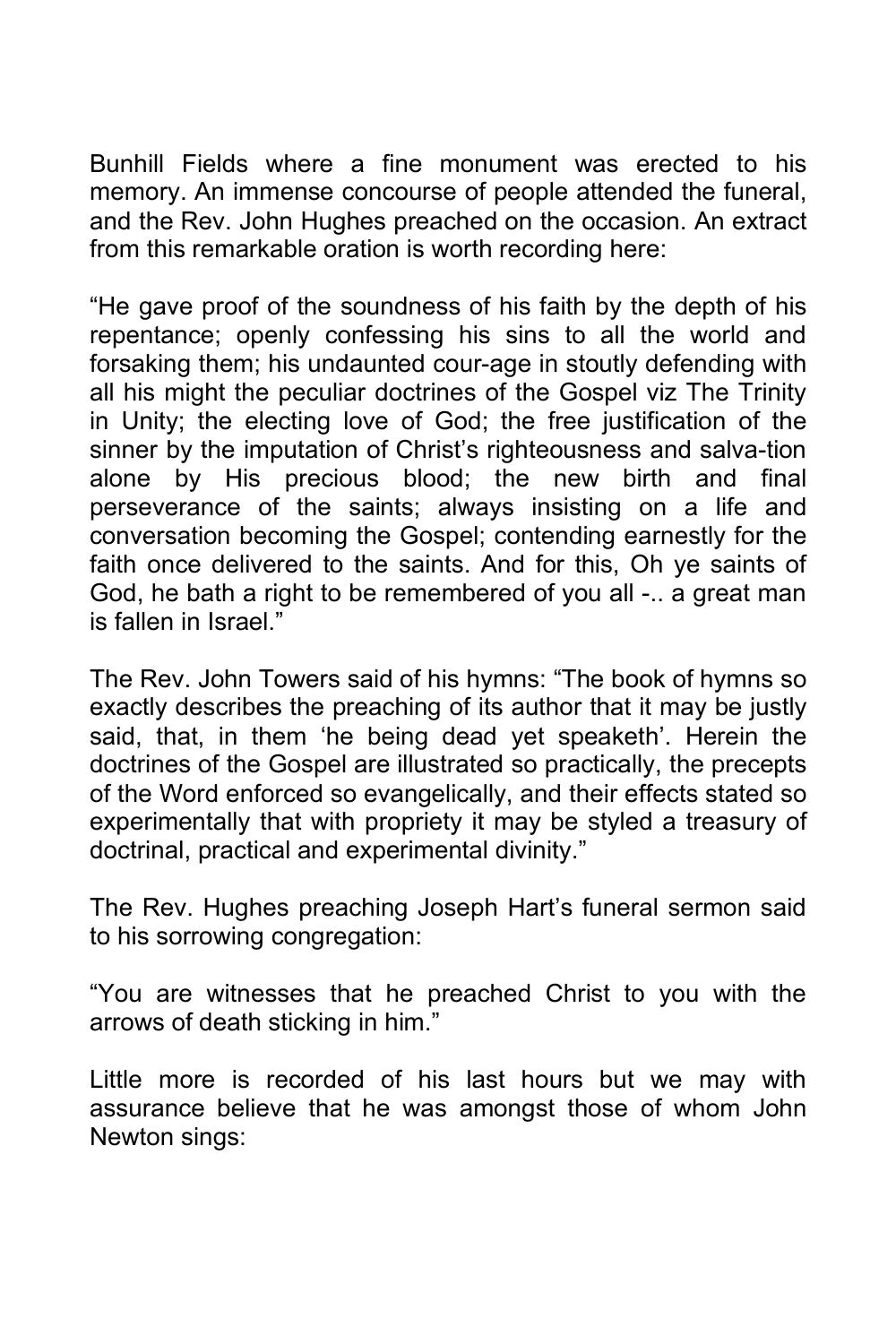Thus much (and this is all) we know They are completely blest: Have done with sin, and care, and woe, And with their Saviour rest.

On harps of gold they praise His Name, His face they always view; Then let us followers be of them That we may praise Him too.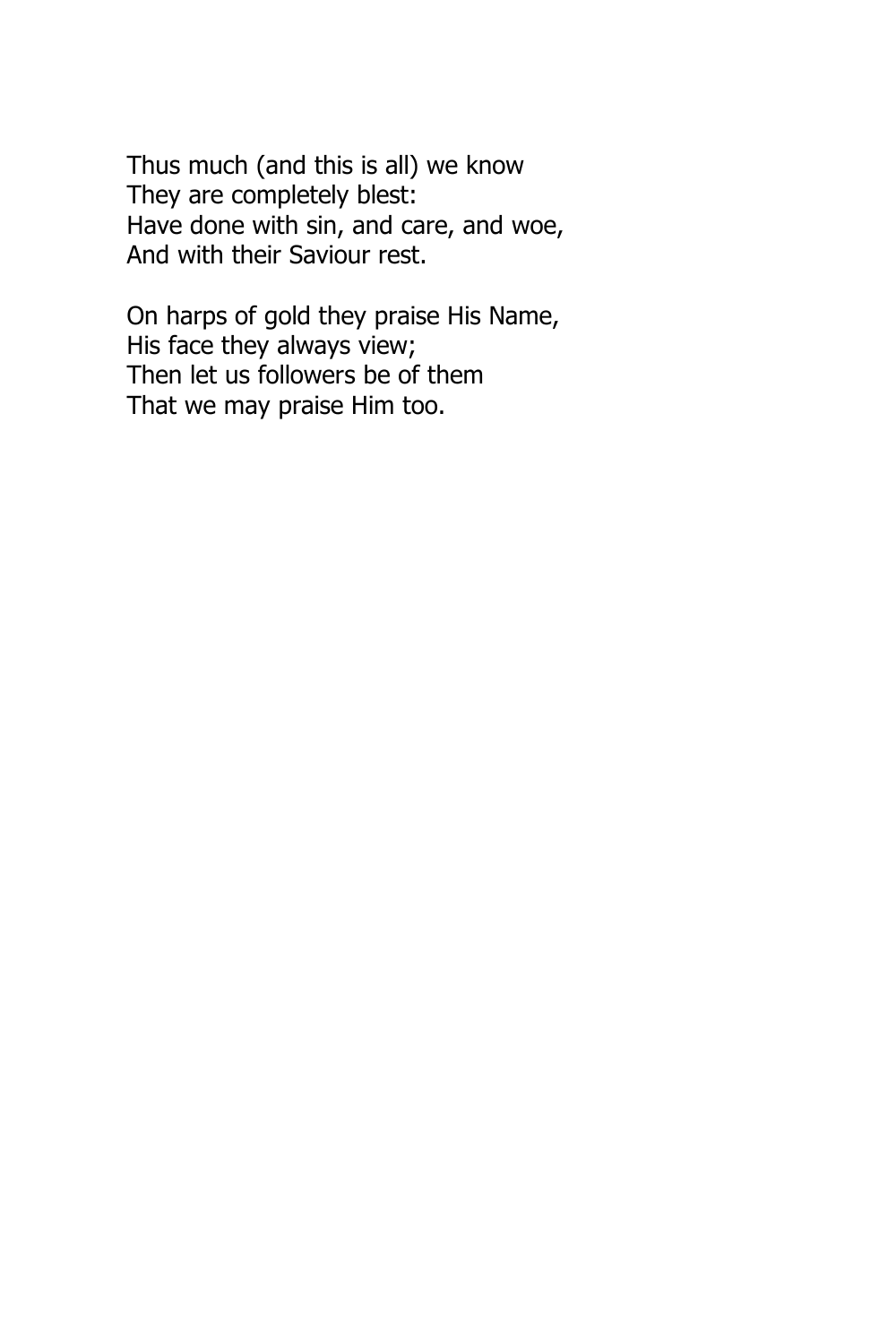#### **Hymn by Joseph Hart**

COME, ye sinners, poor and wretched Weak and wounded, sick and sore, Jesus ready stands to save you, Full of pity, love, and power; He is able, He is willing; doubt no more.

Ho! ye needy, come and welcome, God's free bounty glorify; True belief and true repentance, Every grace that brings us nigh, Without money, Come to Jesus Christ and buy.

Let not conscience make you linger, Nor of fitness fondly dream; All the fitness he requireth, Is to feel your need of him; This he gives you; 'Tis the Spirits rising beam.

Come, ye weary, heavy laden, Lost and ruined by the fall; If you tarry till you're better, You will never come at all. Not the righteous, Sinners Jesus came to call.

Agonizing in the garden, Lo! your Maker prostrate lies;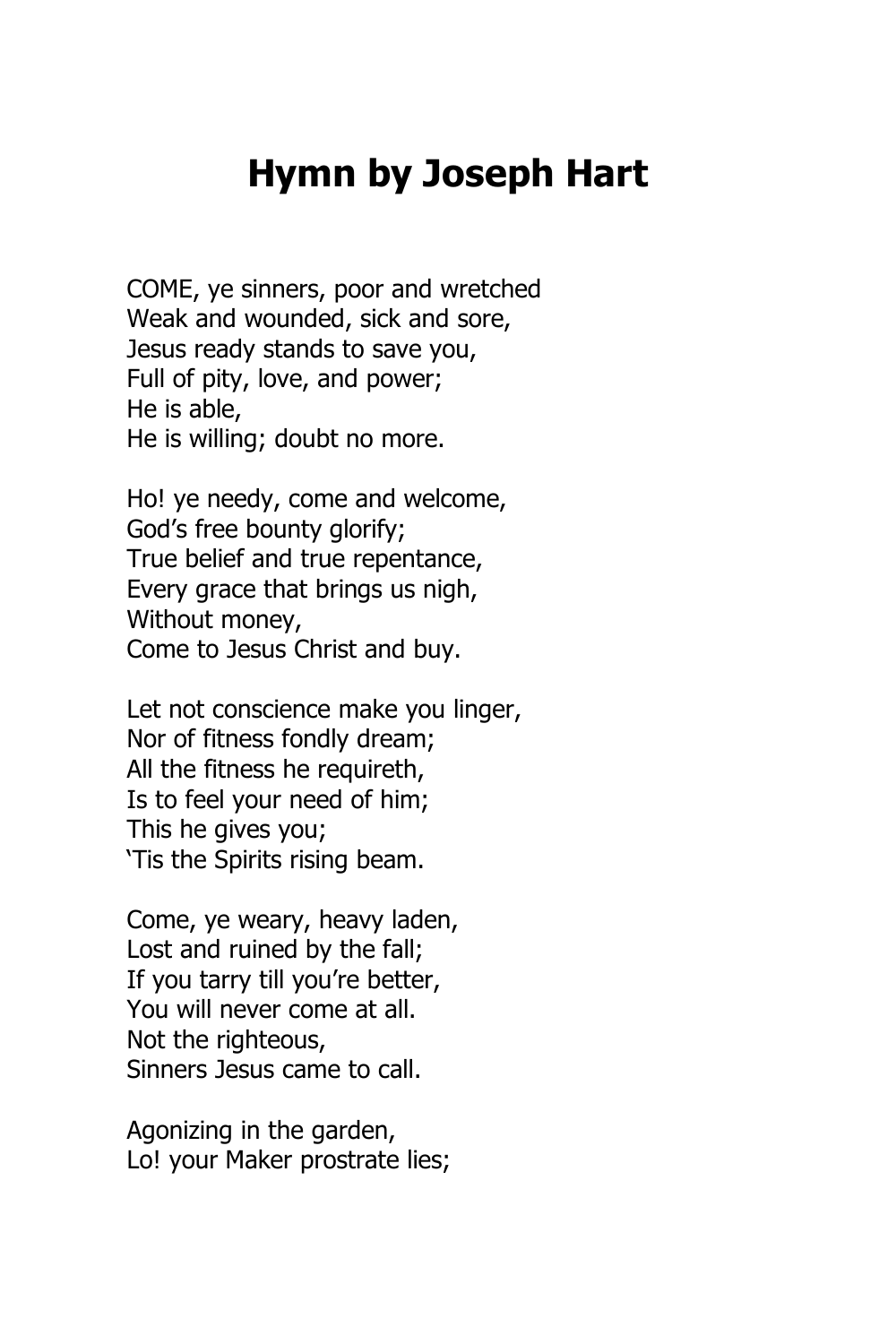On the bloody tree behold him; Hear him cry, before he dies; "it is finished!" Sinner, will not this suffice?

Lo! the incarnate God ascended, Pleads the merits of his blood Venture on him, venture wholly, Let no other trust intrude; None but Jesus Can do helpless sinners good.

Saints and angels joined in concert, Sing the praises of the Lamb; While the blissful seats of heaven Sweetly echo with his name; Hallelujah! Sinners here may sing the same.

Joseph Hart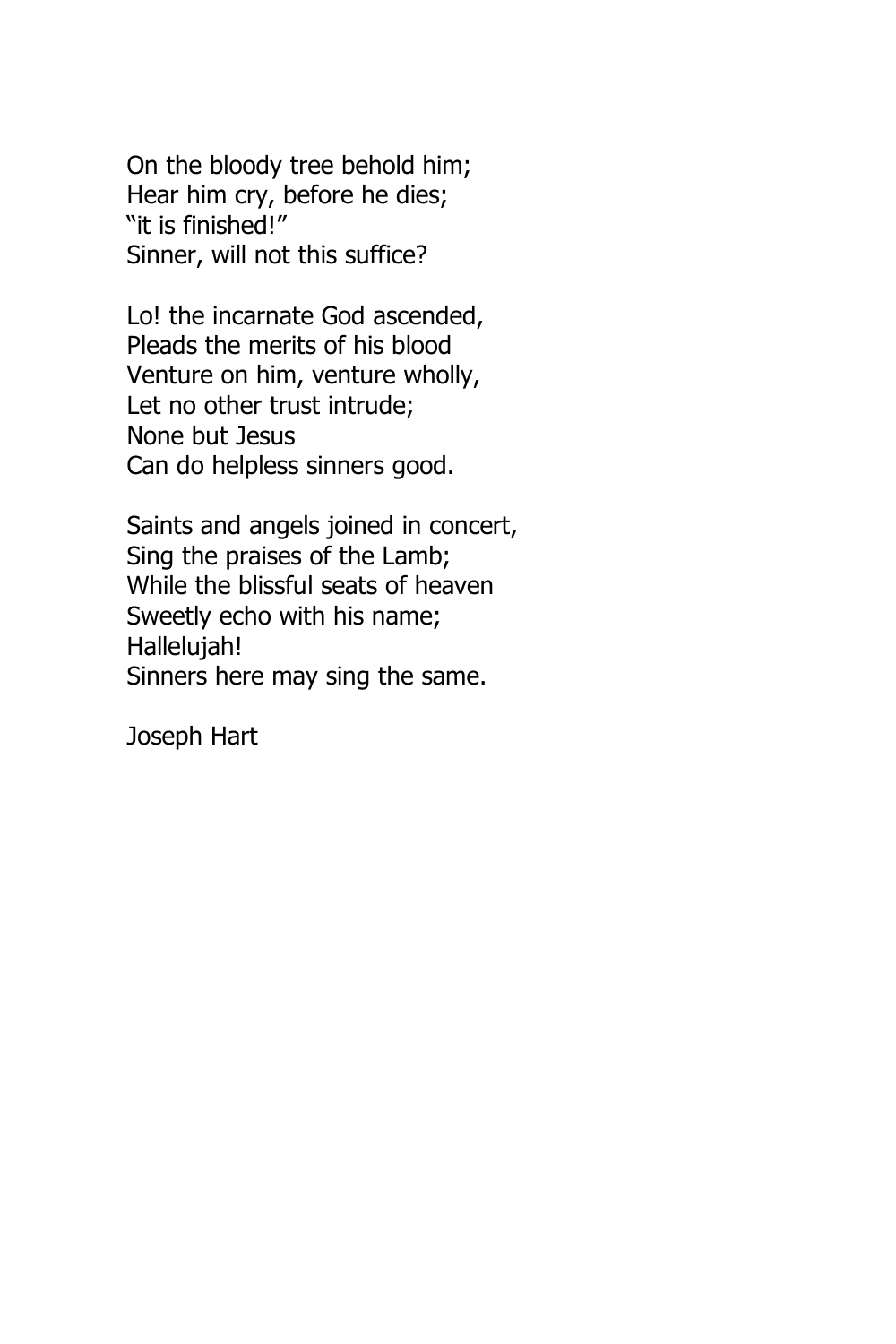## **William Huntington "S.S." (Sinner Saved)**

This remarkable minister rose to great prominence and popularity from the humblest possible beginnings. Son of a country day labourer, William was wild and dissolute in his early days. He was born between Goud-hurst and Cranbrook in Kent in 1743. For some years his work was that of a coal heaver, and the most vivid and interesting account of his life is to be found in several of his works especially in "The Kingdom of Heaven Taken by Prayer", "The Bank of Faith" and "The Naked Bow of God". He was brought to deep spiritual conviction of sin and granted a most wonder-ful deliverance. Although his education was confined to reading and spelling, he made great strides by study and wrote a hundred books. He was extremely indepen-dent and forthright to the point of being scathing where he felt truth was at stake. He attracted much criticism and was often greatly caricatured. Dubbed an Antinomian by some and a hyper-Calvinist by others it has nevertheless been written of him that "no man could have had a deeper sense of honour and integrity. Generous to a degree his hand responded to his heart in the liveliest and most practical sympathy". He would preach five sermons each week and his Chapel was generally packed long before the service when he would hold the people as if listening for eternity for two hours at a time.

He died in the summer of 1813 aged 69.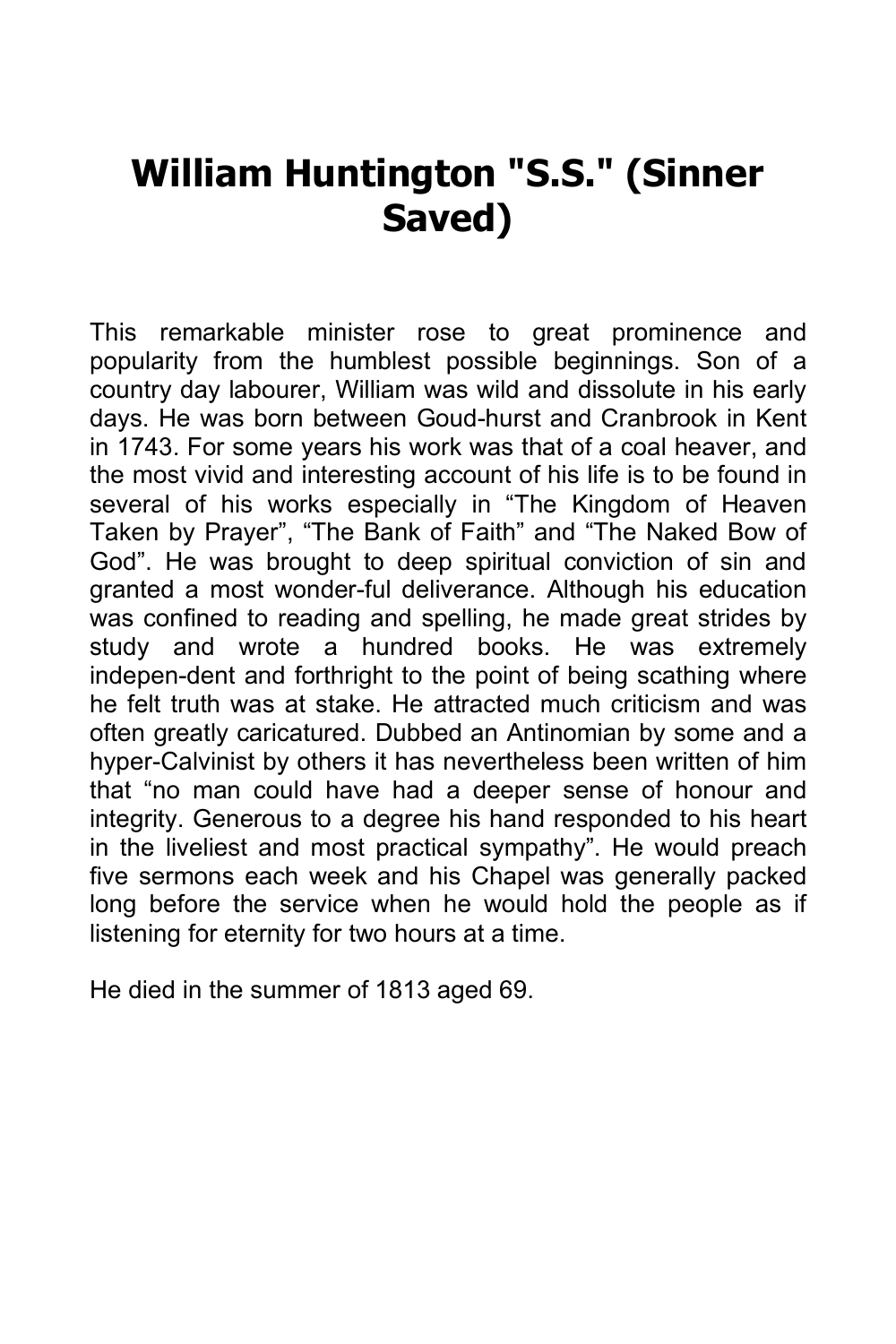## **John Kent**

In the town of Bideford, in the county of Devon, in December 1766 this remarkable hymn writer was born of poor parents "rich in faith". As a lad of 14 he was apprenticed to his father, a shipwright at Plymouth Dock. In his spare time he sought diligently to improve his education and to cultivate his gift for spiritual verse. In 1803 his first Hymn Book appeared.

He has recorded his experience of divine grace in a poem as a preface to his hymns, and this manifests the depth and soundness of his conversion.

While yet in his fifties he became totally blind, but some of his sweetest hymns were taken down by his little grandson to whom he dictated them as the words came to him.

At the end as he lay dying he extended his hand cold with the chill of death, and exclaimed "I rejoice in hope; I am accepted*accepted*!" Thus he fell asleep in Jesus on the 15th November, 1843 aged 77.

But while the little that is known of John Kent un-folds the glory of redeeming grace in the salvation of a sinner, there is a depth of spiritual beauty and as John Hazelton has said a "force, fulness and fervour" in his hymns that reach heavenly pathos and leave one overwhelmed with a sense of God's covenant love. Such is especially the case with the hymn:

Let Zion, in her songs, record The honors of her dying Lord Triumphant over sin; How sweet the song, there's none can say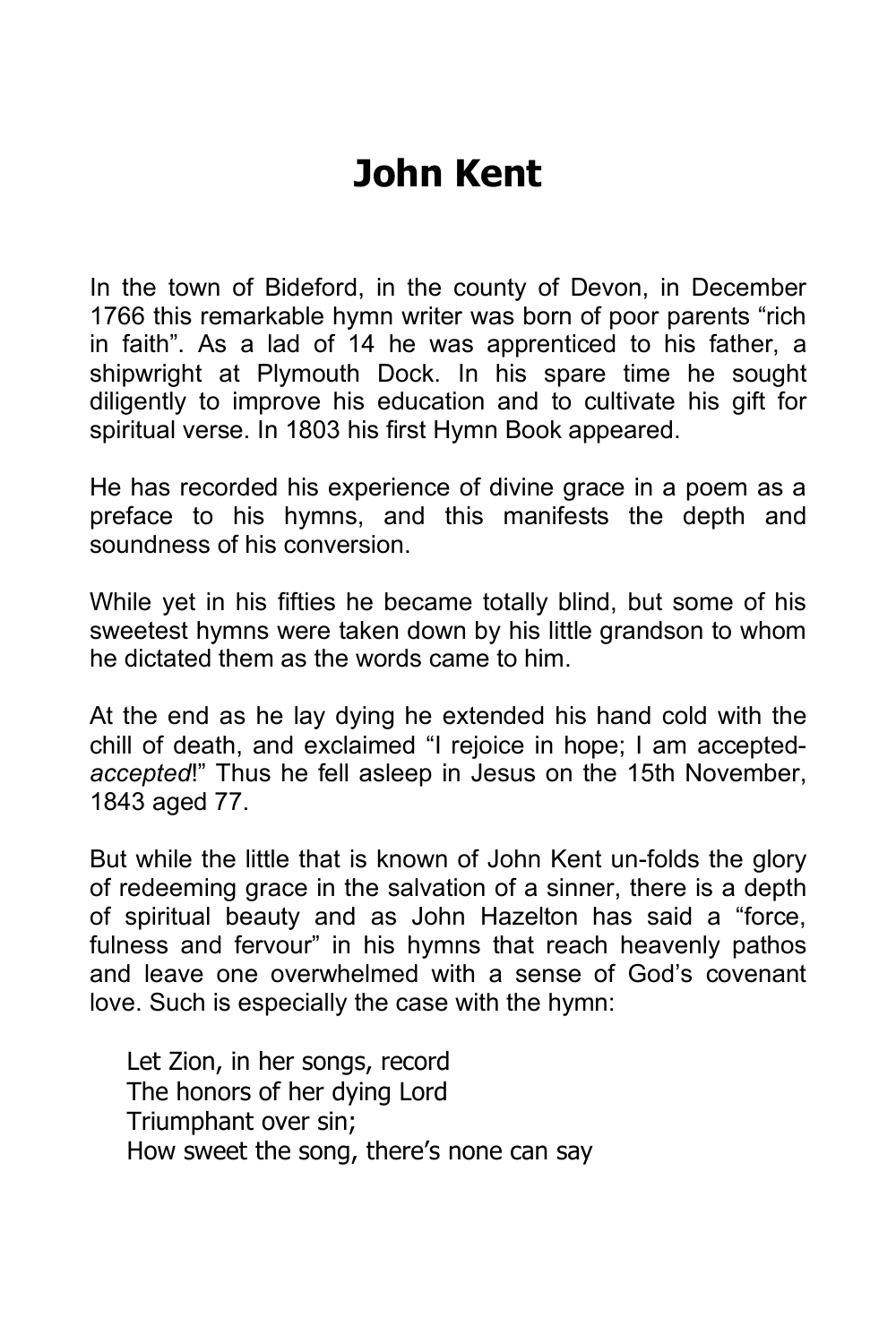But he whose sins are wash'd away, Who feels the same within.

We claim no merit of our own, But, self-condemn'd before thy throne, Our hopes on Jesus place; In heart, in lip, in life depraved, Our theme shall be, a sinner saved, And praise redeeming grace.

We'll sing the same while life shall last, And when, at the archangel's blast, Our sleeping dust shall rise, Then in a song for ever new The glorious theme we'll still pursue, Throughout the azure skies.

Prepared of old, at God's right hand, Bright, everlasting mansions stand, For all the blood-bought race; And till we reach those seats of bliss, We'll sing no other song but this: A sinner saved by grace.

Even Julian, the great hymnologist, gives grudging tribute to their strength and earnestness in his Diction-ary of Hymnology, but as in dealing with Joseph Irons and Hart, Julian cannot refrain from lowering his esti-mate of their value because they are "Calvinistic!" However, we believe they will comfort, and aid the praise of many of the children of God as long as time shall last. To end this brief account we quote the first verse of another of his delightful hymns:

What cheering words are these; Their sweetness who can tell?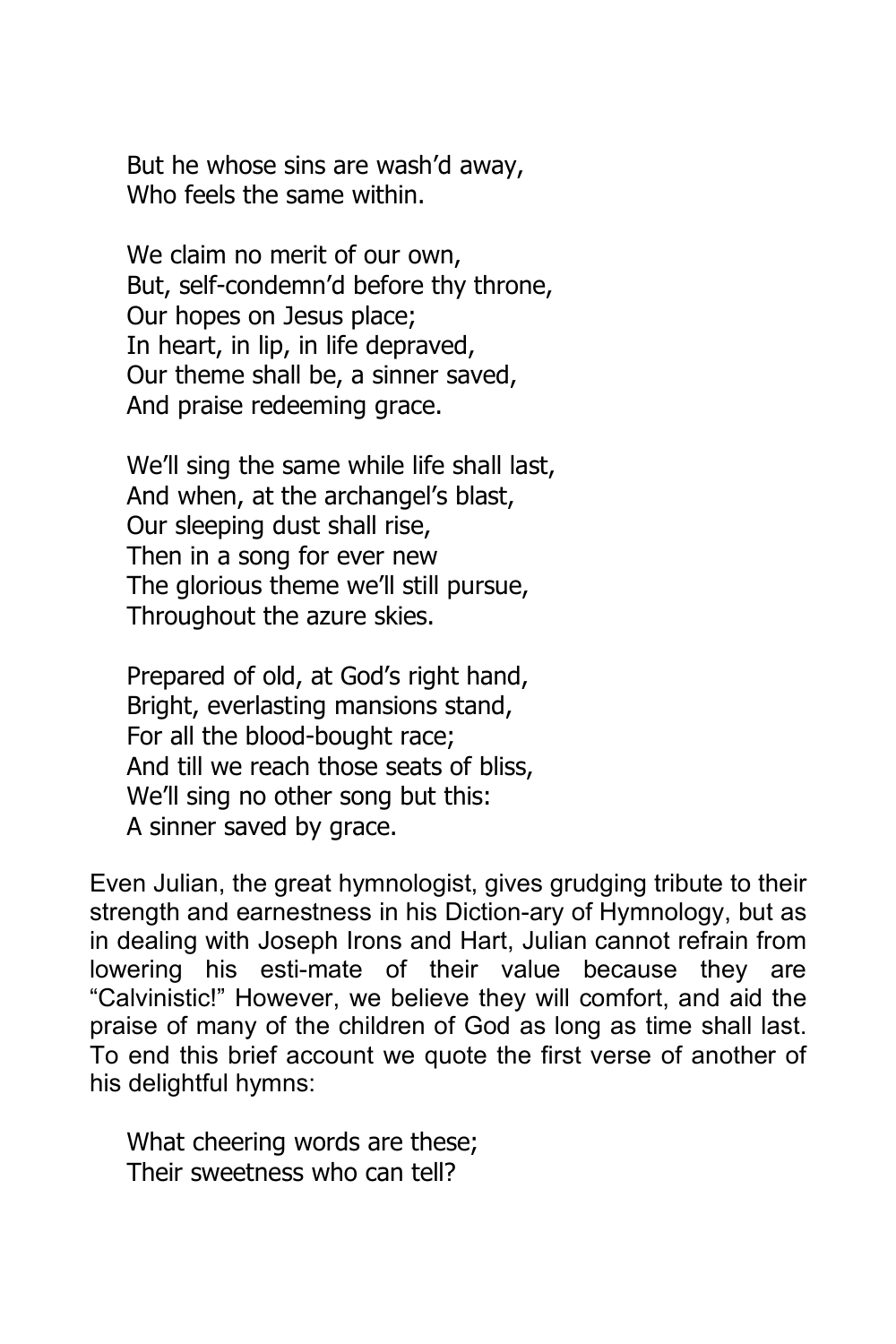In time and to eternal days, "Tis with the righteous well."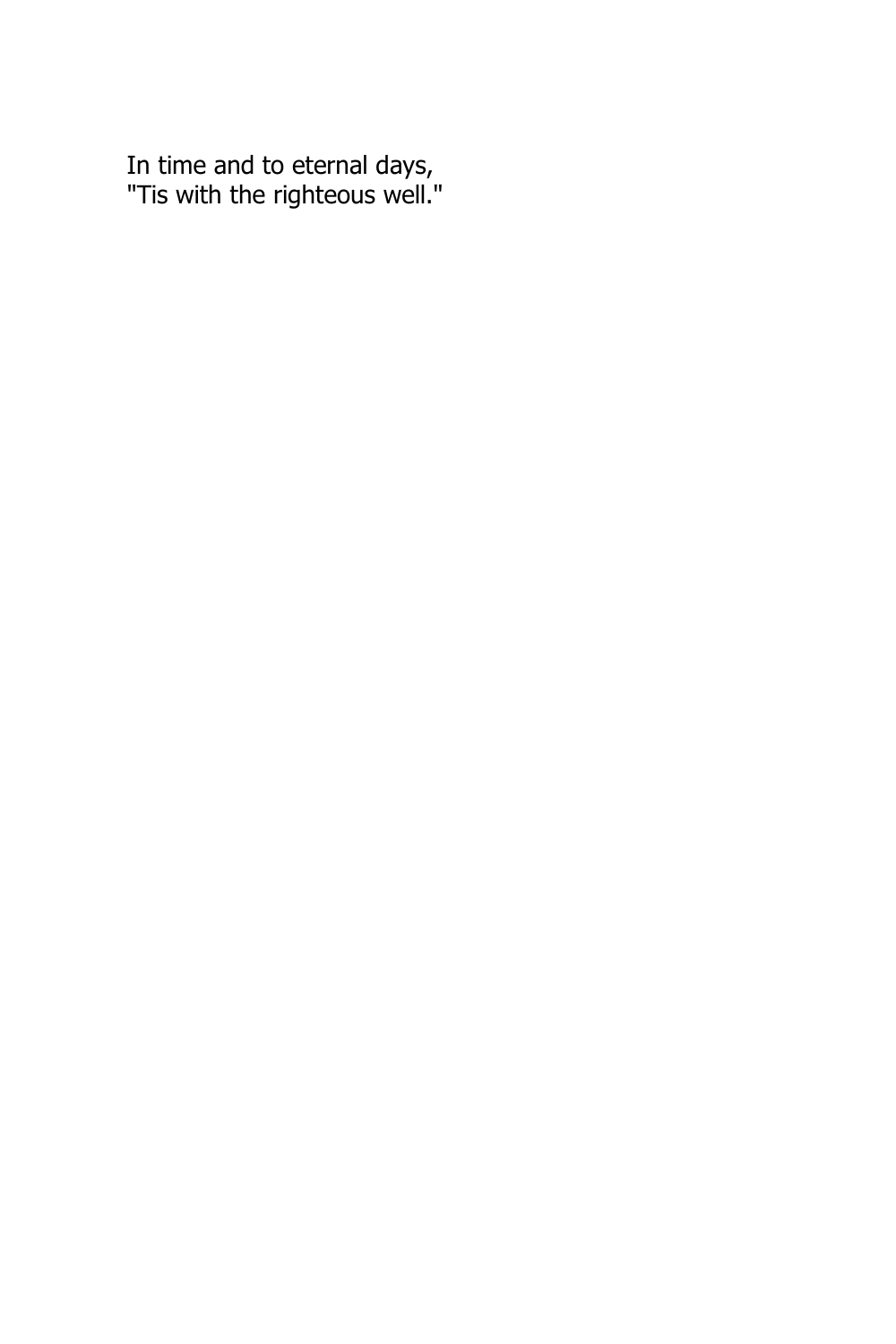## **Hymn by John Kent**

O BLESSED God how kind Are all Thy ways to me, Whose dark benighted mind Was enmity with Thee. Yet now, subdued by sovereign grace, My spirit longs for Thine embrace.

How precious are Thy thoughts That o'er my spirit roll They swell beyond my faults, And captivate my soul: How great their sum, how high they rise, Can ne'er be known beneath the skies.

Preserved by Jesus, when My feet made haste to hell! And there should I have gone, But Thou dost all things well: Thy love was great, Thy mercy free, Which from the pit delivered me.

Before Thy hands had made The sun to rule the day, Or earth's foundation laid, Or fashioned Adam's clay, What thoughts of peace and mercy flowed In Thy great heart of love, O God!

A monument of grace, A sinner saved by blood,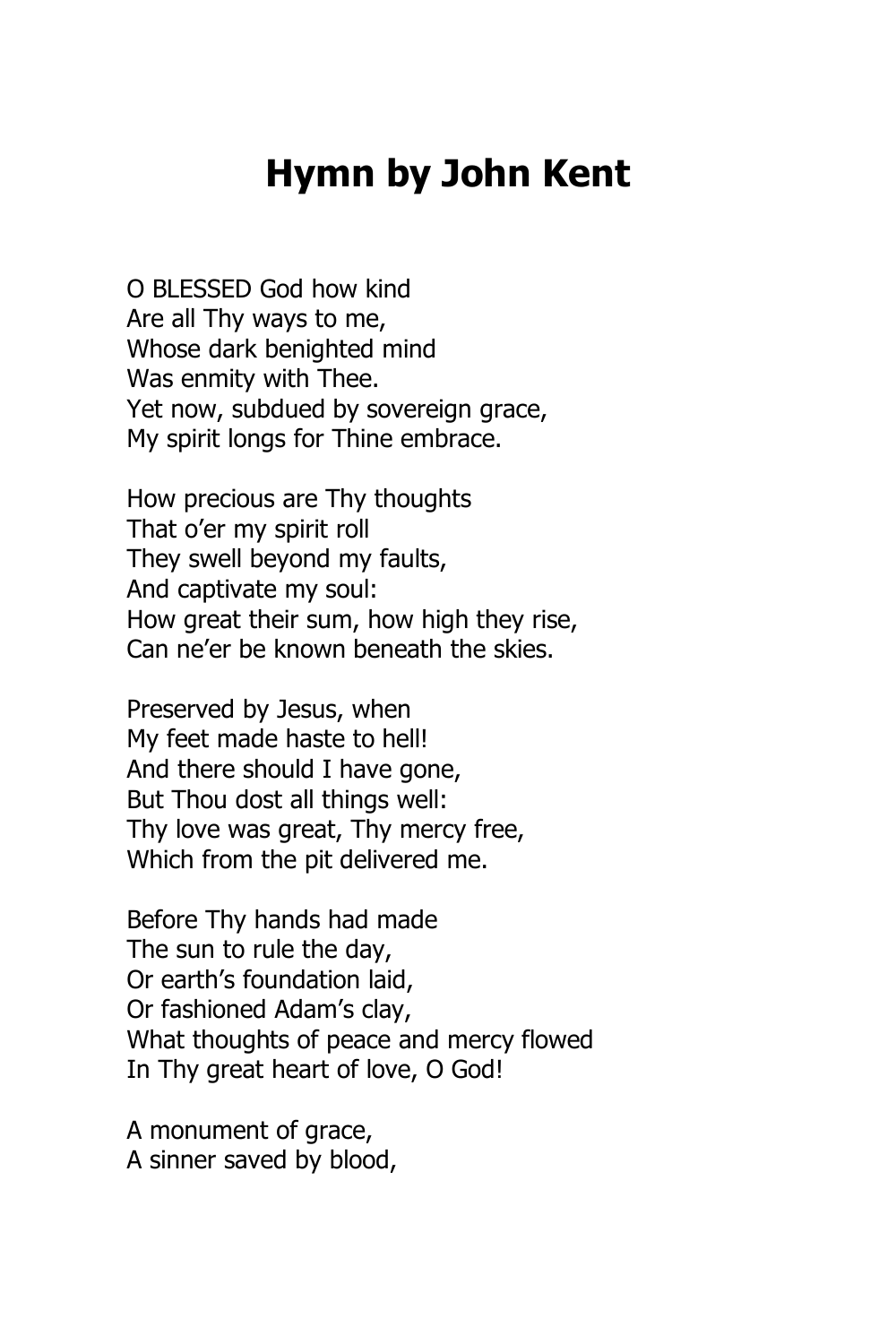The streams of love I trace Up to the fountain, God, And in His sovereign counsels see Eternal thoughts of love to me.

John Kent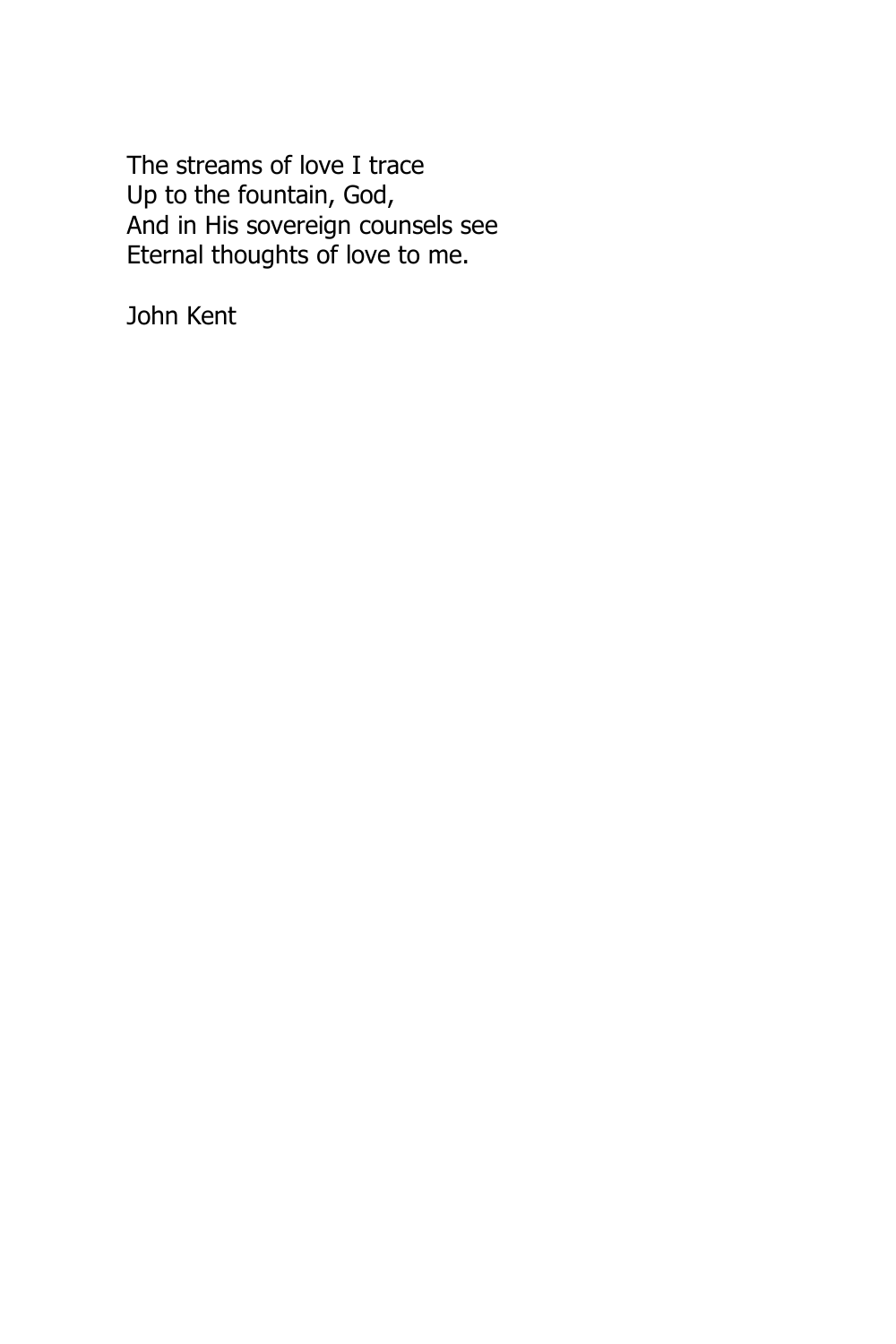## **John Kershaw**

At Lower Fold, Healey, in the Parish of Rochdale in the County of Lancaster, John Kershaw was born on the 25th August 1792. His father did all in his power to bring up his children "in the nurture and admonition of the Lord". John went peacefully to the House of God at first, but as he grew in years so his native hatred of divine things grew too, the Chapel became a prison and often stopping his ears (literally) for most of the sermon, at last he would listen for the-to him- only welcome word "Amen" and then rush home at full speed. The rest of the Sabbath, and of other days, was spent sinning or "longing to have his fling in sin". At the age of fourteen the Holy Spirit began to convince John of sin, though he rebelled again and yet again. Cock fighting and card playing attracted his natural inclinations, the latter bringing him into the company of an unscrupulous woman who got all his money out of him and left him to return home to one of the severest beatings of his life. Yet God used this event to sicken him for ever of this enticement, and one of his party drank himself to death while John \vas brought to the Lord. Meantime he again defied his father and went off with evil companions later to receive so severe a beating that he could hardly "turn in bed". But God enabled him to perceive how richly he deserved the punishment and indeed he wondered at his father's forbearance.

From this time he passed through one amazing provi-dence after another until he was brought into deep conviction and exercise as to his election as a child of God, and at last the Holy Spirit brought him into glor-ious liberty by applying the words "There is therefore now no condemnation to them which are in Christ Jesus, who walk not after the flesh, but after the Spirit" (Ro-mans VIII 1). The burden of sin was removed and his conscience cleansed by an application of the precious blood of Christ. His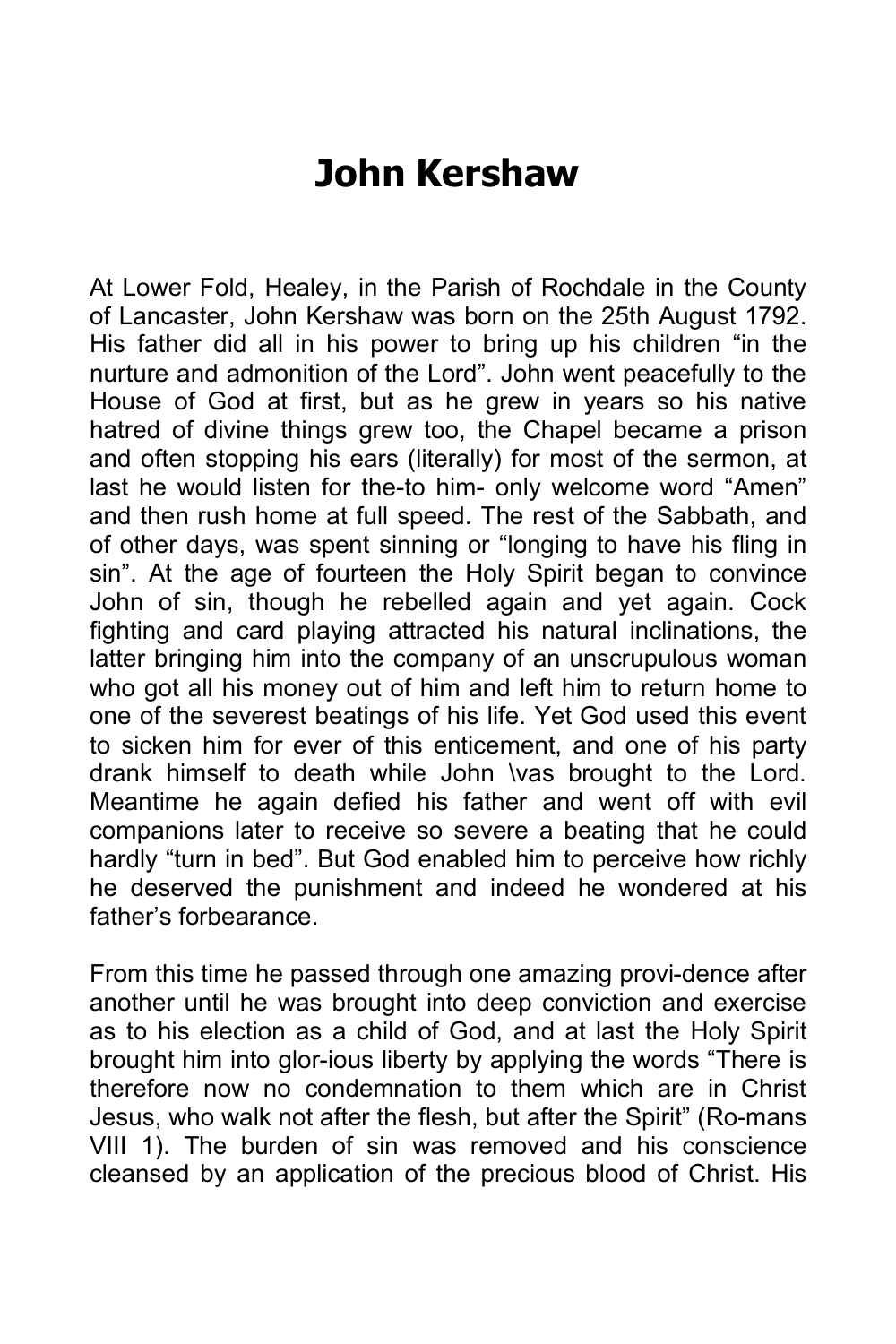joy was indescribable for the love of God was shed abroad in his heart. Led by the Spirit into the ministry he became pastor of Hope Chapel, Rochdale, and there preached for nearly 53 years.

During his last illness the Lord was so near to him that Satan was not often permitted to molest him. When at the end, his voice gone, they read to him hymn 518 (Gadsby's Collection) at the last line of the first verse:

"Glory to the Lord on high"

and at the last line of the last verse

"Hallelujah to their King"

and in hymn 667

"Immortal honours rest on Jesus' head."

John Kershaw waved his arms triumphantly.

To the amazement of all he rallied, at which he was cast down, but he felt it was God's will and was made both willing and able to preach again. It was like life from the dead. The text was "For me to live is Christ" taking only this first part of the verse in #Php 1:21.

Yet again on January 2nd he preached for the last time, from the words "By them that have preached the gospel unto you with the Holy Ghost sent down from heaven"- #1Pe 1:12. Soon after this he began to sink fast and at the end he repeated the lines

"Far from a world of grief and sin With God eternally shut in."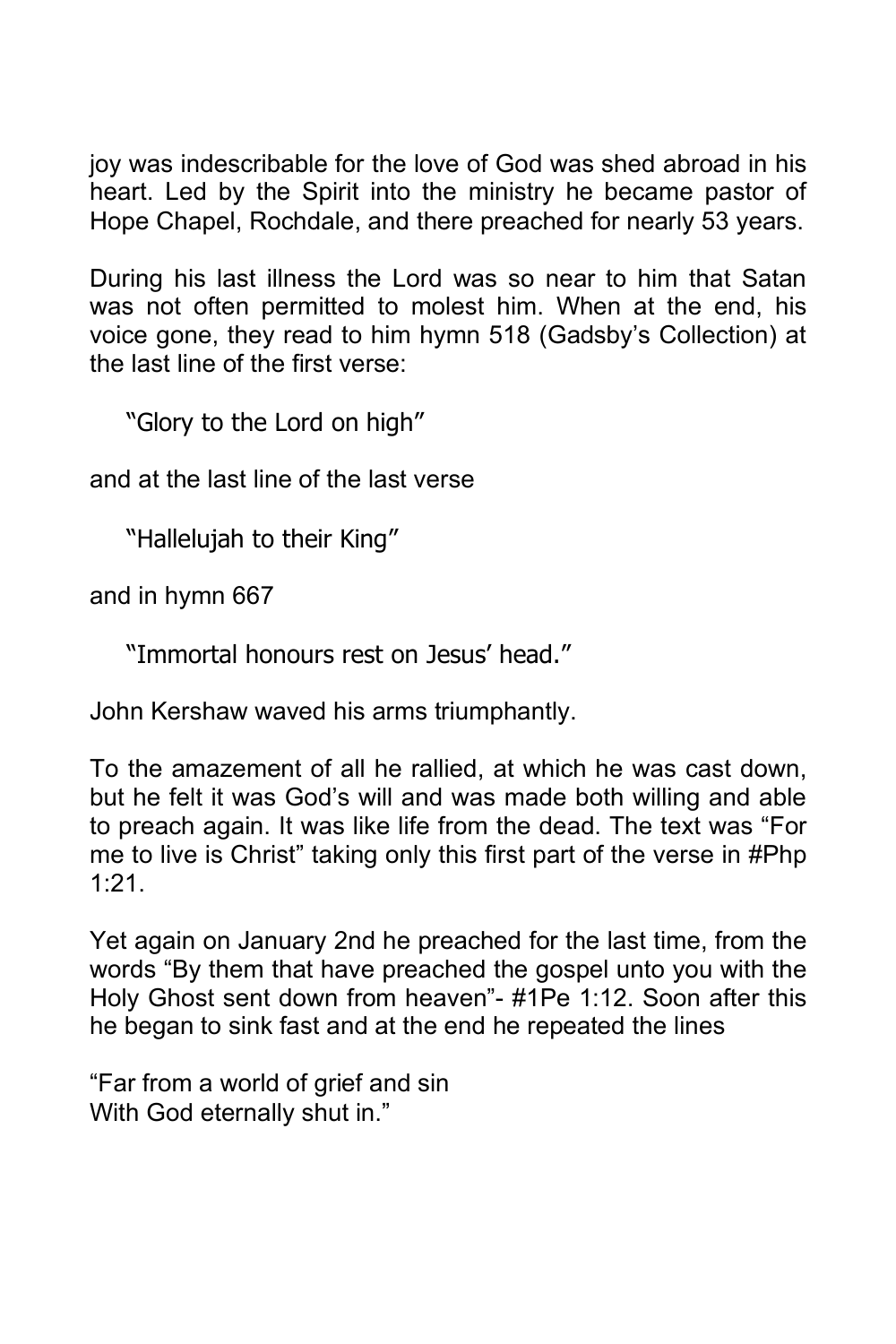and added "God is faithful! God is faithful!" and his soul was taken on Tuesday morning January the 11th 1870. He was in the 78th year of his age.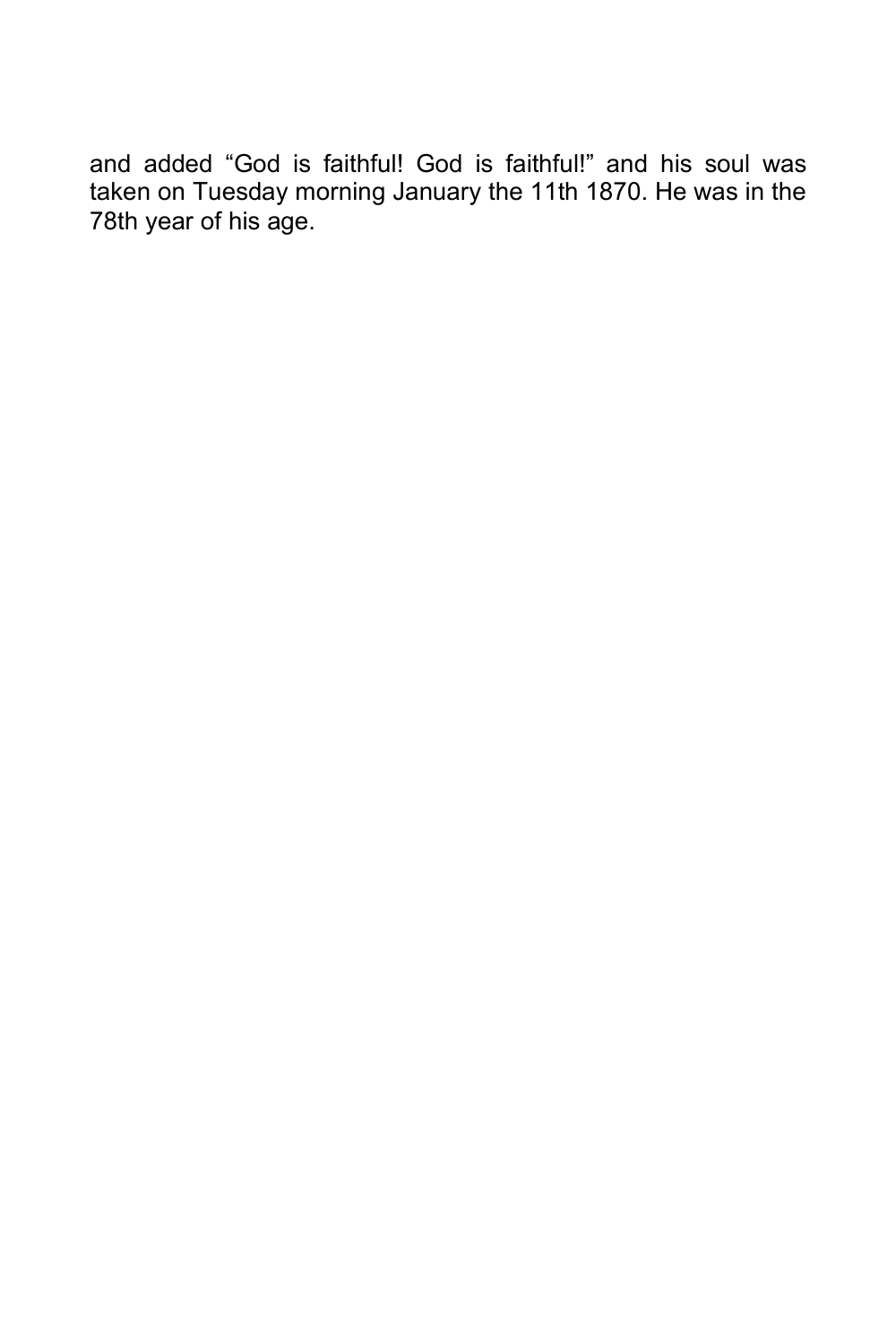#### **Hymn by Samuel Medley**

NOW, in a song of grateful praise, To Christ my Lord my voice I'll raise; With all His saints I'll join to tell, My Jesus has done all things well!

All worlds His glorious power confess, His wisdom all His works express; But 0, His love what tongue can tell? My Jesus has done all things well!

How sovereign, wonderful, and free, Has been His love to sinful me He plucked me from the jaws of hell; My Jesus has done all things well!

I spurned His grace, I broke His laws, And yet He undertook my cause, To save me, though I did rebel; My Jesus has done all things well!

Though many a fiery, flaming dart The tempter levels at my heart, With this I all his rage repel; My Jesus has done all things well!

And when to that bright world I rise, And join the anthems in the skies, Above the rest this note shall swell, My Jesus has done all things well!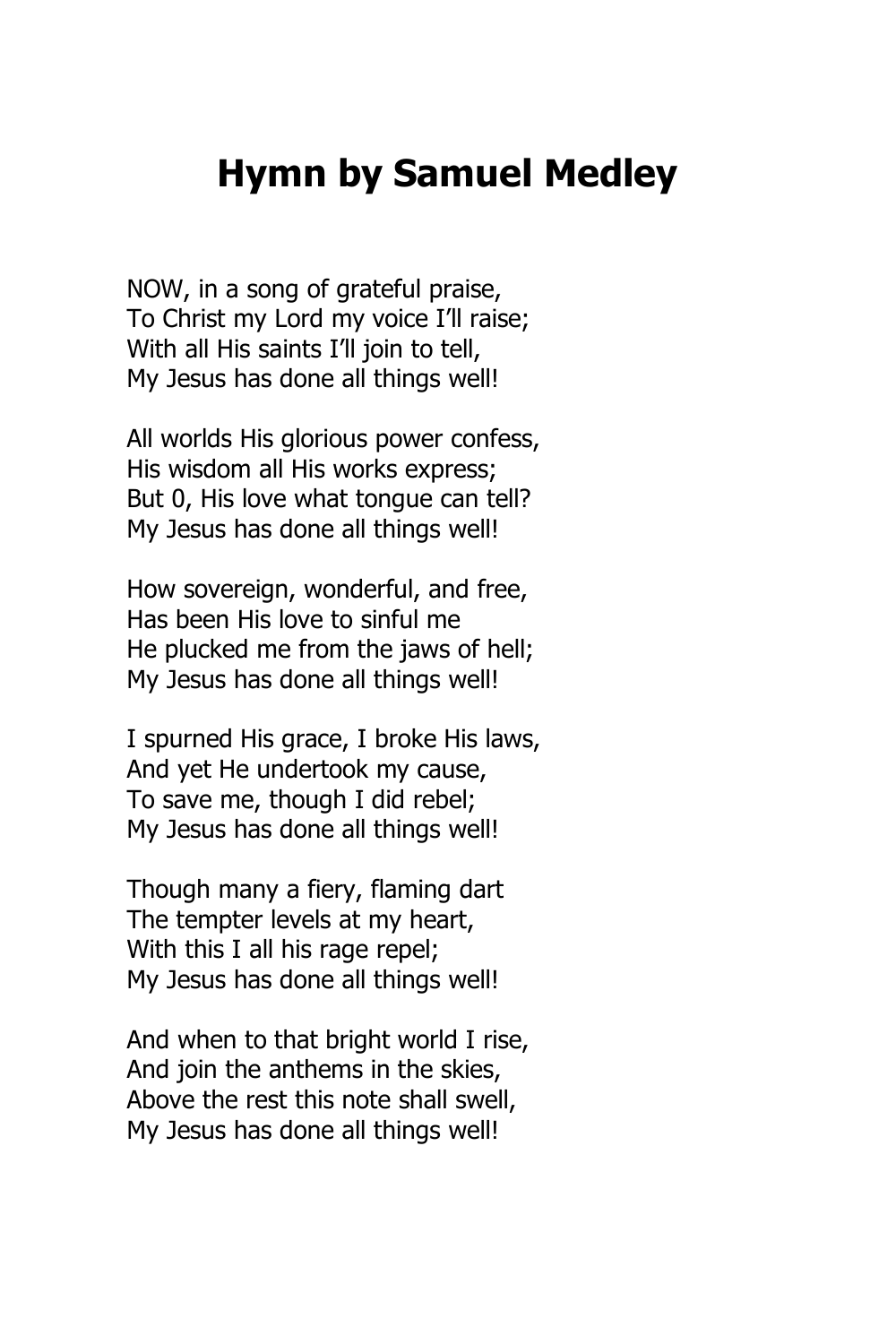Samuel Medley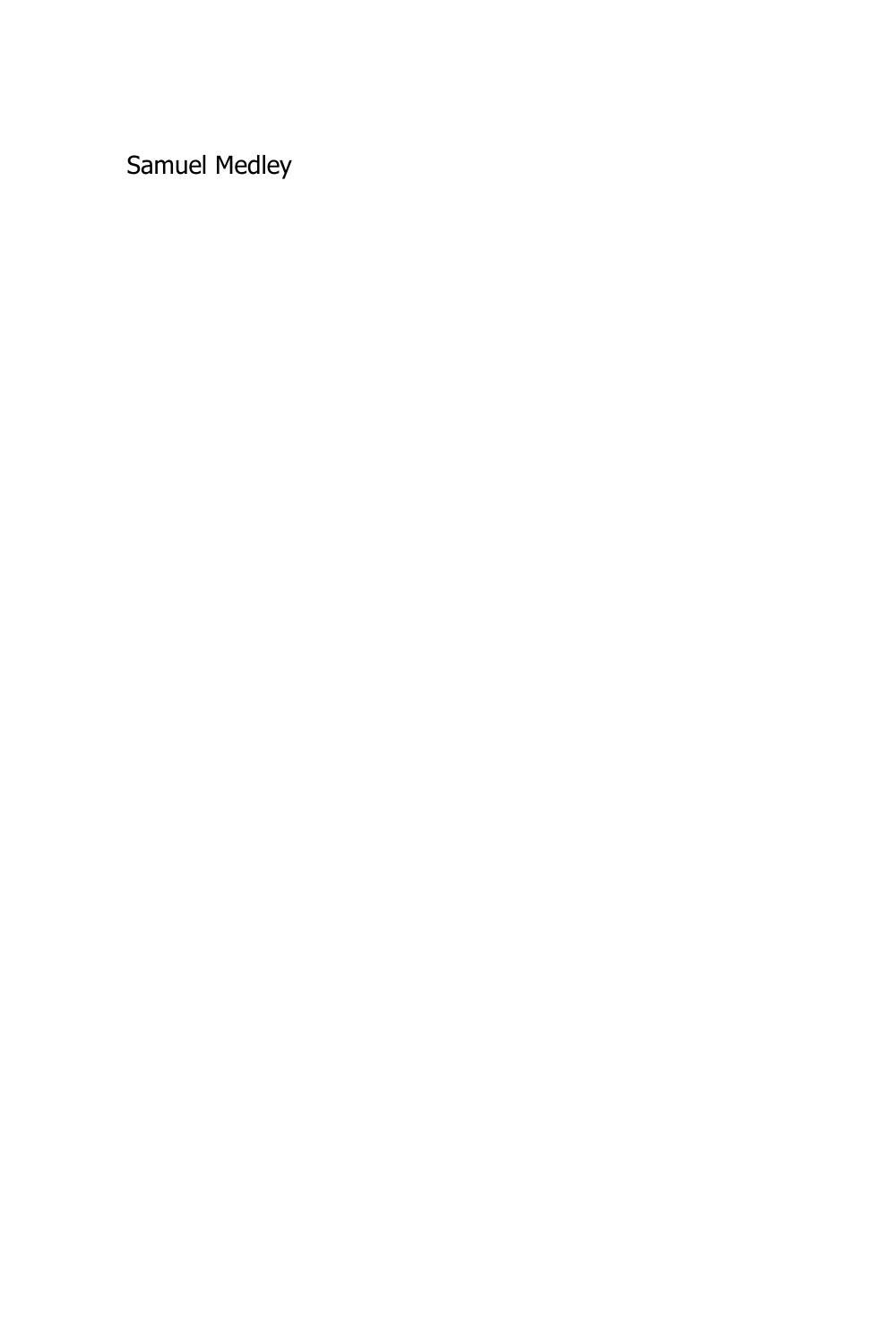#### **Samuel Medley**

At Cheshunt in Hertfordshire on the 23rd of June 1738 Samuel Medley first saw the light. Educated by Mr. Tong of Enfield he made rapid progress. His gifts, desires and friends were of a literary rather than a commercial character and the unfortunate decision to apprentice him to an Oilman in London came to an abrupt end when war broke out in 1755. He entered the Royal Navy as midshipman on board the Buckingham. He excelled at sea and quickly gained the esteem of both Captain and Officers, yet he was left to the profanity of most seamen and indeed confesses to awful lengths of sin. He tells us that "he had neither the fear of God nor man before his eyes." Then sudden flashes of conscience pulled him up and he wished he was a dog with no soul to be saved. But God's appointed time to arrest him in his mad career soon arrived. In an engagement with the enemy he was seriously wounded in the leg, the muscles and a great part of the calf being blown away and the loss of blood quite copius. He now began to pray in earnest for the wound was serious. His prayer was quickly answered and the surgeon who saw every appearance of gangrene at one time declared after fur-ther examination that the change was little less than a miracle. His serious religious impressions soon passed away as his health improved and it was not till, after returning to the house of his Grandfather, that God deepened the work of conversion. Against his inclination but in order not to displease Mr. Tong he listened to a sermon *{on #Isa 42:6-7}* by Dr. Watts. At first he listened without interest for the whole idea was irksome to him but suddenly as Dr. Watts touched upon the open-ing of blind eyes, the words sank deep into his heart and true repentance was given to him. Soon he went to hear George Whitefield and Gifford and other godly men and God blessed him with the comforts of the Gos-pel. In 1766 Dr. Gifford felt sure that Medley had gifts for the ministry, he himself admitted to being exer-cised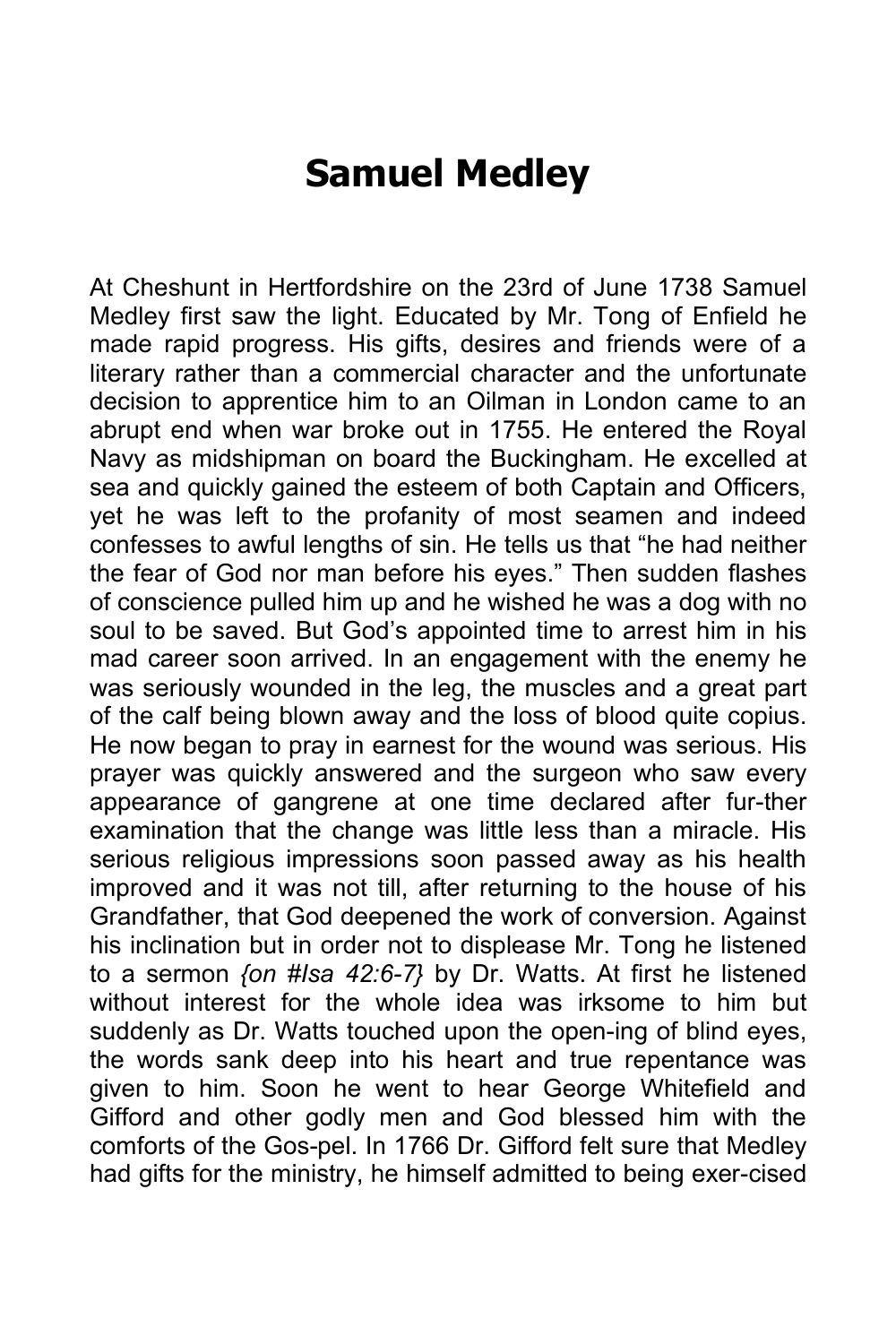to preach, and in 1767 he accepted a call from the Baptist Church at Watford, Herts, where he remained till 1772 when he removed to Liverpool.

He preached annually in Whitefield's places of worship and was happy to know that his labours were blessed to many. It is noteworthy that the scope of his ministry was "to humble the pride of man, exalt the Grace of God in his Salvation and promote real holiness in heart and life."

Toward the end of his life he trod a path of great suffering but when called to "cross the river" he was able to say "Dying is sweet work! sweet work! My heavenly Father, I am looking up to my dear Jesus, my God, my portion, my all in all." And then a little before he died he said, "Glory, Glory, Home, Home!" and with-out a struggle or a groan he was taken to heaven on July 17, 1799.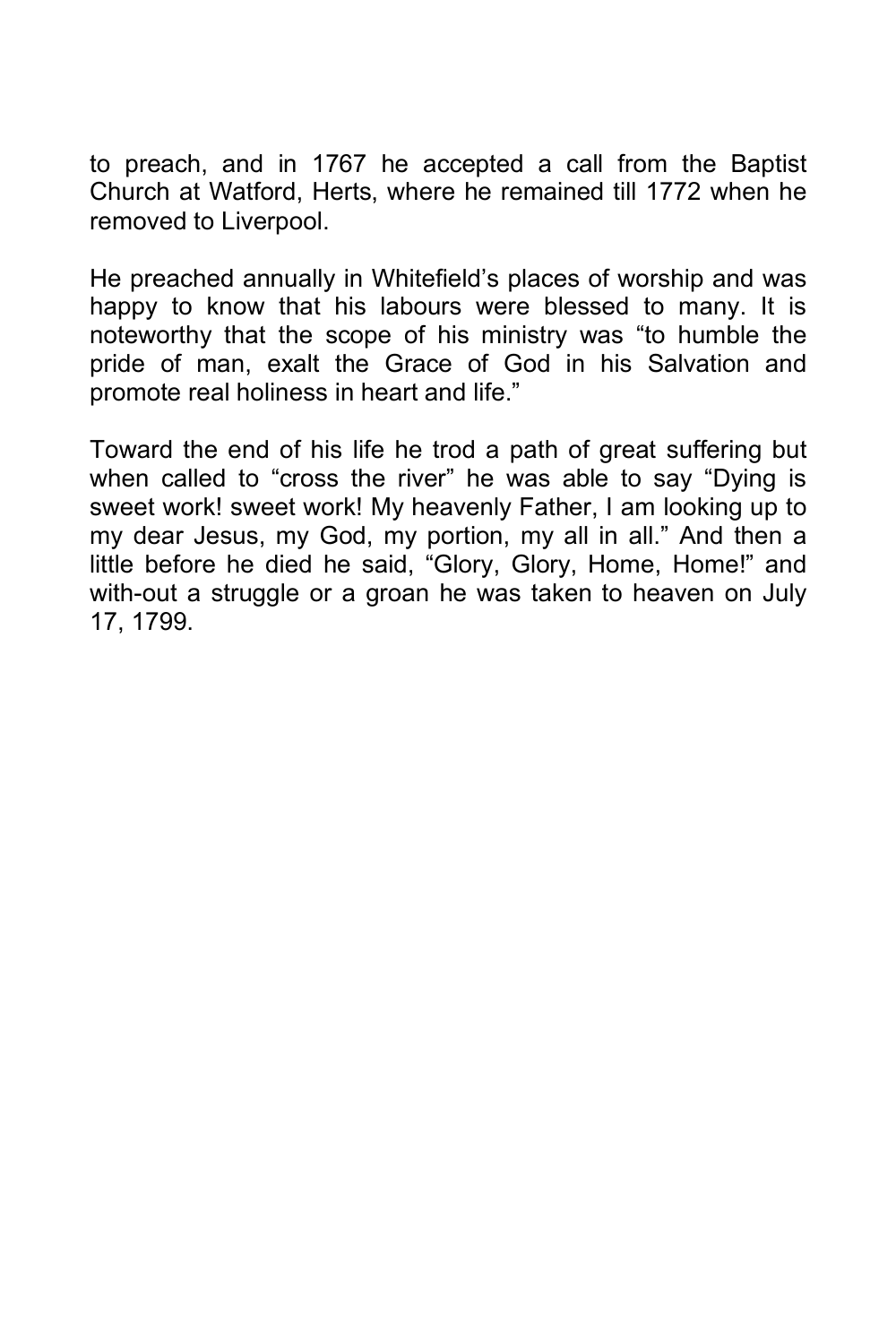## **Hymn by Samuel Medley**

ON Christ salvation rests secure; The Rock of Ages must endure; Nor can that faith be overthrown Which rests upon the "Living Stone."

No other hope shall intervene; To Him we look, on Him we lean; Other foundations we disown, And build on Christ, the "Living Stone."

In Him it is ordained to raise A temple to Jehovah's praise, Composed of all His saints, who own No Saviour but the "Living Stone."

View the vast building, see it rise; The work, how great! the plan, how wise! O wondrous fabric! power unknown, That rests it on the "Living Stone."

But most adore His precious Name; His glory and His grace proclaim; For us, the lost, condemned, undone, He gave Himself, the "Living Stone."

Samuel Medley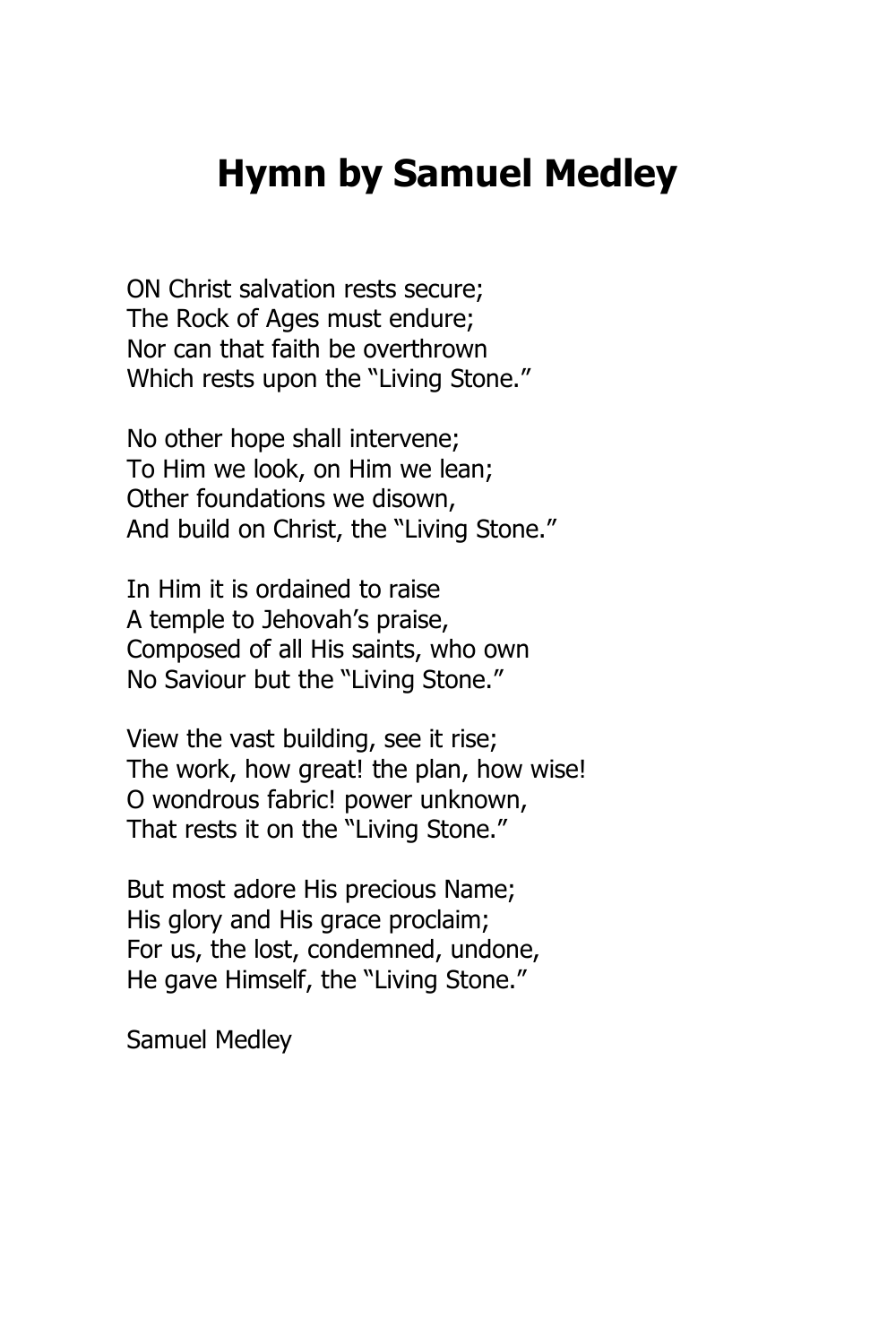# **William Tiptaft**

In a sequestered village in Rutland called Braunston on February the 16th, 1803 William Tiptaft was born of Yeoman stock. His parents "designed him for the Church" and he became a Curate to Treborough in Somerset 1826. It was, however, a year after (January 1827) when divine life entered his soul. By 1829 God had convinced him of the truth of the doctrines of Election and Free Sovereign Grace. From his new birth to his death he adorned the Faith he professed in such an outstanding manner that his holy walk, his charity and his uncompromising stand for the distinguishing doctrines of Grace became proverbial and he a pattern of godly living, and self-sacrifice. Both he and his bosom friend J. C. Philpot seceded from the Church of Eng-land and Tiptaft built at his own expense a fine Chapel at Abingdon in Berkshire where he preached without financial reward till the end of his days. Towards the close of his life he said, "What a mercy, my last mo-ments are my best," and later "Thy love is better than wine, Praise God, Praise God," and at the very last "Grace shall have all the praise."

Thus at 25 minutes past one on the morning of the 17th of August, 1864, aged 61, this good man passed to his eternal rest.

He was as a brillant star amongst the cluster of bright luminaries that adorned the Strict Baptist Min-istry of his day.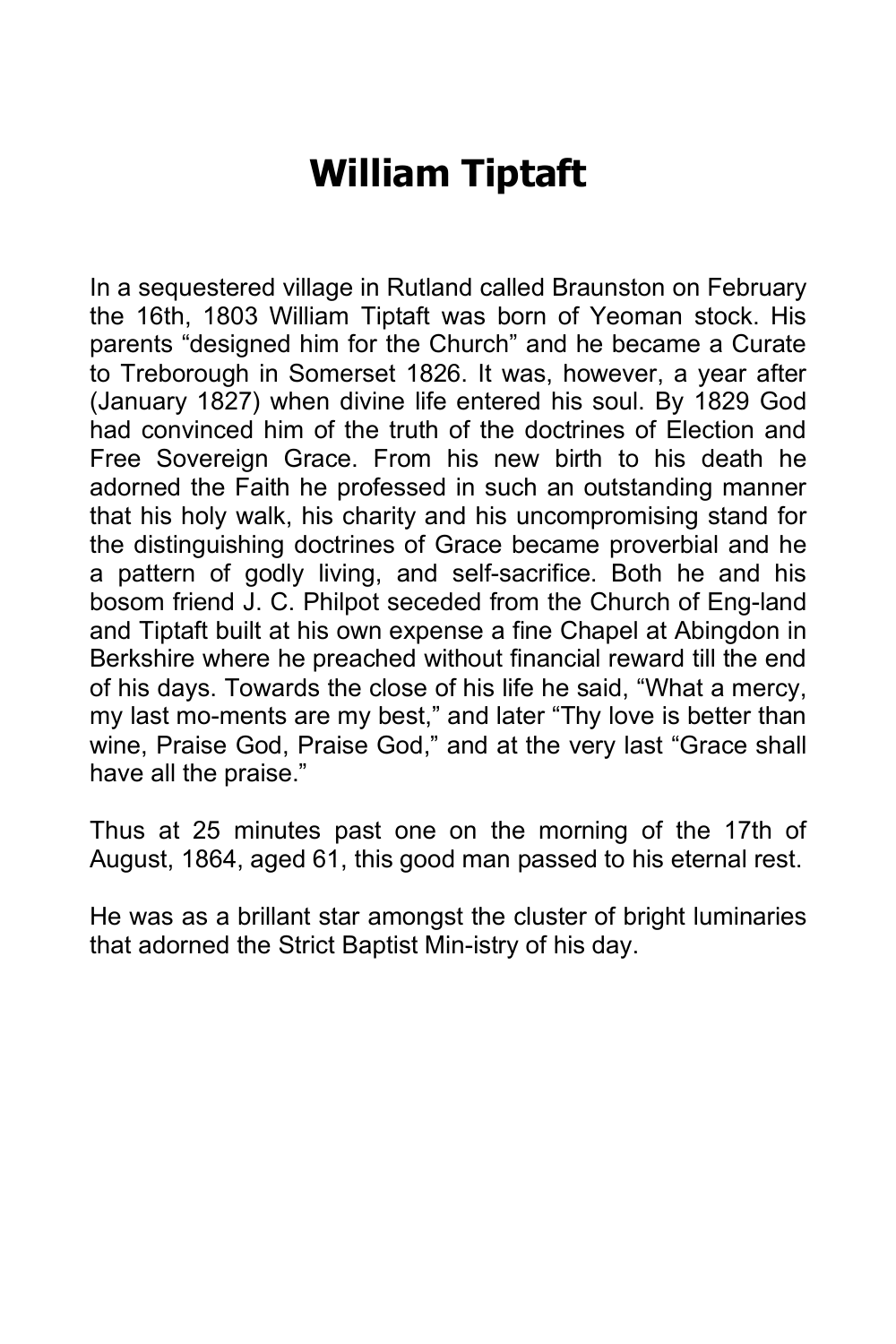# **Arthur Triggs**

This honoured servant of God was born in the village of Kingston in Devon on April 23, 1787 of poor parents and in a cottage made mostly of mud. So desperately ill was he as an infant that the doctor gave him up and said he must die; his tongue was black and hanging out and his poor mother placed upon it a slice of broiled pork and to everyone's amazement his tongue began to move and he sucked the nourishment till he began to mend. This is but one of the extraordinary provi-dences which he passed through. But the amazing de-liverances wrought by God did not touch his soul with gratitude and he lived in vile company with hatred to God. He "wanted to have his fill of pleasures and in full vigour pursued them notwithstanding pricks of conscience." Yet at times the things of God became real to him, in flashes so to speak. When 19 years of age the word Eternity struck him with awful force and he rushed to the fields of furze bushes to fall on his knees and cry for mercy. He soon fell in love with a very nice girl of good family, and the efforts of everyone to keep him from her were unavailing and God brought the two together in a wonderful way and blessed the union. He was brought into Gospel liberty and led to preach, doors being opened for him, till at length he became pastor of Trinity Chapel, Plymouth (and for a time Gower Street Chapel, London).

It was to Triggs that Warburton wrote asking him to see and talk to his boy when he ran away from home. Triggs "with the utmost kindness and considera-tion wrought for the welfare of the lad." Warburton wrote, "0 the kindness, the love and feeling, that my dear brother Triggs manifested to one so unworthy! It knit my soul to him in a moment, and we were of one spirit." "Here were two good men (often labelled hard and narrow) deeply stirred by concern for this poor wanderer."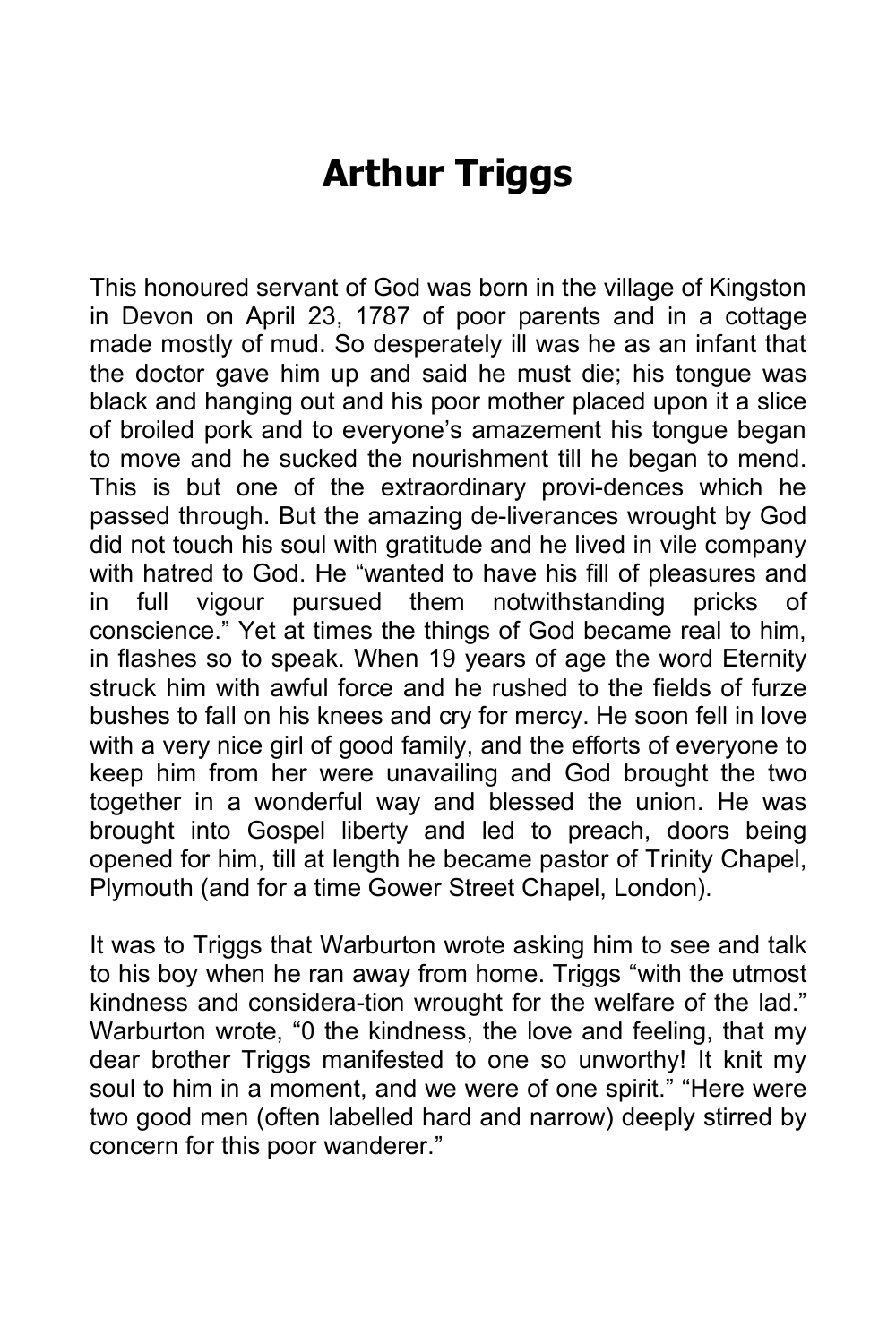In the year 1859 at the age of 72 dear Triggs came to the end of his life here below and as he lay dying he said "If any friends ask about me, tell them it is sweet to die in Jesus. Oh, I am longing to be with Him. He is my Redeemer." His last utterance was "Come, Lord Jesus!"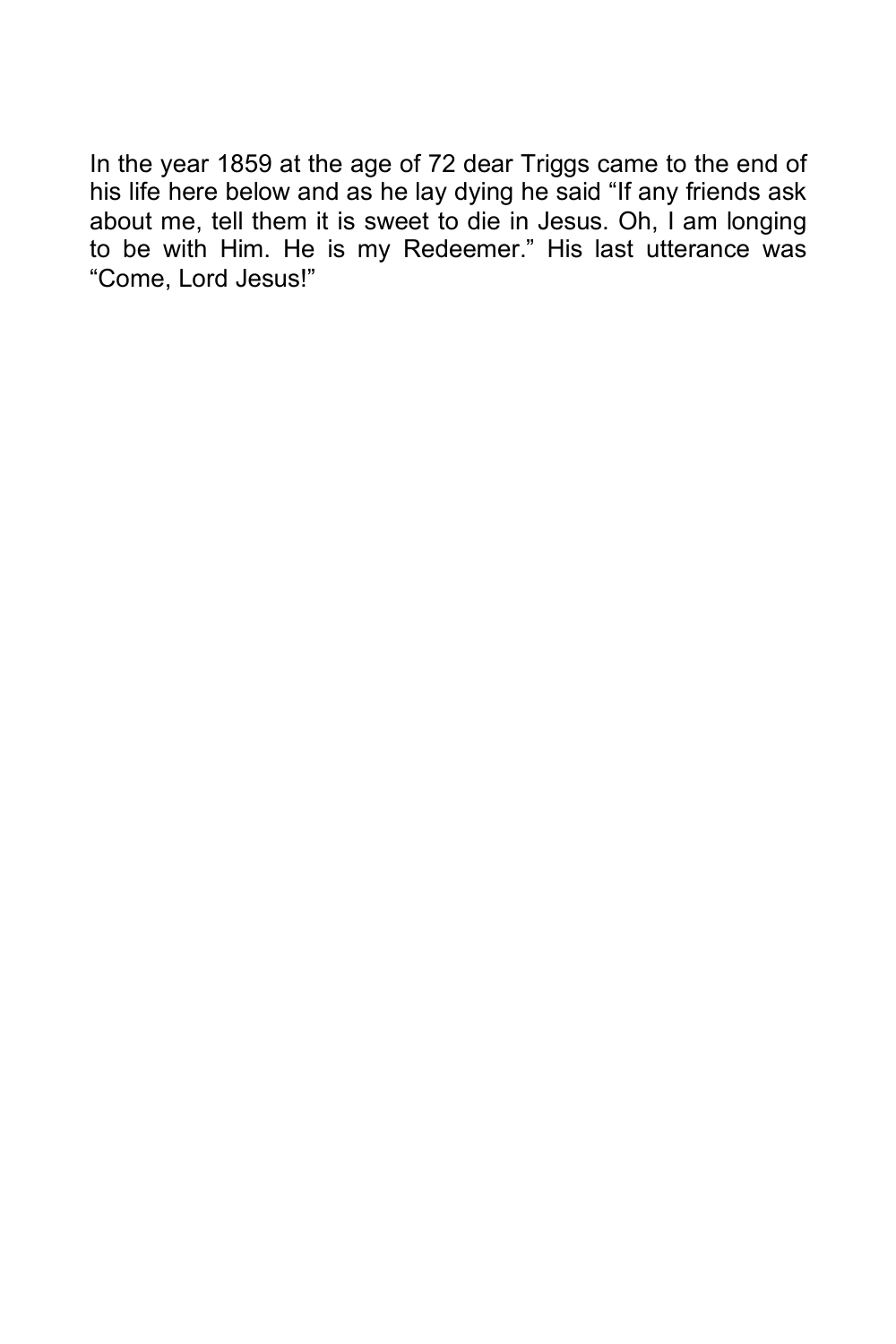# **Isaac Watts**

Isaac Watts was born at Southampton, July 17th, 1674. He was the eldest son, there being four sons and five daughters, of Mr. Isaac Watts, the master of a very flourishing boarding-school in that town, which was in such reputation that gentlemen's sons were sent to it from America and the West Indies. His parents, being conscientious nonconformists, had suffered much from the persecuting measures of Charles II, his father having been imprisoned more than once because he would not attend the church. During his imprisonment, his wife sometimes sat near the prison-door, suckling her son. Isaac. When about 7 years old, Isaac was desired by his mother to write some lines, as was the custom with the other boys after the school hours were over, for which she used to reward them with a farth-ing. Isaac obeyed and wrote the following:

"I write not for a farthing, but to try How I your farthing writers can outvie."

Dr. Jennings says, "Through the power of divine grace, he was not only preserved from criminal follies, but had a deep sense of religion on his heart betimes." Some gentlemen at Southampton offered to defray the expenses of his education at one of the Universities, but he declined it, saying he was determined to take his lot amongst the Dissenters. Accordingly, in the year 1690, he was sent to London, for academical edu-cation under Mr. Thomas Rowe, and in 1693, in his 19th year, he joined in communion with the church under the pastoral care of his tutor. While at this academy he wrote two English dissertations, one of which was on the subject of justification through the imputed righteousness of Christ; in which he says, "The devil has used many artifices to subvert us, among which this is a principal one, namely, filling men's minds with wrong opinions concerning it, by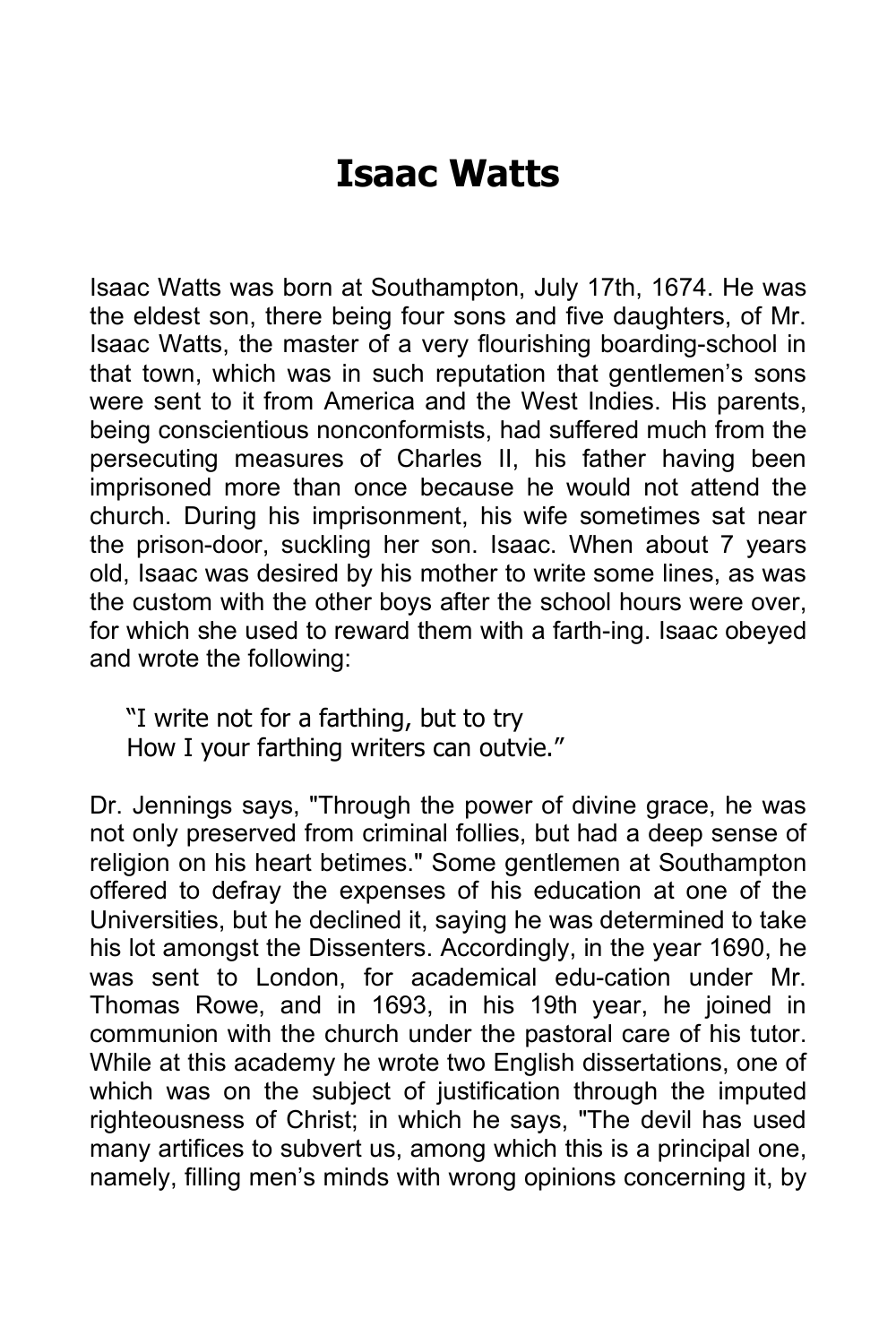represent-ing it as an unholy doctrine; and this is the common prejudice against the justification by the imputed right-eousness of Christ received by faith alone, that it gives liberty to men to live loosely and sinfully, as though there was no room for good works in our religion, if they be not brought into our justification. But constant experience shows that this is a mistake; for they who embrace this doctrine are for good works as much as any, and dare not oppose the authority of that Spirit who, by the apostle James, pronounces that faith which is without good works is dead. What we contend for is the right place, use, and end of good works in the mat-ters of religion, that they may not be substituted in the stead of Christ, and the glory of our salvation be attributed to ourselves, against which the Scriptures so often caution us."

In 1712 a violent fever laid him low and he never fully recovered from its effects. Sir T. Abney took him to his home where, although he expected to accept hospitality for a week he remained some 40 years, Lady Abney continuing to extend the same hospitality after her husband's death. Here he was visited by Lady Hunt-ingdon. He was once in the coffee room of an hotel when he overheard someone say scornfully, "Is that the great Dr. Watts?" The Doctor hearing this turned and repeated the following lines from his pen:

"Were I so tall to reach the pole, Or mete the ocean with my span, I must be measured by my soul; The mind's the standard of the man."

He was unable to sleep for long periods at night and no drug seemed to be effective. About half-an-hour be-fore he died Whitefield called upon him and, asking him how he was, he replied, "Here am I one of Christ's waiting servants." His comfort at last came especially from the words "I will never leave thee nor forsake thee." He was taken home on Nov. 25th, 1748 and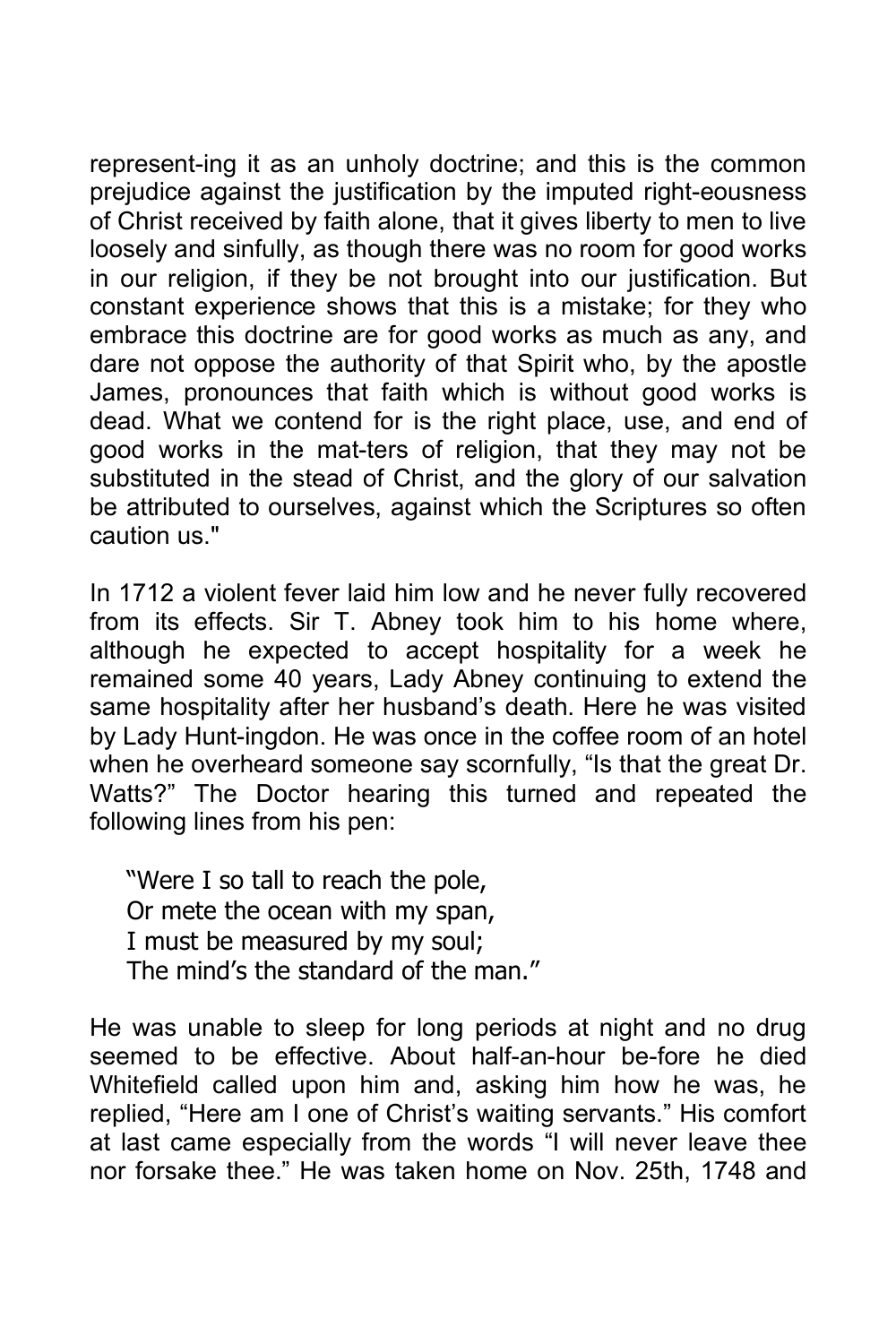was buried in Bunhill Fields where a monument was erected over the grave and another in Westminster Abbey.

Scripture tells us that "Great men are not always wise, neither do the aged understand judgment," and in the inscrutable providence of God outstanding saints who would perhaps have been in danger of worship rather than esteem have taken some unwise step com-pelling caution respecting some of their statements. The God-endowed gift which raised Isaac Watts to high eminence as a leader of Christian praise to old and young alike, outshines all criticism but his excur-sions into polemical discussion upon the deep mystery of the Trinity tempted his brilliantly acute mind to venture to explain things which God has wisely hidden and Isaac Watts in very beautiful language confesses to much, if not all, wherein he was led astray. In these days when many sincere Christians tend to be over wise and to be dogmatic respecting prophecy and other mys-teries as yet unsolved, it may be well to ponder the confessions of this great divine as recorded by Robert Southey in his memoir of the poet. He quotes from Watts "Solemn Address to the Great and ever blessed God". Here is an extract:

"Am I not truly sensible of my own darkness and weakness, my dangerous prejudices on every side, and my utter insufficiency for my own conduct? Wilt thou leave such a poor creature, bewildered among a thousand perplexities, which are raised by the various opinions and contrivances of men, to explain thy divine truth?"

"Help me, heavenly Father, for I am quite tired and weary of these human explainings, so various and un-certain. When wilt thou explain it to me thyself, O my God, by the secret and certain dictates of thy Spirit, according to the intimation of Thy Word? Nor let any pride of reason, nor any affectation of novelty, nor any criminal bias whatsoever, turn my heart aside from hearkening to these divine dictates of Thy Word and Thy Spirit.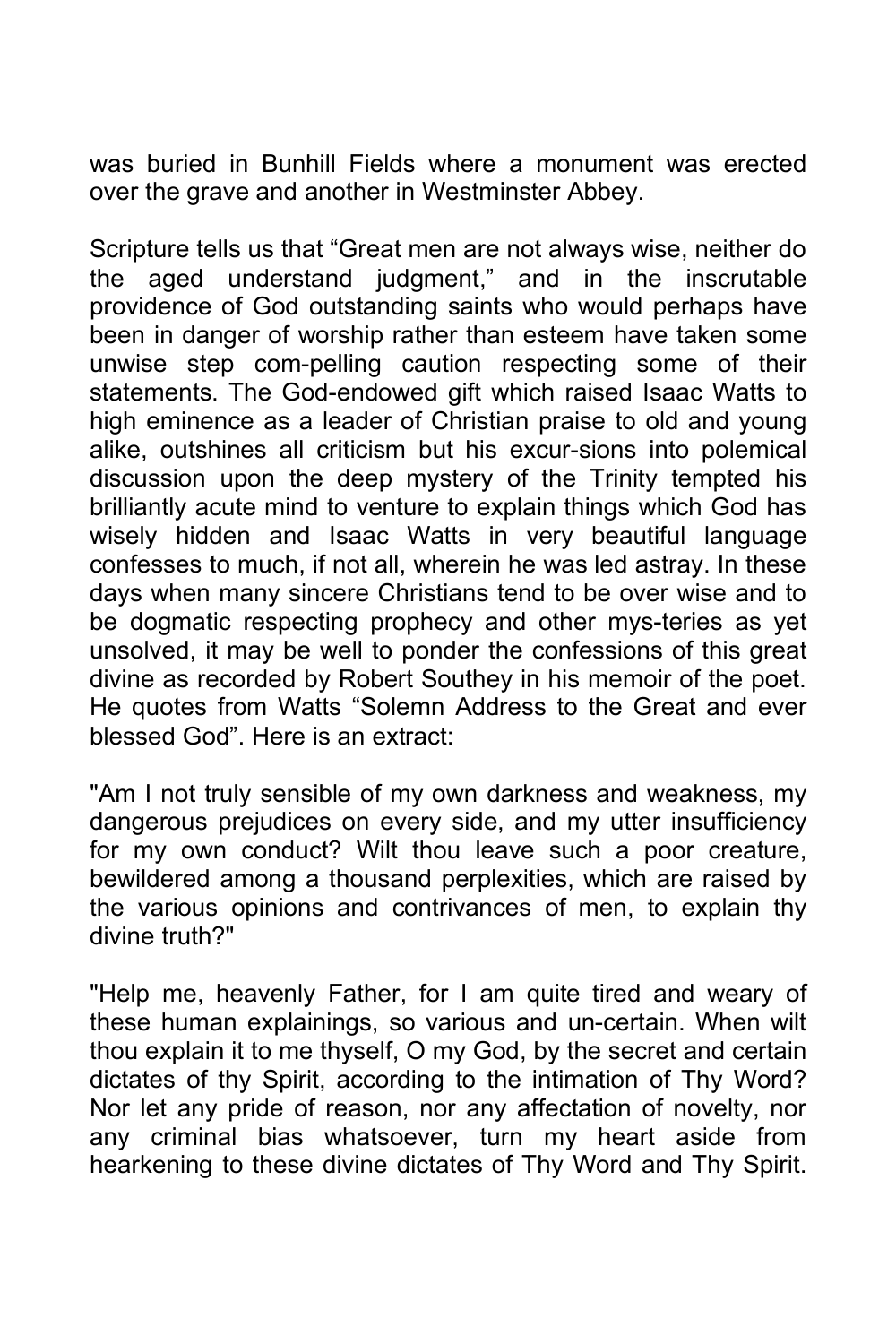Suffer not any of my native corruptions, nor the vanity of my imagination, to cast a mist over my eyes while I am searching after the knowledge of Thy mind and will, for my eternal salvation."

"I intreat, O most merciful Father, that thou wilt not suffer the remnant of my short life to be wasted in such endless wanderings in quest of Thee and Thy Son Jesus, as a great part of my past days have been; but let my sincere endeavours to know Thee, in all the ways whereby Thou hast discovered Thyself in Thy Word, be crowned with such success that my soul being estab-lished in every needful truth by Thy Holy Spirit, I may spend my remaining life according to the rules of Thy Gospel, and may, with all the holy and happy creation, ascribe glory and honour, wisdom and power, to Thee Who sittest upon the throne, and to the Lamb for ever and ever!" At the end he said, "It is a great mercy to me that I have no manner of fear or dread of death," and on being asked if he experienced the comfort of the Words "I will never leave thee nor forsake thee" the dying man replied faintly "I do."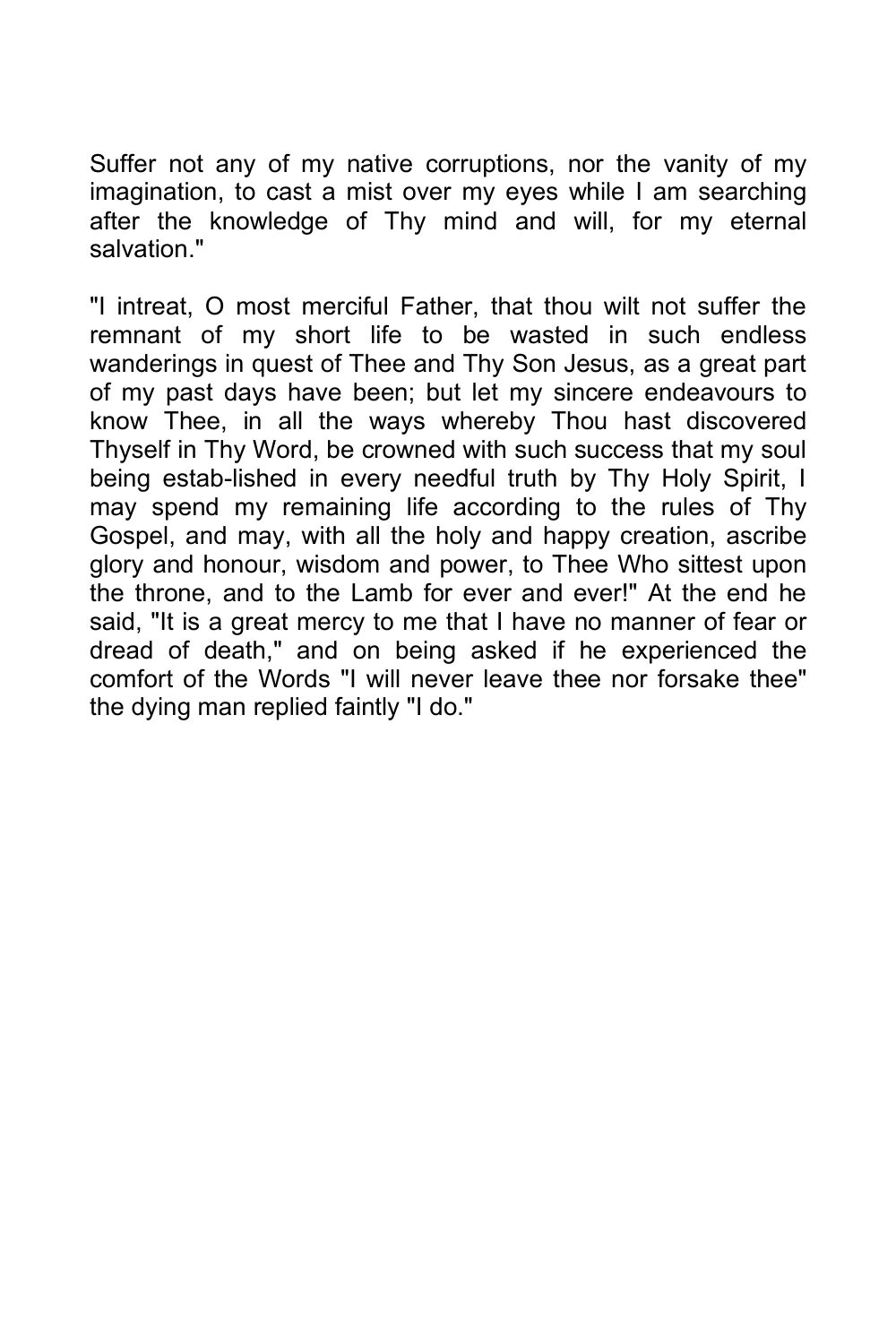#### **Two Hymns by Isaac Watts**

O GOD, our help in ages past, Our hope for years to come, Our shelter from the stormy blast, And our eternal home.

Before the hills in order stood, Or earth received her frame, From everlasting Thou art God, To endless years the same.

Under the shadow of Thy throne Thy saints have dwelt secure Sufficient is Thine arm alone, And our defence is sure.

O God, our help in ages past, Our hope for years to come, Be Thou our guard while life shall last, And our eternal home.

Isaac Watts

ALAS! and did my Saviour bleed? And did my Sovereign die? Would He devote that sacred head For such a worm as I?

2 Was it for crimes that I have done He groaned upon the tree?